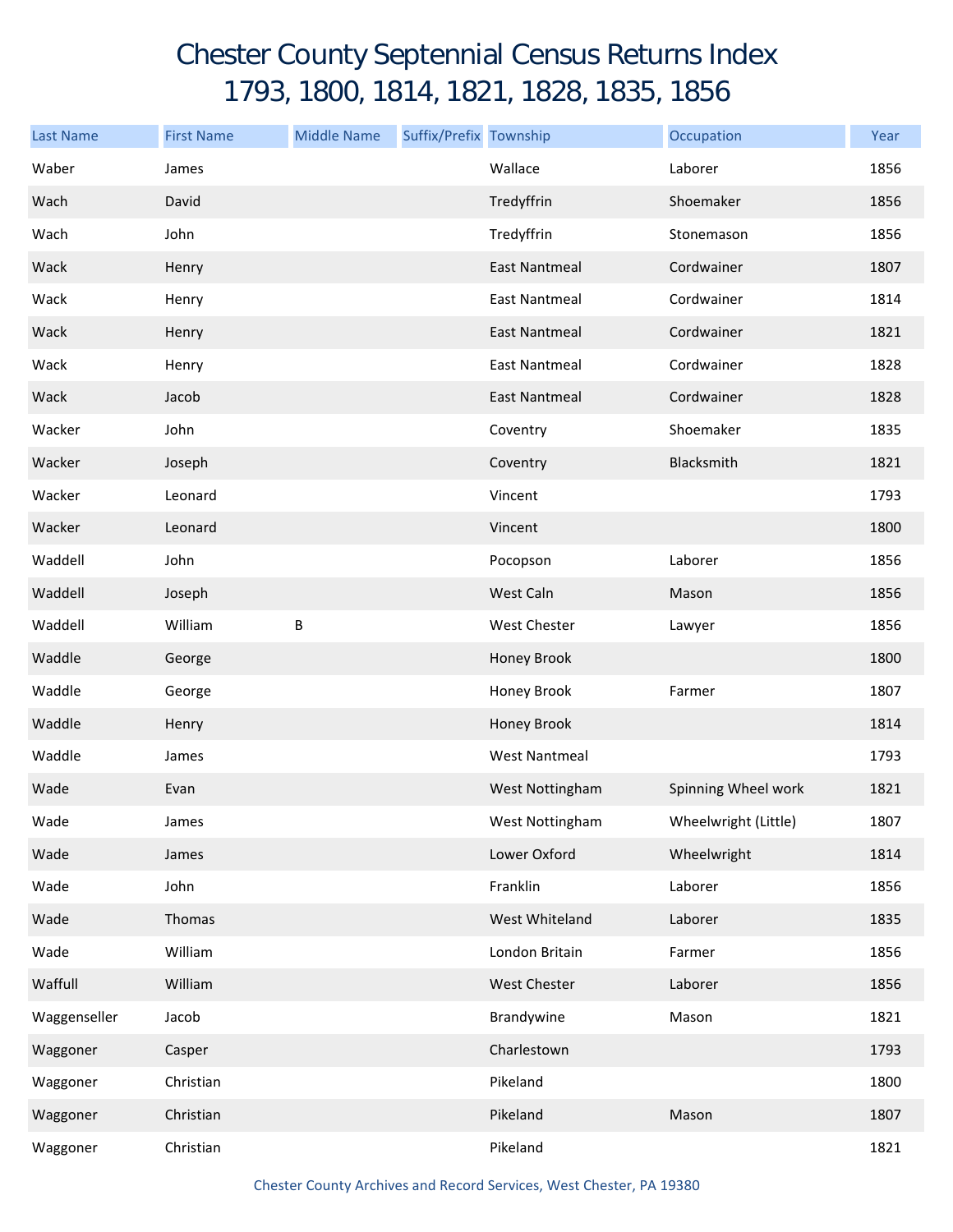| <b>Last Name</b> | <b>First Name</b> | <b>Middle Name</b> | Suffix/Prefix Township |                     | Occupation       | Year |
|------------------|-------------------|--------------------|------------------------|---------------------|------------------|------|
| Waggoner         | Christian         |                    |                        | Pikeland            | Farmer           | 1835 |
| Waggoner         | Christian         |                    |                        | Pikeland            | Farmer           | 1835 |
| Waggoner         | Christopher       |                    | Sr.                    | Pikeland            | Farmer           | 1835 |
| Waggoner         | Christopher       |                    | Jr.                    | Pikeland            | Farmer           | 1835 |
| Waggoner         | George            |                    |                        | West Caln           |                  | 1793 |
| Waggoner         | George            |                    |                        | Pikeland            | Farmer           | 1807 |
| Waggoner         | George            |                    |                        | West Caln           | Storekeeper      | 1828 |
| Waggoner         | Jacob             |                    |                        | Pikeland            |                  | 1793 |
| Waggoner         | Jacob             |                    |                        | Pikeland            |                  | 1800 |
| Waggoner         | Jacob             |                    |                        | Pikeland            | Farmer           | 1807 |
| Waggoner         | Jacob             |                    |                        | Easttown            | Farmer           | 1814 |
| Waggoner         | Jacob             |                    |                        | Pikeland            |                  | 1821 |
| Waggoner         | Jacob             |                    |                        | Pikeland            | Laborer          | 1835 |
| Waggoner         | Jacob             |                    |                        | Pikeland            | Farmer           | 1835 |
| Waggoner         | Jacob             |                    | Jr.                    | Pikeland            | Laborer          | 1835 |
| Waggoner         | James             | Α.                 |                        | West Caln           | Carpenter        | 1828 |
| Waggoner         | John              |                    |                        | Pikeland            |                  | 1793 |
| Waggoner         | John              |                    |                        | Vincent             | Stonemason       | 1807 |
| Waggoner         | John              |                    |                        | Easttown            | Blacksmith       | 1814 |
| Waggoner         | John              |                    |                        | Charlestown         | Laborer          | 1821 |
| Waggoner         | John              |                    |                        | Pikeland            | Bluedyer         | 1821 |
| Waggoner         | John              |                    |                        | West Whiteland      | Laborer          | 1828 |
| Waggoner         | John              |                    |                        | <b>East Vincent</b> | <b>Blue Dyer</b> | 1835 |
| Waggoner         | John              |                    |                        | <b>East Vincent</b> | Mason            | 1835 |
| Waggoner         | John              |                    |                        | <b>East Vincent</b> | Shoemaker        | 1835 |
| Waggoner         | John              |                    |                        | Pikeland            | Shoemaker        | 1835 |
| Waggoner         | Joseph            |                    |                        | Vincent             | Mason            | 1828 |
| Waggoner         | Margaret          |                    |                        | West Caln           |                  | 1814 |
| Waggoner         | Peter             |                    |                        | Pikeland            |                  | 1793 |
| Waggoner         | Peter             |                    |                        | Pikeland            |                  | 1800 |
| Waggoner         | Peter             |                    |                        | Pikeland            | Farmer           | 1807 |
| Waggoner         | Peter             |                    |                        | West Caln           | Miller           | 1814 |
| Waggoner         | Peter             |                    |                        | West Caln           | Miller           | 1821 |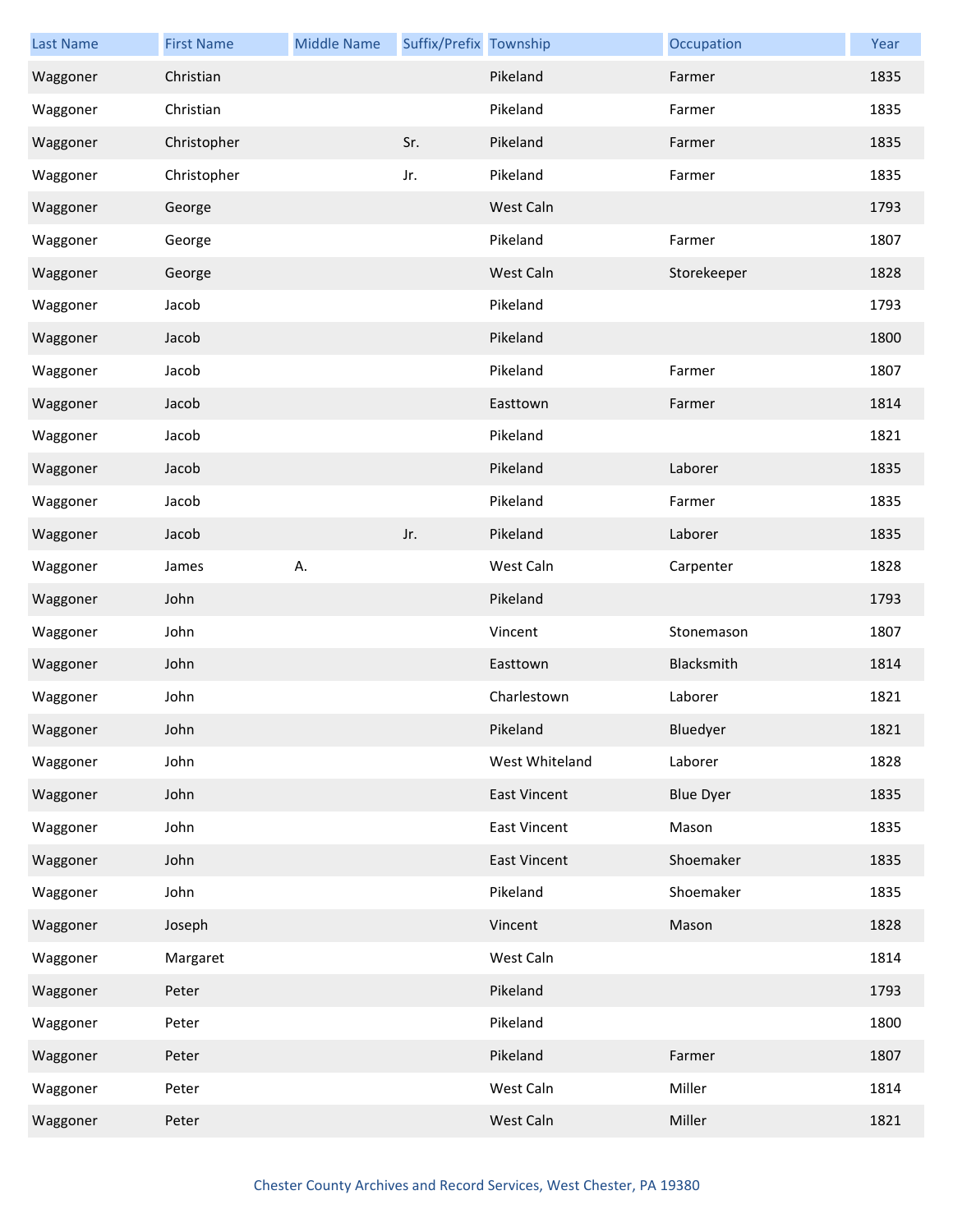| <b>Last Name</b> | <b>First Name</b> | <b>Middle Name</b> | Suffix/Prefix Township |                 | Occupation         | Year |
|------------------|-------------------|--------------------|------------------------|-----------------|--------------------|------|
| Waggoner         | Peter             |                    | Jr.                    | West Caln       | Miller             | 1828 |
| Waggoner         | Peter             |                    |                        | West Caln       | Farmer             | 1828 |
| Waggoner         | Robert            |                    |                        | West Caln       |                    | 1793 |
| Waggoner         | William           |                    |                        | Pikeland        | Mason              | 1821 |
| Waggoner         | William           |                    |                        | Schuylkill      | Mason              | 1828 |
| Waggoner         | William           |                    |                        | Pikeland        | Mason              | 1835 |
| Waggonsayler     | Abram             |                    |                        | Uwchlan         | Storekeeper        | 1821 |
| Waggonsaylor     | William           |                    |                        | Pikeland        | Farmer             | 1807 |
| Waggonseller     | Abraham           |                    |                        | Uwchlan         | Farmer             | 1814 |
| Waggonseller     | Abraham           |                    |                        | Uwchlan         | Storekeeper        | 1828 |
| Waggonseller     | Abraham           |                    |                        | Uwchlan         | Farmer             | 1835 |
| Waggonseller     | David             |                    |                        | Brandywine      | Stonemason         | 1835 |
| Waggonseller     | Jacob             |                    |                        | Brandywine      | Mason              | 1814 |
| Waggonseller     | Jacob             |                    |                        | Brandywine      | Stonemason         | 1835 |
| Waggonseller     | James             |                    |                        | Pikeland        | Farmer             | 1835 |
| Waggonseller     | John              |                    |                        | Uwchlan         | Laborer            | 1835 |
| Waggonseller     | William           |                    |                        | Pikeland        | Innkeeper          | 1821 |
| Waggonseller     | William           |                    |                        | Pikeland        | Farmer & Innkeeper | 1828 |
| Waggonseller     | William           |                    |                        | Pikeland        | Innkeeper          | 1835 |
| Waggonsellers    | David             |                    |                        | East Brandywine | Weaver             | 1856 |
| Waggonsellers    | Levi              |                    |                        | East Brandywine | Storekeeper        | 1856 |
| Waggonsellers    | Martha            |                    |                        | East Brandywine | Farmer             | 1856 |
| Wagland          | John              |                    |                        | West Bradford   |                    | 1856 |
| Wagner           | Frederic          |                    |                        | Willistown      | Farmer             | 1856 |
| Wagner           | George            |                    |                        | Easttown        | Laborer            | 1821 |
| Wagner           | Jacob             |                    |                        | Charlestown     | Farmer             | 1856 |
| Wagner           | John              |                    |                        | Vincent         |                    | 1814 |
| Wagner           | John              |                    |                        | Schuylkill      | Farmer             | 1856 |
| Wagner           | Peter             |                    |                        | West Caln       | Miller             | 1835 |
| Wagner           | Robert            |                    |                        | Schuylkill      | Shoemaker          | 1856 |
| Wagner           | Samuel            |                    |                        | Schuylkill      | Miller             | 1856 |
| Wagner           | Sebastian         |                    |                        | London Grove    | Tanner             | 1856 |
| Wagner           | William           |                    |                        | West Caln       | Farmer             | 1835 |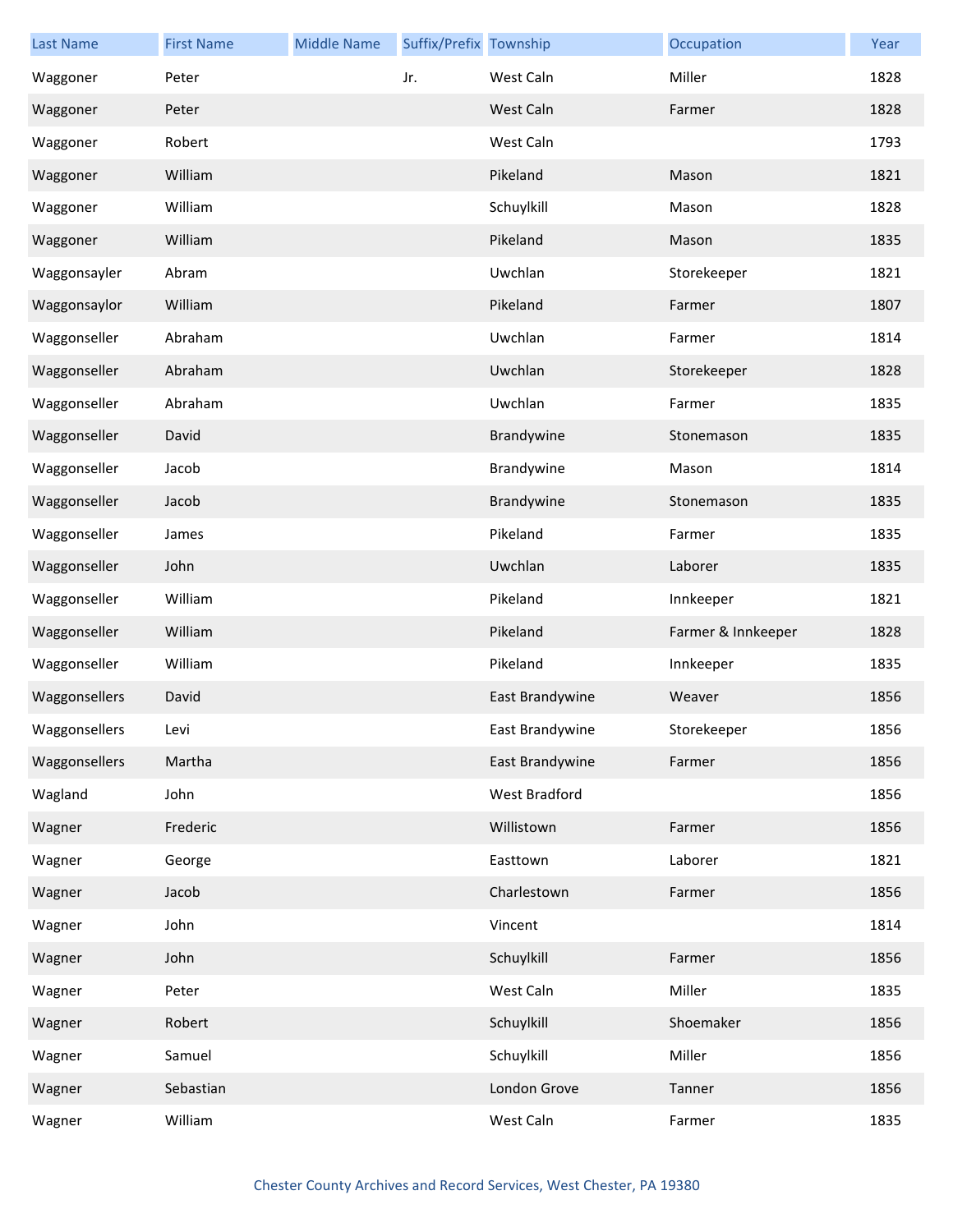| <b>Last Name</b> | <b>First Name</b> | <b>Middle Name</b> | Suffix/Prefix Township |                      | Occupation | Year |
|------------------|-------------------|--------------------|------------------------|----------------------|------------|------|
| Wagoner          | Benjamin          |                    |                        | East Pikeland        | Farmer     | 1856 |
| Wagoner          | Christian         |                    |                        | Pikeland             | Farmer     | 1814 |
| Wagoner          | Christian         |                    |                        | Pikeland             | Farmer     | 1828 |
| Wagoner          | Christian         |                    |                        | East Pikeland        | Farmer     | 1856 |
| Wagoner          | Davis             |                    |                        | East Pikeland        | Farmer     | 1856 |
| Wagoner          | Davis             |                    |                        | Phoenixville         | Pudler     | 1856 |
| Wagoner          | George            |                    |                        | West Caln            | Farmer     | 1807 |
| Wagoner          | George            |                    |                        | London Grove         | Laborer    | 1856 |
| Wagoner          | George            | M                  |                        | West Caln            | Farmer     | 1856 |
| Wagoner          | George            | W                  |                        | West Caln            | Farmer     | 1856 |
| Wagoner          | Hannah            |                    |                        | Valley               |            | 1856 |
| Wagoner          | Jacob             |                    |                        | Pikeland             | Farmer     | 1814 |
| Wagoner          | Jacob             |                    |                        | Pikeland             | Farmer     | 1828 |
| Wagoner          | Jacob             |                    | Jr.                    | Pikeland             | Stonemason | 1828 |
| Wagoner          | Jacob             |                    |                        | Pikeland             | Farmer     | 1828 |
| Wagoner          | Jacob             |                    |                        | East Pikeland        | Farmer     | 1856 |
| Wagoner          | James             | $\overline{A}$     |                        | West Caln            | Farmer     | 1856 |
| Wagoner          | John              |                    |                        | Vincent              |            | 1800 |
| Wagoner          | John              |                    |                        | Pikeland             | Farmer     | 1814 |
| Wagoner          | John              |                    |                        | Coventry             | Mason      | 1821 |
| Wagoner          | John              |                    |                        | Pikeland             | Shoemaker  | 1828 |
| Wagoner          | John              |                    |                        | Valley               | Farmer     | 1856 |
| Wagoner          | John              | W                  |                        | West Caln            | Farmer     | 1856 |
| Wagoner          | Joseph            |                    |                        | East Pikeland        | Farmer     | 1856 |
| Wagoner          | Nathan            |                    |                        | Phoenixville         | Mason      | 1856 |
| Wagoner          | Peter             |                    |                        | West Caln            | Miller     | 1807 |
| Wagoner          | Peter             |                    |                        | Pikeland             | Farmer     | 1814 |
| Wagoner          | William           |                    |                        | West Caln            | Farmer     | 1856 |
| Wagoner          | William           |                    |                        | Phoenixville         | Mason      | 1856 |
| Wagoner          | William           | P                  |                        | West Caln            | Farmer     | 1856 |
| Wagonner         | John              |                    |                        | <b>East Vincent</b>  | Farmer     | 1856 |
| Wagonseller      | George            |                    |                        | Pikeland             | Laborer    | 1814 |
| Wagonseller      | Jacob             |                    |                        | <b>West Nantmeal</b> | Innkeeper  | 1807 |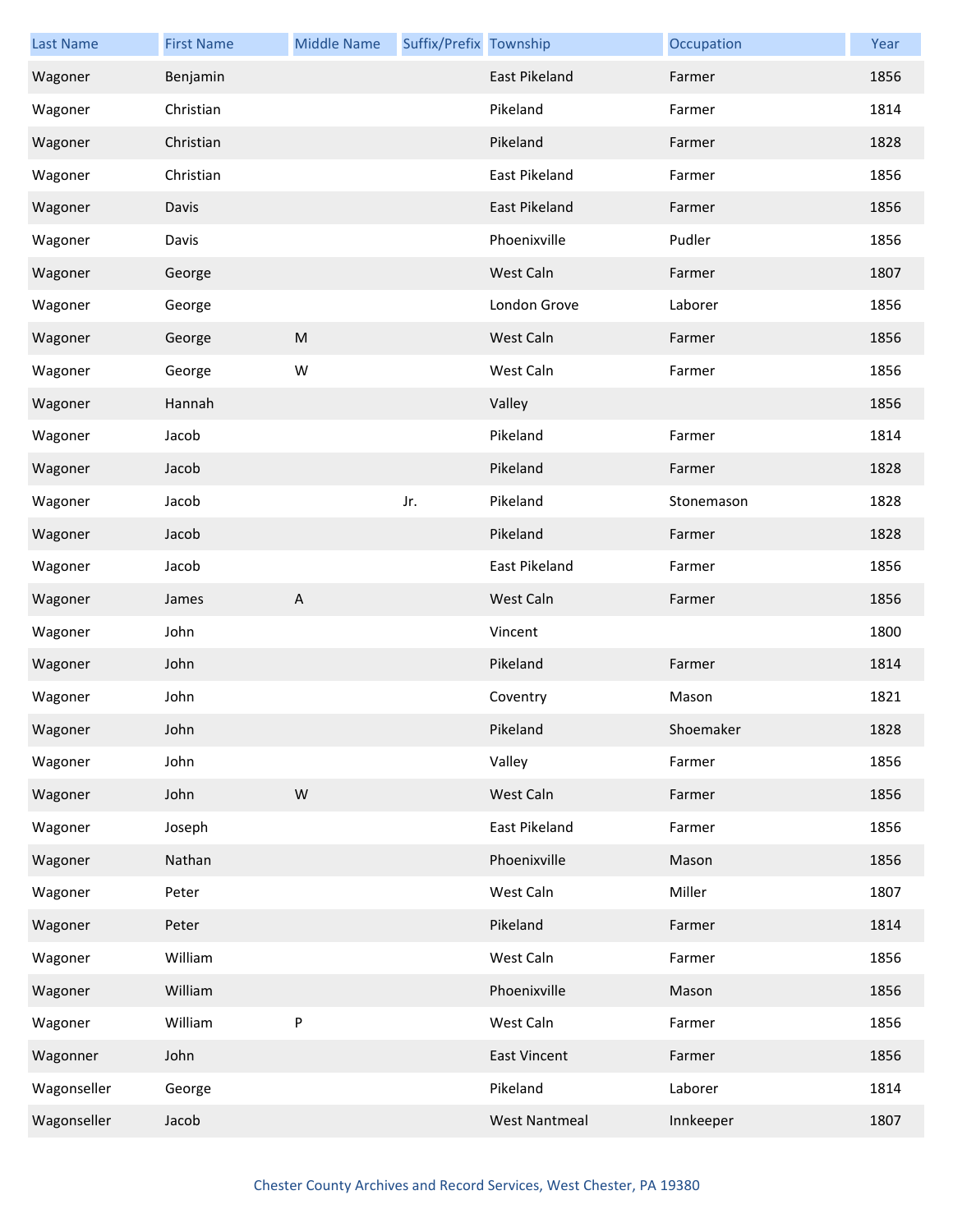| <b>Last Name</b> | <b>First Name</b> | <b>Middle Name</b> | Suffix/Prefix Township |                     | Occupation        | Year |
|------------------|-------------------|--------------------|------------------------|---------------------|-------------------|------|
| Wagonseller      | John              |                    |                        | Uwchlan             | Innkeeper         | 1800 |
| Wagonseller      | John              |                    |                        | Uwchlan             | Tavern Keeper     | 1807 |
| Wagonseller      | Thomas            |                    |                        | Honeybrook          | Machinist         | 1856 |
| Wagonseller      | William           |                    |                        | Pikeland            | Farmer            | 1814 |
| Wagonseller      | William           |                    |                        | West Pikeland       | Farmer            | 1856 |
| Wahel            | William           |                    |                        | Phoenixville        | Laborer           | 1856 |
| Wahl             | William           |                    |                        | Phoenixville        | Laborer           | 1856 |
| Wahle            | John              |                    |                        | Phoenixville        | Laborer           | 1856 |
| Waid             | Daniel            |                    |                        | West Nottingham     |                   | 1793 |
| Waide            | Horatio           |                    |                        | Charlestown         | Merchant          | 1814 |
| Wainright        | Abel              |                    |                        | <b>East Vincent</b> | Laborer           | 1856 |
| Waite            | Richard           |                    |                        | Brandywine          | Jobber            | 1835 |
| Waite            | Thomas            |                    |                        | Brandywine          | Jobber            | 1835 |
| Waite            | Thomas            |                    |                        | Brandywine          | Jobber            | 1835 |
| Waitkneght       | Jacob             |                    |                        | Coventry            | Yeoman            | 1807 |
| Waitkneght       | Jacob             |                    |                        | Coventry            | Yeoman            | 1814 |
| Waitkneght       | Jacob             |                    | Jr.                    | Coventry            | Laborer           | 1821 |
| Waitkneght       | Jacob             |                    |                        | Coventry            | Laborer           | 1821 |
| Waitkneght       | Jonathan          |                    |                        | Coventry            | Laborer           | 1814 |
| Waitkneght       | Martin            |                    |                        | Coventry            | Laborer           | 1814 |
| Waitkneght       | Martin            |                    |                        | Coventry            | Laborer           | 1821 |
| Waitneight       | Jacob             |                    |                        | Coventry            | Laborer           | 1828 |
| Waitneight       | Martin            |                    |                        | Coventry            | Laborer           | 1828 |
| Waitright        | William           |                    |                        | Phoenixville        | Engineer          | 1856 |
| Wakefield        | Abner             |                    |                        | London Grove        |                   | 1800 |
| Wakefield        | Abner             |                    |                        | London Grove        | Plasterer         | 1807 |
| Wakefield        | Abner             |                    |                        | London Grove        | Laborer           | 1814 |
| Wakefield        | Abner             |                    |                        | <b>Upper Oxford</b> | Plasterer         | 1821 |
| Wakefield        | Abner             |                    |                        | <b>Upper Oxford</b> | Plasterer         | 1828 |
| Waker            | Benjamin          |                    |                        | East Marlborough    | <b>Brickmaker</b> | 1835 |
| Waker            | Leonard           |                    |                        | Vincent             |                   | 1821 |
| Waker            | Samuel            |                    |                        | Sadsbury            |                   | 1807 |
| waker            | William           |                    |                        | West Bradford       | Tailor            | 1856 |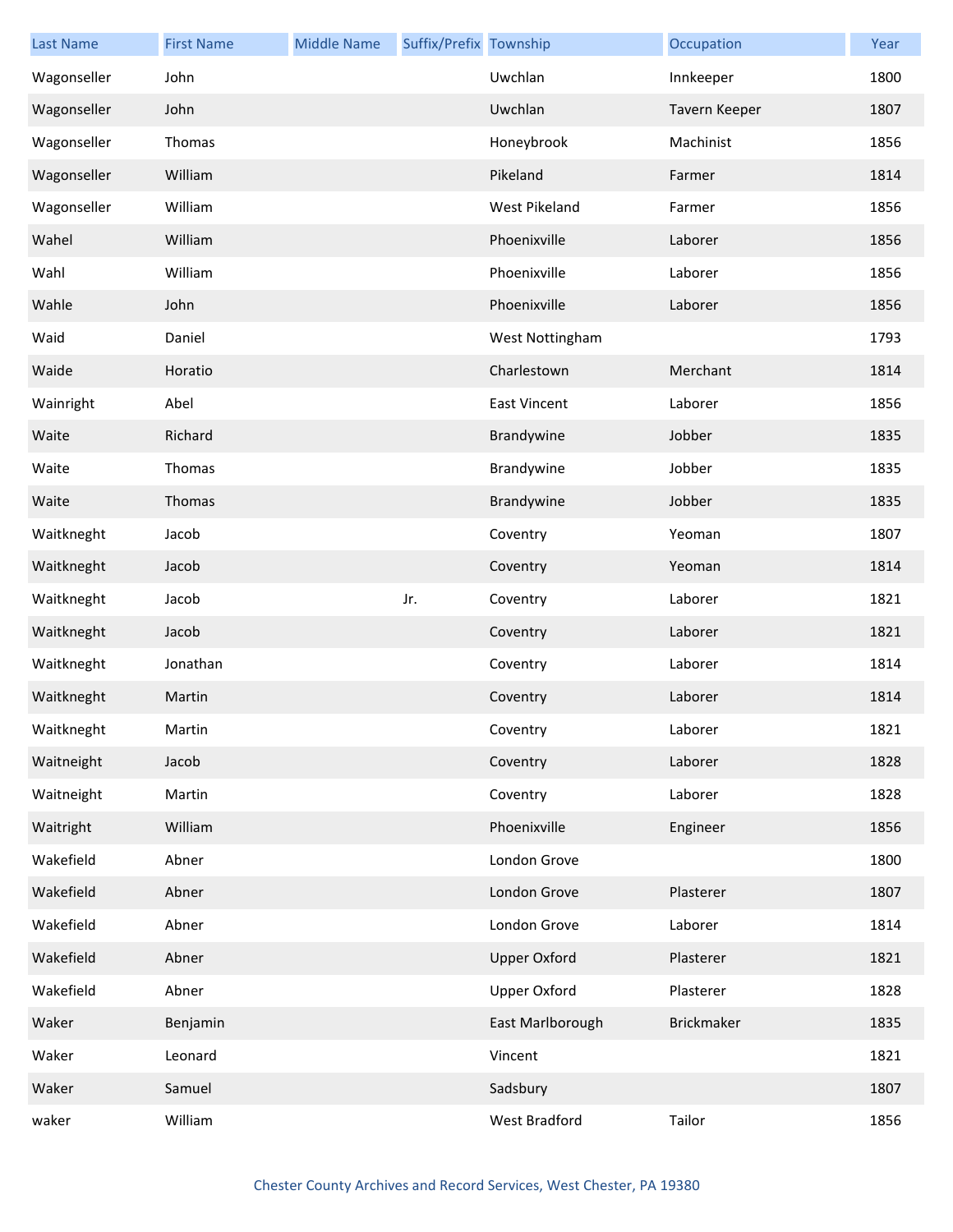| <b>Last Name</b> | <b>First Name</b> | <b>Middle Name</b> | Suffix/Prefix Township |                      | Occupation           | Year |
|------------------|-------------------|--------------------|------------------------|----------------------|----------------------|------|
| Walds            | George            |                    |                        | London Grove         | Farmer               | 1835 |
| Walen            | Michel            |                    |                        | Birmingham           | Laborer              | 1856 |
| Wales            | George            |                    |                        | Lower Oxford         | Farmer               | 1856 |
| Walkenhood       | Jacob             |                    |                        | Vincent              |                      | 1800 |
| Walkenhoud       | Jacob             |                    |                        | Vincent              |                      | 1793 |
| Walkenshaw       | William           |                    |                        | East Caln            | Blacksmith           | 1856 |
| Walkenwood       | Henry             |                    |                        | East Whiteland       | Carpenter            | 1856 |
| Walker           | Alexander         |                    |                        | East Nottingham      |                      | 1793 |
| Walker           | Alexander         |                    |                        | New Garden           | Carpenter            | 1800 |
| Walker           | Alexander         |                    |                        | Lower Oxford         |                      | 1800 |
| Walker           | Alexander         |                    |                        | Kennett              | Jobber               | 1814 |
| Walker           | Allison           |                    |                        | Kennett              | Shoemaker            | 1835 |
| Walker           | Andrew            |                    |                        | New Garden           | Carpenter            | 1800 |
| Walker           | Ann               |                    |                        | West Caln            |                      | 1835 |
| Walker           | Ann               |                    |                        | East Caln            |                      | 1856 |
| Walker           | Arthur            |                    |                        | Honey Brook          | Spinning wheel maker | 1807 |
| Walker           | Arthur            |                    |                        | <b>West Nantmeal</b> | Chairmaker           | 1821 |
| Walker           | Bannaiah          |                    |                        | Pennsbury            | Farmer               | 1835 |
| Walker           | Beneijah          |                    |                        | Pennsbury            | Farmer               | 1821 |
| Walker           | Benejah           |                    |                        | Pennsbury            | Farmer               | 1807 |
| Walker           | Beniah            |                    |                        | Pennsbury            | Farmer               | 1828 |
| Walker           | Benjamin          |                    |                        | West Fallowfield     |                      | 1793 |
| Walker           | Benjamin          |                    |                        | Londonderry          |                      | 1793 |
| Walker           | Benjamin          |                    |                        | Pennsbury            |                      | 1793 |
| Walker           | Benjamin          |                    |                        | Londonderry          | Farmer & Tanner      | 1807 |
| Walker           | Benjamin          |                    |                        | Londonderry          | Farmer               | 1821 |
| Walker           | Benjamin          |                    |                        | Pennsbury            | Mason                | 1835 |
| Walker           | Benjamin          |                    |                        | Valley               | Weaver               | 1856 |
| Walker           | Benjamin          |                    |                        | Penn                 | Saddler              | 1856 |
| Walker           | Benjamin          |                    |                        | Pennsbury            | Farmer               | 1856 |
| Walker           | Bennaih           |                    |                        | Pennsbury            | Farmer               | 1856 |
| Walker           | Charles           |                    |                        | <b>East Vincent</b>  | Laborer              | 1856 |
| Walker           | Charles           | $\mathsf D$        |                        | Tredyffrin           | Farmer               | 1856 |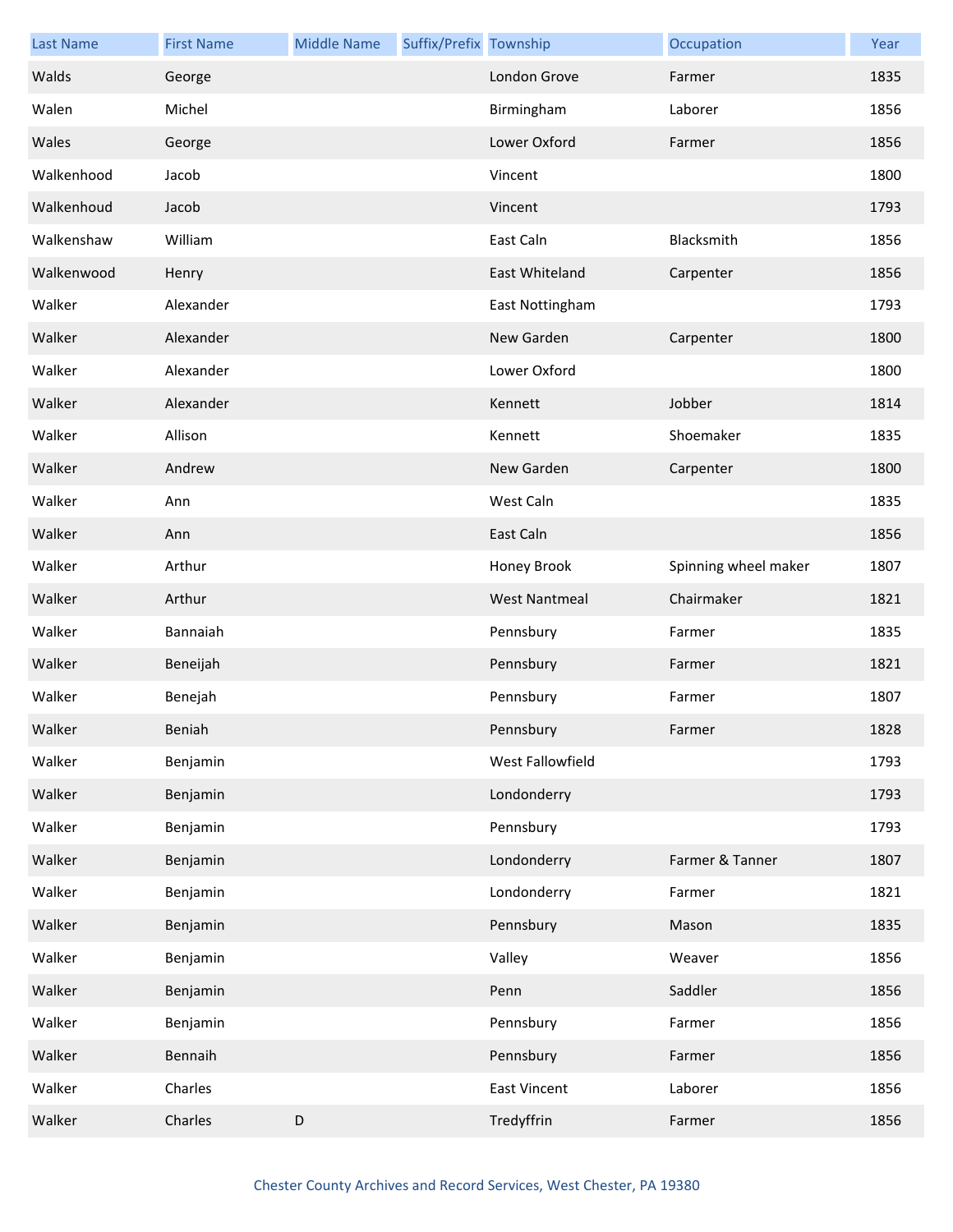| <b>Last Name</b> | <b>First Name</b> | <b>Middle Name</b> | Suffix/Prefix Township |                     | Occupation | Year |
|------------------|-------------------|--------------------|------------------------|---------------------|------------|------|
| Walker           | David             |                    |                        | <b>East Vincent</b> | Farmer     | 1856 |
| Walker           | David             |                    |                        | Tredyffrin          | Farmer     | 1856 |
| Walker           | Ebenezer          |                    |                        | Penn                | Shoemaker  | 1821 |
| Walker           | Ebenezer          |                    | Jr.                    | Penn                | Shoemaker  | 1821 |
| Walker           | Ebenezer          |                    | Jr.                    | Penn                | Shoemaker  | 1828 |
| Walker           | Ebenezer          |                    |                        | Penn                | Shoemaker  | 1828 |
| Walker           | Ebenezer          |                    |                        | Penn                | Shoemaker  | 1835 |
| Walker           | Ebenezer          |                    |                        | West Marlborough    | Laborer    | 1856 |
| Walker           | Ebenezer          |                    |                        | Penn                | Carpenter  | 1856 |
| Walker           | Edith             |                    |                        | Birmingham          |            | 1856 |
| Walker           | Eli               |                    |                        | London Grove        | Quarrier   | 1835 |
| Walker           | Enoch             |                    |                        | Charlestown         | Miller     | 1807 |
| Walker           | Enoch             |                    |                        | Charlestown         | Farmer     | 1814 |
| Walker           | Ezekiel           |                    |                        | Pennsbury           | Cooper     | 1814 |
| Walker           | Ezekiel           |                    |                        | Pennsbury           | Cooper     | 1821 |
| Walker           | Ezekiel           |                    |                        | Pennsbury           | Laborer    | 1835 |
| Walker           | Ezekiel           |                    |                        | Pennsbury           | Laborer    | 1856 |
| Walker           | George            |                    |                        | Brandywine          |            | 1793 |
| Walker           | George            |                    |                        | Brandywine          | Farmer     | 1807 |
| Walker           | George            |                    |                        | Easttown            | Farmer     | 1814 |
| Walker           | George            |                    |                        | Willistown          | Laborer    | 1821 |
| Walker           | George            |                    |                        | New Garden          | Carpenter  | 1821 |
| Walker           | George            |                    |                        | New Garden          | Tailor     | 1835 |
| Walker           | George            |                    |                        | Pennsbury           | Laborer    | 1856 |
| Walker           | George            |                    |                        | East Pikeland       | Carpenter  | 1856 |
| Walker           | Hamilton          |                    |                        | Honey Brook         |            | 1800 |
| Walker           | Hananiah          |                    |                        | Tredyffrin          | Hatter     | 1807 |
| Walker           | Hananiah          |                    |                        | Easttown            | Farmer     | 1814 |
| Walker           | Havard            |                    |                        | Tredyffrin          | Farmer     | 1856 |
| Walker           | Hiram             |                    |                        | New Garden          | Farmer     | 1835 |
| Walker           | Hiram             |                    |                        | New Garden          | Farmer     | 1856 |
| Walker           | Isaac             |                    |                        | Tredyffrin          |            | 1793 |
| Walker           | Isaac             |                    |                        | Tredyffrin          |            | 1800 |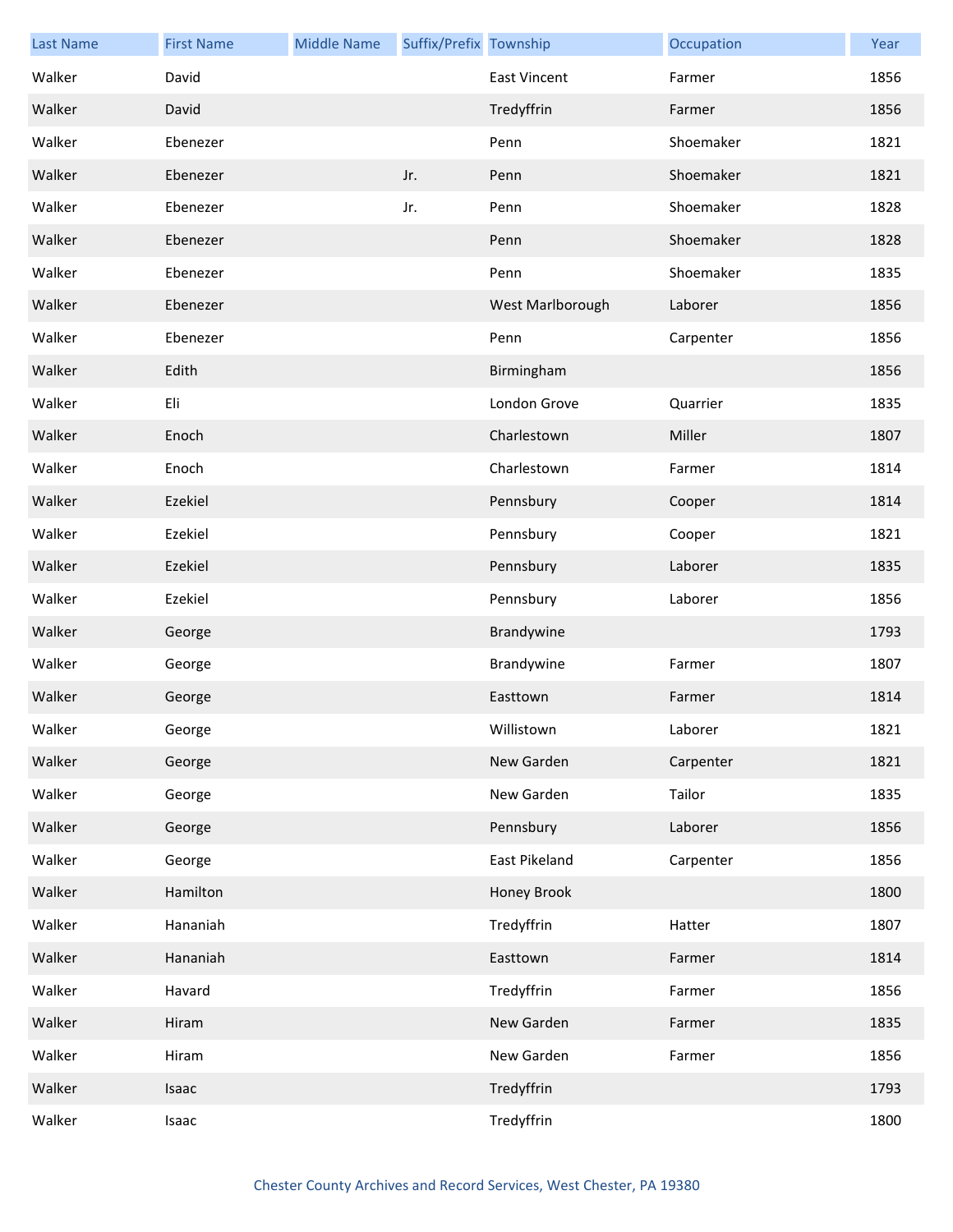| <b>Last Name</b> | <b>First Name</b> | <b>Middle Name</b>        | Suffix/Prefix Township |                     | Occupation  | Year |
|------------------|-------------------|---------------------------|------------------------|---------------------|-------------|------|
| Walker           | Isaac             |                           |                        | Lower Oxford        |             | 1800 |
| Walker           | Isaac             |                           |                        | Tredyffrin          | Farmer      | 1807 |
| Walker           | Isaac             |                           |                        | Lower Oxford        | Farmer      | 1807 |
| Walker           | Isaac             |                           |                        | Tredyffrin          | Farmer      | 1814 |
| Walker           | Isaac             |                           |                        | Tredyffrin          | Farmer      | 1821 |
| Walker           | Isaac             |                           |                        | Tredyffrin          | Farmer      | 1835 |
| Walker           | Isaac             |                           |                        | <b>West Chester</b> | Physician   | 1856 |
| Walker           | Isaac             | D                         |                        | Kennett Square      | Painter     | 1856 |
| Walker           | J                 |                           |                        | <b>East Vincent</b> | Farmer      | 1856 |
| Walker           | Jacob             |                           |                        | Tredyffrin          |             | 1793 |
| Walker           | Jacob             |                           |                        | London Grove        |             | 1800 |
| Walker           | Jacob             |                           |                        | Londonderry         | Farmer      | 1814 |
| Walker           | Jacob             |                           |                        | Penn                | Farmer      | 1821 |
| Walker           | Jacob             |                           |                        | Penn                | Farmer      | 1828 |
| Walker           | Jacob             |                           |                        | Penn                | Farmer      | 1835 |
| Walker           | James             |                           |                        | Goshen              |             | 1793 |
| Walker           | James             |                           |                        | New Garden          | Tanner      | 1814 |
| Walker           | James             |                           |                        | London Grove        | Farmer      | 1814 |
| Walker           | James             |                           |                        | New Garden          | Tanner      | 1821 |
| Walker           | James             |                           |                        | East Bradford       |             | 1821 |
| Walker           | James             |                           |                        | London Grove        | Storekeeper | 1821 |
| Walker           | James             |                           |                        | East Bradford       | Plasterer   | 1828 |
| Walker           | James             |                           |                        | New Garden          | Tanner      | 1828 |
| Walker           | James             |                           |                        | Brandywine          | Farmer      | 1828 |
| Walker           | James             |                           |                        | Londonderry         | Farmer      | 1828 |
| Walker           | James             |                           |                        | London Grove        | Innkeeper   | 1835 |
| Walker           | James             |                           |                        | East Caln           | Plasterer   | 1835 |
| Walker           | James             |                           |                        | West Fallowfield    | Farmer      | 1856 |
| Walker           | James             | $\boldsymbol{\mathsf{H}}$ |                        | Kennett Square      | Laborer     | 1856 |
| Walker           | James             | $\sf S$                   |                        | East Whiteland      | Shoemaker   | 1835 |
| Walker           | Jane              |                           | Widow                  | Tredyffrin          |             | 1821 |
| Walker           | Jane              |                           |                        | Brandywine          |             | 1828 |
| Walker           | Jane              |                           |                        | Brandywine          | Housewifery | 1835 |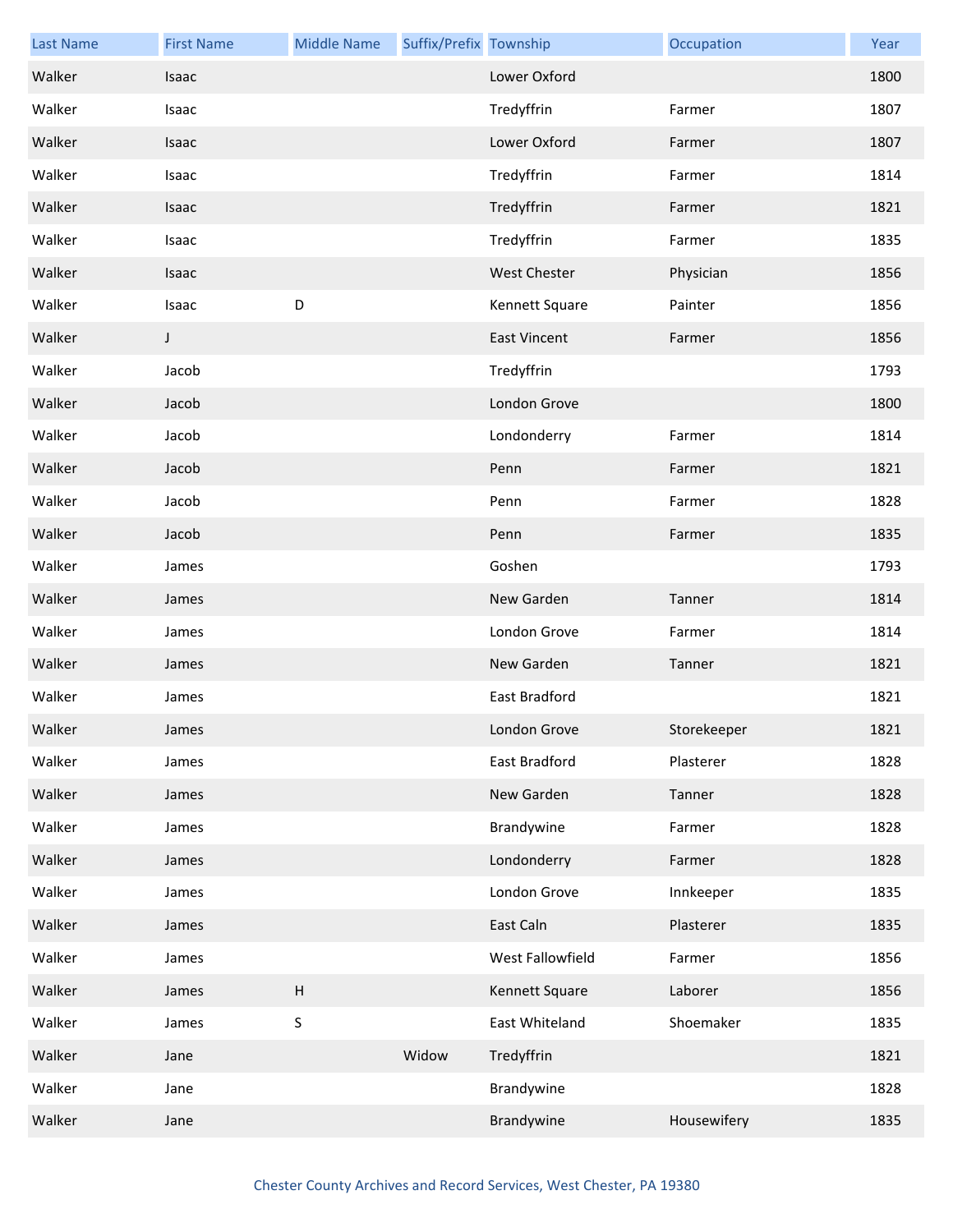| <b>Last Name</b> | <b>First Name</b> | <b>Middle Name</b> | Suffix/Prefix Township |                      | Occupation | Year |
|------------------|-------------------|--------------------|------------------------|----------------------|------------|------|
| Walker           | Jesse             |                    |                        | Tredyffrin           |            | 1800 |
| Walker           | John              |                    |                        | Brandywine           |            | 1793 |
| Walker           | John              |                    |                        | Londonderry          |            | 1793 |
| Walker           | John              |                    |                        | Brandywine           |            | 1793 |
| Walker           | John              |                    |                        | Westtown             |            | 1793 |
| Walker           | John              |                    |                        | <b>West Nantmeal</b> |            | 1793 |
| Walker           | John              |                    |                        | New Garden           | Carpenter  | 1800 |
| Walker           | John              |                    |                        | <b>West Nantmeal</b> | Cordwainer | 1800 |
| Walker           | John              |                    |                        | Pennsbury            |            | 1800 |
| Walker           | John              |                    |                        | Pikeland             |            | 1800 |
| Walker           | John              |                    |                        | Londonderry          |            | 1807 |
| Walker           | John              |                    |                        | West Caln            | Stocktaker | 1807 |
| Walker           | John              |                    |                        | Kennett              | Merchant   | 1807 |
| Walker           | John              |                    |                        | Pennsbury            | Farmer     | 1807 |
| Walker           | John              |                    |                        | Pennsbury            | Farmer     | 1814 |
| Walker           | John              |                    |                        | Brandywine           | Cordwainer | 1814 |
| Walker           | John              |                    |                        | East Caln            | Tailor     | 1814 |
| Walker           | John              |                    |                        | Pikeland             | Mason      | 1814 |
| Walker           | John              |                    |                        | Pennsbury            | Farmer     | 1821 |
| Walker           | John              |                    |                        | Honey Brook          |            | 1821 |
| Walker           | John              |                    |                        | East Marlborough     | Laborer    | 1821 |
| Walker           | John              |                    |                        | Londonderry          | Farmer     | 1821 |
| Walker           | John              |                    |                        | East Caln            | Tailor     | 1821 |
| Walker           | John              |                    |                        | Vincent              | Shoemaker  | 1821 |
| Walker           | John              |                    |                        | West Caln            | Farmer     | 1821 |
| Walker           | John              |                    |                        | London Grove         | Laborer    | 1828 |
| Walker           | John              |                    |                        | Pennsbury            | Laborer    | 1828 |
| Walker           | John              |                    |                        | West Caln            | Farmer     | 1828 |
| Walker           | John              |                    |                        | Londonderry          | Farmer     | 1828 |
| Walker           | John              |                    |                        | Honey Brook          | Gentleman  | 1828 |
| Walker           | John              |                    |                        | Vincent              | Shoemaker  | 1828 |
| Walker           | John              |                    |                        | Pennsbury            | Farmer     | 1835 |
| Walker           | John              |                    |                        | West Bradford        | Farmer     | 1835 |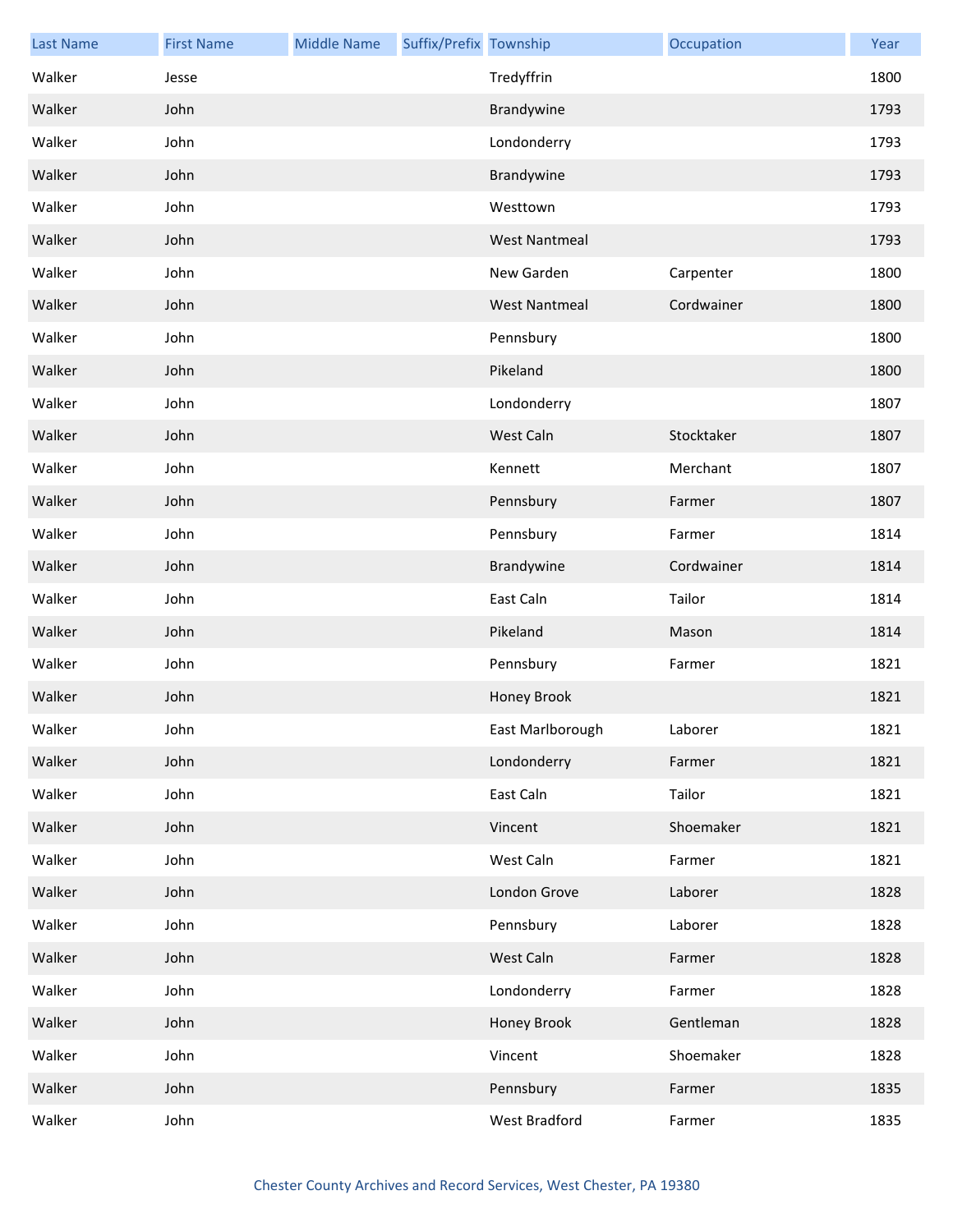| <b>Last Name</b> | <b>First Name</b> | <b>Middle Name</b> | Suffix/Prefix Township |                     | Occupation  | Year |
|------------------|-------------------|--------------------|------------------------|---------------------|-------------|------|
| Walker           | John              |                    | Jr.                    | Pennsbury           | Laborer     | 1856 |
| Walker           | John              |                    |                        | East Caln           | Farmer      | 1856 |
| Walker           | John              |                    |                        | Sadsbury            | Shoemaker   | 1856 |
| Walker           | John              |                    | Sr.                    | Pennsbury           | Farmer      | 1856 |
| Walker           | John              | $\mathsf S$        |                        | London Grove        | Laborer     | 1835 |
| Walker           | John              | W                  |                        | Sadsbury            | Machinist   | 1856 |
| Walker           | Jones             |                    |                        | West Whiteland      | Carpenter   | 1856 |
| Walker           | Joseph            |                    |                        | Tredyffrin          |             | 1793 |
| Walker           | Joseph            |                    |                        | West Marlborough    |             | 1793 |
| Walker           | Joseph            |                    |                        | Tredyffrin          |             | 1800 |
| Walker           | Joseph            |                    | Jr.                    | Tredyffrin          | Farmer      | 1807 |
| Walker           | Joseph            |                    |                        | West Marlborough    | Farmer      | 1807 |
| Walker           | Joseph            |                    | Sr.                    | Tredyffrin          | Farmer      | 1807 |
| Walker           | Joseph            |                    |                        | Tredyffrin          | Farmer      | 1814 |
| Walker           | Joseph            |                    | Jr.                    | Tredyffrin          | Farmer      | 1814 |
| Walker           | Joseph            |                    |                        | East Fallowfield    | Basketmaker | 1814 |
| Walker           | Joseph            |                    |                        | Easttown            | Farmer      | 1821 |
| Walker           | Joseph            |                    |                        | Tredyffrin          | Farmer      | 1828 |
| Walker           | Joseph            |                    |                        | Vincent             | Blacksmith  | 1828 |
| Walker           | Joseph            |                    |                        | West Marlborough    | Shoemaker   | 1828 |
| Walker           | Joseph            |                    |                        | <b>Upper Oxford</b> | Shoemaker   | 1835 |
| Walker           | Joseph            |                    |                        | Tredyffrin          | Farmer      | 1835 |
| Walker           | Joseph            |                    |                        | <b>East Vincent</b> | Blacksmith  | 1835 |
| Walker           | Joseph            |                    |                        | Tredyffrin          | Farmer      | 1856 |
| Walker           | Joseph            |                    |                        | <b>East Vincent</b> | Farmer      | 1856 |
| Walker           | Joseph            | $\sf B$            |                        | Tredyffrin          | Farmer      | 1835 |
| Walker           | Joseph            | $\sf B$            |                        | Tredyffrin          | Farmer      | 1856 |
| Walker           | Joseph            | В.                 |                        | Tredyffrin          | Farmer      | 1821 |
| Walker           | Joseph            | В.                 |                        | Tredyffrin          | Farmer      | 1828 |
| Walker           | Joseph            | ${\sf M}$          |                        | West Fallowfield    | Shoemaker   | 1856 |
| Walker           | Joseph            | ${\sf R}$          |                        | Tredyffrin          | Farmer      | 1856 |
| Walker           | Josiah            |                    |                        | Lower Oxford        |             | 1800 |
| Walker           | Leonard           |                    |                        | Vincent             | Shoemaker   | 1807 |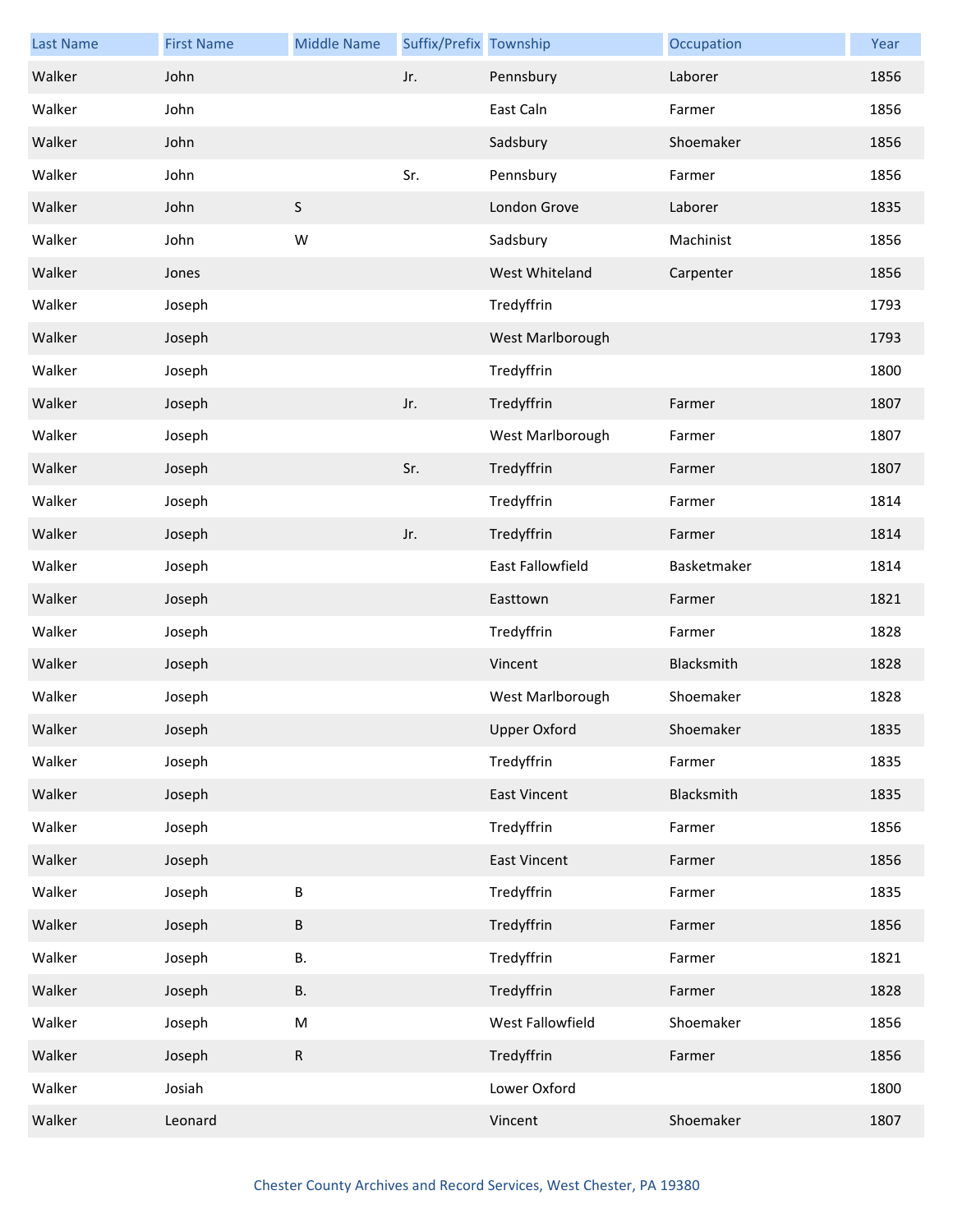| <b>Last Name</b> | <b>First Name</b> | <b>Middle Name</b> | Suffix/Prefix Township |                     | Occupation  | Year |
|------------------|-------------------|--------------------|------------------------|---------------------|-------------|------|
| Walker           | Leonhard          |                    |                        | Vincent             | Shoemaker   | 1814 |
| Walker           | Leurenzo          |                    |                        | <b>West Chester</b> | Shoemaker   | 1856 |
| Walker           | Levi              |                    |                        | Pennsbury           | Mason       | 1807 |
| Walker           | Levi              |                    |                        | Pennsbury           | Farmer      | 1821 |
| Walker           | Levi              | B                  |                        | West Nottingham     |             | 1856 |
| Walker           | Levy              |                    |                        | Pennsbury           | Mason       | 1814 |
| Walker           | Lewis             |                    |                        | West Fallowfield    | Farmer      | 1835 |
| Walker           | Lewis             |                    |                        | West Fallowfield    | Farmer      | 1835 |
| Walker           | Lewis             |                    |                        | West Fallowfield    | Farmer      | 1856 |
| Walker           | Lydia             |                    |                        | Pennsbury           |             | 1828 |
| Walker           | Manajah           |                    |                        | Pennsbury           | Farmer      | 1814 |
| Walker           | Margaret          |                    | Widow                  | London Grove        |             | 1814 |
| Walker           | Margaret          |                    |                        | London Grove        |             | 1821 |
| Walker           | Margaret          |                    |                        | London Grove        | Farmer      | 1828 |
| Walker           | Martin            | $\mathsf C$        |                        | East Fallowfield    | Farmer      | 1856 |
| Walker           | Mary              |                    |                        | Brandywine          |             | 1821 |
| Walker           | Mary              |                    |                        | Pikeland            |             | 1821 |
| Walker           | Mary              |                    |                        | Brandywine          |             | 1828 |
| Walker           | Mary              |                    |                        | Brandywine          | Housewifery | 1835 |
| Walker           | Matthew           |                    |                        | Pennsbury           |             | 1800 |
| Walker           | Matthias          | Ρ                  |                        | Tredyffrin          | Farmer      | 1856 |
| Walker           | Miller            |                    |                        | West Marlborough    | Cordwainer  | 1807 |
| Walker           | Miller            |                    |                        | East Fallowfield    | Shoemaker   | 1814 |
| Walker           | Miller            |                    |                        | West Fallowfield    | Cordwainer  | 1821 |
| Walker           | Miller            |                    |                        | West Fallowfield    | Cordwainer  | 1828 |
| Walker           | Miller            |                    |                        | <b>Upper Oxford</b> | Shoemaker   | 1835 |
| Walker           | Miller            |                    | Jr.                    | <b>Upper Oxford</b> | Shoemaker   | 1835 |
| Walker           | Miller            |                    |                        | Lower Oxford        | Farmer      | 1856 |
| Walker           | Miton             |                    |                        | Newlin              | Farmer      | 1835 |
| Walker           | Moses             |                    |                        | West Goshen         | Mason       | 1856 |
| Walker           | Nathaniel         |                    |                        | Lower Oxford        |             | 1800 |
| Walker           | Nathaniel         |                    |                        | Lower Oxford        | Farmer      | 1807 |
| Walker           | Nathaniel         |                    |                        | Lower Oxford        | Farmer      | 1814 |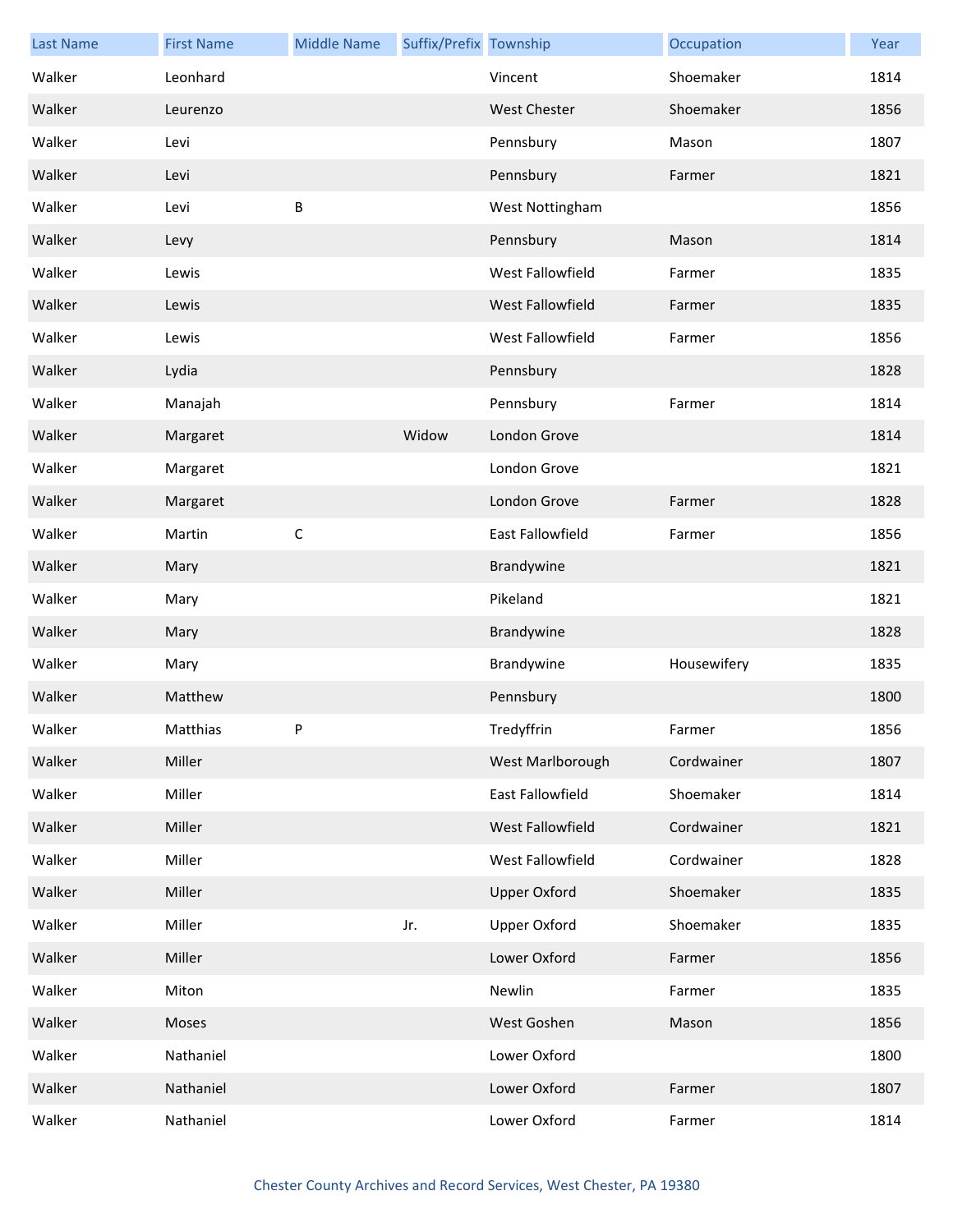| <b>Last Name</b> | <b>First Name</b> | <b>Middle Name</b> | Suffix/Prefix Township |                      | Occupation  | Year |
|------------------|-------------------|--------------------|------------------------|----------------------|-------------|------|
| Walker           | Ratchel           |                    |                        | Penn                 |             | 1835 |
| Walker           | Reuben            |                    |                        | East Fallowfield     | Farmer      | 1856 |
| Walker           | Richard           |                    |                        | Uwchlan              | Tanner      | 1807 |
| Walker           | Richard           |                    |                        | <b>West Nantmeal</b> | Storekeeper | 1814 |
| Walker           | Richard           |                    | Esq.                   | <b>West Nantmeal</b> | Farmer      | 1814 |
| Walker           | Richard           |                    |                        | Tredyffrin           | Laborer     | 1814 |
| Walker           | Richard           |                    | Esq.                   | <b>West Nantmeal</b> | Farmer      | 1821 |
| Walker           | Richard           |                    |                        | Honey Brook          | Storekeeper | 1821 |
| Walker           | Richard           |                    |                        | Tredyffrin           | Farmer      | 1821 |
| Walker           | Richard           |                    | Esq.                   | <b>West Nantmeal</b> | Farmer      | 1828 |
| Walker           | Richard           |                    |                        | Honey Brook          | Merchant    | 1828 |
| Walker           | Richard           |                    |                        | Tredyffrin           | Farmer      | 1835 |
| Walker           | Richard           |                    | Esq.                   | <b>West Nantmeal</b> | Farmer      | 1835 |
| Walker           | Richard           |                    |                        | Honey Brook          | Storekeeper | 1835 |
| Walker           | Richard           |                    |                        | <b>West Nantmeal</b> | Blacksmith  | 1835 |
| Walker           | Richard           | $\mathsf C$        |                        | Tredyffrin           | Farmer      | 1856 |
| Walker           | Richard           | $\mathsf{C}.$      |                        | Tredyffrin           | Farmer      | 1828 |
| Walker           | Robert            |                    |                        | Honey Brook          | Farmer      | 1807 |
| Walker           | Robert            |                    |                        | Goshen               | Weaver      | 1814 |
| Walker           | Robert            |                    |                        | East Goshen          | Weaver      | 1821 |
| Walker           | Robert            |                    |                        | East Goshen          | Weaver      | 1828 |
| Walker           | Robert            |                    |                        | East Caln            | Laborer     | 1856 |
| Walker           | Robert            | $\mathsf{R}$       |                        | London Grove         | Storekeeper | 1835 |
| Walker           | Robinson          |                    |                        | West Bradford        | Shoemaker   | 1814 |
| Walker           | Robison           |                    |                        | West Bradford        | Shoemaker   | 1821 |
| Walker           | Robison           |                    |                        | West Bradford        | Shoemaker   | 1828 |
| Walker           | Robison           |                    |                        | Newlin               | Farmer      | 1835 |
| Walker           | Ruth              |                    |                        | Pikeland             |             | 1821 |
| Walker           | Samuel            |                    |                        | London Grove         |             | 1793 |
| Walker           | Samuel            |                    |                        | West Whiteland       |             | 1793 |
| Walker           | Samuel            |                    |                        | East Whiteland       |             | 1800 |
| Walker           | Samuel            |                    |                        | London Grove         |             | 1800 |
| Walker           | Samuel            |                    |                        | East Whiteland       | Laborer     | 1807 |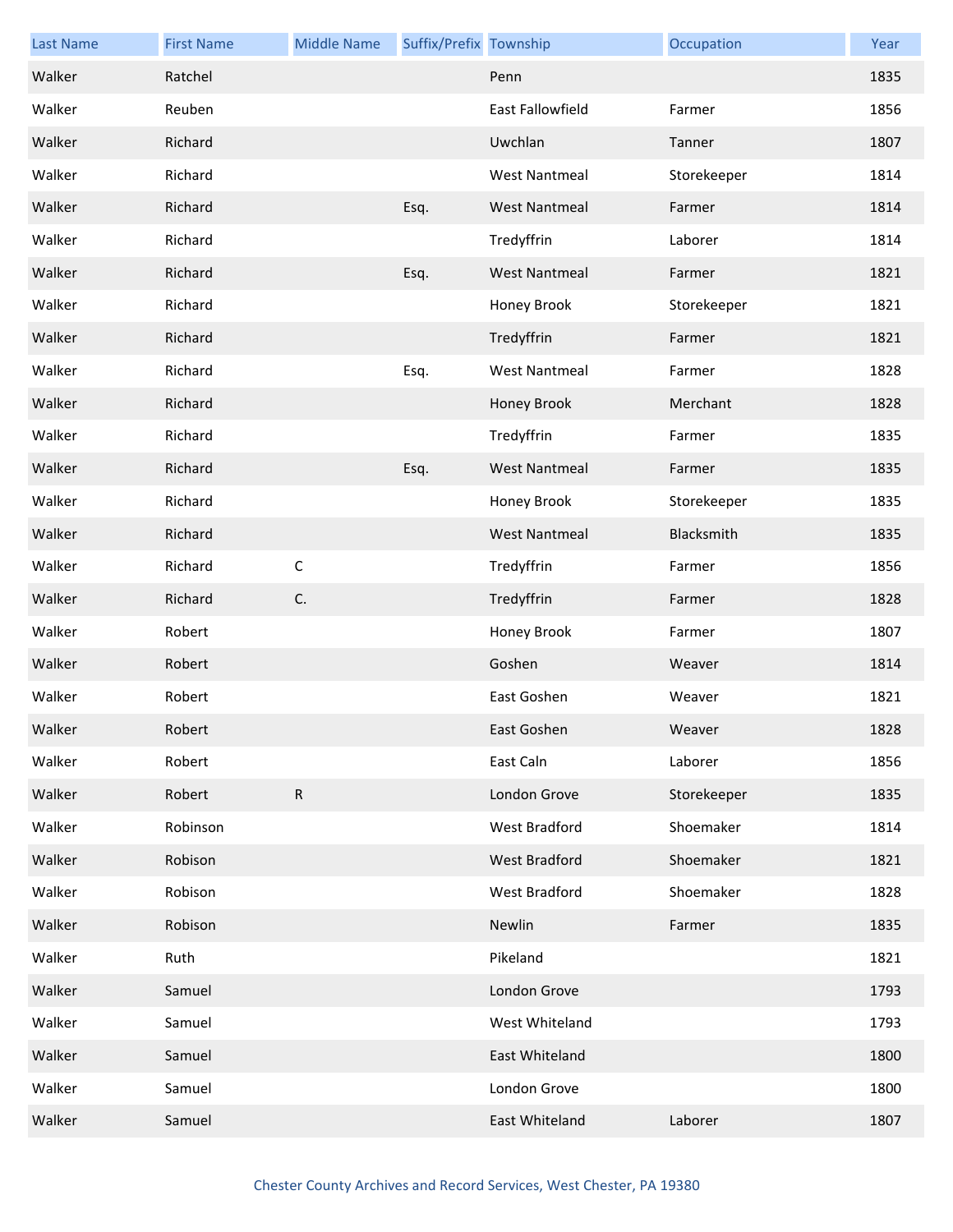| <b>Last Name</b> | <b>First Name</b> | <b>Middle Name</b> | Suffix/Prefix Township |                      | Occupation   | Year |
|------------------|-------------------|--------------------|------------------------|----------------------|--------------|------|
| Walker           | Samuel            |                    |                        | London Grove         | Storekeeper  | 1807 |
| Walker           | Samuel            |                    |                        | New Garden           | Cooper       | 1814 |
| Walker           | Samuel            |                    |                        | East Whiteland       | Laborer      | 1814 |
| Walker           | Samuel            |                    |                        | Sadsbury             | Farmer       | 1814 |
| Walker           | Samuel            |                    |                        | Vincent              |              | 1821 |
| Walker           | Samuel            |                    |                        | Pikeland             | Mason        | 1821 |
| Walker           | Samuel            |                    |                        | Vincent              | Weaver       | 1828 |
| Walker           | Samuel            |                    |                        | East Fallowfield     | Farmer       | 1835 |
| Walker           | Samuel            |                    |                        | <b>East Vincent</b>  | Farmer       | 1835 |
| Walker           | Samuel            |                    |                        | Highland             | Farmer       | 1856 |
| Walker           | Samuel            |                    |                        | <b>East Vincent</b>  | Farmer       | 1856 |
| Walker           | Samuel            |                    |                        | Sadsbury             | Carpenter    | 1856 |
| Walker           | Samuel            | C.                 |                        | New Garden           | Carpenter    | 1828 |
| Walker           | Samuel            | L                  |                        | Wallace              | Farmer       | 1856 |
| Walker           | Sarah             |                    | Widow                  | Tredyffrin           |              | 1828 |
| Walker           | Sarah             |                    |                        | Tredyffrin           |              | 1835 |
| Walker           | Sarah             |                    |                        | East Goshen          | Farmer       | 1835 |
| Walker           | Susan             |                    |                        | <b>East Coventry</b> |              | 1856 |
| Walker           | Thomas            |                    |                        | Tredyffrin           |              | 1793 |
| Walker           | Thomas            |                    |                        | Tredyffrin           |              | 1800 |
| Walker           | Thomas            |                    |                        | Tredyffrin           |              | 1800 |
| Walker           | Thomas            |                    |                        | Tredyffrin           | Farmer       | 1807 |
| Walker           | Thomas            |                    |                        | Uwchlan              | Tanner       | 1807 |
| Walker           | Thomas            |                    |                        | Uwchlan              | Tanner       | 1814 |
| Walker           | Thomas            |                    |                        | Pennsbury            | Schoolmaster | 1814 |
| Walker           | Thomas            |                    |                        | Tredyffrin           | Farmer       | 1814 |
| Walker           | Thomas            |                    |                        | West Whiteland       |              | 1821 |
| Walker           | Thomas            |                    |                        | Honey Brook          | Storekeeper  | 1821 |
| Walker           | Thomas            |                    |                        | Tredyffrin           | Farmer       | 1821 |
| Walker           | Thomas            |                    |                        | Coventry             | Teacher      | 1821 |
| Walker           | Thomas            |                    |                        | West Whiteland       | Carpenter    | 1828 |
| Walker           | Thomas            |                    |                        | Tredyffrin           | Laborer      | 1828 |
| Walker           | Thomas            |                    |                        | Honey Brook          | Merchant     | 1828 |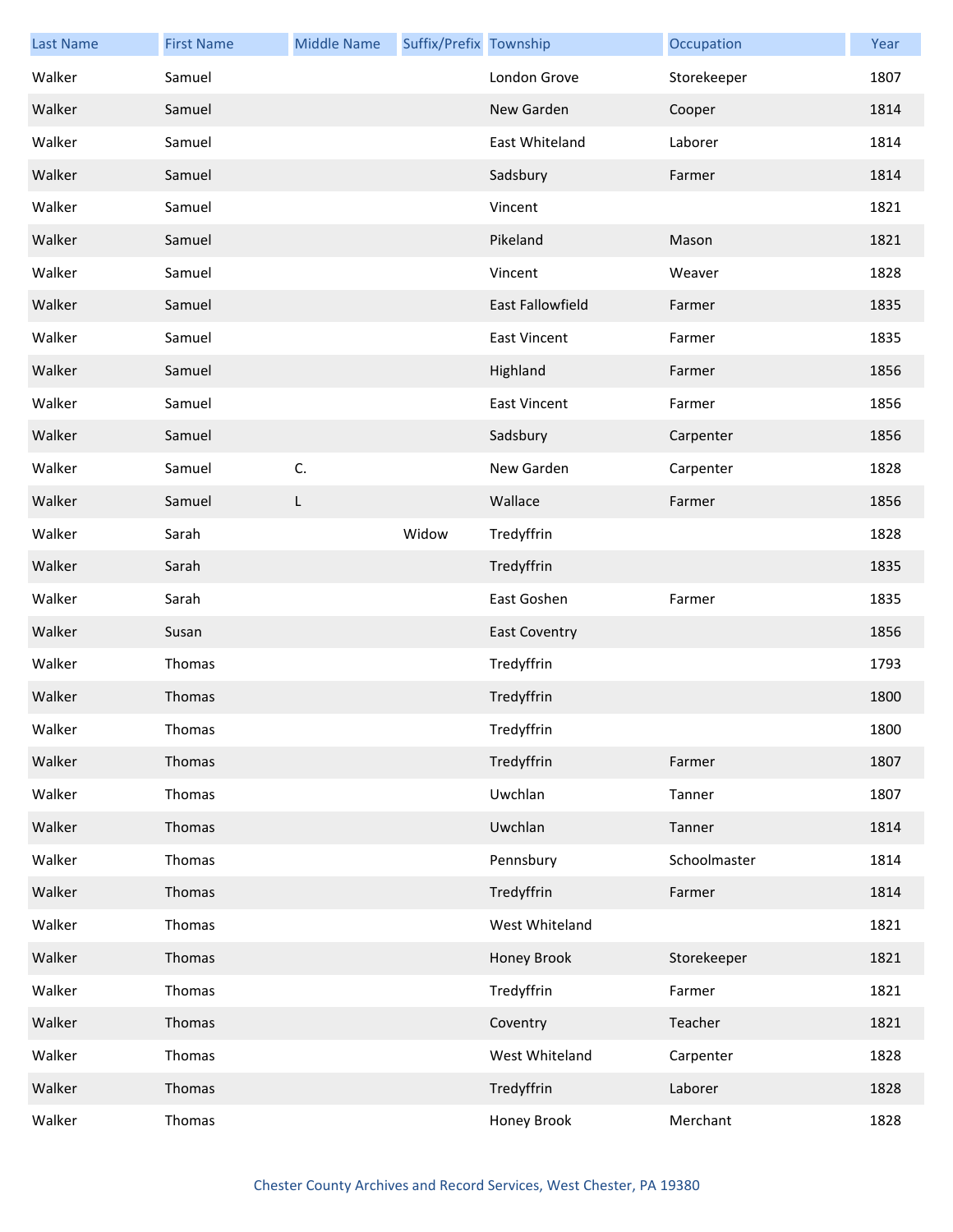| <b>Last Name</b> | <b>First Name</b> | <b>Middle Name</b> | Suffix/Prefix Township |                      | Occupation   | Year |
|------------------|-------------------|--------------------|------------------------|----------------------|--------------|------|
| Walker           | Thomas            |                    |                        | London Grove         | Farmer       | 1828 |
| Walker           | Thomas            |                    |                        | Tredyffrin           | Farmer       | 1828 |
| Walker           | Thomas            |                    |                        | Tredyffrin           | Farmer       | 1835 |
| Walker           | Thomas            |                    |                        | West Fallowfield     | Farmer       | 1835 |
| Walker           | Thomas            |                    |                        | East Caln            | Tailor       | 1835 |
| Walker           | Thomas            |                    |                        | New Garden           | Manufacturer | 1835 |
| Walker           | Thomas            |                    |                        | West Whiteland       | Carpenter    | 1835 |
| Walker           | Thomas            |                    |                        | Honey Brook          | Farmer       | 1835 |
| Walker           | Thomas            |                    |                        | West Fallowfield     | Farmer       | 1835 |
| Walker           | Thomas            |                    |                        | Honeybrook           | Farmer       | 1856 |
| Walker           | Thomas            |                    |                        | Tredyffrin           | Farmer       | 1856 |
| Walker           | Thomas            |                    |                        | Highland             | Farmer       | 1856 |
| Walker           | Thomas            |                    |                        | Tredyffrin           | Farmer       | 1856 |
| Walker           | Thomas            | G.                 |                        | Tredyffrin           |              | 1793 |
| Walker           | Thomas            | G.                 |                        | Tredyffrin           |              | 1800 |
| Walker           | Thomas            | G.                 |                        | Tredyffrin           | Farmer       | 1821 |
| Walker           | Thomas            | J.                 |                        | Tredyffrin           | Farmer       | 1807 |
| Walker           | Thomas            | P                  |                        | Tredyffrin           | Farmer       | 1856 |
| Walker           | Thomas            | R                  |                        | Tredyffrin           | Farmer       | 1856 |
| Walker           | Walter            |                    |                        | London Grove         | Quarrier     | 1835 |
| Walker           | William           |                    |                        | Brandywine           |              | 1793 |
| Walker           | William           |                    |                        | East Caln            | Laborer      | 1800 |
| Walker           | William           |                    |                        | Tredyffrin           | Farmer       | 1821 |
| Walker           | William           |                    |                        | Tredyffrin           | Farmer       | 1828 |
| Walker           | William           |                    |                        | London Grove         | Laborer      | 1828 |
| Walker           | William           |                    |                        | West Bradford        | Tailor       | 1828 |
| Walker           | William           |                    |                        | New London           | Farmer       | 1835 |
| Walker           | William           |                    |                        | <b>West Nantmeal</b> | Farmer       | 1835 |
| Walker           | William           |                    |                        | Tredyffrin           | Farmer       | 1835 |
| Walker           | William           |                    |                        | West Bradford        | Tailor       | 1835 |
| Walker           | William           |                    |                        | West Fallowfield     | Farmer       | 1835 |
| Walker           | William           |                    |                        | New Garden           | Merchant     | 1835 |
| Walker           | William           |                    |                        | West Fallowfield     | Farmer       | 1835 |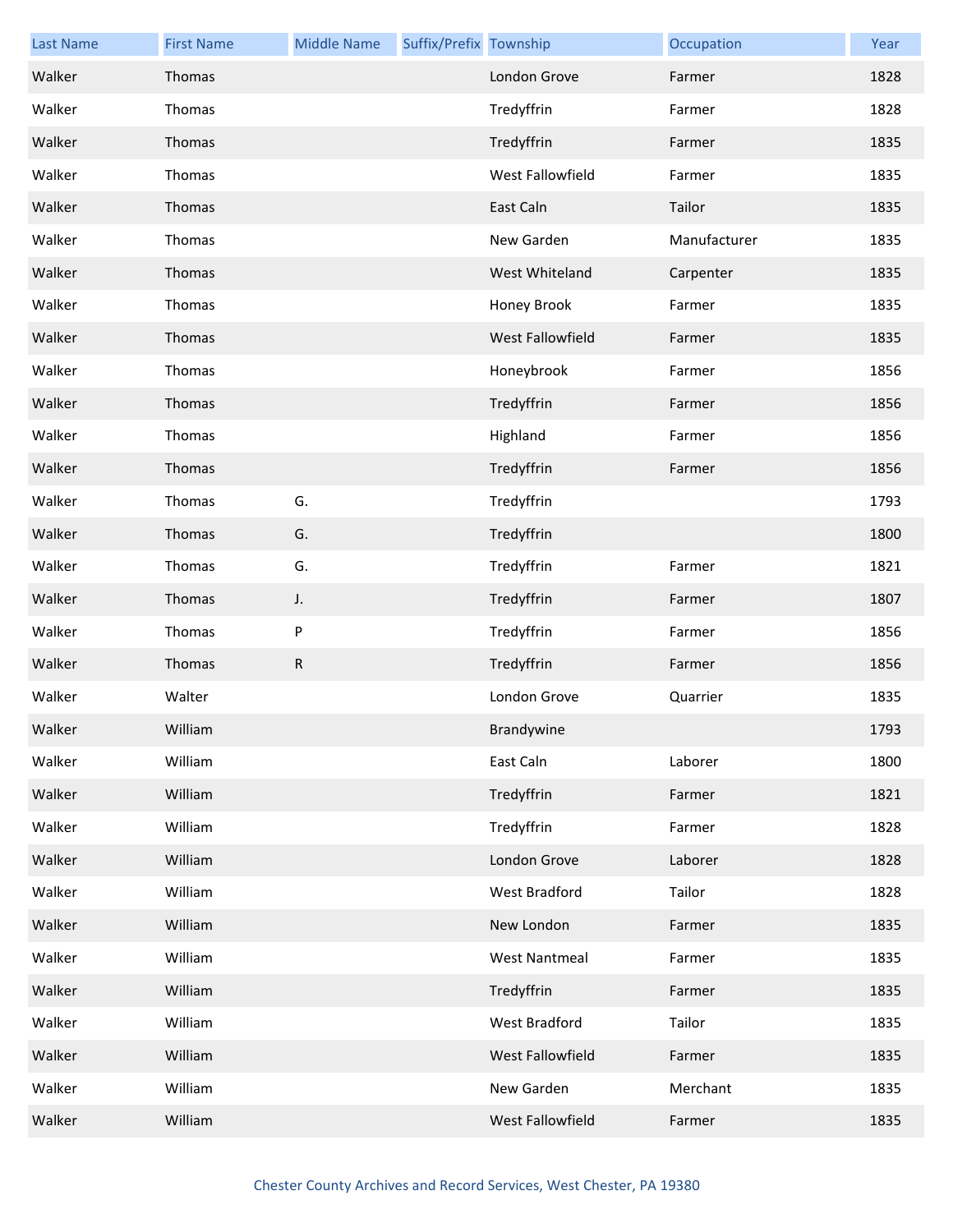| <b>Last Name</b> | <b>First Name</b> | <b>Middle Name</b> | Suffix/Prefix Township |                     | Occupation   | Year |
|------------------|-------------------|--------------------|------------------------|---------------------|--------------|------|
| Walker           | William           |                    |                        | Wallace             |              | 1856 |
| Walker           | William           |                    |                        | Tredyffrin          | Farmer       | 1856 |
| Walker           | William           |                    |                        | Penn                | Farmer       | 1856 |
| Walker           | William           |                    |                        | Tredyffrin          | Farmer       | 1856 |
| Walker           | William           |                    |                        | Valley              | Shoemaker    | 1856 |
| Walker           | William           |                    |                        | Charlestown         | Innkeeper    | 1856 |
| Walker           | William           | ${\sf P}$          |                        | Tredyffrin          | Farmer       | 1856 |
| Walkinghood      | David             |                    |                        | Vincent             | Weaver       | 1814 |
| Walkinghood      | David             |                    |                        | Vincent             |              | 1821 |
| Walkinghood      | Jacob             |                    |                        | Vincent             | Yeoman       | 1807 |
| Wall             | George            |                    |                        | West Marlborough    | Laborer      | 1828 |
| Wallace          | Alexander         |                    |                        | Honey Brook         | Cordwainer   | 1807 |
| Wallace          | Alexander         |                    |                        | Honey Brook         | Merchant     | 1828 |
| Wallace          | Archibald         |                    |                        | <b>Upper Oxford</b> | Storekeeper  | 1821 |
| Wallace          | Archibald         |                    |                        | <b>Upper Oxford</b> |              | 1828 |
| Wallace          | Arthur            |                    |                        | West Fallowfield    | Farmer       | 1821 |
| Wallace          | Arthur            | $\sf P$            |                        | West Fallowfield    | Farmer       | 1835 |
| Wallace          | Arthur            | P                  |                        | West Fallowfield    | Farmer       | 1835 |
| Wallace          | Arthur            | ${\sf P}$          |                        | Highland            | Farmer       | 1856 |
| Wallace          | Arthur            | Ρ.                 |                        | West Fallowfield    | Farmer       | 1828 |
| Wallace          | Brinton           |                    |                        | East Marlborough    | Miller       | 1856 |
| Wallace          | Charles           |                    |                        | Sadsbury            |              | 1793 |
| Wallace          | Charles           |                    |                        | West Fallowfield    |              | 1793 |
| Wallace          | Charles           |                    |                        | Lower Oxford        | Schoolmaster | 1814 |
| Wallace          | Charles           |                    |                        | West Fallowfield    | Laborer      | 1814 |
| Wallace          | Charles           |                    |                        | West Fallowfield    | Farmer       | 1821 |
| Wallace          | Charles           |                    |                        | <b>Upper Oxford</b> | Storekeeper  | 1828 |
| Wallace          | Charles           |                    |                        | West Fallowfield    | Farmer       | 1828 |
| Wallace          | Charles           |                    |                        | West Fallowfield    | Farmer       | 1835 |
| Wallace          | Charles           |                    |                        | <b>Upper Oxford</b> | Storekeeper  | 1835 |
| Wallace          | Charles           |                    |                        | West Fallowfield    | Farmer       | 1835 |
| Wallace          | Edward            |                    |                        | Charlestown         | Turner       | 1814 |
| Wallace          | Elizabeth         |                    |                        | Highland            | Farmer       | 1856 |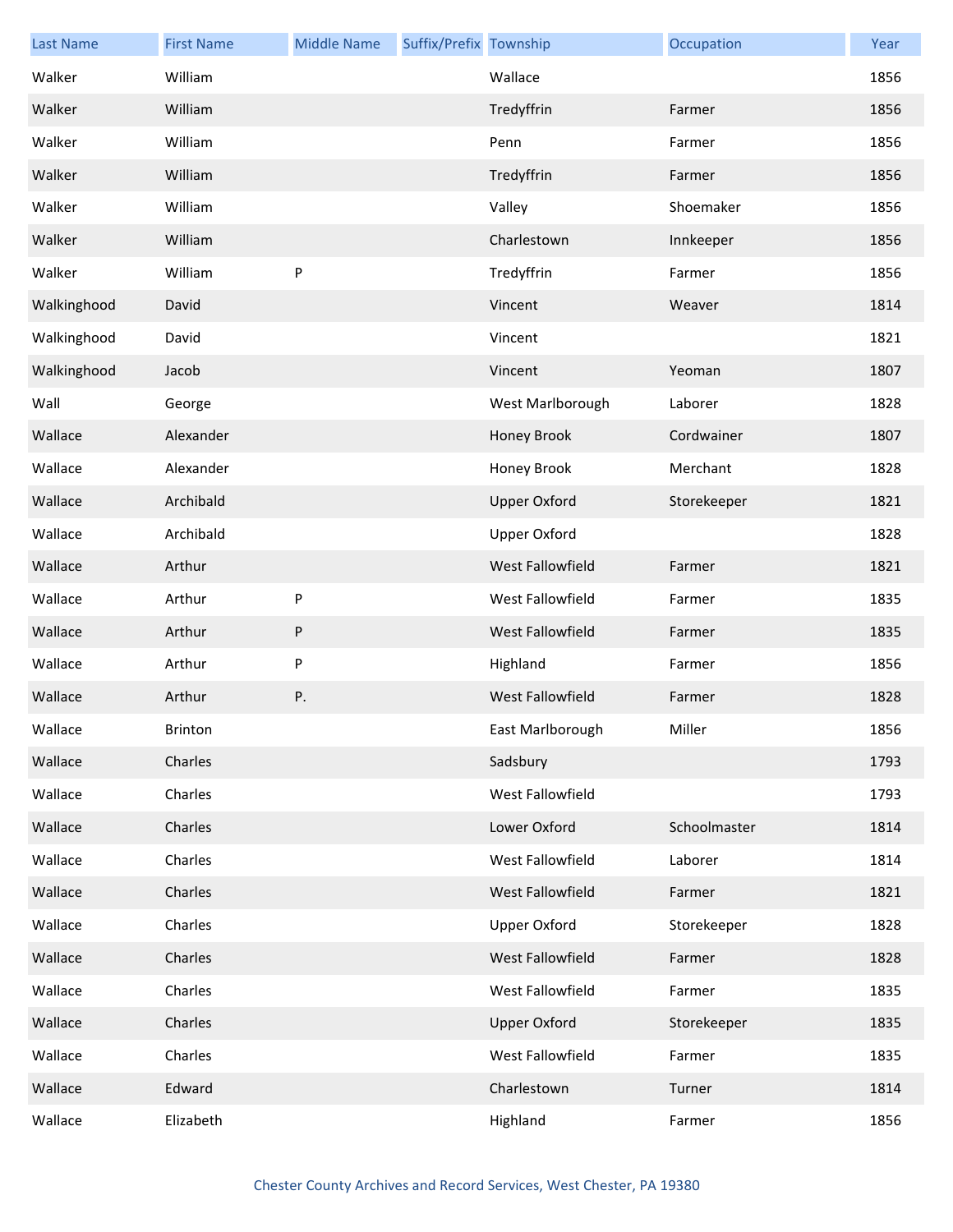| <b>Last Name</b> | <b>First Name</b> | <b>Middle Name</b>        | Suffix/Prefix Township |                         | Occupation  | Year |
|------------------|-------------------|---------------------------|------------------------|-------------------------|-------------|------|
| Wallace          | Francis           |                           |                        | Lower Oxford            | Farmer      | 1814 |
| Wallace          | George            | W                         |                        | West Fallowfield        | Laborer     | 1835 |
| Wallace          | George            | W                         |                        | <b>West Fallowfield</b> | Laborer     | 1835 |
| Wallace          | Henry             |                           |                        | West Fallowfield        | Weaver      | 1828 |
| Wallace          | Henry             |                           |                        | <b>Upper Oxford</b>     | Laborer     | 1856 |
| Wallace          | James             |                           |                        | Charlestown             | Wheelwright | 1807 |
| Wallace          | James             |                           |                        | Lower Oxford            | Farmer      | 1807 |
| Wallace          | James             |                           |                        | Charlestown             | Wheelwright | 1814 |
| Wallace          | James             |                           |                        | Charlestown             | Wheelwright | 1821 |
| Wallace          | James             |                           |                        | West Fallowfield        | Farmer      | 1821 |
| Wallace          | James             |                           |                        | Schuylkill              | Wheelmaker  | 1828 |
| Wallace          | James             |                           |                        | West Fallowfield        | Farmer      | 1828 |
| Wallace          | James             |                           |                        | Sadsbury                | Laborer     | 1828 |
| Wallace          | James             |                           |                        | Sadsbury                | Laborer     | 1828 |
| Wallace          | James             |                           |                        | West Fallowfield        |             | 1835 |
| Wallace          | James             |                           |                        | Sadsbury                |             | 1835 |
| Wallace          | James             |                           |                        | West Fallowfield        |             | 1835 |
| Wallace          | John              |                           |                        | West Fallowfield        |             | 1793 |
| Wallace          | John              |                           |                        | Lower Oxford            |             | 1800 |
| Wallace          | John              |                           |                        | East Marlborough        | Weaver      | 1807 |
| Wallace          | John              |                           |                        | Lower Oxford            | Farmer      | 1807 |
| Wallace          | John              |                           |                        | West Fallowfield        | Farmer      | 1807 |
| Wallace          | John              |                           |                        | West Fallowfield        | Farmer      | 1814 |
| Wallace          | John              |                           | Jr.                    | West Fallowfield        | Farmer      | 1814 |
| Wallace          | John              |                           |                        | Lower Oxford            | Farmer      | 1814 |
| Wallace          | John              |                           |                        | Honey Brook             | Plasterer   | 1814 |
| Wallace          | John              |                           | Jr.                    | West Fallowfield        | Farmer      | 1821 |
| Wallace          | John              |                           |                        | Honey Brook             | Plasterer   | 1821 |
| Wallace          | John              |                           |                        | West Fallowfield        | Farmer      | 1821 |
| Wallace          | John              |                           |                        | West Fallowfield        | Divine      | 1828 |
| Wallace          | John              | $\boldsymbol{\mathsf{A}}$ |                        | Penn                    | Drover      | 1856 |
| Wallace          | John              | G                         |                        | Highland                | Farmer      | 1856 |
| Wallace          | John              | $\sf H$                   |                        | West Fallowfield        | Farmer      | 1835 |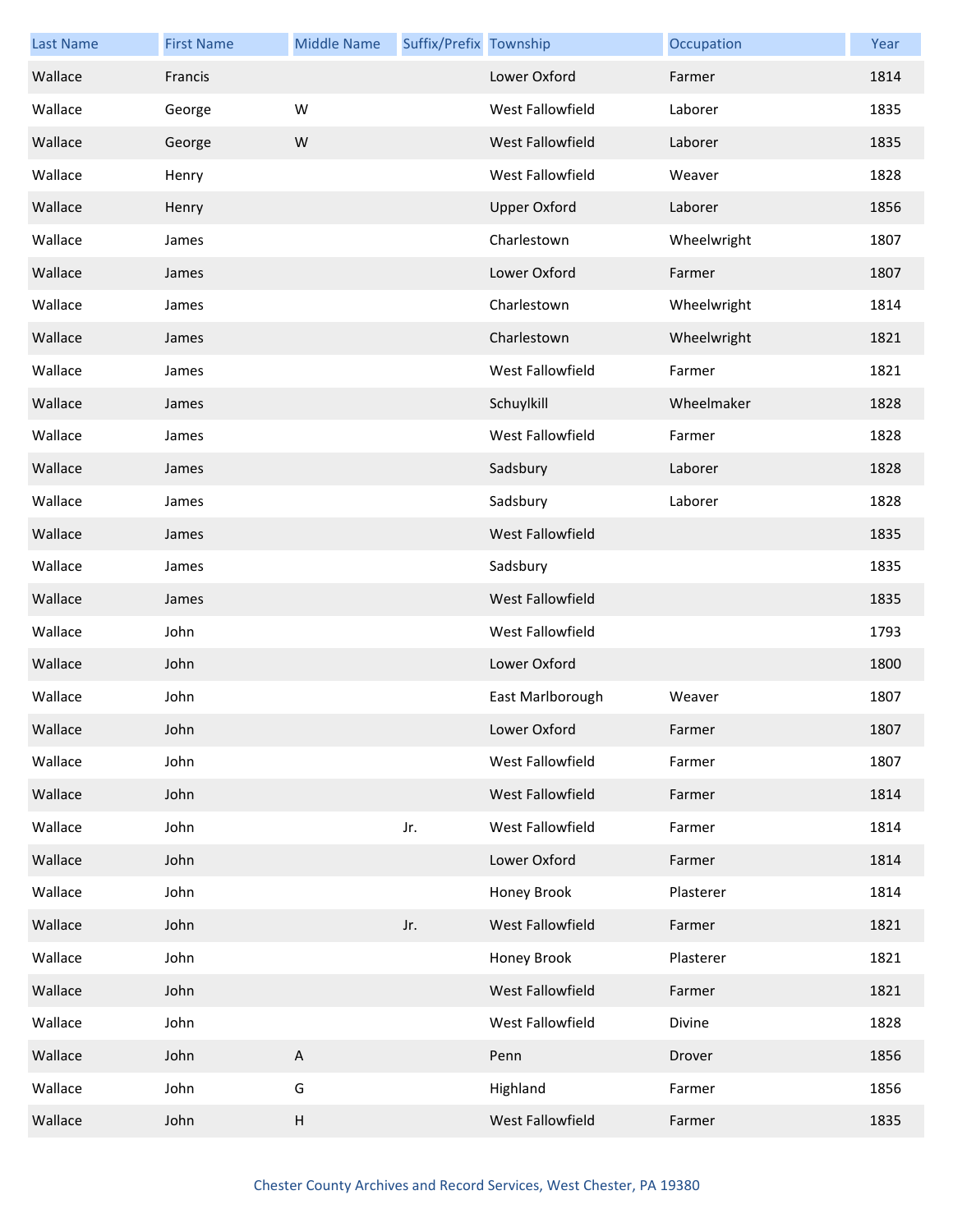| <b>Last Name</b> | <b>First Name</b> | <b>Middle Name</b> | Suffix/Prefix Township |                         | Occupation | Year |
|------------------|-------------------|--------------------|------------------------|-------------------------|------------|------|
| Wallace          | John              | H                  |                        | West Fallowfield        | Farmer     | 1835 |
| Wallace          | John              | H                  |                        | Highland                | Farmer     | 1856 |
| Wallace          | John              | H.                 |                        | West Fallowfield        | Farmer     | 1828 |
| Wallace          | Jonathan          |                    |                        | <b>West Chester</b>     | Laborer    | 1856 |
| Wallace          | Joseph            |                    |                        | West Caln               |            | 1793 |
| Wallace          | Joseph            |                    |                        | <b>East Nantmeal</b>    | Cordwainer | 1800 |
| Wallace          | Joseph            |                    |                        | <b>East Nantmeal</b>    | Farmer     | 1807 |
| Wallace          | Joseph            |                    |                        | <b>East Nantmeal</b>    | Farmer     | 1814 |
| Wallace          | Joseph            |                    |                        | Schuylkill              | Carpenter  | 1828 |
| Wallace          | Michael           |                    |                        | East Caln               | Laborer    | 1856 |
| Wallace          | Robert            |                    |                        | <b>West Nantmeal</b>    |            | 1793 |
| Wallace          | Robert            |                    |                        | <b>West Nantmeal</b>    |            | 1793 |
| Wallace          | Robert            |                    |                        | <b>West Nantmeal</b>    |            | 1793 |
| Wallace          | Robert            |                    |                        | <b>West Nantmeal</b>    |            | 1800 |
| Wallace          | Robert            |                    |                        | <b>West Nantmeal</b>    | Farmer     | 1807 |
| Wallace          | Robert            |                    |                        | <b>West Nantmeal</b>    | Laborer    | 1814 |
| Wallace          | Robert            |                    |                        | <b>West Nantmeal</b>    | Laborer    | 1821 |
| Wallace          | Robert            |                    |                        | Westtown                | Farmer     | 1856 |
| Wallace          | Thomas            |                    |                        | East Marlborough        | Weaver     | 1807 |
| Wallace          | Thomas            |                    |                        | <b>West Fallowfield</b> | Farmer     | 1821 |
| Wallace          | Thomas            |                    |                        | West Fallowfield        | Farmer     | 1821 |
| Wallace          | Thomas            |                    | Jr.                    | West Fallowfield        | Laborer    | 1828 |
| Wallace          | Thomas            |                    |                        | West Fallowfield        | Farmer     | 1828 |
| Wallace          | Thomas            |                    | Jr.                    | West Fallowfield        | Farmer     | 1835 |
| Wallace          | Thomas            |                    |                        | West Fallowfield        | Farmer     | 1835 |
| Wallace          | Thomas            |                    | Jr.                    | West Fallowfield        | Farmer     | 1835 |
| Wallace          | Thomas            |                    |                        | West Fallowfield        | Farmer     | 1835 |
| Wallace          | Thomas            |                    |                        | Highland                | Farmer     | 1856 |
| Wallace          | Thomas            |                    |                        | West Fallowfield        | Esquire    | 1856 |
| Wallace          | Trueman           |                    |                        | West Fallowfield        | Farmer     | 1835 |
| Wallace          | Trueman           |                    |                        | West Fallowfield        | Farmer     | 1835 |
| Wallace          | Valentine         |                    |                        | East Brandywine         | Weaver     | 1856 |
| Wallace          | William           |                    |                        | West Fallowfield        | Farmer     | 1821 |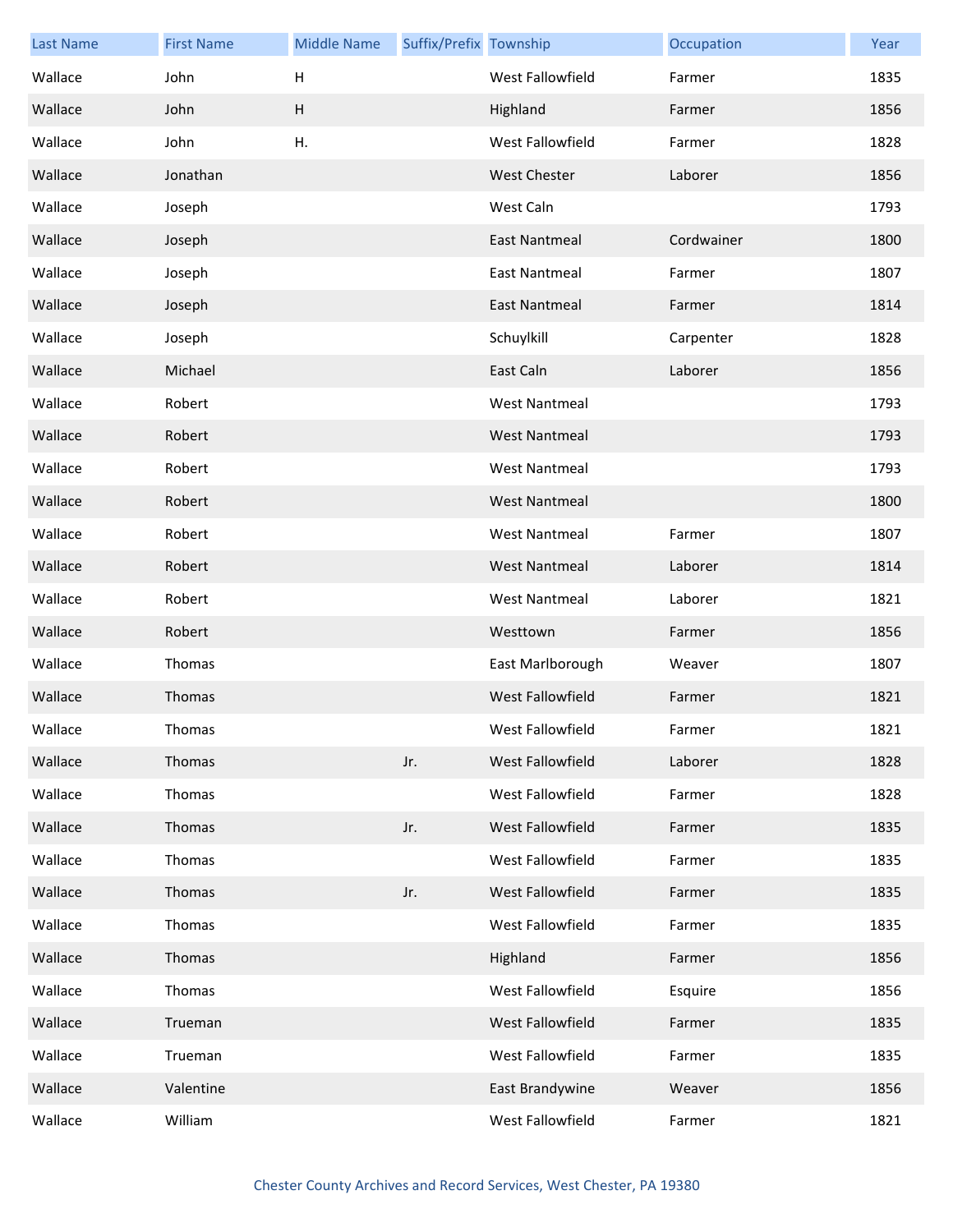| <b>Last Name</b> | <b>First Name</b> | <b>Middle Name</b> | Suffix/Prefix Township |                      | Occupation  | Year |
|------------------|-------------------|--------------------|------------------------|----------------------|-------------|------|
| Wallace          | William           | $\mathsf Q$        |                        | Sadsbury             | Storekeeper | 1835 |
| Wallace          | William           | Q.                 |                        | Sadsbury             | Storekeeper | 1828 |
| Wallace          | William           | $\mathsf{R}$       |                        | Highland             | Farmer      | 1856 |
| Wallas           | Charles           |                    |                        | West Fallowfield     | Weaver      | 1807 |
| Wallas           | Thomas            |                    |                        | West Fallowfield     | Farmer      | 1807 |
| Walleigh         | Christiana        |                    |                        | <b>East Nantmeal</b> | Farmer      | 1814 |
| Walleigh         | Christiana        |                    |                        | <b>East Nantmeal</b> | Farmer      | 1821 |
| Walleigh         | Christiana        |                    |                        | <b>East Nantmeal</b> |             | 1828 |
| Walleigh         | Christiana        |                    |                        | <b>East Nantmeal</b> |             | 1835 |
| Walleigh         | David             |                    |                        | <b>East Nantmeal</b> | Farmer      | 1800 |
| Walleigh         | David             |                    |                        | <b>East Nantmeal</b> | Farmer      | 1807 |
| Walleigh         | Frederick         |                    |                        | <b>East Nantmeal</b> |             | 1793 |
| Walleigh         | George            |                    |                        | East Nantmeal        |             | 1800 |
| Walleigh         | George            |                    |                        | <b>West Nantmeal</b> | Farmer      | 1807 |
| Walleigh         | George            |                    | Sr.                    | <b>West Nantmeal</b> | Farmer      | 1821 |
| Walleigh         | George            |                    | Jr.                    | <b>West Nantmeal</b> | Farmer      | 1821 |
| Walleigh         | George            |                    |                        | <b>West Nantmeal</b> | Farmer      | 1828 |
| Walleigh         | George            |                    |                        | <b>East Nantmeal</b> | Laborer     | 1828 |
| Walleigh         | George            |                    |                        | <b>West Nantmeal</b> | Farmer      | 1856 |
| Walleigh         | George            |                    |                        | Wallace              | Laborer     | 1856 |
| Walleigh         | Jacob             |                    |                        | East Nantmeal        | Smith       | 1800 |
| Walleigh         | Jacob             |                    |                        | Wallace              | Farmer      | 1856 |
| Walleigh         | John              |                    |                        | <b>East Nantmeal</b> | Laborer     | 1828 |
| Walleigh         | John              |                    |                        | Wallace              | Farmer      | 1856 |
| Walleigh         | Mary              |                    |                        | <b>East Nantmeal</b> |             | 1828 |
| Walleigh         | Samuel            |                    |                        | <b>East Nantmeal</b> | Merchant    | 1828 |
| Walleigh         | Stephen           |                    |                        | <b>East Nantmeal</b> |             | 1800 |
| Walleigh         | Stephen           |                    |                        | <b>West Nantmeal</b> | Farmer      | 1807 |
| Walleigh         | Stephen           |                    |                        | <b>West Nantmeal</b> | Farmer      | 1821 |
| Walleigh         | Stephen           |                    |                        | <b>West Nantmeal</b> | Weaver      | 1828 |
| Walleigh         | Susan             |                    |                        | <b>East Nantmeal</b> | Farmer      | 1814 |
| Walleigh         | Susanna           |                    |                        | <b>East Nantmeal</b> | Farmer      | 1821 |
| Walleigh         | Susanna           |                    |                        | <b>East Nantmeal</b> |             | 1828 |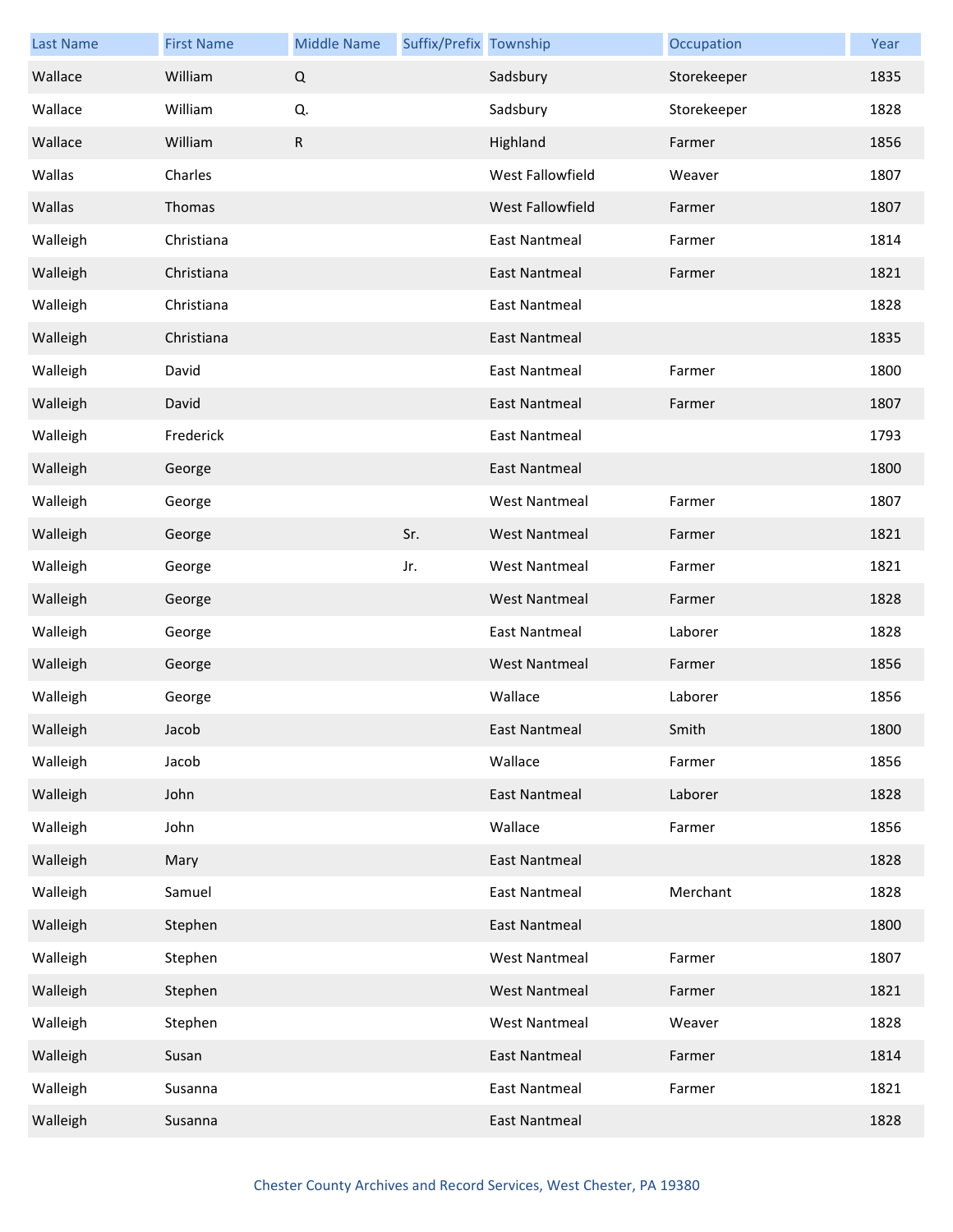| <b>Last Name</b> | <b>First Name</b> | <b>Middle Name</b> | Suffix/Prefix Township |                         | Occupation   | Year |
|------------------|-------------------|--------------------|------------------------|-------------------------|--------------|------|
| Walleigh         | Susanna           |                    |                        | East Nantmeal           |              | 1835 |
| Waller           | George            |                    |                        | <b>East Fallowfield</b> |              | 1793 |
| Walley           | Daniel            |                    |                        | <b>East Nantmeal</b>    | Farmer       | 1856 |
| Walley           | David             |                    |                        | <b>East Nantmeal</b>    |              | 1793 |
| Walley           | George            |                    |                        | <b>West Nantmeal</b>    | Weaver       | 1814 |
| Walley           | George            |                    |                        | East Whiteland          | Laborer      | 1835 |
| Walley           | Henry             |                    |                        | Easttown                | Farmer       | 1821 |
| Walley           | Henry             |                    |                        | Easttown                | Laborer      | 1828 |
| Walley           | Henry             |                    |                        | Easttown                | Farmer       | 1835 |
| Walley           | Henry             |                    |                        | Tredyffrin              | Farmer       | 1856 |
| Walley           | Jacob             |                    |                        | <b>West Nantmeal</b>    | Farmer       | 1835 |
| Walley           | Levi              |                    |                        | <b>East Nantmeal</b>    | Farmer       | 1856 |
| Walley           | Samuel            |                    |                        | Easttown                | Laborer      | 1807 |
| Walley           | Samuel            |                    |                        | Easttown                | Farmer       | 1814 |
| Walley           | Samuel            |                    |                        | Easttown                |              | 1821 |
| Walley           | Samuel            | $\mathsf S$        |                        | Charlestown             | Storekeeper  | 1835 |
| Walley           | Samuel            | S                  |                        | Charlestown             |              | 1856 |
| Walley           | Stephen           |                    |                        | <b>West Nantmeal</b>    | Weaver       | 1814 |
| Walley           | William           |                    |                        | Easttown                | Farmer       | 1807 |
| Walley           | William           |                    |                        | Easttown                | Farmer       | 1814 |
| Walley           | William           |                    |                        | Easttown                | Farmer       | 1821 |
| Walley           | William           |                    |                        | Easttown                | Farmer       | 1828 |
| Walley           | William           |                    |                        | Easttown                | Farmer       | 1835 |
| Wallis           | Andrew            |                    |                        | East Marlborough        | Gentleman    | 1828 |
| Wallis           | James             |                    |                        | <b>East Nantmeal</b>    | Laborer      | 1821 |
| Wallis           | John              |                    |                        | East Nottingham         |              | 1793 |
| Wallis           | John              |                    |                        | New Garden              | Laborer      | 1814 |
| Wallis           | John              |                    |                        | <b>East Nantmeal</b>    | Weaver       | 1821 |
| Wallis           | Joseph            |                    |                        | East Nantmeal           | Farmer       | 1821 |
| Wallput          | Simeon            |                    |                        | New Garden              | Manufacturer | 1835 |
| Walls            | Daniel            |                    |                        | London Britain          | Laborer      | 1835 |
| Walls            | Edward            |                    |                        | Lower Oxford            | Farmer       | 1856 |
| Walls            | James             |                    |                        | West Caln               | Laborer      | 1807 |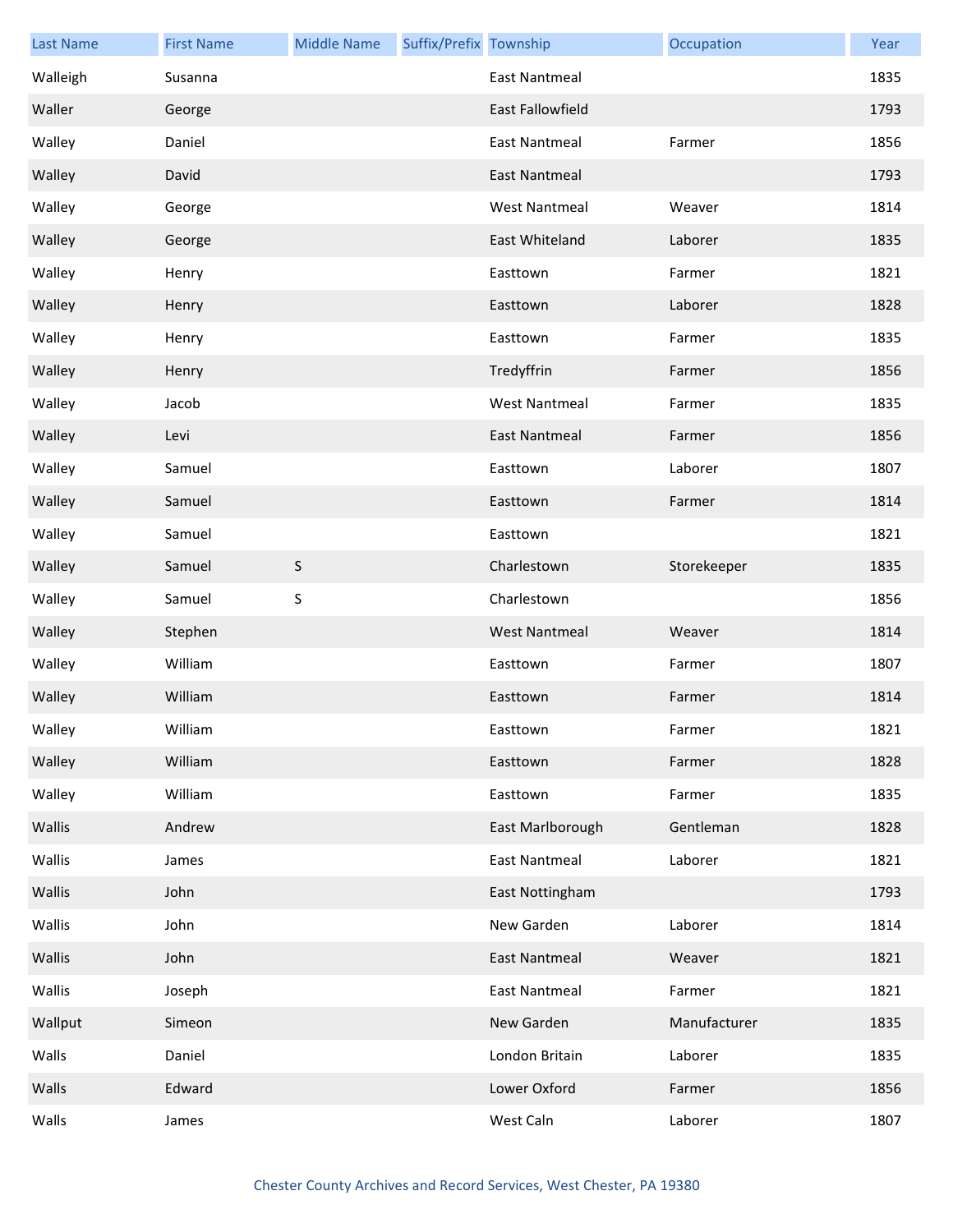| <b>Last Name</b> | <b>First Name</b> | <b>Middle Name</b> | Suffix/Prefix Township |                         | Occupation | Year |
|------------------|-------------------|--------------------|------------------------|-------------------------|------------|------|
| Walls            | James             |                    |                        | <b>West Nantmeal</b>    | Miner      | 1856 |
| Walls            | Rachel            |                    |                        | Lower Oxford            | Farmer     | 1856 |
| Walls            | William           |                    |                        | East Nottingham         | Laborer    | 1856 |
| Waln             | Absalom           |                    |                        | East Caln               |            | 1793 |
| Waln             | Absalom           |                    |                        | East Caln               | Tailor     | 1800 |
| Waln             | Absolom           |                    |                        | East Caln               | Tailor     | 1807 |
| Waln             | Samuel            |                    |                        | Goshen                  |            | 1793 |
| Waln             | Samuel            |                    |                        | Westtown                | Laborer    | 1807 |
| Walne            | Samuel            |                    |                        | Thornbury               | Laborer    | 1814 |
| Walraven         | Levi              |                    |                        | Willistown              |            | 1800 |
| Walsh            | Henry             |                    |                        | <b>West Fallowfield</b> | Weaver     | 1821 |
| Walsh            | John              |                    |                        | Phoenixville            | Roler      | 1856 |
| Walsh            | Richard           |                    |                        | Thornbury               | Laborer    | 1856 |
| Walten           | Albin             |                    |                        | East Goshen             | Laborer    | 1828 |
| Walten           | John              |                    |                        | Willistown              | Farmer     | 1821 |
| Walten           | Sylus             |                    |                        | East Caln               | Plasterer  | 1856 |
| Walter           | Abner             |                    |                        | Valley                  | Hatter     | 1856 |
| Walter           | <b>Brinton</b>    |                    |                        | Kennett                 |            | 1800 |
| Walter           | <b>Brinton</b>    |                    |                        | Kennett                 | Farmer     | 1807 |
| Walter           | Christian         |                    |                        | Westtown                | Farmer     | 1856 |
| Walter           | Elizabeth         |                    |                        | Pennsbury               |            | 1856 |
| Walter           | Eneas             |                    |                        | East Fallowfield        | Farmer     | 1835 |
| Walter           | Enos              |                    |                        | East Caln               | Laborer    | 1814 |
| Walter           | Hannah            |                    |                        | Pennsbury               |            | 1821 |
| Walter           | Henry             |                    |                        | Pikeland                | Saddler    | 1814 |
| Walter           | Henry             |                    |                        | Pocopson                | Farmer     | 1856 |
| Walter           | Henry             |                    |                        | Valley                  | Papermaker | 1856 |
| Walter           | Isaac             |                    |                        | Tredyffrin              |            | 1828 |
| Walter           | James             |                    |                        | Kennett                 |            | 1793 |
| Walter           | James             |                    |                        | Kennett                 | Farmer     | 1828 |
| Walter           | James             |                    |                        | Kennett                 | Farmer     | 1835 |
| Walter           | James             |                    |                        | Pennsbury               | Hatter     | 1835 |
| Walter           | James             |                    |                        | Pennsbury               | Hatter     | 1856 |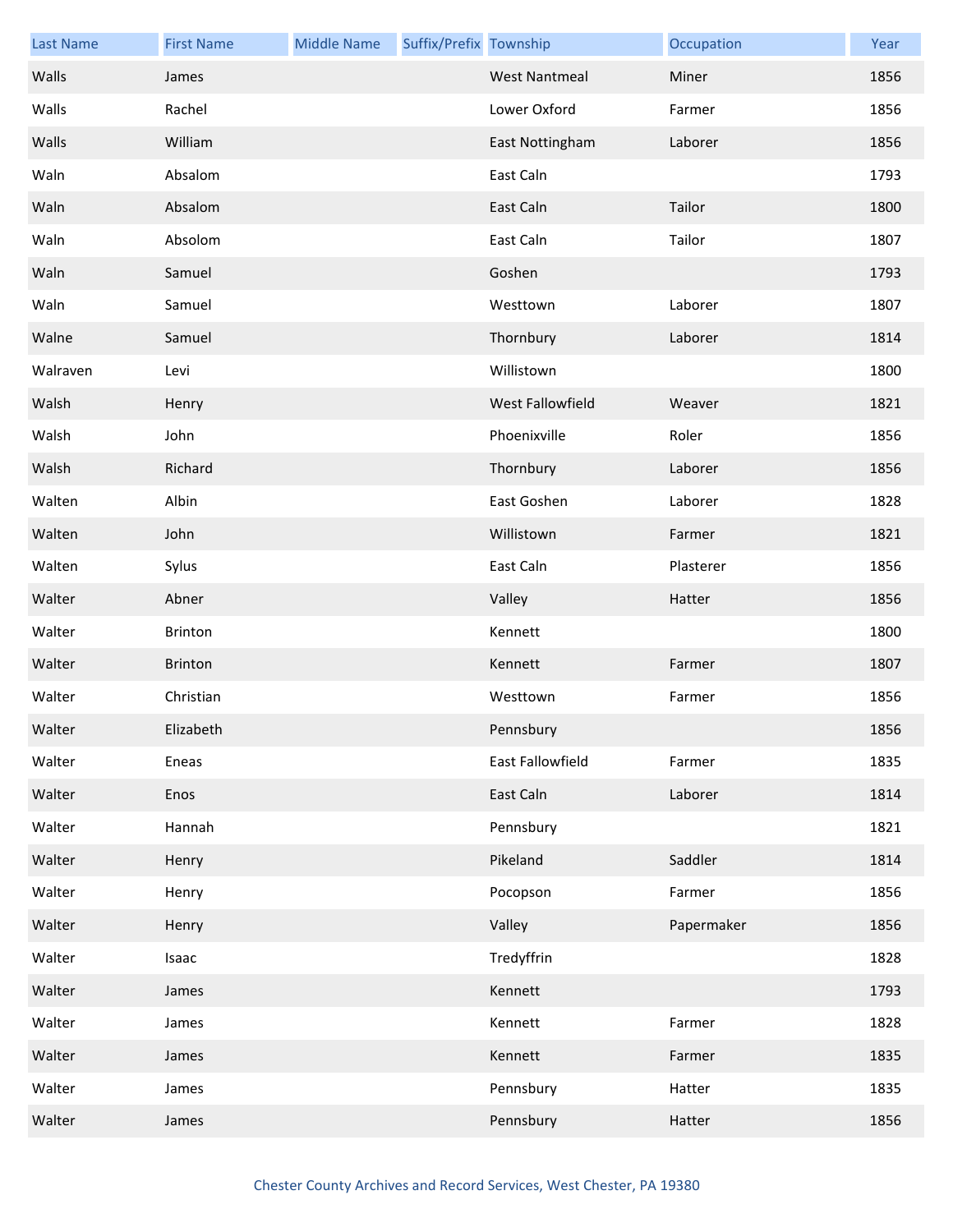| <b>Last Name</b> | <b>First Name</b> | <b>Middle Name</b> | Suffix/Prefix Township |                  | Occupation  | Year |
|------------------|-------------------|--------------------|------------------------|------------------|-------------|------|
| Walter           | John              |                    |                        | Pikeland         |             | 1793 |
| Walter           | John              |                    |                        | Pikeland         |             | 1800 |
| Walter           | John              |                    |                        | New Garden       | Farmer      | 1800 |
| Walter           | John              |                    |                        | Pikeland         | Blacksmith  | 1807 |
| Walter           | John              |                    |                        | Pikeland         | Shoemaker   | 1814 |
| Walter           | John              |                    |                        | East Marlborough | Miller      | 1821 |
| Walter           | John              |                    |                        | Newlin           | Miller      | 1821 |
| Walter           | John              |                    |                        | Pennsbury        | Laborer     | 1828 |
| Walter           | John              |                    |                        | East Marlborough | Farmer      | 1828 |
| Walter           | John              |                    |                        | Willistown       | Laborer     | 1828 |
| Walter           | Jones             |                    |                        | East Pikeland    | Storetender | 1856 |
| Walter           | Joseph            |                    |                        | Kennett          |             | 1793 |
| Walter           | Joseph            |                    | Jr.                    | Kennett          |             | 1793 |
| Walter           | Joseph            |                    | Jr.                    | Kennett          |             | 1793 |
| Walter           | Joseph            |                    |                        | Kennett          | Farmer      | 1800 |
| Walter           | Joseph            |                    |                        | Kennett          | Farmer      | 1800 |
| Walter           | Joseph            |                    | Jr.                    | Kennett          | Farmer      | 1807 |
| Walter           | Joseph            |                    |                        | Kennett          | Farmer      | 1807 |
| Walter           | Joseph            |                    |                        | Kennett          | Farmer      | 1814 |
| Walter           | Joseph            |                    |                        | Kennett          | Farmer      | 1821 |
| Walter           | Joseph            |                    |                        | Pennsbury        | Blacksmith  | 1828 |
| Walter           | Joseph            |                    |                        | Pennsbury        | Blacksmith  | 1835 |
| Walter           | Leonard           |                    |                        | Pikeland         |             | 1793 |
| Walter           | Leonard           |                    |                        | Pikeland         |             | 1800 |
| Walter           | Leonard           |                    |                        | Pikeland         | Farmer      | 1807 |
| Walter           | Leonard           |                    |                        | Pikeland         | Farmer      | 1814 |
| Walter           | Marshall          |                    |                        | East Marlborough | Farmer      | 1856 |
| Walter           | Mary              |                    |                        | New Garden       |             | 1821 |
| Walter           | Nathan            | P                  |                        | East Pikeland    | Farmer      | 1856 |
| Walter           | Phebe             |                    |                        | Pennsbury        |             | 1856 |
| Walter           | Rachel            |                    |                        | Pennsbury        |             | 1856 |
| Walter           | Robert            | L                  |                        | New Garden       | Farmer      | 1856 |
| Walter           | Thomas            |                    |                        | Pennsbury        | Farmer      | 1821 |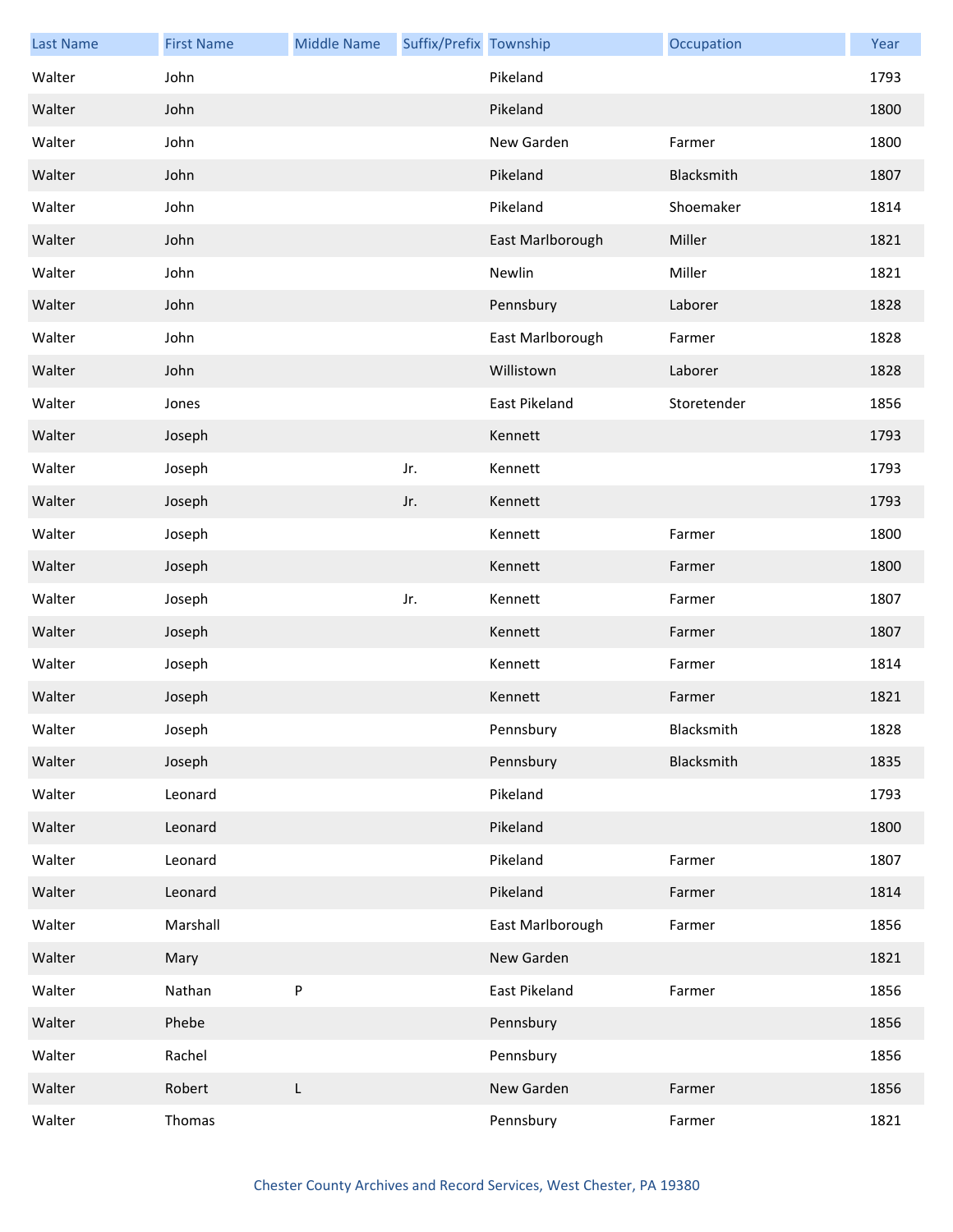| <b>Last Name</b> | <b>First Name</b> | <b>Middle Name</b> | Suffix/Prefix Township |                  | Occupation    | Year |
|------------------|-------------------|--------------------|------------------------|------------------|---------------|------|
| Walter           | Thomas            |                    |                        | Pennsbury        | Farmer        | 1828 |
| Walter           | William           |                    |                        | Kennett          |               | 1793 |
| Walter           | William           |                    |                        | Pikeland         |               | 1793 |
| Walter           | William           |                    |                        | Kennett          | Joiner        | 1800 |
| Walter           | William           |                    |                        | Pikeland         |               | 1800 |
| Walter           | William           |                    |                        | Kennett          |               | 1800 |
| Walter           | William           |                    |                        | Pikeland         | Farmer        | 1807 |
| Walter           | William           |                    |                        | Kennett          | Farmer        | 1807 |
| Walter           | William           |                    |                        | Kennett          | Constable     | 1807 |
| Walter           | William           |                    |                        | Kennett          | Farmer        | 1807 |
| Walter           | William           |                    |                        | Kennett          | Innkeeper     | 1814 |
| Walter           | William           |                    |                        | Pikeland         | Farmer        | 1814 |
| Walter           | William           |                    |                        | Kennett          | Farmer        | 1821 |
| Walter           | William           |                    |                        | Kennett          | Farmer        | 1821 |
| Walter           | William           |                    |                        | New Garden       | Farmer        | 1828 |
| Walter           | William           |                    |                        | East Bradford    | Sawyer        | 1828 |
| Walter           | William           |                    |                        | Kennett          | Farmer        | 1828 |
| Walter           | William           |                    |                        | Pikeland         | Farmer        | 1828 |
| Walter           | William           |                    |                        | East Bradford    | Miller        | 1835 |
| Walter           | William           |                    |                        | East Marlborough | Farmer        | 1856 |
| Walter           | William           |                    |                        | East Pikeland    | Farmer        | 1856 |
| Walters          | Brinton           |                    |                        | New Garden       | Tavern Keeper | 1814 |
| Walters          | Casper            |                    |                        | Schuylkill       | Laborer       | 1835 |
| Walters          | Frazer            |                    |                        | Kennett          | Laborer       | 1856 |
| Walters          | George            |                    |                        | Pikeland         | Coachmaker    | 1835 |
| Walters          | George            |                    |                        | Phoenixville     | Architect     | 1856 |
| Walters          | Hannah            |                    |                        | Pennsbury        |               | 1828 |
| Walters          | Henry             |                    |                        | Goshen           |               | 1793 |
| Walters          | Henry             |                    |                        | East Whiteland   | Laborer       | 1814 |
| Walters          | Isaac             |                    |                        | Goshen           | Miller        | 1814 |
| Walters          | Isaac             |                    |                        | West Goshen      |               | 1821 |
| Walters          | James             |                    |                        | London Britain   | Laborer       | 1856 |
| Walters          | Jesse             |                    |                        | West Marlborough | Farmer        | 1856 |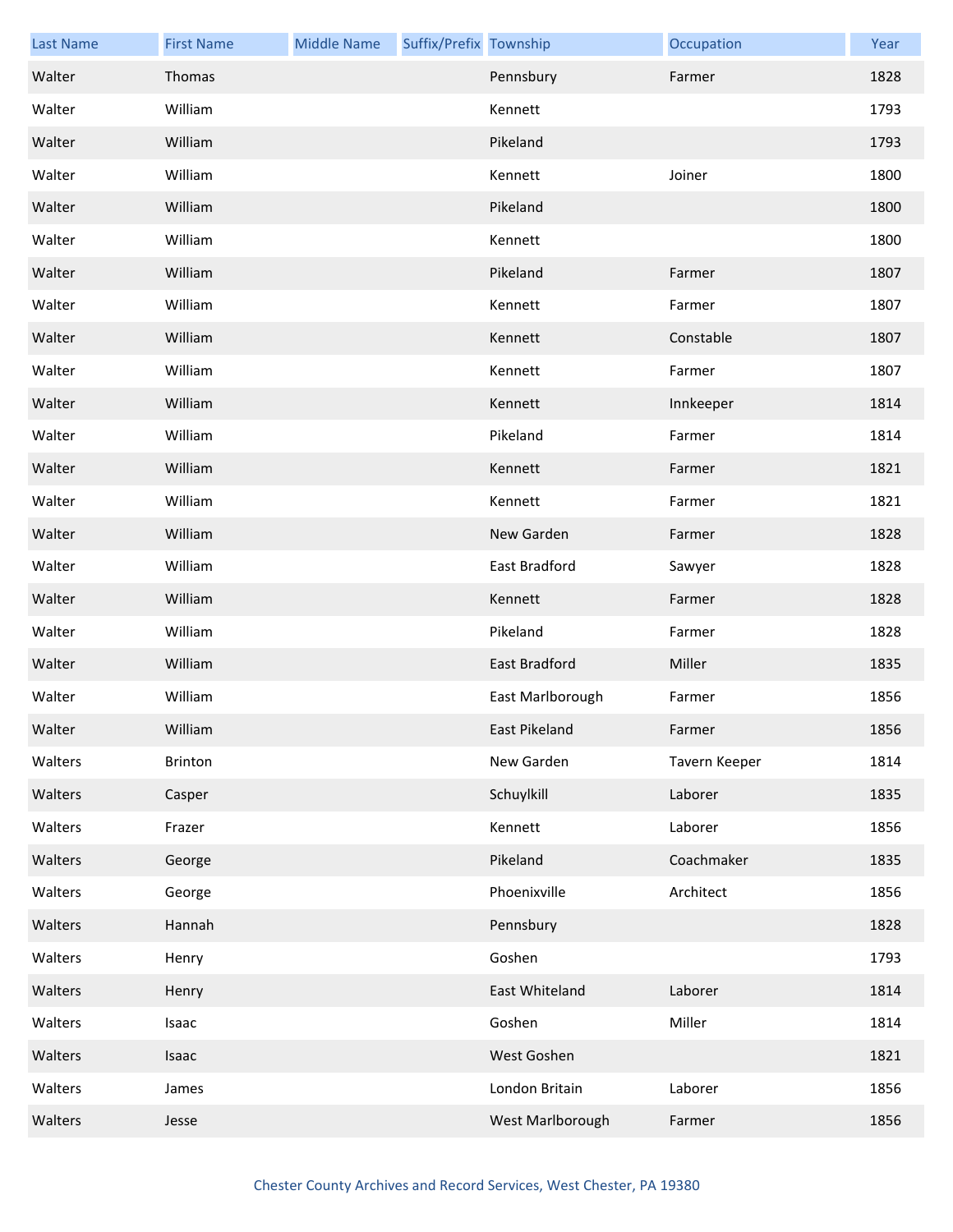| <b>Last Name</b> | <b>First Name</b> | <b>Middle Name</b> | Suffix/Prefix Township |                      | Occupation  | Year |
|------------------|-------------------|--------------------|------------------------|----------------------|-------------|------|
| Walters          | John              |                    |                        | East Nantmeal        |             | 1793 |
| Walters          | John              |                    |                        | <b>East Nantmeal</b> | Farmer      | 1800 |
| Walters          | John              |                    |                        | London Grove         | Miller      | 1807 |
| Walters          | John              |                    |                        | East Marlborough     | Miller      | 1814 |
| Walters          | John              |                    |                        | West Goshen          | Miller      | 1821 |
| Walters          | John              |                    |                        | Sadsbury             | Miller      | 1828 |
| Walters          | John              |                    |                        | East Marlborough     | Farmer      | 1835 |
| Walters          | John              |                    |                        | Sadsbury             |             | 1835 |
| Walters          | John              |                    |                        | <b>West Chester</b>  | Sawyer      | 1835 |
| Walters          | John              |                    |                        | West Marlborough     | Miller      | 1856 |
| Walters          | Joseph            |                    |                        | Charlestown          | Laborer     | 1856 |
| Walters          | Leonard           |                    |                        | Pikeland             | Blacksmith  | 1821 |
| Walters          | Leonard           |                    |                        | Pikeland             | Laborer     | 1835 |
| Walters          | Lewis             |                    |                        | East Marlborough     | Farmer      | 1814 |
| Walters          | Mary              | Ann                |                        | Kennett              |             | 1835 |
| Walters          | Rachel            |                    |                        | Uwchlan              | Farmer      | 1814 |
| Walters          | Rachel            |                    |                        | Uwchlan              | Farmer      | 1821 |
| Walters          | Rachel            |                    |                        | Uwchlan              | Farmer      | 1828 |
| Walters          | Rebecca           |                    |                        | Kennett              | Lady        | 1856 |
| Walters          | Robert            |                    |                        | <b>West Nantmeal</b> | Blacksmith  | 1856 |
| Walters          | Sarah             |                    |                        | Kennett              |             | 1835 |
| Walters          | Susan             |                    |                        | Easttown             | Housekeeper | 1856 |
| Walters          | Thomas            |                    |                        | West Caln            | Smith       | 1835 |
| Walters          | Thomas            |                    |                        | Kennett              | Laborer     | 1856 |
| Walters          | Thomas            |                    |                        | West Caln            | Blacksmith  | 1856 |
| Walters          | Tyson             |                    |                        | East Whiteland       | Carpenter   | 1856 |
| Walters          | William           |                    |                        | Goshen               | Laborer     | 1814 |
| Walters          | William           |                    |                        | Goshen               | Miller      | 1814 |
| Walters          | William           |                    |                        | East Goshen          | Miller      | 1821 |
| Walters          | William           |                    |                        | Honey Brook          | Laborer     | 1821 |
| Walters          | William           |                    |                        | Kennett              | Farmer      | 1835 |
| Walters          | William           |                    |                        | Pikeland             | Farmer      | 1835 |
| Walters          | William           |                    | Sr.                    | Kennett              | Farmer      | 1856 |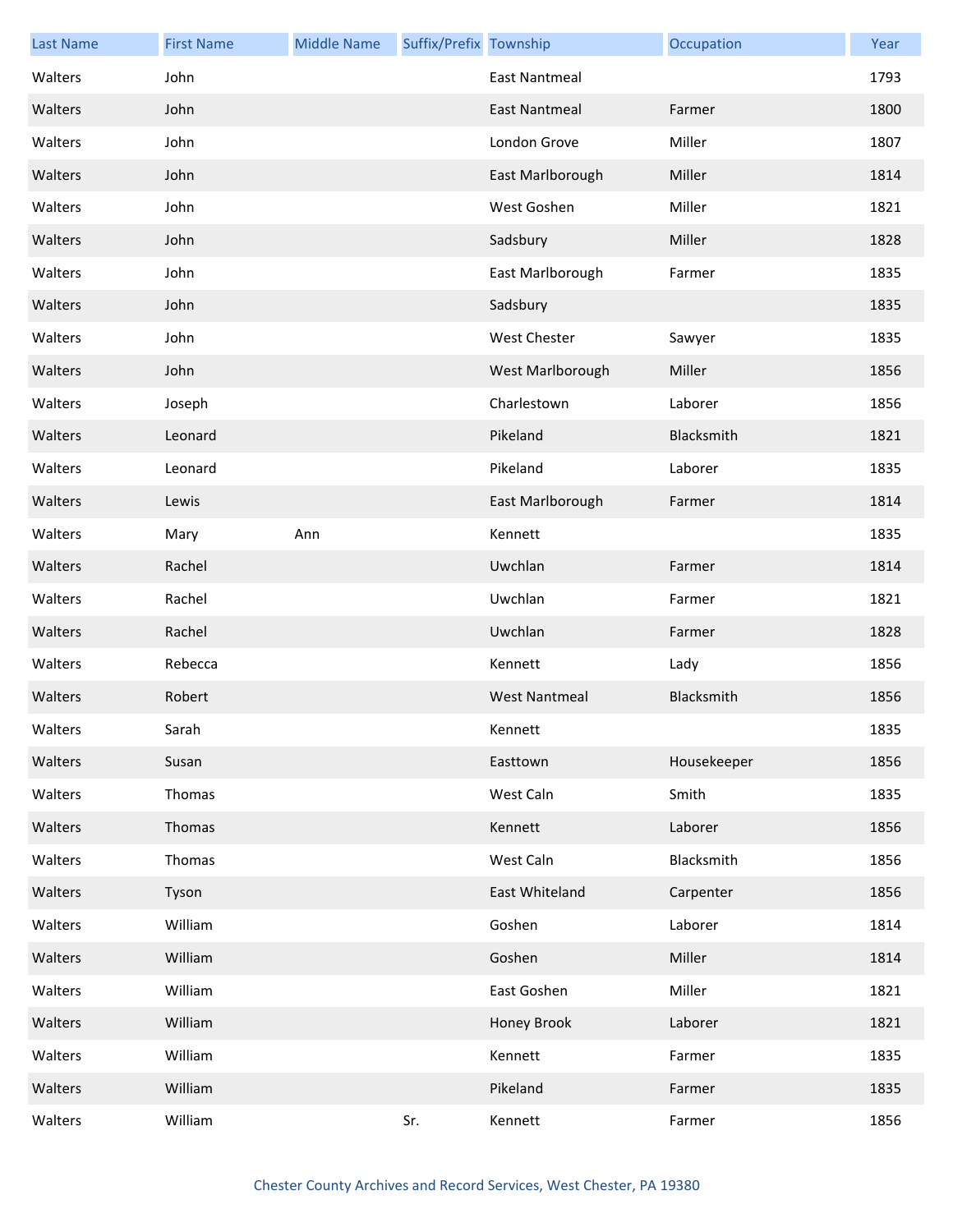| <b>Last Name</b> | <b>First Name</b> | <b>Middle Name</b> | Suffix/Prefix Township |                         | Occupation   | Year |
|------------------|-------------------|--------------------|------------------------|-------------------------|--------------|------|
| Walters          | William           | H                  |                        | Kennett                 | Farmer       | 1856 |
| Waltmyn          | John              |                    |                        | East Marlborough        | Laborer      | 1835 |
| Walton           | (Widow)           |                    |                        | East Fallowfield        |              | 1821 |
| Walton           | Abel              |                    |                        | Brandywine              |              | 1793 |
| Walton           | Abel              |                    | Jr.                    | Brandywine              |              | 1793 |
| Walton           | Abel              |                    |                        | Goshen                  | Laborer      | 1807 |
| Walton           | Abel              |                    |                        | West Goshen             | Laborer      | 1828 |
| Walton           | Abel              |                    | Jr.                    | East Bradford           | Teacher      | 1835 |
| Walton           | Abel              |                    | Sr.                    | East Bradford           | Laborer      | 1835 |
| Walton           | Abel              |                    |                        | <b>West Bradford</b>    | Laborer      | 1856 |
| Walton           | Abiah             |                    |                        | <b>East Bradford</b>    | Laborer      | 1856 |
| Walton           | Abner             |                    |                        | <b>West Fallowfield</b> | Farmer       | 1807 |
| Walton           | Abner             |                    |                        | West Fallowfield        | Farmer       | 1814 |
| Walton           | Abner             |                    | Jr.                    | West Fallowfield        | Farmer       | 1821 |
| Walton           | Abner             |                    |                        | East Fallowfield        | Farmer       | 1821 |
| Walton           | Abner             |                    |                        | West Fallowfield        | Farmer       | 1821 |
| Walton           | Abner             |                    |                        | West Fallowfield        | Farmer       | 1828 |
| Walton           | Abner             |                    |                        | West Fallowfield        | Farmer       | 1835 |
| Walton           | Abner             |                    |                        | West Fallowfield        | Farmer       | 1835 |
| Walton           | Abner             |                    |                        | East Fallowfield        | Farmer       | 1835 |
| Walton           | Abner             |                    |                        | West Fallowfield        | Farmer       | 1856 |
| Walton           | Amer              |                    |                        | <b>West Chester</b>     | Painter      | 1856 |
| Walton           | Amos              |                    |                        | <b>East Vincent</b>     | Boat builder | 1856 |
| Walton           | Asa               |                    |                        | East Fallowfield        | Husbandman   | 1807 |
| Walton           | Asa               |                    |                        | East Fallowfield        | Farmer       | 1814 |
| Walton           | Asa               |                    |                        | <b>East Fallowfield</b> | Farmer       | 1828 |
| Walton           | Atkinson          |                    |                        | London Britain          | Carpenter    | 1856 |
| Walton           | Benjamin          |                    |                        | East Fallowfield        |              | 1793 |
| Walton           | Benjamin          |                    |                        | West Fallowfield        | Farmer       | 1807 |
| Walton           | Benjamin          |                    |                        | East Fallowfield        | Husbandman   | 1807 |
| Walton           | Benjamin          |                    |                        | West Fallowfield        | Farmer       | 1807 |
| Walton           | Benjamin          |                    |                        | West Fallowfield        | Farmer       | 1814 |
| Walton           | Benjamin          |                    |                        | East Caln               | Laborer      | 1814 |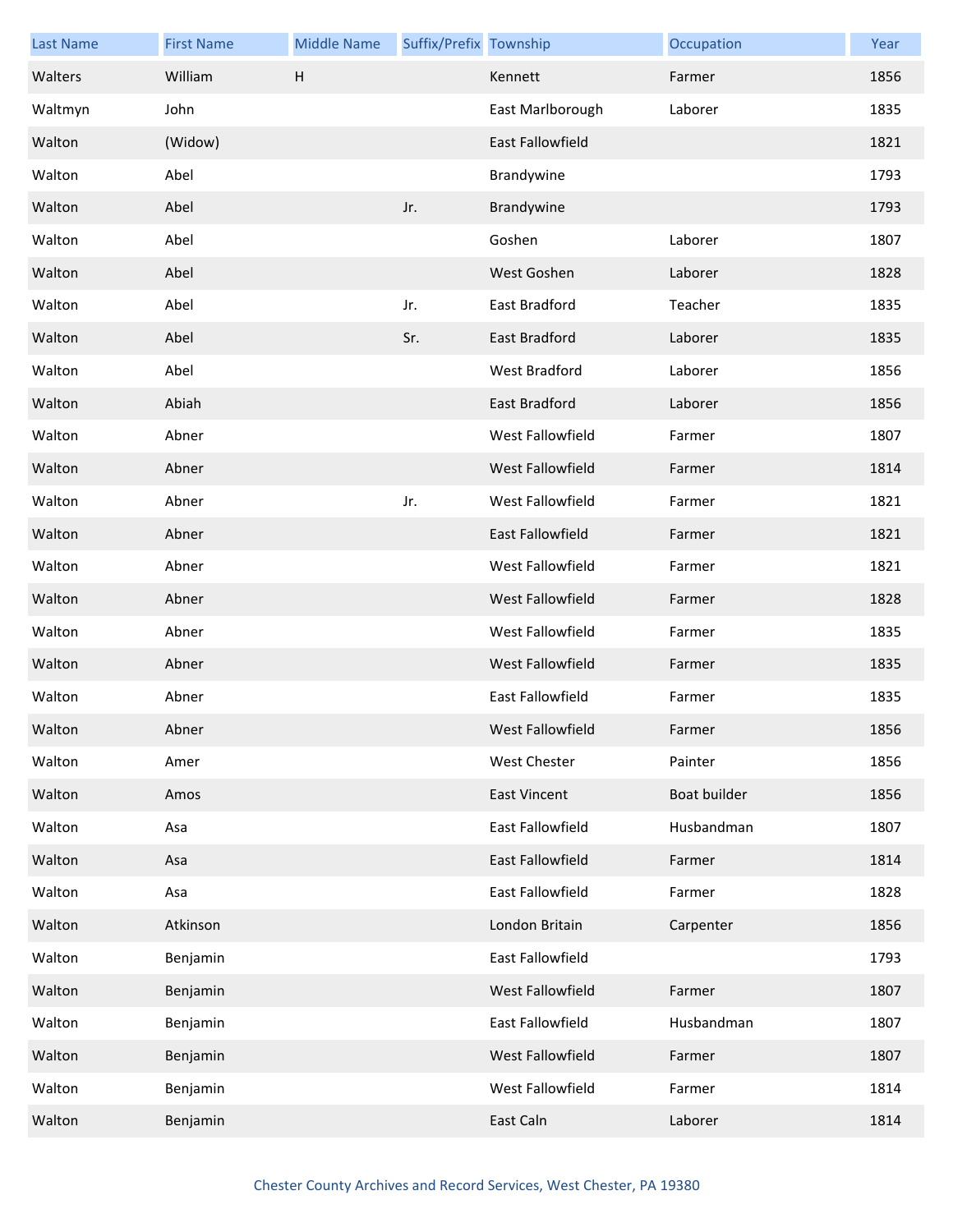| <b>Last Name</b> | <b>First Name</b> | <b>Middle Name</b> | Suffix/Prefix Township |                  | Occupation  | Year |
|------------------|-------------------|--------------------|------------------------|------------------|-------------|------|
| Walton           | Benjamin          |                    |                        | East Caln        | Laborer     | 1821 |
| Walton           | Benjamin          |                    | Jr.                    | West Fallowfield | Farmer      | 1821 |
| Walton           | Benjamin          |                    |                        | West Fallowfield | Farmer      | 1821 |
| Walton           | Benjamin          |                    |                        | Tredyffrin       |             | 1828 |
| Walton           | Benjamin          |                    |                        | Brandywine       | Farmer      | 1828 |
| Walton           | Benjamin          |                    |                        | West Fallowfield | Farmer      | 1828 |
| Walton           | Benjamin          |                    |                        | West Fallowfield | Farmer      | 1835 |
| Walton           | Benjamin          |                    |                        | West Fallowfield | Farmer      | 1835 |
| Walton           | Benjamin          |                    |                        | Brandywine       | Laborer     | 1835 |
| Walton           | Benjamin          |                    |                        | West Bradford    | Laborer     | 1856 |
| Walton           | Bennett           | $\sf S$            |                        | West Marlborough | Farmer      | 1856 |
| Walton           | Chalkley          |                    |                        | New Garden       | Farmer      | 1856 |
| Walton           | Daniel            |                    |                        | Lower Oxford     | Laborer     | 1856 |
| Walton           | David             |                    |                        | East Fallowfield | Farmer      | 1821 |
| Walton           | David             |                    |                        | West Marlborough | Merchant    | 1821 |
| Walton           | David             |                    |                        | West Marlborough | Storekeeper | 1828 |
| Walton           | David             |                    |                        | East Fallowfield | Farmer      | 1835 |
| Walton           | David             |                    |                        | West Marlborough | Farmer      | 1835 |
| Walton           | David             |                    |                        | West Marlborough | Farmer      | 1856 |
| Walton           | David             |                    |                        | Highland         | Farmer      | 1856 |
| Walton           | eber              |                    |                        | West Bradford    | Laborer     | 1856 |
| Walton           | Edgar             |                    |                        | Lower Oxford     | Laborer     | 1856 |
| Walton           | Edwin             |                    |                        | Highland         | Farmer      | 1856 |
| Walton           | Eliza             |                    |                        | Highland         |             | 1856 |
| Walton           | George            |                    |                        | East Bradford    | Trader      | 1828 |
| Walton           | George            |                    |                        | West Whiteland   | Trader      | 1835 |
| Walton           | George            |                    |                        | East Fallowfield | Farmer      | 1856 |
| Walton           | Gilpin            | $\mathsf T$        |                        | New Garden       | Farmer      | 1856 |
| Walton           | Henry             |                    |                        | East Caln        | Laborer     | 1807 |
| Walton           | Henry             |                    |                        | East Caln        | Farmer      | 1814 |
| Walton           | Henry             |                    |                        | East Caln        | Farmer      | 1821 |
| Walton           | Henry             |                    |                        | Brandywine       | Farmer      | 1828 |
| Walton           | Henry             |                    |                        | Brandywine       | Farmer      | 1835 |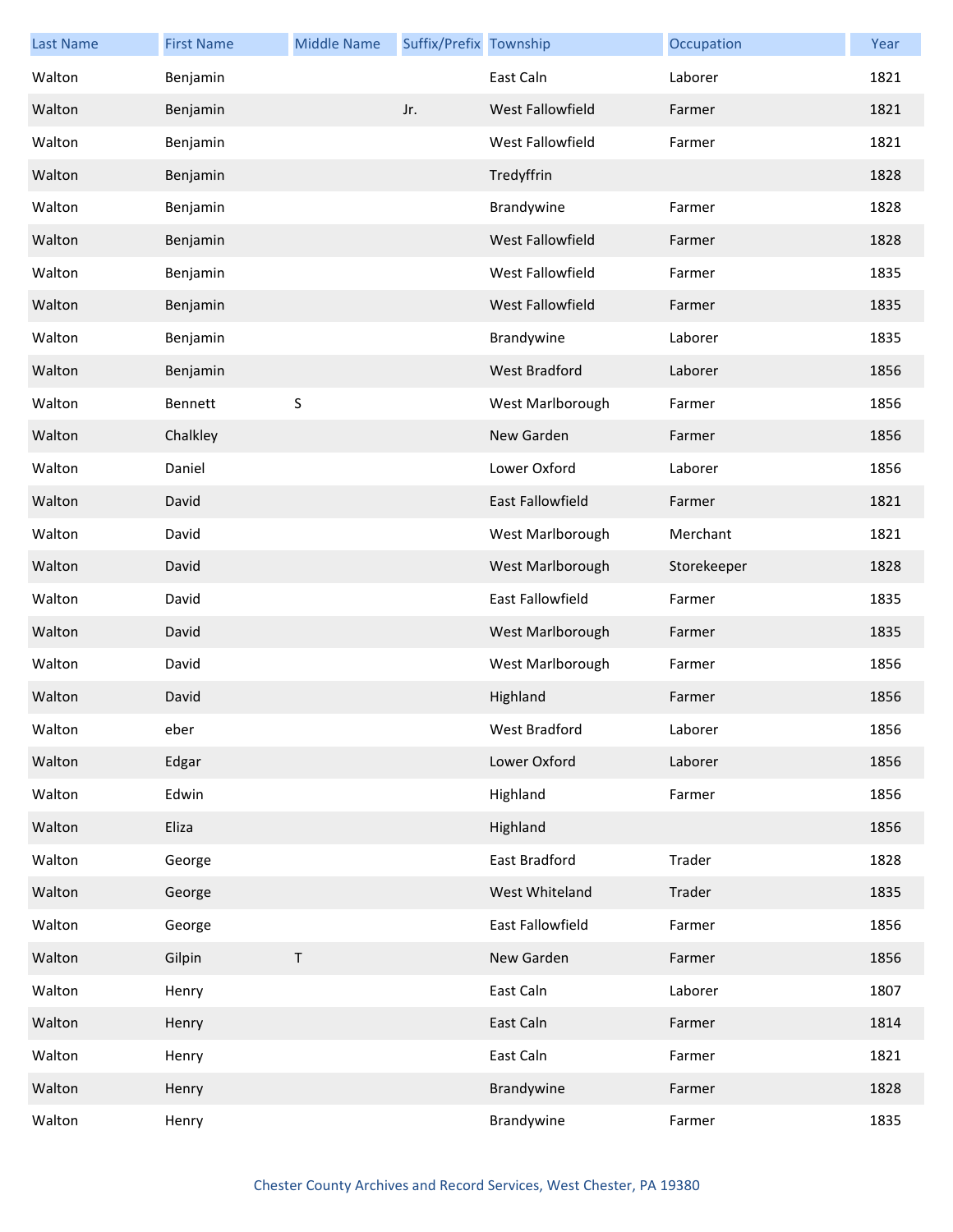| <b>Last Name</b> | <b>First Name</b> | <b>Middle Name</b> | Suffix/Prefix Township |                  | Occupation | Year |
|------------------|-------------------|--------------------|------------------------|------------------|------------|------|
| Walton           | Henry             |                    |                        | Westtown         | Farmer     | 1856 |
| Walton           | Isaac             |                    |                        | New Garden       | Farmer     | 1800 |
| Walton           | Isaac             |                    |                        | New Garden       | Farmer     | 1807 |
| Walton           | Isaac             |                    |                        | New Garden       | Farmer     | 1814 |
| Walton           | Isaac             |                    |                        | New Garden       | Farmer     | 1821 |
| Walton           | Isaac             |                    |                        | New Garden       | Farmer     | 1828 |
| Walton           | Isaac             |                    | Jr.                    | New Garden       | Farmer     | 1828 |
| Walton           | Isaac             |                    |                        | West Fallowfield | Farmer     | 1835 |
| Walton           | Isaac             |                    |                        | New Garden       | Farmer     | 1835 |
| Walton           | Isaac             |                    |                        | West Fallowfield | Farmer     | 1835 |
| Walton           | Isaac             |                    | Jr.                    | New Garden       | Farmer     | 1835 |
| Walton           | Isaac             |                    |                        | West Marlborough | Farmer     | 1856 |
| Walton           | Isaac             |                    |                        | West Brandywine  | Forgeman   | 1856 |
| Walton           | Isaac             |                    |                        | London Grove     | Farmer     | 1856 |
| Walton           | Isaac             | L                  |                        | East Bradford    | Farmer     | 1856 |
| Walton           | Isaiah            |                    |                        | West Fallowfield | Farmer     | 1835 |
| Walton           | Israel            |                    |                        | West Goshen      | Farmer     | 1856 |
| Walton           | Jacob             |                    |                        | Honey Brook      | Laborer    | 1828 |
| Walton           | Jacob             |                    |                        | London Grove     | Carpenter  | 1835 |
| Walton           | Jacob             |                    | Jr.                    | Valley           | Laborer    | 1856 |
| Walton           | Jacob             |                    | Sr.                    | Valley           | Laborer    | 1856 |
| Walton           | James             |                    |                        | Westtown         | Shoemaker  | 1807 |
| Walton           | James             |                    |                        | West Marlborough | Foreman    | 1807 |
| Walton           | James             |                    |                        | East Fallowfield | Farmer     | 1814 |
| Walton           | James             |                    |                        | Westtown         | Farmer     | 1814 |
| Walton           | James             |                    | Esq.                   | East Fallowfield | Farmer     | 1821 |
| Walton           | James             |                    |                        | Westtown         | Farmer     | 1821 |
| Walton           | James             |                    | Esq.                   | East Fallowfield | Farmer     | 1828 |
| Walton           | James             |                    |                        | West Chester     | Merchant   | 1828 |
| Walton           | James             |                    |                        | Westtown         | Farmer     | 1828 |
| Walton           | James             |                    |                        | Thornbury        |            | 1835 |
| Walton           | James             |                    |                        | Westtown         | Farmer     | 1835 |
| Walton           | James             |                    |                        | West Goshen      | Plasterer  | 1856 |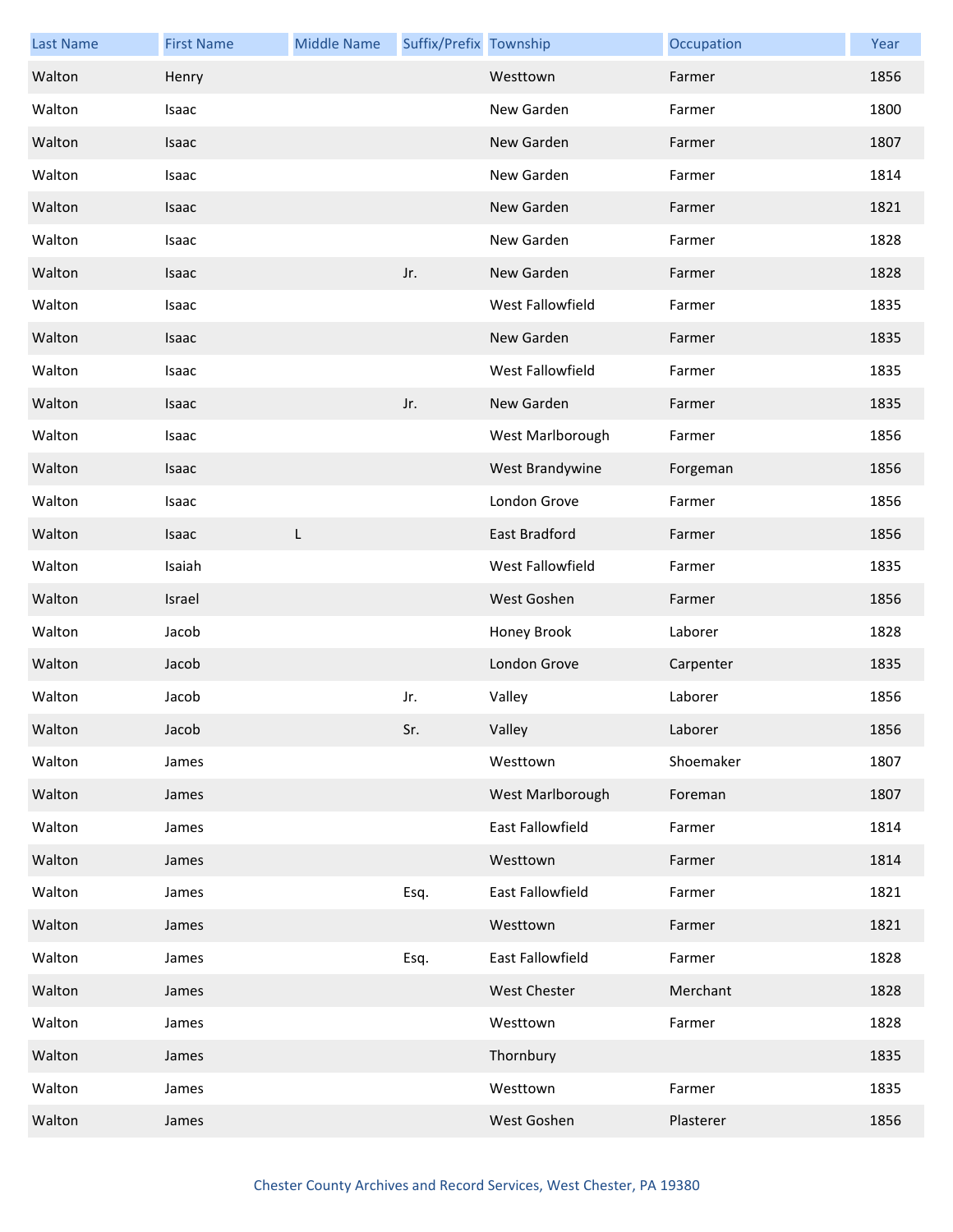| <b>Last Name</b> | <b>First Name</b> | <b>Middle Name</b> | Suffix/Prefix Township |                         | Occupation  | Year |
|------------------|-------------------|--------------------|------------------------|-------------------------|-------------|------|
| Walton           | Jesse             |                    | Jr.                    | West Fallowfield        | Farmer      | 1807 |
| Walton           | Jesse             |                    |                        | West Fallowfield        | Farmer      | 1821 |
| Walton           | Jesse             | $\sf P$            |                        | West Marlborough        | Storekeeper | 1856 |
| Walton           | Joel              |                    |                        | New Garden              | Farmer      | 1856 |
| Walton           | John              |                    |                        | Goshen                  | Farmer      | 1807 |
| Walton           | John              |                    |                        | <b>East Fallowfield</b> | Farmer      | 1821 |
| Walton           | John              |                    |                        | <b>East Fallowfield</b> | Laborer     | 1828 |
| Walton           | John              |                    |                        | Easttown                | Farmer      | 1828 |
| Walton           | John              |                    |                        | Easttown                | Farmer      | 1835 |
| Walton           | John              |                    | Jr.                    | Easttown                |             | 1856 |
| Walton           | John              |                    |                        | Easttown                | Farmer      | 1856 |
| Walton           | John              |                    |                        | <b>West Bradford</b>    | Laborer     | 1856 |
| Walton           | John              |                    |                        | East Marlborough        | Farmer      | 1856 |
| Walton           | John              | $\mathsf C$        |                        | East Marlborough        | Farmer      | 1856 |
| Walton           | John              | T.                 |                        | <b>East Fallowfield</b> | Wagoner     | 1821 |
| Walton           | Jonathan          |                    |                        | East Caln               | Laborer     | 1807 |
| Walton           | Jonathan          |                    |                        | Sadsbury                | Farmer      | 1814 |
| Walton           | Jonathan          |                    |                        | East Caln               | Laborer     | 1814 |
| Walton           | Jonathan          |                    |                        | <b>East Fallowfield</b> | Laborer     | 1821 |
| Walton           | Jonathan          |                    |                        | <b>East Fallowfield</b> | Laborer     | 1828 |
| Walton           | Jonathan          |                    |                        | East Caln               | Laborer     | 1835 |
| Walton           | Joseph            |                    |                        | East Fallowfield        |             | 1793 |
| Walton           | Joseph            |                    |                        | East Fallowfield        | Miller      | 1814 |
| Walton           | Joseph            |                    |                        | West Fallowfield        | Carpenter   | 1821 |
| Walton           | Joseph            |                    |                        | East Fallowfield        | Farmer      | 1821 |
| Walton           | Joseph            |                    |                        | East Fallowfield        | Farmer      | 1828 |
| Walton           | Joseph            |                    |                        | Easttown                | Laborer     | 1828 |
| Walton           | Joseph            |                    |                        | London Grove            | Sawyer      | 1828 |
| Walton           | Joseph            |                    |                        | East Bradford           | Blacksmith  | 1835 |
| Walton           | Joseph            |                    |                        | Easttown                | Farmer      | 1835 |
| Walton           | Joseph            |                    |                        | East Fallowfield        | Farmer      | 1835 |
| Walton           | Joseph            |                    |                        | London Grove            | Farmer      | 1835 |
| Walton           | Joseph            |                    |                        | London Grove            |             | 1856 |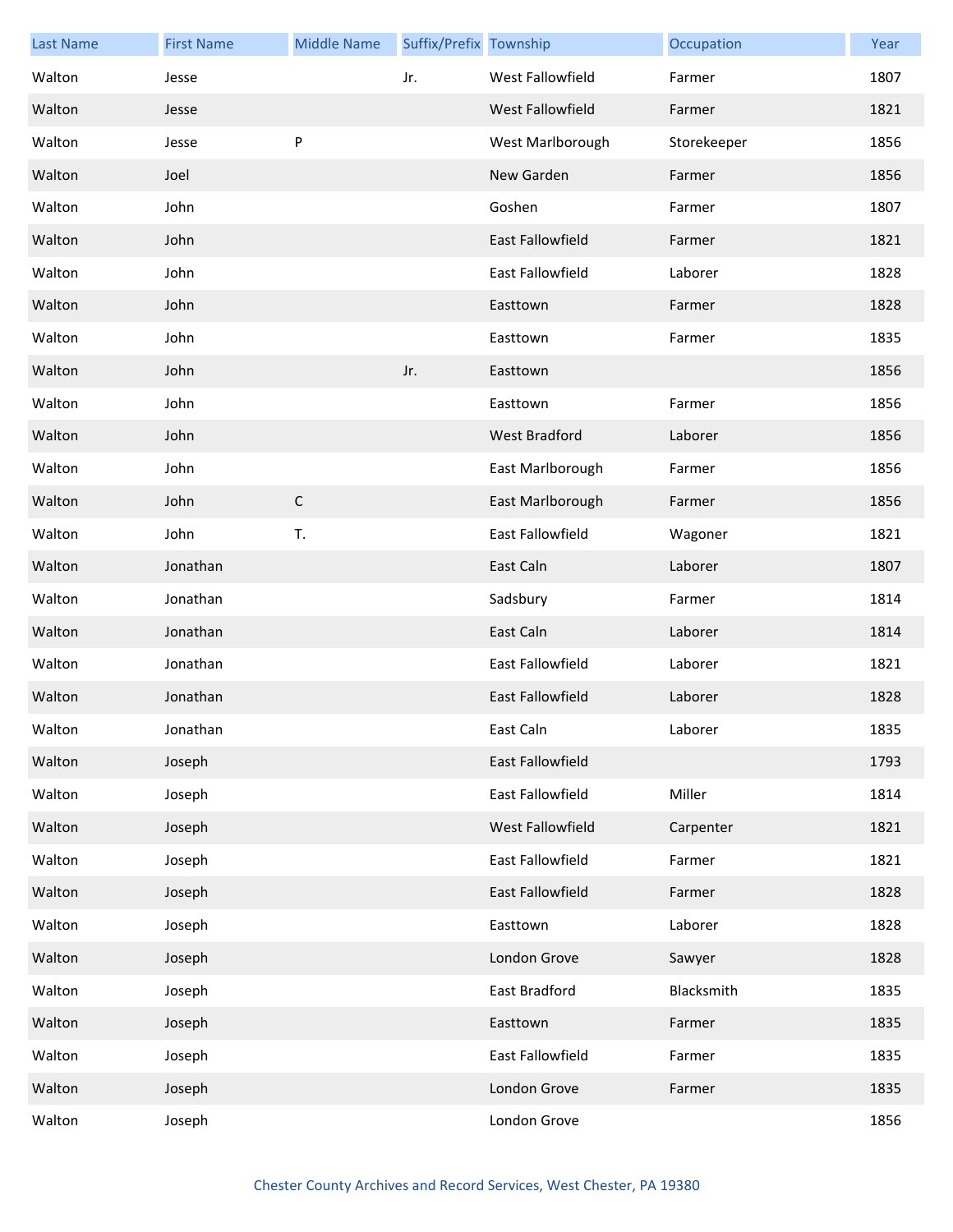| <b>Last Name</b> | <b>First Name</b> | <b>Middle Name</b> | Suffix/Prefix Township |                      | Occupation | Year |
|------------------|-------------------|--------------------|------------------------|----------------------|------------|------|
| Walton           | Joseph            |                    |                        | Valley               | Farmer     | 1856 |
| Walton           | Joseph            |                    |                        | <b>West Bradford</b> | Farmer     | 1856 |
| Walton           | Joseph            | $\sf P$            |                        | West Fallowfield     | Farmer     | 1856 |
| Walton           | Joseph            | $\sf S$            |                        | East Fallowfield     | Farmer     | 1835 |
| Walton           | Joshua            |                    |                        | New Garden           |            | 1793 |
| Walton           | Joshua            |                    |                        | New Garden           | Farmer     | 1800 |
| Walton           | Joshua            |                    |                        | London Grove         |            | 1800 |
| Walton           | Joshua            |                    |                        | New Garden           | Farmer     | 1807 |
| Walton           | Joshua            |                    |                        | London Grove         | Farmer     | 1807 |
| Walton           | Joshua            |                    |                        | New Garden           | Farmer     | 1814 |
| Walton           | Joshua            |                    |                        | London Grove         | Farmer     | 1814 |
| Walton           | Joshua            |                    |                        | London Grove         | Farmer     | 1821 |
| Walton           | Joshua            |                    |                        | New Garden           | Farmer     | 1821 |
| Walton           | Joshua            |                    |                        | London Grove         | Farmer     | 1828 |
| Walton           | Joshua            |                    |                        | London Grove         | Farmer     | 1835 |
| Walton           | Joshua            |                    |                        | East Bradford        | Plasterer  | 1835 |
| Walton           | Joshua            |                    |                        | West Bradford        | Farmer     | 1856 |
| Walton           | Judson            |                    |                        | West Marlborough     | Laborer    | 1856 |
| Walton           | Kasiah            |                    |                        | <b>West Bradford</b> | Lady       | 1856 |
| Walton           | Levi              |                    |                        | East Fallowfield     | Farmer     | 1821 |
| Walton           | Levi              |                    |                        | East Fallowfield     | Farmer     | 1835 |
| Walton           | Levi              |                    |                        | West Marlborough     | Laborer    | 1856 |
| Walton           | Lewis             |                    |                        | West Fallowfield     | Farmer     | 1828 |
| Walton           | Lewis             |                    |                        | West Fallowfield     | Farmer     | 1835 |
| Walton           | Lewis             |                    |                        | West Fallowfield     | Farmer     | 1835 |
| Walton           | Lewis             |                    |                        | Highland             | Farmer     | 1856 |
| Walton           | Mary              |                    |                        | East Caln            | Farmer     | 1807 |
| Walton           | Mary              |                    |                        | East Caln            |            | 1814 |
| Walton           | Mary              |                    |                        | <b>Upper Oxford</b>  |            | 1856 |
| Walton           | Nathan            |                    |                        | West Fallowfield     |            | 1793 |
| Walton           | Nathan            |                    |                        | West Fallowfield     | Farmer     | 1807 |
| Walton           | Nathan            |                    |                        | New Garden           | Farmer     | 1814 |
| Walton           | Nathan            |                    |                        | West Fallowfield     | Farmer     | 1814 |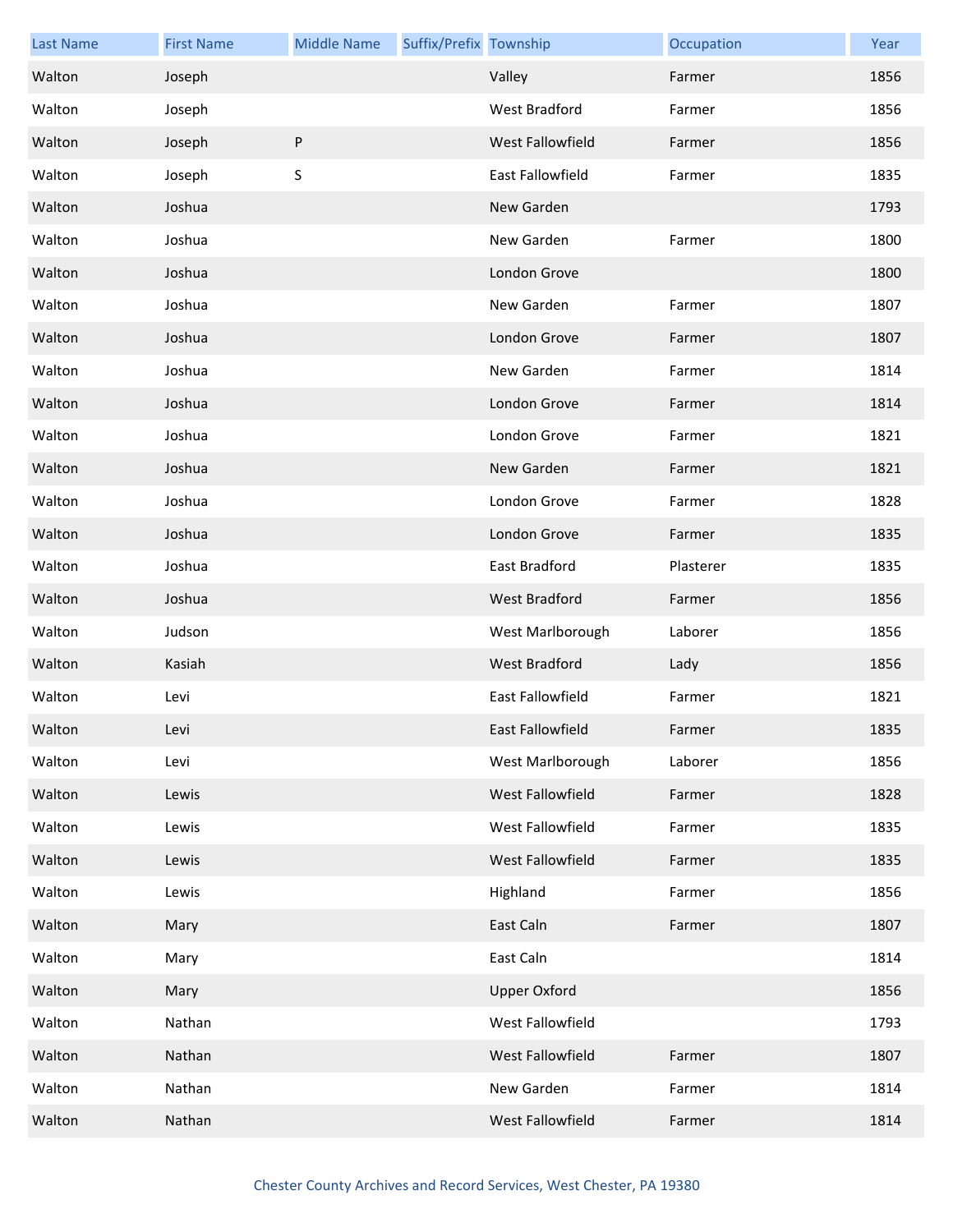| <b>Last Name</b> | <b>First Name</b> | <b>Middle Name</b> | Suffix/Prefix Township |                         | Occupation     | Year |
|------------------|-------------------|--------------------|------------------------|-------------------------|----------------|------|
| Walton           | Nathan            |                    |                        | West Fallowfield        | Farmer         | 1821 |
| Walton           | Nathan            |                    |                        | West Fallowfield        | Farmer         | 1828 |
| Walton           | Nathan            |                    |                        | New Garden              | Farmer         | 1828 |
| Walton           | Nathan            |                    |                        | West Fallowfield        | Farmer         | 1835 |
| Walton           | Nathan            |                    |                        | West Fallowfield        | Farmer         | 1835 |
| Walton           | Nathan            | P                  |                        | Highland                | Farmer         | 1856 |
| Walton           | Rachel            |                    |                        | East Fallowfield        |                | 1856 |
| Walton           | Reuben            |                    |                        | New Garden              |                | 1821 |
| Walton           | Reuben            |                    |                        | West Marlborough        | Farmer         | 1828 |
| Walton           | Reuben            |                    |                        | Kennett                 | <b>Butcher</b> | 1856 |
| Walton           | Samuel            |                    |                        | Tredyffrin              | Farmer         | 1856 |
| Walton           | Sarah             |                    |                        | <b>East Fallowfield</b> |                | 1856 |
| Walton           | Silas             |                    |                        | East Bradford           | Farmer         | 1807 |
| Walton           | Silas             |                    |                        | East Bradford           | Farmer         | 1814 |
| Walton           | Silas             |                    |                        | East Bradford           |                | 1821 |
| Walton           | Silas             |                    |                        | East Bradford           | Farmer         | 1828 |
| Walton           | Silas             |                    | Jr.                    | East Bradford           | Plasterer      | 1835 |
| Walton           | Silas             |                    |                        | East Bradford           | Trader         | 1835 |
| Walton           | Thomas            |                    |                        | London Grove            |                | 1800 |
| Walton           | Thomas            |                    |                        | East Fallowfield        | Husbandman     | 1807 |
| Walton           | Thomas            |                    |                        | East Fallowfield        | Farmer         | 1814 |
| Walton           | Thomas            |                    |                        | East Fallowfield        | Farmer         | 1821 |
| Walton           | Thomas            |                    |                        | East Fallowfield        | Farmer         | 1828 |
| Walton           | Thomas            |                    |                        | West Marlborough        | Laborer        | 1835 |
| Walton           | Thomas            |                    |                        | <b>Upper Oxford</b>     | Farmer         | 1835 |
| Walton           | Thomas            | B                  |                        | Honey Brook             | Laborer        | 1835 |
| Walton           | Thomas            | B                  |                        | <b>Upper Oxford</b>     | Farmer         | 1856 |
| Walton           | William           |                    |                        | London Grove            |                | 1793 |
| Walton           | William           |                    |                        | East Fallowfield        | Husbandman     | 1807 |
| Walton           | William           |                    |                        | East Fallowfield        | Farmer         | 1814 |
| Walton           | William           |                    |                        | East Fallowfield        | Fuller         | 1821 |
| Walton           | William           |                    |                        | New Garden              |                | 1821 |
| Walton           | William           |                    |                        | East Fallowfield        | Papermaker     | 1821 |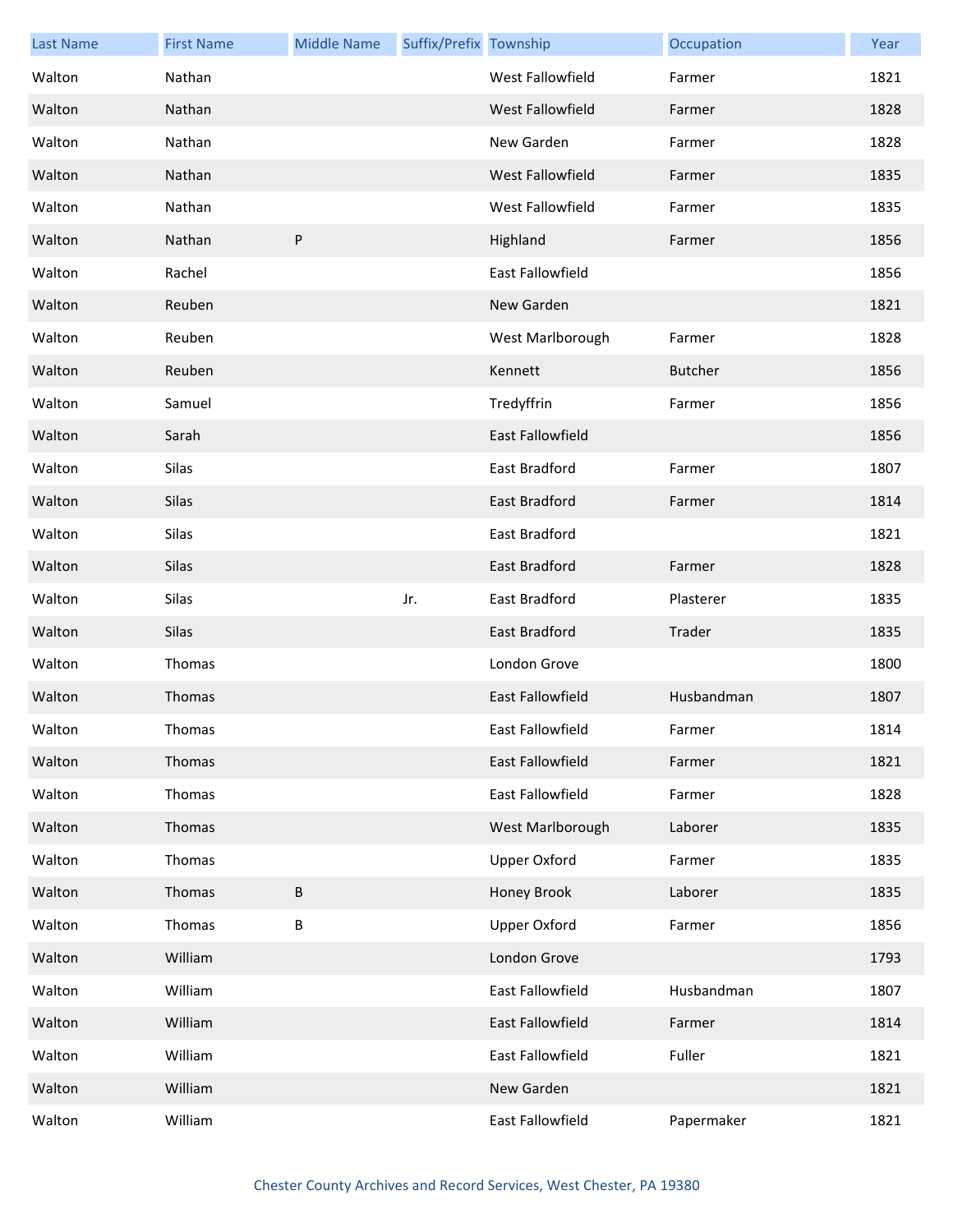| <b>Last Name</b> | <b>First Name</b> | <b>Middle Name</b> | Suffix/Prefix Township |                         | Occupation    | Year |
|------------------|-------------------|--------------------|------------------------|-------------------------|---------------|------|
| Walton           | William           |                    |                        | <b>East Fallowfield</b> | Farmer        | 1821 |
| Walton           | William           |                    |                        | Uwchlan                 | Farmer        | 1821 |
| Walton           | William           |                    |                        | <b>West Fallowfield</b> | Farmer        | 1821 |
| Walton           | William           |                    |                        | Brandywine              | Farmer        | 1828 |
| Walton           | William           |                    |                        | <b>East Fallowfield</b> | Papermaker    | 1828 |
| Walton           | William           |                    |                        | Easttown                | Laborer       | 1828 |
| Walton           | William           |                    |                        | <b>East Fallowfield</b> | Farmer        | 1828 |
| Walton           | William           |                    |                        | London Grove            | Shoemaker     | 1828 |
| Walton           | William           |                    |                        | Brandywine              | Farmer        | 1835 |
| Walton           | William           |                    |                        | East Fallowfield        | Papermaker    | 1835 |
| Walton           | William           |                    |                        | <b>East Fallowfield</b> | Farmer        | 1835 |
| Walton           | William           |                    |                        | <b>East Fallowfield</b> | Private liver | 1835 |
| Walton           | William           |                    |                        | Highland                | Farmer        | 1856 |
| Walton           | William           |                    |                        | West Marlborough        | Blacksmith    | 1856 |
| Walton           | William           |                    |                        | Phoenixville            | Spinner       | 1856 |
| Walton           | William           | P                  |                        | East Marlborough        | Farmer        | 1856 |
| Walton           | Yearsley          |                    |                        | Westtown                | Farmer        | 1856 |
| Waltor           | Henry             |                    |                        | Pikeland                | Saddler       | 1821 |
| Waltor           | Leonard           |                    |                        | Pikeland                |               | 1821 |
| Waltors          | Jacob             |                    |                        | Easttown                |               | 1793 |
| Walts            | Joel              |                    |                        | Tredyffrin              |               | 1793 |
| Waltzer          | Anthony           |                    |                        | East Caln               | Laborer       | 1835 |
| Wambold          | John              |                    |                        | Coventry                | Carpenter     | 1814 |
| Wampol           | Elias             |                    |                        | <b>West Nantmeal</b>    |               | 1800 |
| Wampol           | George            |                    |                        | <b>West Nantmeal</b>    |               | 1800 |
| Wampole          | Abraham           |                    |                        | Schuylkill              | Powder maker  | 1856 |
| Wampole          | Ellis             |                    |                        | <b>West Nantmeal</b>    |               | 1793 |
| Wampole          | <b>Ellis</b>      |                    |                        | <b>East Nantmeal</b>    | Tanner        | 1807 |
| Wampole          | George            |                    |                        | <b>West Nantmeal</b>    |               | 1793 |
| Wampole          | George            |                    |                        | <b>East Nantmeal</b>    | Tanner        | 1807 |
| Wampole          | George            |                    |                        | <b>East Nantmeal</b>    | Laborer       | 1814 |
| Wampole          | Jacob             |                    | Rev.                   | Vincent                 | Laborer       | 1828 |
| Wampole          | Jacob             |                    | Rev.                   | <b>East Vincent</b>     |               | 1835 |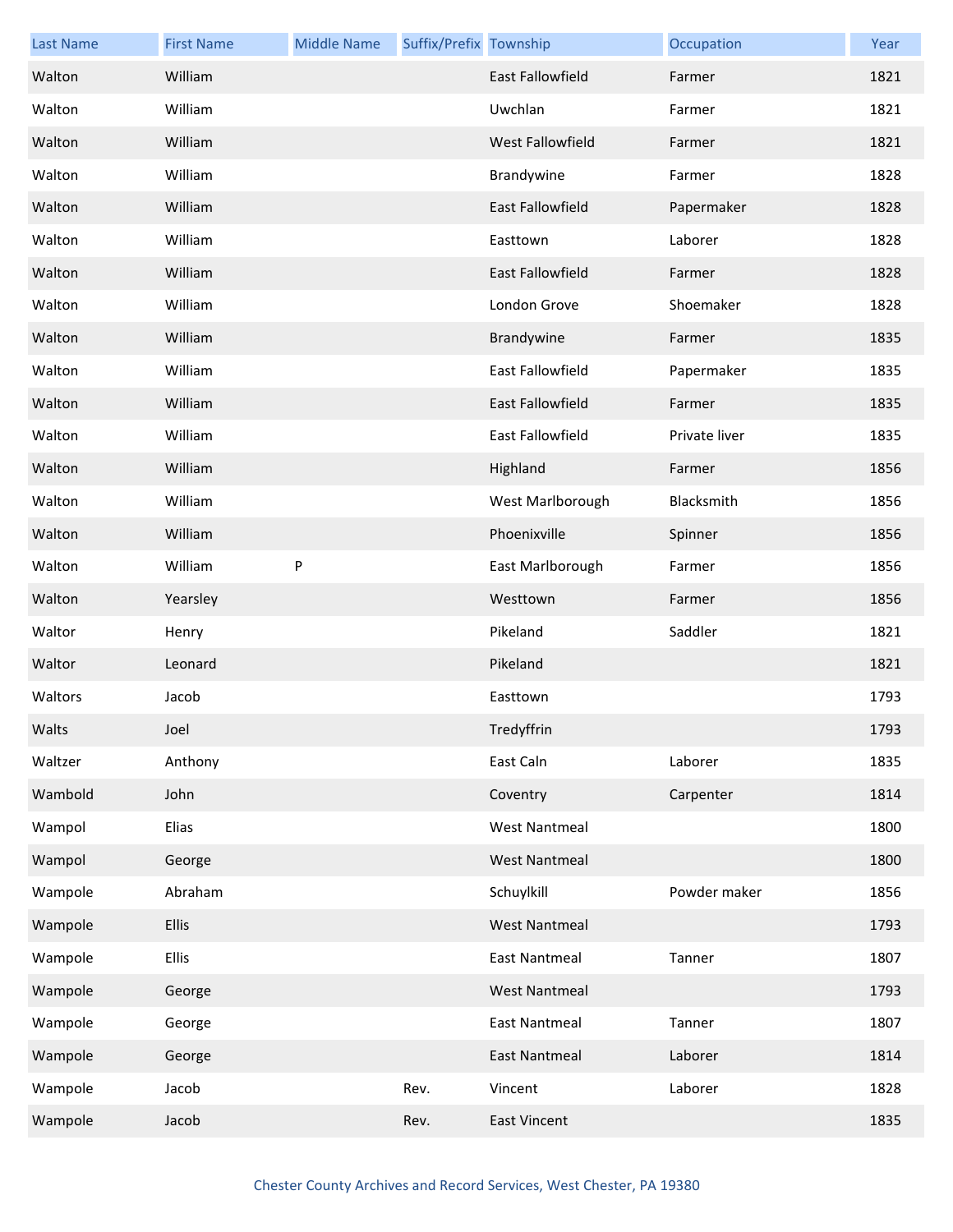| <b>Last Name</b> | <b>First Name</b> | <b>Middle Name</b> | Suffix/Prefix Township |                      | Occupation | Year |
|------------------|-------------------|--------------------|------------------------|----------------------|------------|------|
| Wampole          | John              |                    |                        | <b>East Nantmeal</b> | Tanner     | 1807 |
| Wampole          | John              |                    |                        | <b>East Nantmeal</b> | Farmer     | 1814 |
| Wampole          | John              |                    |                        | <b>West Nantmeal</b> | Farmer     | 1821 |
| Wampole          | John              |                    |                        | Honey Brook          | Farmer     | 1828 |
| Wamshier         | David             |                    |                        | <b>East Nantmeal</b> | Moudler    | 1828 |
| Wamshies         | David             |                    |                        | <b>East Nantmeal</b> | Laborer    | 1821 |
| Wamshire         | Jonathan          |                    |                        | Warwick              | Laborer    | 1856 |
| Wand             | Samuel            |                    |                        | Pikeland             | Laborer    | 1828 |
| Wanger           | Abraham           |                    |                        | Coventry             | Farmer     | 1835 |
| Wanger           | Abraham           |                    |                        | <b>West Coventry</b> |            | 1856 |
| Wanger           | George            |                    |                        | <b>West Coventry</b> | Farmer     | 1856 |
| Wann             | John              |                    |                        | <b>East Nantmeal</b> | Carpenter  | 1814 |
| Wannick          | George            |                    |                        | Willistown           | Laborer    | 1835 |
| Ward             | Abraham           |                    |                        | London Grove         | Farmer     | 1807 |
| Ward             | Francis           |                    |                        | London Grove         |            | 1800 |
| Ward             | George            |                    |                        | West Caln            |            | 1793 |
| Ward             | George            |                    |                        | West Caln            | Laborer    | 1807 |
| Ward             | George            |                    |                        | West Caln            | Laborer    | 1814 |
| Ward             | Isaac             |                    |                        | Goshen               | Shoemaker  | 1807 |
| Ward             | Isaac             |                    |                        | Goshen               | Shoemaker  | 1814 |
| Ward             | James             |                    |                        | East Caln            | Laborer    | 1821 |
| Ward             | James             |                    |                        | New Garden           | Weaver     | 1828 |
| Ward             | John              |                    |                        | Honey Brook          |            | 1793 |
| Ward             | John              |                    |                        | Honey Brook          |            | 1800 |
| Ward             | John              |                    |                        | Newlin               | Miller     | 1807 |
| Ward             | John              |                    |                        | Honey Brook          | Laborer    | 1807 |
| Ward             | John              |                    |                        | Newlin               | Farmer     | 1814 |
| Ward             | John              |                    |                        | Newlin               | Miller     | 1821 |
| Ward             | John              |                    |                        | Newlin               | Miller     | 1828 |
| Ward             | John              |                    |                        | Pennsbury            | Miller     | 1835 |
| Ward             | John              |                    |                        | Willistown           | Farmer     | 1856 |
| Ward             | Levi              | В                  |                        | East Marlborough     | Painter    | 1856 |
| Ward             | Mary              |                    |                        | Newlin               | Farmer     | 1821 |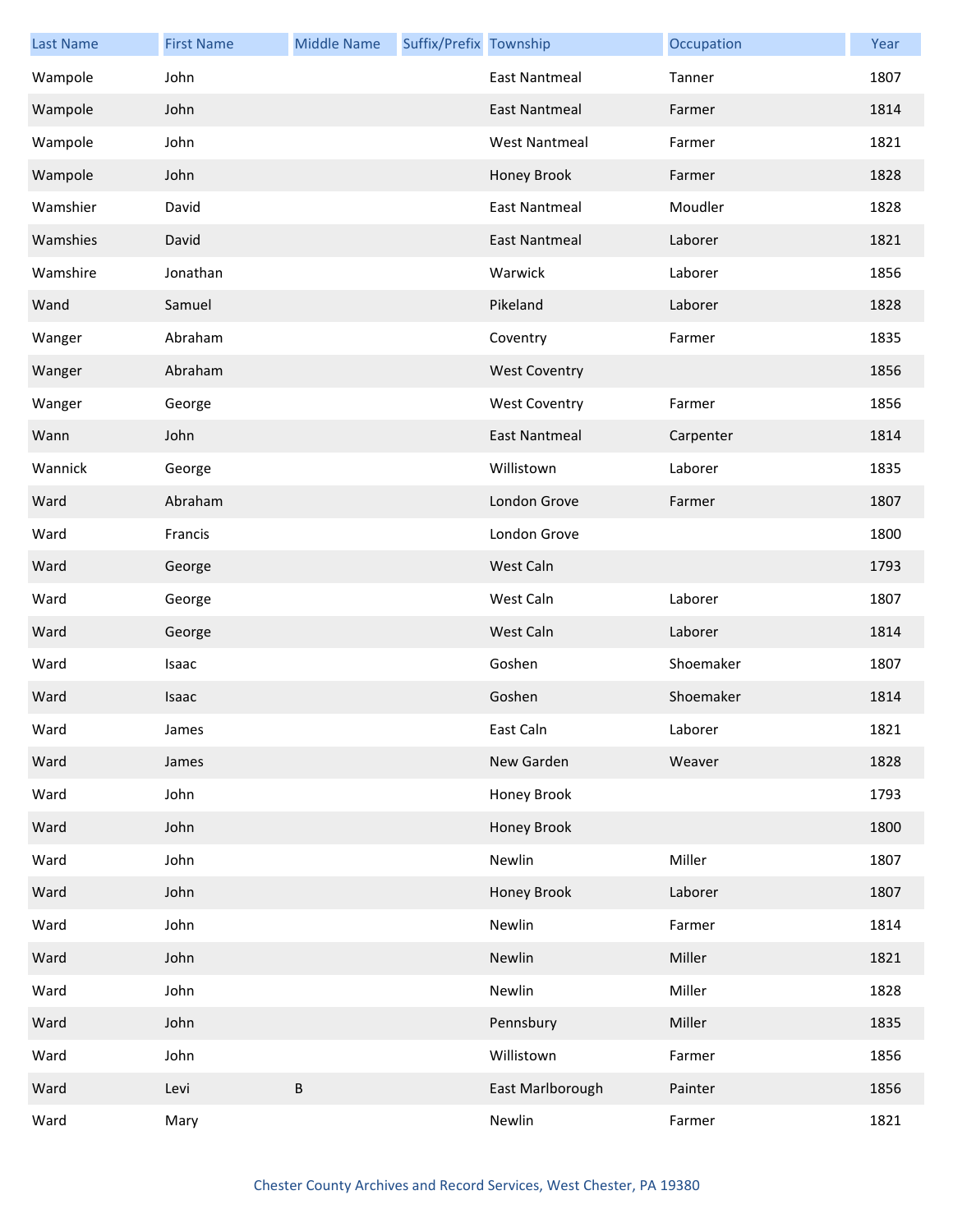| <b>Last Name</b> | <b>First Name</b> | <b>Middle Name</b> | Suffix/Prefix Township |                         | Occupation             | Year |
|------------------|-------------------|--------------------|------------------------|-------------------------|------------------------|------|
| Ward             | Patrick           |                    |                        | <b>East Fallowfield</b> |                        | 1793 |
| Ward             | Patrick           |                    |                        | Tredyffrin              | Laborer                | 1856 |
| Ward             | Patrick           |                    |                        | Tredyffrin              | Laborer                | 1856 |
| Ward             | Philip            |                    |                        | London Grove            |                        | 1793 |
| Ward             | Philip            |                    |                        | Newlin                  | Farmer & Miller        | 1807 |
| Ward             | Philip            |                    |                        | Newlin                  | Miller                 | 1814 |
| Ward             | Phillip           |                    |                        | West Nottingham         | Cordwainer             | 1807 |
| Ward             | Samuel            |                    |                        | Franklin                | Shoemaker              | 1856 |
| Ward             | Scipio            |                    |                        | East Bradford           |                        | 1814 |
| Ward             | Thomas            |                    |                        | Newlin                  | Farmer                 | 1814 |
| Ward             | Thomas            |                    |                        | Newlin                  | Farmer                 | 1821 |
| wardal           | John              |                    |                        | New London              | Papermaker             | 1835 |
| Wardel           | Charles           |                    |                        | London Grove            | Laborer                | 1835 |
| Wardel           | Joseph            |                    |                        | London Grove            | Storekeeper            | 1835 |
| Wardell          | Thomas            |                    |                        | New Garden              | <b>Cotton Factorer</b> | 1828 |
| Wardgen          | Robert            |                    |                        | Vincent                 |                        | 1800 |
| Wardman          | Andrew            |                    |                        | Vincent                 |                        | 1800 |
| Wardner          | John              |                    |                        | Sadsbury                |                        | 1800 |
| Wardworth        | Joseph            |                    |                        | <b>East Vincent</b>     | Laborer                | 1856 |
| Ware             | Thadore           |                    |                        | East Brandywine         | Weaver                 | 1856 |
| Wark             | Hugh              |                    |                        | East Fallowfield        | Laborer                | 1828 |
| Warnar           | John              |                    |                        | Brandywine              |                        | 1793 |
| Warnar           | Thomas            |                    |                        | Brandywine              |                        | 1793 |
| Warner           | Daniel            |                    |                        | Vincent                 |                        | 1793 |
| Warner           | Daniel            |                    |                        | Vincent                 |                        | 1800 |
| Warner           | Daniel            |                    |                        | Vincent                 | Yeoman                 | 1807 |
| Warner           | Daniel            |                    |                        | Vincent                 |                        | 1814 |
| Warner           | Daniel            |                    |                        | Vincent                 |                        | 1821 |
| Warner           | Daniel            |                    |                        | Vincent                 | Farmer                 | 1828 |
| Warner           | Daniel            |                    |                        | <b>West Vincent</b>     | Farmer                 | 1835 |
| Warner           | Edward            |                    |                        | Warwick                 | Farmer                 | 1856 |
| Warner           | Ester             | Ann                |                        | West Goshen             | Washer woman           | 1856 |
| Warner           | Isaac             |                    |                        | Sadsbury                | Shoemaker              | 1828 |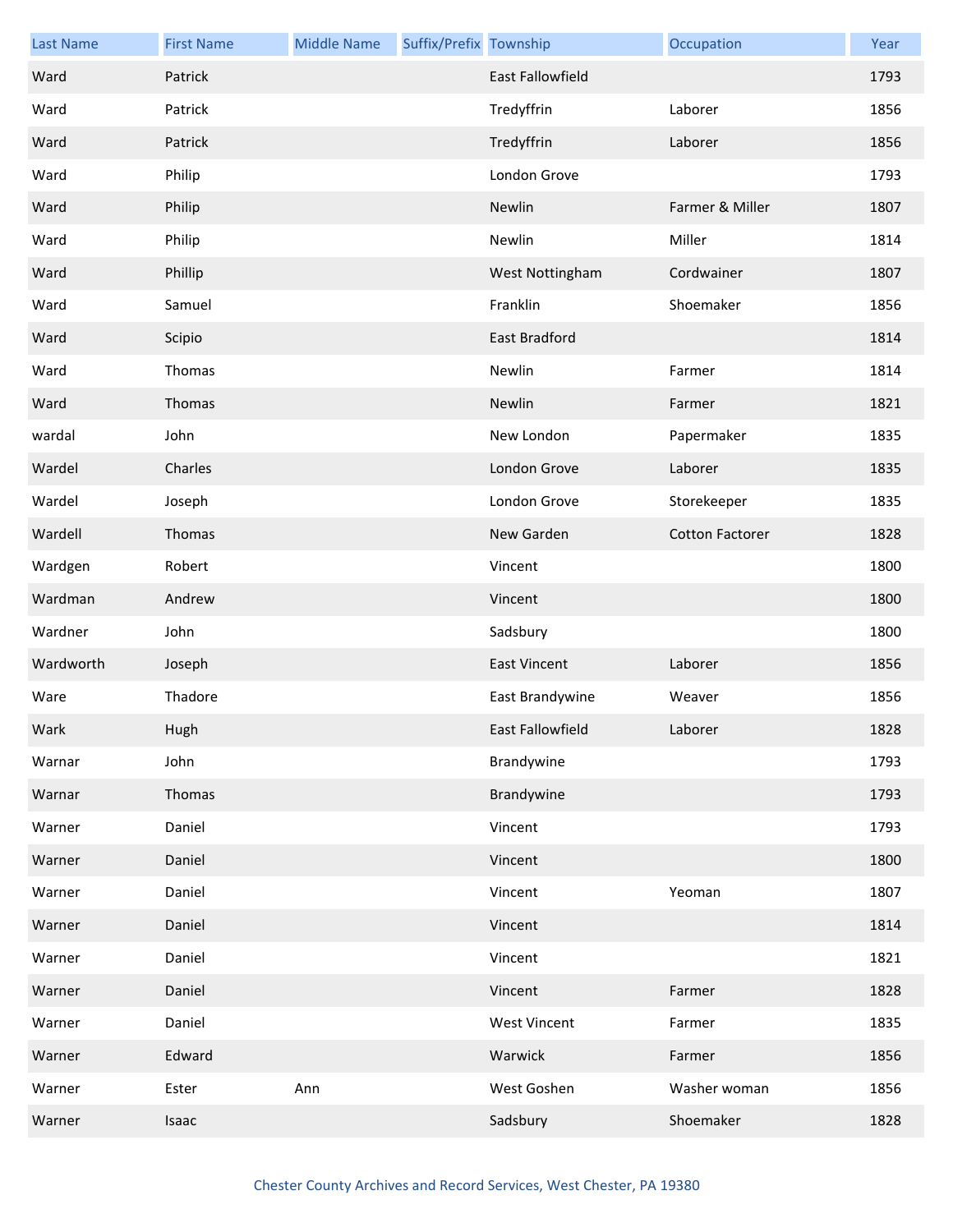| <b>Last Name</b> | <b>First Name</b> | <b>Middle Name</b> | Suffix/Prefix Township |                      | Occupation           | Year |
|------------------|-------------------|--------------------|------------------------|----------------------|----------------------|------|
| Warner           | James             |                    |                        | Brandywine           | Laborer              | 1821 |
| Warner           | John              |                    |                        | Goshen               |                      | 1793 |
| Warner           | John              |                    |                        | Sadsbury             | Wagonmaker           | 1807 |
| Warner           | John              |                    | Jr.                    | Goshen               | Laborer              | 1807 |
| Warner           | John              |                    |                        | Goshen               | Farmer               | 1807 |
| Warner           | John              |                    |                        | Sadsbury             | Farmer & Wagonmaker  | 1814 |
| Warner           | John              |                    |                        | Goshen               | Farmer               | 1814 |
| Warner           | John              |                    |                        | Sadsbury             | Wagonmaker           | 1821 |
| Warner           | John              |                    |                        | Sadsbury             | Wheelwright          | 1828 |
| Warner           | John              |                    | Esq.                   | Sadsbury             |                      | 1835 |
| Warner           | Jonathan          |                    |                        | East Whiteland       | Hatter               | 1814 |
| Warner           | Joseph            |                    |                        | Goshen               | Farmer               | 1807 |
| Warner           | Joseph            |                    |                        | Goshen               | Laborer              | 1814 |
| Warner           | Samuel            |                    |                        | Uwchlan              |                      | 1793 |
| Warner           | Samuel            |                    |                        | Brandywine           | Mason                | 1814 |
| Warner           | Samuel            |                    |                        | Brandywine           | Mason                | 1821 |
| Warner           | Samuel            |                    |                        | Schuylkill           | Shoemaker            | 1828 |
| Warner           | Seneca            |                    |                        | East Caln            | Blacksmith           | 1807 |
| Warner           | Seneca            |                    |                        | East Marlborough     | Farmer               | 1821 |
| Warner           | Seneca            |                    |                        | <b>West Chester</b>  | Livery Stable Keeper | 1828 |
| Warner           | Seneca            |                    |                        | West Chester         | Gentleman            | 1835 |
| Warner           | Thomas            |                    |                        | Brandywine           | Farmer               | 1807 |
| Warner           | Thomas            |                    |                        | Brandywine           | Farmer               | 1814 |
| Warner           | Thomas            |                    |                        | <b>West Nantmeal</b> | Laborer              | 1814 |
| Warner           | Thomas            |                    |                        | Sadsbury             | Mason                | 1821 |
| Warner           | Thomas            |                    |                        | <b>West Nantmeal</b> | Farmer               | 1828 |
| Warner           | Thomas            |                    |                        | Sadsbury             | Wheelwright          | 1828 |
| Warner           | Thomas            |                    |                        | <b>West Nantmeal</b> | Farmer               | 1835 |
| Warner           | William           |                    |                        | Charlestown          | Cordwainer           | 1807 |
| Warner           | William           |                    |                        | Goshen               | Farmer               | 1814 |
| Warner           | William           |                    |                        | Charlestown          | Cordwainer           | 1814 |
| Warner           | Yardley           |                    |                        | East Whiteland       | Farmer               | 1856 |
| Warnick          | Alban             |                    |                        | West Whiteland       | Farmer               | 1856 |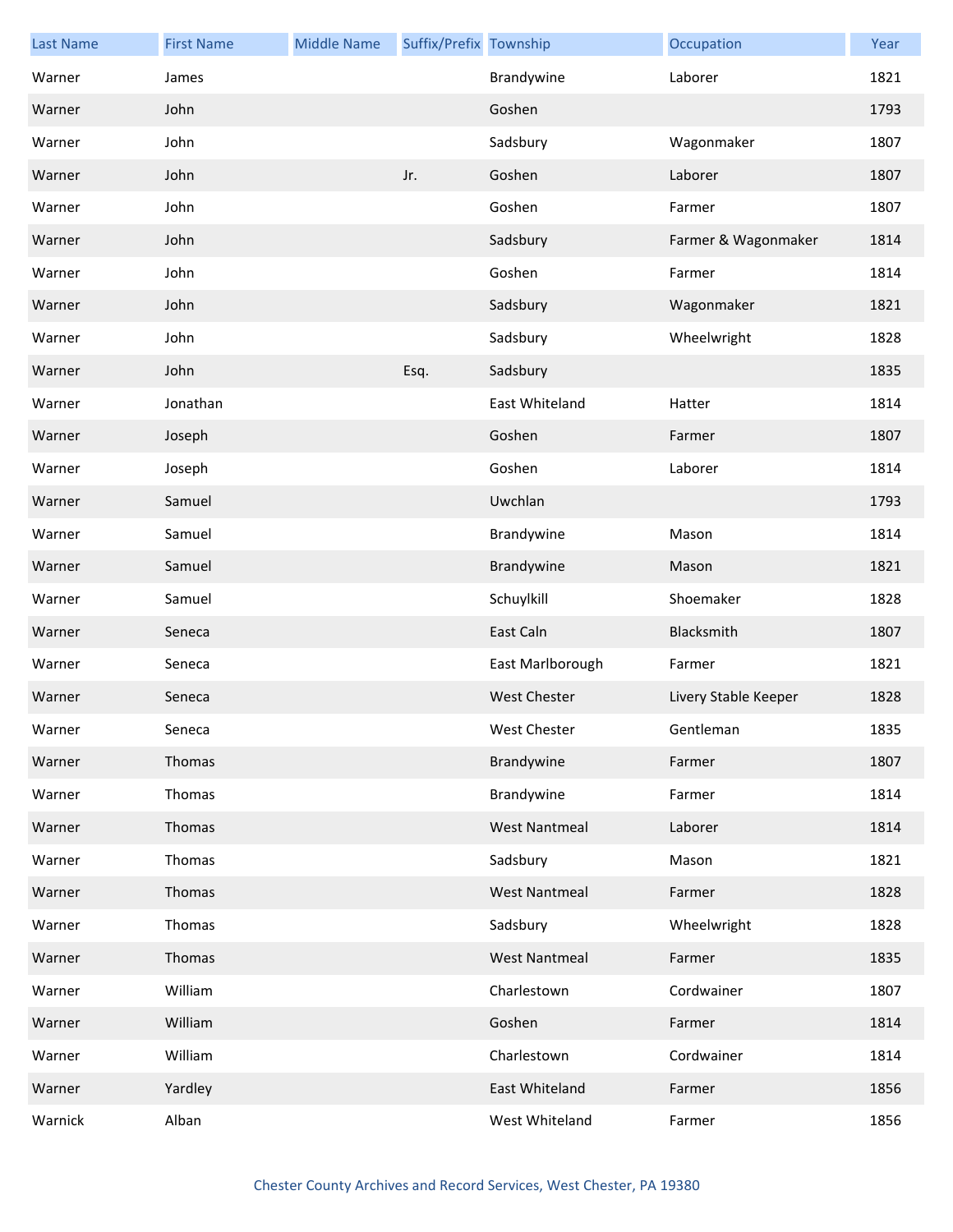| <b>Last Name</b> | <b>First Name</b> | <b>Middle Name</b> | Suffix/Prefix Township |                      | Occupation   | Year |
|------------------|-------------------|--------------------|------------------------|----------------------|--------------|------|
| Warnick          | Bowen             |                    |                        | East Goshen          |              | 1856 |
| Warnock          | James             |                    |                        | West Whiteland       | Laborer      | 1828 |
| Warnock          | Robert            |                    |                        | London Grove         |              | 1800 |
| Warnock          | William           |                    |                        | Willistown           |              | 1800 |
| Warnock          | William           |                    |                        | Willistown           | Farmer       | 1807 |
| Warple           | Christian         |                    |                        | Sadsbury             |              | 1835 |
| Warrall          | John              |                    |                        | London Grove         | Laborer      | 1835 |
| Warren           | Amos              |                    |                        | <b>West Chester</b>  | Chairmaker   | 1807 |
| Warren           | Francis           |                    |                        | <b>East Nantmeal</b> |              | 1793 |
| Warren           | Isaac             |                    |                        | Schuylkill           | Laborer      | 1828 |
| Warren           | James             |                    |                        | Goshen               |              | 1793 |
| Warren           | James             |                    |                        | Sadsbury             |              | 1807 |
| Warren           | James             |                    |                        | <b>West Chester</b>  | Painter      | 1807 |
| Warren           | James             |                    |                        | Sadsbury             | Laborer      | 1814 |
| Warren           | James             |                    |                        | Sadsbury             | Farmer       | 1821 |
| Warren           | Peter             |                    |                        | Brandywine           | Carpenter    | 1814 |
| Warren           | Susanah           |                    | Widow                  | Londonderry          |              | 1814 |
| Warrick          | James             |                    |                        | West Whiteland       | Farmer       | 1835 |
| Warring          | Thomas            |                    |                        | Westtown             | Teacher      | 1856 |
| Wart             | John              |                    |                        | Pikeland             | Farmer       | 1807 |
| Wartman          | Abraham           |                    |                        | Coventry             | Farmer       | 1835 |
| Wartman          | Mathias           |                    |                        | Coventry             | Laborer      | 1835 |
| Wartman          | Matthias          |                    |                        | Pikeland             |              | 1800 |
| Warton           | Jesse             |                    |                        | Tredyffrin           | Farmer       | 1821 |
| Washington       | George            |                    |                        | West Chester         | Laborer      | 1856 |
| Washington       | William           |                    |                        | East Bradford        | Tailor       | 1821 |
| Waterman         | Arthur            |                    |                        | Pennsbury            | Laborer      | 1856 |
| Waterman         | Charles           |                    |                        | Willistown           | Cabinetmaker | 1814 |
| Waterman         | Charles           |                    |                        | East Fallowfield     | Cabinetmaker | 1828 |
| Waterman         | Hannah            |                    | Widow                  | Willistown           |              | 1814 |
| Waterman         | Hannah            |                    |                        | Willistown           | Housekeeper  | 1835 |
| Waterman         | Isaac             |                    |                        | Willistown           | Tailor       | 1835 |
| Waterman         | Joseph            |                    |                        | Willistown           | Saddler      | 1807 |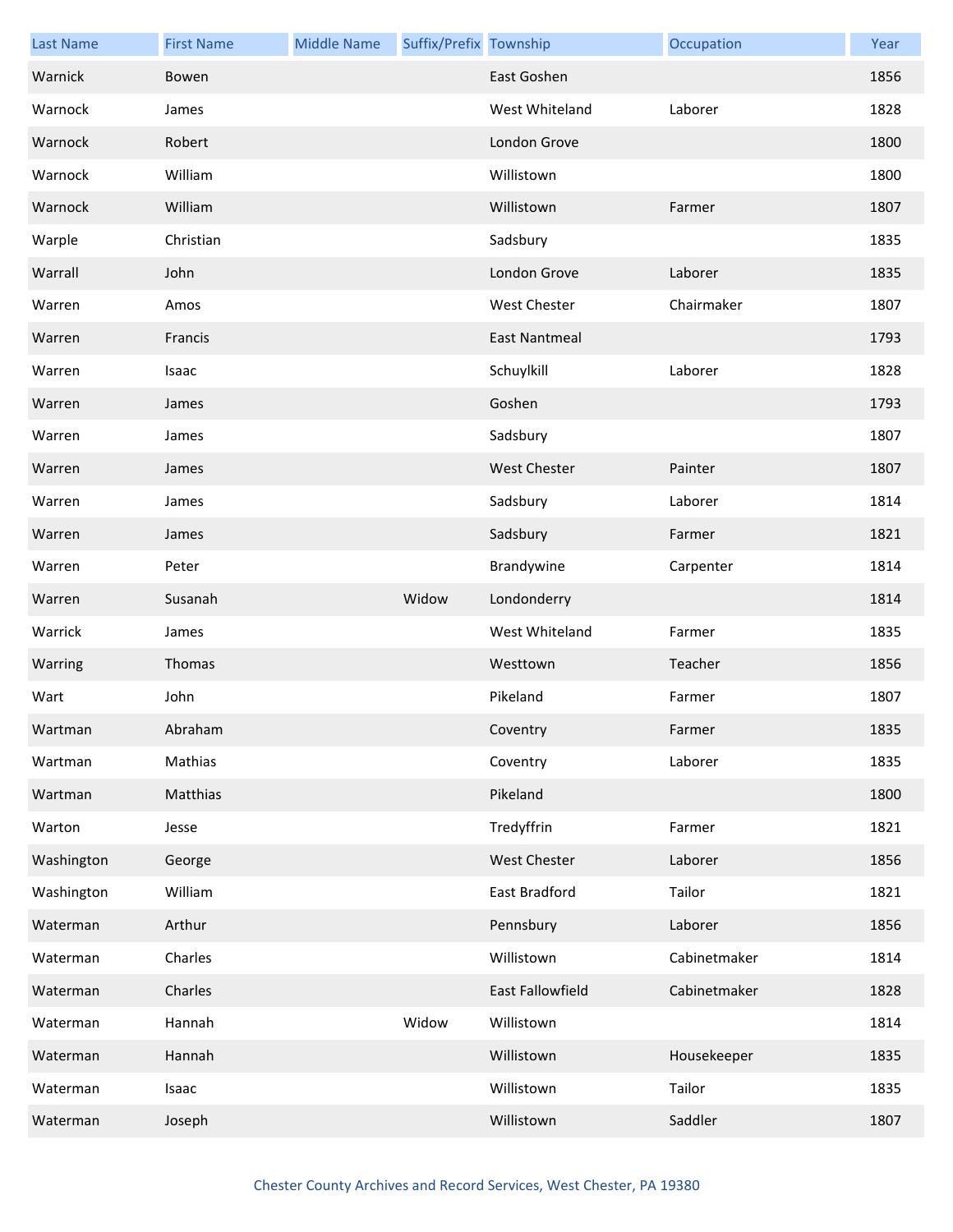| <b>Last Name</b> | <b>First Name</b> | <b>Middle Name</b> | Suffix/Prefix Township |                         | Occupation             | Year |
|------------------|-------------------|--------------------|------------------------|-------------------------|------------------------|------|
| Waterman         | Joseph            |                    |                        | Willistown              | Storekeeper            | 1835 |
| Waterman         | Phineas           |                    |                        | Willistown              |                        | 1793 |
| Waterman         | Phineas           |                    |                        | Willistown              |                        | 1800 |
| Waterman         | Phineas           |                    |                        | Willistown              | Farmer                 | 1807 |
| Waterman         | Phineas           |                    |                        | Willistown              | Cabinetmaker           | 1835 |
| Waters           | Amos              |                    |                        | East Caln               | Manufacturer           | 1835 |
| Waters           | Bentley           |                    |                        | Valley                  | Iron roller            | 1856 |
| Waters           | Cornelius         |                    |                        | East Goshen             | Carpenter              | 1835 |
| Waters           | Daniel            |                    |                        | <b>West Nantmeal</b>    | Laborer                | 1828 |
| Waters           | Enos              |                    |                        | <b>East Fallowfield</b> | Smith                  | 1814 |
| Waters           | Enos              |                    |                        | East Fallowfield        | Blacksmith             | 1821 |
| Waters           | Enos              |                    |                        | East Caln               | Blacksmith             | 1821 |
| Waters           | Enos              |                    |                        | East Fallowfield        | Blacksmith             | 1856 |
| Waters           | Henry             |                    |                        | East Whiteland          |                        | 1793 |
| Waters           | Henry             |                    |                        | Charlestown             | Ironmaster             | 1807 |
| Waters           | Henry             |                    |                        | <b>East Whiteland</b>   | Laborer                | 1807 |
| Waters           | Jacob             |                    |                        | Honey Brook             | Blacksmith             | 1807 |
| Waters           | Jacob             |                    |                        | East Whiteland          | Laborer                | 1828 |
| Waters           | Jason             |                    |                        | East Bradford           | Factory superintendant | 1835 |
| Waters           | Joseph            |                    |                        | Charlestown             | Farmer                 | 1807 |
| Waters           | Joseph            |                    |                        | Honey Brook             | Farmer                 | 1821 |
| Waters           | Joseph            |                    |                        | West Marlborough        | Laborer                | 1835 |
| Waters           | Lewis             |                    |                        | Sadsbury                |                        | 1807 |
| Waters           | Lewis             |                    |                        | East Fallowfield        | Laborer                | 1807 |
| Waters           | Lewis             |                    |                        | Charlestown             | Ironmaster             | 1807 |
| Waters           | Lewis             |                    |                        | East Fallowfield        | Laborer                | 1814 |
| Waters           | Lewis             |                    |                        | Sadsbury                | Weaver                 | 1814 |
| Waters           | Lewis             |                    |                        | East Marlborough        | Farmer                 | 1821 |
| Waters           | Lewis             |                    |                        | East Marlborough        | Farmer                 | 1835 |
| Waters           | Lewis             |                    |                        | East Marlborough        | Laborer                | 1856 |
| Waters           | Nathan            |                    |                        | Honey Brook             | Blacksmith             | 1807 |
| Waters           | Sarah             |                    |                        | Easttown                | Home manager           | 1835 |
| Waters           | Thomas            |                    |                        | Honey Brook             | Blacksmith             | 1821 |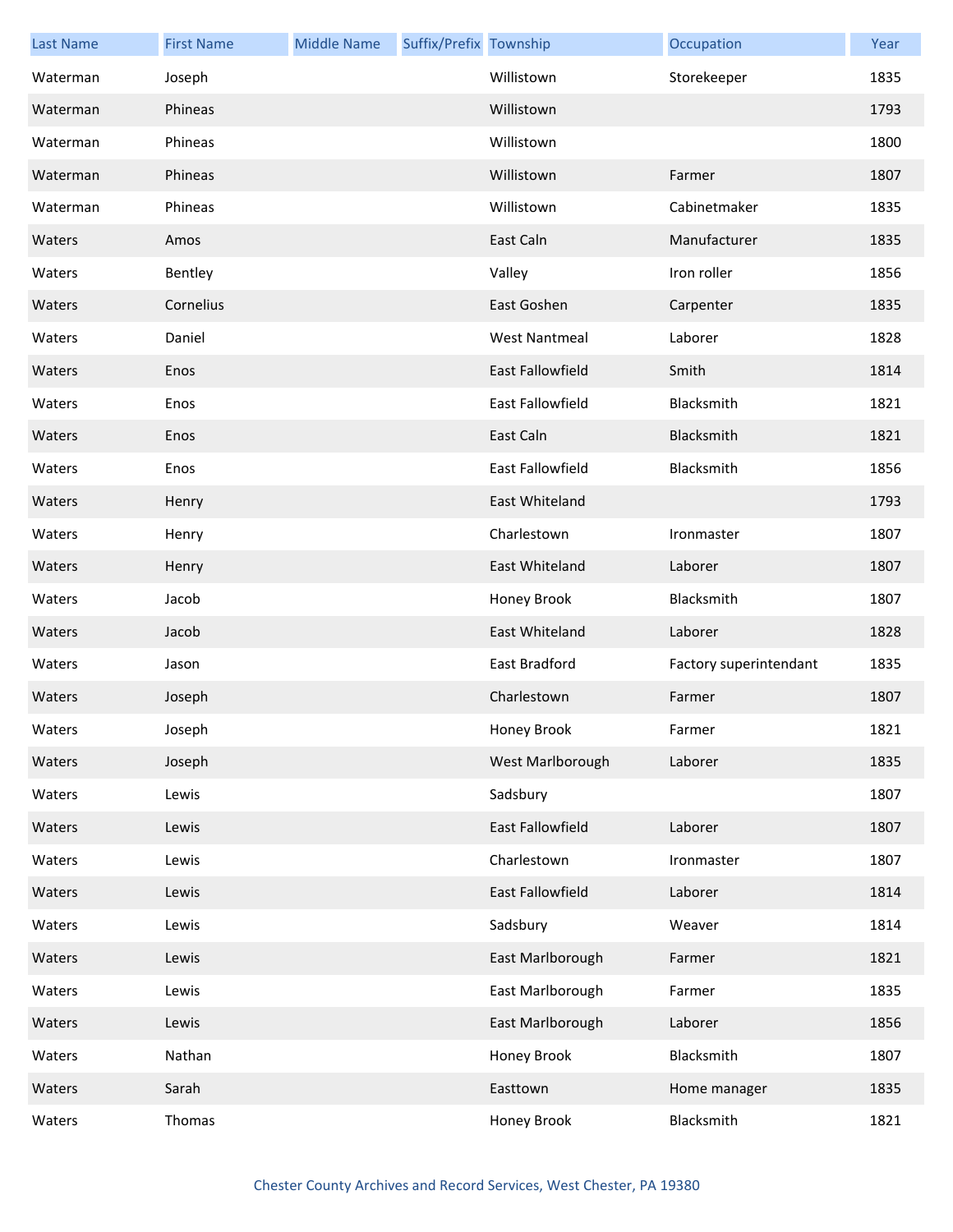| <b>Last Name</b> | <b>First Name</b> | <b>Middle Name</b> | Suffix/Prefix Township |                         | Occupation    | Year |
|------------------|-------------------|--------------------|------------------------|-------------------------|---------------|------|
| Waters           | Thomas            |                    |                        | <b>West Nantmeal</b>    | Laborer       | 1828 |
| Waters           | William           |                    |                        | East Fallowfield        | Laborer       | 1807 |
| Waters           | William           |                    |                        | East Fallowfield        | Farmer        | 1814 |
| Waters           | William           |                    |                        | East Caln               | Laborer       | 1821 |
| Waterson         | John              |                    |                        | <b>West Fallowfield</b> | Postrailer    | 1856 |
| Watken           | John              |                    |                        | <b>West Vincent</b>     | Harness maker | 1856 |
| Watkin           | (Widow)           |                    | Widow                  | Vincent                 |               | 1828 |
| Watkin           | Edward            | $\sf S$            |                        | <b>West Vincent</b>     | Farmer        | 1856 |
| Watkin           | Isaac             |                    |                        | Pennsbury               | Farmer        | 1835 |
| Watkin           | James             |                    |                        | Vincent                 | Wheelwright   | 1814 |
| Watkin           | James             |                    |                        | Vincent                 |               | 1821 |
| Watkin           | James             |                    |                        | Vincent                 | Farmer        | 1828 |
| Watkin           | James             |                    |                        | <b>West Vincent</b>     | Wheelwright   | 1835 |
| Watkin           | Jesse             |                    |                        | Vincent                 | Tanner        | 1821 |
| Watkin           | Jesse             |                    |                        | Vincent                 | Tanner        | 1828 |
| Watkin           | Jesse             |                    |                        | <b>West Vincent</b>     | Tanner        | 1835 |
| Watkin           | John              |                    |                        | Vincent                 | Yeoman        | 1807 |
| Watkin           | John              |                    |                        | Vincent                 |               | 1814 |
| Watkin           | John              |                    |                        | Vincent                 |               | 1821 |
| Watkin           | John              |                    |                        | Vincent                 | Laborer       | 1828 |
| Watkin           | John              |                    |                        | West Chester            | Carter        | 1835 |
| Watkin           | John              |                    |                        | <b>West Vincent</b>     | Harness maker | 1835 |
| Watkin           | Robert            |                    |                        | Vincent                 | Tanner        | 1807 |
| Watkin           | Robert            |                    |                        | Vincent                 | Tanner        | 1814 |
| Watkin           | Robert            |                    |                        | <b>West Vincent</b>     | Tanner        | 1856 |
| Watkins          | Enoch             |                    |                        | Tredyffrin              | Miller        | 1807 |
| Watkins          | John              |                    |                        | <b>Upper Oxford</b>     | Farmer        | 1856 |
| Watkins          | John              | ${\sf R}$          |                        | Lower Oxford            | Laborer       | 1856 |
| Watkins          | Jonathan          |                    |                        | Sadsbury                | Weaver        | 1807 |
| Watkins          | Jonathan          |                    |                        | Sadsbury                | Weaver        | 1814 |
| Watkins          | Jonathan          |                    |                        | Sadsbury                | Weaver        | 1821 |
| Watkins          | Jonathan          |                    |                        | Sadsbury                | Weaver        | 1828 |
| Watkins          | Jonathan          |                    |                        | Sadsbury                |               | 1835 |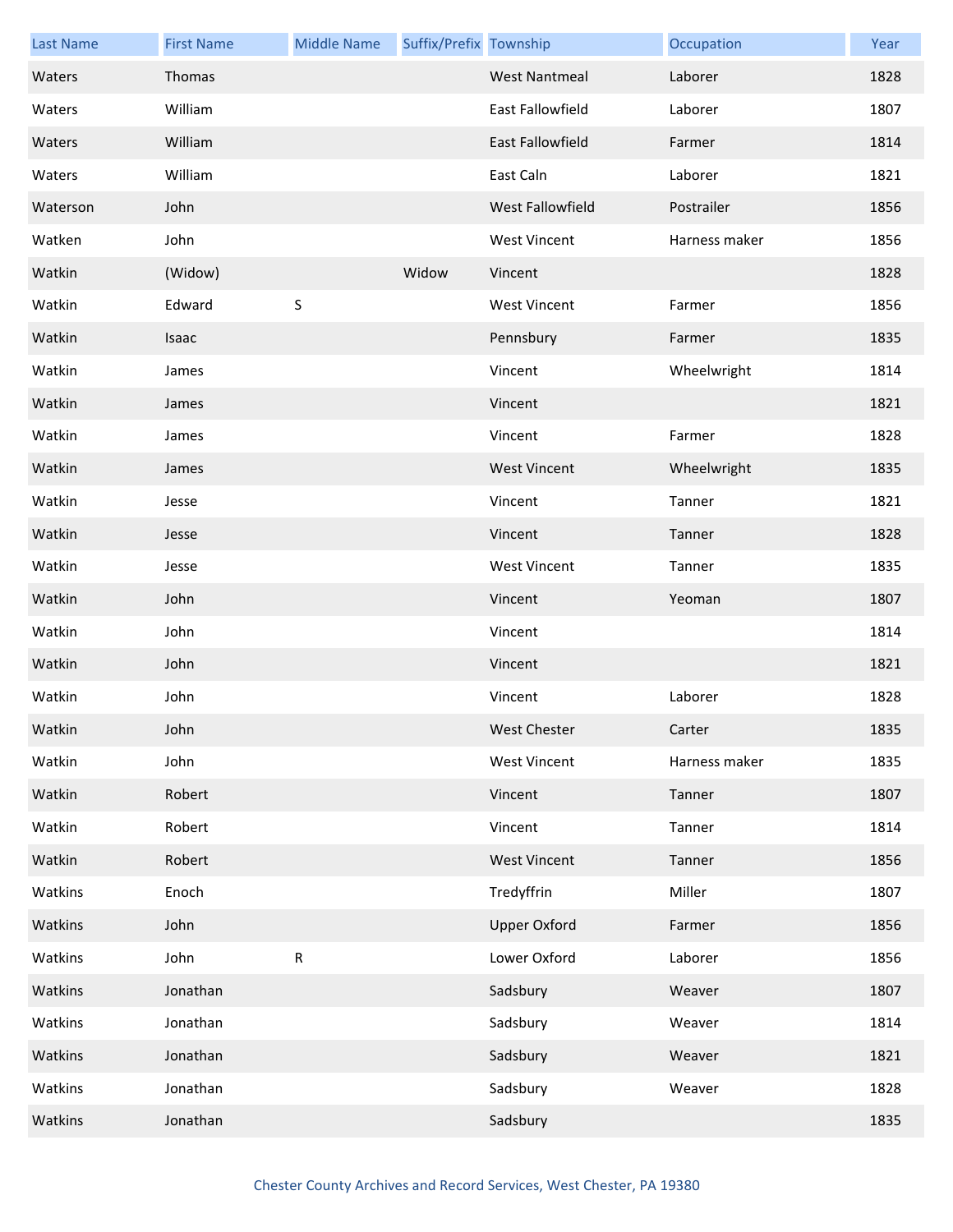| <b>Last Name</b> | <b>First Name</b> | <b>Middle Name</b> | Suffix/Prefix Township |                      | Occupation     | Year |
|------------------|-------------------|--------------------|------------------------|----------------------|----------------|------|
| Watkins          | Richard           |                    |                        | Sadsbury             | Laborer        | 1821 |
| Watkins          | Robert            |                    |                        | Vincent              |                | 1821 |
| Watkins          | Roger             |                    |                        | East Caln            | Gatekeeper     | 1814 |
| Watkins          | Thomas            |                    |                        | Tredyffrin           | Shoemaker      | 1807 |
| Watkins          | Thomas            |                    |                        | West Caln            | Shoemaker      | 1814 |
| Watkins          | Townsend          |                    |                        | <b>West Chester</b>  | Laborer        | 1856 |
| Watkins          | Watkin            |                    |                        | Easttown             | Carpenter      | 1807 |
| Watkins          | William           |                    |                        | <b>Upper Oxford</b>  | Farmer         | 1856 |
| Watkinson        | Richard           |                    |                        | Sadsbury             | Farmer         | 1828 |
| Watson           | Abner             |                    |                        | Goshen               | Farmer         | 1814 |
| Watson           | Albert            |                    |                        | Tredyffrin           | <b>Butcher</b> | 1835 |
| Watson           | Andrew            |                    |                        | West Bradford        | Gentleman      | 1856 |
| Watson           | Archibald         |                    |                        | Londonderry          |                | 1793 |
| Watson           | Benjamin          |                    |                        | East Whiteland       |                | 1793 |
| Watson           | Benjamin          |                    |                        | Willistown           |                | 1800 |
| Watson           | Benjamin          |                    |                        | Tredyffrin           | Weaver         | 1807 |
| Watson           | Benjamin          |                    |                        | East Whiteland       | Farmer         | 1814 |
| Watson           | Benjamin          |                    |                        | East Whiteland       | Farmer         | 1821 |
| Watson           | Benjamin          |                    | Jr.                    | East Whiteland       | Farmer         | 1821 |
| Watson           | Benjamin          |                    | Jr.                    | East Whiteland       | Farmer         | 1828 |
| Watson           | Benjamin          |                    |                        | East Whiteland       | Farmer         | 1828 |
| Watson           | Benjamin          |                    |                        | Charlestown          | Farmer         | 1835 |
| Watson           | Benjamin          |                    | Jr.                    | Charlestown          | Farmer         | 1835 |
| Watson           | Benjamin          |                    |                        | Charlestown          | Farmer         | 1856 |
| Watson           | Benjamin          | G                  |                        | Kennett              | Saddler        | 1828 |
| Watson           | Gabriel           |                    |                        | <b>West Nantmeal</b> | Laborer        | 1807 |
| Watson           | George            |                    |                        | West Nottingham      | Farmer         | 1821 |
| Watson           | George            | $\sf H$            |                        | London Britain       | Wheelwright    | 1856 |
| Watson           | George            | $\mathsf K$        |                        | New London           | Wheelwright    | 1835 |
| Watson           | Gibbons           |                    |                        | East Marlborough     | Laborer        | 1856 |
| Watson           | Henry             |                    |                        | <b>West Chester</b>  | Coppersmith    | 1821 |
| Watson           | Humphrey          |                    |                        | Franklin             | Wheelwright    | 1856 |
| Watson           | Isaac             |                    |                        | Kennett              | Jobber         | 1814 |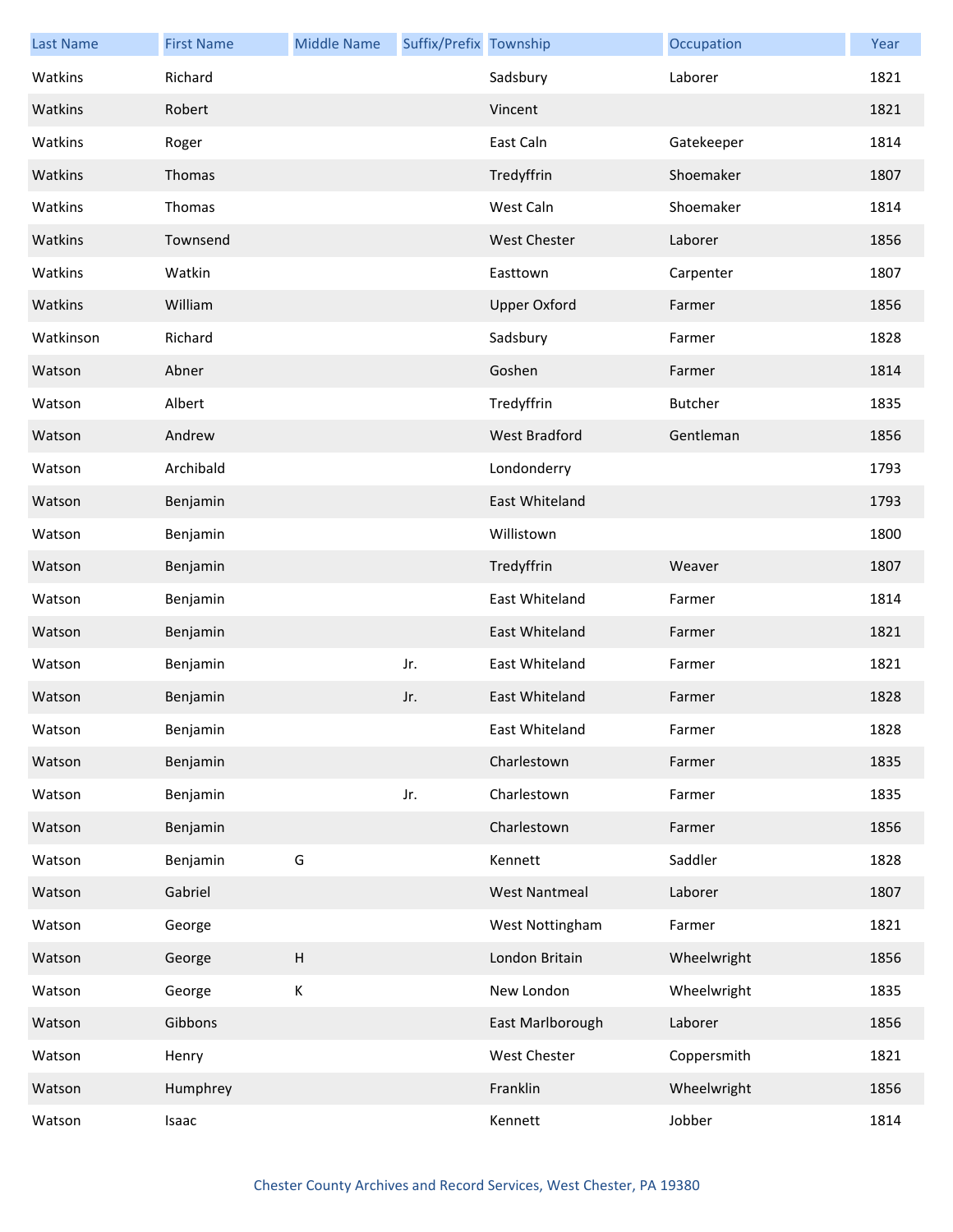| <b>Last Name</b> | <b>First Name</b> | <b>Middle Name</b> | Suffix/Prefix Township |                      | Occupation  | Year |
|------------------|-------------------|--------------------|------------------------|----------------------|-------------|------|
| Watson           | Isaiah            |                    |                        | Tredyffrin           |             | 1828 |
| Watson           | Jacob             |                    |                        | Willistown           | Weaver      | 1821 |
| Watson           | James             |                    |                        | Willistown           |             | 1800 |
| Watson           | James             |                    |                        | Tredyffrin           | Farmer      | 1807 |
| Watson           | James             |                    |                        | Tredyffrin           | Weaver      | 1807 |
| Watson           | James             |                    |                        | Tredyffrin           | Farmer      | 1814 |
| Watson           | James             |                    |                        | Kennett              | Blacksmith  | 1814 |
| Watson           | James             |                    |                        | Tredyffrin           | Merchant    | 1835 |
| Watson           | James             |                    |                        | New London           | Farmer      | 1856 |
| Watson           | Joanna            |                    |                        | Tredyffrin           |             | 1835 |
| Watson           | Joel              |                    |                        | West Bradford        | Wheelwright | 1814 |
| Watson           | Joel              |                    |                        | <b>East Bradford</b> |             | 1821 |
| Watson           | Joel              |                    |                        | East Bradford        | Carpenter   | 1828 |
| Watson           | Joel              |                    |                        | East Bradford        | Carpenter   | 1835 |
| Watson           | John              |                    |                        | Tredyffrin           |             | 1793 |
| Watson           | John              |                    |                        | East Whiteland       |             | 1800 |
| Watson           | John              |                    |                        | Tredyffrin           |             | 1800 |
| Watson           | John              |                    |                        | Tredyffrin           |             | 1807 |
| Watson           | John              |                    |                        | London Britain       | Yeoman      | 1814 |
| Watson           | John              |                    |                        | East Whiteland       | Farmer      | 1814 |
| Watson           | John              |                    |                        | East Whiteland       | Farmer      | 1821 |
| Watson           | John              |                    |                        | East Whiteland       | Weaver      | 1828 |
| Watson           | John              |                    |                        | East Whiteland       | Farmer      | 1835 |
| Watson           | John              |                    |                        | East Goshen          | Laborer     | 1856 |
| Watson           | John              |                    |                        | East Whiteland       | Farmer      | 1856 |
| Watson           | John              |                    |                        | Phoenixville         | Baker       | 1856 |
| Watson           | John              |                    |                        | London Grove         | Farmer      | 1856 |
| Watson           | John              |                    |                        | East Bradford        | Machinist   | 1856 |
| Watson           | Joseph            |                    |                        | Willistown           |             | 1800 |
| Watson           | Joseph            |                    |                        | Tredyffrin           | Weaver      | 1814 |
| Watson           | Joseph            |                    |                        | London Britain       | Laborer     | 1821 |
| Watson           | Joseph            |                    |                        | Tredyffrin           | Weaver      | 1821 |
| Watson           | Joseph            |                    |                        | London Britain       | Laborer     | 1828 |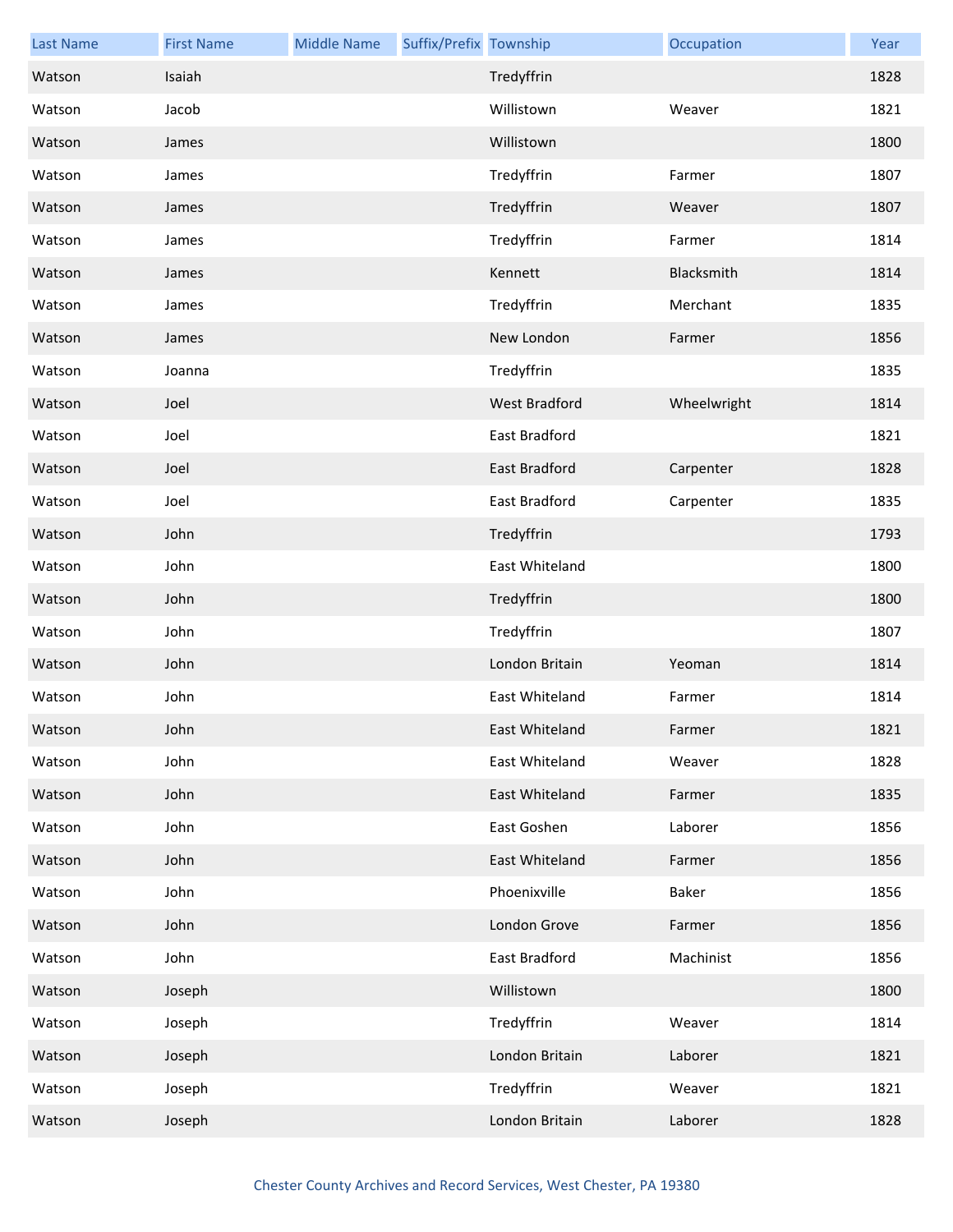| <b>Last Name</b> | <b>First Name</b> | <b>Middle Name</b> | Suffix/Prefix Township |                  | Occupation  | Year |
|------------------|-------------------|--------------------|------------------------|------------------|-------------|------|
| Watson           | Joseph            |                    |                        | Tredyffrin       | Weaver      | 1828 |
| Watson           | Joseph            |                    |                        | Tredyffrin       | Weaver      | 1835 |
| Watson           | Joseph            |                    |                        | London Britain   | Farmer      | 1835 |
| Watson           | Joseph            |                    |                        | London Britain   | Farmer      | 1856 |
| Watson           | Lewis             |                    |                        | Willistown       | Storekeeper | 1828 |
| Watson           | Lewis             |                    |                        | Tredyffrin       | Merchant    | 1835 |
| Watson           | Moses             |                    |                        | Londonderry      |             | 1793 |
| Watson           | Oliver            |                    |                        | Pennsbury        | Laborer     | 1835 |
| Watson           | Oliver            | E                  |                        | Pennsbury        | Laborer     | 1856 |
| Watson           | Samuel            |                    |                        | Westtown         | Weaver      | 1828 |
| Watson           | Thomas            |                    |                        | Willistown       | Laborer     | 1835 |
| Watson           | Tillaston         |                    |                        | East Nottingham  |             | 1856 |
| Watson           | William           |                    |                        | Honeybrook       | Laborer     | 1856 |
| Watt             | David             |                    |                        | East Marlborough |             | 1793 |
| Watt             | David             |                    |                        | Lower Oxford     | Carpenter   | 1814 |
| Watt             | Elizabeth         |                    |                        | Coventry         |             | 1835 |
| Watt             | James             |                    |                        | Lower Oxford     |             | 1800 |
| Watt             | James             |                    |                        | Lower Oxford     | Farmer      | 1807 |
| Watt             | James             |                    |                        | Lower Oxford     | Farmer      | 1814 |
| Watt             | James             |                    |                        | Lower Oxford     | Farmer      | 1821 |
| Watt             | James             |                    |                        | Lower Oxford     | Farmer      | 1828 |
| Watt             | James             |                    |                        | Lower Oxford     | Farmer      | 1835 |
| Watt             | James             |                    | Jr.                    | Lower Oxford     | Farmer      | 1835 |
| Watt             | John              |                    |                        | New Garden       |             | 1793 |
| Watt             | John              |                    |                        | East Nottingham  |             | 1793 |
| Watt             | John              |                    |                        | Lower Oxford     |             | 1800 |
| Watt             | John              |                    |                        | East Nottingham  |             | 1800 |
| Watt             | John              |                    | Jr.                    | Lower Oxford     |             | 1800 |
| Watt             | John              |                    |                        | East Nottingham  | Farmer      | 1807 |
| Watt             | John              |                    |                        | Lower Oxford     | Farmer      | 1807 |
| Watt             | John              |                    | Sr.                    | Lower Oxford     | Farmer      | 1807 |
| Watt             | John              |                    |                        | Lower Oxford     | Farmer      | 1814 |
| Watt             | John              |                    |                        | East Nottingham  | Farmer      | 1814 |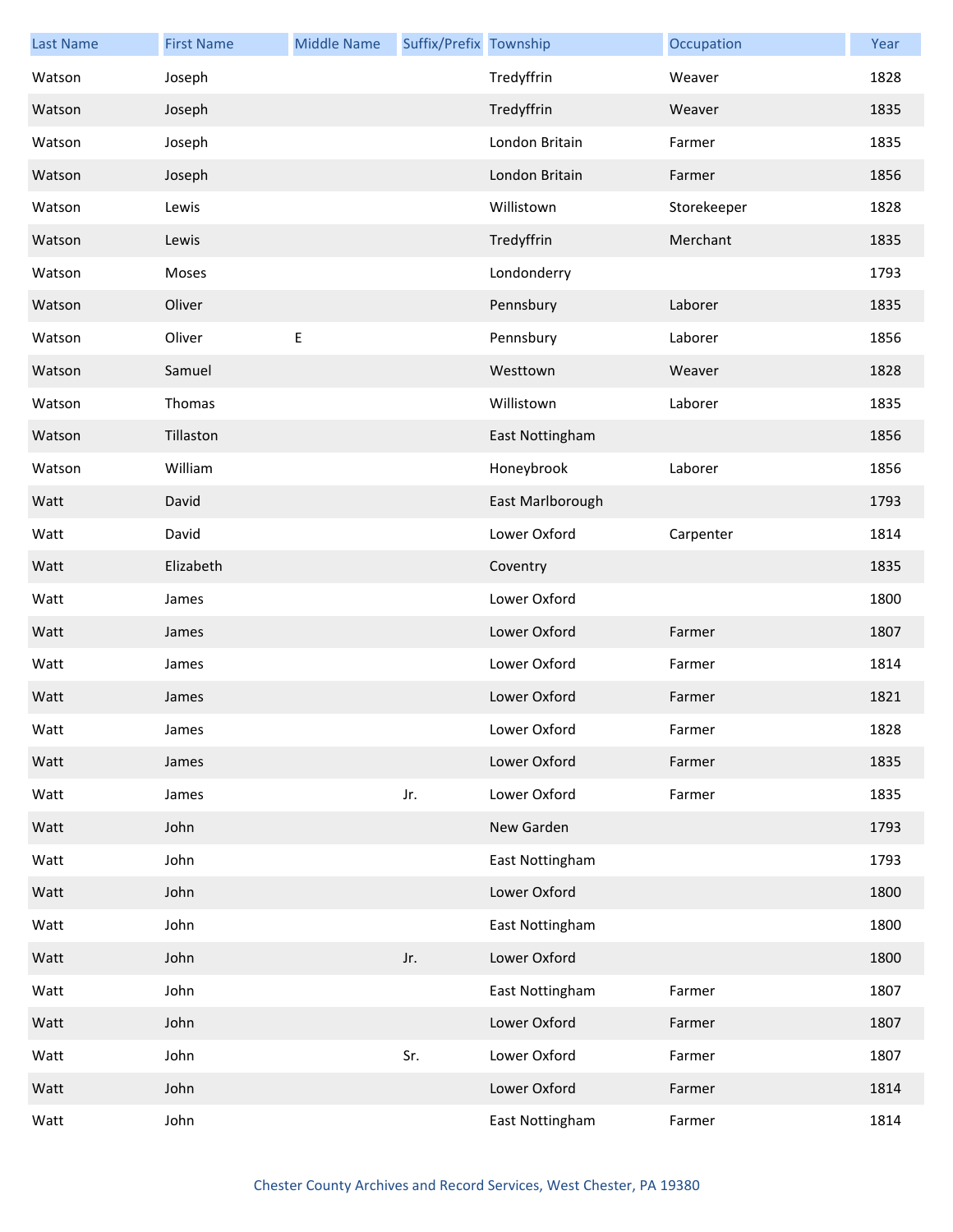| <b>Last Name</b> | <b>First Name</b> | <b>Middle Name</b> | Suffix/Prefix Township |                     | Occupation | Year |
|------------------|-------------------|--------------------|------------------------|---------------------|------------|------|
| Watt             | John              |                    |                        | Lower Oxford        | Farmer     | 1821 |
| Watt             | John              |                    |                        | Lower Oxford        | Farmer     | 1828 |
| Watt             | John              |                    | Jr.                    | Lower Oxford        | Farmer     | 1835 |
| Watt             | John              |                    |                        | Lower Oxford        | Farmer     | 1835 |
| Watt             | Joseph            |                    |                        | West Bradford       | Weaver     | 1807 |
| Watt             | Samuel            |                    |                        | West Bradford       | Shoemaker  | 1828 |
| Watt             | Samuel            |                    |                        | Coventry            | Laborer    | 1835 |
| Watt             | Solomon           |                    |                        | Vincent             | Laborer    | 1828 |
| Watt             | Susannah          |                    |                        | Lower Oxford        |            | 1800 |
| Watt             | Thomas            |                    |                        | Lower Oxford        | Farmer     | 1814 |
| Watt             | Thomas            |                    |                        | Lower Oxford        | Farmer     | 1821 |
| Watt             | Thomas            |                    |                        | Lower Oxford        | Farmer     | 1828 |
| Watt             | William           |                    |                        | New London          | Laborer    | 1828 |
| Wattars          | Henry             |                    |                        | East Whiteland      |            | 1800 |
| Watter           | Thomas            |                    |                        | Pocopson            | Farmer     | 1856 |
| Watterman        | Hannah            |                    |                        | Willistown          |            | 1821 |
| Watterman        | Hannah            |                    |                        | Willistown          |            | 1828 |
| Watterman        | Phineas           |                    |                        | Willistown          | Carpenter  | 1828 |
| Watters          | A                 | Brown              |                        | West Whiteland      | Carpenter  | 1856 |
| Watters          | Cornelius         |                    |                        | East Whiteland      | Carpenter  | 1821 |
| Watters          | George            |                    |                        | East Nottingham     | Nailer     | 1807 |
| Watters          | George            |                    |                        | Kennett             | Laborer    | 1856 |
| Watters          | Henry             |                    |                        | East Whiteland      | Laborer    | 1821 |
| Watters          | Jacob             |                    |                        | <b>West Vincent</b> | Laborer    | 1856 |
| Watters          | Jacob             |                    |                        | West Bradford       | Laborer    | 1856 |
| Watters          | Joseph            |                    |                        | Charlestown         | Farmer     | 1814 |
| Watters          | Joseph            |                    |                        | East Marlborough    | Laborer    | 1828 |
| Watters          | Lewis             |                    |                        | East Marlborough    | Farmer     | 1828 |
| Watters          | Nathaniel         |                    |                        | Charlestown         | Gentleman  | 1814 |
| Watters          | Nicholas          |                    |                        | Charlestown         | Laborer    | 1814 |
| Watters          | Samuel            |                    |                        | East Nottingham     | Farmer     | 1807 |
| Watterson        | George            |                    |                        | East Nottingham     |            | 1814 |
| Watterson        | George            |                    |                        | Lower Oxford        | Farmer     | 1821 |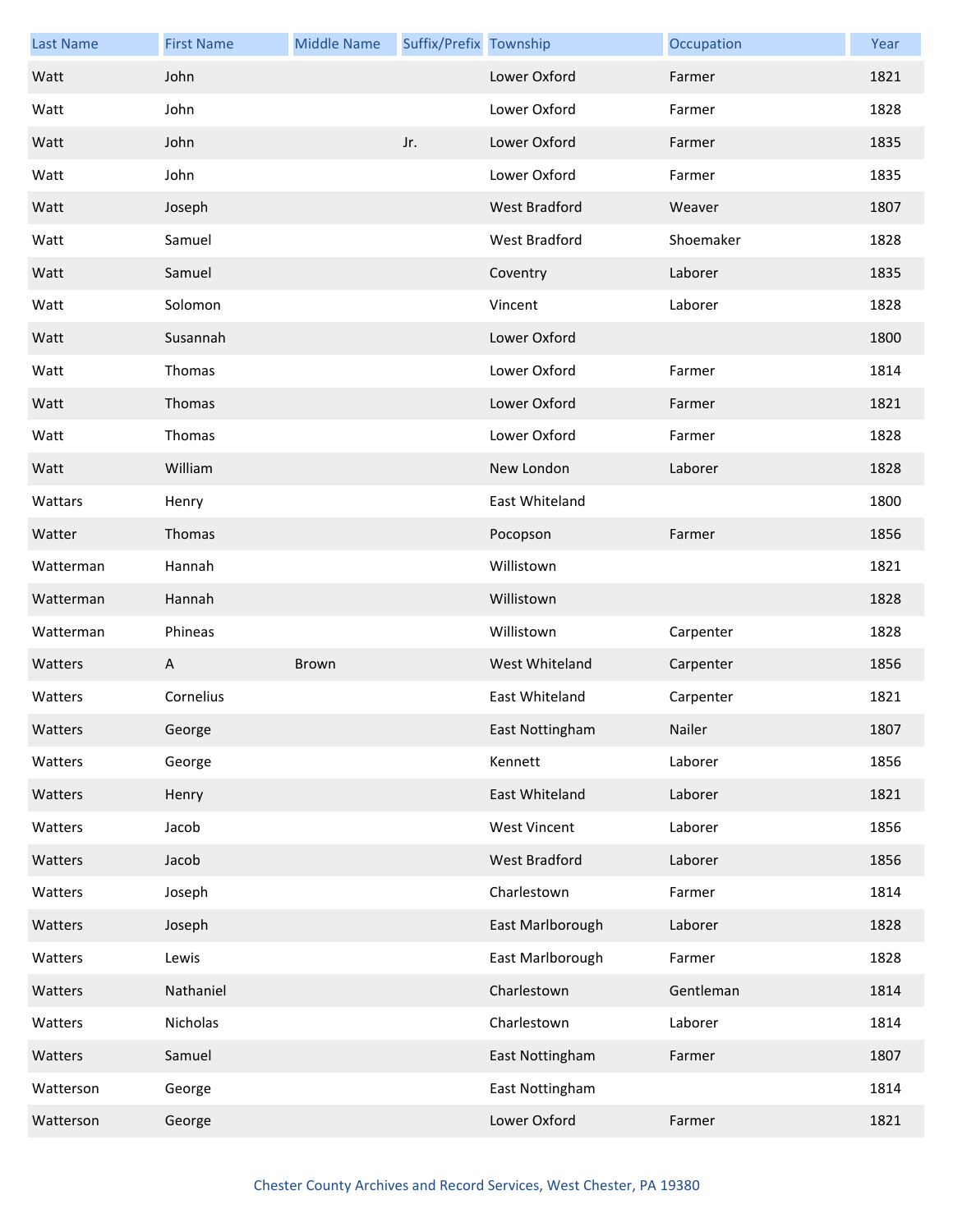| <b>Last Name</b> | <b>First Name</b> | <b>Middle Name</b> | Suffix/Prefix Township |                     | Occupation     | Year |
|------------------|-------------------|--------------------|------------------------|---------------------|----------------|------|
| Watterson        | George            |                    |                        | East Nottingham     | Farmer         | 1828 |
| Watterson        | George            |                    |                        | East Nottingham     | Farmer         | 1835 |
| Watterson        | George            |                    | Jr.                    | East Nottingham     | Farmer         | 1835 |
| Watterson        | George            |                    |                        | East Nottingham     | Farmer         | 1856 |
| Watterson        | Henry             |                    |                        | East Whiteland      | Laborer        | 1835 |
| Watterson        | James             |                    |                        | East Nottingham     | Laborer        | 1828 |
| Watterson        | James             |                    |                        | West Nottingham     | Jobber         | 1835 |
| Watterson        | James             | M. G.              |                        | East Nottingham     | Laborer        | 1828 |
| Watterson        | John              |                    |                        | East Nottingham     | Laborer        | 1828 |
| Watterson        | Joseph            |                    |                        | <b>Upper Oxford</b> | Farmer         | 1856 |
| Watterson        | Samuel            |                    |                        | East Nottingham     | Farmer         | 1814 |
| Watterson        | Samuel            |                    |                        | East Nottingham     | Farmer         | 1821 |
| Watterson        | Samuel            |                    |                        | East Nottingham     | Farmer         | 1828 |
| Watterson        | Samuel            |                    |                        | East Nottingham     | Farmer         | 1835 |
| Watterson        | William           |                    |                        | East Nottingham     | Farmer         | 1835 |
| Watterson        | William           |                    |                        | East Nottingham     | Mason          | 1856 |
| Watton           | John              |                    |                        | Tredyffrin          | <b>Butcher</b> | 1856 |
| Watts            | Enos              |                    |                        | West Marlborough    | Laborer        | 1856 |
| Watts            | George            |                    |                        | Coventry            | Cordwainer     | 1828 |
| Watts            | James             |                    |                        | <b>Upper Oxford</b> | Farmer         | 1856 |
| Watts            | John              |                    |                        | Lower Oxford        | Farmer         | 1856 |
| Watts            | John              |                    |                        | Highland            | Machinist      | 1856 |
| Watts            | Samuel            |                    |                        | East Marlborough    | Shoemaker      | 1835 |
| Watts            | Thomas            |                    |                        | Coventry            |                | 1793 |
| Watts            | Thomas            |                    |                        | Vincent             |                | 1800 |
| Wattson          | Joel              |                    |                        | Birmingham          | Wheelwright    | 1856 |
| Wattson          | John              |                    |                        | Charlestown         | Storekeeper    | 1807 |
| Waugh            | Abraham           |                    |                        | East Bradford       | Farmer         | 1856 |
| Waugh            | George            |                    |                        | West Bradford       | Laborer        | 1856 |
| Waugh            | John              |                    |                        | New London          |                | 1793 |
| Waugh            | John              |                    |                        | Londonderry         |                | 1793 |
| Waugh            | John              |                    |                        | New London          | Weaver         | 1800 |
| Waugh            | John              |                    |                        | New London          | Farmer         | 1807 |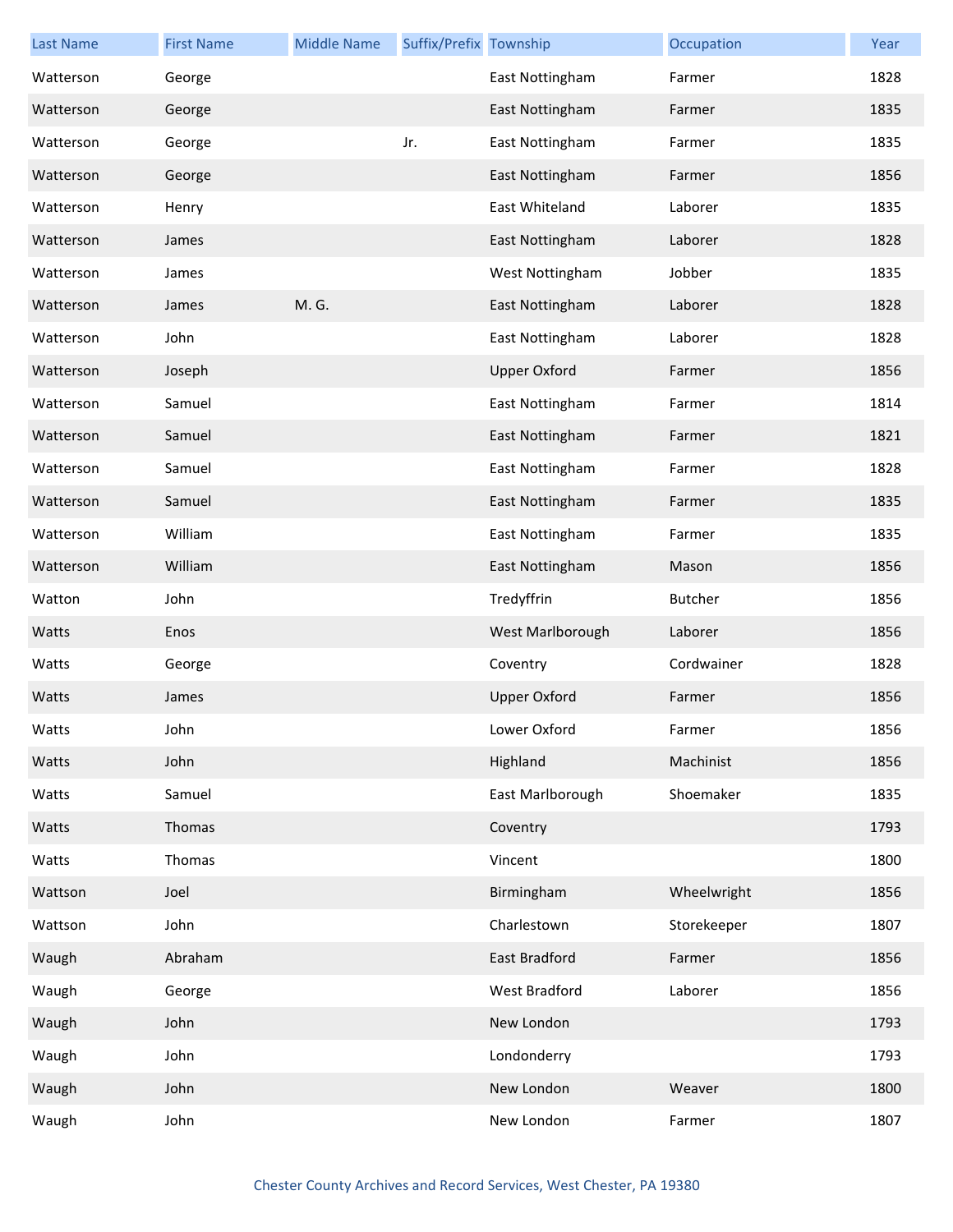| <b>Last Name</b> | <b>First Name</b> | <b>Middle Name</b> | Suffix/Prefix Township |                      | Occupation           | Year |
|------------------|-------------------|--------------------|------------------------|----------------------|----------------------|------|
| Waugh            | John              |                    |                        | New London           | Farmer               | 1814 |
| Waugh            | Robert            |                    |                        | New London           | Farmer               | 1800 |
| Waugh            | Robert            |                    |                        | West Bradford        | Laborer              | 1856 |
| Waugh            | Robert            | ${\sf M}$          |                        | New London           | Farmer               | 1835 |
| Waugh            | Robert            | ${\sf M}$          |                        | New London           | Farmer               | 1856 |
| Waugh            | Robert            | M.                 |                        | New London           | Farmer               | 1821 |
| Waugh            | Robert            | M.                 | Esq.                   | New London           | Farmer               | 1828 |
| Waugh            | William           |                    |                        | New London           |                      | 1793 |
| Waugh            | William           |                    |                        | New London           | Farmer               | 1828 |
| Waughey          | Frederick         |                    | Rev.                   | Vincent              |                      | 1821 |
| Wauls            | James             |                    |                        | <b>West Chester</b>  | Laborer              | 1856 |
| Wauls            | Thomas            |                    |                        | West Chester         | Storekeeper          | 1856 |
| Way              | Alban             |                    |                        | Honey Brook          | Coachmaker           | 1835 |
| Way              | Alban             |                    |                        | Kennett Square       | Dentist              | 1856 |
| Way              | Albert            |                    |                        | Kennett              | Coachmaker           | 1828 |
| Way              | Albert            |                    |                        | West Bradford        | Justice of the Peace | 1856 |
| Way              | Amos              |                    |                        | Birmingham           | Cordwainer           | 1807 |
| Way              | Amos              |                    |                        | East Bradford        | Shoemaker            | 1814 |
| Way              | Amos              |                    |                        | <b>East Bradford</b> | Shoemaker            | 1821 |
| Way              | Amos              |                    |                        | Birmingham           | Shoemaker            | 1856 |
| Way              | Benjamin          |                    |                        | Pennsbury            |                      | 1793 |
| Way              | Benjamin          |                    |                        | Pennsbury            |                      | 1800 |
| Way              | Benjamin          |                    |                        | East Marlborough     | Innkeeper            | 1807 |
| Way              | Benjamin          |                    |                        | East Marlborough     | Innkeeper            | 1814 |
| Way              | Benjamin          |                    |                        | West Marlborough     | Farmer               | 1821 |
| Way              | Beynard           |                    | Esq.                   | Honey Brook          | Convey man           | 1835 |
| Way              | Beynard           |                    | Esq.                   | Honeybrook           | Surveyor             | 1856 |
| Way              | Caleb             |                    |                        | West Caln            |                      | 1793 |
| Way              | Caleb             |                    | Esq.                   | West Caln            | Gentleman            | 1807 |
| Way              | Caleb             |                    |                        | Kennett              | Farmer               | 1856 |
| Way              | Chandler          | ${\sf R}$          |                        | Kennett Square       | Joiner               | 1856 |
| Way              | Emmor             |                    |                        | Pennsbury            | Farmer               | 1835 |
| Way              | Emmor             |                    |                        | Kennett              | Laborer              | 1856 |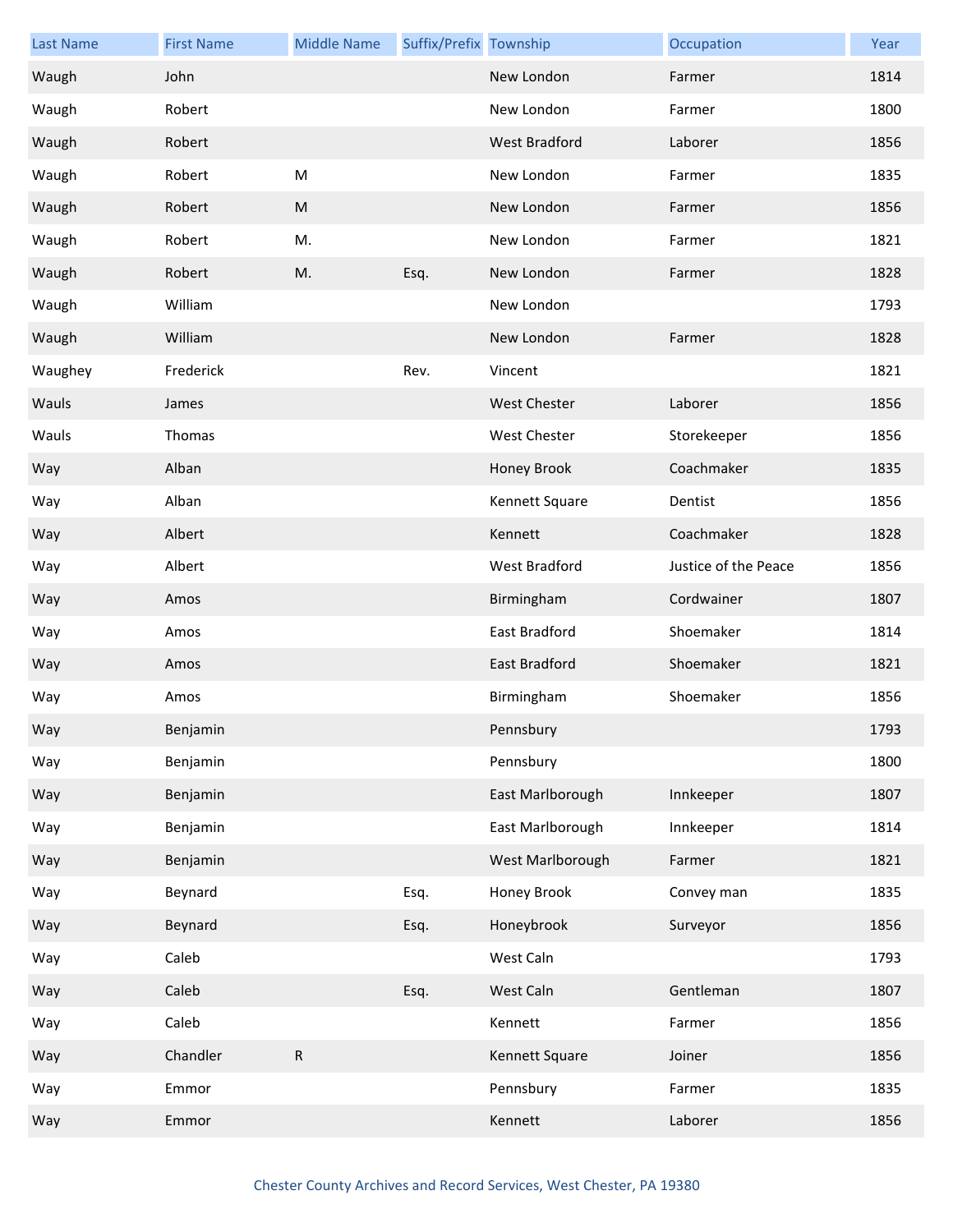| <b>Last Name</b> | <b>First Name</b> | <b>Middle Name</b> | Suffix/Prefix Township |                         | Occupation | Year |
|------------------|-------------------|--------------------|------------------------|-------------------------|------------|------|
| Way              | Emmor             |                    |                        | Kennett                 | Gentleman  | 1856 |
| Way              | Evan              |                    |                        | Pennsbury               | Laborer    | 1828 |
| Way              | Ezekiel           |                    |                        | East Fallowfield        | Carpenter  | 1821 |
| Way              | Ezekiel           |                    |                        | East Caln               | Carpenter  | 1821 |
| Way              | Ezekiel           |                    |                        | East Fallowfield        | Carpenter  | 1835 |
| Way              | Ezekiel           |                    |                        | <b>East Fallowfield</b> | Carpenter  | 1856 |
| Way              | Francis           |                    |                        | East Bradford           |            | 1793 |
| Way              | Franklin          |                    |                        | East Marlborough        | Farmer     | 1856 |
| Way              | Hannah            |                    |                        | London Grove            |            | 1793 |
| Way              | Isaac             |                    |                        | Kennett                 | Mason      | 1821 |
| Way              | Isaac             |                    |                        | East Nottingham         | Farmer     | 1856 |
| Way              | Israel            |                    |                        | Pennsbury               | Carpenter  | 1835 |
| Way              | Jacob             |                    |                        | Pennsbury               |            | 1793 |
| Way              | Jacob             |                    | Jr.                    | Pennsbury               |            | 1793 |
| Way              | Jacob             |                    |                        | Pennsbury               |            | 1800 |
| Way              | Jacob             |                    |                        | Pennsbury               |            | 1800 |
| Way              | Jacob             |                    |                        | Pennsbury               | Farmer     | 1807 |
| Way              | Jacob             |                    |                        | Goshen                  | Innkeeper  | 1807 |
| Way              | Jacob             |                    |                        | West Caln               | Farmer     | 1807 |
| Way              | Jacob             |                    |                        | West Caln               | Farmer     | 1814 |
| Way              | Jacob             |                    |                        | Pennsbury               | Farmer     | 1814 |
| Way              | Jacob             |                    |                        | West Caln               | Farmer     | 1821 |
| Way              | Jacob             |                    |                        | Pennsbury               | Blacksmith | 1821 |
| Way              | Jacob             |                    |                        | Birmingham              | Shoemaker  | 1821 |
| Way              | Jacob             |                    |                        | East Marlborough        | Farmer     | 1821 |
| Way              | Jacob             |                    |                        | East Marlborough        | Farmer     | 1828 |
| Way              | Jacob             |                    |                        | West Caln               | Farmer     | 1828 |
| Way              | Jacob             |                    |                        | East Bradford           | Shoemaker  | 1828 |
| Way              | Jacob             |                    |                        | Pennsbury               | Blacksmith | 1828 |
| Way              | Jacob             |                    |                        | East Marlborough        | Farmer     | 1835 |
| Way              | Jacob             |                    |                        | Birmingham              | Shoemaker  | 1835 |
| Way              | Jacob             |                    |                        | Kennett                 | Farmer     | 1835 |
| Way              | James             |                    |                        | West Caln               |            | 1793 |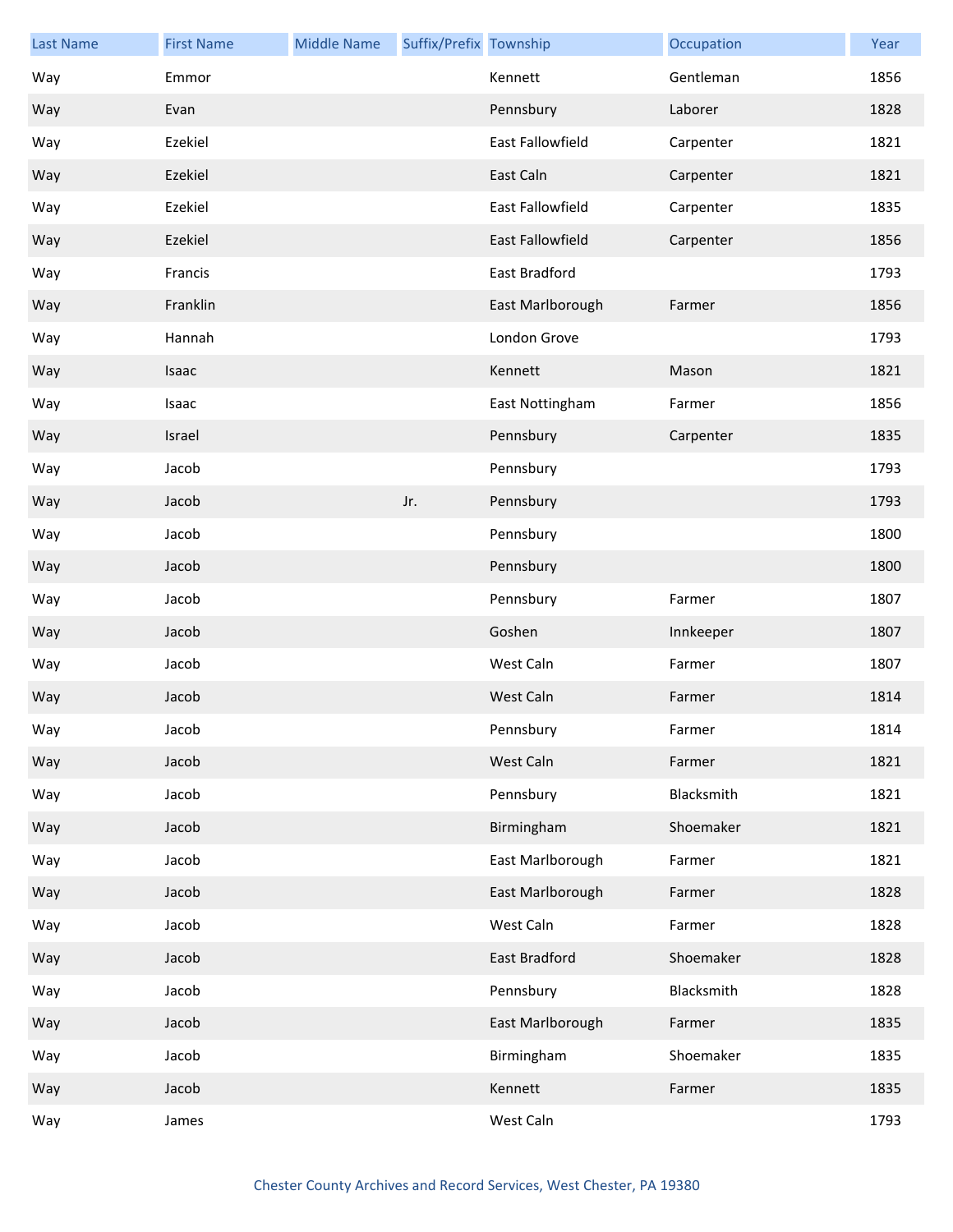| <b>Last Name</b> | <b>First Name</b> | <b>Middle Name</b> | Suffix/Prefix Township |                      | Occupation  | Year |
|------------------|-------------------|--------------------|------------------------|----------------------|-------------|------|
| Way              | James             |                    |                        | West Caln            | Laborer     | 1814 |
| Way              | James             |                    |                        | West Marlborough     | Carpenter   | 1835 |
| Way              | James             |                    |                        | West Caln            | Farmer      | 1856 |
| Way              | James             | B                  |                        | East Fallowfield     | Laborer     | 1856 |
| Way              | Jasper            | $\mathsf C$        |                        | Kennett Square       | Coachmaker  | 1856 |
| Way              | Jesse             |                    |                        | West Bradford        | Farmer      | 1807 |
| Way              | Jesse             |                    |                        | East Bradford        | Shoemaker   | 1814 |
| Way              | Jesse             |                    |                        | West Marlborough     | Farmer      | 1814 |
| Way              | Jesse             |                    |                        | <b>West Bradford</b> | Farmer      | 1821 |
| Way              | Jesse             |                    |                        | Birmingham           | Shoemaker   | 1821 |
| Way              | Jesse             |                    |                        | <b>West Bradford</b> | Farmer      | 1828 |
| Way              | Jesse             |                    |                        | Pennsbury            | Farmer      | 1828 |
| Way              | Jesse             |                    |                        | <b>West Bradford</b> | Farmer      | 1835 |
| Way              | Jesse             |                    |                        | Newlin               | Pumpmaker   | 1835 |
| Way              | Jesse             |                    |                        | East Marlborough     | Carpenter   | 1856 |
| Way              | John              |                    |                        | Brandywine           |             | 1793 |
| Way              | John              |                    |                        | East Caln            | Gatekeeper  | 1800 |
| Way              | John              |                    |                        | New Garden           | Farmer      | 1800 |
| Way              | John              |                    |                        | London Grove         |             | 1800 |
| Way              | John              |                    |                        | London Grove         | Farmer      | 1807 |
| Way              | John              |                    |                        | New Garden           | Innkeeper   | 1807 |
| Way              | John              |                    |                        | Kennett              | Farmer      | 1807 |
| Way              | John              |                    |                        | Kennett              | Farmer      | 1814 |
| Way              | John              |                    |                        | London Grove         | Farmer      | 1814 |
| Way              | John              |                    |                        | Kennett              | Oil Mill    | 1814 |
| Way              | John              |                    |                        | West Marlborough     | Farmer      | 1821 |
| Way              | John              |                    |                        | Kennett              | Storekeeper | 1821 |
| Way              | John              |                    |                        | London Grove         | Farmer      | 1821 |
| Way              | John              |                    |                        | Kennett              | Farmer      | 1821 |
| Way              | John              |                    |                        | London Grove         | Farmer      | 1828 |
| Way              | John              |                    |                        | <b>Upper Oxford</b>  | Tanner      | 1828 |
| Way              | John              |                    |                        | Pennsbury            | Farmer      | 1828 |
| Way              | John              |                    |                        | Kennett              | Farmer      | 1828 |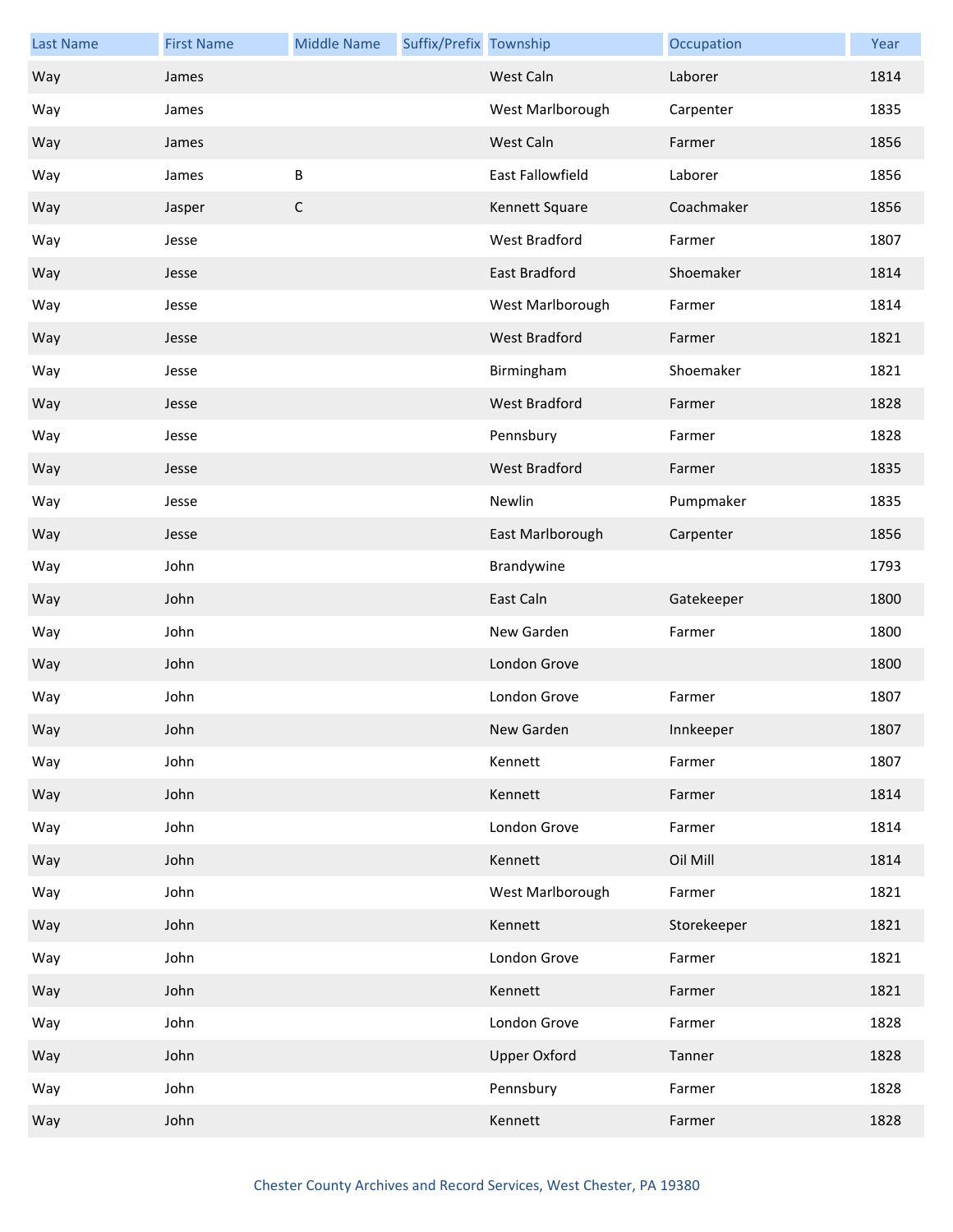| <b>Last Name</b> | <b>First Name</b> | <b>Middle Name</b> | Suffix/Prefix Township |                  | Occupation | Year |
|------------------|-------------------|--------------------|------------------------|------------------|------------|------|
| Way              | John              |                    |                        | Kennett          | Farmer     | 1835 |
| Way              | John              |                    |                        | London Grove     | Farmer     | 1835 |
| Way              | John              |                    |                        | London Grove     | Tanner     | 1856 |
| Way              | John              |                    |                        | London Grove     | Farmer     | 1856 |
| Way              | John              | $\mathsf C$        |                        | West Marlborough | Blacksmith | 1835 |
| Way              | John              | C.                 |                        | New London       | Blacksmith | 1828 |
| Way              | John              | ${\sf R}$          |                        | London Grove     | Farmer     | 1856 |
| Way              | Joseph            |                    |                        | Pennsbury        |            | 1793 |
| Way              | Joseph            |                    |                        | Pennsbury        |            | 1800 |
| Way              | Joseph            |                    |                        | New Garden       | Merchant   | 1807 |
| Way              | Joseph            |                    | Jr.                    | Pennsbury        | Farmer     | 1807 |
| Way              | Joseph            |                    |                        | Pennsbury        | Farmer     | 1807 |
| Way              | Joseph            |                    |                        | New Garden       | Merchant   | 1807 |
| Way              | Joseph            |                    |                        | Pennsbury        | Farmer     | 1814 |
| Way              | Joseph            |                    | Jr.                    | Pennsbury        | Farmer     | 1814 |
| Way              | Joseph            |                    |                        | West Marlborough | Yeoman     | 1814 |
| Way              | Joseph            |                    |                        | Kennett          | Mason      | 1821 |
| Way              | Joseph            |                    |                        | Pennsbury        | Farmer     | 1821 |
| Way              | Joseph            |                    |                        | Pennsbury        | Farmer     | 1828 |
| Way              | Joseph            |                    |                        | New Garden       | Farmer     | 1828 |
| Way              | Joseph            |                    |                        | West Caln        | Farmer     | 1835 |
| Way              | Joseph            |                    |                        | Pennsbury        | Farmer     | 1835 |
| Way              | Joseph            |                    |                        | London Grove     | Farmer     | 1835 |
| Way              | Joseph            |                    |                        | London Grove     | Gentleman  | 1856 |
| Way              | Joseph            |                    |                        | West Fallowfield | Innkeeper  | 1856 |
| Way              | Joshua            |                    |                        | West Caln        |            | 1793 |
| Way              | Joshua            |                    |                        | Sadsbury         |            | 1793 |
| Way              | Joshua            |                    |                        | West Caln        | Gentleman  | 1807 |
| Way              | Joshua            |                    |                        | Kennett          | Farmer     | 1821 |
| Way              | Joshua            |                    |                        | Kennett          | Farmer     | 1828 |
| Way              | Joshua            |                    |                        | Kennett          | Farmer     | 1835 |
| Way              | Joshua            |                    |                        | Kennett          | Farmer     | 1856 |
| Way              | Joshua            | M                  |                        | West Marlborough | Farmer     | 1856 |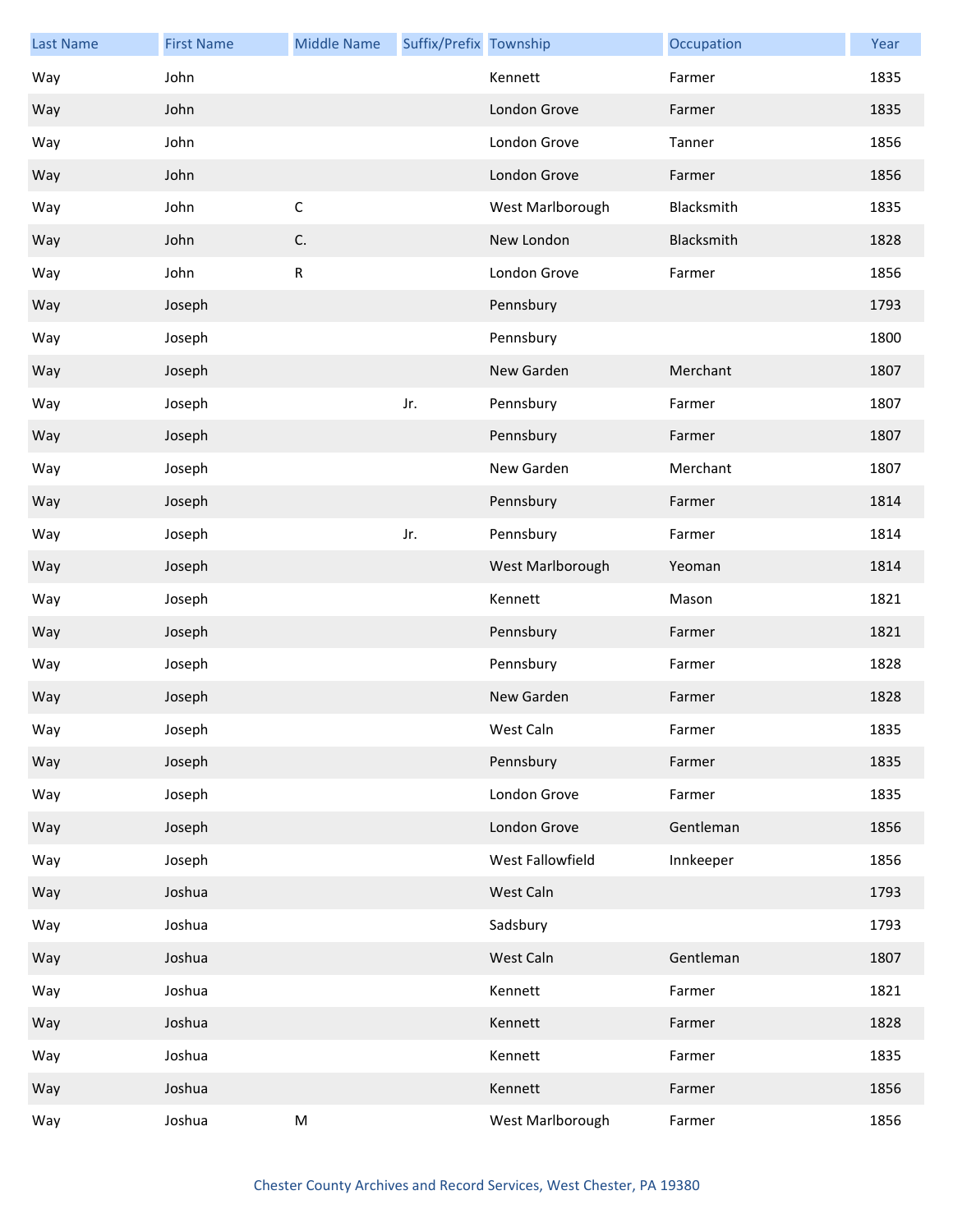| <b>Last Name</b> | <b>First Name</b> | <b>Middle Name</b> | Suffix/Prefix Township |                     | Occupation   | Year |
|------------------|-------------------|--------------------|------------------------|---------------------|--------------|------|
| Way              | Larkin            |                    |                        | Kennett             | Carpenter    | 1821 |
| Way              | Lydia             | $\mathsf C$        |                        | Pocopson            | Lady         | 1856 |
| Way              | Mary              |                    |                        | West Marlborough    | Farmer       | 1821 |
| Way              | Mary              |                    |                        | West Marlborough    | Farmer       | 1828 |
| Way              | Mary              |                    |                        | West Marlborough    |              | 1835 |
| Way              | Mary              |                    |                        | East Marlborough    |              | 1856 |
| Way              | Mary              |                    |                        | West Marlborough    |              | 1856 |
| Way              | Milton            |                    |                        | Pennsbury           | Farmer       | 1828 |
| Way              | Milton            |                    |                        | Pennsbury           | Farmer       | 1835 |
| Way              | Milton            |                    |                        | Pennsbury           | Farmer       | 1856 |
| Way              | Moses             |                    |                        | Pennsbury           |              | 1800 |
| Way              | Moses             |                    |                        | Pennsbury           | Farmer       | 1807 |
| Way              | Moses             |                    |                        | Pennsbury           | Farmer       | 1814 |
| Way              | Moses             |                    |                        | Pennsbury           | Farmer       | 1821 |
| Way              | Moses             |                    |                        | East Marlborough    | Cabinetmaker | 1828 |
| Way              | Moses             |                    |                        | East Marlborough    | Cabinetmaker | 1835 |
| Way              | Moses             |                    |                        | East Marlborough    | Farmer       | 1856 |
| Way              | Pennock           |                    |                        | Kennett             | Farmer       | 1856 |
| Way              | Samuel            |                    |                        | Birmingham          | Cordwainer   | 1807 |
| Way              | Samuel            |                    |                        | Pennsbury           | Farmer       | 1814 |
| Way              | Samuel            |                    |                        | Pennsbury           | Farmer       | 1821 |
| Way              | Samuel            |                    |                        | Pennsbury           | Farmer       | 1828 |
| Way              | Samuel            |                    |                        | West Chester        | Lumber yard  | 1856 |
| Way              | Sidney            | $\mathsf C$        |                        | Kennett             | Lady         | 1856 |
| Way              | Susannah          |                    |                        | Pennsbury           |              | 1828 |
| Way              | Thomas            |                    |                        | Kennett             | Innkeeper    | 1821 |
| Way              | Thomas            |                    |                        | Kennett             | Farmer       | 1828 |
| Way              | Thomas            |                    |                        | Kennett             | Farmer       | 1835 |
| Way              | Thomas            |                    |                        | <b>Upper Oxford</b> | Weaver       | 1835 |
| Way              | Thomas            |                    |                        | West Marlborough    | Farmer       | 1856 |
| Way              | Thomas            |                    |                        | Kennett Square      | Gentleman    | 1856 |
| Way              | William           |                    |                        | East Marlborough    |              | 1793 |
| Way              | William           |                    |                        | Kennett             | Farmer       | 1800 |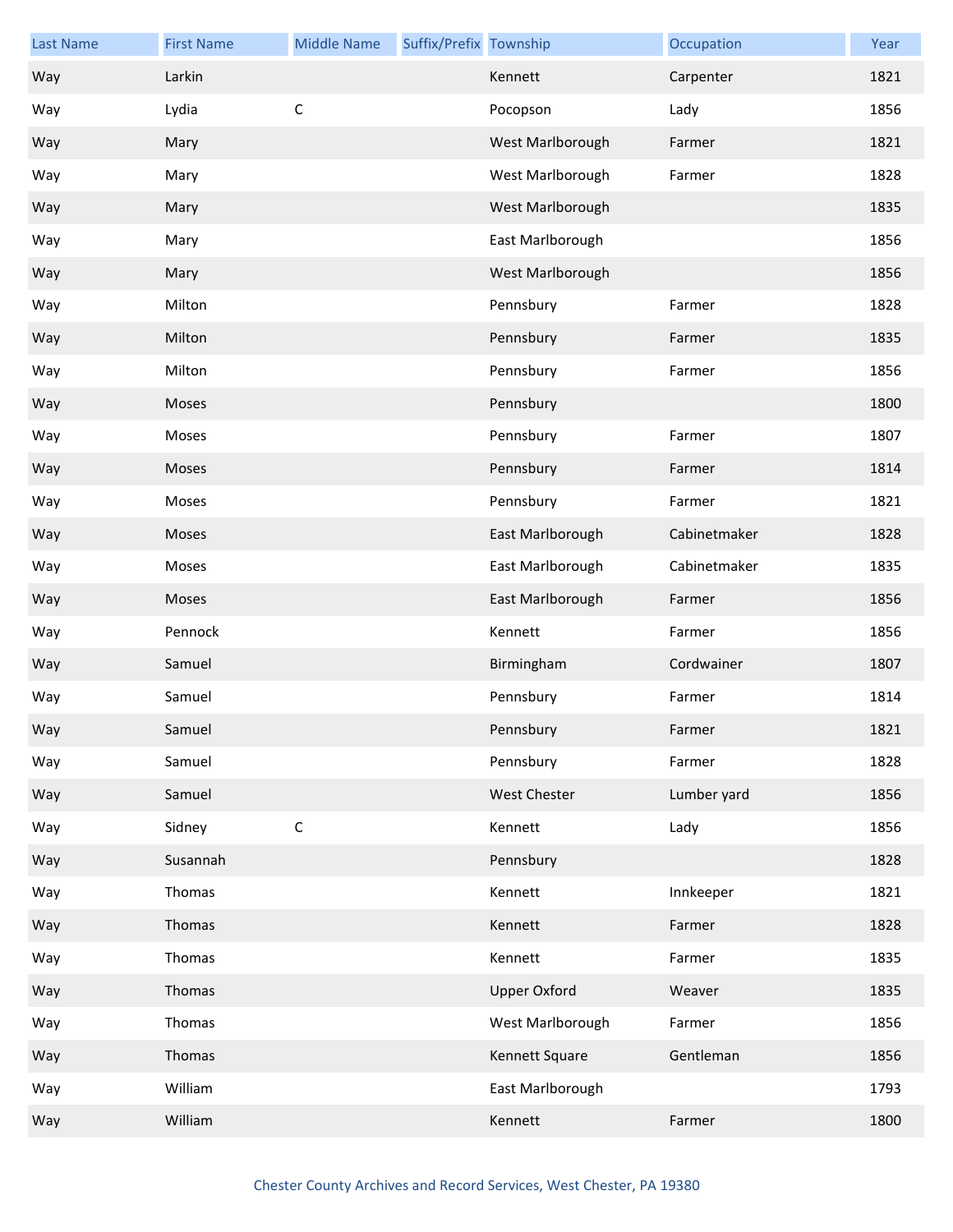| <b>Last Name</b> | <b>First Name</b> | <b>Middle Name</b> | Suffix/Prefix Township |                      | Occupation      | Year |
|------------------|-------------------|--------------------|------------------------|----------------------|-----------------|------|
| Way              | William           |                    |                        | Kennett              | Farmer          | 1807 |
| Way              | William           |                    |                        | West Caln            | Plasterer       | 1807 |
| Way              | William           |                    |                        | Kennett              | Farmer          | 1814 |
| Way              | William           |                    |                        | Kennett              | Farmer          | 1828 |
| Way              | William           |                    |                        | Kennett              | Carpenter       | 1828 |
| Way              | William           |                    |                        | Kennett              | Farmer          | 1835 |
| Way              | William           |                    | Jr.                    | Kennett              | Carpenter       | 1835 |
| Way              | William           |                    |                        | New London           | Farmer          | 1856 |
| Way              | William           | Henry              |                        | New London           | Farmer          | 1856 |
| Way              | William           | ${\sf P}$          |                        | Kennett              | Farmer          | 1856 |
| Way              | Zibe              |                    |                        | Kennett              | Farmer          | 1856 |
| Wayne            | Hannah            |                    |                        | Easttown             | Lady            | 1856 |
| Wayne            | Isaac             |                    |                        | Easttown             | Farmer          | 1807 |
| Wayne            | Isaac             |                    |                        | Easttown             | Farmer          | 1814 |
| Wayne            | Isaac             |                    |                        | Easttown             | Farmer          | 1821 |
| Wayne            | Isaac             |                    |                        | Easttown             | Farmer          | 1828 |
| Wayne            | Isaac             |                    | Esq.                   | Easttown             | Farmer          | 1835 |
| Wayne            | William           |                    |                        | Easttown             | Farmer          | 1856 |
| Weaber           | Henry             | F                  |                        | East Marlborough     | Miller          | 1835 |
| Wear             | Edward            |                    |                        | Willistown           | Cotton spinner  | 1856 |
| Wear             | Isaac             |                    |                        | East Whiteland       | Lime burner     | 1835 |
| Wear             | James             |                    |                        | Tredyffrin           | Laborer         | 1856 |
| Wear             | Joseph            |                    |                        | Tredyffrin           | Farmer          | 1856 |
| Wear             | Nathan            |                    |                        | East Bradford        | Laborer         | 1835 |
| Wear             | Patrick           |                    |                        | <b>Upper Oxford</b>  | Wheel maker     | 1807 |
| Wear             | Robert            |                    |                        | Willistown           | Edge tool maker | 1856 |
| Wear             | Samuel            |                    |                        | <b>West Nantmeal</b> |                 | 1793 |
| Wears            | James             |                    |                        | <b>East Bradford</b> | Laborer         | 1828 |
| Weasel           | Moses             |                    |                        | Vincent              |                 | 1793 |
| Weasler          | Henry             |                    |                        | <b>East Vincent</b>  | Preacher        | 1856 |
| Weasner          | Jehu              |                    |                        | New Garden           | Laborer         | 1828 |
|                  |                   |                    |                        |                      |                 |      |
| Weathearl        | George            |                    |                        | West Bradford        | Farmer          | 1828 |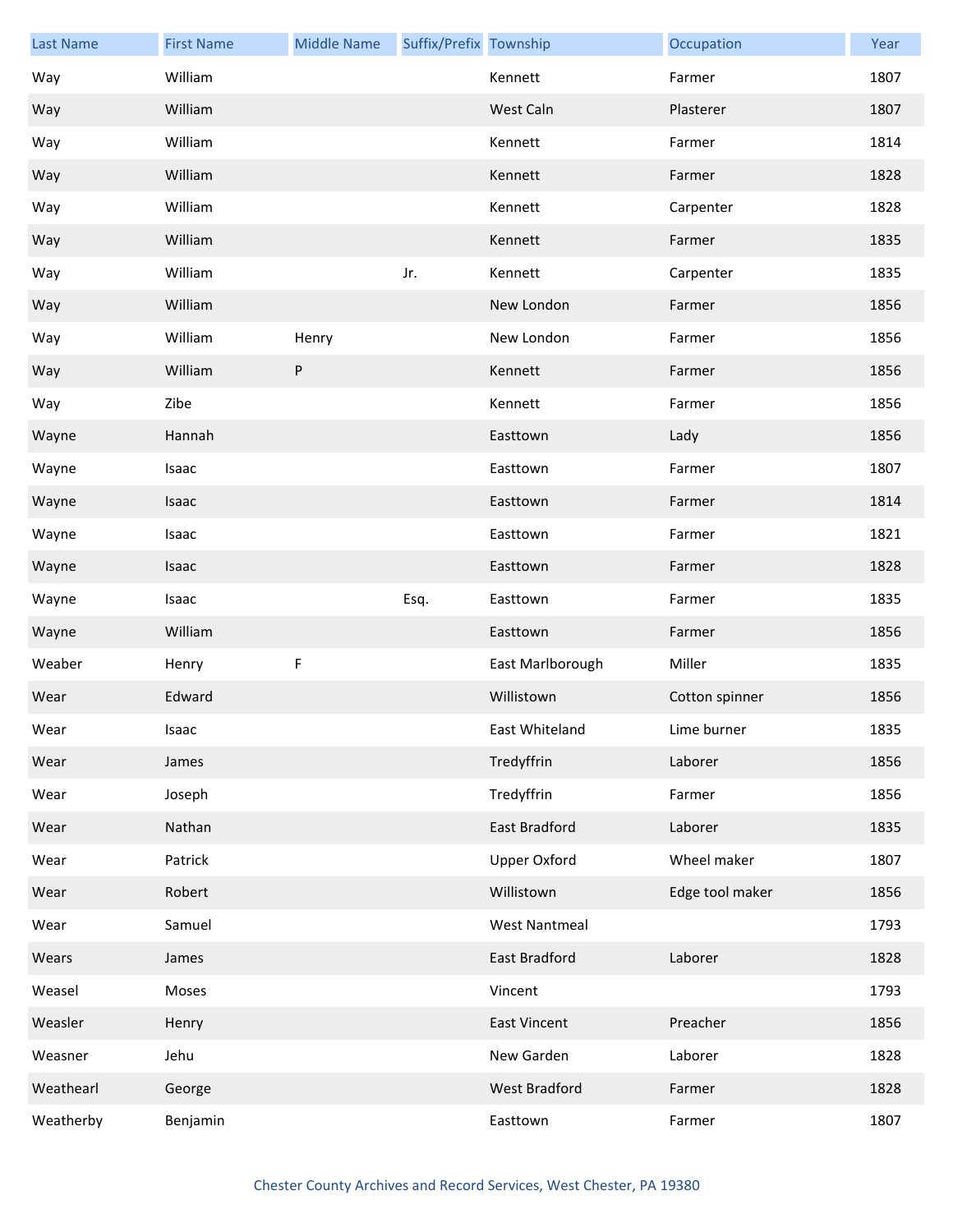| <b>Last Name</b> | <b>First Name</b> | <b>Middle Name</b> | Suffix/Prefix Township |                      | Occupation   | Year |
|------------------|-------------------|--------------------|------------------------|----------------------|--------------|------|
| Weatherby        | Benjamin          |                    |                        | Easttown             | Esquire      | 1856 |
| Weatherby        | Griffith          |                    |                        | Easttown             | Farmer       | 1807 |
| Weatherby        | Griffith          |                    |                        | Easttown             | Farmer       | 1856 |
| Weatherby        | Joseph            |                    |                        | Easttown             | Farmer       | 1807 |
| Weatherby        | Margaret          |                    |                        | Easttown             | Housekeeper  | 1856 |
| Weatherby        | Whitehead         |                    |                        | Easttown             | Farmer       | 1807 |
| Weatherly        | Joseph            |                    |                        | London Grove         | Laborer      | 1821 |
| Weaver           | Andrew            |                    |                        | <b>East Bradford</b> | Laborer      | 1828 |
| Weaver           | Baldwin           |                    |                        | East Goshen          | Innkeeper    | 1821 |
| Weaver           | Baldwin           |                    |                        | Tredyffrin           | Farmer       | 1856 |
| Weaver           | Charles           |                    |                        | Tredyffrin           | Blacksmith   | 1856 |
| Weaver           | Christian         |                    |                        | Charlestown          | Weaver       | 1814 |
| Weaver           | Christian         |                    |                        | Willistown           | Laborer      | 1821 |
| Weaver           | Elizabeth         |                    |                        | West Chester         | Mantua maker | 1828 |
| Weaver           | Elizabeth         |                    |                        | West Chester         | Storekeeper  | 1835 |
| Weaver           | Frederick         |                    |                        | Vincent              | Weaver       | 1821 |
| Weaver           | George            |                    |                        | Tredyffrin           | Laborer      | 1835 |
| Weaver           | Isaac             |                    |                        | West Chester         | Cabinetmaker | 1807 |
| Weaver           | Isaac             |                    |                        | Willistown           | Farmer       | 1821 |
| Weaver           | Isaac             |                    |                        | West Goshen          | Farmer       | 1828 |
| Weaver           | Jeremiah          |                    |                        | Willistown           | Laborer      | 1828 |
| Weaver           | John              |                    |                        | <b>West Nantmeal</b> |              | 1800 |
| Weaver           | John              |                    |                        | Honey Brook          |              | 1800 |
| Weaver           | John              |                    |                        | <b>West Nantmeal</b> | Farmer       | 1807 |
| Weaver           | John              |                    |                        | Westtown             | Laborer      | 1807 |
| Weaver           | John              |                    |                        | <b>West Nantmeal</b> | Farmer       | 1814 |
| Weaver           | John              |                    |                        | Londonderry          | Farmer       | 1814 |
| Weaver           | John              |                    |                        | Penn                 | Farmer       | 1821 |
| Weaver           | Joseph            |                    |                        | Goshen               |              | 1793 |
| Weaver           | Joshua            |                    |                        | West Chester         | Scrivener    | 1807 |
| Weaver           | Joshua            |                    |                        | West Chester         | Conveyancer  | 1814 |
| Weaver           | Joshua            |                    |                        | West Goshen          |              | 1821 |
| Weaver           | Joshua            |                    |                        | West Chester         | Conveyancer  | 1821 |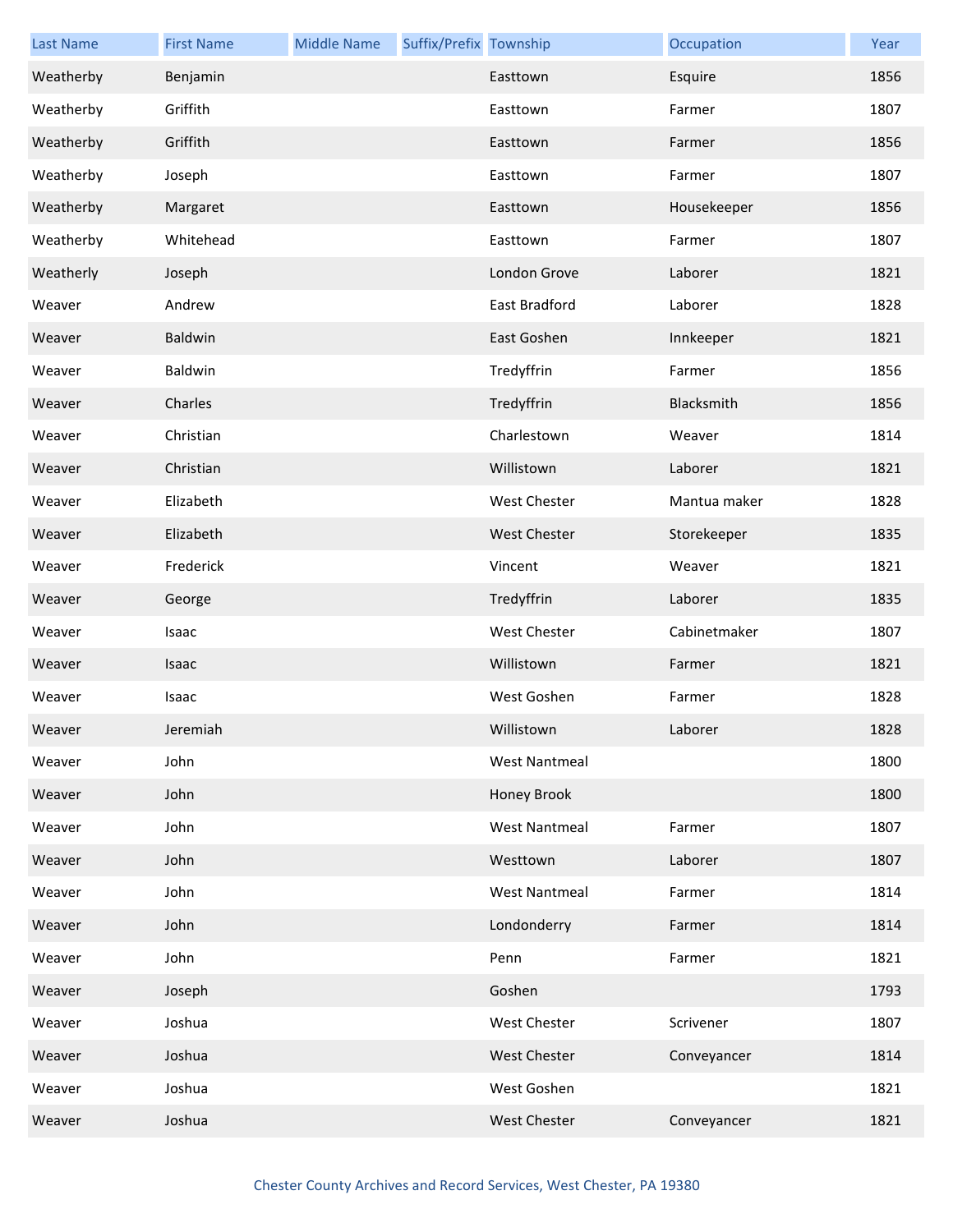| <b>Last Name</b> | <b>First Name</b> | <b>Middle Name</b>        | Suffix/Prefix Township |                      | Occupation   | Year |
|------------------|-------------------|---------------------------|------------------------|----------------------|--------------|------|
| Weaver           | Lewis             |                           |                        | <b>East Vincent</b>  | Laborer      | 1856 |
| Weaver           | Maria             |                           |                        | <b>West Chester</b>  |              | 1828 |
| Weaver           | Michael           |                           |                        | <b>West Nantmeal</b> | Farmer       | 1814 |
| Weaver           | Sarah             |                           |                        | <b>West Chester</b>  | Mantua maker | 1828 |
| Weaver           | Sarah             |                           |                        | <b>West Chester</b>  | Storekeeper  | 1835 |
| Weaver           | Sidney            |                           |                        | <b>West Chester</b>  |              | 1828 |
| Weaver           | Sidney            |                           |                        | <b>West Chester</b>  | Storekeeper  | 1835 |
| Weaver           | Sidney            |                           |                        | <b>West Chester</b>  | Lady         | 1856 |
| Weaver           | Uriah             |                           |                        | Sadsbury             | Laborer      | 1856 |
| Weaver           | William           |                           |                        | Highland             | Laborer      | 1856 |
| Weaver           | William           |                           |                        | Schuylkill           | Preacher     | 1856 |
| Web              | Jacob             |                           |                        | Westtown             |              | 1793 |
| Web              | Richard           |                           |                        | Honeybrook           | Carpenter    | 1856 |
| Webb             | Abner             |                           |                        | Goshen               |              | 1793 |
| Webb             | Alban             |                           |                        | Pennsbury            | Farmer       | 1821 |
| Webb             | Alban             |                           |                        | Pennsbury            | Farmer       | 1835 |
| Webb             | Alben             |                           |                        | Pennsbury            | Farmer       | 1814 |
| Webb             | Alben             |                           |                        | Pennsbury            | Farmer       | 1828 |
| Webb             | Alben             |                           | Esq.                   | Pennsbury            | Farmer       | 1856 |
| Webb             | Bennett           |                           |                        | Pocopson             | Farmer       | 1856 |
| Webb             | Carpenter         |                           |                        | Pennsbury            | Storekeeper  | 1835 |
| Webb             | Carpenter         |                           |                        | Pennsbury            | Merchant     | 1856 |
| Webb             | Christopher       |                           |                        | East Marlborough     | Farmer       | 1821 |
| Webb             | Christopher       |                           |                        | East Marlborough     | Farmer       | 1835 |
| Webb             | Christopher       | $\boldsymbol{\mathsf{H}}$ |                        | Pocopson             | Miller       | 1856 |
| Webb             | Christopher       | Η.                        |                        | Kennett              | Innkeeper    | 1828 |
| Webb             | Cyrus             | L                         |                        | Kennett              | Farmer       | 1856 |
| Webb             | David             |                           |                        | Sadsbury             | Laborer      | 1821 |
| Webb             | Eli               |                           |                        | East Marlborough     | Tanner       | 1835 |
| Webb             | Ellis             |                           |                        | Pennsbury            | Farmer       | 1835 |
| Webb             | <b>Ellis</b>      |                           |                        | Pennsbury            | Gentleman    | 1856 |
| Webb             | Ezekiel           |                           |                        | Kennett              |              | 1793 |
| Webb             | Ezekiel           |                           |                        | Kennett              | Innkeeper    | 1800 |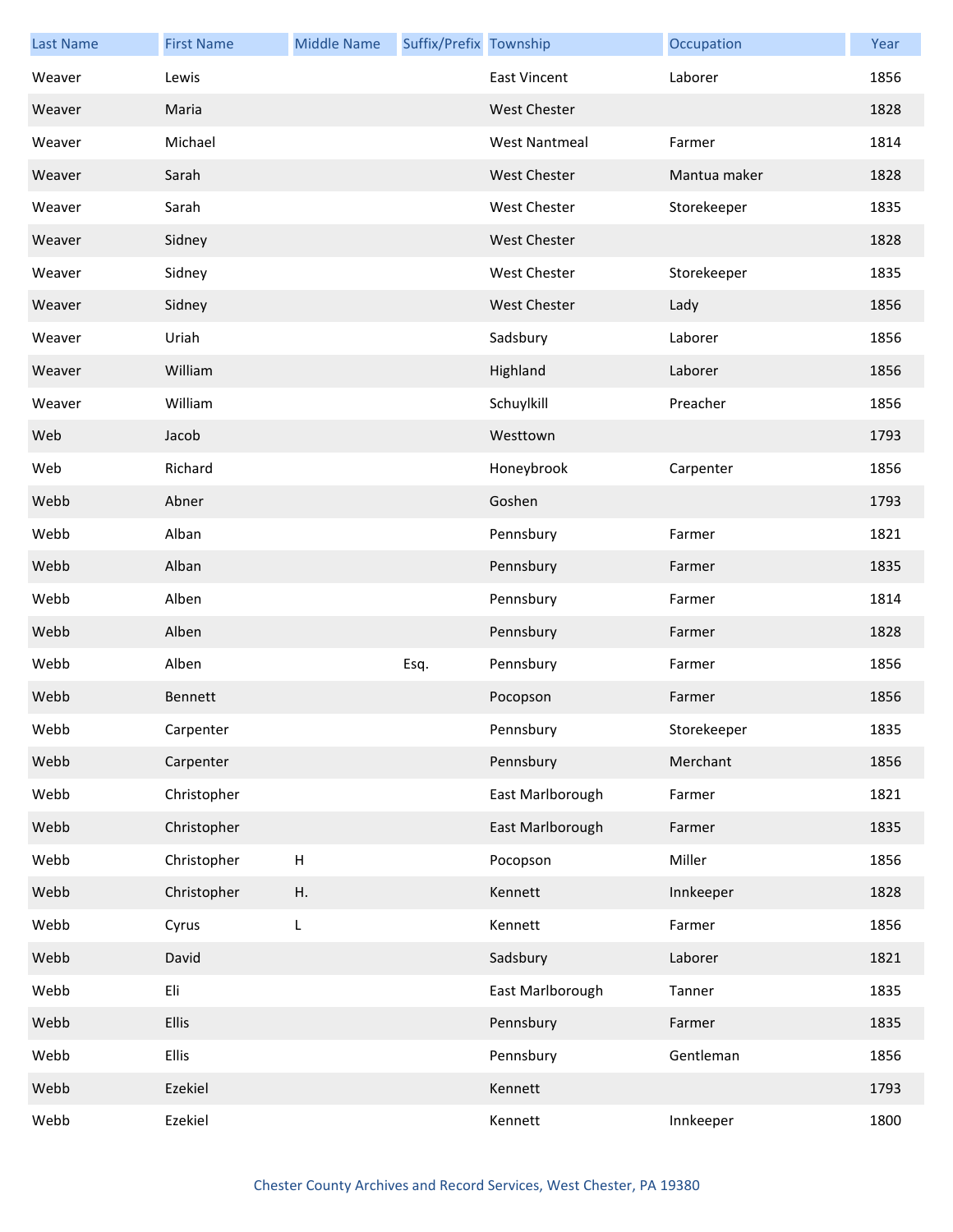| <b>Last Name</b> | <b>First Name</b> | <b>Middle Name</b> | Suffix/Prefix Township |                  | Occupation | Year |
|------------------|-------------------|--------------------|------------------------|------------------|------------|------|
| Webb             | Ezekiel           |                    |                        | Kennett          | Farmer     | 1807 |
| Webb             | Ezekiel           |                    |                        | East Marlborough | Farmer     | 1814 |
| Webb             | Ezekiel           |                    |                        | Kennett          | Farmer     | 1814 |
| Webb             | Ezekiel           |                    |                        | Kennett          | Farmer     | 1821 |
| Webb             | Ezekiel           |                    |                        | East Marlborough | Farmer     | 1828 |
| Webb             | Ezekiel           |                    |                        | East Marlborough | Laborer    | 1828 |
| Webb             | Ezekiel           |                    |                        | Kennett          | Laborer    | 1835 |
| Webb             | Hannah            |                    |                        | West Chester     | Lady       | 1856 |
| Webb             | Henry             |                    |                        | East Marlborough | Farmer     | 1828 |
| Webb             | Hiram             |                    |                        | Brandywine       | Cooper     | 1828 |
| Webb             | Hiram             |                    |                        | East Nottingham  | Cooper     | 1835 |
| Webb             | Hiram             |                    |                        | New London       | Laborer    | 1856 |
| Webb             | Isaac             |                    |                        | Goshen           |            | 1793 |
| Webb             | Isaac             |                    |                        | East Bradford    | Gentleman  | 1807 |
| Webb             | Isaac             | B                  |                        | Pennsbury        | Gentleman  | 1856 |
| Webb             | James             |                    |                        | East Caln        |            | 1793 |
| Webb             | James             |                    |                        | London Grove     |            | 1793 |
| Webb             | James             |                    |                        | London Grove     |            | 1800 |
| Webb             | James             |                    |                        | East Caln        | Farmer     | 1800 |
| Webb             | James             |                    |                        | London Grove     | Tanner     | 1807 |
| Webb             | James             |                    |                        | East Caln        | Farmer     | 1807 |
| Webb             | James             |                    |                        | London Grove     | Tanner     | 1814 |
| Webb             | James             |                    |                        | East Marlborough | Laborer    | 1856 |
| Webb             | Jesse             |                    |                        | East Marlborough | Tailor     | 1828 |
| Webb             | Jesse             |                    |                        | East Fallowfield | Tailor     | 1828 |
| Webb             | Jesse             |                    |                        | East Marlborough | Farmer     | 1835 |
| Webb             | Jesse             |                    |                        | New Garden       | Carpenter  | 1835 |
| Webb             | Jesse             |                    |                        | West Bradford    | Carpenter  | 1856 |
| Webb             | Jesse             |                    |                        | East Marlborough | Farmer     | 1856 |
| Webb             | John              |                    |                        | East Fallowfield | Laborer    | 1828 |
| Webb             | Joseph            |                    |                        | Kennett          | Papermaker | 1800 |
| Webb             | Joseph            |                    |                        | Kennett          | Papermaker | 1807 |
| Webb             | Joseph            |                    |                        | Kennett          | Papermill  | 1814 |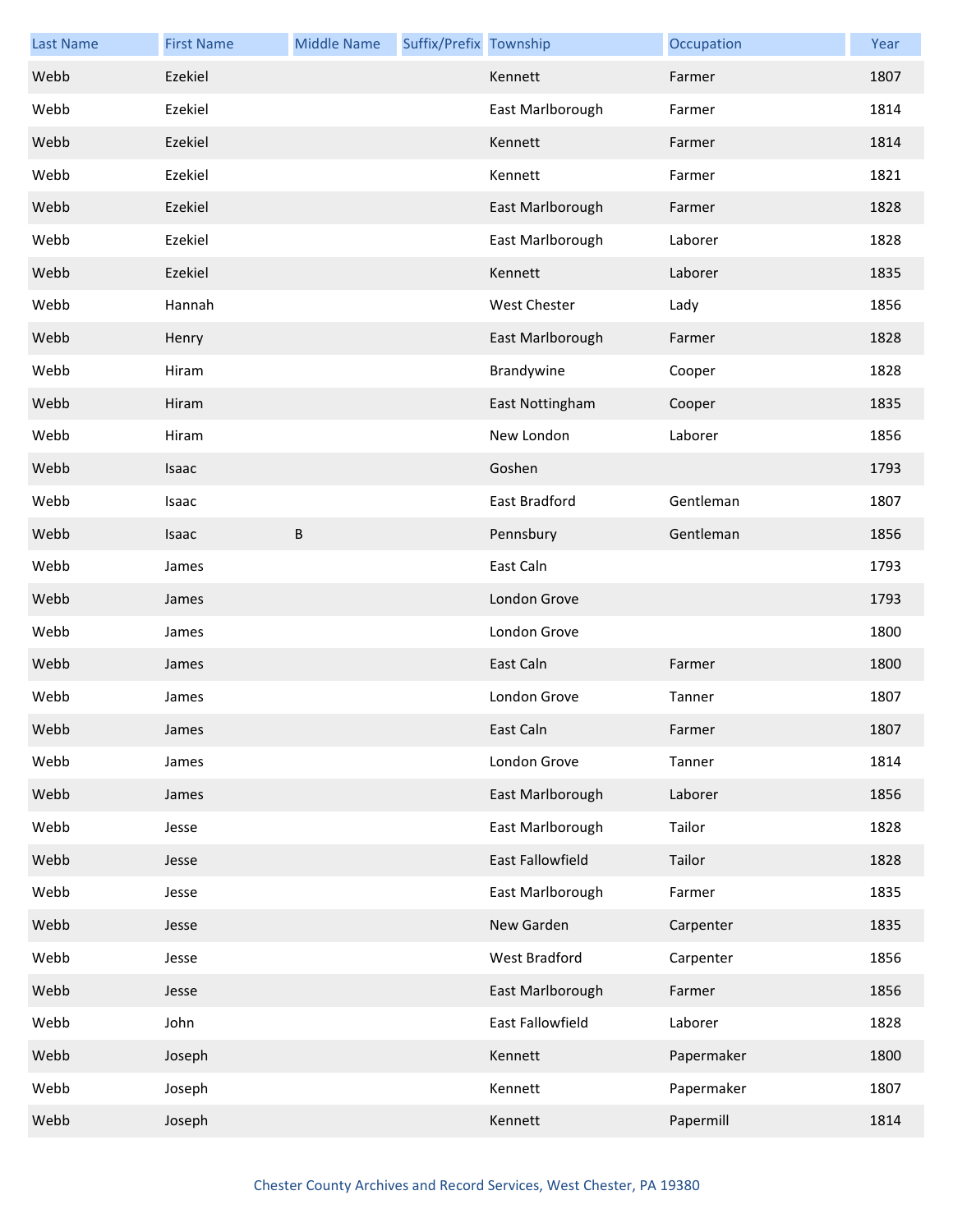| <b>Last Name</b> | <b>First Name</b> | <b>Middle Name</b>        | Suffix/Prefix Township |                     | Occupation            | Year |
|------------------|-------------------|---------------------------|------------------------|---------------------|-----------------------|------|
| Webb             | Joseph            |                           |                        | Kennett             | Papermaker            | 1821 |
| Webb             | Joseph            |                           |                        | Pennsbury           | Hatter                | 1835 |
| Webb             | Malinda           |                           |                        | East Marlborough    |                       | 1856 |
| Webb             | Margaret          | $\sf T$                   |                        | Kennett             | Lady                  | 1856 |
| Webb             | Mary              | $\mathsf{H}%$             |                        | Pennsbury           |                       | 1856 |
| Webb             | Moses             |                           |                        | <b>West Chester</b> | Carpenter             | 1821 |
| Webb             | Nathan            |                           |                        | East Caln           | Laborer               | 1807 |
| Webb             | Samuel            |                           |                        | Kennett             | Farmer                | 1828 |
| Webb             | Stephen           |                           |                        | Pennsbury           |                       | 1800 |
| Webb             | Stephen           |                           |                        | Pennsbury           | Farmer                | 1807 |
| Webb             | Stephen           |                           |                        | Pennsbury           | Farmer                | 1814 |
| Webb             | Stephen           |                           |                        | Pennsbury           | Farmer                | 1821 |
| Webb             | Stephen           |                           |                        | Pennsbury           | Farmer                | 1828 |
| Webb             | Stephen           |                           |                        | Kennett             | Farmer                | 1828 |
| Webb             | Stephen           |                           |                        | Kennett             | Farmer                | 1835 |
| Webb             | Stephen           |                           |                        | Pennsbury           | Farmer                | 1835 |
| Webb             | Stephen           |                           |                        | Kennett             | Farmer                | 1856 |
| Webb             | Stephen           | $\boldsymbol{\mathsf{A}}$ |                        | Pennsbury           | Farmer                | 1856 |
| Webb             | Susan             |                           |                        | West Chester        | Schoolmistress        | 1828 |
| Webb             | Thomas            |                           |                        | Kennett             |                       | 1793 |
| Webb             | Thomas            |                           |                        | Kennett             | Farmer                | 1800 |
| Webb             | Thomas            |                           |                        | Kennett             | Farmer                | 1807 |
| Webb             | Thomas            |                           |                        | East Marlborough    | Farmer                | 1807 |
| Webb             | Thomas            |                           |                        | Kennett             | Farmer                | 1814 |
| Webb             | Thomas            |                           |                        | East Marlborough    | Manufacturer (Cotton) | 1814 |
| Webb             | Thomas            |                           |                        | Kennett             | Farmer                | 1821 |
| Webb             | Thomas            |                           |                        | East Marlborough    | Farmer                | 1821 |
| Webb             | Thomas            |                           |                        | East Marlborough    | Farmer                | 1828 |
| Webb             | Thomas            |                           |                        | East Marlborough    | Farmer                | 1835 |
| Webb             | Thomas            |                           |                        | East Marlborough    | Farmer                | 1856 |
| Webb             | Thomas            | D                         |                        | West Chester        | Hatter                | 1835 |
| Webb             | Thomas            | J                         |                        | East Marlborough    | Schoolmaster          | 1835 |
| Webb             | Thomas            | J                         |                        | East Marlborough    | Farmer                | 1856 |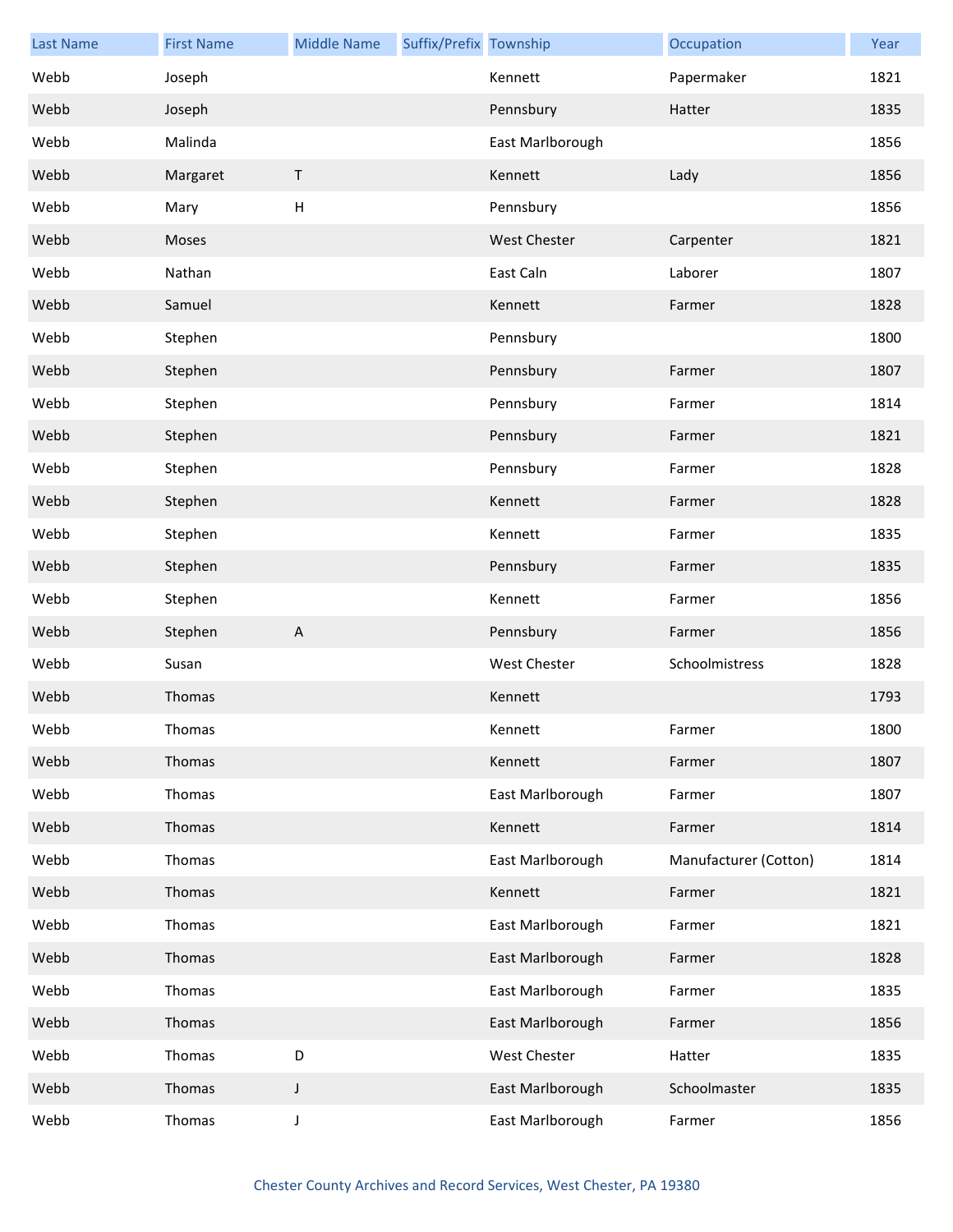| <b>Last Name</b> | <b>First Name</b> | <b>Middle Name</b> | Suffix/Prefix Township |                      | Occupation | Year |
|------------------|-------------------|--------------------|------------------------|----------------------|------------|------|
| Webb             | William           |                    |                        | Pennsbury            |            | 1793 |
| Webb             | William           |                    |                        | East Caln            |            | 1793 |
| Webb             | William           |                    |                        | Goshen               |            | 1793 |
| Webb             | William           |                    |                        | Pennsbury            |            | 1800 |
| Webb             | William           |                    |                        | Pennsbury            | Farmer     | 1807 |
| Webb             | William           |                    |                        | Kennett              | Farmer     | 1814 |
| Webb             | William           |                    |                        | Pennsbury            | Farmer     | 1814 |
| Webb             | William           |                    |                        | Kennett              | Farmer     | 1821 |
| Webb             | William           |                    |                        | Pennsbury            | Farmer     | 1821 |
| Webb             | William           |                    |                        | Kennett              | Laborer    | 1828 |
| Webb             | William           |                    |                        | Pennsbury            | Farmer     | 1828 |
| Webb             | William           |                    |                        | Honey Brook          | Laborer    | 1835 |
| Webb             | William           |                    |                        | Pennsbury            | Farmer     | 1835 |
| Webb             | William           |                    |                        | East Marlborough     | Laborer    | 1835 |
| Webb             | William           |                    |                        | Pennsbury            | Farmer     | 1856 |
| Webb             | William           |                    |                        | Valley               | Laborer    | 1856 |
| Webb             | William           |                    |                        | East Marlborough     | Farmer     | 1856 |
| Webb             | William           | M                  |                        | Pennsbury            | Laborer    | 1856 |
| Webber           | Adam              |                    |                        | West Whiteland       | Tailor     | 1856 |
| Webber           | John              |                    |                        | East Bradford        | Farmer     | 1814 |
| Webber           | John              |                    |                        | East Bradford        |            | 1821 |
| Webber           | John              |                    |                        | West Bradford        | Farmer     | 1856 |
| Webber           | Phillip           |                    |                        | West Caln            | Shoemaker  | 1856 |
| Weber            | Benjamin          | L                  |                        | Wallace              | Farmer     | 1856 |
| Weber            | Conrad            |                    |                        | Phoenixville         | Pudler     | 1856 |
| Weber            | Frederick         |                    |                        | Uwchlan              | Laborer    | 1828 |
| Weber            | John              |                    | Sr.                    | <b>West Nantmeal</b> | Farmer     | 1821 |
| Weber            | John              |                    | Jr.                    | <b>West Nantmeal</b> | Farmer     | 1821 |
| Weber            | John              |                    |                        | <b>West Nantmeal</b> | Farmer     | 1828 |
| Weber            | John              |                    |                        | Wallace              | Farmer     | 1856 |
| Weber            | Mary              |                    |                        | <b>West Nantmeal</b> |            | 1828 |
| Weber            | Michael           |                    |                        | <b>West Nantmeal</b> | Farmer     | 1821 |
| Weber            | Michael           |                    |                        | <b>West Nantmeal</b> | Farmer     | 1828 |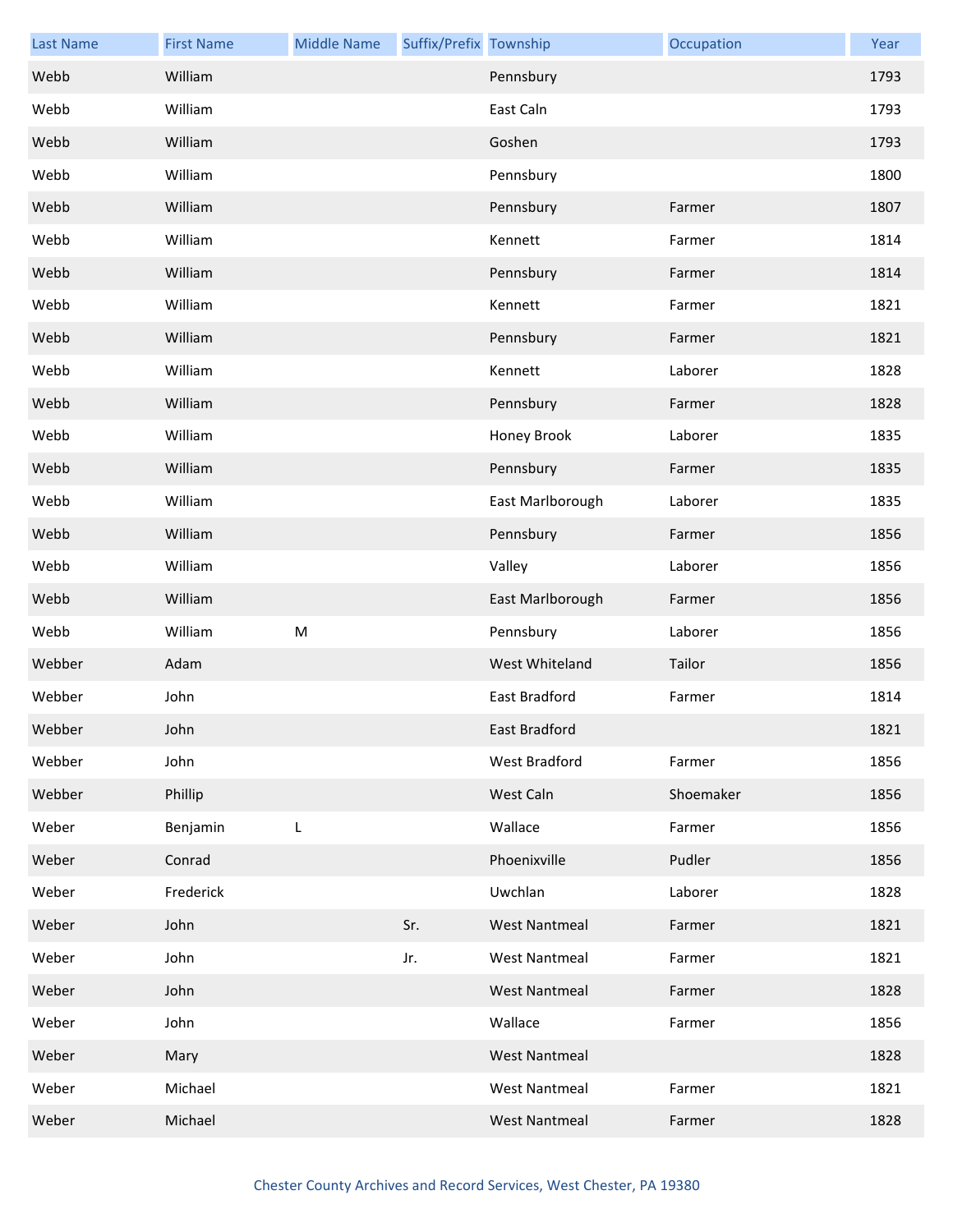| <b>Last Name</b> | <b>First Name</b> | <b>Middle Name</b> | Suffix/Prefix Township |                      | Occupation   | Year |
|------------------|-------------------|--------------------|------------------------|----------------------|--------------|------|
| Weber            | Michael           |                    |                        | <b>West Nantmeal</b> | Farmer       | 1835 |
| Weber            | Michael           |                    |                        | Wallace              | Farmer       | 1856 |
| Webster          | Aaron             | D                  |                        | Sadsbury             |              | 1835 |
| Webster          | Alfred            |                    |                        | East Caln            | Laborer      | 1856 |
| Webster          | Alfred            |                    |                        | <b>Upper Oxford</b>  | Farmer       | 1856 |
| Webster          | Anna              |                    |                        | <b>Upper Oxford</b>  |              | 1856 |
| Webster          | Chalkley          |                    |                        | East Caln            | Mason        | 1835 |
| Webster          | Charles           |                    |                        | West Caln            | Cooper       | 1821 |
| Webster          | Charles           |                    |                        | Phoenixville         | Machinist    | 1856 |
| Webster          | Cisero            |                    |                        | East Caln            | Carpenter    | 1856 |
| Webster          | Downing           |                    |                        | East Caln            | Laborer      | 1856 |
| Webster          | Edward            |                    |                        | Newlin               |              | 1793 |
| Webster          | Edward            |                    |                        | West Caln            | Farmer       | 1807 |
| Webster          | Edward            |                    |                        | West Caln            | Farmer       | 1814 |
| Webster          | Edward            |                    | Jr.                    | West Caln            | Farmer       | 1821 |
| Webster          | Edward            |                    |                        | West Caln            | Farmer       | 1821 |
| Webster          | Elisha            |                    |                        | East Caln            | Blacksmith   | 1856 |
| Webster          | Ezra              |                    |                        | <b>Upper Oxford</b>  | Farmer       | 1856 |
| Webster          | George            |                    |                        | East Caln            | Carpenter    | 1835 |
| Webster          | Henry             |                    |                        | Highland             | Manufacturer | 1856 |
| Webster          | Isaac             |                    |                        | East Caln            | Carpenter    | 1828 |
| Webster          | Isaac             |                    |                        | East Caln            | Carpenter    | 1856 |
| Webster          | James             |                    |                        | East Caln            | Farmer       | 1828 |
| Webster          | James             |                    |                        | West Whiteland       | Farmer       | 1835 |
| Webster          | James             |                    |                        | East Caln            | Laborer      | 1856 |
| Webster          | John              |                    |                        | East Caln            | Storekeeper  | 1828 |
| Webster          | John              |                    |                        | East Caln            | Transporter  | 1835 |
| Webster          | John              |                    |                        | East Caln            | Gentleman    | 1856 |
| Webster          | Joseph            |                    |                        | <b>East Nantmeal</b> | Farmer       | 1807 |
| Webster          | Joseph            |                    |                        | <b>East Bradford</b> | Farmer       | 1814 |
| Webster          | Joseph            |                    |                        | East Bradford        |              | 1821 |
| Webster          | Joseph            |                    |                        | Sadsbury             | Farmer       | 1835 |
| Webster          | Joseph            |                    |                        | East Marlborough     | Farmer       | 1856 |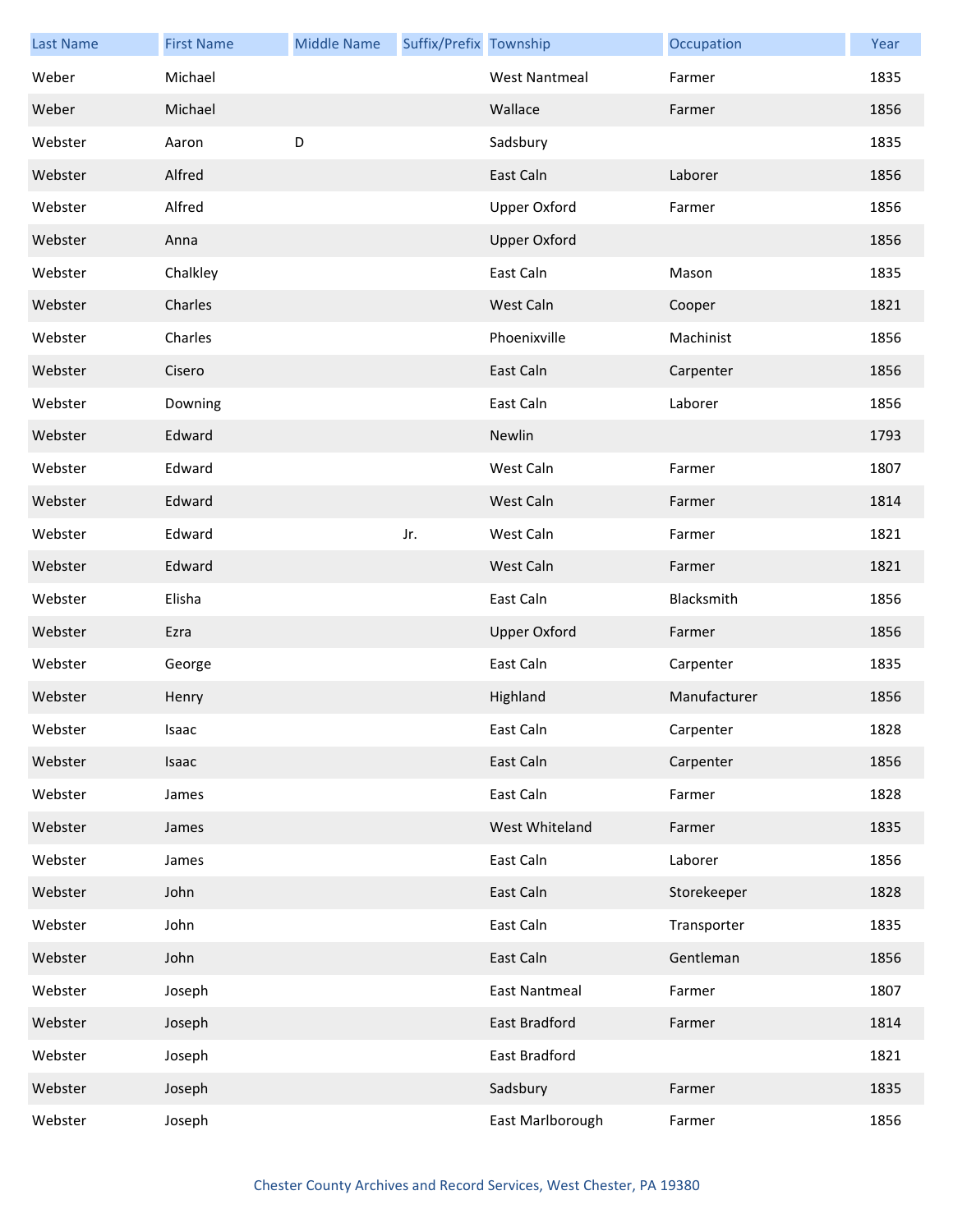| <b>Last Name</b> | <b>First Name</b> | <b>Middle Name</b> | Suffix/Prefix Township |                      | Occupation  | Year |
|------------------|-------------------|--------------------|------------------------|----------------------|-------------|------|
| Webster          | Joseph            | D                  |                        | East Caln            | Transporter | 1835 |
| Webster          | Joseph            | M                  |                        | East Caln            | Carpenter   | 1856 |
| Webster          | Milton            |                    |                        | East Caln            | Mason       | 1835 |
| Webster          | Richard           |                    |                        | East Caln            | Carpenter   | 1821 |
| Webster          | Richard           |                    |                        | East Caln            | Carpenter   | 1828 |
| Webster          | Richard           |                    |                        | East Caln            | Contractor  | 1835 |
| Webster          | Richard           |                    |                        | East Caln            | Carpenter   | 1856 |
| Webster          | Samuel            |                    |                        | East Caln            | Farmer      | 1828 |
| Webster          | Samuel            |                    |                        | East Caln            | Farmer      | 1835 |
| Webster          | Samuel            |                    |                        | East Caln            | Carpenter   | 1856 |
| Webster          | Thamozin          | D                  |                        | East Caln            |             | 1856 |
| Webster          | Thomas            |                    |                        | East Caln            | Farmer      | 1828 |
| Webster          | Thomas            |                    |                        | East Caln            | Transporter | 1835 |
| Webster          | William           |                    |                        | West Caln            | Teacher     | 1821 |
| Webster          | William           |                    |                        | East Caln            | Carpenter   | 1835 |
| Webster          | William           |                    |                        | London Grove         | Farmer      | 1856 |
| Weed             | Benjamin          |                    |                        | <b>West Chester</b>  | Preacher    | 1835 |
| Weelen           | Isaac             |                    |                        | Pikeland             |             | 1800 |
| Weghers          | Francis           |                    |                        | <b>West Nantmeal</b> | Laborer     | 1835 |
| Wegknight        | Jonathan          |                    |                        | Pikeland             |             | 1821 |
| Weiand           | Jacob             |                    |                        | <b>East Vincent</b>  |             | 1835 |
| Weid             | John              |                    |                        | New Garden           | Laborer     | 1856 |
| Weid             | Patrick           |                    |                        | New Garden           | Laborer     | 1856 |
| Weidner          | David             |                    |                        | Warwick              | Shoemaker   | 1856 |
| Weidner          | George            |                    |                        | Vincent              |             | 1793 |
| Weidner          | George            |                    |                        | Vincent              | Yeoman      | 1807 |
| Weidner          | George            |                    |                        | Vincent              | Tanner      | 1807 |
| Weidner          | George            |                    |                        | <b>East Nantmeal</b> | Tanner      | 1835 |
| Weidner          | George            |                    | Sr.                    | Warwick              | Laborer     | 1856 |
| Weidner          | George            |                    | Jr.                    | Warwick              | Mason       | 1856 |
| Weidner          | Jacob             |                    |                        | Vincent              | Yeoman      | 1807 |
| Weidner          | Jacob             |                    |                        | Vincent              |             | 1821 |
| Weidner          | John              |                    |                        | Vincent              | Yeoman      | 1807 |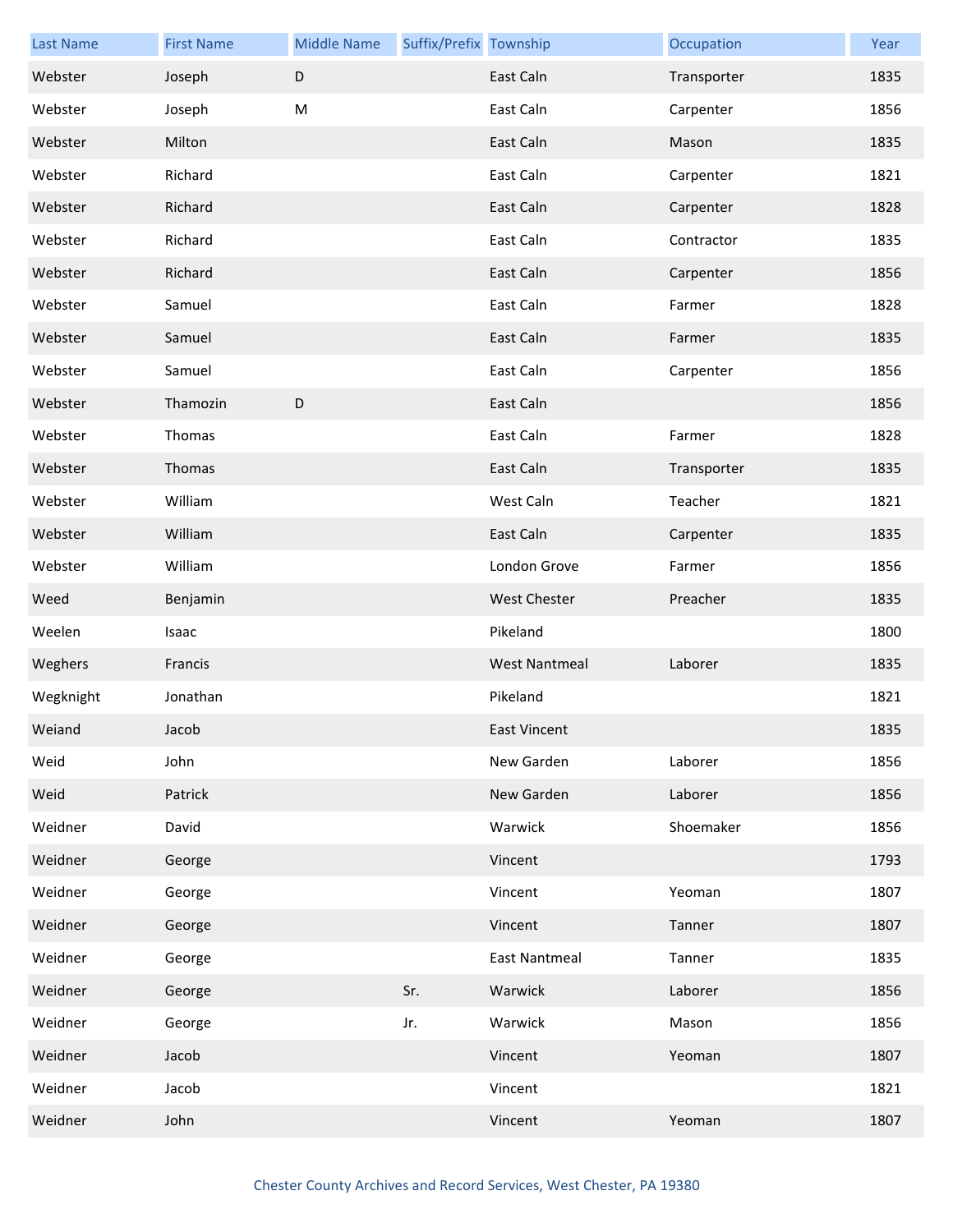| <b>Last Name</b> | <b>First Name</b> | <b>Middle Name</b> | Suffix/Prefix Township |                         | Occupation   | Year |
|------------------|-------------------|--------------------|------------------------|-------------------------|--------------|------|
| Weidner          | Joseph            |                    |                        | Warwick                 | Farmer       | 1856 |
| Weidner          | Peter             |                    |                        | <b>East Nantmeal</b>    | Laborer      | 1835 |
| Weigand          | George            |                    |                        | Honeybrook              | Carpenter    | 1856 |
| Weighneight      | Mary              |                    |                        | East Pikeland           | Farmer       | 1856 |
| Weightman        | Andrew            |                    |                        | Honey Brook             | Laborer      | 1835 |
| Weightman        | Robert            |                    |                        | Honey Brook             | Laborer      | 1821 |
| Weightneight     | Jonathan          |                    |                        | Pikeland                | Farmer       | 1828 |
| Weightneight     | Maren             |                    |                        | Pikeland                | Farmer       | 1835 |
| Weiler           | Andrew            |                    |                        | Honey Brook             | Schoolmaster | 1835 |
| Weiler           | Jacob             |                    |                        | Honey Brook             | Innkeeper    | 1821 |
| Weiler           | Jacob             |                    |                        | Honey Brook             | Innkeeper    | 1828 |
| Weiler           | Jacob             |                    |                        | Honey Brook             | Innkeeper    | 1835 |
| Weiler           | Lydia             |                    |                        | Honey Brook             | Landholder   | 1835 |
| Weir             | Joseph            |                    |                        | <b>Upper Oxford</b>     | Laborer      | 1856 |
| Weitnect         | Jacob             |                    |                        | Coventry                |              | 1793 |
| Welch            | Benjamin          |                    |                        | East Fallowfield        | Farmer       | 1814 |
| Welch            | David             |                    |                        | Valley                  | Screwman     | 1856 |
| Welch            | Dennis            |                    |                        | Birmingham              | Laborer      | 1856 |
| Welch            | Elisha            |                    |                        | East Fallowfield        | Cabinetmaker | 1821 |
| Welch            | Elisha            |                    |                        | East Fallowfield        | Cabinetmaker | 1828 |
| Welch            | George            |                    |                        | East Fallowfield        |              | 1793 |
| Welch            | George            |                    |                        | <b>East Fallowfield</b> | Farmer       | 1814 |
| Welch            | George            |                    |                        | East Fallowfield        | Farmer       | 1828 |
| Welch            | George            |                    |                        | <b>Upper Oxford</b>     | Farmer       | 1828 |
| Welch            | Hugh              |                    |                        | <b>East Nantmeal</b>    |              | 1793 |
| Welch            | Hugh              |                    |                        | <b>East Nantmeal</b>    |              | 1800 |
| Welch            | James             |                    |                        | East Fallowfield        |              | 1793 |
| Welch            | James             |                    | Jr.                    | West Fallowfield        | Farmer       | 1807 |
| Welch            | James             |                    |                        | West Fallowfield        | Farmer       | 1807 |
| Welch            | James             |                    |                        | West Fallowfield        | Farmer       | 1821 |
| Welch            | James             |                    |                        | <b>West Nantmeal</b>    | Laborer      | 1828 |
| Welch            | James             |                    |                        | West Fallowfield        | Farmer       | 1828 |
| Welch            | James             |                    |                        | West Fallowfield        | Farmer       | 1835 |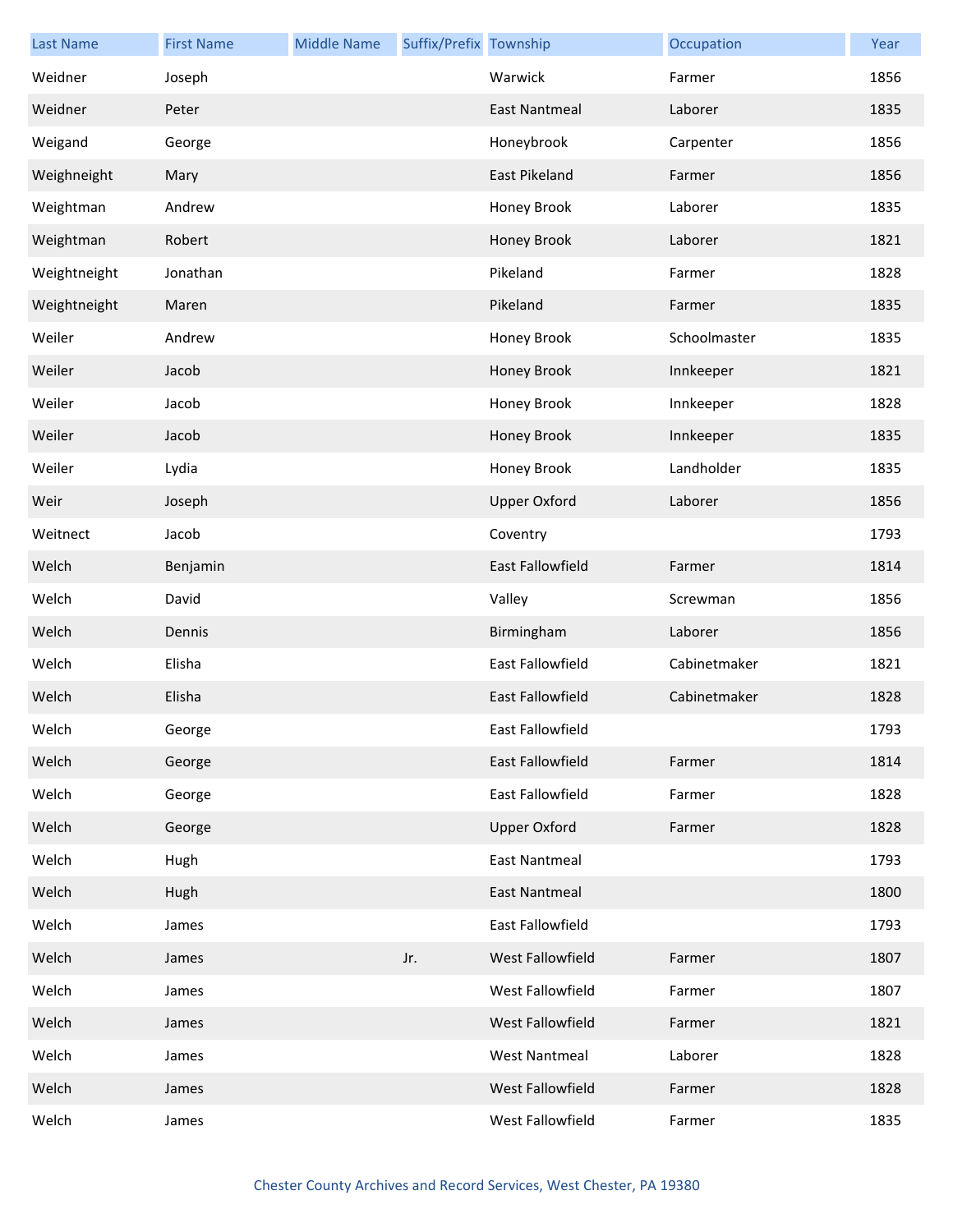| <b>Last Name</b> | <b>First Name</b> | <b>Middle Name</b> | Suffix/Prefix Township |                         | Occupation  | Year |
|------------------|-------------------|--------------------|------------------------|-------------------------|-------------|------|
| Welch            | James             |                    |                        | <b>West Chester</b>     | Laborer     | 1856 |
| Welch            | John              |                    |                        | East Caln               |             | 1793 |
| Welch            | John              |                    |                        | Honey Brook             |             | 1800 |
| Welch            | John              |                    |                        | West Caln               | Farmer      | 1821 |
| Welch            | John              |                    |                        | <b>West Nantmeal</b>    | Laborer     | 1828 |
| Welch            | John              |                    |                        | <b>West Nantmeal</b>    | Farmer      | 1835 |
| Welch            | Jonathan          |                    |                        | East Caln               |             | 1793 |
| Welch            | Martin            |                    |                        | East Bradford           |             | 1793 |
| Welch            | Matthew           |                    |                        | East Fallowfield        |             | 1793 |
| Welch            | Michael           |                    |                        | Schuylkill              | Laborer     | 1856 |
| Welch            | Michel            |                    |                        | Birmingham              | Laborer     | 1856 |
| Welch            | Patrick           |                    |                        | <b>West Nantmeal</b>    | Gatekeeper  | 1807 |
| Welch            | Patrick           |                    |                        | <b>West Nantmeal</b>    | Gatekeeper  | 1814 |
| Welch            | Patrick           |                    |                        | <b>West Nantmeal</b>    | Gatekeeper  | 1828 |
| Welch            | Peter             |                    |                        | Vincent                 |             | 1800 |
| Welch            | Rebecca           |                    |                        | East Fallowfield        | Seamstress  | 1807 |
| Welch            | Rees              |                    |                        | Honey Brook             | Tanner      | 1828 |
| Welch            | Robert            |                    |                        | Lower Oxford            | Miller      | 1828 |
| Welch            | Thomas            |                    |                        | <b>East Fallowfield</b> | Laborer     | 1807 |
| Welch            | Thomas            |                    |                        | East Fallowfield        | Farmer      | 1814 |
| Welch            | Thomas            |                    |                        | East Fallowfield        | Farmer      | 1821 |
| Welch            | Thomas            |                    |                        | East Fallowfield        | Farmer      | 1828 |
| Welch            | Thomas            |                    |                        | Valley                  | Storetender | 1856 |
| Welch            | Thomas            |                    |                        | East Whiteland          | Laborer     | 1856 |
| Welch            | Walter            |                    |                        | Kennett                 | Laborer     | 1856 |
| Welch            | William           |                    |                        | East Nottingham         | Farmer      | 1807 |
| Welch            | William           |                    |                        | West Fallowfield        | Farmer      | 1835 |
| Welch            | William           |                    |                        | West Fallowfield        | Farmer      | 1835 |
| Welch            | William           |                    |                        | West Fallowfield        | Farmer      | 1856 |
| Welch            | Zebulon           |                    |                        | Westtown                | Trader      | 1835 |
| Welden           | Jacob             |                    |                        | <b>Upper Oxford</b>     | Farmer      | 1807 |
| Weldin           | Jacob             |                    |                        | <b>Upper Oxford</b>     | Yeoman      | 1800 |
| Weldon           | Daniel            |                    |                        | <b>West Vincent</b>     | Miner       | 1856 |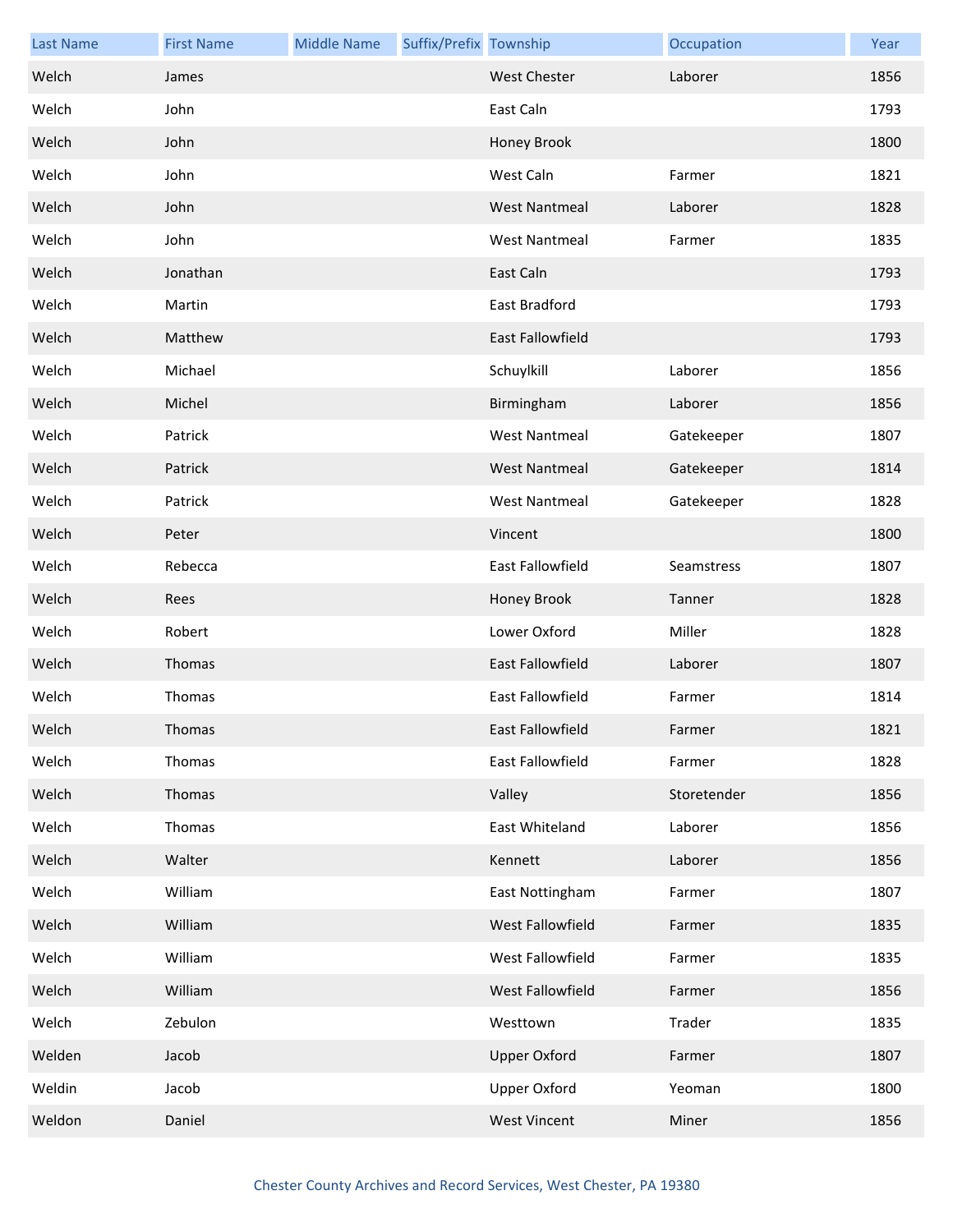| <b>Last Name</b> | <b>First Name</b> | <b>Middle Name</b> | Suffix/Prefix Township |                      | Occupation          | Year |
|------------------|-------------------|--------------------|------------------------|----------------------|---------------------|------|
| Weldon           | Jacob             |                    |                        | <b>Upper Oxford</b>  | Farmer              | 1814 |
| Weldon           | John              |                    |                        | Londonderry          | Farmer              | 1807 |
| Weldon           | Levi              |                    |                        | Lower Oxford         | Blacksmith          | 1835 |
| Well             | Henry             |                    |                        | East Caln            | Blacksmith          | 1821 |
| Well             | Joseph            |                    |                        | <b>East Vincent</b>  | Farmer              | 1835 |
| Weller           | Christopher       |                    |                        | <b>West Nantmeal</b> | Jobber              | 1856 |
| Weller           | Daniel            |                    |                        | West Pikeland        | <b>Hired Farmer</b> | 1856 |
| Weller           | John              |                    |                        | Schuylkill           | Laborer             | 1828 |
| Weller           | John              |                    |                        | Schuylkill           | Laborer             | 1835 |
| Weller           | Samuel            |                    |                        | Vincent              |                     | 1821 |
| Wellor           | Jesse             |                    |                        | East Whiteland       | Laborer             | 1835 |
| Wells            |                   |                    |                        | <b>East Vincent</b>  |                     | 1856 |
| Wells            | Abraham           |                    |                        | Uwchlan              | Carpenter           | 1800 |
| Wells            | Abraham           |                    |                        | West Whiteland       | Carpenter           | 1800 |
| Wells            | Abraham           |                    |                        | Uwchlan              | Carpenter           | 1807 |
| Wells            | Alice             |                    |                        | East Caln            |                     | 1814 |
| Wells            | Alice             |                    |                        | East Caln            |                     | 1821 |
| Wells            | Alice             |                    |                        | East Caln            |                     | 1828 |
| Wells            | Alis              |                    |                        | East Caln            | Farmer              | 1807 |
| Wells            | Amos              |                    |                        | Coventry             | Laborer             | 1828 |
| Wells            | Catharine         |                    |                        | Charlestown          |                     | 1856 |
| Wells            | Catharine         |                    |                        | Charlestown          |                     | 1856 |
| Wells            | Charles           |                    |                        | West Goshen          | Innkeeper           | 1835 |
| Wells            | Charles           |                    |                        | East Caln            | Gentleman           | 1856 |
| Wells            | Christopher       |                    |                        | West Caln            |                     | 1793 |
| Wells            | Christopher       |                    |                        | Sadsbury             |                     | 1800 |
| Wells            | David             |                    |                        | Uwchlan              | Farmer              | 1828 |
| Wells            | David             |                    |                        | Schuylkill           | Coal merchant       | 1835 |
| Wells            | David             |                    |                        | <b>East Vincent</b>  | Farmer              | 1835 |
| Wells            | David             |                    |                        | East Nottingham      | Farmer              | 1835 |
| Wells            | David             |                    |                        | <b>East Vincent</b>  | Farmer              | 1856 |
| Wells            | David             | G                  |                        | <b>East Vincent</b>  | Farmer              | 1856 |
| Wells            | Edmon             |                    |                        | Coventry             | Laborer             | 1835 |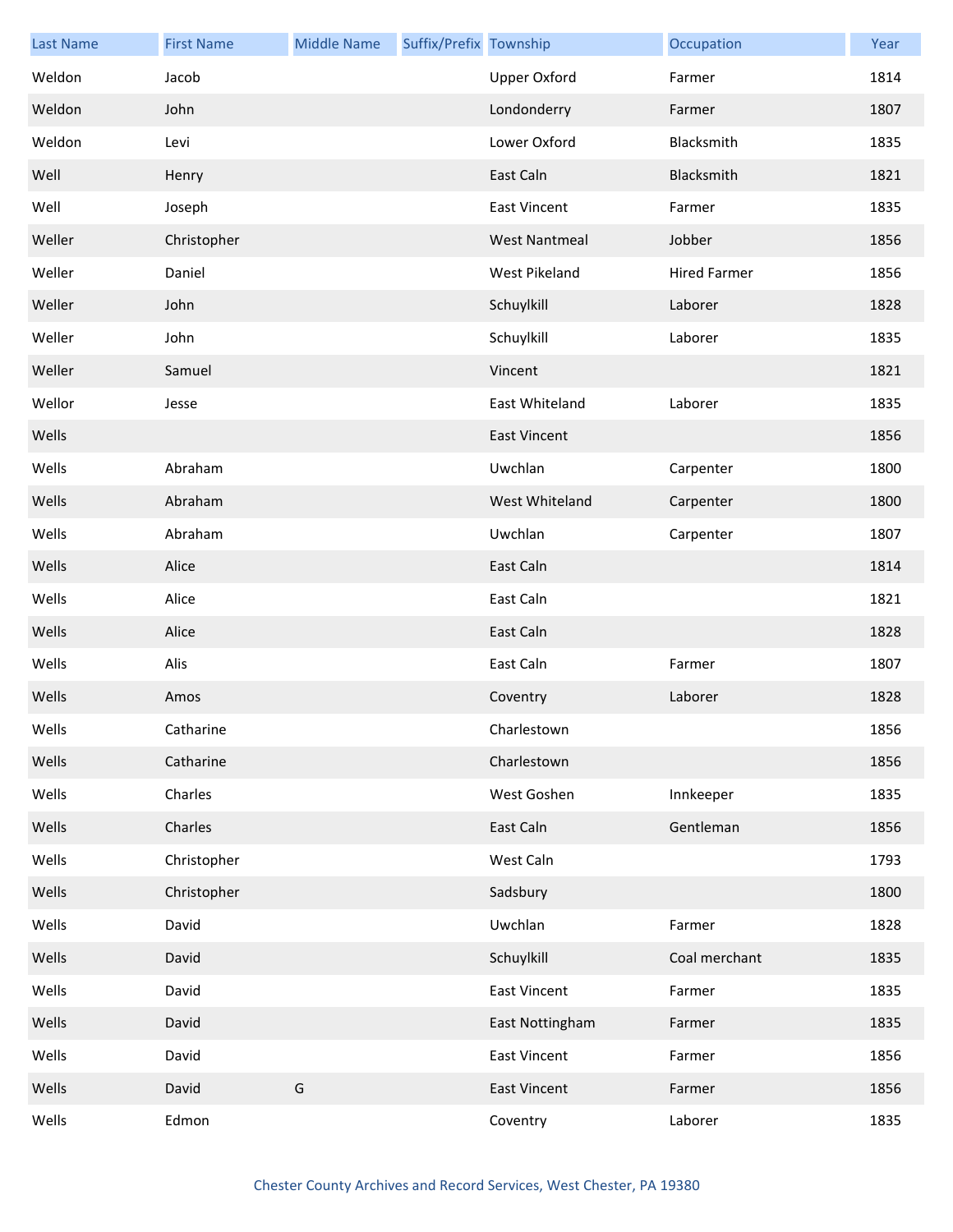| <b>Last Name</b> | <b>First Name</b> | <b>Middle Name</b> | Suffix/Prefix Township |                      | Occupation     | Year |
|------------------|-------------------|--------------------|------------------------|----------------------|----------------|------|
| Wells            | Edmund            |                    |                        | Coventry             |                | 1793 |
| Wells            | Edmund            |                    |                        | Coventry             | Yeoman         | 1807 |
| Wells            | Edmund            |                    |                        | Coventry             | Yeoman         | 1814 |
| Wells            | Edmund            |                    |                        | Coventry             | Farmer         | 1821 |
| Wells            | Edmund            |                    | Jr.                    | Coventry             | Weaver         | 1821 |
| Wells            | Edmund            |                    |                        | Coventry             | Farmer         | 1828 |
| Wells            | Elhanan           |                    |                        | <b>West Coventry</b> | Boatman        | 1856 |
| Wells            | Elizabeth         |                    |                        | <b>West Coventry</b> |                | 1856 |
| Wells            | Enoch             |                    |                        | Charlestown          |                | 1793 |
| Wells            | Enoch             |                    |                        | Charlestown          | Farmer         | 1807 |
| Wells            | Enoch             | S                  |                        | West Whiteland       | Teacher        | 1856 |
| Wells            | Ephraim           |                    |                        | West Whiteland       | Blacksmith     | 1856 |
| Wells            | George            |                    |                        | Pikeland             |                | 1821 |
| Wells            | George            |                    |                        | Tredyffrin           | Laborer        | 1821 |
| Wells            | George            |                    |                        | Tredyffrin           | <b>Butcher</b> | 1828 |
| Wells            | George            |                    |                        | Tredyffrin           | <b>Butcher</b> | 1835 |
| Wells            | Henry             |                    |                        | Tredyffrin           |                | 1793 |
| Wells            | Henry             |                    |                        | Tredyffrin           |                | 1800 |
| Wells            | Henry             |                    |                        | Tredyffrin           | Blacksmith     | 1807 |
| Wells            | Henry             |                    |                        | East Caln            | Laborer        | 1828 |
| Wells            | Isaac             |                    |                        | West Whiteland       | Carpenter      | 1800 |
| Wells            | Isaac             |                    |                        | East Bradford        | Carpenter      | 1807 |
| Wells            | Isaac             |                    |                        | Uwchlan              |                | 1814 |
| Wells            | Isaac             |                    |                        | East Bradford        | Farmer         | 1814 |
| Wells            | Isaac             |                    |                        | East Bradford        |                | 1821 |
| Wells            | Isaac             |                    |                        | West Whiteland       | Carpenter      | 1828 |
| Wells            | Isaac             |                    |                        | West Goshen          | Farmer         | 1835 |
| Wells            | Isaiah            |                    |                        | <b>East Vincent</b>  | Farmer         | 1835 |
| Wells            | James             |                    |                        | Charlestown          | Cordwainer     | 1814 |
| Wells            | James             |                    |                        | Coventry             | Carpenter      | 1821 |
| Wells            | James             |                    |                        | Pikeland             |                | 1821 |
| Wells            | James             |                    |                        | Coventry             | Farmer         | 1828 |
| Wells            | James             |                    |                        | Uwchlan              | Farmer         | 1828 |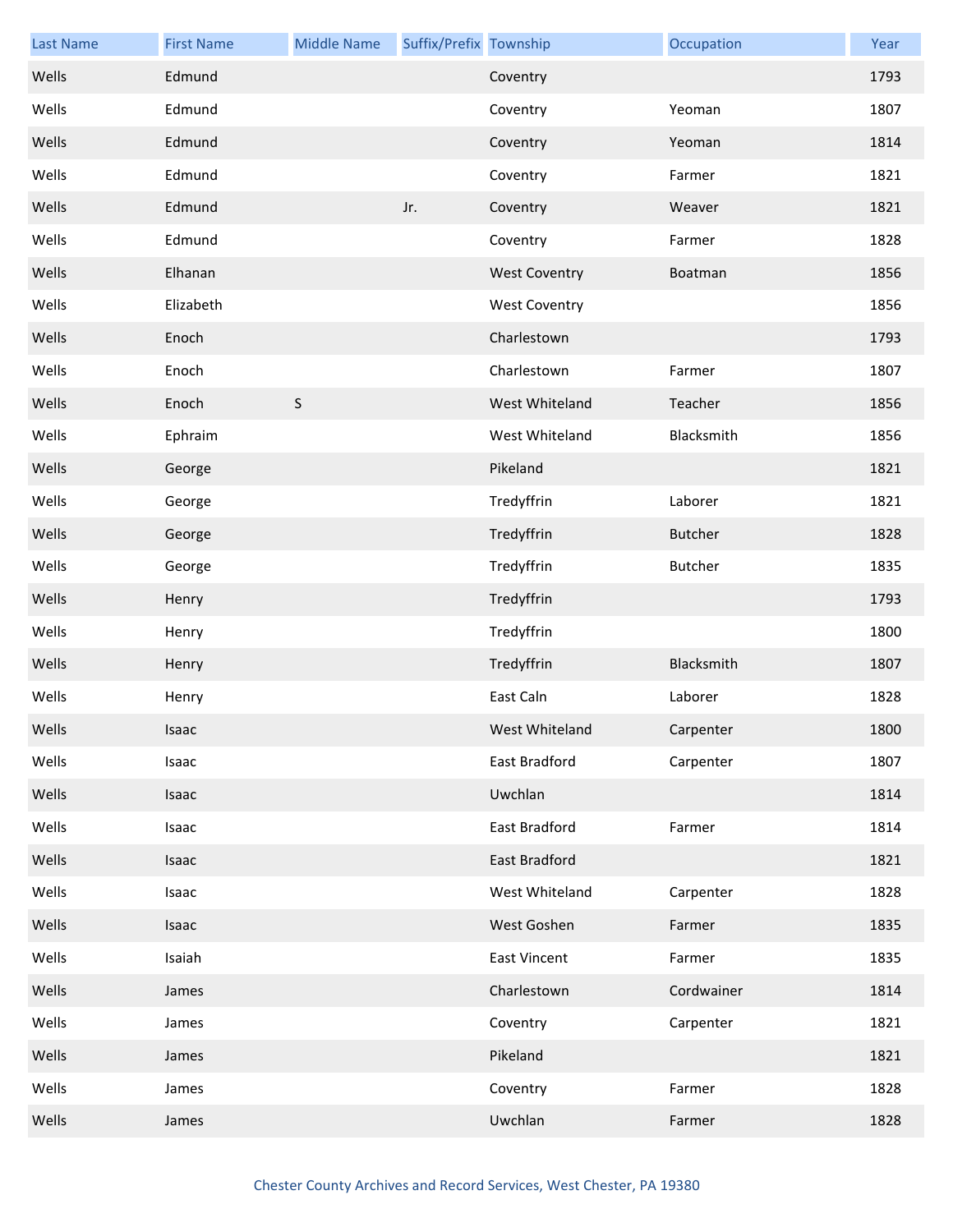| <b>Last Name</b> | <b>First Name</b> | <b>Middle Name</b> | Suffix/Prefix Township |                      | Occupation    | Year |
|------------------|-------------------|--------------------|------------------------|----------------------|---------------|------|
| Wells            | James             |                    |                        | Uwchlan              | Farmer        | 1828 |
| Wells            | James             |                    |                        | Tredyffrin           | Carpenter     | 1835 |
| Wells            | James             |                    |                        | <b>East Vincent</b>  | Storekeeper   | 1835 |
| Wells            | James             |                    |                        | Coventry             | Farmer        | 1835 |
| Wells            | James             |                    |                        | West Nottingham      | Farmer        | 1856 |
| Wells            | Jane              |                    |                        | <b>East Vincent</b>  | Storekeeper   | 1835 |
| Wells            | Jesse             |                    |                        | Charlestown          | Farmer        | 1807 |
| Wells            | Jesse             |                    |                        | Coventry             | <b>Brewer</b> | 1828 |
| Wells            | Jesse             |                    |                        | Coventry             | Farmer        | 1835 |
| Wells            | Jesse             |                    |                        | <b>East Vincent</b>  | Laborer       | 1856 |
| Wells            | John              |                    |                        | West Nottingham      |               | 1793 |
| Wells            | John              |                    |                        | Charlestown          | Farmer        | 1807 |
| Wells            | John              |                    |                        | West Caln            | Mason         | 1807 |
| Wells            | John              |                    |                        | Charlestown          | Farmer        | 1814 |
| Wells            | John              |                    |                        | Coventry             | Carpenter     | 1814 |
| Wells            | John              |                    |                        | Charlestown          | Farmer        | 1821 |
| Wells            | John              |                    |                        | Coventry             | Carpenter     | 1821 |
| Wells            | John              |                    |                        | Charlestown          | Farmer        | 1828 |
| Wells            | John              |                    |                        | Uwchlan              | Shoemaker     | 1828 |
| Wells            | John              |                    |                        | Coventry             | Carpenter     | 1828 |
| Wells            | John              |                    |                        | Coventry             | Carpenter     | 1835 |
| Wells            | John              |                    |                        | Charlestown          | Farmer        | 1835 |
| Wells            | John              |                    | MD                     | Charlestown          | Doctor        | 1856 |
| Wells            | John              | К                  |                        | Schuylkill           | Farmer        | 1835 |
| Wells            | John              | L                  |                        | Warwick              | Storekeeper   | 1856 |
| Wells            | Jonathan          |                    |                        | Charlestown          |               | 1793 |
| Wells            | Jonathan          | r.                 |                        | Pikeland             | Saddler       | 1828 |
| Wells            | Joseph            |                    |                        | Coventry             | Farmer        | 1828 |
| Wells            | Joseph            |                    |                        | <b>East Vincent</b>  | Storekeeper   | 1856 |
| Wells            | Levi              |                    |                        | West Caln            |               | 1793 |
| Wells            | Levi              |                    |                        | West Goshen          |               | 1821 |
| Wells            | Levi              |                    |                        | <b>East Nantmeal</b> | Blacksmith    | 1828 |
| Wells            | Levi              |                    |                        | <b>East Nantmeal</b> | Carpenter     | 1835 |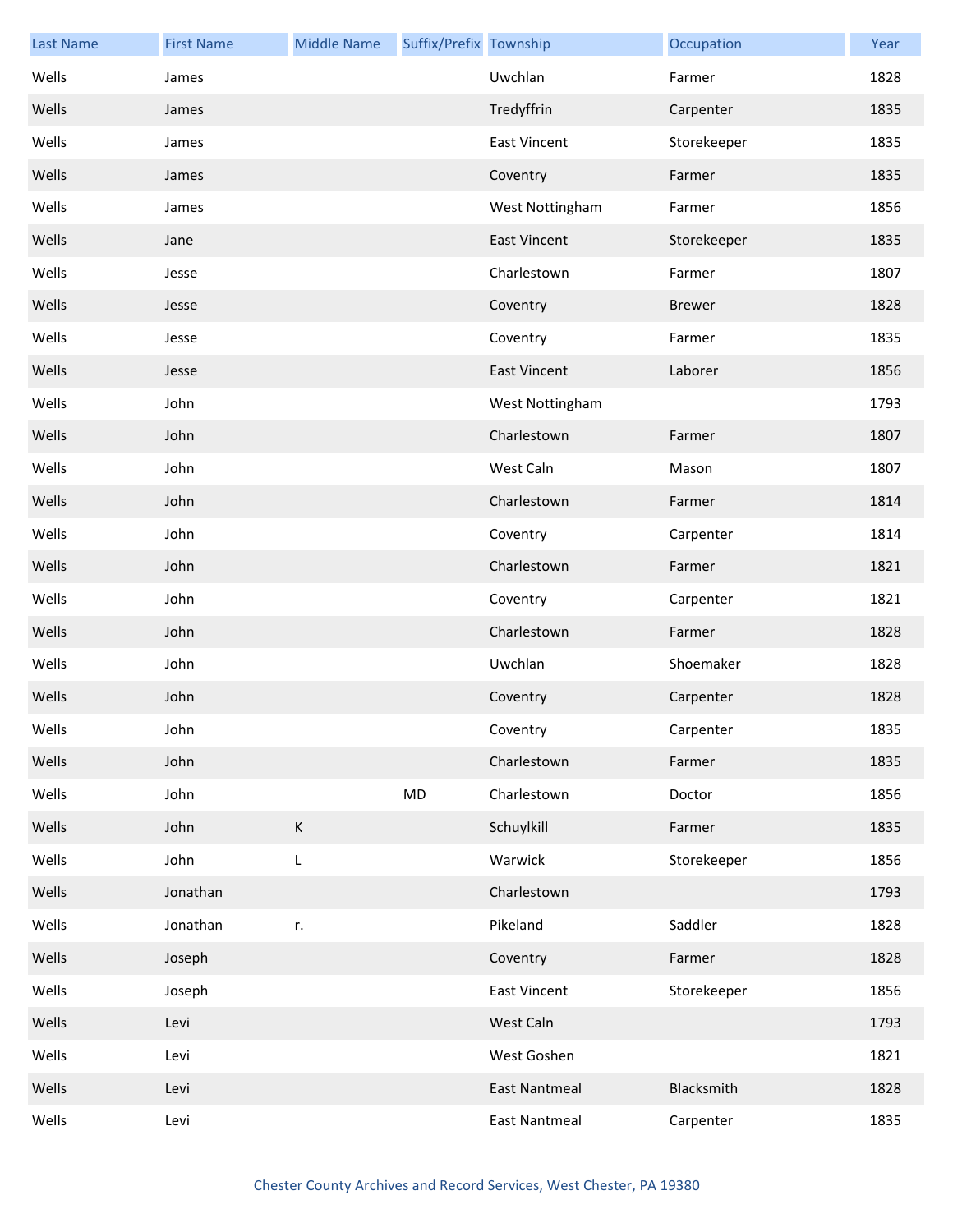| <b>Last Name</b> | <b>First Name</b> | <b>Middle Name</b> | Suffix/Prefix Township |                      | Occupation      | Year |
|------------------|-------------------|--------------------|------------------------|----------------------|-----------------|------|
| Wells            | Margaret          |                    |                        | Charlestown          |                 | 1814 |
| Wells            | Oliver            |                    |                        | West Caln            |                 | 1793 |
| Wells            | Oliver            |                    | Esq.                   | <b>West Coventry</b> | Lumber Merchant | 1856 |
| Wells            | Peter             |                    |                        | Charlestown          |                 | 1793 |
| Wells            | Peter             |                    |                        | Charlestown          | Farmer          | 1807 |
| Wells            | Peter             |                    |                        | Charlestown          | Sawyer          | 1814 |
| Wells            | Peter             |                    |                        | Charlestown          | Farmer          | 1821 |
| Wells            | Peter             |                    |                        | Charlestown          | Sawyer          | 1828 |
| Wells            | Peter             |                    |                        | Charlestown          | Gentleman       | 1835 |
| Wells            | Peter             |                    |                        | Charlestown          | Farmer          | 1856 |
| Wells            | Richard           | D                  |                        | East Caln            | Merchant        | 1856 |
| Wells            | Russel            |                    |                        | Pikeland             | Merchant        | 1814 |
| Wells            | Samuel            |                    |                        | Coventry             |                 | 1793 |
| Wells            | Samuel            |                    | Jr.                    | Coventry             | Laborer         | 1807 |
| Wells            | Samuel            |                    |                        | Coventry             | Cordwainer      | 1821 |
| Wells            | Samuel            |                    |                        | Coventry             | Teacher         | 1835 |
| Wells            | Sarah             |                    |                        | Charlestown          |                 | 1856 |
| Wells            | Sarah             |                    |                        | <b>West Coventry</b> |                 | 1856 |
| Wells            | Seth              |                    |                        | Tredyffrin           | <b>Butcher</b>  | 1814 |
| Wells            | Seth              |                    |                        | Tredyffrin           | <b>Butcher</b>  | 1821 |
| Wells            | Seth              |                    |                        | Tredyffrin           | <b>Butcher</b>  | 1835 |
| Wells            | Thomas            |                    |                        | East Bradford        | Farmer          | 1835 |
| Wells            | Umpstead          |                    |                        | Coventry             | Laborer         | 1835 |
| Wells            | Uriah             |                    |                        | West Chester         | Blacksmith      | 1828 |
| Wells            | William           |                    |                        | East Caln            | Cordwainer      | 1800 |
| Wells            | William           |                    |                        | Coventry             | Yeoman          | 1807 |
| Wells            | William           |                    |                        | Coventry             |                 | 1814 |
| Wells            | William           |                    |                        | Coventry             | Farmer          | 1821 |
| Wells            | William           |                    |                        | West Goshen          | Carpenter       | 1835 |
| Wells            | William           |                    |                        | West Chester         | Carpenter       | 1856 |
| Wells            | William           |                    |                        | East Pikeland        | Laborer         | 1856 |
| Wells            | William           |                    |                        | East Whiteland       | Farmer          | 1856 |
| Wells            | William           | $\mathsf C.$       |                        | East Caln            | Mason           | 1821 |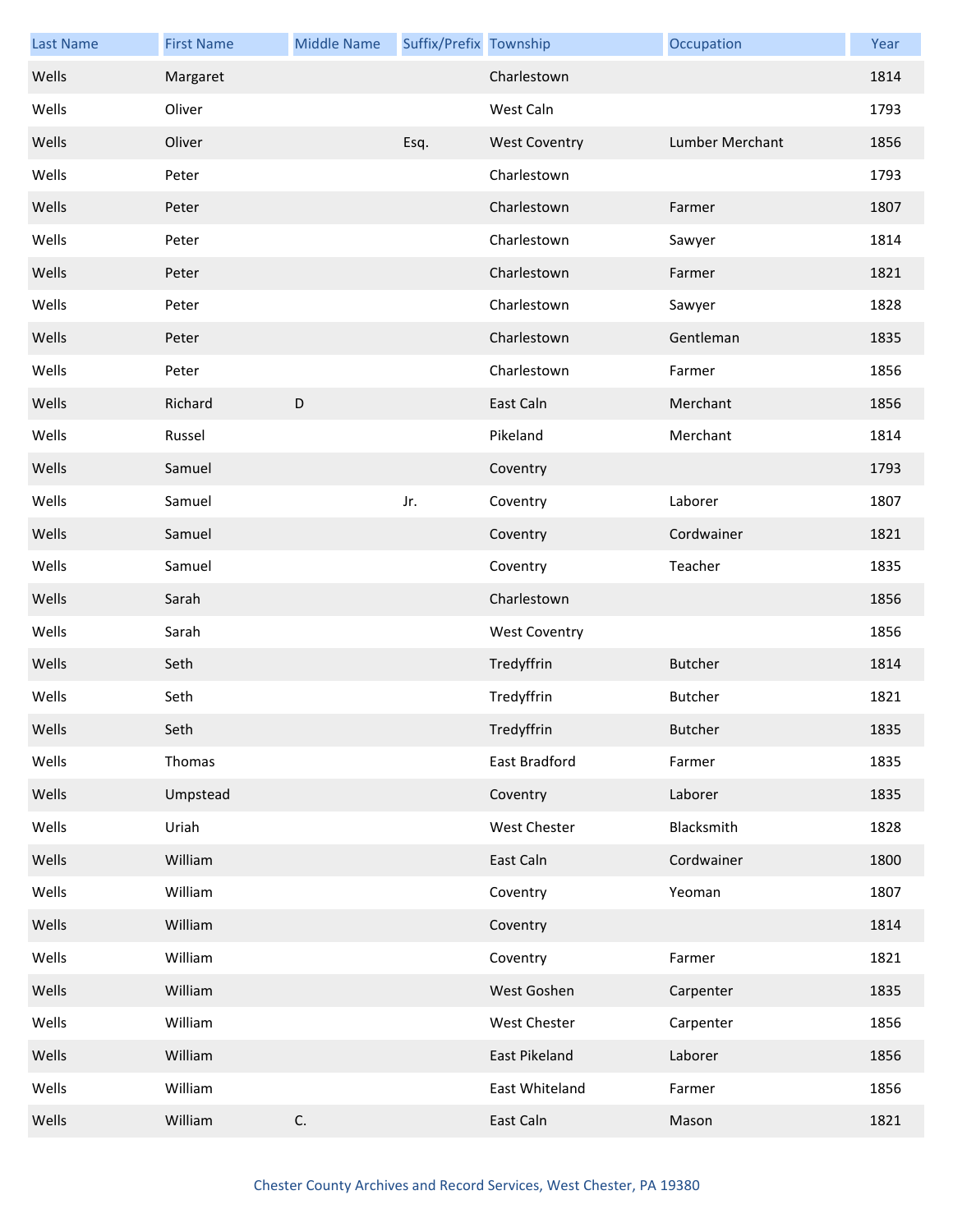| <b>Last Name</b> | <b>First Name</b> | <b>Middle Name</b> | Suffix/Prefix Township |                      | Occupation | Year |
|------------------|-------------------|--------------------|------------------------|----------------------|------------|------|
| Wells            | William           | C.                 |                        | East Caln            | Mason      | 1828 |
| Welsch           | James             |                    |                        | West Fallowfield     | Farmer     | 1835 |
| Welsch           | James             |                    |                        | <b>West Nantmeal</b> | Farmer     | 1835 |
| Welsh            | David             |                    |                        | East Nottingham      | Forgeman   | 1828 |
| Welsh            | Elisha            |                    |                        | West Caln            | Joiner     | 1835 |
| Welsh            | Elizabeth         |                    |                        | <b>West Nantmeal</b> | Farmer     | 1835 |
| Welsh            | George            |                    |                        | East Fallowfield     | Husbandman | 1807 |
| Welsh            | James             |                    |                        | New Garden           | Laborer    | 1814 |
| Welsh            | James             |                    |                        | West Fallowfield     | Farmer     | 1814 |
| Welsh            | James             |                    |                        | London Grove         | Laborer    | 1828 |
| Welsh            | James             |                    |                        | Honeybrook           | Shoemaker  | 1856 |
| Welsh            | James             |                    |                        | Honeybrook           | Merchant   | 1856 |
| Welsh            | John              |                    |                        | Westtown             | Shoemaker  | 1807 |
| Welsh            | John              |                    |                        | West Caln            | Cordwainer | 1814 |
| Welsh            | John              |                    |                        | West Caln            | Farmer     | 1828 |
| Welsh            | John              |                    |                        | West Whiteland       | Quarryman  | 1835 |
| Welsh            | John              |                    |                        | Honeybrook           | Merchant   | 1856 |
| Welsh            | John              |                    |                        | Phoenixville         | Pudler     | 1856 |
| Welsh            | Lorenzo           |                    |                        | Honeybrook           | Carpenter  | 1856 |
| Welsh            | Patrick           |                    |                        | Phoenixville         | Pudler     | 1856 |
| Welsh            | Patrick           | В                  |                        | Phoenixville         | Pudler     | 1856 |
| Welsh            | Peter             |                    |                        | Coventry             | Laborer    | 1807 |
| Welsh            | Rees              |                    |                        | Honeybrook           | Farmer     | 1856 |
| Welsh            | Reese             |                    |                        | Honey Brook          | Laborer    | 1835 |
| Welsh            | Richard           |                    |                        | West Whiteland       | Farmer     | 1856 |
| Welsh            | Sarah             |                    |                        | West Caln            |            | 1835 |
| Welsh            | William           |                    |                        | Birmingham           | Laborer    | 1835 |
| Wence            | Josia             |                    |                        | East Whiteland       | Laborer    | 1856 |
| Wenderly         | Frederick         |                    |                        | Newlin               | Laborer    | 1835 |
| Wensel           | Jacob             |                    |                        | <b>East Vincent</b>  | Laborer    | 1856 |
| Wensel           | William           |                    |                        | East Pikeland        | Plasterer  | 1856 |
| Wensel           | William           |                    |                        | <b>East Vincent</b>  | Weaver     | 1856 |
| Wenser           | Jacob             |                    |                        | <b>East Vincent</b>  | Farmer     | 1856 |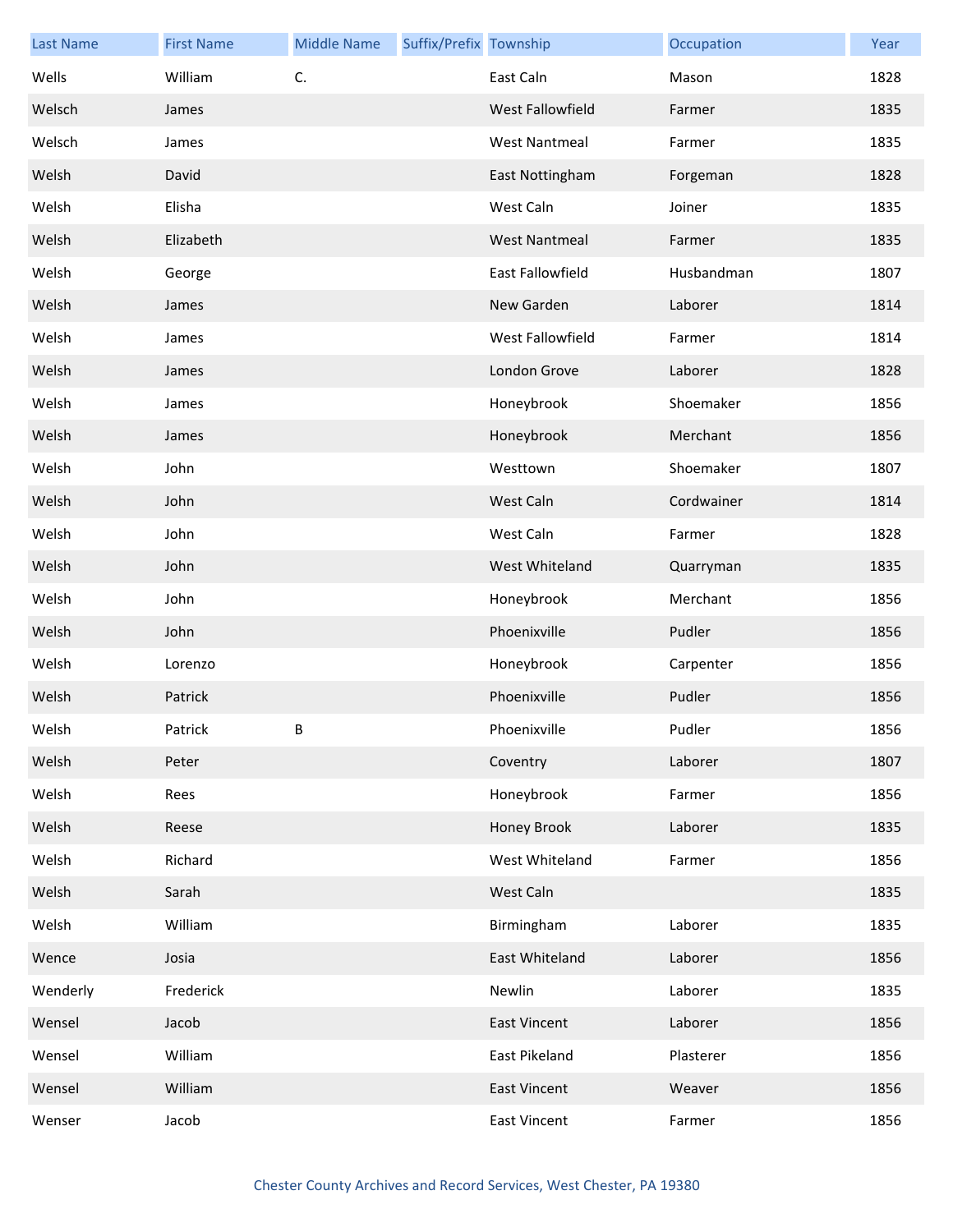| <b>Last Name</b> | <b>First Name</b> | <b>Middle Name</b> | Suffix/Prefix Township |                         | Occupation             | Year |
|------------------|-------------------|--------------------|------------------------|-------------------------|------------------------|------|
| Wentz            | Charles           |                    |                        | Sadsbury                | Wagoner                | 1821 |
| Wentz            | Charles           |                    |                        | Tredyffrin              | Tailor                 | 1835 |
| Wentz            | Christopher       |                    |                        | <b>East Fallowfield</b> | Miller                 | 1807 |
| Wentz            | Isaac             |                    |                        | East Fallowfield        |                        | 1793 |
| Wentz            | Isaac             |                    |                        | Sadsbury                | Farmer & Tavern Keeper | 1814 |
| Wentz            | Jeremiah          |                    |                        | Sadsbury                | Miller                 | 1828 |
| Wentz            | Jeremiah          |                    |                        | Sadsbury                |                        | 1835 |
| Wentz            | John              |                    |                        | East Fallowfield        |                        | 1793 |
| Wentz            | Mary              |                    |                        | Sadsbury                | Landholder             | 1821 |
| Wentz            | Mary              |                    |                        | Sadsbury                |                        | 1828 |
| Wentz            | Mordecai          |                    |                        | Tredyffrin              | Tailor                 | 1835 |
| Wentz            | Samuel            | R.                 |                        | Sadsbury                | Innkeeper              | 1828 |
| Wentz            | Thomas            |                    |                        | Sadsbury                | Farmer                 | 1821 |
| Wentz            | Thomas            |                    |                        | Sadsbury                | Coachmaker             | 1828 |
| Wentz            | Thomas            |                    |                        | Sadsbury                | Coachmaker             | 1835 |
| Wentz            | William           |                    |                        | East Fallowfield        |                        | 1793 |
| Wentzel          | Jacob             |                    |                        | <b>East Vincent</b>     |                        | 1835 |
| Wentzel          | Michael           |                    |                        | <b>East Vincent</b>     |                        | 1835 |
| Wentzell         | Jacob             |                    |                        | Vincent                 | Laborer                | 1828 |
| Wenz             | Isaac             |                    |                        | Sadsbury                | Innkeeper              | 1807 |
| Werner           | John              |                    | Jr.                    | Sadsbury                |                        | 1835 |
| Wersler          | Catharine         |                    |                        | Charlestown             |                        | 1856 |
| Wersler          | Elijah            |                    |                        | Schuylkill              | Wheelwright            | 1828 |
| Wersler          | George            |                    |                        | Charlestown             | Surveyor               | 1807 |
| Wersler          | George            |                    |                        | Charlestown             | Surveyor               | 1814 |
| Wersler          | George            |                    |                        | Charlestown             | Surveyor               | 1821 |
| Wersler          | George            |                    |                        | Charlestown             | Sawyer                 | 1828 |
| Wersler          | George            |                    |                        | Tredyffrin              | Farmer                 | 1856 |
| Wersler          | Henry             |                    |                        | Charlestown             | Schoolmaster           | 1807 |
| Wersler          | Henry             |                    |                        | Charlestown             | Farmer                 | 1814 |
| Wersler          | Henry             |                    |                        | Charlestown             |                        | 1821 |
| Wersler          | Henry             |                    |                        | Charlestown             | Farmer                 | 1828 |
| Wersler          | Jacob             |                    |                        | Charlestown             | Farmer                 | 1807 |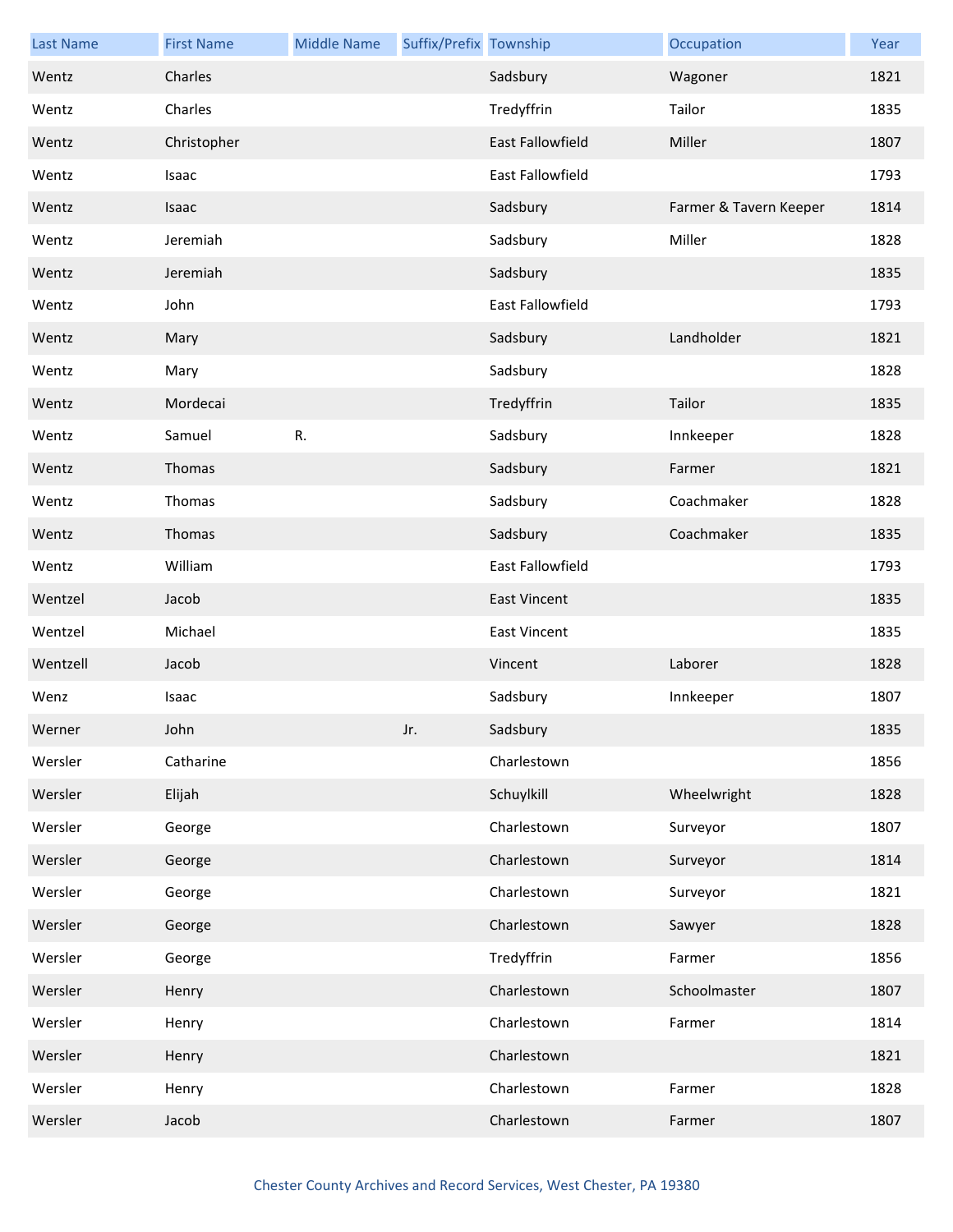| <b>Last Name</b> | <b>First Name</b> | <b>Middle Name</b> | Suffix/Prefix Township |                      | Occupation   | Year |
|------------------|-------------------|--------------------|------------------------|----------------------|--------------|------|
| Wersler          | Jacob             |                    |                        | Charlestown          | Farmer       | 1814 |
| Wersler          | Jacob             |                    |                        | Charlestown          | Farmer       | 1821 |
| Wersler          | Jacob             |                    |                        | Schuylkill           | Farmer       | 1828 |
| Wersler          | Jacob             |                    |                        | Vincent              | Schoolmaster | 1828 |
| Wersler          | John              |                    | Sr.                    | Charlestown          | Farmer       | 1807 |
| Wersler          | John              |                    | Jr.                    | Charlestown          | Farmer       | 1807 |
| Wersler          | John              |                    |                        | Charlestown          | Farmer       | 1814 |
| Wersler          | John              |                    |                        | Charlestown          | Farmer       | 1821 |
| Wersler          | John              |                    | Jr.                    | Charlestown          | Weaver       | 1821 |
| Wersler          | John              |                    |                        | Pikeland             | Blacksmith   | 1828 |
| Wersler          | John              |                    |                        | Charlestown          | Weaver       | 1828 |
| Wersler          | John              |                    |                        | Schuylkill           | Laborer      | 1828 |
| Wersler          | John              |                    |                        | Schuylkill           | Laborer      | 1835 |
| Wersler          | John              |                    |                        | Charlestown          | Farmer       | 1856 |
| Wersler          | John              | G.                 |                        | Charlestown          | Farmer       | 1814 |
| Wersler          | John              | G.                 |                        | Charlestown          | Farmer       | 1821 |
| Wersler          | John              | G.                 |                        | Charlestown          | Farmer       | 1828 |
| Wersler          | Thomas            |                    |                        | Charlestown          | Laborer      | 1821 |
| Wersler          | Thomas            |                    |                        | Charlestown          | Farmer       | 1828 |
| Wersler          | William           |                    |                        | Charlestown          | Schoolmaster | 1828 |
| Wersler          | William           |                    |                        | Charlestown          | Farmer       | 1856 |
| Werslor          | Elijah            |                    |                        | Charlestown          | Farmer       | 1835 |
| Werslor          | Henry             |                    |                        | Charlestown          | Farmer       | 1835 |
| Werslor          | John              | G                  |                        | Charlestown          | Farmer       | 1835 |
| Werslor          | Milton            |                    |                        | Charlestown          | Farmer       | 1835 |
| Wert             | John              |                    |                        | Charlestown          | Weaver       | 1814 |
| Wert             | John              |                    |                        | Charlestown          | Weaver       | 1821 |
| Werts            | Peter             |                    |                        | West Caln            |              | 1793 |
| Werts            | Peter             |                    |                        | <b>East Nantmeal</b> | Laborer      | 1821 |
| Wertz            | John              |                    |                        | Charlestown          | Weaver       | 1828 |
| Wertz            | John              |                    |                        | Charlestown          | Farmer       | 1835 |
| Wertz            | William           |                    |                        | Charlestown          | Weaver       | 1835 |
| Wesan            | William           |                    |                        | East Nottingham      | Schoolmaster | 1807 |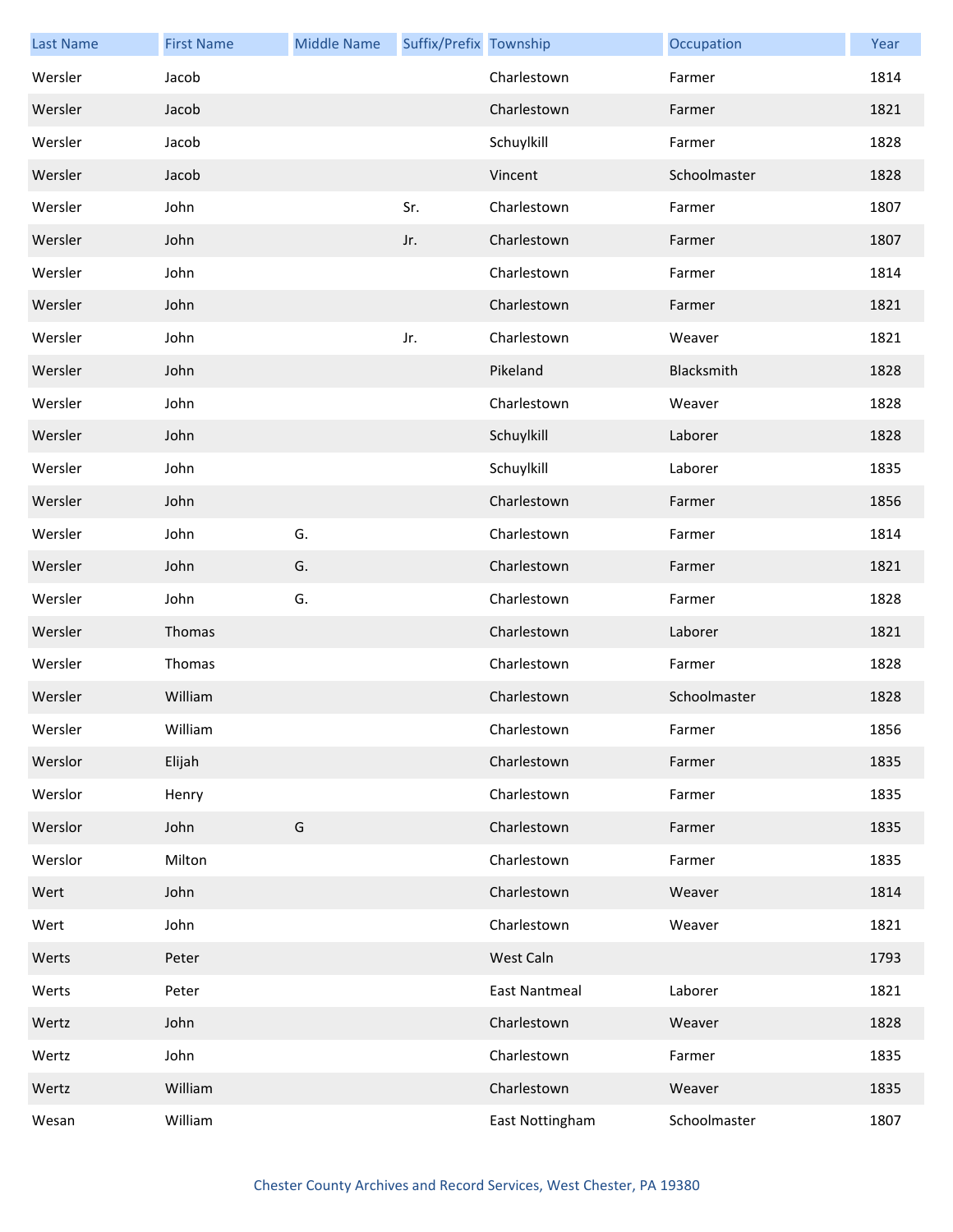| <b>Last Name</b> | <b>First Name</b> | <b>Middle Name</b> | Suffix/Prefix Township |                      | Occupation   | Year |
|------------------|-------------------|--------------------|------------------------|----------------------|--------------|------|
| Wesbster         | Isaac             |                    |                        | East Caln            | Carpenter    | 1835 |
| Wesenburg        | Jacob             |                    |                        | <b>East Nantmeal</b> |              | 1793 |
| Wesler           | Jacob             |                    |                        | Charlestown          | Teacher      | 1821 |
| Wesler           | Robert            |                    |                        | <b>East Coventry</b> | Laborer      | 1856 |
| Wesner           | Jacob             |                    |                        | <b>West Nantmeal</b> | Farmer       | 1814 |
| West             | Alex              |                    |                        | West Caln            | Laborer      | 1856 |
| West             | Ann               |                    |                        | East Goshen          | Farmer       | 1821 |
| West             | Benjamin          |                    | Jr.                    | East Whiteland       | Miller       | 1828 |
| West             | Benjamin          |                    |                        | London Grove         | Farmer       | 1856 |
| West             | Caleb             | D                  |                        | East Goshen          | Tanner       | 1835 |
| West             | Caleb             | D.                 |                        | East Goshen          | Storekeeper  | 1828 |
| West             | Charles           |                    |                        | New Garden           | Quarry man   | 1835 |
| West             | Christopher       |                    |                        | London Grove         | Manufacturer | 1828 |
| West             | Christopher       |                    |                        | London Britain       | Manufacturer | 1835 |
| West             | David             |                    |                        | East Goshen          | Farmer       | 1828 |
| West             | David             |                    |                        | <b>West Chester</b>  | Tailor       | 1835 |
| West             | David             |                    |                        | Pikeland             | Farmer       | 1835 |
| West             | David             |                    |                        | <b>West Nantmeal</b> | Storekeeper  | 1856 |
| West             | David             |                    |                        | <b>East Vincent</b>  | Farmer       | 1856 |
| West             | Ezekiel           |                    |                        | London Grove         | Laborer      | 1814 |
| West             | Ezekiel           |                    |                        | New London           | Laborer      | 1835 |
| West             | George            |                    |                        | West Marlborough     | Forgeman     | 1814 |
| West             | Hannah            |                    |                        | <b>West Nantmeal</b> | Farmer       | 1828 |
| West             | Isaac             |                    |                        | Uwchlan              | Laborer      | 1807 |
| West             | Isaac             |                    |                        | <b>West Nantmeal</b> | Laborer      | 1814 |
| West             | Isaac             |                    |                        | <b>East Nantmeal</b> | Laborer      | 1821 |
| West             | Isaac             |                    |                        | <b>West Nantmeal</b> | Laborer      | 1821 |
| West             | Isaac             |                    |                        | Uwchlan              | Laborer      | 1828 |
| West             | J                 | Pearce             |                        | <b>East Vincent</b>  | Farmer       | 1856 |
| West             | James             |                    |                        | Lower Oxford         | Laborer      | 1828 |
| West             | James             |                    |                        | New Garden           | Laborer      | 1856 |
| West             | James             | $\mathsf C$        |                        | Lower Oxford         | Laborer      | 1856 |
| West             | John              |                    |                        | Lower Oxford         | Laborer      | 1821 |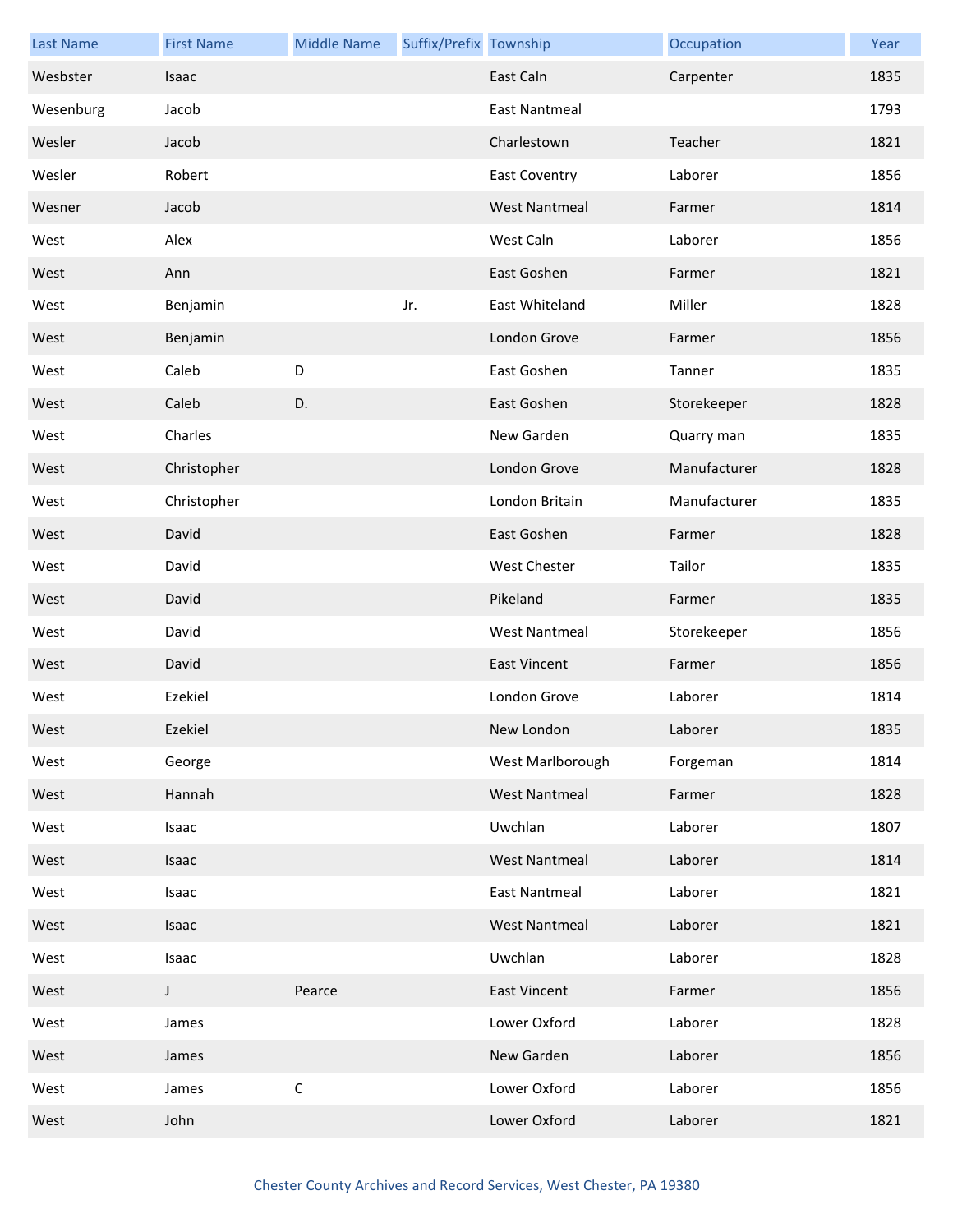| <b>Last Name</b> | <b>First Name</b> | <b>Middle Name</b> | Suffix/Prefix Township |                      | Occupation    | Year |
|------------------|-------------------|--------------------|------------------------|----------------------|---------------|------|
| West             | John              |                    |                        | Lower Oxford         | Laborer       | 1828 |
| West             | John              |                    |                        | Uwchlan              | Tavern Keeper | 1828 |
| West             | John              |                    |                        | West Whiteland       | Farmer        | 1835 |
| West             | John              |                    |                        | West Whiteland       | Innkeeper     | 1835 |
| West             | John              |                    |                        | Lower Oxford         | Laborer       | 1835 |
| West             | John              |                    |                        | Londonderry          | Laborer       | 1856 |
| West             | John              | B                  |                        | Tredyffrin           | Farmer        | 1856 |
| West             | Jonathan          |                    |                        | London Britain       | Manufacturer  | 1835 |
| West             | Joseph            |                    |                        | London Grove         |               | 1800 |
| West             | Joseph            |                    | Jr.                    | London Grove         | Farmer        | 1814 |
| West             | Joseph            |                    |                        | London Grove         | Farmer        | 1814 |
| West             | Joseph            |                    |                        | <b>Upper Oxford</b>  | Farmer        | 1828 |
| West             | Luther            |                    |                        | West Nottingham      |               | 1856 |
| West             | Phebe             |                    |                        | London Grove         | Farmer        | 1828 |
| West             | Robert            |                    |                        | Penn                 | Laborer       | 1856 |
| West             | Sarah             |                    |                        | Tredyffrin           |               | 1856 |
| West             | Thomas            |                    |                        | Uwchlan              |               | 1793 |
| West             | Thomas            |                    |                        | London Grove         | Farmer        | 1821 |
| West             | Thomas            |                    |                        | London Grove         | Farmer        | 1828 |
| West             | Thomas            |                    |                        | Penn                 | Farmer        | 1835 |
| West             | Thomas            |                    |                        | West Bradford        | Laborer       | 1856 |
| West             | Thomas            |                    |                        | <b>East Vincent</b>  | Laborer       | 1856 |
| West             | William           |                    |                        | Birmingham           |               | 1793 |
| West             | William           |                    |                        | <b>West Nantmeal</b> |               | 1793 |
| West             | William           |                    |                        | Vincent              |               | 1793 |
| West             | William           |                    |                        | London Grove         |               | 1800 |
| West             | William           |                    |                        | <b>West Nantmeal</b> | Miller        | 1807 |
| West             | William           |                    |                        | New Garden           |               | 1807 |
| West             | William           |                    |                        | London Grove         | Farmer        | 1807 |
| West             | William           |                    |                        | West Marlborough     | Carpenter     | 1807 |
| West             | William           |                    |                        | <b>West Nantmeal</b> | Farmer        | 1814 |
| West             | William           |                    |                        | London Grove         | Farmer        | 1814 |
| West             | William           |                    |                        | <b>West Nantmeal</b> | Farmer        | 1821 |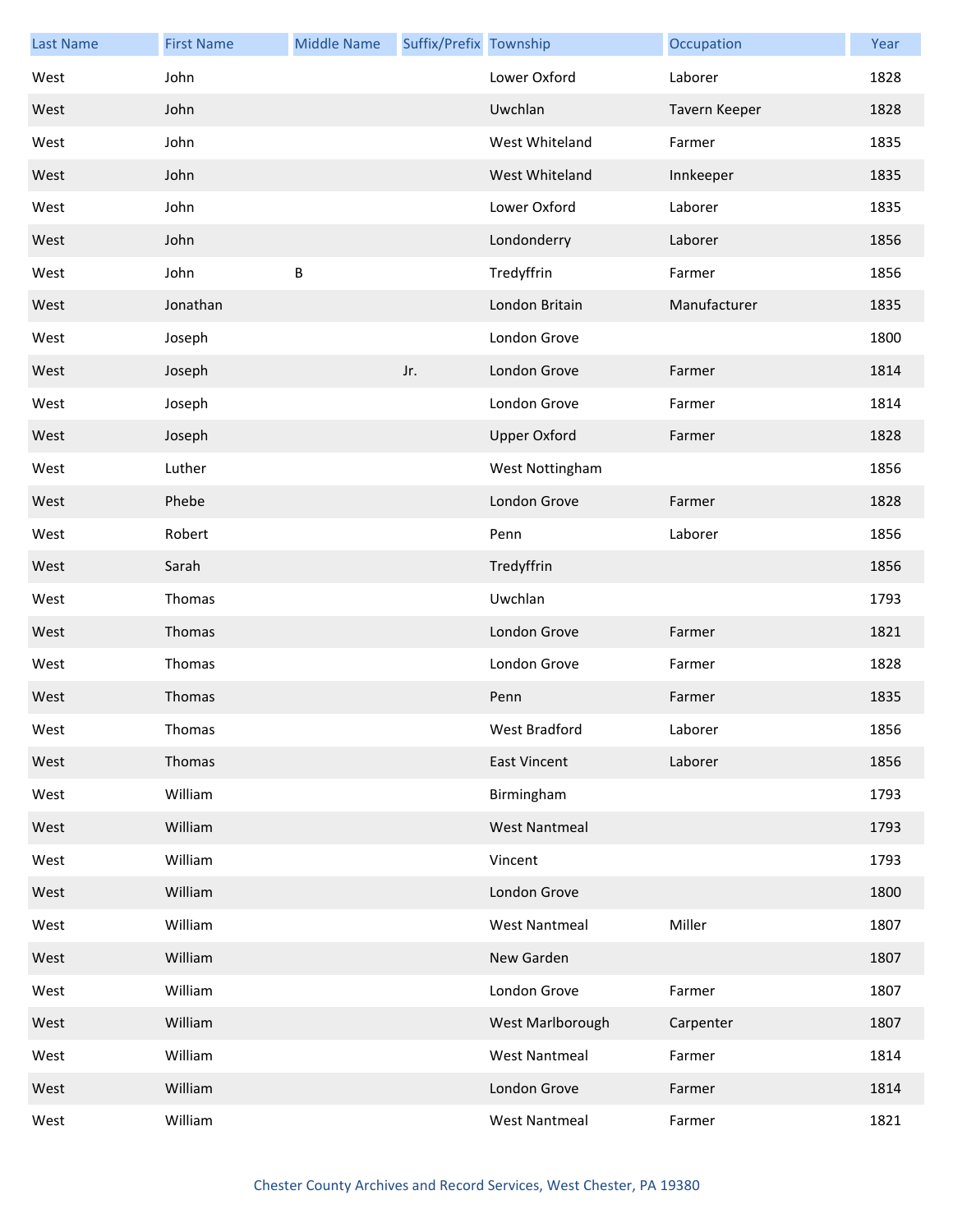| <b>Last Name</b> | <b>First Name</b> | <b>Middle Name</b> | Suffix/Prefix Township |                      | Occupation           | Year |
|------------------|-------------------|--------------------|------------------------|----------------------|----------------------|------|
| West             | William           |                    |                        | London Grove         | Farmer               | 1821 |
| West             | William           |                    |                        | East Nottingham      | Farmer               | 1835 |
| West             | William           |                    |                        | Brandywine           | Carpenter            | 1835 |
| West             | William           |                    |                        | Tredyffrin           | Farmer               | 1856 |
| West             | William           |                    |                        | West Nottingham      |                      | 1856 |
| West             | William           |                    |                        | <b>West Bradford</b> | Farmer               | 1856 |
| West             | Wilmer            | W                  |                        | <b>East Vincent</b>  | Laborer              | 1856 |
| Westler          | George            |                    |                        | Charlestown          |                      | 1793 |
| Westler          | Jacob             |                    |                        | Willistown           | Laborer              | 1828 |
| Westler          | John              |                    |                        | Willistown           | Laborer              | 1828 |
| Westley          | Jacob             |                    |                        | <b>West Nantmeal</b> | Miller               | 1814 |
| Westley          | John              |                    |                        | West Goshen          | Laborer              | 1856 |
| Weston           | Chaney            |                    |                        | Birmingham           | Innkeeper            | 1828 |
| Weston           | Cheyney           |                    |                        | Westtown             | Drover               | 1835 |
| Weston           | Hannah            |                    |                        | <b>West Nantmeal</b> | Farmer               | 1835 |
| Weston           | James             |                    |                        | Birmingham           |                      | 1814 |
| Weston           | James             |                    |                        | New London           | Laborer              | 1835 |
| Weston           | John              |                    |                        | Upper Oxford         | Laborer              | 1835 |
| Weston           | William           |                    |                        | Birmingham           |                      | 1793 |
| Weston           | William           |                    |                        | Westtown             | Innkeeper            | 1807 |
| Weston           | William           |                    |                        | Birmingham           | Innkeeper            | 1814 |
| Weston           | William           |                    |                        | Birmingham           | Tailor               | 1828 |
| Weston           | William           |                    |                        | Brandywine           | Saddler              | 1828 |
| Weston           | William           |                    |                        | Brandywine           | Laborer              | 1835 |
| Wetharall        | James             |                    |                        | East Caln            | Laborer              | 1856 |
| Wetherall        | Christopher       |                    |                        | Tredyffrin           | Laborer              | 1856 |
| Wetherall        | Joseph            |                    |                        | Penn                 | Jobber               | 1828 |
| Wetherall        | Joseph            |                    |                        | East Caln            | Laborer              | 1828 |
| Wetherall        | William           |                    |                        | East Caln            | Laborer              | 1828 |
| Wetherby         | Benjamin          |                    |                        | Easttown             | Farmer               | 1814 |
| Wetherby         | Benjamin          |                    | Esq.                   | Easttown             |                      | 1821 |
| Wetherby         | Benjamin          |                    |                        | Easttown             | Justice of the Peace | 1828 |
| Wetherby         | Benjamin          |                    |                        | Easttown             | Scribner             | 1835 |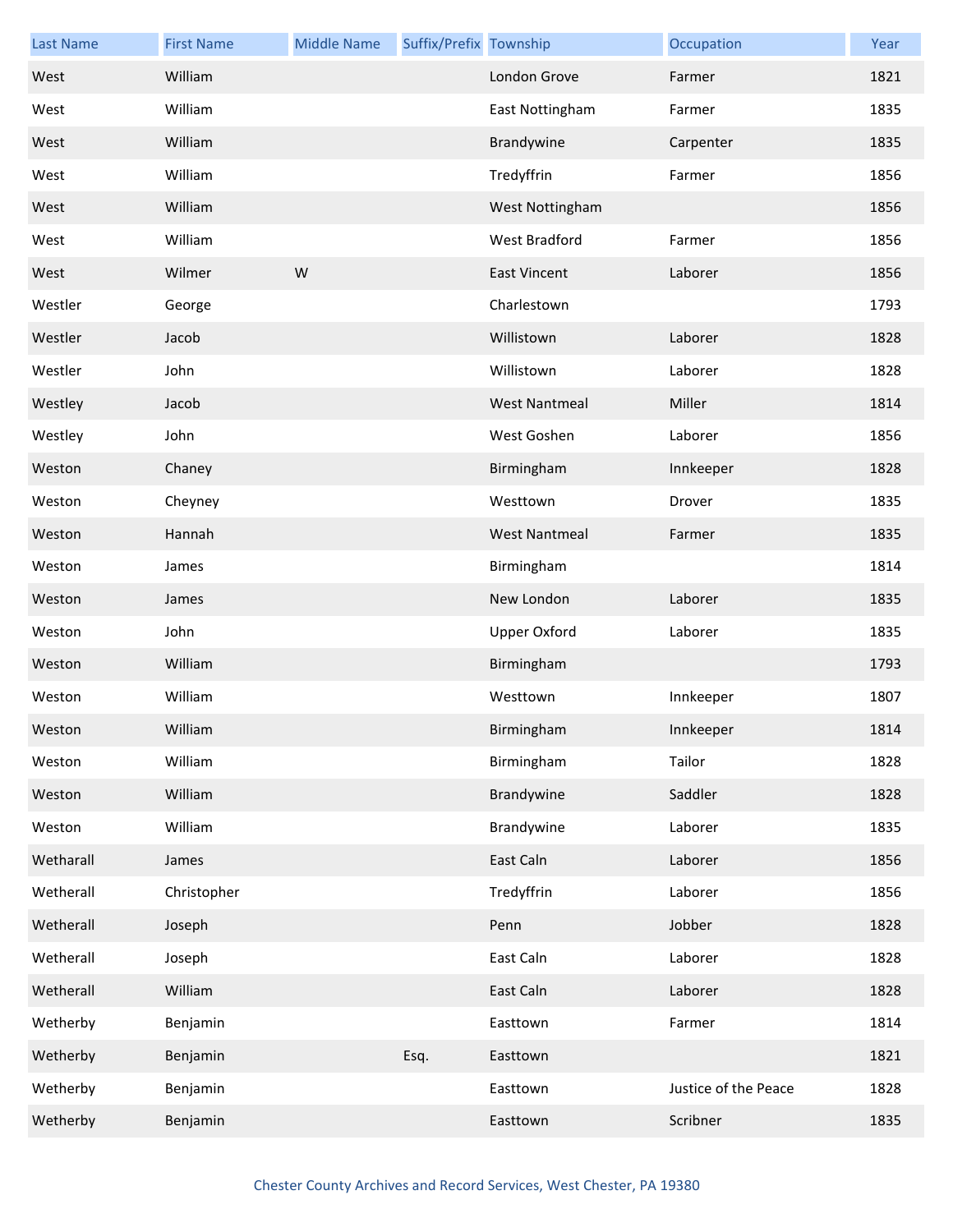| <b>Last Name</b> | <b>First Name</b> | <b>Middle Name</b> | Suffix/Prefix Township |                 | Occupation    | Year |
|------------------|-------------------|--------------------|------------------------|-----------------|---------------|------|
| Wetherby         | Griffith          |                    |                        | Easttown        | Farmer        | 1814 |
| Wetherby         | Griffith          |                    |                        | Easttown        | Farmer        | 1821 |
| Wetherby         | Griffith          |                    |                        | Easttown        | Farmer        | 1828 |
| Wetherby         | Griffith          |                    |                        | Easttown        | Farmer        | 1835 |
| Wetherby         | Joseph            |                    |                        | Easttown        | Schoolmaster  | 1814 |
| Wetherby         | Joseph            |                    |                        | Easttown        | Schoolmaster  | 1821 |
| Wetherby         | Whitehead         |                    |                        | Easttown        |               | 1793 |
| Wetherby         | Whitehead         |                    |                        | Easttown        | Farmer        | 1814 |
| Wetherell        | James             |                    |                        | East Caln       | Laborer       | 1835 |
| Wetherell        | William           |                    |                        | East Caln       | Laborer       | 1835 |
| Wetherill        | William           |                    |                        | West Goshen     | Farmer        | 1856 |
| Wetherly         | Joseph            |                    |                        | Penn            | Laborer       | 1835 |
| Wetherspoon      | John              |                    |                        | East Caln       | Stonecutter   | 1814 |
| Wetsler          | Casper            |                    |                        | Charlestown     | Turner        | 1807 |
| Wetsler          | Casper            |                    |                        | Charlestown     | Turner        | 1814 |
| Wetsler          | Jesse             |                    |                        | Honeybrook      | Mason         | 1856 |
| Wever            | Christian         |                    |                        | Pikeland        | Mason         | 1807 |
| Wever            | Philip            |                    |                        | Easttown        |               | 1856 |
| Wever            | William           |                    |                        | Lower Oxford    | Laborer       | 1856 |
| Whailor          | Joseph            |                    |                        | East Goshen     |               | 1856 |
| Whalen           | Dennis            |                    |                        | East Brandywine | Laborer       | 1856 |
| Whalen           | Patrick           |                    |                        | East Brandywine | Laborer       | 1856 |
| Whalen           | Washington        |                    |                        | East Caln       | Farmer        | 1828 |
| Whales           | Henry             |                    |                        | Westtown        | Dance teacher | 1856 |
| Whalin           | John              |                    |                        | Penn            | Laborer       | 1856 |
| Whalter          | Nathan            |                    |                        | Tredyffrin      | Farmer        | 1856 |
| Whaly            | John              |                    |                        | Kennett         | Jobber        | 1814 |
| Wham             | Catharine         |                    |                        | London Britain  | Farmer        | 1856 |
| Wham             | Thomas            |                    |                        | London Britain  | Farmer        | 1856 |
| Whan             | Ann               |                    |                        | London Britain  | Spinster      | 1835 |
| Whan             | James             |                    |                        | London Britain  | Cooper        | 1835 |
| Whan             | John              |                    |                        | London Britain  |               | 1793 |
| Whan             | John              |                    |                        | London Britain  |               | 1807 |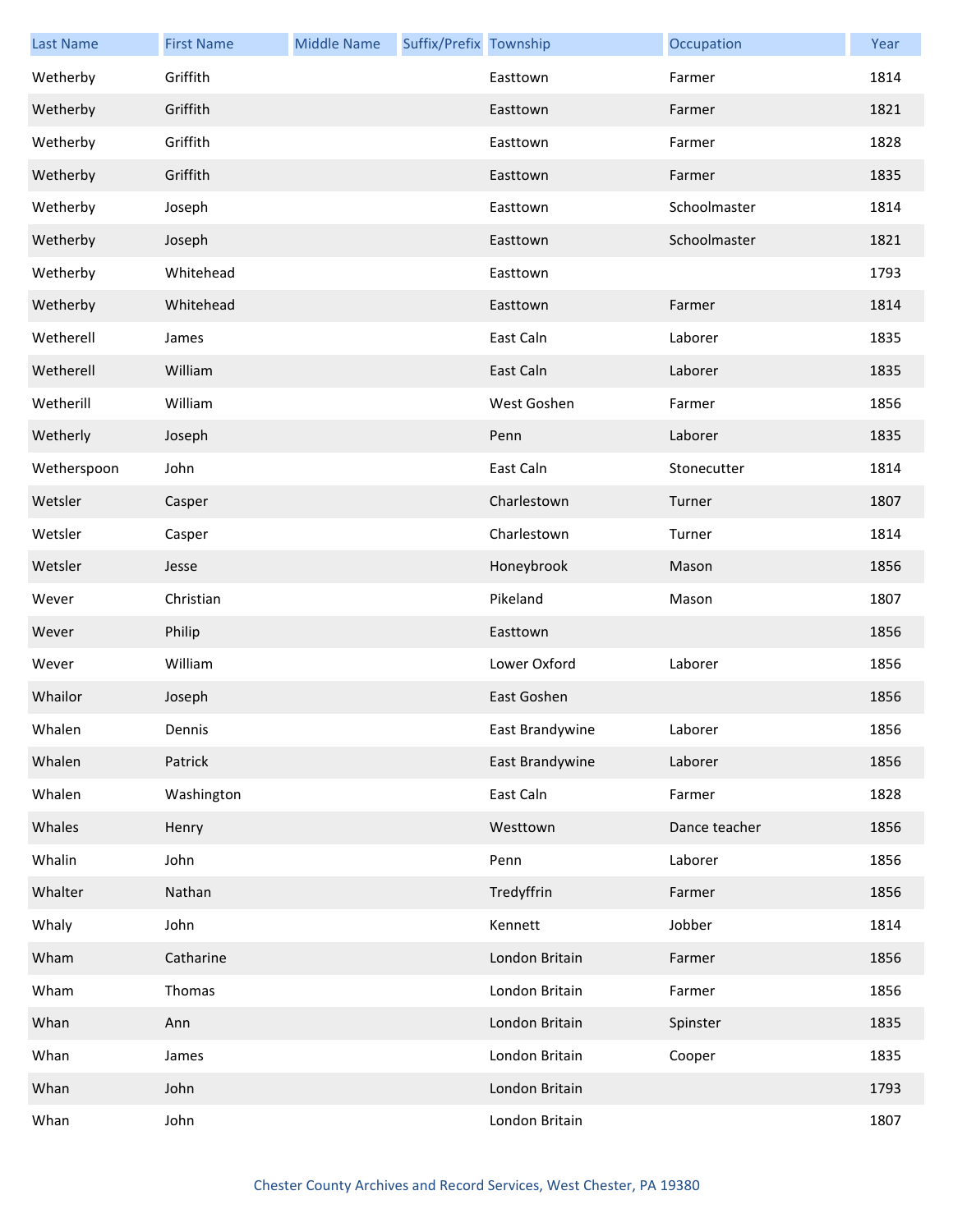| <b>Last Name</b> | <b>First Name</b> | <b>Middle Name</b> | Suffix/Prefix Township |                      | Occupation  | Year |
|------------------|-------------------|--------------------|------------------------|----------------------|-------------|------|
| Whan             | John              |                    |                        | West Fallowfield     | Laborer     | 1835 |
| Whan             | John              |                    |                        | West Fallowfield     | Laborer     | 1835 |
| Whan             | Joseph            |                    |                        | London Britain       | Shoemaker   | 1835 |
| Whan             | Thomas            |                    |                        | London Britain       |             | 1793 |
| Whan             | Thomas            |                    |                        | London Britain       |             | 1807 |
| Whan             | Thomas            |                    |                        | East Fallowfield     | Blacksmith  | 1821 |
| Whan             | Thomas            |                    |                        | London Britain       | Farmer      | 1835 |
| Whan             | William           |                    |                        | London Britain       | Mason       | 1835 |
| Whann            | James             |                    |                        | London Britain       | Cooper      | 1821 |
| Whann            | James             |                    |                        | London Britain       | Cooper      | 1828 |
| Whann            | James             |                    |                        | London Britain       | Cooper      | 1856 |
| Whann            | John              |                    |                        | London Britain       | Yeoman      | 1814 |
| Whann            | John              |                    |                        | London Britain       | Farmer      | 1821 |
| Whann            | John              |                    |                        | London Britain       | Laborer     | 1821 |
| Whann            | Thomas            |                    |                        | London Britain       | Yeoman      | 1814 |
| Whann            | Thomas            |                    |                        | London Britain       | Farmer      | 1821 |
| Whann            | Thomas            |                    | Jr.                    | London Britain       | Farmer      | 1828 |
| Whann            | Thomas            |                    |                        | London Britain       | Farmer      | 1828 |
| Whann            | William           |                    |                        | Londonderry          |             | 1793 |
| Whardenbey       | Stephen           |                    |                        | <b>East Vincent</b>  | Boatbuilder | 1856 |
| Whartnaby        | James             |                    |                        | <b>West Coventry</b> | Boatbuilder | 1856 |
| Wharton          | Benjamin          | T.                 |                        | Tredyffrin           |             | 1828 |
| Wharton          | Jesse             |                    |                        | Tredyffrin           | Farmer      | 1828 |
| Wharton          | Jesse             |                    |                        | Tredyffrin           | Farmer      | 1835 |
| Wharton          | Joshua            |                    |                        | <b>West Nantmeal</b> | Jobber      | 1856 |
| Whatkinson       | Richard           |                    |                        | Sadsbury             |             | 1835 |
| Whatson          | John              |                    |                        | Uwchlan              |             | 1856 |
| Whatson          | Moses             |                    |                        | Uwchlan              |             | 1856 |
| Whatters         | Cornelius         |                    |                        | East Goshen          | Farmer      | 1856 |
| Wheatley         | Arthur            |                    |                        | West Whiteland       | Limeburner  | 1856 |
| Wheatley         | Thomas            |                    |                        | Franklin             | Laborer     | 1856 |
| Wheelen          | Isaac             |                    |                        | West Whiteland       | Farmer      | 1814 |
| Wheeler          | John              |                    |                        | New Garden           | Laborer     | 1814 |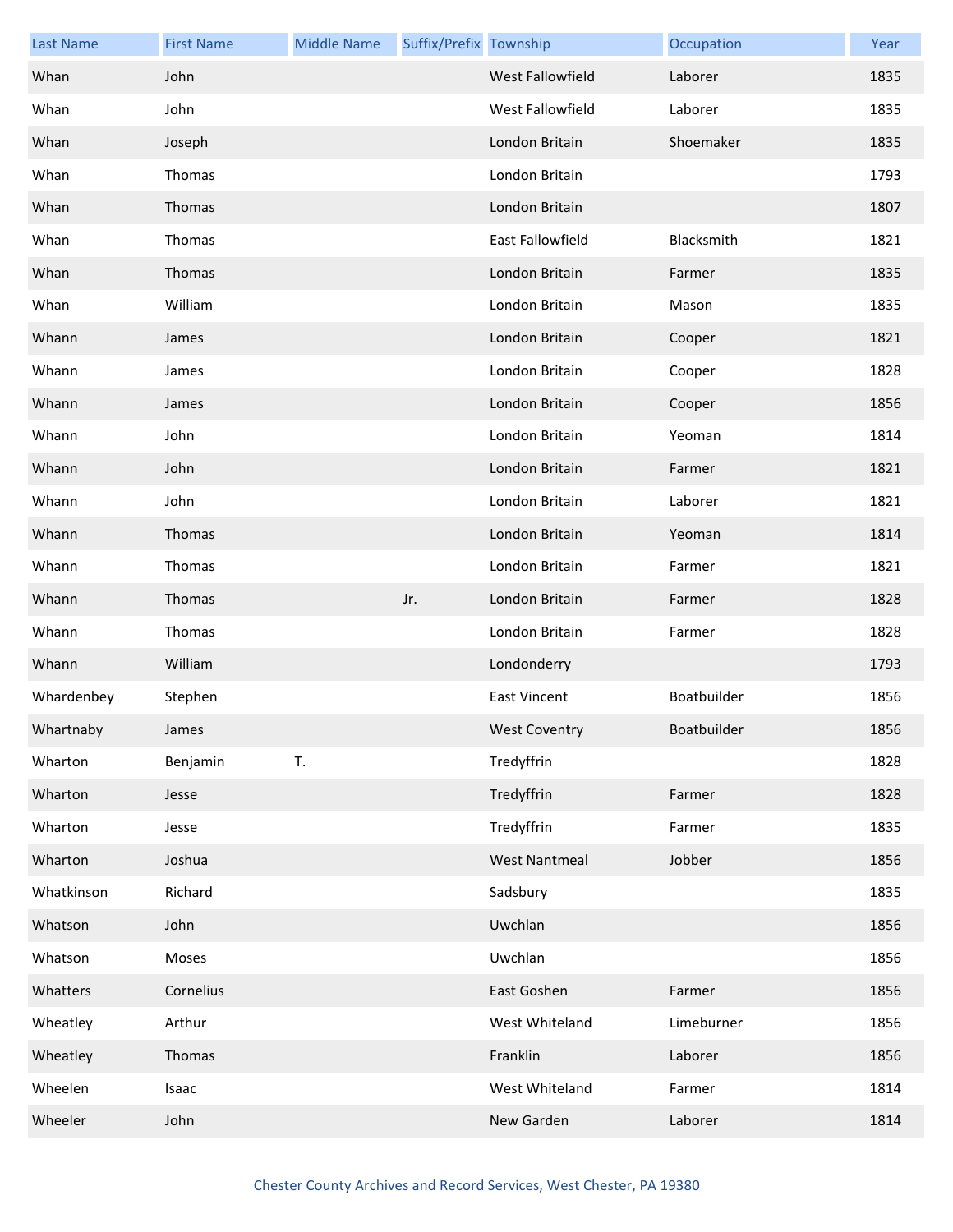| <b>Last Name</b> | <b>First Name</b> | <b>Middle Name</b> | Suffix/Prefix Township |                     | Occupation  | Year |
|------------------|-------------------|--------------------|------------------------|---------------------|-------------|------|
| Wheeler          | Mary              |                    |                        | West Chester        | Gentlewoman | 1835 |
| Wheeler          | William           |                    |                        | <b>West Chester</b> | Law student | 1835 |
| Wheeler          | William           |                    | Esq.                   | New London          | Farmer      | 1856 |
| Wheighneight     | Martin            |                    |                        | Coventry            | Laborer     | 1835 |
| Whelan           | Dennis            |                    |                        | Uwchlan             | Farmer      | 1807 |
| Whelan           | Isaac             |                    |                        | Pikeland            | Gentleman   | 1807 |
| Whelan           | James             |                    |                        | Uwchlan             | Farmer      | 1807 |
| Whelen           | Dennis            |                    | Esq.                   | Uwchlan             |             | 1793 |
| Whelen           | Dennis            |                    |                        | Vincent             |             | 1793 |
| Whelen           | Dennis            |                    |                        | Uwchlan             |             | 1800 |
| Whelen           | Dennis            |                    |                        | West Whiteland      | Farmer      | 1800 |
| Whelen           | Dennis            |                    |                        | Uwchlan             | Farmer      | 1814 |
| Whelen           | Dennis            |                    |                        | Uwchlan             | Farmer      | 1821 |
| Whelen           | Dennis            |                    |                        | Uwchlan             | Farmer      | 1828 |
| Whelen           | Dennis            |                    |                        | Uwchlan             | Farmer      | 1835 |
| Whelen           | Elizabeth         | $\mathsf D$        |                        | East Caln           |             | 1856 |
| Whelen           | George            | W                  |                        | East Caln           | Merchant    | 1856 |
| Whelen           | Isaac             |                    |                        | Uwchlan             |             | 1793 |
| Whelen           | James             |                    |                        | Uwchlan             |             | 1793 |
| Whelen           | James             |                    |                        | Uwchlan             |             | 1800 |
| Whelen           | James             |                    |                        | Uwchlan             | Farmer      | 1814 |
| Whelen           | James             |                    |                        | Uwchlan             | Farmer      | 1821 |
| Whelen           | James             |                    |                        | Vincent             |             | 1821 |
| Whelen           | James             |                    |                        | Uwchlan             | Farmer      | 1828 |
| Whelen           | James             |                    |                        | Uwchlan             | Farmer      | 1835 |
| Whelen           | John              |                    |                        | Uwchlan             |             | 1793 |
| Whelen           | John              |                    |                        | East Caln           |             | 1821 |
| Whelen           | Mary              |                    |                        | East Caln           |             | 1821 |
| Whelen           | Robert            |                    |                        | Uwchlan             |             | 1856 |
| Whelen           | Sarah             |                    |                        | Uwchlan             |             | 1835 |
| Whelen           | Sarah             |                    |                        | Uwchlan             | Farmer      | 1856 |
| Whelen           | Washington        |                    |                        | East Caln           | Laborer     | 1821 |
| Wheling          | Dennis            |                    |                        | East Caln           | Gentleman   | 1807 |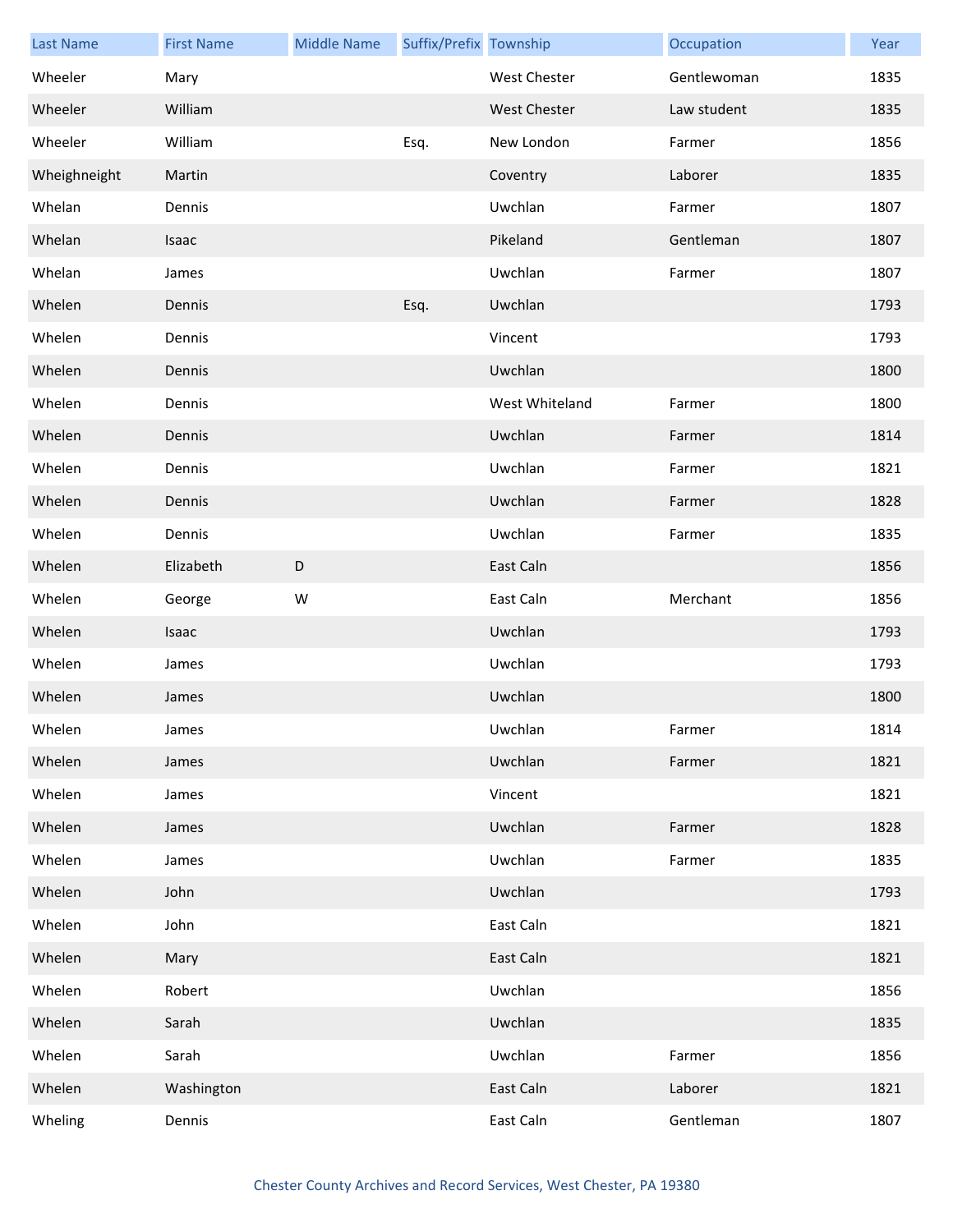| <b>Last Name</b> | <b>First Name</b> | <b>Middle Name</b> | Suffix/Prefix Township |                     | Occupation | Year |
|------------------|-------------------|--------------------|------------------------|---------------------|------------|------|
| Whellen          | George            | W                  |                        | East Caln           | Clerk      | 1835 |
| Where            | Nathan            |                    |                        | East Bradford       | Laborer    | 1828 |
| Wherrett         | Thomas            |                    |                        | Lower Oxford        | Laborer    | 1856 |
| Wherrett         | William           |                    |                        | Lower Oxford        | Laborer    | 1856 |
| Wherrey          | Ebenezer          |                    |                        | East Nottingham     |            | 1800 |
| Wherrey          | James             |                    |                        | East Nottingham     |            | 1800 |
| Wherrey          | William           |                    |                        | East Nottingham     |            | 1800 |
| Wherrey          | William           |                    |                        | East Nottingham     | Tanner     | 1821 |
| Wherrey          | William           |                    |                        | East Nottingham     | Farmer     | 1828 |
| Wherry           | David             |                    | Sr.                    | East Nottingham     |            | 1793 |
| Wherry           | David             |                    | Jr.                    | East Nottingham     |            | 1793 |
| Wherry           | Ebenezer          |                    |                        | East Nottingham     |            | 1793 |
| Wherry           | Ebenezer          |                    |                        | East Nottingham     | Farmer     | 1807 |
| Wherry           | Ebenezer          |                    |                        | East Nottingham     | Farmer     | 1814 |
| Wherry           | James             |                    |                        | East Nottingham     |            | 1793 |
| Wherry           | James             |                    |                        | East Nottingham     | Farmer     | 1807 |
| Wherry           | Joseph            |                    |                        | East Nottingham     | Farmer     | 1835 |
| Wherry           | Joseph            |                    |                        | East Nottingham     | Farmer     | 1856 |
| Wherry           | William           |                    |                        | East Nottingham     | Tanner     | 1807 |
| Wherry           | William           |                    |                        | East Nottingham     | Tanner     | 1814 |
| Wherry           | William           |                    |                        | East Nottingham     | Farmer     | 1835 |
| Whestlan         | William           |                    |                        | Westtown            | Farmer     | 1856 |
| Whetstone        | Hannah            |                    |                        | <b>West Chester</b> | Shoebinder | 1856 |
| Whickersham      | Thomas            |                    |                        | London Grove        | Miller     | 1856 |
| Whiley           | Kennedy           |                    |                        | New London          | Blacksmith | 1814 |
| Whilkson         | Elwood            |                    |                        | London Grove        | Farmer     | 1856 |
| Whillauer        | John              |                    |                        | Coventry            | Shoemaker  | 1835 |
| Whilson          | Alford            |                    |                        | London Grove        | Laborer    | 1856 |
| Whilson          | Ephraim           |                    |                        | London Grove        | Farmer     | 1856 |
| Whilson          | William           |                    |                        | London Grove        | Farmer     | 1856 |
| Whily            | John              |                    |                        | New London          | Weaver     | 1814 |
| Whirle           | Joseph            |                    |                        | East Bradford       |            | 1821 |
| Whirlow          | Milton            |                    |                        | West Fallowfield    | Laborer    | 1856 |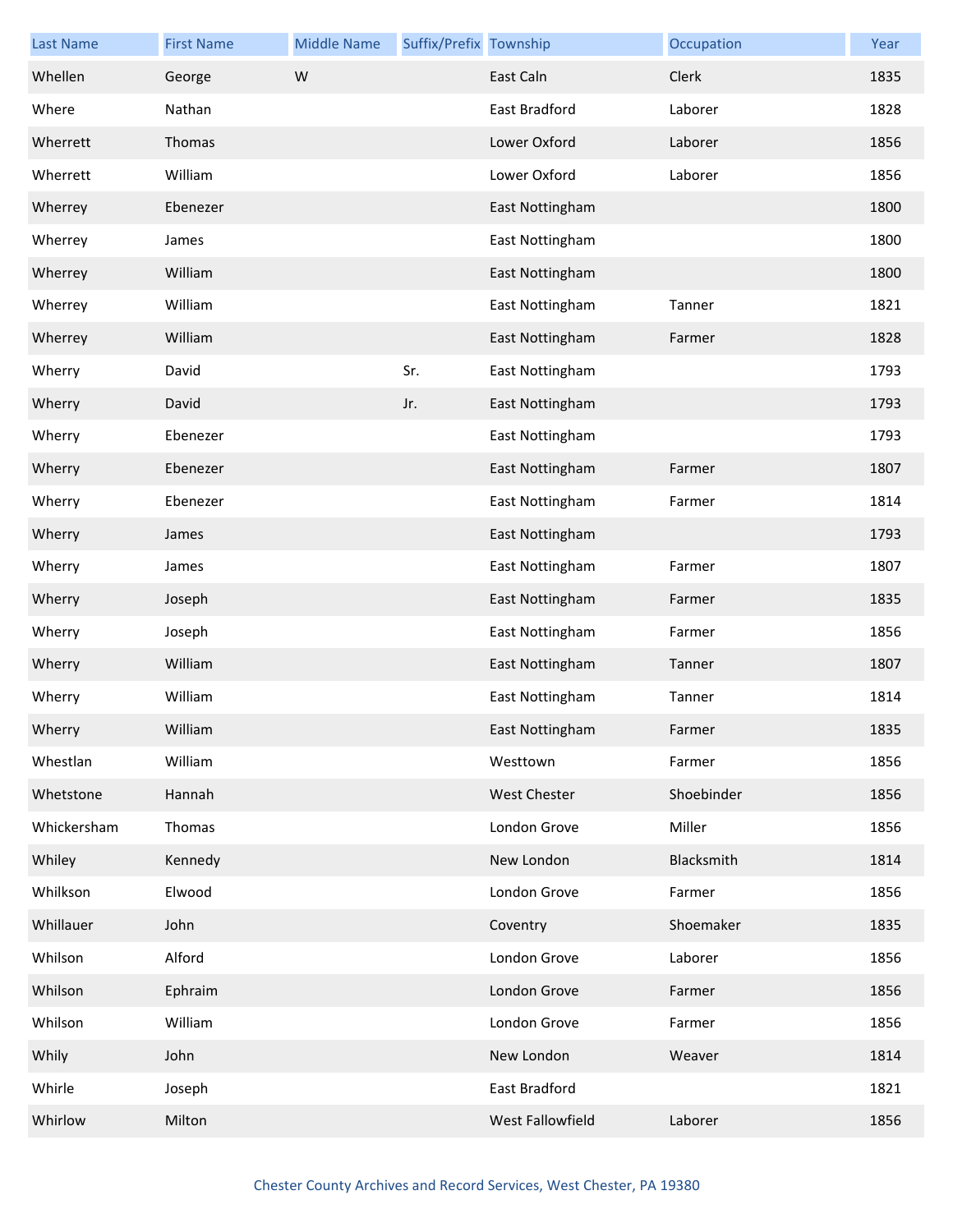| <b>Last Name</b> | <b>First Name</b> | <b>Middle Name</b> | Suffix/Prefix Township |                     | Occupation | Year |
|------------------|-------------------|--------------------|------------------------|---------------------|------------|------|
| Whisler          |                   |                    |                        | Charlestown         |            | 1793 |
| Whisler          | Abraham           |                    |                        | East Whiteland      | Farmer     | 1821 |
| Whisler          | Abram             |                    |                        | Charlestown         |            | 1793 |
| Whisler          | Abram             |                    |                        | East Whiteland      | Farmer     | 1807 |
| Whisler          | Frances           |                    |                        | Honey Brook         | Lady       | 1828 |
| Whisler          | John              |                    |                        | Pikeland            |            | 1821 |
| Whisler          | John              |                    |                        | Willistown          | Laborer    | 1835 |
| Whisler          | John              | W.                 |                        | Charlestown         | Cordwainer | 1807 |
| Whisler          | John              | W.                 |                        | Charlestown         | Cordwainer | 1814 |
| Whisler          | Joseph            |                    |                        | Honey Brook         | Innkeeper  | 1814 |
| Whisler          | Joseph            |                    |                        | Honey Brook         | Postmaster | 1821 |
| Whistler         | Abraham           |                    |                        | East Whiteland      |            | 1800 |
| Whistler         | Christ.           |                    |                        | Charlestown         |            | 1793 |
| Whistler         | Jacob             |                    |                        | Charlestown         |            | 1793 |
| Whistler         | Jacob             |                    |                        | West Whiteland      | Laborer    | 1835 |
| Whistler         | John              |                    |                        | Charlestown         |            | 1793 |
| Whistler         | John              |                    |                        | East Whiteland      | Farmer     | 1856 |
| Whistler         | John              | G                  |                        | East Goshen         | Laborer    | 1856 |
| Whitacker        | John              |                    |                        | West Caln           | Cooper     | 1814 |
| Whitacre         | James             |                    |                        | Pennsbury           | Laborer    | 1828 |
| Whitacre         | John              |                    |                        | East Caln           |            | 1793 |
| Whitacre         | Phineas           |                    |                        | West Chester        | Bartender  | 1835 |
| Whitacre         | Sarah             |                    |                        | West Chester        | Milliner   | 1835 |
| Whitaker         | Hiram             |                    |                        | Uwchlan             | Chairmaker | 1807 |
| Whitaker         | James             |                    |                        | Schuylkill          | Ironmaster | 1828 |
| Whitaker         | James             |                    |                        | East Marlborough    | Shoemaker  | 1835 |
| Whitaker         | James             |                    |                        | <b>West Vincent</b> | Farmer     | 1835 |
| Whitaker         | John              |                    |                        | West Caln           |            | 1793 |
| Whitaker         | John              |                    |                        | West Caln           | Cooper     | 1807 |
| Whitaker         | John              |                    |                        | Uwchlan             | Gentleman  | 1807 |
| Whitaker         | John              |                    |                        | Coventry            | Blacksmith | 1828 |
| Whitaker         | Joseph            |                    |                        | Uwchlan             | Chairmaker | 1807 |
| Whitaker         | Joseph            |                    |                        | Schuylkill          | Ironmaster | 1828 |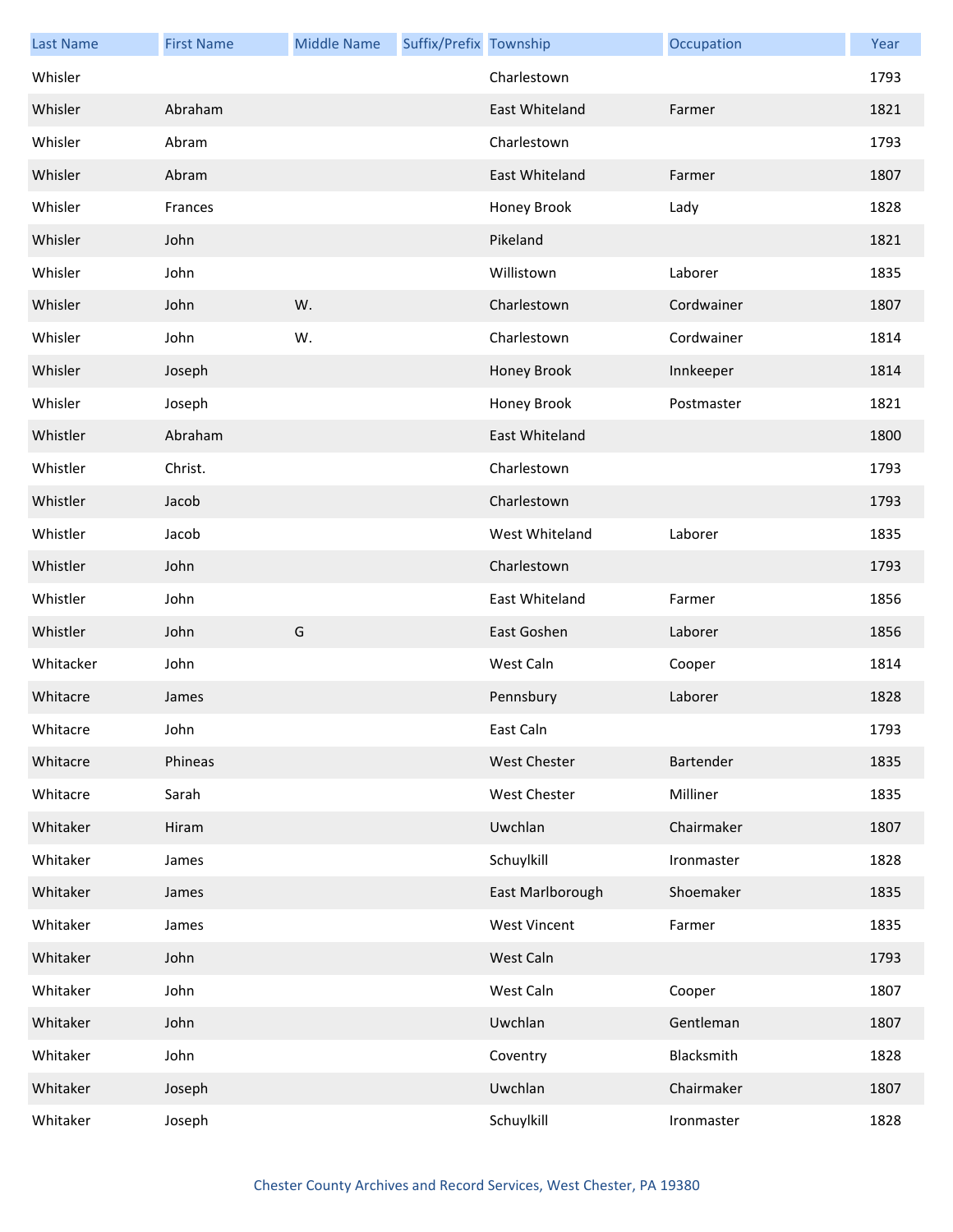| <b>Last Name</b> | <b>First Name</b> | <b>Middle Name</b> | Suffix/Prefix Township |                     | Occupation        | Year |
|------------------|-------------------|--------------------|------------------------|---------------------|-------------------|------|
| Whitaker         | Joseph            |                    |                        | Schuylkill          | Nail manufacturer | 1835 |
| Whitaker         | P                 | L                  |                        | <b>West Chester</b> | Laborer           | 1856 |
| Whitaker         | Peter             |                    |                        | West Caln           |                   | 1793 |
| Whitaker         | Peter             |                    |                        | East Caln           | Laborer           | 1814 |
| Whitaker         | Phineas           |                    |                        | Brandywine          |                   | 1793 |
| Whitaker         | Phineas           |                    |                        | Brandywine          | Cooper            | 1807 |
| Whitaker         | Phineas           |                    |                        | Brandywine          | Farmer            | 1821 |
| Whitaker         | Phineas           |                    |                        | Brandywine          | Cooper            | 1828 |
| Whitaker         | Phinehas          |                    |                        | Brandywine          | Farmer            | 1814 |
| Whitaker         | Samuel            |                    |                        | Schuylkill          | Physician         | 1835 |
| Whitaker         | Samuel            | $\mathsf{A}$       |                        | Phoenixville        | Manager           | 1856 |
| Whitaker         | William           |                    |                        | Brandywine          | Laborer           | 1807 |
| Whitaker         | William           |                    |                        | East Caln           | Laborer           | 1814 |
| Whitaker         | William           | Β.                 |                        | Brandywine          | Cooper            | 1814 |
| Whitcraft        | Andrew            |                    |                        | New London          | Carpenter         | 1814 |
| Whitcraft        | Andrew            |                    |                        | New London          | Farmer            | 1828 |
| Whitcraft        | Andrew            | G                  |                        | Penn                | Saddler           | 1856 |
| Whitcraft        | David             |                    |                        | New London          | Blacksmith        | 1828 |
| Whitcraft        | David             |                    |                        | East Marlborough    | Blacksmith        | 1856 |
| Whitcraft        | Jacob             |                    |                        | New London          |                   | 1793 |
| Whitcraft        | Jacob             |                    |                        | New London          |                   | 1800 |
| Whitcraft        | Jacob             |                    |                        | New London          | Farmer            | 1807 |
| Whitcraft        | Jacob             |                    | Jr.                    | New London          | Farmer            | 1814 |
| Whitcraft        | Jacob             |                    | Jr.                    | New London          | Carpenter         | 1814 |
| Whitcraft        | Jacob             |                    |                        | New London          | Farmer            | 1814 |
| Whitcraft        | Jacob             |                    | Jr.                    | New London          | Carpenter         | 1821 |
| Whitcraft        | Jacob             |                    | Jr.                    | New London          | Laborer           | 1821 |
| Whitcraft        | Jacob             |                    |                        | New London          | Farmer            | 1821 |
| Whitcraft        | Jacob             |                    |                        | New London          | Laborer           | 1828 |
| Whitcraft        | Jacob             |                    |                        | New London          | Carpenter         | 1828 |
| Whitcraft        | Jacob             |                    |                        | New London          | Laborer           | 1835 |
| Whitcraft        | James             |                    |                        | <b>Upper Oxford</b> | Carpenter         | 1821 |
| Whitcraft        | James             |                    |                        | <b>Upper Oxford</b> | Carpenter         | 1828 |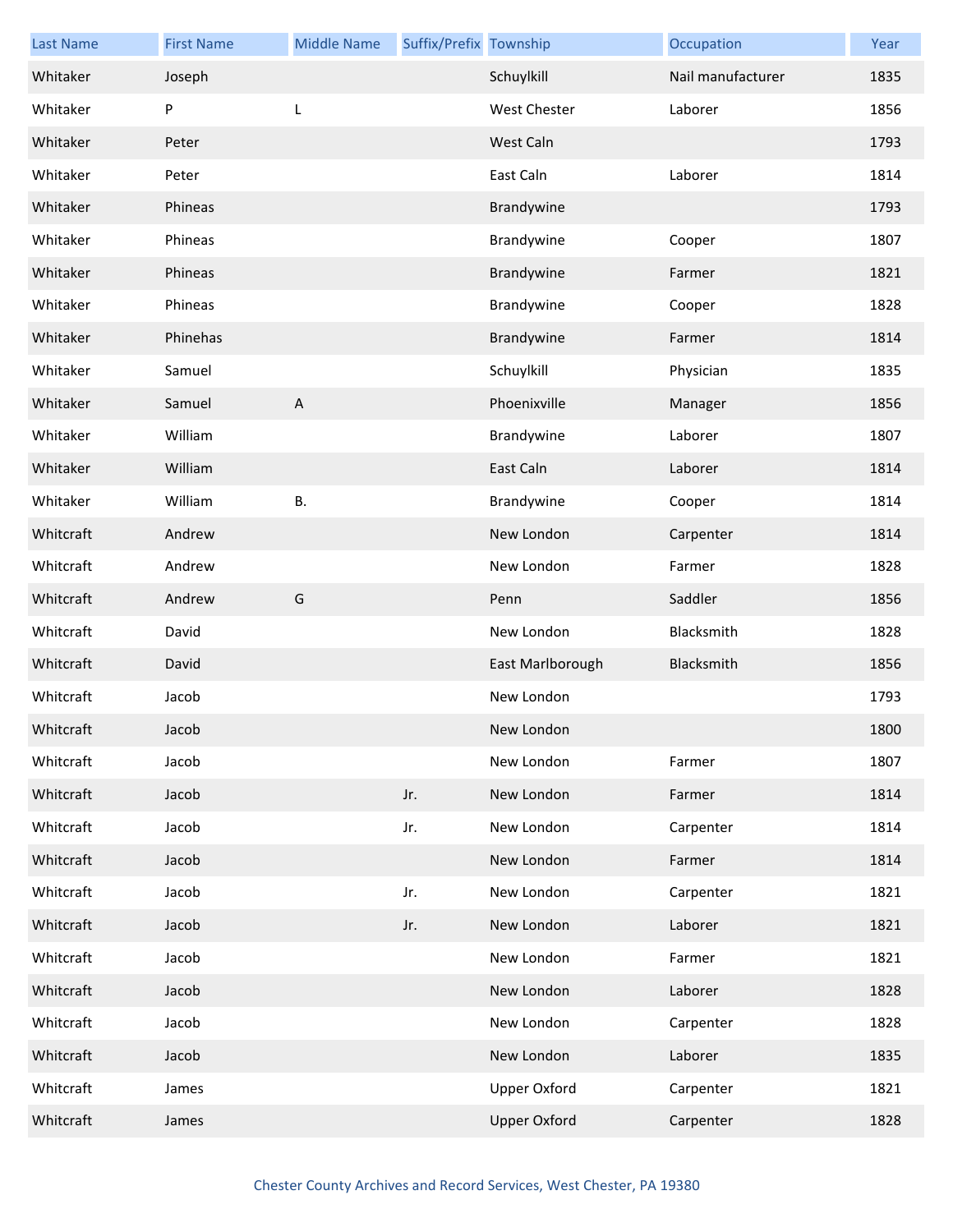| <b>Last Name</b> | <b>First Name</b> | <b>Middle Name</b> | Suffix/Prefix Township |                  | Occupation | Year |
|------------------|-------------------|--------------------|------------------------|------------------|------------|------|
| Whitcraft        | John              |                    |                        | New London       |            | 1793 |
| Whitcraft        | John              |                    |                        | New London       | Farmer     | 1800 |
| Whitcraft        | John              |                    |                        | New London       | Farmer     | 1807 |
| Whitcraft        | John              |                    |                        | New London       | Farmer     | 1814 |
| Whitcraft        | John              |                    |                        | New London       | Farmer     | 1821 |
| Whitcraft        | John              |                    | Jr.                    | New London       | Farmer     | 1821 |
| Whitcraft        | John              |                    |                        | New London       | Weaver     | 1821 |
| Whitcraft        | John              |                    |                        | New London       | Weaver     | 1828 |
| Whitcraft        | John              |                    | Sr.                    | New London       | Farmer     | 1828 |
| Whitcraft        | John              |                    |                        | West Marlborough | Laborer    | 1835 |
| Whitcraft        | John              |                    |                        | East Nottingham  | Farmer     | 1835 |
| Whitcraft        | John              |                    |                        | New London       | Farmer     | 1835 |
| Whitcraft        | John              | G.                 | Jr.                    | New London       | Farmer     | 1828 |
| Whitcraft        | Joseph            |                    |                        | East Marlborough | Laborer    | 1835 |
| Whitcraft        | Lewis             |                    |                        | Franklin         | Farmer     | 1856 |
| Whitcraft        | Richard           | $\sf K$            |                        | London Britain   | Laborer    | 1856 |
| Whitcraft        | Washington        | J                  |                        | London Britain   | Farmer     | 1856 |
| Whitcraft        | William           |                    |                        | London Britain   |            | 1793 |
| Whitcraft        | William           |                    |                        | New London       |            | 1800 |
| Whitcraft        | William           |                    |                        | New London       | Weaver     | 1807 |
| Whitcraft        | William           |                    |                        | New London       | Weaver     | 1814 |
| Whitcraft        | William           |                    |                        | London Britain   | Yeoman     | 1814 |
| Whitcraft        | William           |                    |                        | New London       | Weaver     | 1821 |
| Whitcraft        | William           |                    |                        | London Britain   | Farmer     | 1821 |
| Whitcraft        | William           |                    | Sr.                    | New London       | Weaver     | 1828 |
| Whitcraft        | William           |                    |                        | London Britain   | Farmer     | 1828 |
| Whitcraft        | William           |                    |                        | New London       | Farmer     | 1835 |
| Whitcraft        | William           | $\mathsf{S}$       |                        | East Marlborough | Blacksmith | 1856 |
| Whitcragt        | John              | G                  |                        | East Marlborough | Laborer    | 1856 |
| White            |                   |                    | Mrs.                   | Phoenixville     |            | 1856 |
| White            | A                 | G                  |                        | East Nottingham  | Farmer     | 1856 |
| White            | Aaron             |                    |                        | Brandywine       |            | 1793 |
| White            | Aaron             |                    |                        | Goshen           |            | 1793 |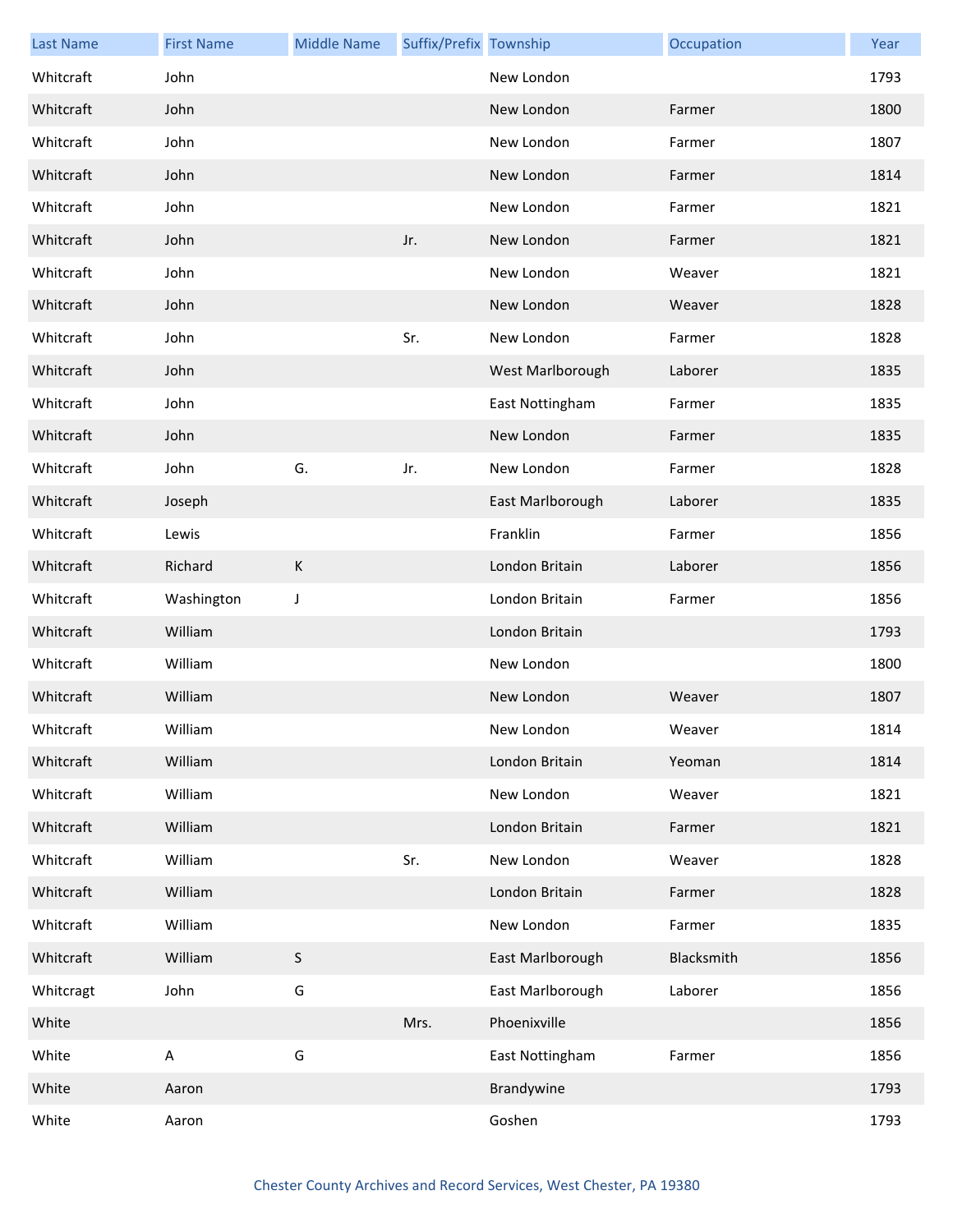| <b>Last Name</b> | <b>First Name</b> | <b>Middle Name</b> | Suffix/Prefix Township |                      | Occupation  | Year |
|------------------|-------------------|--------------------|------------------------|----------------------|-------------|------|
| White            | Aaron             |                    |                        | <b>West Bradford</b> | Laborer     | 1807 |
| White            | Aaron             |                    |                        | Brandywine           | Farmer      | 1807 |
| White            | Aaron             |                    |                        | West Whiteland       | Laborer     | 1814 |
| White            | Aaron             |                    |                        | Brandywine           |             | 1814 |
| White            | Abner             |                    |                        | East Nottingham      | Laborer     | 1814 |
| White            | Abner             |                    |                        | East Nottingham      | Blacksmith  | 1828 |
| White            | Abner             |                    |                        | East Nottingham      | Blacksmith  | 1835 |
| White            | Andrew            |                    |                        | New London           | Wheelwright | 1821 |
| White            | Andrew            |                    |                        | New London           | Wheelwright | 1828 |
| White            | Andrew            |                    |                        | New London           | Wheelwright | 1835 |
| White            | Andrew            |                    |                        | East Nottingham      | Farmer      | 1856 |
| White            | Ann               |                    |                        | Brandywine           |             | 1828 |
| White            | Benjamin          |                    |                        | Sadsbury             |             | 1793 |
| White            | Benjamin          |                    |                        | Sadsbury             |             | 1800 |
| White            | Caleb             |                    |                        | <b>West Bradford</b> | Laborer     | 1807 |
| White            | Caleb             |                    |                        | West Bradford        | Laborer     | 1814 |
| White            | Caleb             |                    |                        | East Bradford        |             | 1821 |
| White            | Caleb             |                    |                        | East Bradford        | Laborer     | 1828 |
| White            | Caleb             |                    |                        | East Bradford        | Laborer     | 1835 |
| White            | Daniel            |                    |                        | West Whiteland       | Laborer     | 1856 |
| White            | David             |                    |                        | Tredyffrin           | Laborer     | 1814 |
| White            | David             |                    |                        | Tredyffrin           | Laborer     | 1821 |
| White            | David             |                    |                        | Tredyffrin           | Laborer     | 1828 |
| White            | David             |                    |                        | Lower Oxford         | Farmer      | 1828 |
| White            | David             |                    |                        | Tredyffrin           | Laborer     | 1835 |
| White            | David             |                    |                        | <b>West Nantmeal</b> | Farmer      | 1835 |
| White            | David             |                    |                        | East Bradford        | Farmer      | 1856 |
| White            | David             |                    |                        | <b>West Nantmeal</b> | Farmer      | 1856 |
| White            | David             | G                  |                        | Valley               | Screwman    | 1856 |
| White            | Elisha            |                    |                        | West Nottingham      | Millwright  | 1807 |
| White            | Ezekiel           |                    |                        | Pennsbury            |             | 1800 |
| White            | Ezekiel           |                    |                        | New Garden           | Chairmaker  | 1807 |
| White            | Ezekiel           |                    |                        | Pennsbury            | Farmer      | 1807 |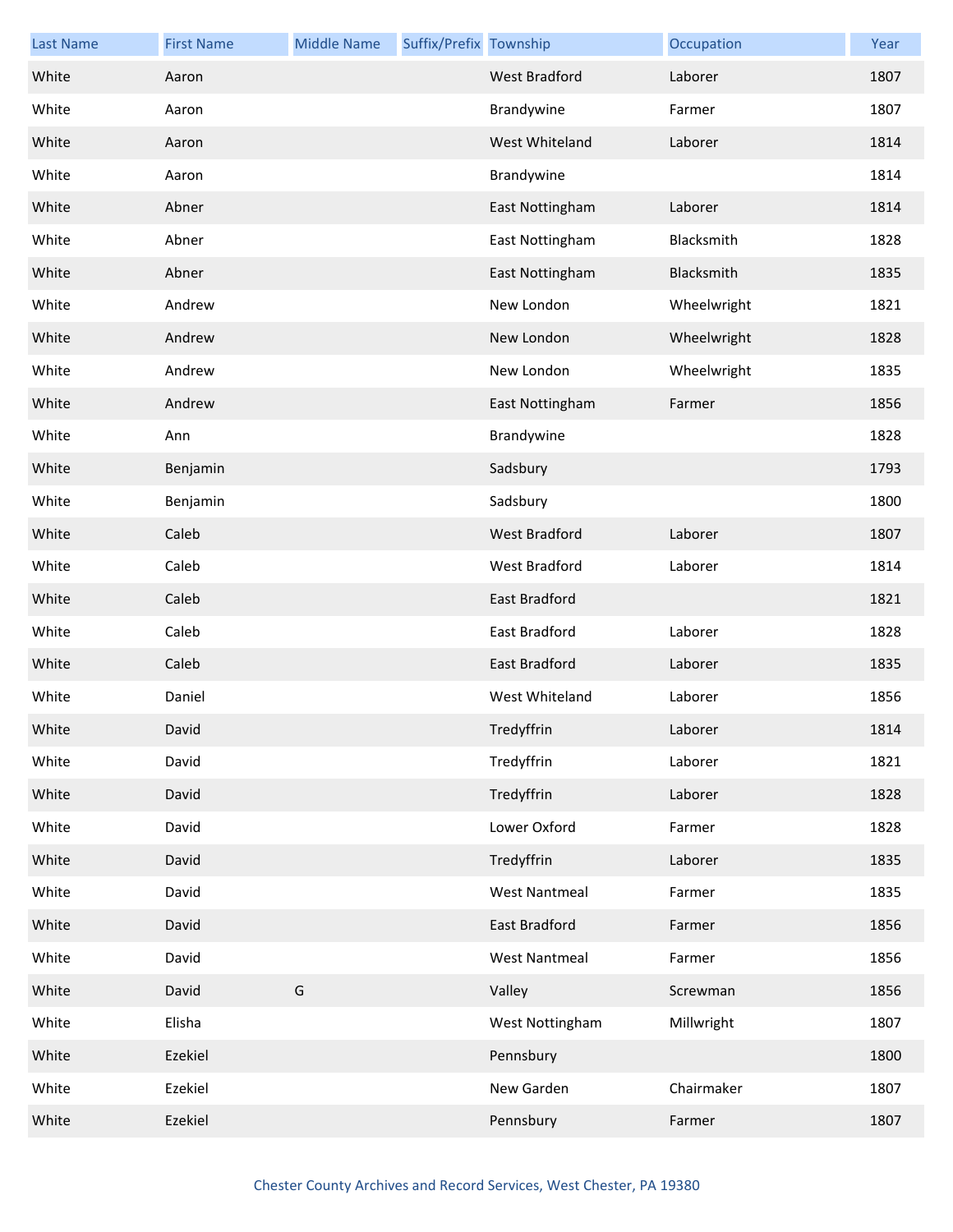| <b>Last Name</b> | <b>First Name</b> | <b>Middle Name</b> | Suffix/Prefix Township |                     | Occupation             | Year |
|------------------|-------------------|--------------------|------------------------|---------------------|------------------------|------|
| White            | Ezekiel           |                    |                        | West Chester        | Chairmaker             | 1814 |
| White            | Ezekiel           |                    |                        | Pennsbury           | Farmer                 | 1814 |
| White            | Ezekiel           |                    |                        | East Goshen         | Storekeeper            | 1821 |
| White            | Ezekiel           |                    |                        | East Goshen         | Storekeeper            | 1835 |
| White            | Ezekiel           |                    |                        | East Goshen         | Storekeeper            | 1856 |
| White            | Ezra              | $\sf K$            |                        | Pennsbury           | Farmer                 | 1835 |
| White            | George            |                    |                        | New Garden          |                        | 1793 |
| White            | George            |                    |                        | New Garden          | Farmer                 | 1800 |
| White            | George            |                    |                        | New Garden          | Farmer                 | 1807 |
| White            | George            |                    |                        | New Garden          | Farmer                 | 1814 |
| White            | George            |                    |                        | West Chester        | Carpenter              | 1856 |
| White            | George            | $\mathsf C$        |                        | Easttown            | Cap and Bonnet trimmer | 1856 |
| White            | George            | D                  |                        | East Goshen         | Storetender            | 1856 |
| White            | George            | W                  |                        | East Caln           | Smith                  | 1835 |
| White            | Hannah            |                    |                        | West Whiteland      |                        | 1793 |
| White            | Hannah            |                    |                        | West Whiteland      | Farmer                 | 1800 |
| White            | Hannah            |                    | Widow                  | West Whiteland      |                        | 1807 |
| White            | Hannah            |                    | Widow                  | West Whiteland      |                        | 1814 |
| White            | Hugh              |                    |                        | Sadsbury            |                        | 1793 |
| White            | Hugh              |                    |                        | Sadsbury            |                        | 1793 |
| White            | Isaac             |                    |                        | East Caln           | Smith                  | 1835 |
| White            | Isaac             |                    |                        | Uwchlan             | Blacksmith             | 1856 |
| White            | Isaac             |                    |                        | Tredyffrin          | Farmer                 | 1856 |
| White            | Isaiah            |                    |                        | Charlestown         | Laborer                | 1807 |
| White            | James             |                    |                        | <b>Upper Oxford</b> | Yeoman                 | 1800 |
| White            | James             |                    |                        | West Whiteland      | Carpenter              | 1807 |
| White            | James             |                    |                        | West Whiteland      | Carpenter              | 1814 |
| White            | James             |                    |                        | West Whiteland      |                        | 1821 |
| White            | James             |                    |                        | West Whiteland      | Farmer                 | 1828 |
| White            | James             |                    |                        | Kennett             | Coachmaker             | 1835 |
| White            | James             |                    |                        | East Caln           | Smith                  | 1835 |
| White            | James             |                    |                        | Westtown            | Laborer                | 1835 |
| White            | James             |                    |                        | West Whiteland      | Farmer                 | 1835 |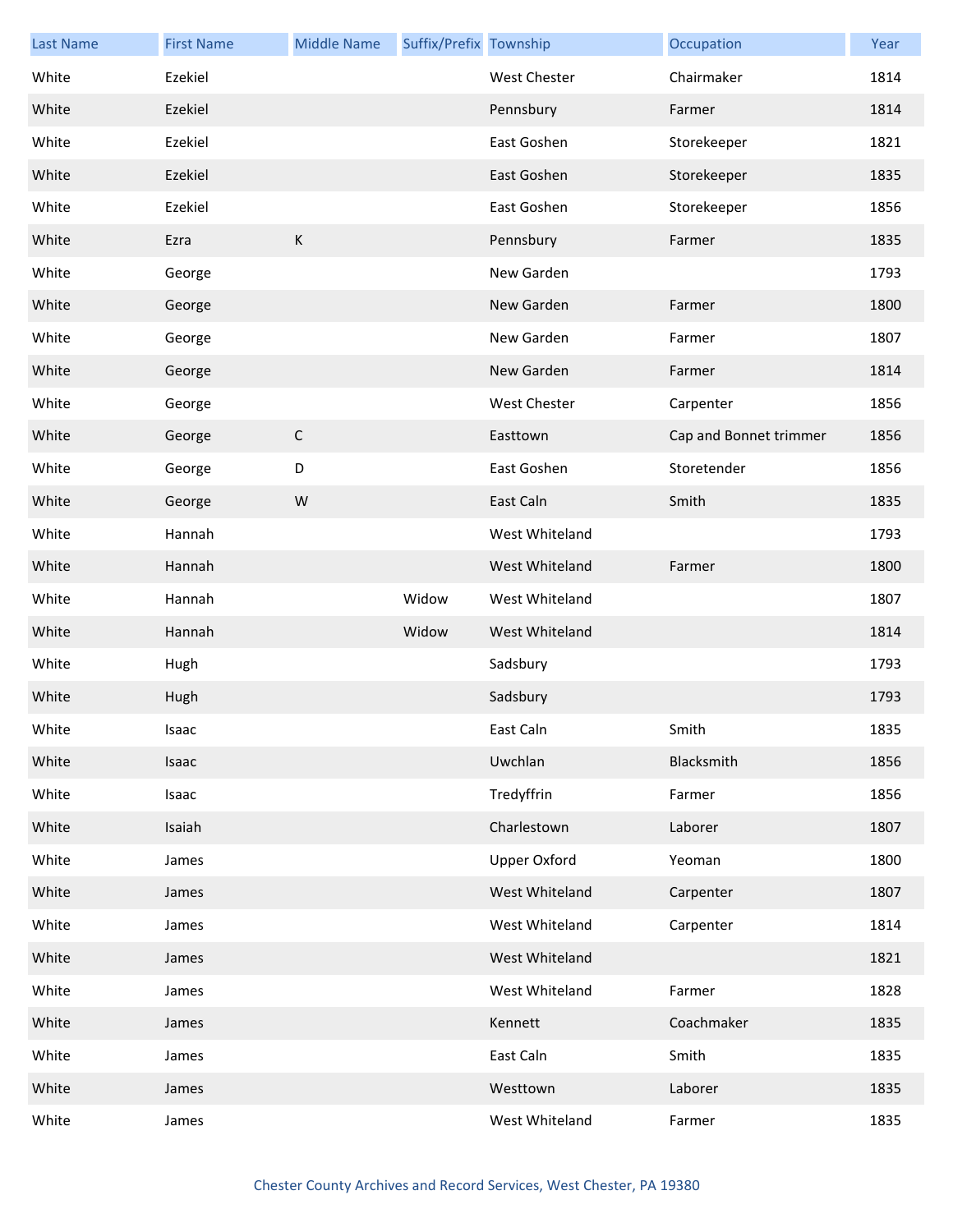| <b>Last Name</b> | <b>First Name</b> | <b>Middle Name</b> | Suffix/Prefix Township |                      | Occupation     | Year |
|------------------|-------------------|--------------------|------------------------|----------------------|----------------|------|
| White            | James             |                    |                        | Kennett Square       | <b>Butcher</b> | 1856 |
| White            | James             |                    |                        | East Brandywine      | Farmer         | 1856 |
| White            | James             |                    |                        | East Caln            | Blacksmith     | 1856 |
| White            | James             |                    |                        | West Whiteland       | Carpenter      | 1856 |
| White            | James             |                    |                        | West Caln            | Laborer        | 1856 |
| White            | James             | Β.                 |                        | West Fallowfield     | Farmer         | 1821 |
| White            | Jefferson         |                    |                        | East Caln            | Blacksmith     | 1828 |
| White            | Jesse             |                    |                        | Willistown           | Smith          | 1821 |
| White            | Jesse             |                    |                        | Willistown           | Smith          | 1828 |
| White            | Jesse             |                    |                        | Willistown           | Blacksmith     | 1835 |
| White            | Job               |                    |                        | West Nottingham      |                | 1800 |
| White            | Job               |                    |                        | West Nottingham      | Blacksmith     | 1807 |
| White            | Job               |                    |                        | West Nottingham      |                | 1814 |
| White            | John              |                    |                        | West Whiteland       | Mason          | 1800 |
| White            | John              |                    |                        | Brandywine           | Carpenter      | 1807 |
| White            | John              |                    |                        | West Whiteland       | Farmer         | 1807 |
| White            | John              |                    |                        | Londonderry          | Laborer        | 1807 |
| White            | John              |                    |                        | Honey Brook          |                | 1814 |
| White            | John              |                    |                        | Brandywine           | Farmer         | 1814 |
| White            | John              |                    |                        | New London           | Laborer        | 1814 |
| White            | John              |                    |                        | West Whiteland       | Farmer         | 1814 |
| White            | John              |                    |                        | East Nottingham      | Shoemaker      | 1821 |
| White            | John              |                    |                        | New Garden           | Farmer         | 1821 |
| White            | John              |                    |                        | <b>West Nantmeal</b> | Laborer        | 1821 |
| White            | John              |                    |                        | Brandywine           | Farmer         | 1821 |
| White            | John              |                    |                        | East Bradford        | Carpenter      | 1828 |
| White            | John              |                    |                        | New Garden           | Farmer         | 1828 |
| White            | John              |                    |                        | Honey Brook          | Farmer         | 1828 |
| White            | John              |                    |                        | East Nottingham      | Cordwainer     | 1828 |
| White            | John              |                    |                        | Lower Oxford         | Shoemaker      | 1835 |
| White            | John              |                    | Sr.                    | New Garden           | Farmer         | 1835 |
| White            | John              |                    |                        | East Bradford        | Carpenter      | 1835 |
| White            | John              |                    |                        | New Garden           | Farmer         | 1835 |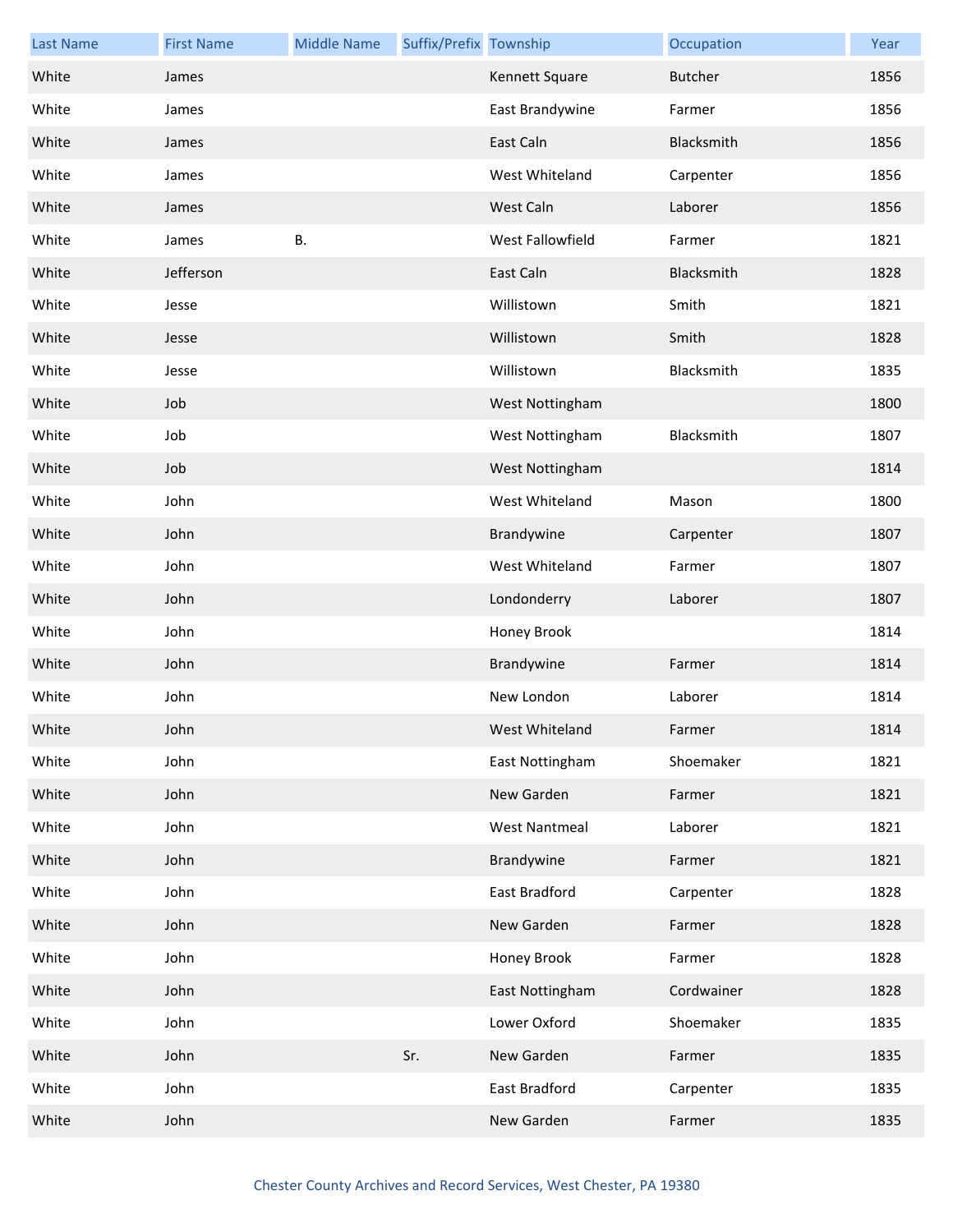| <b>Last Name</b> | <b>First Name</b> | <b>Middle Name</b>        | Suffix/Prefix Township |                         | Occupation | Year |
|------------------|-------------------|---------------------------|------------------------|-------------------------|------------|------|
| White            | John              |                           |                        | Honey Brook             | Farmer     | 1835 |
| White            | John              |                           |                        | <b>East Fallowfield</b> | Laborer    | 1856 |
| White            | John              |                           |                        | West Caln               | Farmer     | 1856 |
| White            | John              |                           |                        | Kennett                 | Laborer    | 1856 |
| White            | John              |                           |                        | Honeybrook              | Farmer     | 1856 |
| White            | John              |                           |                        | West Whiteland          | Laborer    | 1856 |
| White            | John              | S                         |                        | East Caln               | Tailor     | 1835 |
| White            | Jonathan          |                           |                        | West Nottingham         | Farmer     | 1821 |
| White            | Jonathan          |                           |                        | Lower Oxford            | Farmer     | 1828 |
| White            | Jonathan          |                           |                        | Lower Oxford            | Laborer    | 1835 |
| White            | Joseph            |                           |                        | Easttown                |            | 1793 |
| White            | Joseph            |                           |                        | East Caln               | Blacksmith | 1807 |
| White            | Joseph            |                           |                        | East Caln               | Blacksmith | 1821 |
| White            | Joseph            |                           |                        | West Whiteland          |            | 1821 |
| White            | Joseph            |                           |                        | East Caln               | Blacksmith | 1828 |
| White            | Joseph            |                           |                        | West Whiteland          | Laborer    | 1828 |
| White            | Joseph            |                           | Jr.                    | East Caln               | Laborer    | 1828 |
| White            | Joseph            |                           |                        | Brandywine              | Farmer     | 1835 |
| White            | Joseph            |                           |                        | West Whiteland          | Farmer     | 1835 |
| White            | Joseph            |                           |                        | East Caln               | Smith      | 1835 |
| White            | Joseph            |                           |                        | East Caln               | Blacksmith | 1856 |
| White            | Joseph            |                           |                        | Wallace                 | Laborer    | 1856 |
| White            | Joshua            |                           |                        | Birmingham              | Blacksmith | 1828 |
| White            | Joshua            |                           |                        | New Garden              | Blacksmith | 1835 |
| White            | Joshua            |                           |                        | Londonderry             | Farmer     | 1856 |
| White            | Joshua            |                           |                        | East Brandywine         | Farmer     | 1856 |
| White            | Josiah            |                           |                        | Phoenixville            | Moulder    | 1856 |
| White            | Lewis             |                           |                        | East Bradford           | Blacksmith | 1856 |
| White            | Lewis             | $\boldsymbol{\mathsf{H}}$ |                        | Charlestown             | Mason      | 1835 |
| White            | Lewis             | Η.                        |                        | East Whiteland          | Mason      | 1828 |
| White            | Lydia             |                           |                        | West Fallowfield        | Landholder | 1835 |
| White            | Lydia             |                           |                        | West Fallowfield        | Landholder | 1835 |
| White            | Lyica             |                           |                        | London Grove            | Laborer    | 1856 |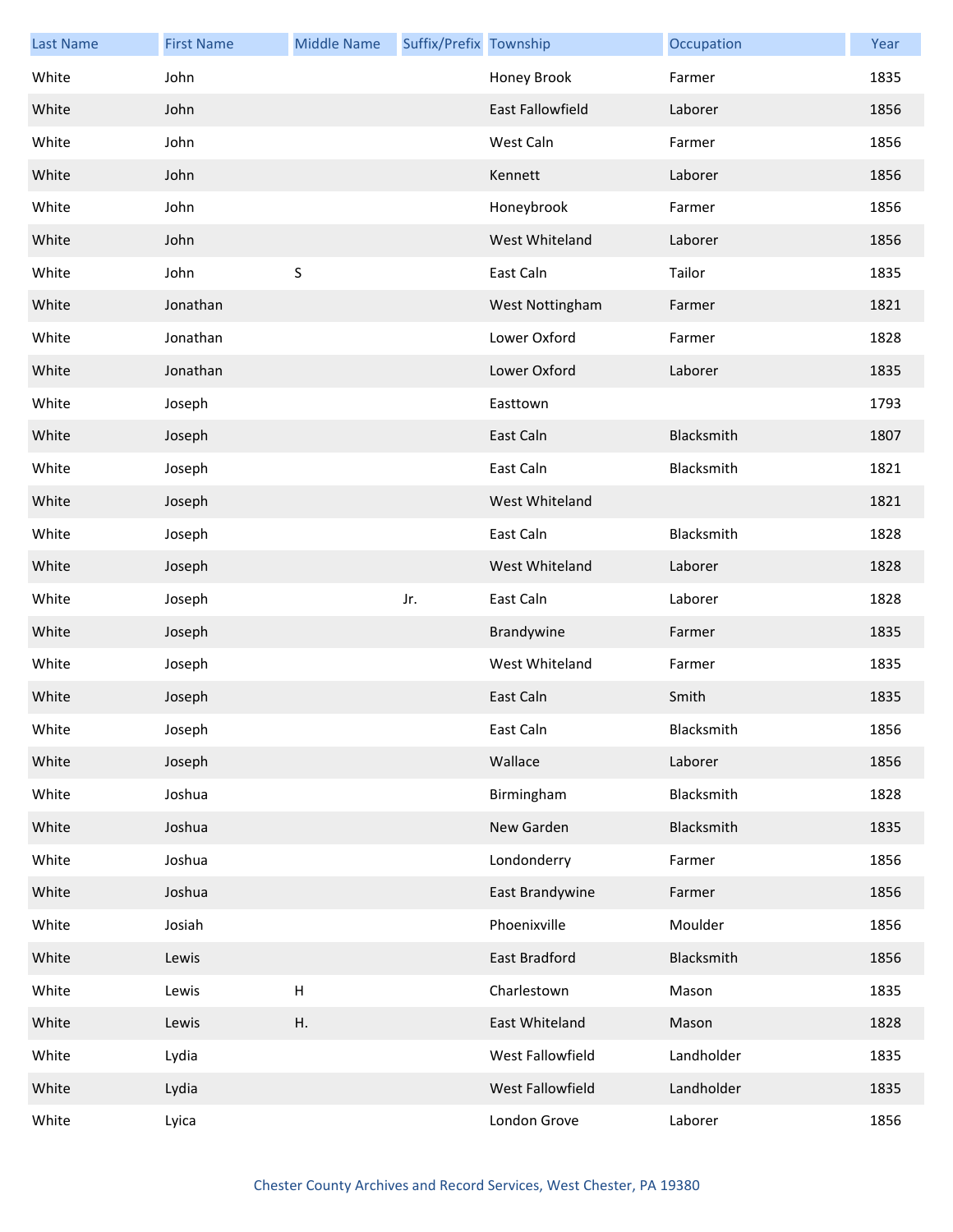| <b>Last Name</b> | <b>First Name</b> | <b>Middle Name</b> | Suffix/Prefix Township |                     | Occupation   | Year |
|------------------|-------------------|--------------------|------------------------|---------------------|--------------|------|
| White            | Martha            |                    |                        | Brandywine          |              | 1828 |
| White            | Martha            |                    |                        | Brandywine          | Housewifery  | 1835 |
| White            | Mary              |                    |                        | Brandywine          |              | 1793 |
| White            | Michael           |                    |                        | Honeybrook          | Farmer       | 1856 |
| White            | Milton            |                    |                        | Londonderry         | Schoolmaster | 1828 |
| White            | Milton            |                    |                        | West Marlborough    | Teacher      | 1835 |
| White            | Moses             |                    |                        | Pennsbury           | Farmer       | 1835 |
| White            | Moses             |                    |                        | Pocopson            | Laborer      | 1856 |
| White            | Nancy             | $\sf S$            |                        | <b>Upper Oxford</b> | Farmer       | 1835 |
| White            | Owen              |                    |                        | West Bradford       | Laborer      | 1856 |
| White            | Peter             |                    |                        | London Grove        | Laborer      | 1807 |
| White            | Peter             |                    |                        | London Grove        | Laborer      | 1814 |
| White            | Peter             |                    |                        | New Garden          |              | 1821 |
| White            | Peter             |                    |                        | London Grove        | Tailor       | 1828 |
| White            | Peter             |                    |                        | New London          | Tailor       | 1835 |
| White            | Peter             |                    |                        | West Caln           | Farmer       | 1856 |
| White            | Rachel            |                    |                        | Brandywine          |              | 1793 |
| White            | Reese             |                    |                        | Honeybrook          | Carpenter    | 1856 |
| White            | Reuben            |                    |                        | New Garden          | Farmer       | 1807 |
| White            | Reuben            |                    |                        | New Garden          | Farmer       | 1814 |
| White            | Reuben            |                    |                        | New Garden          | Farmer       | 1821 |
| White            | Reuben            |                    |                        | New Garden          | Farmer       | 1828 |
| White            | Richard           |                    |                        | West Whiteland      |              | 1793 |
| White            | Richard           |                    |                        | West Caln           | Farmer       | 1807 |
| White            | Richard           |                    |                        | West Caln           | Farmer       | 1814 |
| White            | Richard           |                    |                        | West Caln           | Farmer       | 1821 |
| White            | Richard           |                    |                        | West Caln           | Farmer       | 1828 |
| White            | Richard           |                    |                        | New Garden          | Carpenter    | 1828 |
| White            | Richard           |                    | Jr.                    | West Caln           | Farmer       | 1828 |
| White            | Richard           |                    |                        | West Caln           | Farmer       | 1835 |
| White            | Richard           |                    |                        | New London          | Carpenter    | 1835 |
| White            | Richard           |                    |                        | Franklin            | Farmer       | 1856 |
| White            | Richard           |                    |                        | <b>West Chester</b> | Gentleman    | 1856 |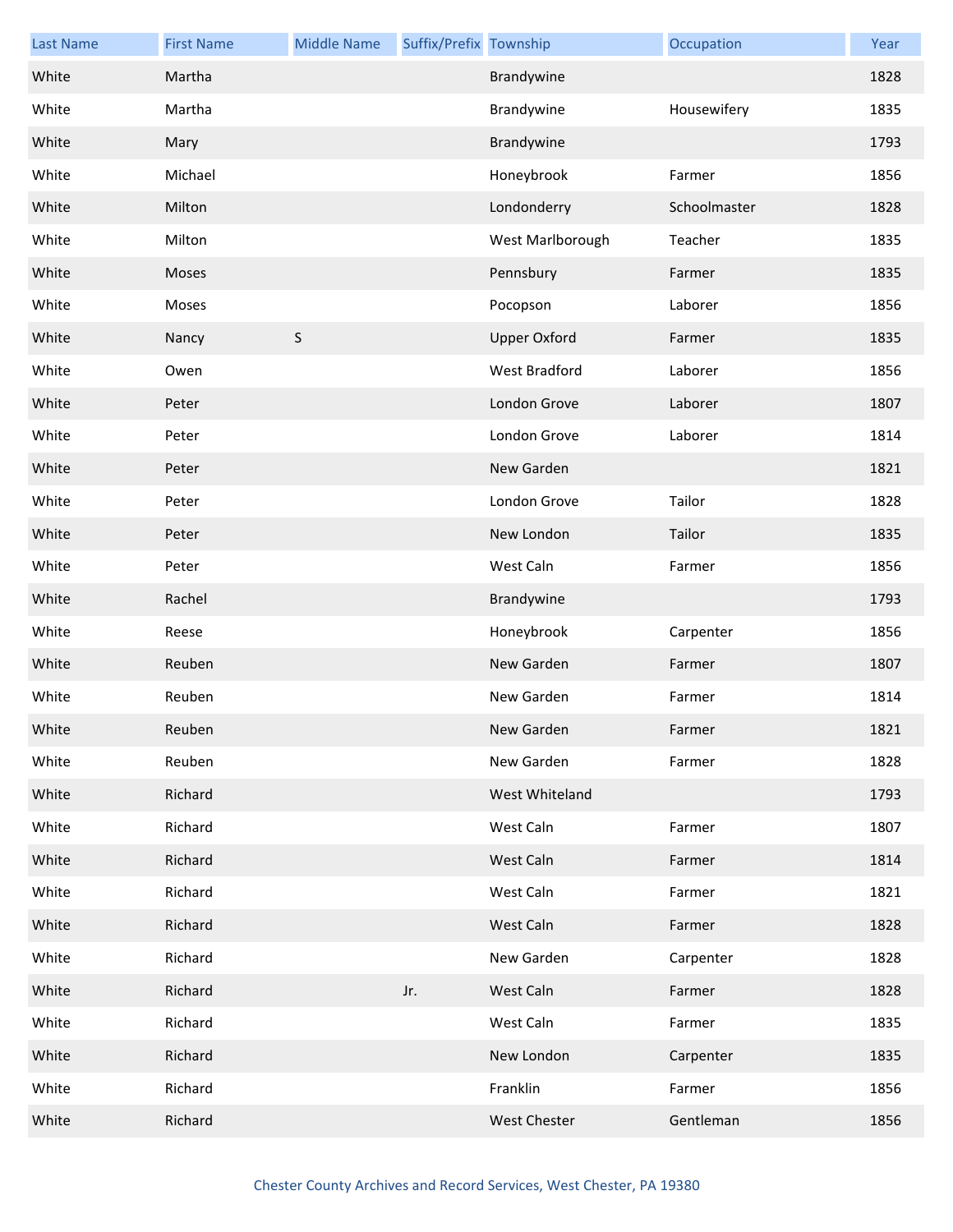| <b>Last Name</b> | <b>First Name</b> | <b>Middle Name</b> | Suffix/Prefix Township |                     | Occupation         | Year |
|------------------|-------------------|--------------------|------------------------|---------------------|--------------------|------|
| White            | Robert            |                    | Rev.                   | <b>Upper Oxford</b> |                    | 1814 |
| White            | Robert            |                    | Rev.                   | <b>Upper Oxford</b> | Doctor of Divinity | 1821 |
| White            | Robert            |                    |                        | <b>Upper Oxford</b> | Preacher           | 1828 |
| White            | Robert            |                    |                        | East Fallowfield    | Laborer            | 1856 |
| White            | Samuel            |                    |                        | Charlestown         | Cooper             | 1814 |
| White            | Samuel            |                    |                        | Charlestown         | Laborer            | 1821 |
| White            | Samuel            |                    |                        | Schuylkill          | Laborer            | 1828 |
| White            | Samuel            |                    |                        | East Whiteland      | Laborer            | 1835 |
| White            | Samuel            |                    |                        | Schuylkill          | Cooper             | 1835 |
| White            | Samuel            |                    |                        | Uwchlan             | Blacksmith         | 1856 |
| White            | Samuel            |                    |                        | Easttown            | Farmer             | 1856 |
| White            | Samuel            |                    |                        | Honeybrook          | Farmer             | 1856 |
| White            | Sarah             |                    | Widow                  | <b>West Chester</b> |                    | 1807 |
| White            | Seneca            |                    |                        | New Garden          | Shoemaker          | 1821 |
| White            | Seneca            |                    |                        | London Grove        | Shoemaker          | 1828 |
| White            | Seneca            |                    |                        | London Grove        | Shoemaker          | 1835 |
| White            | Thomas            |                    |                        | East Bradford       |                    | 1793 |
| White            | Thomas            |                    |                        | Brandywine          |                    | 1793 |
| White            | Thomas            |                    |                        | Charlestown         | Tailor             | 1807 |
| White            | Thomas            |                    |                        | Brandywine          | Mason              | 1807 |
| White            | Thomas            |                    |                        | Brandywine          | Farmer             | 1814 |
| White            | Thomas            |                    |                        | Brandywine          | Laborer            | 1814 |
| White            | Thomas            |                    |                        | Brandywine          | Laborer            | 1821 |
| White            | Thomas            |                    |                        | Sadsbury            | Laborer            | 1821 |
| White            | Thomas            |                    |                        | Brandywine          | Laborer            | 1828 |
| White            | Thomas            |                    |                        | Honey Brook         | Blacksmith         | 1828 |
| White            | Thomas            |                    |                        | Brandywine          | Farmer             | 1835 |
| White            | Thomas            |                    |                        | West Caln           | Farmer             | 1835 |
| White            | Thomas            |                    |                        | Sadsbury            |                    | 1835 |
| White            | Thomas            |                    |                        | Brandywine          | Laborer            | 1835 |
| White            | Thomas            |                    |                        | Brandywine          | Laborer            | 1835 |
| White            | Thomas            |                    |                        | Honey Brook         | Blacksmith         | 1835 |
| White            | Thomas            |                    |                        | Uwchlan             |                    | 1856 |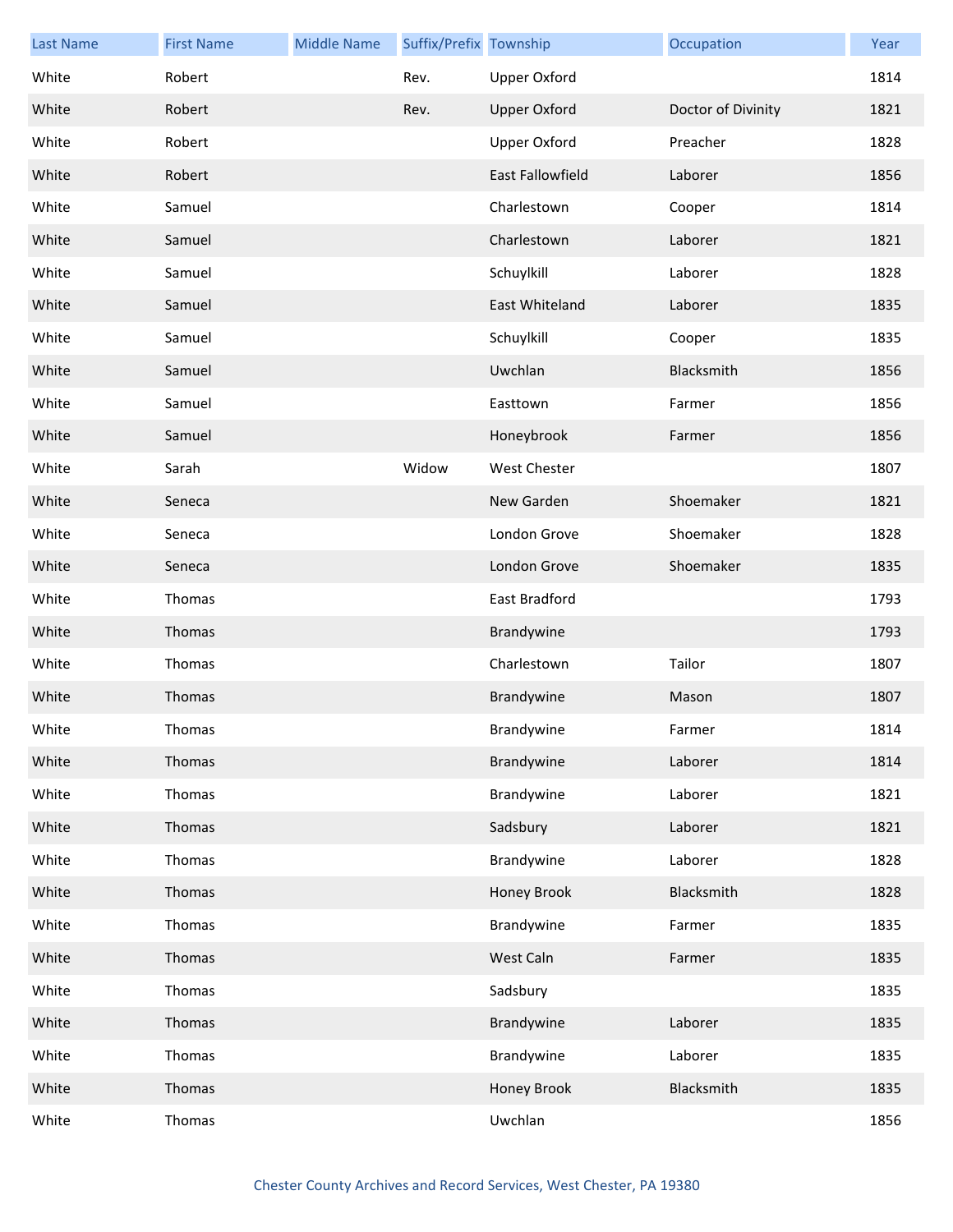| <b>Last Name</b> | <b>First Name</b> | <b>Middle Name</b> | Suffix/Prefix Township |                         | Occupation | Year |
|------------------|-------------------|--------------------|------------------------|-------------------------|------------|------|
| White            | Thomas            |                    |                        | West Brandywine         | Farmer     | 1856 |
| White            | Thomas            |                    |                        | West Caln               | Farmer     | 1856 |
| White            | Thomas            |                    |                        | East Brandywine         | Laborer    | 1856 |
| White            | Thomas            |                    |                        | Kennett                 | Laborer    | 1856 |
| White            | Walter            |                    |                        | Charlestown             | Cooper     | 1807 |
| White            | Warner            | ${\sf M}$          |                        | West Fallowfield        |            | 1835 |
| White            | Warner            | ${\sf M}$          |                        | West Fallowfield        |            | 1835 |
| White            | Washington        |                    |                        | East Caln               | Blacksmith | 1828 |
| White            | Washington        |                    |                        | Wallace                 | Miller     | 1856 |
| White            | William           |                    |                        | Goshen                  |            | 1793 |
| White            | William           |                    |                        | <b>East Fallowfield</b> |            | 1793 |
| White            | William           |                    |                        | Pennsbury               |            | 1800 |
| White            | William           |                    |                        | Kennett                 | Farmer     | 1807 |
| White            | William           |                    |                        | West Whiteland          | Plasterer  | 1807 |
| White            | William           |                    |                        | West Marlborough        | Carter     | 1807 |
| White            | William           |                    |                        | <b>West Bradford</b>    | Smith      | 1807 |
| White            | William           |                    |                        | Brandywine              | Carpenter  | 1807 |
| White            | William           |                    |                        | Pennsbury               | Farmer     | 1814 |
| White            | William           |                    |                        | Brandywine              | Carpenter  | 1814 |
| White            | William           |                    |                        | West Whiteland          | Plasterer  | 1814 |
| White            | William           |                    |                        | West Fallowfield        | Blacksmith | 1814 |
| White            | William           |                    |                        | Charlestown             | Cooper     | 1821 |
| White            | William           |                    |                        | Charlestown             | Farmer     | 1821 |
| White            | William           |                    |                        | Brandywine              | Farmer     | 1821 |
| White            | William           |                    |                        | West Fallowfield        | Blacksmith | 1821 |
| White            | William           |                    |                        | East Goshen             | Laborer    | 1821 |
| White            | William           |                    |                        | Honey Brook             | Farmer     | 1821 |
| White            | William           |                    |                        | West Caln               | Shoemaker  | 1821 |
| White            | William           |                    |                        | Pennsbury               | Farmer     | 1821 |
| White            | William           |                    |                        | Willistown              | Laborer    | 1828 |
| White            | William           |                    |                        | Honey Brook             | Farmer     | 1828 |
| White            | William           |                    |                        | Brandywine              | Farmer     | 1828 |
| White            | William           |                    |                        | Brandywine              | Blacksmith | 1828 |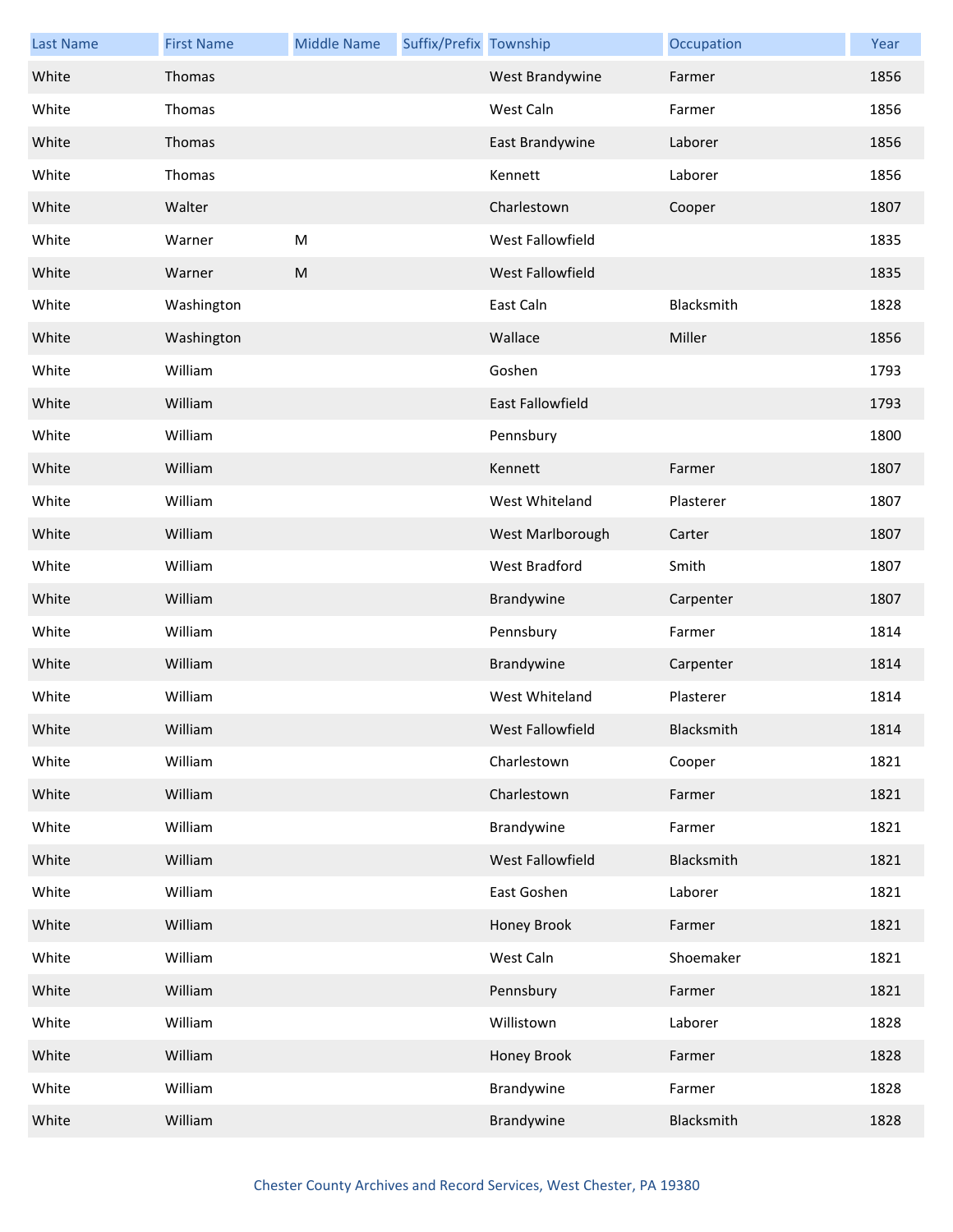| <b>Last Name</b> | <b>First Name</b> | <b>Middle Name</b>        | Suffix/Prefix Township |                         | Occupation     | Year |
|------------------|-------------------|---------------------------|------------------------|-------------------------|----------------|------|
| White            | William           |                           |                        | West Fallowfield        | Farmer         | 1828 |
| White            | William           |                           | Jr.                    | West Fallowfield        | Mason          | 1828 |
| White            | William           |                           |                        | West Fallowfield        | Mason          | 1835 |
| White            | William           |                           |                        | West Fallowfield        | Mason          | 1835 |
| White            | William           |                           |                        | East Bradford           | Laborer        | 1835 |
| White            | William           |                           |                        | Brandywine              | Farmer         | 1835 |
| White            | William           |                           |                        | Honey Brook             | Farmer         | 1835 |
| White            | William           |                           |                        | Willistown              | Laborer        | 1835 |
| White            | William           |                           |                        | Schuylkill              | Cooper         | 1835 |
| White            | William           |                           |                        | Tredyffrin              | Farmer         | 1856 |
| White            | William           |                           |                        | Schuylkill              | Cooper         | 1856 |
| White            | William           |                           |                        | Honeybrook              | <b>Butcher</b> | 1856 |
| White            | William           |                           |                        | Honeybrook              | Gentleman      | 1856 |
| White            | William           |                           |                        | <b>East Fallowfield</b> | Weaver         | 1856 |
| White            | William           | $\boldsymbol{\mathsf{H}}$ |                        | Westtown                | Farmer         | 1856 |
| Whitecer         | John              |                           | Jr.                    | West Caln               | Cooper         | 1821 |
| Whitecer         | John              |                           |                        | West Caln               | Cooper         | 1821 |
| Whitecraft       | Andrew            |                           |                        | New London              | Farmer         | 1835 |
| Whitecraft       | Jacob             |                           |                        | London Grove            | Laborer        | 1814 |
| Whitecraft       | Jacob             |                           |                        | New London              | Carpenter      | 1835 |
| Whitehall        | Samuel            | Α.                        |                        | Sadsbury                | Innkeeper      | 1828 |
| Whitehead        | Jeremiah          |                           |                        | New Garden              | Spinner        | 1828 |
| Whitehead        | John              |                           |                        | Sadsbury                | Weaver         | 1821 |
| Whitehead        | John              |                           |                        | New Garden              | Manufacturer   | 1835 |
| Whitehead        | John              |                           |                        | West Whiteland          | Laborer        | 1856 |
| Whitehead        | John              | $\sf T$                   |                        | Oxford                  | Tinner         | 1856 |
| Whitehead        | Richard           |                           |                        | Sadsbury                | Weaver         | 1828 |
| Whitehead        | William           |                           |                        | West Marlborough        | Teacher        | 1835 |
| Whitehill        | John              |                           |                        | East Whiteland          | Tavern Keeper  | 1856 |
| Whitehill        | Joseph            |                           |                        | West Caln               |                | 1793 |
| Whitehill        | Mary              | Ann                       |                        | <b>Upper Oxford</b>     |                | 1856 |
| Whitehill        | Samuel            |                           |                        | Sadsbury                | Innkeeper      | 1835 |
| Whiteing         | William           |                           |                        | East Marlborough        | Blacksmith     | 1835 |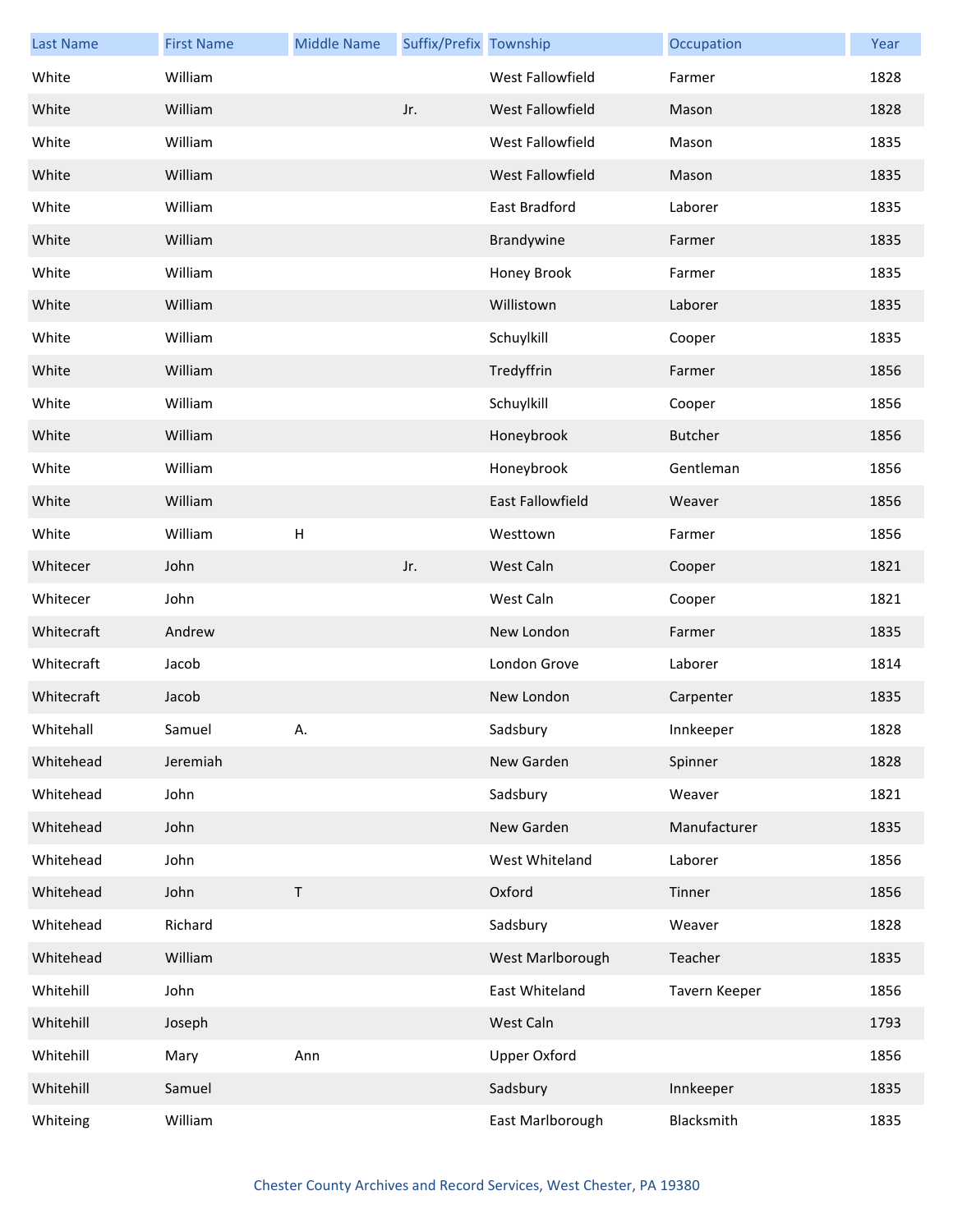| <b>Last Name</b> | <b>First Name</b> | <b>Middle Name</b> | Suffix/Prefix Township |                      | Occupation     | Year |
|------------------|-------------------|--------------------|------------------------|----------------------|----------------|------|
| Whitel           | Joseph            |                    |                        | Westtown             | Superintendent | 1814 |
| Whitelock        | James             |                    |                        | Sadsbury             | Laborer        | 1814 |
| Whitelock        | Washington        |                    |                        | Sadsbury             |                | 1835 |
| Whitelock        | William           |                    |                        | Tredyffrin           | Laborer        | 1856 |
| Whitely          | Thomas            |                    | Jr.                    | East Caln            | Laborer        | 1856 |
| Whiteman         | Andrew            |                    |                        | Honeybrook           | Miller         | 1856 |
| Whiteman         | Ezra              |                    |                        | Honeybrook           | Laborer        | 1856 |
| Whiteman         | Jacob             |                    |                        | Honeybrook           | Forgeman       | 1856 |
| Whiteman         | John              |                    |                        | West Brandywine      | Forgeman       | 1856 |
| Whiteman         | Thomas            |                    |                        | West Fallowfield     | Cooper         | 1821 |
| Whiteraft        | William           |                    |                        | London Britain       | Farmer         | 1835 |
| Whiteside        |                   |                    |                        | Sadsbury             | Merchant       | 1856 |
| Whiteside        | Abram             |                    |                        | Lower Oxford         | Tailor         | 1828 |
| Whiteside        | Alexander         |                    |                        | <b>West Chester</b>  | Druggist       | 1835 |
| Whiteside        | Cochran           |                    |                        | Lower Oxford         | Farmer         | 1807 |
| Whiteside        | David             |                    |                        | Lower Oxford         | Farmer         | 1807 |
| Whiteside        | David             |                    |                        | Lower Oxford         | Farmer         | 1814 |
| Whiteside        | George            |                    |                        | New London           | Laborer        | 1828 |
| Whiteside        | Henry             |                    |                        | East Nantmeal        | Laborer        | 1856 |
| Whiteside        | Hugh              |                    |                        | Coventry             | Plasterer      | 1814 |
| Whiteside        | Hugh              |                    |                        | Coventry             | Plasterer      | 1821 |
| Whiteside        | James             |                    |                        | East Nottingham      | Farmer         | 1807 |
| Whiteside        | James             |                    |                        | Coventry             | Tailor         | 1807 |
| Whiteside        | James             |                    |                        | Coventry             | Tailor         | 1814 |
| Whiteside        | James             |                    |                        | Lower Oxford         | Farmer         | 1814 |
| Whiteside        | James             |                    |                        | Lower Oxford         | Farmer         | 1821 |
| Whiteside        | James             |                    |                        | Charlestown          | Farmer         | 1821 |
| Whiteside        | James             |                    |                        | <b>East Nantmeal</b> | Merchant       | 1835 |
| Whiteside        | Jestus            |                    |                        | <b>West Chester</b>  | Druggist       | 1835 |
| Whiteside        | John              |                    |                        | West Nottingham      | Farmer         | 1828 |
| Whiteside        | John              |                    |                        | West Nottingham      |                | 1835 |
| Whiteside        | Robert            |                    |                        | Lower Oxford         | Farmer         | 1807 |
| Whiteside        | Robert            |                    |                        | <b>Upper Oxford</b>  | Manufacturer   | 1828 |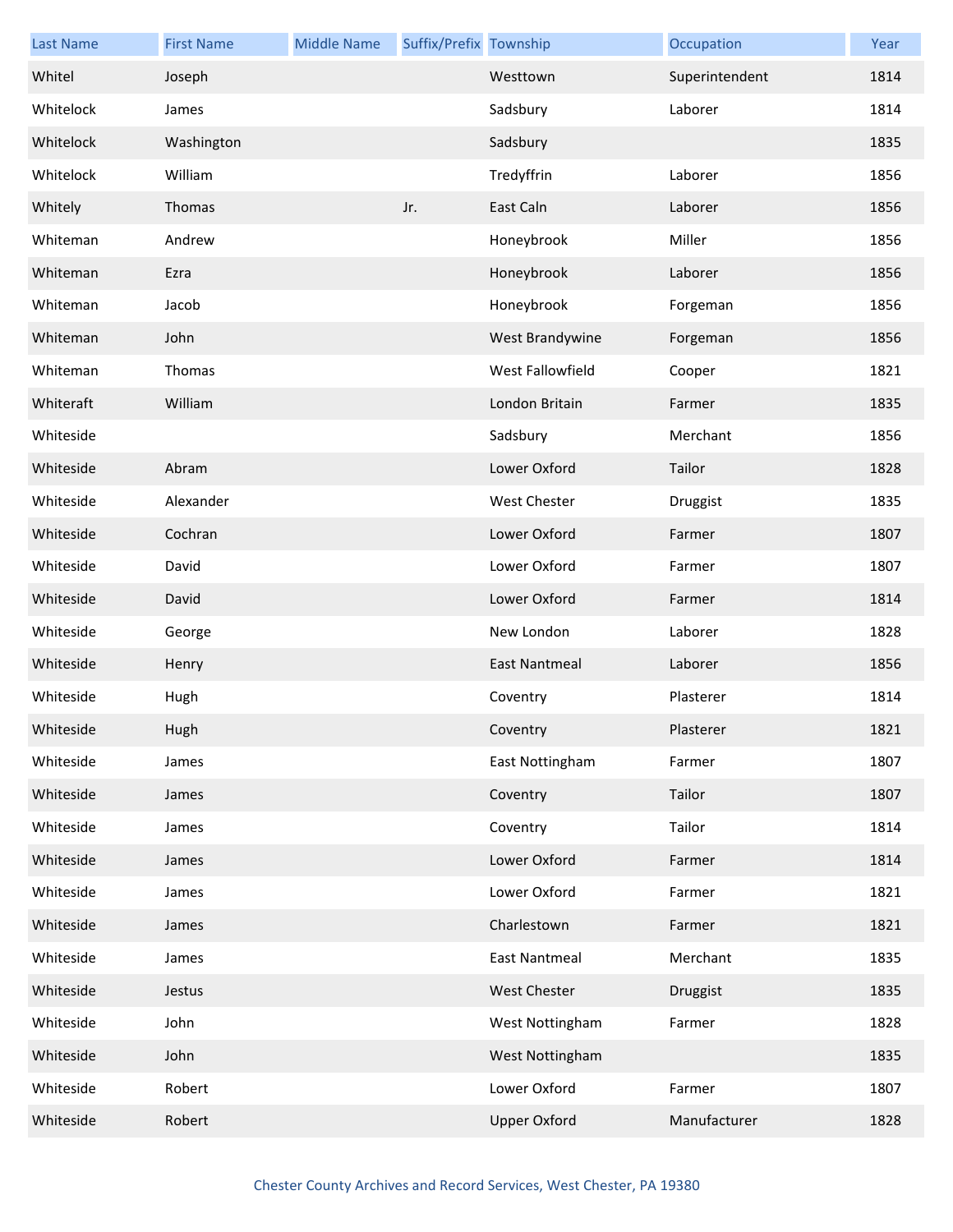| <b>Last Name</b> | <b>First Name</b> | <b>Middle Name</b> | Suffix/Prefix Township |                      | Occupation            | Year |
|------------------|-------------------|--------------------|------------------------|----------------------|-----------------------|------|
| Whiteside        | Samuel            |                    |                        | Lower Oxford         |                       | 1800 |
| Whiteside        | Samuel            |                    |                        | Lower Oxford         | Farmer                | 1807 |
| Whiteside        | Samuel            |                    |                        | Lower Oxford         | Farmer                | 1814 |
| Whiteside        | Samuel            |                    |                        | Lower Oxford         | Farmer                | 1821 |
| Whiteside        | Samuel            |                    | Jr.                    | Lower Oxford         | Farmer                | 1828 |
| Whiteside        | Samuel            |                    |                        | Lower Oxford         | Farmer                | 1828 |
| Whiteside        | Thomas            |                    | Dr.                    | Lower Oxford         |                       | 1800 |
| Whiteside        | Thomas            |                    |                        | Lower Oxford         | <b>Medical Doctor</b> | 1807 |
| Whiteside        | Thomas            |                    |                        | Lower Oxford         | Doctor                | 1814 |
| Whiteside        | Thomas            |                    |                        | Lower Oxford         | Farmer                | 1821 |
| Whiteside        | Thomas            |                    |                        | East Nantmeal        | Laborer               | 1835 |
| Whiteside        | William           |                    |                        | West Caln            | Farmer                | 1835 |
| Whitesides       | Davis             |                    |                        | <b>West Vincent</b>  | Shoemaker             | 1856 |
| Whitesides       | Hugh              |                    |                        | Vincent              | Plasterer             | 1828 |
| Whitesides       | Hugh              |                    |                        | <b>West Vincent</b>  | Plasterer             | 1835 |
| Whitesides       | Hugh              |                    |                        | <b>West Vincent</b>  | Plasterer             | 1856 |
| Whitesides       | James             |                    |                        | Coventry             |                       | 1793 |
| Whitesides       | James             |                    |                        | Charlestown          | Farmer                | 1807 |
| Whitesides       | James             |                    |                        | Pikeland             | Farmer                | 1814 |
| Whitesides       | James             |                    |                        | <b>East Nantmeal</b> | Schoolmaster          | 1821 |
| Whitesides       | James             |                    |                        | East Nantmeal        | Saddler               | 1828 |
| Whitesides       | James             |                    |                        | <b>West Vincent</b>  | Mason                 | 1856 |
| Whitesides       | John              |                    |                        | <b>West Vincent</b>  | Miller                | 1856 |
| Whitesides       | John              |                    |                        | West Nottingham      | Farmer                | 1856 |
| Whitesides       | Robert            |                    |                        | Charlestown          | Farmer                | 1807 |
| Whitesides       | Roger             |                    |                        | Pikeland             | Farmer                | 1814 |
| Whitesides       | Samuel            |                    |                        | Lower Oxford         | Farmer                | 1856 |
| Whitesides       | Thomas            |                    |                        | Vincent              | Wheelwright           | 1821 |
| Whitesides       | Thomas            |                    |                        | <b>East Nantmeal</b> | Wheelwright           | 1828 |
| Whitesides       | Thomas            |                    |                        | East Nantmeal        | Supervisor            | 1856 |
| Whitford         | Jeremiah          |                    |                        | <b>West Chester</b>  | Teacher               | 1856 |
| Whitgraft        | Andrew            |                    |                        | East Nottingham      | Farmer                | 1856 |
| Whitgraft        | J                 | G                  |                        | East Nottingham      | Farmer                | 1856 |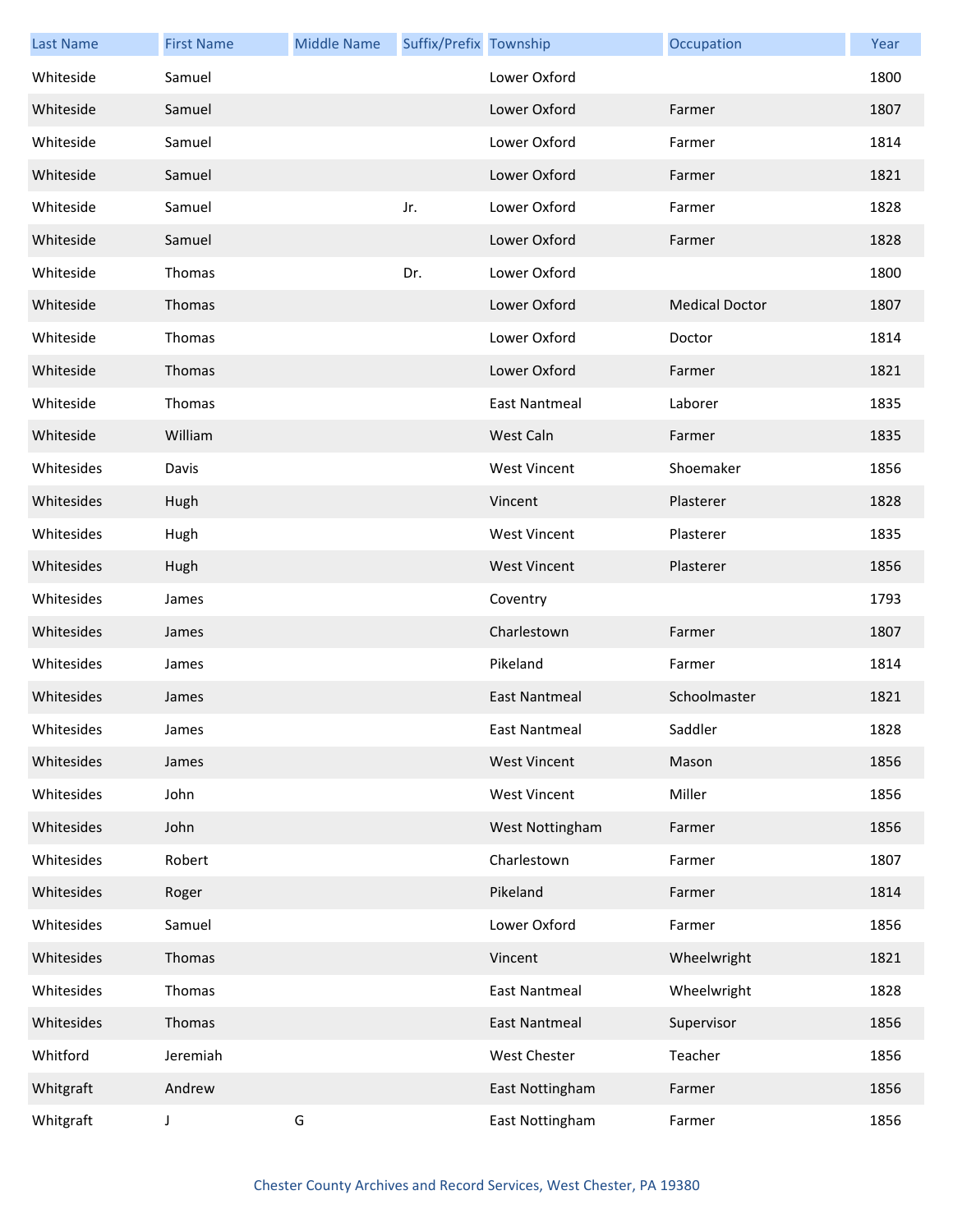| <b>Last Name</b> | <b>First Name</b> | <b>Middle Name</b> | Suffix/Prefix Township |                      | Occupation             | Year |
|------------------|-------------------|--------------------|------------------------|----------------------|------------------------|------|
| Whiticar         | Ester             |                    |                        | Brandywine           | Housewifery            | 1835 |
| Whiticar         | John              |                    |                        | Uwchlan              |                        | 1800 |
| Whiticar         | Mary              |                    |                        | Brandywine           | Housewifery            | 1835 |
| Whitiker         | Phineas           |                    |                        | West Bradford        | Tailor                 | 1828 |
| Whitiker         | Phineas           | L.                 |                        | Newlin               | Tailor                 | 1821 |
| Whiting          | Benjamin          |                    |                        | London Britain       |                        | 1793 |
| Whiting          | Jabez             |                    |                        | Schuylkill           | Tailor                 | 1828 |
| Whiting          | John              |                    |                        | London Britain       |                        | 1793 |
| Whiting          | Richard           |                    |                        | London Britain       |                        | 1793 |
| Whiting          | William           |                    |                        | East Marlborough     | Schoolmaster           | 1807 |
| Whitley          | William           |                    |                        | <b>East Vincent</b>  | Storekeeper            | 1835 |
| Whitman          | Amis              |                    |                        | Coventry             | Laborer                | 1835 |
| Whitman          | Amos              | L                  |                        | <b>West Coventry</b> | Farmer                 | 1856 |
| Whitman          | George            |                    |                        | <b>West Coventry</b> | Mason                  | 1856 |
| Whitman          | Mary              | Ann                |                        | <b>West Coventry</b> | Farmer                 | 1856 |
| Whitman          | Thomas            |                    |                        | Honeybrook           | Shoemaker              | 1856 |
| Whitside         | James             |                    |                        | East Nottingham      |                        | 1800 |
| Whitson          | Amos              |                    |                        | Penn                 | Farmer                 | 1856 |
| Whitson          | Henry             |                    |                        | New Garden           | Farmer                 | 1800 |
| Whitson          | Henry             |                    |                        | New Garden           | Farmer                 | 1814 |
| Whitson          | Henry             |                    |                        | West Marlborough     | Laborer                | 1828 |
| Whitson          | Jeremiah          |                    |                        | Sadsbury             | Farmer                 | 1835 |
| Whitson          | Michai            |                    |                        | Sadsbury             | Farmer                 | 1814 |
| Whitson          | Moses             |                    |                        | Sadsbury             | Schoolmaster           | 1821 |
| Whitson          | Moses             |                    |                        | Sadsbury             | Farmer                 | 1828 |
| Whitson          | Thomas            |                    |                        | Sadsbury             |                        | 1800 |
| Whitson          | Thomas            |                    |                        | Sadsbury             |                        | 1807 |
| Whitson          | Thomas            |                    |                        | Sadsbury             | Farmer                 | 1814 |
| Whitson          | Thomas            |                    |                        | Sadsbury             | Farmer                 | 1821 |
| Whitson          | Thomas            |                    | Jr.                    | Sadsbury             | Wagonmaker             | 1821 |
| Whitson          | Thomas            |                    |                        | London Grove         | Preacher               | 1856 |
| Whittaker        | Sarah             |                    |                        | West Chester         | Storekeeper & Milliner | 1828 |
| Whitten          | Elizabeth         |                    |                        | Tredyffrin           |                        | 1835 |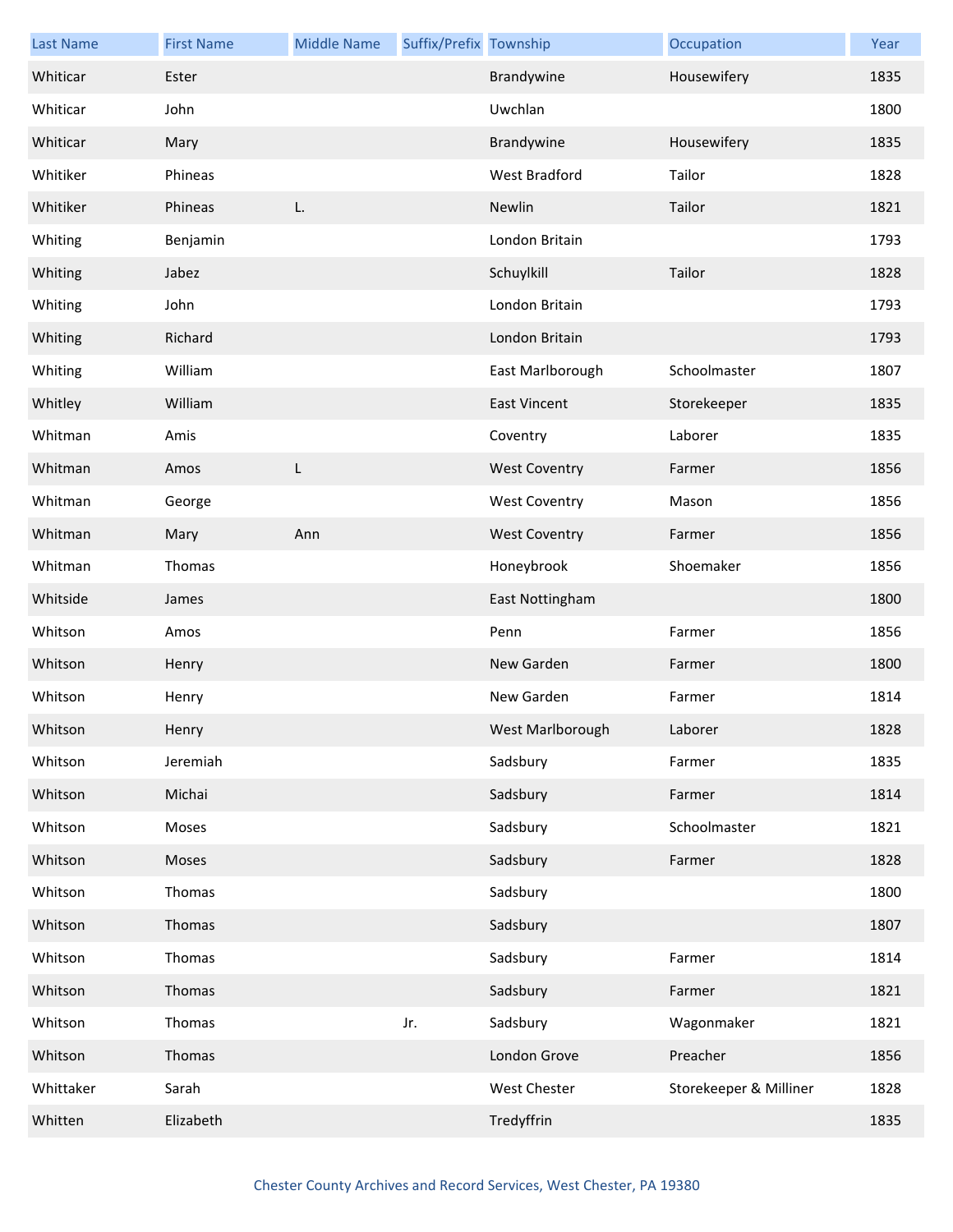| <b>Last Name</b> | <b>First Name</b> | <b>Middle Name</b> | Suffix/Prefix Township |                      | Occupation | Year |
|------------------|-------------------|--------------------|------------------------|----------------------|------------|------|
| Whitten          | Richard           |                    |                        | East Nottingham      | Farmer     | 1821 |
| Whittendole      | Robert            |                    |                        | Franklin             | Farmer     | 1856 |
| Whitter          | Thomas            |                    |                        | East Bradford        | Laborer    | 1828 |
| Whittig          | Anthony           |                    |                        | <b>West Chester</b>  | Laborer    | 1856 |
| Whittiker        | Robert            |                    |                        | East Caln            | Malster    | 1800 |
| Whitting         | Davis             |                    |                        | London Britain       |            | 1807 |
| Whitting         | Davis             |                    |                        | London Britain       | Yeoman     | 1814 |
| Whitting         | Davis             |                    |                        | London Britain       | Farmer     | 1821 |
| Whitting         | Davis             |                    |                        | London Britain       | Farmer     | 1828 |
| Whitting         | Davis             |                    | Esq.                   | London Britain       | Farmer     | 1835 |
| Whitting         | Davis             |                    |                        | London Britain       | Farmer     | 1856 |
| Whitting         | Henry             |                    |                        | West Fallowfield     | Weaver     | 1828 |
| Whitting         | Richard           |                    |                        | East Nottingham      | Farmer     | 1807 |
| Whitting         | Richard           |                    |                        | East Nottingham      | Farmer     | 1814 |
| Whitting         | Richard           |                    |                        | East Nottingham      | Farmer     | 1835 |
| Wholshlagel      | Michael           |                    |                        | Phoenixville         | Tailor     | 1856 |
| Whtelock         | George            | W                  |                        | Sadsbury             | Laborer    | 1856 |
| Whtie            | Jesse             |                    |                        | Honeybrook           | Carpenter  | 1856 |
| Wiand            | David             |                    |                        | <b>East Coventry</b> | Laborer    | 1856 |
| Wiand            | Henry             |                    |                        | Vincent              |            | 1800 |
| Wiand            | Jacob             |                    |                        | East Coventry        | Laborer    | 1856 |
| Wiand            | Philip            |                    |                        | Vincent              |            | 1800 |
| Wiand            | Samuel            |                    |                        | <b>East Coventry</b> | Shoemaker  | 1856 |
| Wiant            | Abraham           |                    |                        | Vincent              | Weaver     | 1828 |
| Wiant            | Aham              |                    |                        | <b>East Vincent</b>  | Weaver     | 1835 |
| Wiant            | Daniel            |                    |                        | Vincent              |            | 1814 |
| Wiant            | Daniel            |                    |                        | Vincent              | Shoemaker  | 1828 |
| Wiant            | Daniel            |                    |                        | Coventry             | Laborer    | 1828 |
| Wiant            | Daniel            |                    |                        | Coventry             | Laborer    | 1835 |
| Wiant            | Henry             |                    |                        | Vincent              | Weaver     | 1807 |
| Wiant            | Jacob             |                    |                        | Coventry             |            | 1793 |
| Wiant            | Jacob             |                    |                        | Coventry             | Laborer    | 1828 |
| Wiant            | Jacob             |                    |                        | Coventry             | Miller     | 1835 |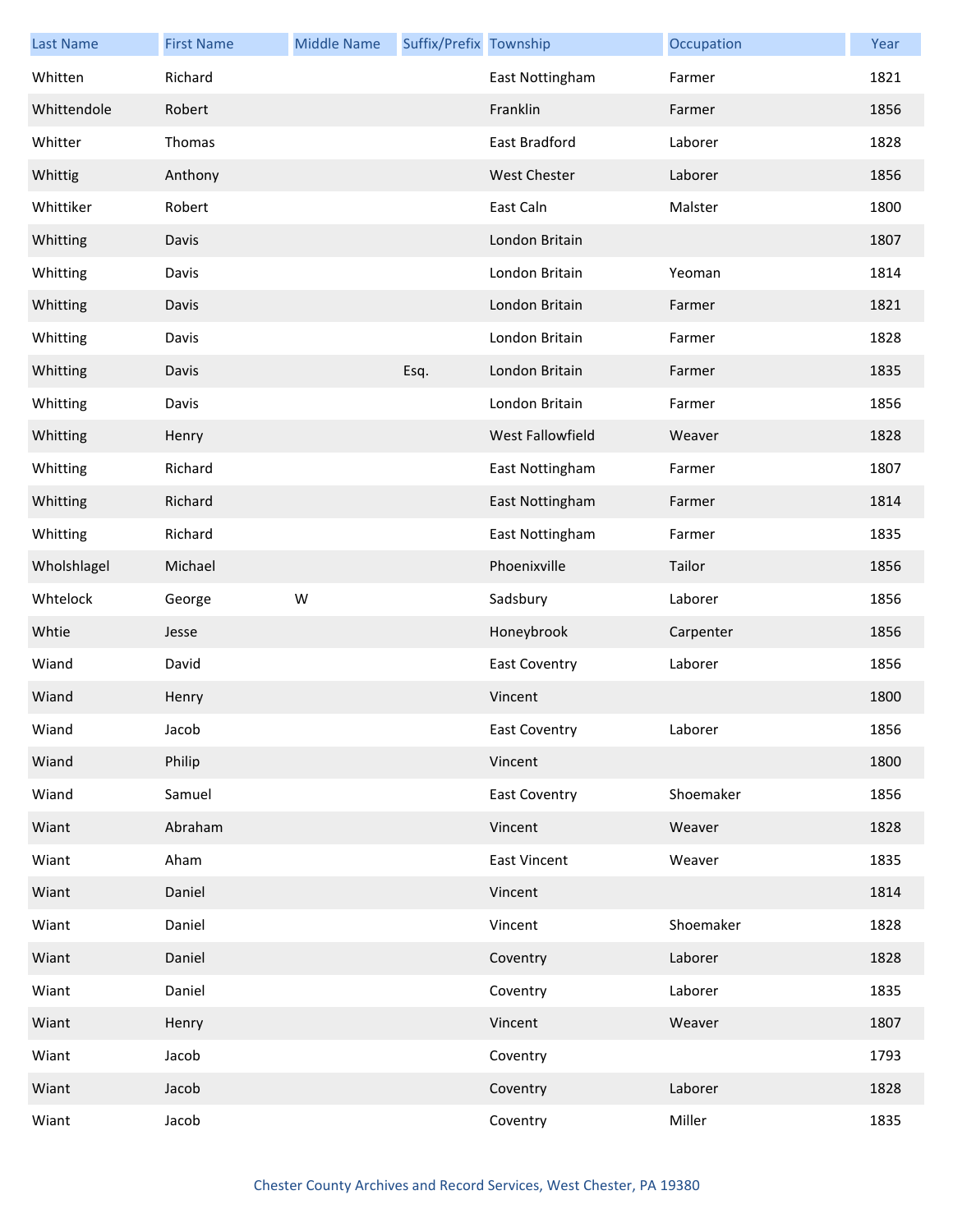| <b>Last Name</b> | <b>First Name</b> | <b>Middle Name</b> | Suffix/Prefix Township |                      | Occupation   | Year |
|------------------|-------------------|--------------------|------------------------|----------------------|--------------|------|
| Wiant            | John              |                    |                        | Vincent              | Yeoman       | 1807 |
| Wiant            | John              |                    |                        | Vincent              | Weaver       | 1814 |
| Wiant            | John              |                    |                        | Coventry             | Laborer      | 1828 |
| Wiant            | John              |                    |                        | Coventry             | Weaver       | 1835 |
| Wiant            | John              |                    |                        | <b>East Coventry</b> | Farmer       | 1856 |
| Wiant            | Samuel            |                    |                        | Coventry             | Shoemaker    | 1835 |
| Wiant            | Susanna           |                    |                        | Vincent              |              | 1814 |
| Wiant            | Susanna           |                    |                        | Vincent              |              | 1821 |
| Wible            | Frederick         |                    |                        | West Nottingham      | Farmer       | 1814 |
| Wibley           | William           |                    |                        | West Nottingham      | Farmer       | 1814 |
| Wicherson        | Levi              |                    |                        | London Grove         | Farmer       | 1856 |
| Wicker           | William           |                    |                        | London Britain       | Laborer      | 1821 |
| Wickerhsam       | Caleb             |                    |                        | New Garden           | Farmer       | 1828 |
| Wickerhsam       | Nathan            |                    |                        | New Garden           |              | 1828 |
| Wickersham       | Abel              |                    |                        | East Marlborough     |              | 1793 |
| Wickersham       | Abel              |                    |                        | East Marlborough     | Schoolmaster | 1807 |
| Wickersham       | Abel              |                    |                        | East Marlborough     | Schoolmaster | 1814 |
| Wickersham       | Abel              |                    |                        | East Marlborough     | Farmer       | 1821 |
| Wickersham       | Amos              |                    |                        | Newlin               | Joiner       | 1807 |
| Wickersham       | Amos              |                    |                        | Newlin               | Farmer       | 1814 |
| Wickersham       | Amos              |                    |                        | Newlin               | Farmer       | 1821 |
| Wickersham       | Amos              |                    |                        | Newlin               | Farmer       | 1828 |
| Wickersham       | Benjamin          |                    |                        | Highland             | Miller       | 1856 |
| Wickersham       | Benjamin          | F                  |                        | Kennett Square       | Merchant     | 1856 |
| Wickersham       | Caleb             |                    |                        | Newlin               |              | 1793 |
| Wickersham       | Caleb             |                    |                        | Newlin               | Farmer       | 1807 |
| Wickersham       | Caleb             |                    |                        | Newlin               | Farmer       | 1814 |
| Wickersham       | Caleb             |                    |                        | East Marlborough     | Farmer       | 1814 |
| Wickersham       | Caleb             |                    | Jr.                    | Newlin               | Farmer       | 1821 |
| Wickersham       | Caleb             |                    |                        | Newlin               | Farmer       | 1821 |
| Wickersham       | Caleb             |                    |                        | Newlin               | Farmer       | 1828 |
| Wickersham       | Caleb             |                    |                        | New Garden           | Farmer       | 1835 |
| Wickersham       | Caleb             |                    |                        | West Bradford        | Teacher      | 1835 |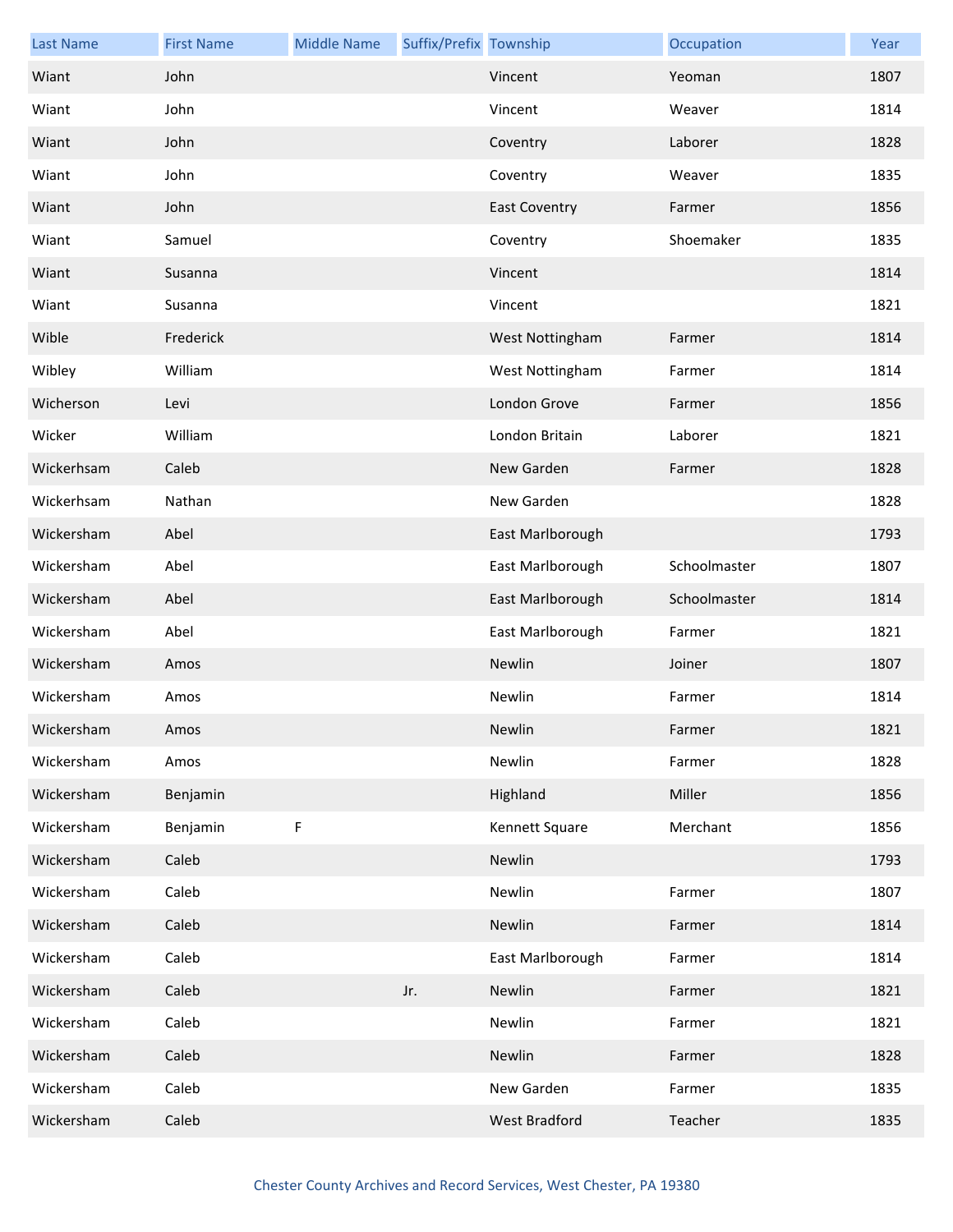| <b>Last Name</b> | <b>First Name</b> | <b>Middle Name</b> | Suffix/Prefix Township |                  | Occupation | Year |
|------------------|-------------------|--------------------|------------------------|------------------|------------|------|
| Wickersham       | Caleb             |                    |                        | Newlin           | Farmer     | 1835 |
| Wickersham       | Caleb             |                    |                        | Newlin           | Farmer     | 1856 |
| Wickersham       | Caleb             |                    |                        | East Marlborough | Farmer     | 1856 |
| Wickersham       | Eli               |                    |                        | Newlin           | Carpenter  | 1828 |
| Wickersham       | Ellis             |                    |                        | East Marlborough | Shoemaker  | 1814 |
| Wickersham       | Enoch             |                    |                        | East Marlborough |            | 1793 |
| Wickersham       | Enoch             |                    |                        | Newlin           | Farmer     | 1807 |
| Wickersham       | Enoch             |                    |                        | East Marlborough | Farmer     | 1807 |
| Wickersham       | Enoch             |                    |                        | East Marlborough | Farmer     | 1814 |
| Wickersham       | Enoch             |                    |                        | Newlin           | Farmer     | 1814 |
| Wickersham       | Enoch             |                    | Jr.                    | East Marlborough | Farmer     | 1814 |
| Wickersham       | Enoch             |                    | Jr.                    | East Marlborough | Farmer     | 1821 |
| Wickersham       | Enoch             |                    |                        | Newlin           | Farmer     | 1821 |
| Wickersham       | Enoch             |                    |                        | East Marlborough | Farmer     | 1821 |
| Wickersham       | Enoch             |                    |                        | Newlin           | Farmer     | 1828 |
| Wickersham       | Enoch             |                    |                        | East Marlborough | Farmer     | 1828 |
| Wickersham       | Enoch             |                    |                        | Newlin           | Farmer     | 1835 |
| Wickersham       | Enoch             |                    |                        | East Marlborough | Farmer     | 1835 |
| Wickersham       | Enoch             |                    |                        | East Marlborough | Gentleman  | 1835 |
| Wickersham       | Enoch             |                    |                        | East Marlborough | Farmer     | 1856 |
| Wickersham       | Enoch             | P                  |                        | Kennett Square   | Farmer     | 1856 |
| Wickersham       | Enos              | Τ                  |                        | Pocopson         | Miller     | 1856 |
| Wickersham       | Evan              |                    |                        | East Marlborough | Farmer     | 1835 |
| Wickersham       | Evan              |                    |                        | Kennett          | Farmer     | 1856 |
| Wickersham       | George            | P                  |                        | Newlin           | Farmer     | 1856 |
| Wickersham       | Gideon            |                    |                        | West Marlborough |            | 1800 |
| Wickersham       | Gideon            |                    |                        | East Marlborough | Farmer     | 1807 |
| Wickersham       | Gideon            |                    |                        | East Marlborough | Farmer     | 1814 |
| Wickersham       | Gideon            |                    |                        | East Marlborough | Farmer     | 1821 |
| Wickersham       | Gideon            |                    |                        | East Marlborough | Farmer     | 1828 |
| Wickersham       | Gideon            |                    |                        | East Marlborough | Farmer     | 1835 |
| Wickersham       | Gideon            |                    |                        | East Marlborough | Farmer     | 1856 |
| Wickersham       | Hannah            |                    |                        | East Marlborough |            | 1856 |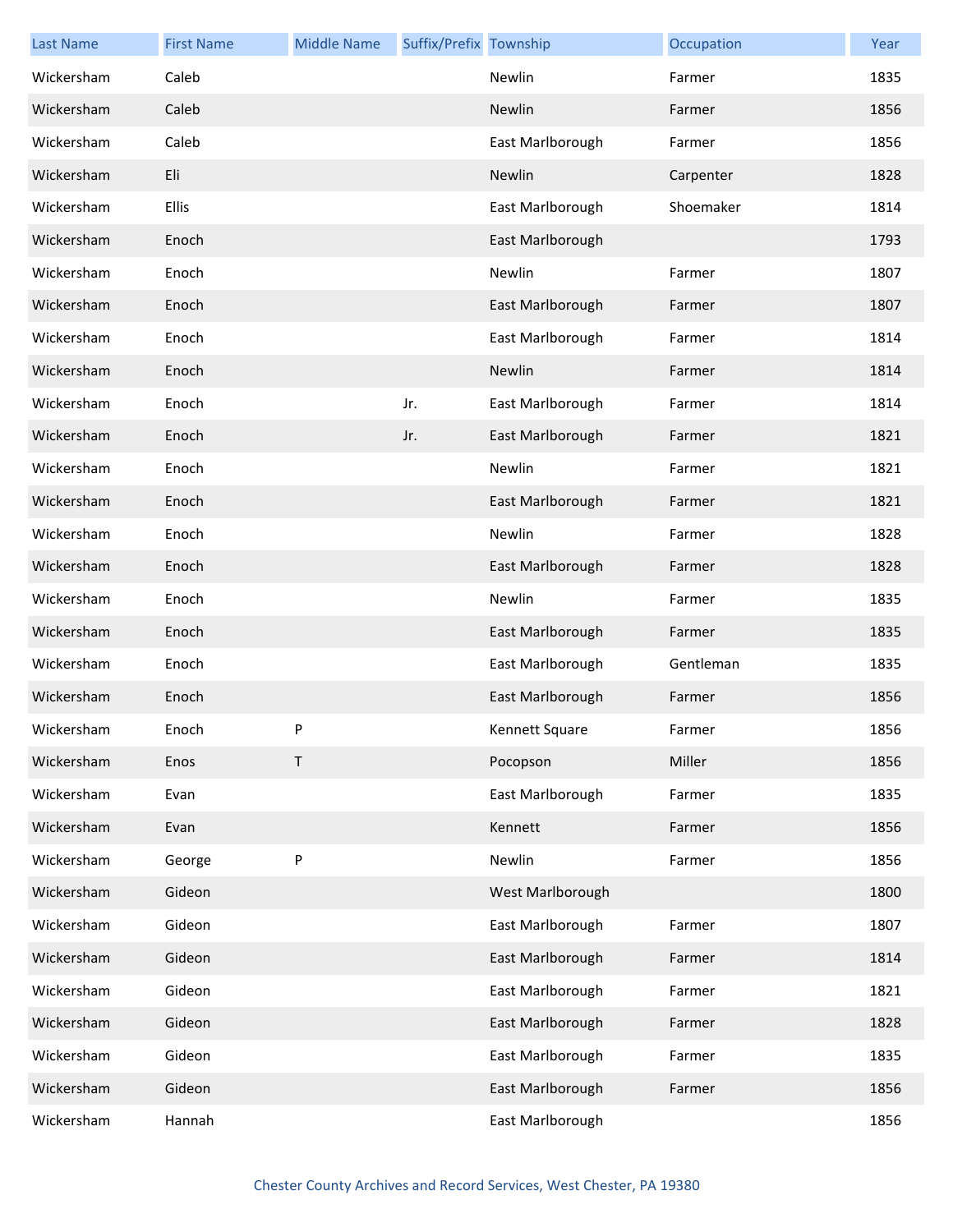| <b>Last Name</b> | <b>First Name</b> | <b>Middle Name</b> | Suffix/Prefix Township |                     | Occupation | Year |
|------------------|-------------------|--------------------|------------------------|---------------------|------------|------|
| Wickersham       | Isaac             |                    |                        | Newlin              | Joiner     | 1807 |
| Wickersham       | Isaac             |                    |                        | Newlin              | Farmer     | 1814 |
| Wickersham       | Isaac             |                    |                        | London Grove        | Merchant   | 1814 |
| Wickersham       | Isaac             |                    |                        | Newlin              | Farmer     | 1821 |
| Wickersham       | Isaac             |                    |                        | West Marlborough    | Mason      | 1828 |
| Wickersham       | Isaac             |                    |                        | Newlin              | Farmer     | 1828 |
| Wickersham       | Isaac             |                    |                        | New Garden          | Farmer     | 1835 |
| Wickersham       | Isaac             |                    |                        | Newlin              | Farmer     | 1835 |
| Wickersham       | Isaac             |                    |                        | <b>Upper Oxford</b> | Farmer     | 1856 |
| Wickersham       | Isaac             |                    |                        | Newlin              | Farmer     | 1856 |
| Wickersham       | Jacob             |                    |                        | Newlin              | Farmer     | 1856 |
| Wickersham       | Jacob             | $\sf V$            |                        | Valley              | Shoemaker  | 1856 |
| Wickersham       | James             |                    |                        | East Marlborough    |            | 1793 |
| Wickersham       | James             |                    |                        | East Marlborough    | Mason      | 1807 |
| Wickersham       | Jefferis          |                    |                        | West Chester        | Tinner     | 1856 |
| Wickersham       | Jehu              |                    |                        | East Marlborough    | Mason      | 1828 |
| Wickersham       | Job               |                    |                        | <b>West Chester</b> | Constable  | 1821 |
| Wickersham       | Job               |                    |                        | West Chester        | Farmer     | 1828 |
| Wickersham       | Joel              |                    |                        | New Garden          | Cooper     | 1807 |
| Wickersham       | Joel              |                    |                        | East Marlborough    | Farmer     | 1814 |
| Wickersham       | Joel              |                    |                        | East Marlborough    | Farmer     | 1821 |
| Wickersham       | Joel              |                    |                        | East Marlborough    | Farmer     | 1828 |
| Wickersham       | Joel              |                    |                        | East Marlborough    | Farmer     | 1835 |
| Wickersham       | John              |                    |                        | West Marlborough    | Merchant   | 1807 |
| Wickersham       | John              |                    |                        | Newlin              | Mason      | 1807 |
| Wickersham       | John              |                    |                        | East Marlborough    | Farmer     | 1856 |
| Wickersham       | John              |                    |                        | <b>Upper Oxford</b> | Farmer     | 1856 |
| Wickersham       | Jonathan          |                    |                        | New Garden          | Miller     | 1800 |
| Wickersham       | Joseph            |                    |                        | East Marlborough    | Blacksmith | 1807 |
| Wickersham       | Joseph            |                    |                        | East Marlborough    | Blacksmith | 1814 |
| Wickersham       | Joshua            |                    |                        | Newlin              | Farmer     | 1814 |
| Wickersham       | Joshua            |                    |                        | Newlin              | Nurseryer  | 1821 |
| Wickersham       | Joshua            |                    |                        | East Marlborough    | Farmer     | 1856 |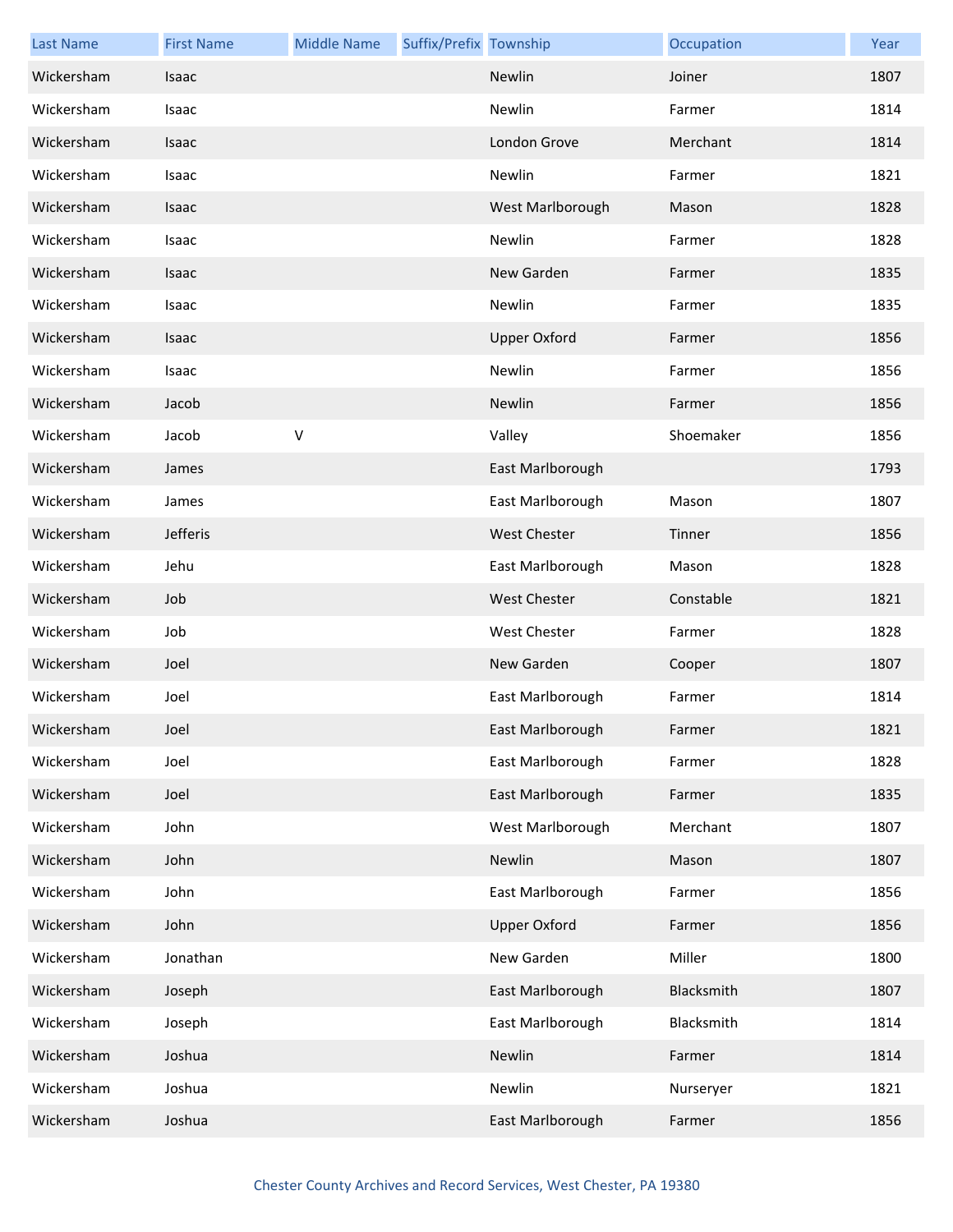| <b>Last Name</b> | <b>First Name</b> | <b>Middle Name</b> | Suffix/Prefix Township |                  | Occupation         | Year |
|------------------|-------------------|--------------------|------------------------|------------------|--------------------|------|
| Wickersham       | Levi              |                    |                        | New Garden       | Schoolmaster       | 1807 |
| Wickersham       | Levi              |                    |                        | New Garden       | Farmer             | 1814 |
| Wickersham       | Levi              |                    |                        | New Garden       | Farmer             | 1821 |
| Wickersham       | Levi              |                    |                        | New Garden       | Farmer             | 1828 |
| Wickersham       | Levi              |                    |                        | New Garden       | Farmer             | 1835 |
| Wickersham       | Lydia             |                    |                        | East Marlborough |                    | 1856 |
| Wickersham       | Mary              |                    |                        | East Marlborough | Seamstress         | 1807 |
| Wickersham       | Mary              |                    |                        | East Marlborough | Farmer             | 1814 |
| Wickersham       | Milton            |                    |                        | Newlin           | Farmer             | 1856 |
| Wickersham       | Nathan            |                    |                        | New Garden       | Farmer             | 1835 |
| Wickersham       | Nathan            |                    |                        | New Garden       | Farmer and nursery | 1856 |
| Wickersham       | Parker            |                    |                        | East Marlborough | Innkeeper          | 1807 |
| Wickersham       | Peter             |                    |                        | Newlin           |                    | 1793 |
| Wickersham       | Peter             |                    |                        | Newlin           | Farmer             | 1807 |
| Wickersham       | Peter             |                    |                        | Newlin           | Farmer             | 1814 |
| Wickersham       | Peter             |                    |                        | Newlin           | Farmer             | 1814 |
| Wickersham       | Peter             |                    |                        | Newlin           | Farmer             | 1821 |
| Wickersham       | Peter             |                    | Jr.                    | Newlin           | Farmer             | 1821 |
| Wickersham       | Peter             |                    |                        | Newlin           | Farmer             | 1828 |
| Wickersham       | Peter             |                    |                        | Newlin           | Farmer             | 1835 |
| Wickersham       | Philip            |                    |                        | Newlin           | Carpenter          | 1828 |
| Wickersham       | Preston           |                    |                        | Sadsbury         | Miller             | 1856 |
| Wickersham       | Pusey             |                    |                        | West Chester     | Shoemaker          | 1828 |
| Wickersham       | Pusey             |                    |                        | Uwchlan          | Cordwainer         | 1835 |
| Wickersham       | Pusey             |                    |                        | Valley           | Innkeeper          | 1856 |
| Wickersham       | Rachel            |                    |                        | Newlin           | Housekeeper        | 1835 |
| Wickersham       | Reuben            |                    |                        | Newlin           | Farmer             | 1821 |
| Wickersham       | Rubin             |                    |                        | Newlin           | Mason              | 1807 |
| Wickersham       | Samuel            |                    |                        | Newlin           | Farmer             | 1828 |
| Wickersham       | Samuel            |                    |                        | Newlin           | Farmer             | 1835 |
| Wickersham       | Samuel            |                    |                        | Newlin           | Farmer             | 1856 |
| Wickersham       | Sarah             |                    |                        | New Garden       |                    | 1856 |
| Wickersham       | Sellers           |                    |                        | East Nottingham  | Tailor             | 1835 |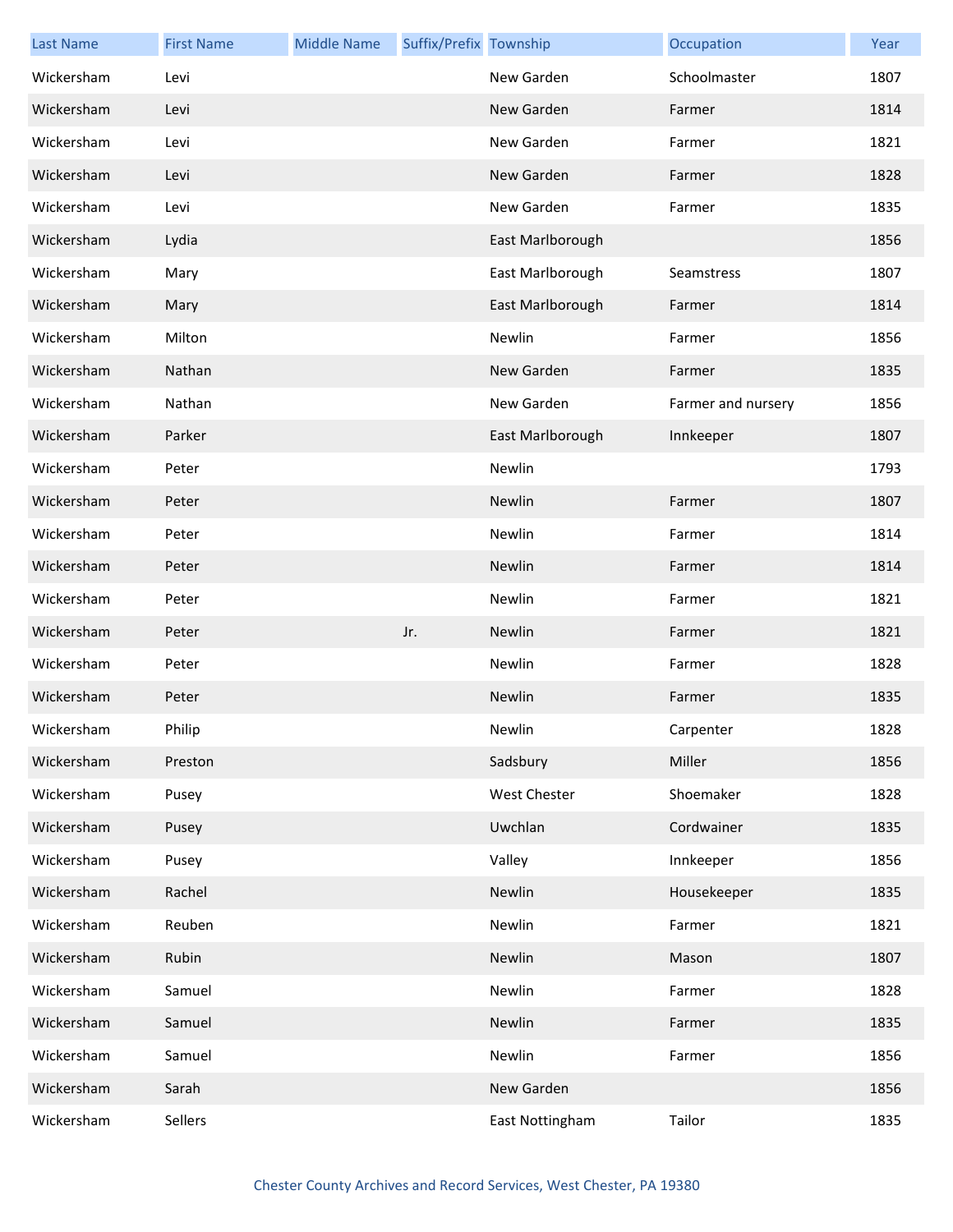| <b>Last Name</b> | <b>First Name</b> | <b>Middle Name</b> | Suffix/Prefix Township |                     | Occupation | Year |
|------------------|-------------------|--------------------|------------------------|---------------------|------------|------|
| Wickersham       | Taylor            |                    |                        | Kennett             | Tanner     | 1828 |
| Wickersham       | Thomas            |                    |                        | New Garden          | Farmer     | 1800 |
| Wickersham       | Thomas            |                    |                        | New Garden          | Farmer     | 1807 |
| Wickersham       | Thomas            |                    |                        | Newlin              | Farmer     | 1807 |
| Wickersham       | Thomas            |                    |                        | New Garden          | Farmer     | 1807 |
| Wickersham       | Thomas            |                    |                        | Newlin              | Farmer     | 1814 |
| Wickersham       | Thomas            |                    |                        | Newlin              | Farmer     | 1821 |
| Wickersham       | Thomas            |                    |                        | Newlin              | Farmer     | 1828 |
| Wickersham       | Thomas            |                    |                        | Newlin              | Farmer     | 1835 |
| Wickersham       | Thomas            |                    |                        | London Grove        | Miller     | 1835 |
| Wickersham       | Thomas            | W                  |                        | East Marlborough    | Farmer     | 1856 |
| Wickersham       | William           |                    |                        | Kennett             |            | 1793 |
| Wickersham       | William           |                    |                        | Newlin              |            | 1793 |
| Wickersham       | William           |                    |                        | Newlin              | Farmer     | 1807 |
| Wickersham       | William           |                    |                        | Pennsbury           | Saddler    | 1807 |
| Wickersham       | William           |                    | Sr.                    | Newlin              |            | 1814 |
| Wickersham       | William           |                    |                        | Newlin              | Blacksmith | 1814 |
| Wickersham       | William           |                    |                        | <b>West Chester</b> | Saddler    | 1814 |
| Wickersham       | William           |                    |                        | East Marlborough    | Farmer     | 1821 |
| Wickersham       | William           |                    |                        | Newlin              |            | 1821 |
| Wickersham       | William           |                    | Sr.                    | West Goshen         |            | 1821 |
| Wickersham       | William           |                    |                        | West Goshen         | Saddler    | 1828 |
| Wickersham       | William           |                    |                        | West Chester        | Painter    | 1828 |
| Wickersham       | William           |                    |                        | East Marlborough    | Farmer     | 1828 |
| Wickersham       | William           |                    |                        | West Goshen         | Farmer     | 1835 |
| Wickersham       | William           |                    |                        | East Caln           | Painter    | 1835 |
| Wickersham       | William           |                    |                        | East Marlborough    | Farmer     | 1835 |
| Wickersham       | William           |                    |                        | Valley              | Shoemaker  | 1856 |
| Wickersham       | William           |                    |                        | <b>Upper Oxford</b> | Farmer     | 1856 |
| Wickersham       | William           |                    |                        | East Marlborough    | Farmer     | 1856 |
| Wickersham       | William           |                    |                        | West Goshen         | Farmer     | 1856 |
| Wickle           | Jacob             |                    |                        | Coventry            | Laborer    | 1814 |
| Wicks            | Christian         |                    |                        | West Chester        | Barber     | 1856 |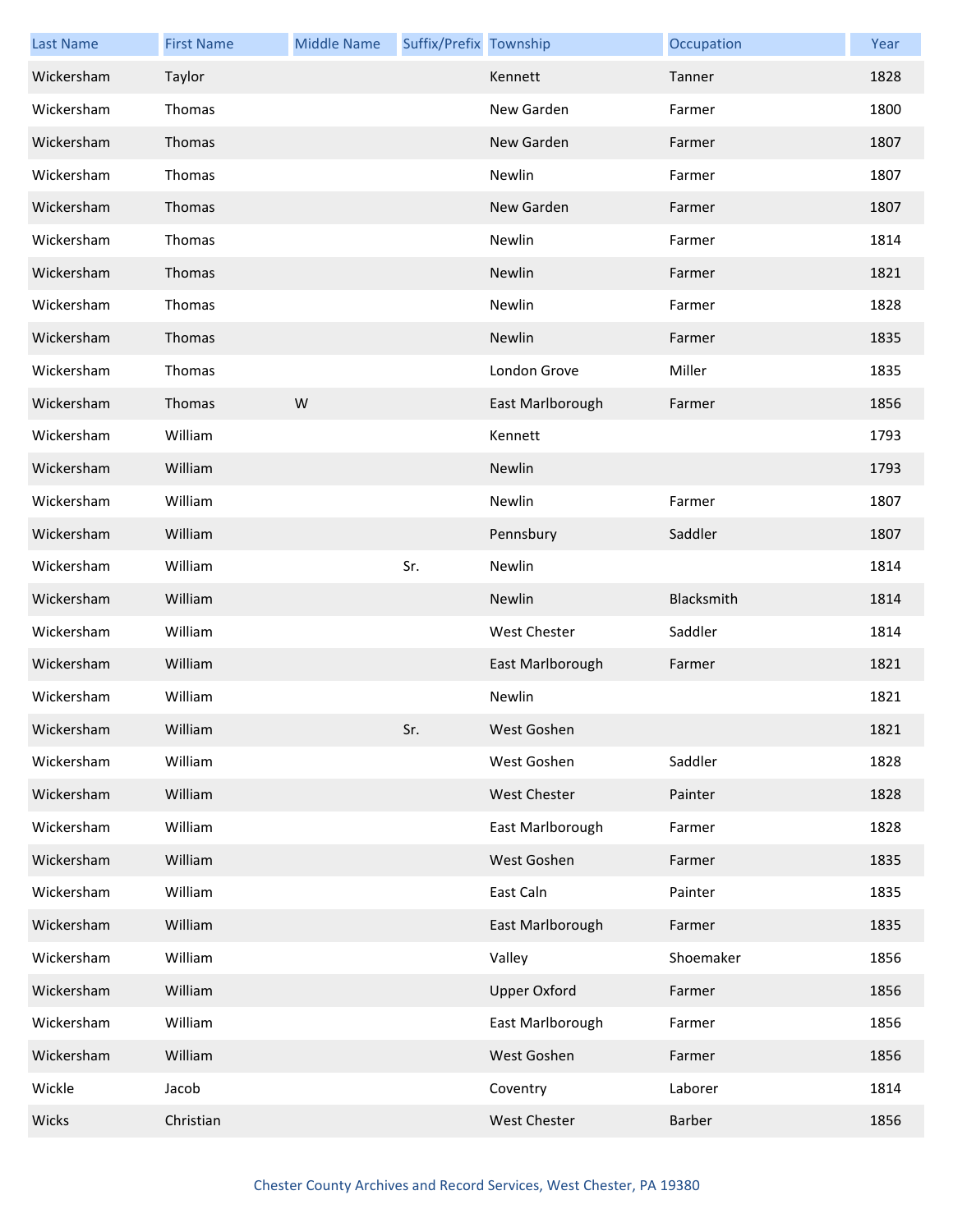| <b>Last Name</b> | <b>First Name</b> | <b>Middle Name</b> | Suffix/Prefix Township |                      | Occupation    | Year |
|------------------|-------------------|--------------------|------------------------|----------------------|---------------|------|
| Widdicombs       | John              |                    |                        | Phoenixville         | Landholder    | 1856 |
| Widdoes          | David             |                    |                        | Londonderry          | Farmer        | 1856 |
| Widdoes          | John              |                    |                        | Penn                 | Jobber        | 1828 |
| Widdows          | Jesse             |                    |                        | Londonderry          | Farmer        | 1814 |
| Widdows          | John              |                    |                        | Londonderry          |               | 1793 |
| Widdows          | John              |                    |                        | Londonderry          | Farmer        | 1814 |
| Widdows          | John              |                    | Jr.                    | Londonderry          | Laborer       | 1814 |
| Widdows          | John              |                    |                        | Londonderry          | Laborer       | 1835 |
| Widdows          | John              |                    |                        | Penn                 | Laborer       | 1835 |
| Widdows          | William           |                    |                        | London Grove         | Farmer        | 1828 |
| Widdows          | William           |                    |                        | London Grove         | Farmer        | 1828 |
| Widemire         | Urbin             |                    |                        | Easttown             | Laborer       | 1807 |
| Widener          | Charles           |                    |                        | Brandywine           | Weaver        | 1814 |
| Widener          | Daniel            |                    |                        | <b>West Vincent</b>  | Farmer        | 1835 |
| Widener          | David             |                    |                        | <b>East Nantmeal</b> | Laborer       | 1856 |
| Widener          | George            |                    |                        | <b>East Nantmeal</b> | Tanner        | 1828 |
| Widener          | Henry             |                    |                        | Brandywine           | Laborer       | 1814 |
| Widener          | John              |                    |                        | Brandywine           | Laborer       | 1814 |
| Widener          | John              |                    |                        | Sadsbury             | Laborer       | 1856 |
| Widener          | John              |                    |                        | <b>East Nantmeal</b> | Tanner        | 1856 |
| Widener          | John              |                    |                        | East Nantmeal        | Tanner        | 1856 |
| Widener          | Levi              |                    |                        | East Nantmeal        | Cordwainer    | 1828 |
| Widener          | Peter             |                    |                        | Brandywine           | Farmer        | 1814 |
| Widener          | Peter             |                    |                        | Brandywine           | Cooper        | 1814 |
| Widener          | Peter             |                    |                        | Vincent              | Farmer        | 1828 |
| Widener          | Peter             |                    |                        | <b>East Nantmeal</b> | Farmer        | 1856 |
| Widener          | Samuel            |                    |                        | <b>West Vincent</b>  | Stonemason    | 1835 |
| Widner           | Charles           |                    |                        | Brandywine           | Farmer        | 1807 |
| Widner           | Charles           |                    |                        | Brandywine           | Farmer        | 1821 |
| Widner           | Charles           |                    |                        | Brandywine           | Weaver        | 1828 |
| Widner           | Charles           |                    |                        | Brandywine           | Laborer       | 1835 |
| Widner           | Charles           |                    |                        | West Brandywine      | Carpet weaver | 1856 |
| Widner           | Daniel            |                    |                        | Vincent              |               | 1821 |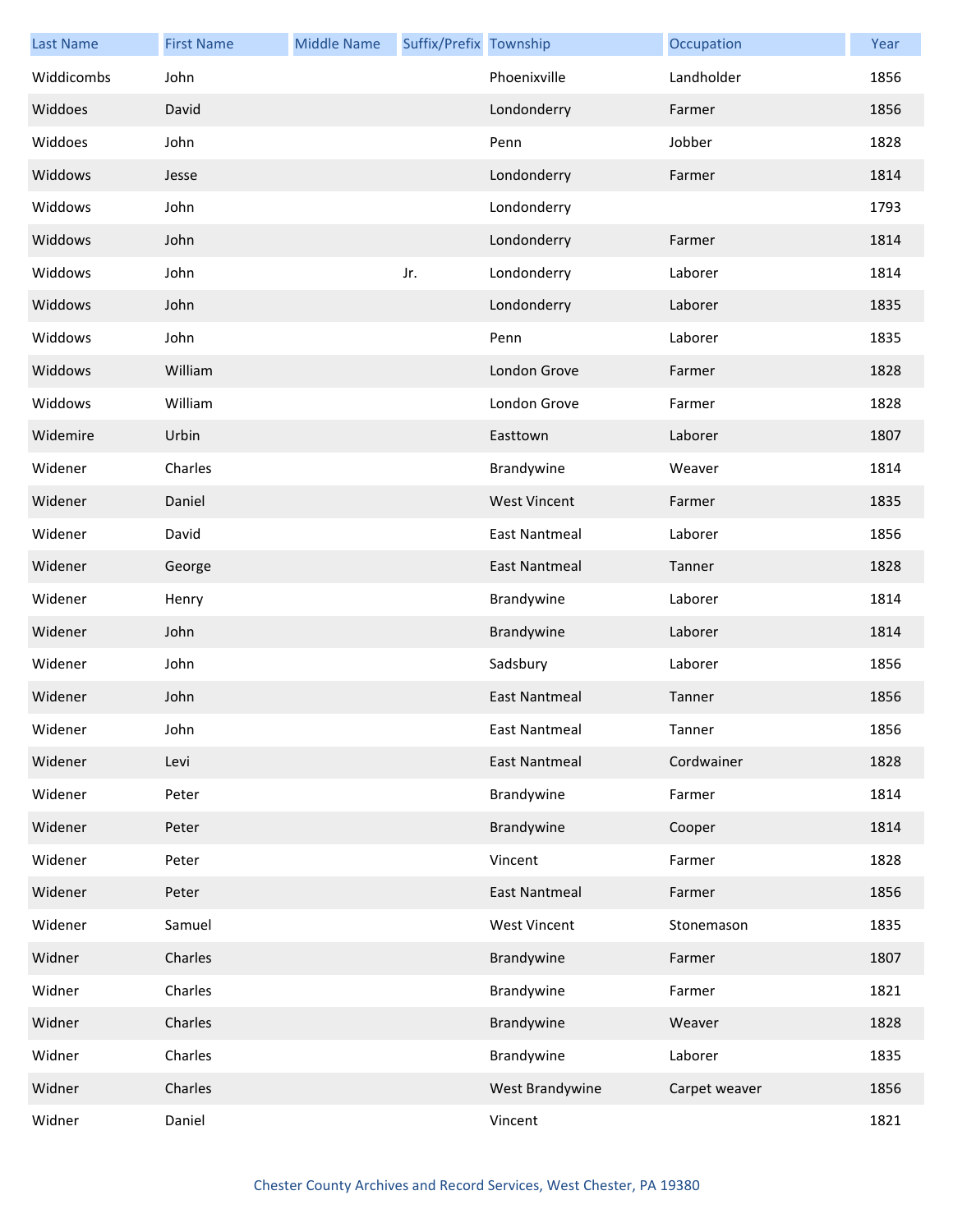| <b>Last Name</b> | <b>First Name</b> | <b>Middle Name</b> | Suffix/Prefix Township |                 | Occupation | Year |
|------------------|-------------------|--------------------|------------------------|-----------------|------------|------|
| Widner           | Daniel            |                    |                        | Coventry        | Farmer     | 1828 |
| Widner           | Elizabeth         |                    |                        | East Brandywine | Milliner   | 1856 |
| Widner           | George            |                    |                        | Vincent         |            | 1800 |
| Widner           | George            |                    |                        | East Nantmeal   | Tanner     | 1821 |
| Widner           | Henry             |                    |                        | Brandywine      | Farmer     | 1807 |
| Widner           | Henry             |                    |                        | Brandywine      | Farmer     | 1821 |
| Widner           | Henry             |                    |                        | Brandywine      | Innkeeper  | 1828 |
| Widner           | Henry             |                    |                        | Brandywine      | Laborer    | 1835 |
| Widner           | Jacob             |                    |                        | Uwchlan         | Farmer     | 1814 |
| Widner           | John              |                    |                        | Vincent         |            | 1793 |
| Widner           | John              |                    |                        | Vincent         |            | 1800 |
| Widner           | John              |                    |                        | Brandywine      | Laborer    | 1821 |
| Widner           | John              |                    |                        | Vincent         |            | 1821 |
| Widner           | John              |                    |                        | Brandywine      | Laborer    | 1828 |
| Widner           | John              |                    |                        | Vincent         | Farmer     | 1828 |
| Widner           | John              |                    |                        | Brandywine      | Laborer    | 1835 |
| Widner           | Peter             |                    |                        | Brandywine      | Farmer     | 1807 |
| Widner           | Peter             |                    | Jr.                    | Brandywine      | Cooper     | 1821 |
| Widner           | Peter             |                    |                        | Brandywine      | Farmer     | 1821 |
| Widner           | Peter             |                    |                        | Vincent         |            | 1821 |
| Widner           | Peter             |                    |                        | East Nantmeal   | Laborer    | 1821 |
| Widner           | Samuel            |                    |                        | Pikeland        | Farmer     | 1835 |
| Widner           | Samuel            |                    |                        | South Coventry  | Laborer    | 1856 |
| Widows           | Isaac             |                    |                        | London Grove    | Laborer    | 1814 |
| Widows           | Isaac             |                    |                        | London Grove    | Laborer    | 1821 |
| Widows           | John              |                    | Sr.                    | Londonderry     |            | 1807 |
| Widows           | John              |                    | Jr.                    | Londonderry     | Laborer    | 1807 |
| Widows           | John              |                    | Jr.                    | Penn            | Laborer    | 1821 |
| Widows           | William           |                    |                        | London Grove    | Laborer    | 1835 |
| Widrow           | Simeon            |                    |                        | East Nottingham | Shoemaker  | 1807 |
| Widrow           | Simon             |                    |                        | East Nottingham |            | 1800 |
| Wieldan          | George            |                    |                        | New Garden      | Laborer    | 1828 |
| Wieley           | Thomas            |                    |                        | Londonderry     | Mason      | 1807 |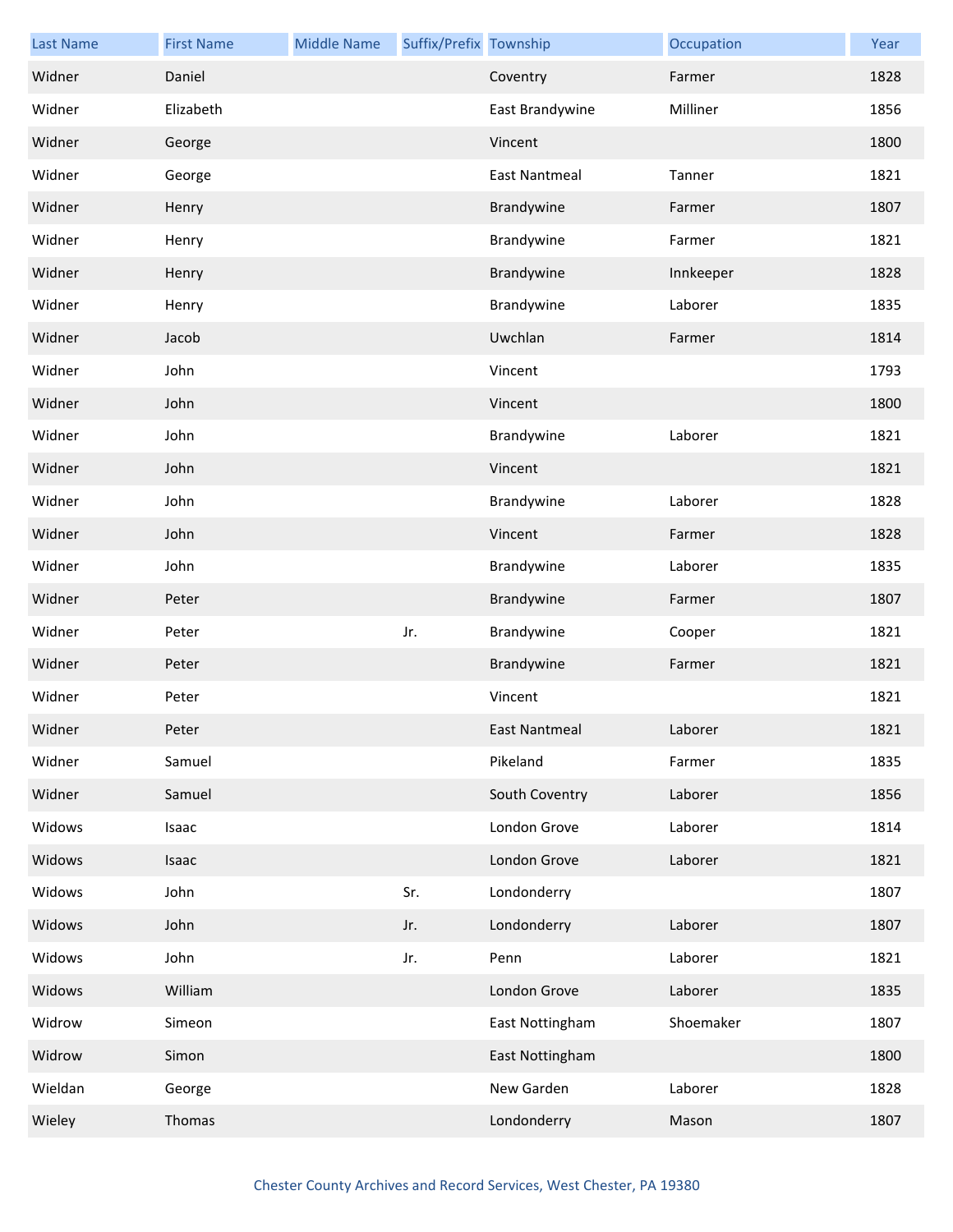| <b>Last Name</b> | <b>First Name</b> | <b>Middle Name</b> | Suffix/Prefix Township |                      | Occupation    | Year |
|------------------|-------------------|--------------------|------------------------|----------------------|---------------|------|
| Wiellerd         | Benjamin          |                    |                        | Londonderry          | Laborer       | 1807 |
| Wient            | Phillip           |                    |                        | <b>West Nantmeal</b> | Laborer       | 1821 |
| Wier             | Isaac             |                    |                        | Uwchlan              | Laborer       | 1821 |
| Wier             | Isaac             |                    |                        | West Whiteland       | Laborer       | 1828 |
| Wier             | Jacob             |                    |                        | Coventry             |               | 1793 |
| Wier             | Nathan            |                    |                        | East Whiteland       | Laborer       | 1856 |
| Wier             | Robert            |                    |                        | Uwchlan              | Weaver        | 1814 |
| Wier             | William           |                    |                        | Uwchlan              | Weaver        | 1814 |
| Wiere            | Edward            |                    |                        | Willistown           | Factoryman    | 1835 |
| Wigfall          | Joseph            |                    |                        | Franklin             | Laborer       | 1856 |
| Wigfall          | Richard           |                    |                        | Franklin             | Farmer        | 1856 |
| Wiggans          | Jacob             |                    |                        | Kennett              |               | 1856 |
| Wiggens          | William           |                    |                        | East Caln            | Cordwainer    | 1814 |
| Wiggins          | Alex              | ${\sf M}$          |                        | West Caln            | Laborer       | 1856 |
| Wiggins          | Joseph            |                    |                        | East Caln            | Shoemaker     | 1828 |
| Wiggins          | Joseph            |                    |                        | Uwchlan              | Schoolmaster  | 1835 |
| Wiggins          | William           |                    |                        | East Caln            | Shoemaker     | 1828 |
| Wiggins          | William           |                    | Jr.                    | East Caln            | Shoemaker     | 1828 |
| Wiggins          | William           |                    |                        | East Caln            | Shoemaker     | 1835 |
| Wiggons          | Caleb             |                    |                        | East Caln            | Shoemaker     | 1821 |
| Wiggons          | Joseph            |                    |                        | East Caln            | Shoemaker     | 1821 |
| Wiggons          | Reuben            |                    |                        | New Garden           | Laborer       | 1856 |
| Wiggons          | William           |                    |                        | Uwchlan              |               | 1800 |
| Wiggons          | William           |                    |                        | East Caln            | Shoemaker     | 1821 |
| Wightley         | John              |                    |                        | Phoenixville         | Laborer       | 1856 |
| Wigle            | Gideon            |                    |                        | <b>East Vincent</b>  | Carpenter     | 1856 |
| Wigmore          | Thomas            |                    |                        | West Marlborough     | <b>Brewer</b> | 1828 |
| Wigton           | Christopher       |                    |                        | West Caln            | Distiller     | 1807 |
| Wigton           | Christopher       |                    |                        | West Caln            | Farmer        | 1814 |
| Wigton           | Christopher       |                    |                        | West Caln            | Farmer        | 1828 |
| Wigton           | Christy           |                    |                        | West Caln            | Farmer        | 1821 |
| Wigton           | Samuel            |                    |                        | West Caln            |               | 1821 |
| Wihite           | Washington        |                    |                        | West Caln            | Blacksmith    | 1856 |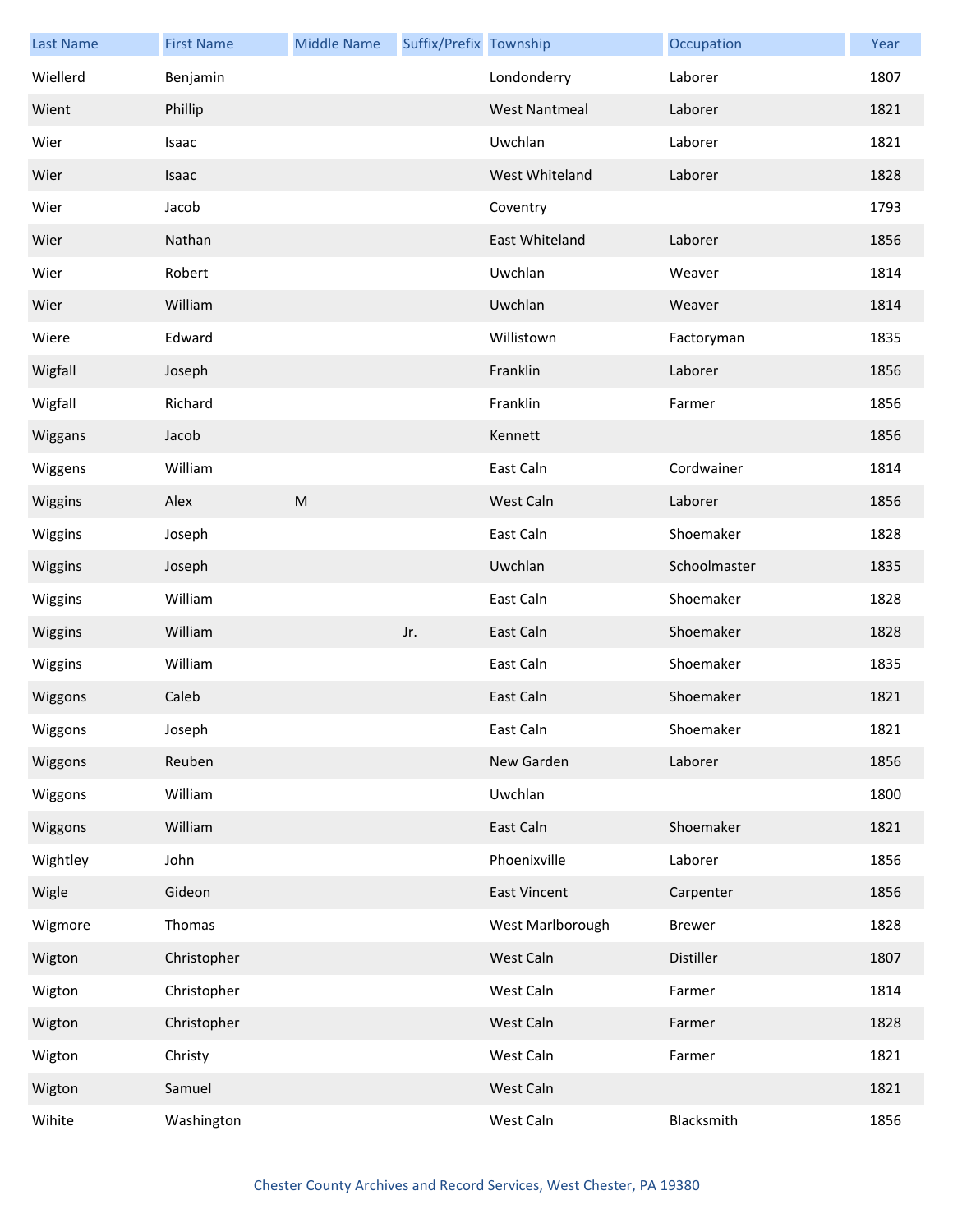| <b>Last Name</b> | <b>First Name</b> | <b>Middle Name</b> | Suffix/Prefix Township |                     | Occupation          | Year |
|------------------|-------------------|--------------------|------------------------|---------------------|---------------------|------|
| Wike             | Jacob             |                    |                        | Sadsbury            | Blacksmith          | 1856 |
| Wikersham        | Milton            |                    |                        | Lower Oxford        | Laborer             | 1835 |
| Wikle            | Jacob             |                    |                        | Vincent             | Laborer             | 1807 |
| Wilcox           | James             |                    |                        | Brandywine          | Papermaker          | 1835 |
| Wilcox           | John              |                    |                        | East Caln           | Manufacturer        | 1828 |
| Wilcox           | John              |                    |                        | East Marlborough    | Clockmaker          | 1835 |
| Wilcox           | Robert            |                    |                        | Phoenixville        | Boatman             | 1856 |
| Wilcox           | William           |                    |                        | East Caln           | Papermaker          | 1828 |
| Wilcox           | William           |                    |                        | Uwchlan             | Papermaker          | 1835 |
| Wild             | James             |                    |                        | Charlestown         |                     | 1793 |
| Wild             | James             |                    |                        | Willistown          |                     | 1800 |
| Wild             | James             |                    |                        | Tredyffrin          | Weaver              | 1807 |
| Wilde            | Isaac             |                    |                        | Sadsbury            | Cabinetmaker        | 1856 |
| Wilds            | John              |                    |                        | Tredyffrin          | Laborer             | 1835 |
| Wilds            | John              |                    |                        | Tredyffrin          | Farmer              | 1856 |
| Wiler            | Anthony           |                    |                        | <b>East Vincent</b> |                     | 1835 |
| Wiler            | Jacob             |                    |                        | Uwchlan             | Stiller             | 1835 |
| Wiler            | John              |                    |                        | East Caln           | <b>Stage Driver</b> | 1828 |
| Wiler            | Joseph            |                    |                        | Brandywine          | Miller              | 1821 |
| Wiles            | John              |                    |                        | Tredyffrin          | Laborer             | 1821 |
| Wiles            | Malon             |                    |                        | Easttown            | Farmer              | 1856 |
| Wiley            |                   |                    |                        | Sadsbury            | Merchant            | 1856 |
| Wiley            | (Widow)           |                    |                        | London Grove        | Farmer              | 1828 |
| Wiley            | Aaron             | $\sf B$            |                        | West Fallowfield    | Farmer              | 1835 |
| Wiley            | Aaron             | $\sf B$            |                        | West Fallowfield    | Farmer              | 1835 |
| Wiley            | Aaron             | В.                 |                        | Londonderry         | Blacksmith          | 1828 |
| Wiley            | Allen             |                    |                        | East Marlborough    | Shoemaker           | 1807 |
| Wiley            | Allen             |                    |                        | West Bradford       | Blacksmith          | 1821 |
| Wiley            | Andrew            |                    |                        | East Nottingham     | Farmer              | 1814 |
| Wiley            | Andrew            |                    |                        | East Nottingham     | Carpenter           | 1821 |
| Wiley            | Andrew            |                    |                        | East Nottingham     | Farmer              | 1828 |
| Wiley            | Andrew            |                    |                        | East Nottingham     | Farmer              | 1835 |
| Wiley            | <b>Barnard</b>    |                    |                        | Kennett             | Farmer              | 1821 |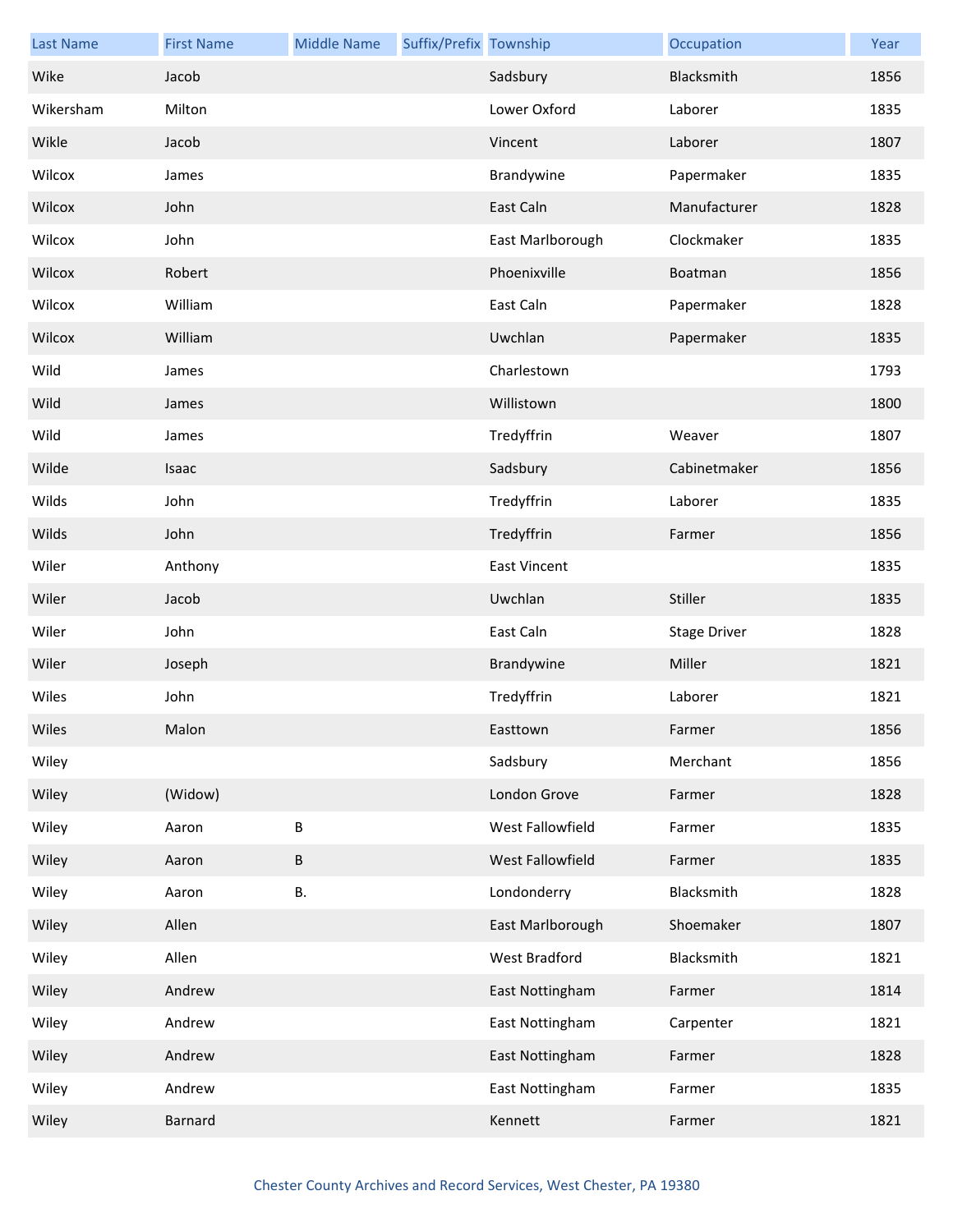| <b>Last Name</b> | <b>First Name</b> | <b>Middle Name</b> | Suffix/Prefix Township |                  | Occupation   | Year |
|------------------|-------------------|--------------------|------------------------|------------------|--------------|------|
| Wiley            | Barnard           | Η.                 |                        | Kennett          | Farmer       | 1828 |
| Wiley            | Caleb             |                    |                        | London Grove     | Farmer       | 1807 |
| Wiley            | Caleb             |                    |                        | Kennett          | Cabinetmaker | 1814 |
| Wiley            | Caleb             |                    |                        | New Garden       | Farmer       | 1814 |
| Wiley            | Caleb             |                    |                        | New Garden       |              | 1821 |
| Wiley            | David             |                    |                        | London Grove     | Farmer       | 1814 |
| Wiley            | David             |                    |                        | London Grove     | Farmer       | 1821 |
| Wiley            | David             |                    |                        | London Grove     | Farmer       | 1828 |
| Wiley            | David             |                    |                        | London Grove     | Farmer       | 1835 |
| Wiley            | George            |                    |                        | East Nottingham  | Farmer       | 1821 |
| Wiley            | George            |                    |                        | East Nottingham  | Farmer       | 1828 |
| Wiley            | George            |                    |                        | East Nottingham  | Farmer       | 1835 |
| Wiley            | George            |                    |                        | East Nottingham  |              | 1856 |
| Wiley            | Hannah            |                    |                        | London Grove     | Housekeeper  | 1835 |
| Wiley            | Jacob             |                    |                        | Tredyffrin       | Laborer      | 1856 |
| Wiley            | James             |                    |                        | Lower Oxford     |              | 1800 |
| Wiley            | James             |                    |                        | Kennett          | Laborer      | 1807 |
| Wiley            | James             |                    |                        | Sadsbury         | Merchant     | 1856 |
| Wiley            | James             |                    |                        | East Nottingham  | Wheelwright  | 1856 |
| Wiley            | John              |                    |                        | East Fallowfield |              | 1793 |
| Wiley            | John              |                    |                        | London Grove     |              | 1793 |
| Wiley            | John              |                    |                        | London Grove     |              | 1800 |
| Wiley            | John              |                    |                        | Upper Oxford     | Weaver       | 1800 |
| Wiley            | John              |                    |                        | Kennett          | Papermaker   | 1807 |
| Wiley            | John              |                    |                        | East Bradford    | Laborer      | 1807 |
| Wiley            | John              |                    |                        | London Grove     | Farmer       | 1807 |
| Wiley            | John              |                    |                        | Kennett          | Farmer       | 1814 |
| Wiley            | John              |                    |                        | East Nottingham  | Farmer       | 1814 |
| Wiley            | John              |                    |                        | London Grove     | Farmer       | 1814 |
| Wiley            | John              |                    |                        | New London       | Farmer       | 1821 |
| Wiley            | John              |                    |                        | East Nottingham  | Millwright   | 1821 |
| Wiley            | John              |                    |                        | London Grove     | Farmer       | 1821 |
| Wiley            | John              |                    |                        | East Nottingham  | Millwright   | 1828 |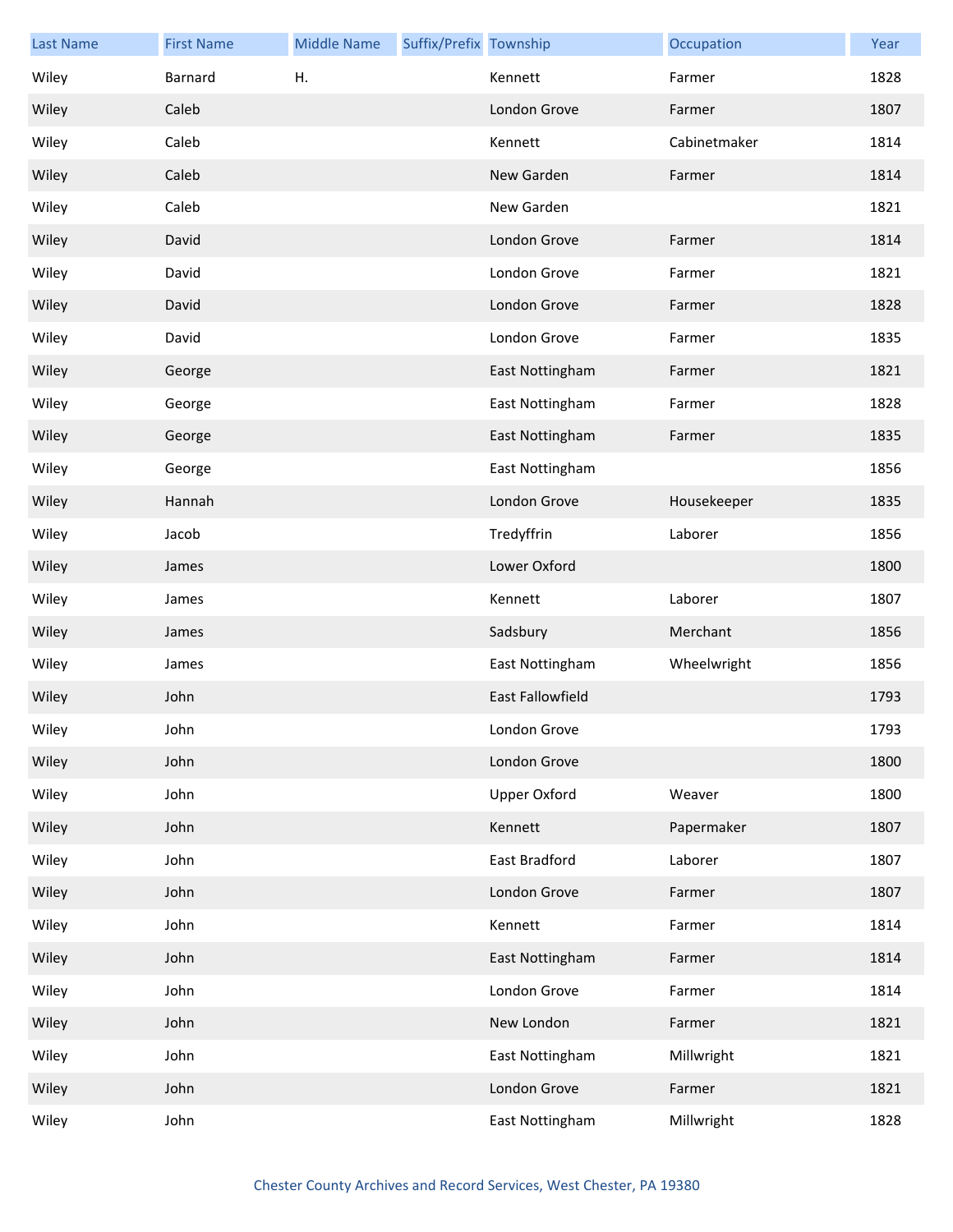| <b>Last Name</b> | <b>First Name</b> | <b>Middle Name</b> | Suffix/Prefix Township |                  | Occupation  | Year |
|------------------|-------------------|--------------------|------------------------|------------------|-------------|------|
| Wiley            | John              |                    |                        | London Grove     | Farmer      | 1828 |
| Wiley            | John              |                    |                        | New London       | Farmer      | 1828 |
| Wiley            | John              |                    |                        | New London       | Farmer      | 1835 |
| Wiley            | John              |                    |                        | East Nottingham  | Millwright  | 1835 |
| Wiley            | John              |                    |                        | London Grove     | Farmer      | 1835 |
| Wiley            | John              |                    | Jr.                    | East Nottingham  | Farmer      | 1856 |
| Wiley            | John              |                    |                        | East Nottingham  | Farmer      | 1856 |
| Wiley            | John              | F                  |                        | West Whiteland   | Farmer      | 1856 |
| Wiley            | Joseph            |                    |                        | West Nottingham  | Farmer      | 1821 |
| Wiley            | Joseph            |                    |                        | Willistown       | Laborer     | 1828 |
| Wiley            | Joseph            |                    |                        | East Nottingham  | Millwright  | 1828 |
| Wiley            | Joseph            |                    |                        | Sadsbury         | Storekeeper | 1835 |
| Wiley            | Joseph            |                    |                        | East Nottingham  | Millwright  | 1835 |
| Wiley            | Joseph            |                    |                        | London Britain   | Laborer     | 1856 |
| Wiley            | Joshua            |                    |                        | East Marlborough |             | 1793 |
| Wiley            | Joshua            |                    |                        | East Marlborough | Shoemaker   | 1807 |
| Wiley            | Joshua            |                    |                        | East Marlborough | Shoemaker   | 1814 |
| Wiley            | Joshua            |                    |                        | East Marlborough | Shoemaker   | 1821 |
| Wiley            | Joshua            |                    |                        | Sadsbury         | Merchant    | 1856 |
| Wiley            | Kenady            |                    |                        | New London       | Farmer      | 1835 |
| Wiley            | Kenedy            |                    |                        | New London       | Blacksmith  | 1828 |
| Wiley            | Kennedy           |                    |                        | New London       | Blacksmith  | 1807 |
| Wiley            | Kennedy           |                    |                        | New London       | Blacksmith  | 1821 |
| Wiley            | Mary              |                    |                        | New London       | Spinster    | 1821 |
| Wiley            | Mary              |                    |                        | New London       |             | 1828 |
| Wiley            | Nelson            |                    |                        | London Grove     | Farmer      | 1835 |
| Wiley            | Robert            |                    |                        | East Fallowfield |             | 1793 |
| Wiley            | Samuel            |                    |                        | East Marlborough | Shoemaker   | 1821 |
| Wiley            | Sarah             |                    |                        | New London       | Farmer      | 1821 |
| Wiley            | Thomas            |                    |                        | Kennett          |             | 1793 |
| Wiley            | Thomas            |                    |                        | West Marlborough |             | 1800 |
| Wiley            | Thomas            |                    |                        | New London       |             | 1800 |
| Wiley            | Thomas            |                    |                        | Kennett          | Farmer      | 1800 |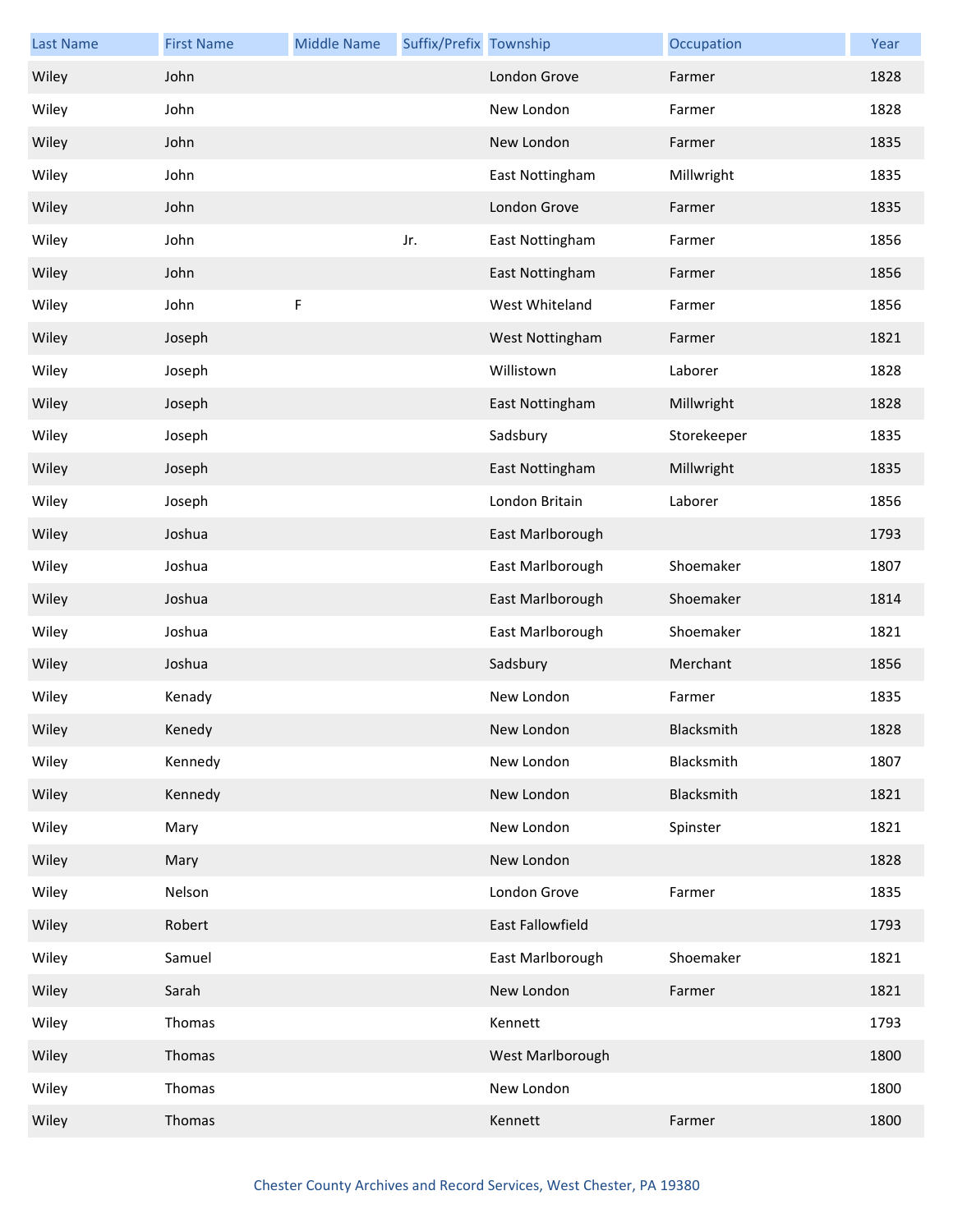| <b>Last Name</b> | <b>First Name</b> | <b>Middle Name</b>        | Suffix/Prefix Township |                         | Occupation  | Year |
|------------------|-------------------|---------------------------|------------------------|-------------------------|-------------|------|
| Wiley            | Thomas            |                           |                        | Kennett                 | Farmer      | 1807 |
| Wiley            | Thomas            |                           |                        | New London              | Farmer      | 1807 |
| Wiley            | Thomas            |                           |                        | Londonderry             | Mason       | 1814 |
| Wiley            | Thomas            |                           |                        | New London              | Farmer      | 1814 |
| Wiley            | Thomas            |                           |                        | London Grove            | Farmer      | 1814 |
| Wiley            | Thomas            |                           |                        | Kennett                 | Farmer      | 1814 |
| Wiley            | Thomas            |                           |                        | Londonderry             | Mason       | 1821 |
| Wiley            | Thomas            |                           |                        | London Grove            | Farmer      | 1821 |
| Wiley            | Thomas            |                           |                        | Londonderry             | Farmer      | 1828 |
| Wiley            | Thomas            |                           |                        | Londonderry             | Bricklayer  | 1835 |
| Wiley            | Vincent           |                           |                        | London Grove            |             | 1800 |
| Wiley            | Vincent           |                           |                        | Sadsbury                | Farmer      | 1814 |
| Wiley            | Vincent           |                           |                        | <b>East Fallowfield</b> | Farmer      | 1821 |
| Wiley            | Vincent           |                           |                        | Sadsbury                |             | 1835 |
| Wiley            | W                 | $\boldsymbol{\mathsf{A}}$ |                        | East Nottingham         | Farmer      | 1856 |
| Wiley            | William           |                           |                        | Lower Oxford            | Blacksmith  | 1807 |
| Wiley            | William           |                           |                        | East Nottingham         | Farmer      | 1814 |
| Wiley            | William           |                           |                        | Goshen                  | Weaver      | 1814 |
| Wiley            | William           |                           |                        | East Nottingham         | Farmer      | 1821 |
| Wiley            | William           |                           |                        | East Nottingham         | Farmer      | 1828 |
| Wiley            | William           |                           |                        | East Nottingham         | Farmer      | 1835 |
| Wiley            | William           |                           |                        | Kennett                 | Shoemaker   | 1835 |
| Wiley            | William           |                           |                        | Londonderry             | Shoemaker   | 1856 |
| Wiley            | William           |                           |                        | London Grove            | Farmer      | 1856 |
| Wiley            | William           |                           |                        | Wallace                 | Farmer      | 1856 |
| Wilhains         | Thomas            |                           |                        | West Chester            | Wood corder | 1835 |
| Wiliams          | Thomas            |                           |                        | Goshen                  | Farmer      | 1814 |
| Wilier           | William           |                           |                        | East Fallowfield        | Distiller   | 1821 |
| Wilison          | Lewis             |                           |                        | London Grove            | Storekeeper | 1856 |
| Wilkason         | Aaron             |                           |                        | West Nottingham         | Farmer      | 1807 |
| Wilkenson        | David             |                           |                        | East Fallowfield        | Mason       | 1814 |
| Wilkenson        | Francis           |                           |                        | London Grove            |             | 1793 |
| Wilkenson        | Isaac             |                           |                        | East Fallowfield        | Mason       | 1856 |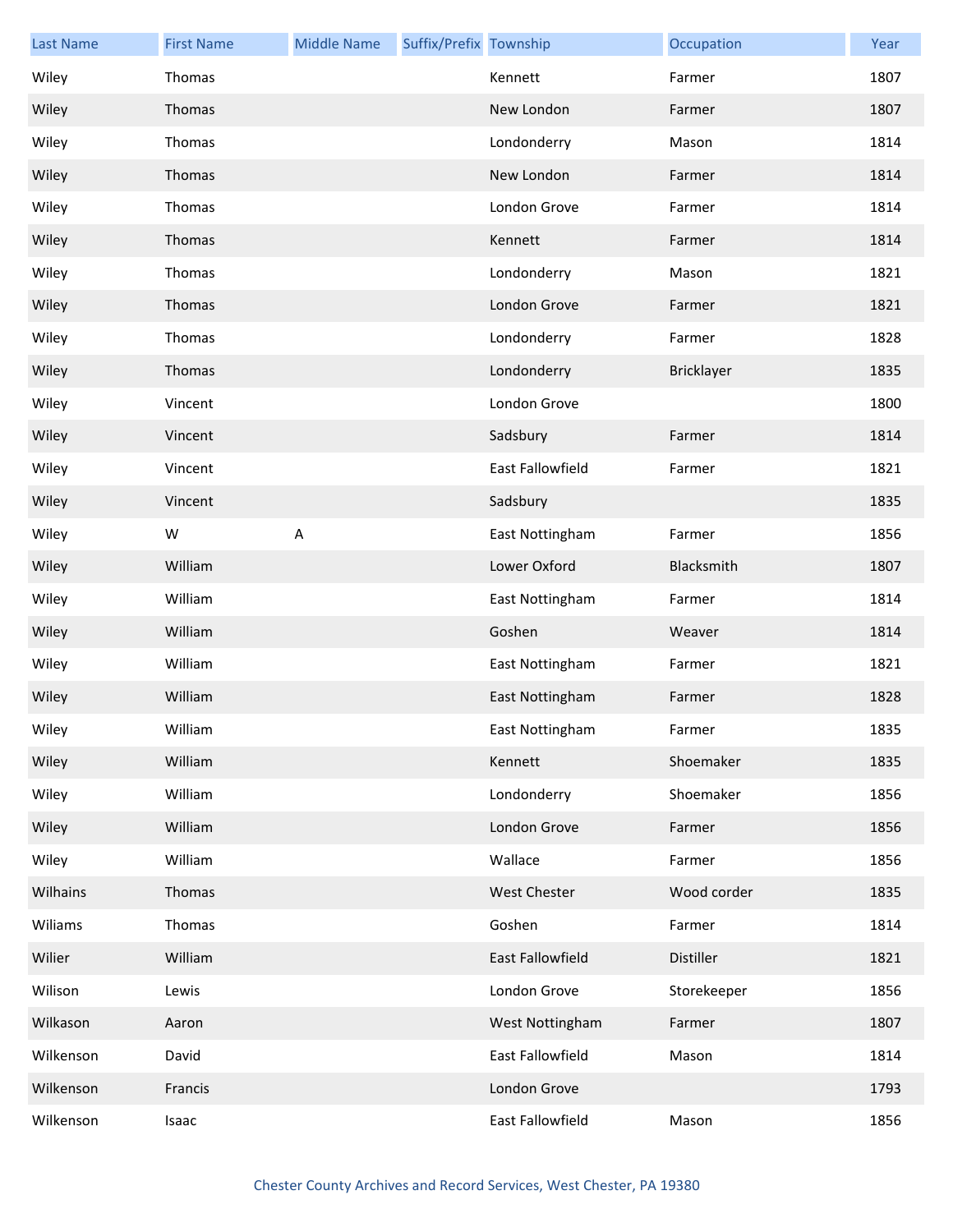| <b>Last Name</b> | <b>First Name</b> | <b>Middle Name</b> | Suffix/Prefix Township |                         | Occupation     | Year |
|------------------|-------------------|--------------------|------------------------|-------------------------|----------------|------|
| Wilkenson        | Jonathan          |                    |                        | West Nottingham         | Farmer         | 1821 |
| Wilkenson        | Nathaniel         |                    |                        | New Garden              | Farmer         | 1821 |
| Wilkenson        | <b>Norris</b>     |                    |                        | New London              | Farmer         | 1821 |
| Wilkenson        | Norris            |                    |                        | East Fallowfield        | Machinist      | 1856 |
| Wilkerson        | Eliza             |                    |                        | South Coventry          | Laborer        | 1856 |
| Wilkerson        | John              |                    |                        | <b>West Nantmeal</b>    | Laborer        | 1835 |
| Wilkeson         | Caleb             |                    |                        | Brandywine              | Farmer         | 1807 |
| Wilkeson         | Jesse             |                    |                        | West Marlborough        |                | 1793 |
| Wilkeson         | John              |                    |                        | Uwchlan                 | Shoemaker      | 1807 |
| Wilkeson         | Joseph            |                    |                        | West Marlborough        |                | 1793 |
| Wilkeson         | Joseph            |                    |                        | East Nottingham         | Schoolmaster   | 1821 |
| Wilkeson         | Josiah            |                    |                        | East Goshen             | Laborer        | 1828 |
| Wilkeson         | William           |                    |                        | Uwchlan                 | Gentleman      | 1807 |
| Wilkeson         | William           |                    |                        | Uwchlan                 | Laborer        | 1807 |
| Wilkin           | Dorcas            |                    |                        | Sadsbury                |                | 1807 |
| Wilkin           | George            |                    |                        | Sadsbury                |                | 1793 |
| Wilkin           | George            |                    |                        | Sadsbury                |                | 1800 |
| Wilkin           | Robert            |                    |                        | London Britain          |                | 1793 |
| Wilkin           | William           |                    |                        | <b>East Fallowfield</b> |                | 1793 |
| Wilkin           | William           |                    |                        | Sadsbury                |                | 1793 |
| Wilkin           | William           |                    |                        | Sadsbury                |                | 1800 |
| Wilkins          | Joseph            |                    |                        | Pennsbury               | Blacksmith     | 1835 |
| Wilkins          | Perry             |                    |                        | London Grove            | Laborer        | 1828 |
| Wilkinson        | Aaron             |                    |                        | West Nottingham         | Farmer         | 1814 |
| Wilkinson        | Aaron             |                    |                        | West Nottingham         | Farmer         | 1821 |
| Wilkinson        | Andrew            |                    |                        | Franklin                | Laborer        | 1856 |
| Wilkinson        | Asa               |                    |                        | New London              | Farmer         | 1828 |
| Wilkinson        | <b>Barnabas</b>   |                    |                        | West Nottingham         | School teacher | 1828 |
| Wilkinson        | Caleb             |                    |                        | Brandywine              | Farmer         | 1814 |
| Wilkinson        | Caleb             |                    |                        | Brandywine              | Farmer         | 1821 |
| Wilkinson        | Caleb             |                    |                        | <b>West Nantmeal</b>    | Farmer         | 1828 |
| Wilkinson        | Caleb             |                    |                        | Uwchlan                 | Carpenter      | 1835 |
| Wilkinson        | Carver            |                    |                        | New London              | Farmer         | 1835 |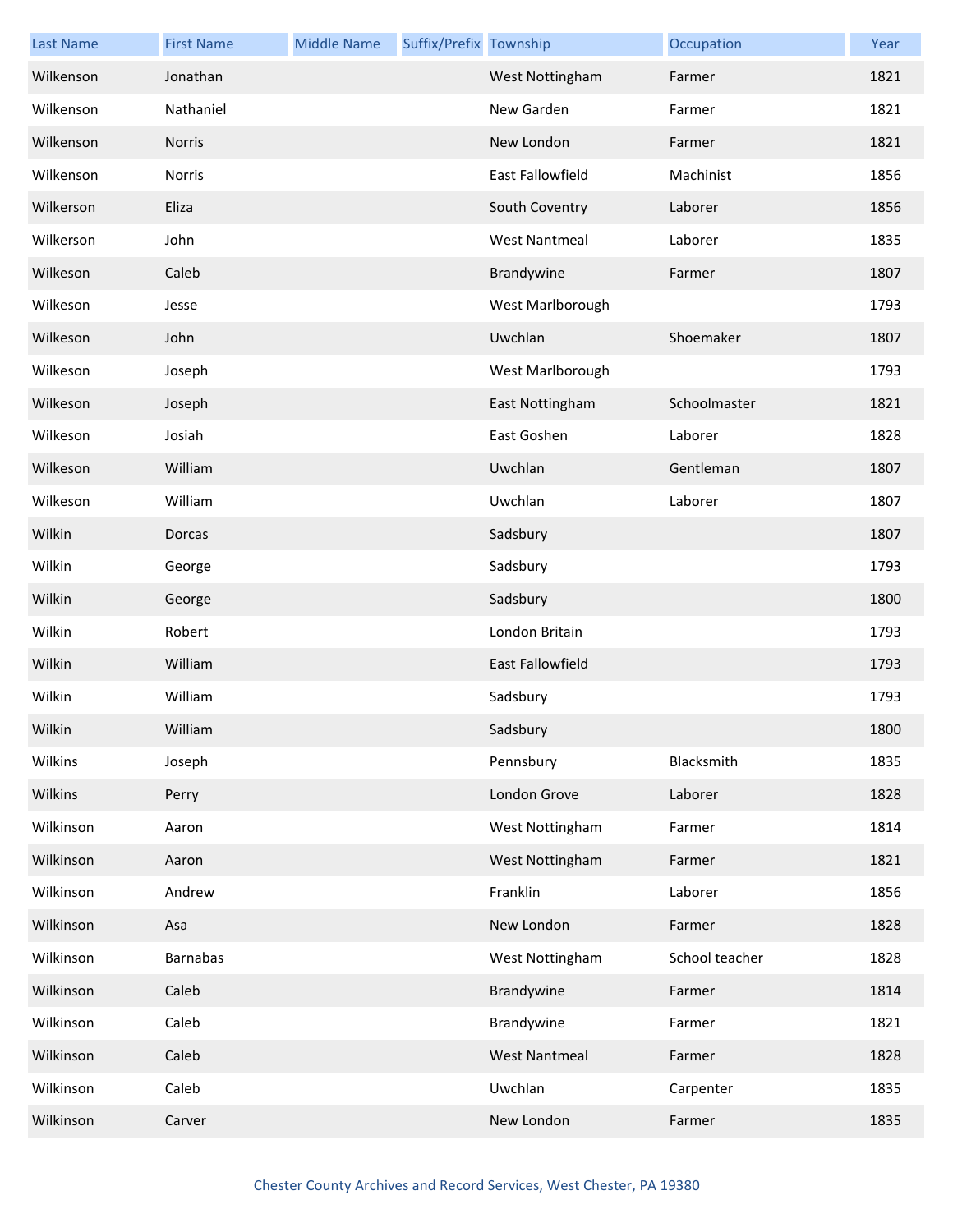| <b>Last Name</b> | <b>First Name</b> | <b>Middle Name</b> | Suffix/Prefix Township |                         | Occupation  | Year |
|------------------|-------------------|--------------------|------------------------|-------------------------|-------------|------|
| Wilkinson        | David             |                    |                        | <b>East Fallowfield</b> | Stonemason  | 1821 |
| Wilkinson        | David             |                    |                        | <b>East Fallowfield</b> | Mason       | 1828 |
| Wilkinson        | David             |                    |                        | West Nottingham         | Farmer      | 1856 |
| Wilkinson        | Elis              | P                  |                        | London Grove            | Tanner      | 1835 |
| Wilkinson        | Ellis             |                    |                        | London Grove            | Tanner      | 1828 |
| Wilkinson        | Emmor             |                    |                        | <b>West Bradford</b>    | Mason       | 1856 |
| Wilkinson        | Frances           |                    |                        | London Grove            | Farmer      | 1835 |
| Wilkinson        | Francis           |                    | Jr.                    | London Grove            |             | 1800 |
| Wilkinson        | Francis           |                    |                        | London Grove            |             | 1800 |
| Wilkinson        | Francis           |                    | Jr.                    | London Grove            | Farmer      | 1807 |
| Wilkinson        | Francis           |                    |                        | New Garden              |             | 1807 |
| Wilkinson        | Francis           |                    |                        | London Grove            | Farmer      | 1807 |
| Wilkinson        | Francis           |                    |                        | London Grove            | Farmer      | 1814 |
| Wilkinson        | Francis           |                    |                        | London Grove            | Farmer      | 1821 |
| Wilkinson        | Francis           |                    |                        | London Grove            | Farmer      | 1828 |
| Wilkinson        | George            |                    |                        | <b>East Nantmeal</b>    | Miner       | 1807 |
| Wilkinson        | Hannah            |                    |                        | London Grove            | Housekeeper | 1835 |
| Wilkinson        | James             |                    |                        | New London              | Tailor      | 1814 |
| Wilkinson        | John              |                    |                        | Goshen                  | Laborer     | 1807 |
| Wilkinson        | John              |                    |                        | <b>West Nantmeal</b>    | Cordwainer  | 1814 |
| Wilkinson        | John              |                    |                        | Pocopson                | Laborer     | 1856 |
| Wilkinson        | John              |                    |                        | Phoenixville            | Shopkeeper  | 1856 |
| Wilkinson        | John              | P                  |                        | East Marlborough        | Farmer      | 1856 |
| Wilkinson        | Jonathan          |                    |                        | West Nottingham         | Farmer      | 1828 |
| Wilkinson        | Jonathan          |                    |                        | West Nottingham         |             | 1835 |
| Wilkinson        | Jonathan          |                    |                        | West Nottingham         | Farmer      | 1856 |
| Wilkinson        | Joseph            |                    |                        | New London              | Tanner      | 1807 |
| Wilkinson        | Joseph            |                    |                        | New London              | Farmer      | 1814 |
| Wilkinson        | Joseph            |                    |                        | New London              | Farmer      | 1814 |
| Wilkinson        | Joseph            |                    |                        | New London              | Farmer      | 1821 |
| Wilkinson        | Joseph            |                    |                        | New London              | Farmer      | 1828 |
| Wilkinson        | Joseph            |                    |                        | Newlin                  | Mason       | 1835 |
| Wilkinson        | Joseph            |                    |                        | New London              | Farmer      | 1835 |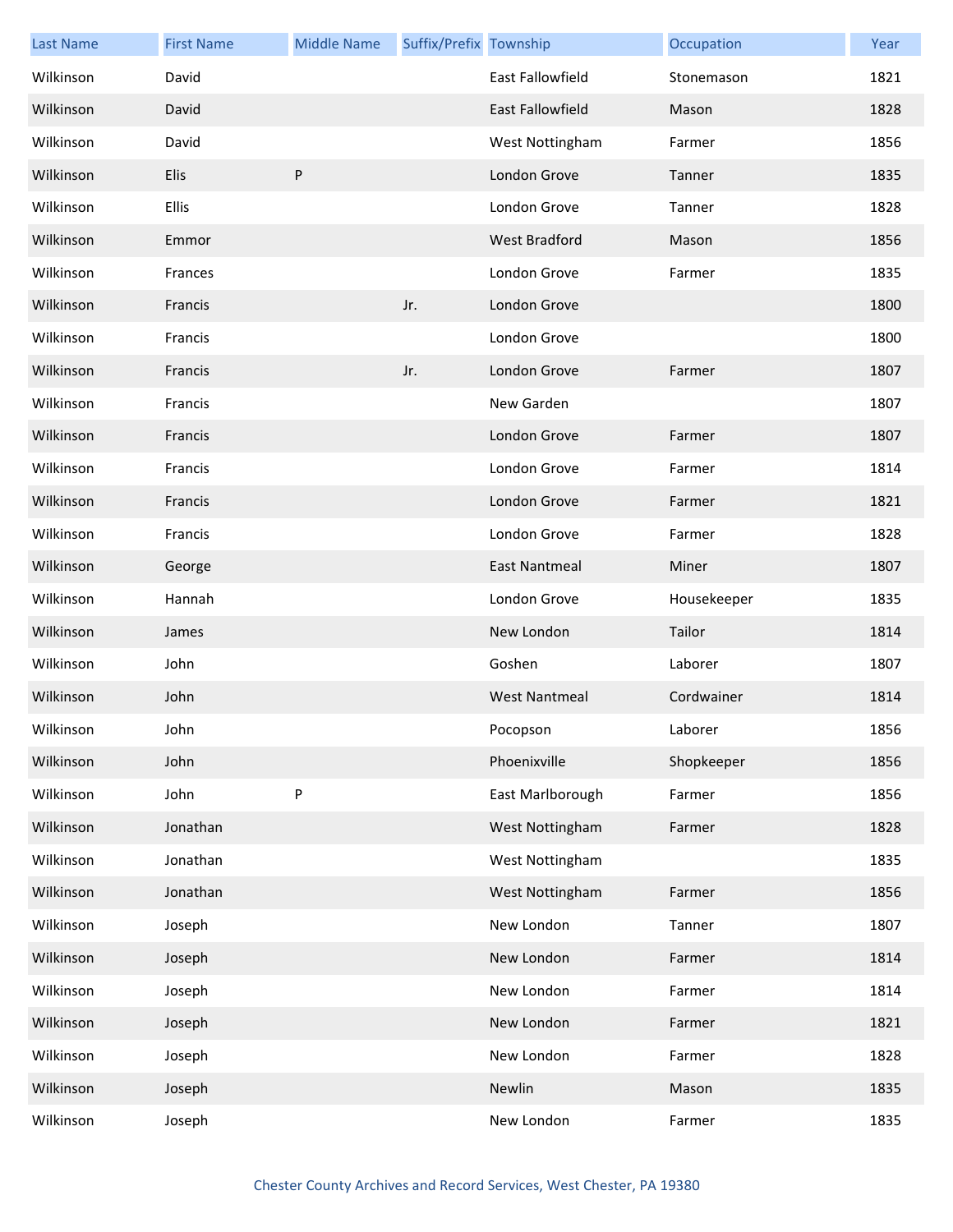| <b>Last Name</b> | <b>First Name</b> | <b>Middle Name</b> | Suffix/Prefix Township |                      | Occupation  | Year |
|------------------|-------------------|--------------------|------------------------|----------------------|-------------|------|
| Wilkinson        | Joshua            |                    |                        | <b>West Nantmeal</b> | Tailor      | 1814 |
| Wilkinson        | Josiah            |                    |                        | Willistown           | Farmer      | 1807 |
| Wilkinson        | Josiah            |                    |                        | East Goshen          | Laborer     | 1821 |
| Wilkinson        | Josiah            |                    |                        | East Bradford        | Laborer     | 1835 |
| Wilkinson        | Josiah            |                    |                        | Kennett              |             | 1835 |
| Wilkinson        | Marshall          | P                  |                        | East Marlborough     | Farmer      | 1856 |
| Wilkinson        | Nathaniel         |                    |                        | New London           | Farmer      | 1814 |
| Wilkinson        | Nathaniel         |                    |                        | London Britain       | Farmer      | 1828 |
| Wilkinson        | Nathaniel         |                    |                        | New Garden           | Farmer      | 1835 |
| Wilkinson        | <b>Norris</b>     |                    |                        | New London           | Papermaker  | 1828 |
| Wilkinson        | Richard           |                    |                        | Phoenixville         | Laborer     | 1856 |
| Wilkinson        | Samuel            |                    |                        | West Marlborough     |             | 1800 |
| Wilkinson        | Samuel            |                    |                        | East Marlborough     | Farmer      | 1856 |
| Wilkinson        | Saulkill          |                    |                        | East Fallowfield     | Mason       | 1828 |
| Wilkinson        | Thomas            |                    |                        | New London           | Tanner      | 1800 |
| Wilkinson        | Thomas            |                    |                        | New London           | Farmer      | 1807 |
| Wilkinson        | William           |                    |                        | London Grove         | Farmer      | 1814 |
| Wilkinson        | William           |                    |                        | London Grove         | Farmer      | 1821 |
| Wilkinson        | William           |                    |                        | Pocopson             | Laborer     | 1856 |
| Wilkinson        | William           |                    |                        | Wallace              | Blacksmith  | 1856 |
| Wilkinson        | William           |                    |                        | London Grove         | Storekeeper | 1856 |
| Wilkisnon        | Asher             |                    |                        | West Nottingham      | Farmer      | 1856 |
| Wilkison         | <b>Ellis</b>      | $\sf B$            |                        | London Grove         | Tanner      | 1856 |
| Wilkison         | Isaiah            |                    |                        | Brandywine           |             | 1793 |
| Wilkison         | Josiah            |                    |                        | Willistown           | Laborer     | 1814 |
| Wilkison         | Phebe             |                    |                        | London Grove         |             | 1856 |
| Willard          | Benjamin          |                    |                        | West Fallowfield     | Farmer      | 1814 |
| Willard          | Benjamin          |                    |                        | Londonderry          | Farmer      | 1821 |
| Willard          | Benjamin          |                    |                        | London Britain       | Carpenter   | 1856 |
| Willard          | George            |                    |                        | Sadsbury             | Trader      | 1856 |
| Willard          | Isaac             |                    |                        | East Fallowfield     | Painter     | 1821 |
| Willard          | Isaac             |                    |                        | East Fallowfield     | Laborer     | 1835 |
| Willard          | Isaac             |                    | Sr.                    | Highland             | Laborer     | 1856 |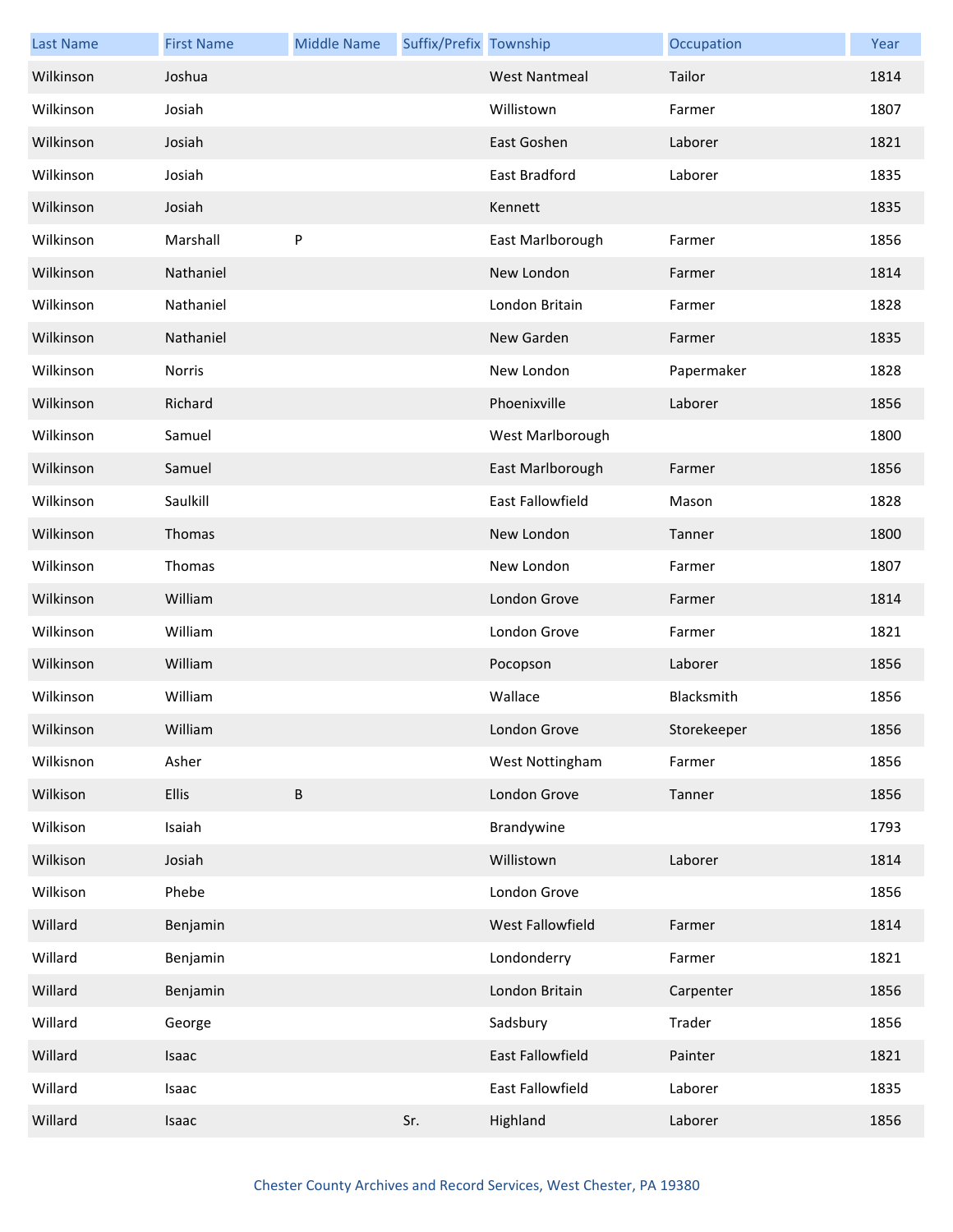| <b>Last Name</b> | <b>First Name</b> | <b>Middle Name</b> | Suffix/Prefix Township |                      | Occupation   | Year |
|------------------|-------------------|--------------------|------------------------|----------------------|--------------|------|
| Willard          | Isaac             |                    | Jr.                    | Highland             | Laborer      | 1856 |
| Willauer         | Ann               |                    |                        | <b>West Coventry</b> | Farmer       | 1856 |
| Willauer         | David             |                    |                        | <b>West Coventry</b> | Laborer      | 1856 |
| Willauer         | Isaac             |                    |                        | Phoenixville         | Pudler       | 1856 |
| Willauer         | Jacob             |                    |                        | Coventry             | Farmer       | 1835 |
| Willauer         | John              |                    |                        | Coventry             | Cordwainer   | 1814 |
| Willauer         | John              |                    |                        | Coventry             | Laborer      | 1835 |
| Willauer         | John              |                    |                        | Coventry             | Blacksmith   | 1835 |
| Willauer         | Jonathan          | W                  |                        | <b>West Coventry</b> | Laborer      | 1856 |
| Willauer         | Joseph            |                    |                        | <b>West Coventry</b> | Laborer      | 1856 |
| Willauer         | Peter             |                    |                        | Coventry             | Laborer      | 1835 |
| Willauer         | Peter             |                    |                        | <b>West Coventry</b> | Farmer       | 1856 |
| Willauer         | Samuel            |                    | Esq.                   | Coventry             | Farmer       | 1835 |
| Willauer         | Samuel            |                    |                        | <b>West Coventry</b> | Surveyor     | 1856 |
| Willaur          | Senicia           |                    |                        | <b>East Coventry</b> | Storetender  | 1856 |
| Willes           | Allen             | W                  |                        | East Caln            | Farmer       | 1856 |
| Willet           | Jonathan          |                    |                        | West Marlborough     | Farmer       | 1821 |
| Willett          | Dinah             |                    | Widow                  | Goshen               |              | 1807 |
| Willett          | Dinah             |                    | Widow                  | East Goshen          |              | 1828 |
| Willey           | Absalom           |                    |                        | <b>East Bradford</b> | Factoryman   | 1835 |
| Willey           | Thomas            |                    |                        | New London           |              | 1793 |
| Willhous         | Jonathan          |                    |                        | East Whiteland       | Laborer      | 1821 |
| Willhous         | Samuel            |                    |                        | East Whiteland       | Schoolmaster | 1821 |
| William          | <b>Bevins</b>     |                    |                        | <b>East Nantmeal</b> | Laborer      | 1807 |
| William          | Brokaman          |                    |                        | <b>East Nantmeal</b> | Farmer       | 1807 |
| William          | <b>Burges</b>     |                    |                        | <b>East Nantmeal</b> | Laborer      | 1807 |
| William          | James             |                    |                        | Sadsbury             | Laborer      | 1856 |
| William          | James             |                    |                        | Sadsbury             | Farmer       | 1856 |
| William          | Joseph            |                    |                        | East Caln            | Laborer      | 1835 |
| William          | Samuel            |                    |                        | Pennsbury            | Shoemaker    | 1828 |
| William          | Tomas             |                    |                        | East Pikeland        | Laborer      | 1856 |
| Williams         |                   |                    |                        | Sadsbury             |              | 1856 |
| Williams         | Abel              |                    |                        | Charlestown          | Weaver       | 1814 |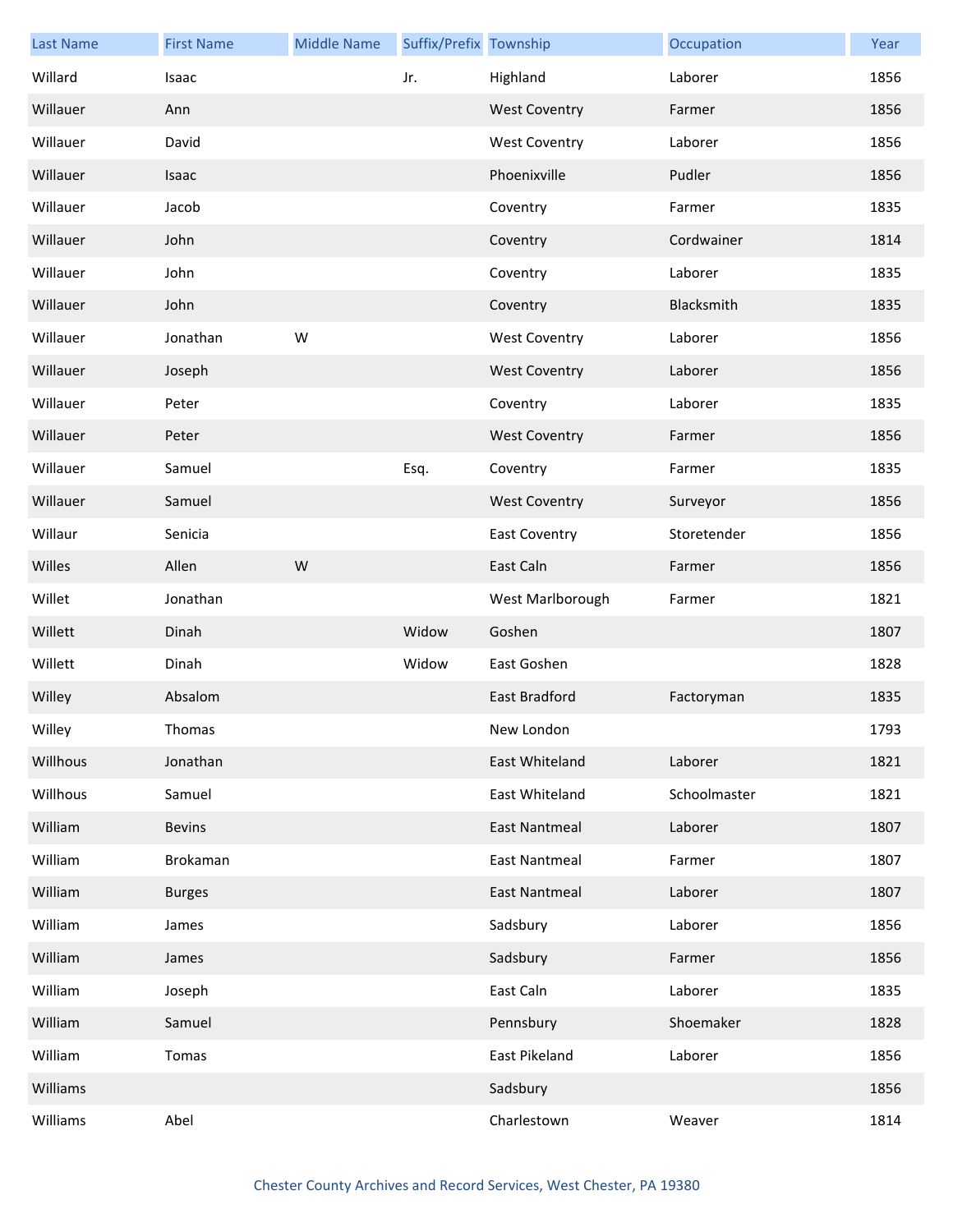| <b>Last Name</b> | <b>First Name</b> | <b>Middle Name</b> | Suffix/Prefix Township |                      | Occupation   | Year |
|------------------|-------------------|--------------------|------------------------|----------------------|--------------|------|
| Williams         | Abel              |                    |                        | Schuylkill           | Merchant     | 1828 |
| Williams         | Able              |                    |                        | Charlestown          | Merchant     | 1821 |
| Williams         | Abner             |                    |                        | Sadsbury             | Mason        | 1807 |
| Williams         | Abner             |                    |                        | East Nottingham      | Clerk        | 1807 |
| Williams         | Abner             |                    |                        | Sadsbury             | Mason        | 1814 |
| Williams         | Abner             |                    |                        | East Nottingham      | Teacher      | 1814 |
| Williams         | Abner             |                    |                        | New London           | Schoolmaster | 1814 |
| Williams         | Abner             |                    |                        | Sadsbury             | Mason        | 1821 |
| Williams         | Abner             |                    |                        | East Nottingham      | Merchant     | 1821 |
| Williams         | Abner             |                    |                        | East Nottingham      | Merchant     | 1828 |
| Williams         | Abner             |                    |                        | Sadsbury             | Mason        | 1828 |
| Williams         | Abner             |                    |                        | Londonderry          | Storekeeper  | 1835 |
| Williams         | Abner             |                    |                        | Sadsbury             | Mason        | 1835 |
| Williams         | Abner             |                    |                        | Willistown           | Farmer       | 1856 |
| Williams         | Abraham           |                    |                        | East Bradford        | Miller       | 1814 |
| Williams         | Abraham           |                    |                        | <b>East Nantmeal</b> | Laborer      | 1821 |
| Williams         | Abraham           |                    |                        | East Bradford        | Miller       | 1821 |
| Williams         | Abraham           |                    |                        | East Bradford        | Miller       | 1828 |
| Williams         | Abraham           |                    |                        | <b>East Nantmeal</b> | Laborer      | 1828 |
| Williams         | Abraham           |                    |                        | East Bradford        | Miller       | 1835 |
| Williams         | Abraham           |                    |                        | Westtown             | Farmer       | 1856 |
| Williams         | Absalom           |                    |                        | <b>West Nantmeal</b> | Blacksmith   | 1800 |
| Williams         | Albin             |                    |                        | East Fallowfield     | Farmer       | 1856 |
| Williams         | Allison           |                    |                        | East Whiteland       | Laborer      | 1856 |
| Williams         | Ambrose           |                    |                        | London Grove         | Gentleman    | 1821 |
| Williams         | Amos              |                    |                        | Sadsbury             |              | 1814 |
| Williams         | Amos              |                    |                        | Sadsbury             | Inmate       | 1821 |
| Williams         | Andrew            |                    |                        | <b>Upper Oxford</b>  | Tailor       | 1821 |
| Williams         | Andrew            |                    |                        | West Caln            | Laborer      | 1828 |
| Williams         | Andrew            |                    |                        | Londonderry          | Tailor       | 1835 |
| Williams         | Andrew            |                    |                        | West Caln            | Laborer      | 1856 |
| Williams         | Anthony           |                    |                        | West Chester         | Tinner       | 1856 |
| Williams         | Bartholomew       |                    |                        | Brandywine           | Cooper       | 1828 |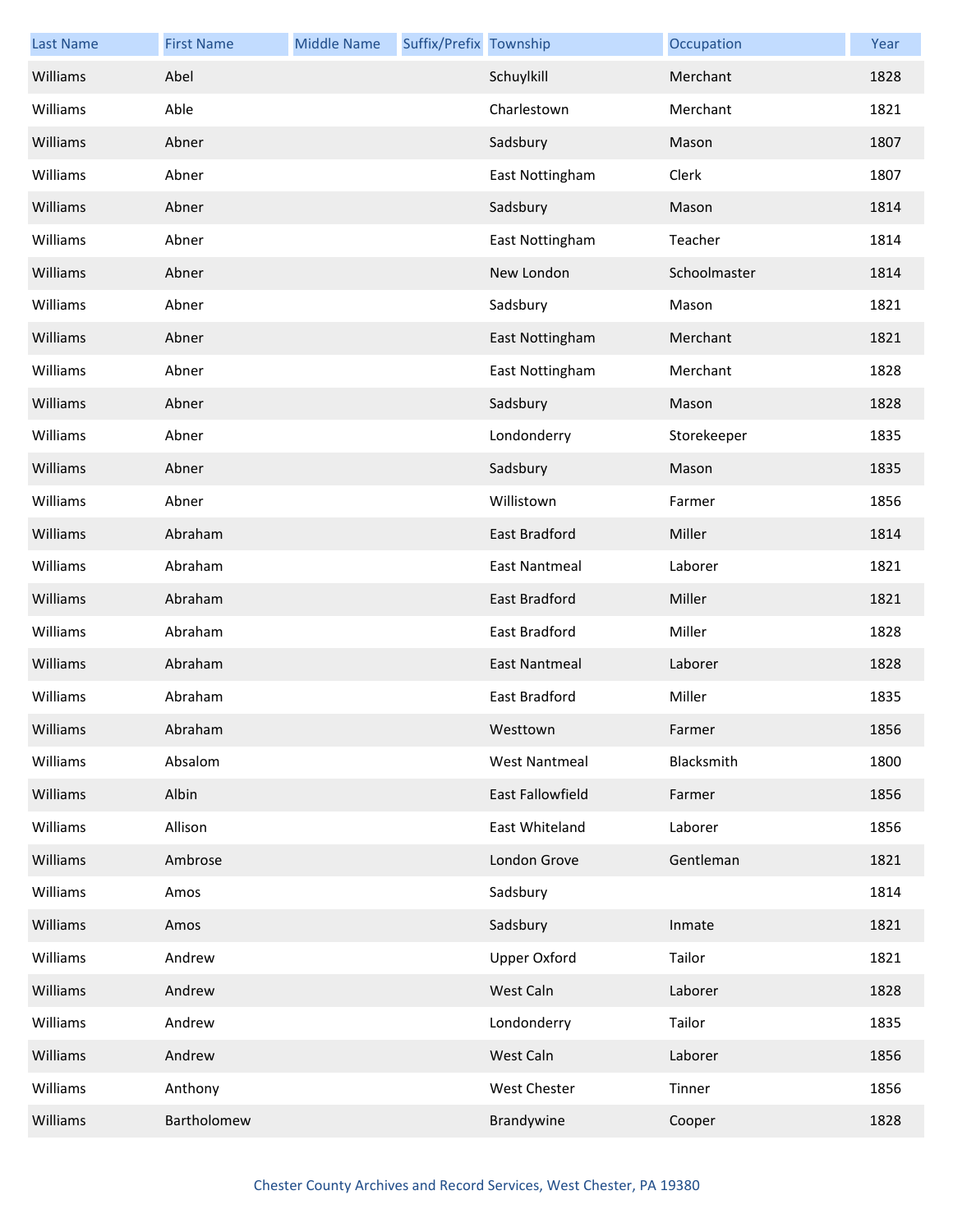| <b>Last Name</b> | <b>First Name</b> | <b>Middle Name</b> | Suffix/Prefix Township |                | Occupation   | Year |
|------------------|-------------------|--------------------|------------------------|----------------|--------------|------|
| Williams         | Benjamin          |                    |                        | New Garden     | Laborer      | 1807 |
| Williams         | Benjamin          |                    |                        | Brandywine     | Farmer       | 1807 |
| Williams         | Benjamin          |                    |                        | East Caln      | Farmer       | 1814 |
| Williams         | Benjamin          |                    |                        | East Caln      | Farmer       | 1821 |
| Williams         | Benjamin          |                    |                        | Willistown     | Fan maker    | 1828 |
| Williams         | Benjamin          |                    |                        | East Caln      | Farmer       | 1828 |
| Williams         | Benjamin          |                    |                        | Tredyffrin     | Shoemaker    | 1835 |
| Williams         | Benjamin          |                    |                        | Easttown       | Pumpmaker    | 1856 |
| Williams         | Caleb             |                    |                        | Sadsbury       | Mason        | 1821 |
| Williams         | Caleb             |                    |                        | Sadsbury       | Farmer       | 1828 |
| Williams         | Caleb             |                    |                        | Sadsbury       | Farmer       | 1835 |
| Williams         | Charles           |                    |                        | Tredyffrin     |              | 1800 |
| Williams         | Charles           |                    |                        | Tredyffrin     | Laborer      | 1807 |
| Williams         | Charles           |                    |                        | Tredyffrin     | Laborer      | 1821 |
| Williams         | Charles           |                    |                        | Tredyffrin     | Laborer      | 1828 |
| Williams         | Charles           |                    |                        | East Whiteland | Laborer      | 1856 |
| Williams         | Charles           |                    |                        | Phoenixville   | Heater       | 1856 |
| Williams         | Charles           |                    |                        | Willistown     | Manufacturer | 1856 |
| Williams         | Charles           |                    |                        | Willistown     | Cotton?      | 1856 |
| Williams         | Clark             |                    |                        | West Bradford  | Farmer       | 1835 |
| Williams         | Cyrus             |                    |                        | Sadsbury       | Stonemason   | 1856 |
| Williams         | Daniel            |                    |                        | Charlestown    |              | 1793 |
| Williams         | Daniel            |                    |                        | West Bradford  | Laborer      | 1807 |
| Williams         | Daniel            |                    |                        | Charlestown    | Mason        | 1807 |
| Williams         | Daniel            |                    |                        | Charlestown    |              | 1821 |
| Williams         | Daniel            |                    |                        | Schuylkill     | Laborer      | 1835 |
| Williams         | Daniel            |                    |                        | Phoenixville   | Roler        | 1856 |
| Williams         | David             |                    |                        | West Whiteland |              | 1793 |
| Williams         | David             |                    |                        | Charlestown    |              | 1793 |
| Williams         | David             |                    |                        | Charlestown    | Farmer       | 1807 |
| Williams         | David             |                    |                        | Uwchlan        | Laborer      | 1814 |
| Williams         | David             |                    |                        | Westtown       | Hatter       | 1814 |
| Williams         | David             |                    |                        | Pikeland       | Farmer       | 1814 |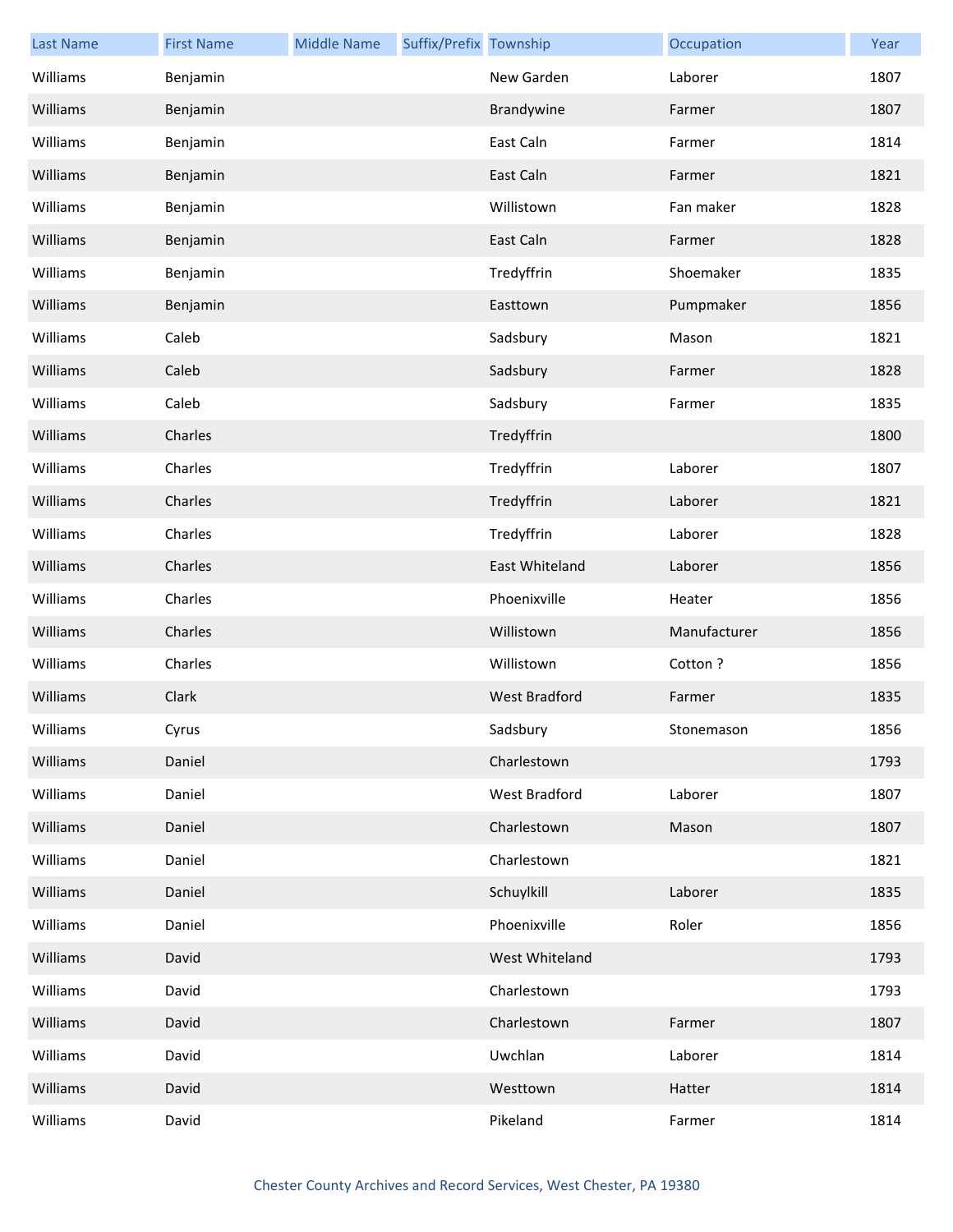| <b>Last Name</b> | <b>First Name</b> | <b>Middle Name</b> | Suffix/Prefix Township |                     | Occupation   | Year |
|------------------|-------------------|--------------------|------------------------|---------------------|--------------|------|
| Williams         | David             |                    |                        | Kennett             | Hatter       | 1821 |
| Williams         | David             |                    |                        | West Marlborough    | Farmer       | 1821 |
| Williams         | David             |                    |                        | East Whiteland      | Laborer      | 1821 |
| Williams         | David             |                    |                        | West Marlborough    | Laborer      | 1828 |
| Williams         | David             |                    |                        | Kennett             | Farmer       | 1835 |
| Williams         | David             |                    |                        | Schuylkill          | Hatter       | 1835 |
| Williams         | David             |                    |                        | <b>Upper Oxford</b> | Laborer      | 1856 |
| Williams         | David             |                    |                        | Charlestown         | Laborer      | 1856 |
| Williams         | David             |                    |                        | East Fallowfield    | Farmer       | 1856 |
| Williams         | David             |                    |                        | East Caln           | Hatter       | 1856 |
| Williams         | Davis             |                    |                        | East Goshen         | Carpenter    | 1856 |
| Williams         | Davis             | <b>B.</b>          |                        | Charlestown         | Stonemason   | 1828 |
| Williams         | E                 | $\mathsf T$        |                        | Westtown            | Farmer       | 1856 |
| Williams         | Edwin             |                    |                        | West Pikeland       | Hired farmer | 1856 |
| Williams         | Elias             |                    |                        | Kennett             |              | 1856 |
| Williams         | Elias             |                    |                        | Kennett Square      | Carpenter    | 1856 |
| Williams         | Elizabeth         |                    |                        | Sadsbury            |              | 1821 |
| Williams         | Ellis             |                    |                        | Willistown          |              | 1793 |
| Williams         | Ellis             |                    |                        | Willistown          |              | 1800 |
| Williams         | Ellis             |                    |                        | Willistown          | Mason        | 1807 |
| Williams         | <b>Ellis</b>      |                    |                        | Willistown          | Farmer       | 1807 |
| Williams         | Ellis             |                    |                        | Willistown          | Farmer       | 1814 |
| Williams         | <b>Ellis</b>      |                    |                        | Willistown          | Farmer       | 1821 |
| Williams         | <b>Ellis</b>      |                    |                        | Tredyffrin          |              | 1828 |
| Williams         | <b>Ellis</b>      |                    |                        | Willistown          | Farmer       | 1828 |
| Williams         | Ellis             |                    |                        | East Goshen         | Laborer      | 1835 |
| Williams         | <b>Ellis</b>      |                    |                        | <b>West Chester</b> | Stonemason   | 1835 |
| Williams         | <b>Ellis</b>      |                    |                        | Willistown          | Farmer       | 1856 |
| Williams         | Enoch             |                    |                        | Willistown          | Farmer       | 1807 |
| Williams         | Enoch             |                    |                        | Willistown          | Farmer       | 1814 |
| Williams         | Enoch             |                    |                        | East Goshen         | Laborer      | 1821 |
| Williams         | Enoch             | $\sf T$            |                        | East Bradford       | Miller       | 1835 |
| Williams         | Ephraim           |                    |                        | Charlestown         | Mason        | 1814 |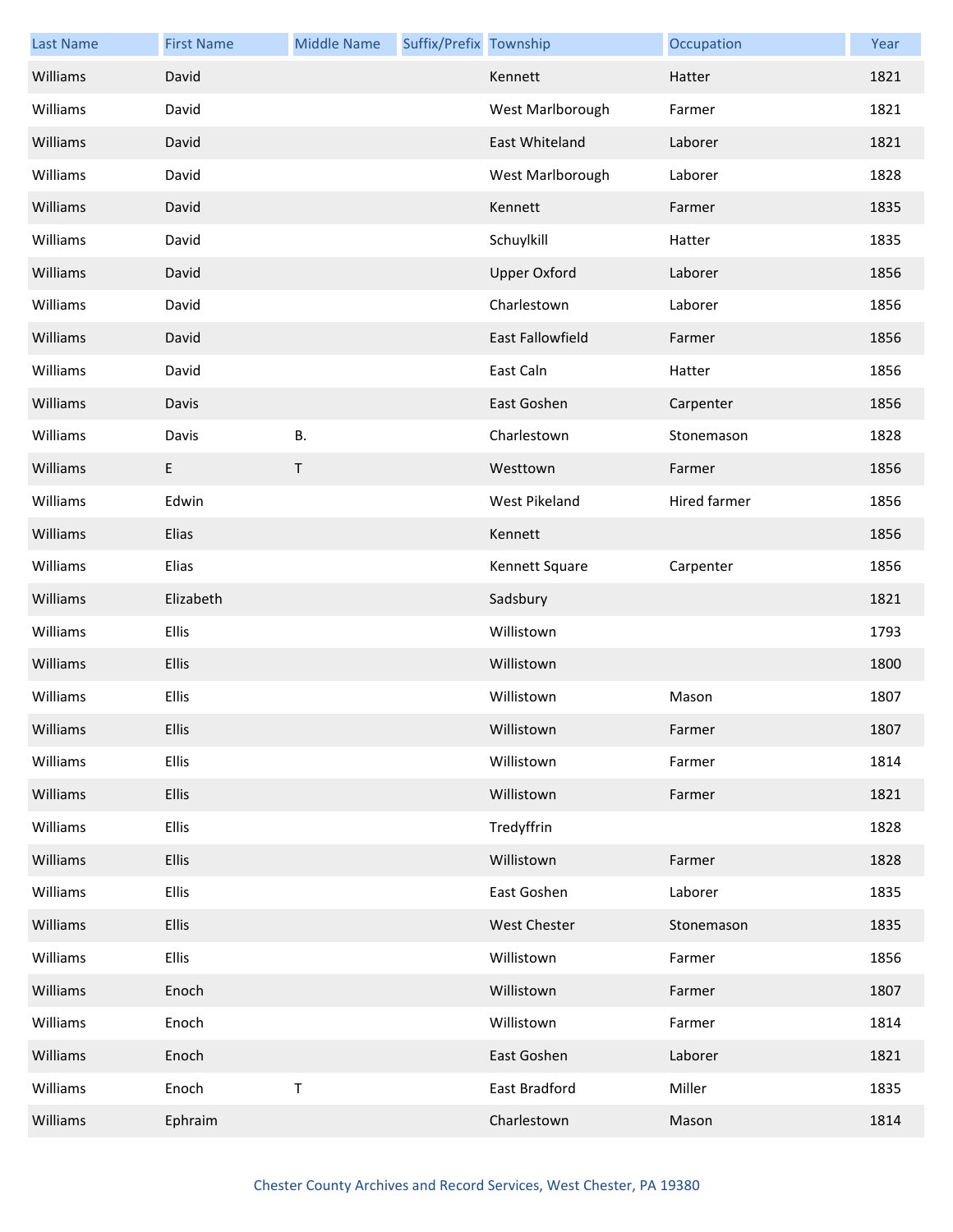| <b>Last Name</b> | <b>First Name</b> | <b>Middle Name</b> | Suffix/Prefix Township |                      | Occupation | Year |
|------------------|-------------------|--------------------|------------------------|----------------------|------------|------|
| Williams         | Ephraim           |                    |                        | Charlestown          | Laborer    | 1821 |
| Williams         | Evan              |                    |                        | Brandywine           | Stonemason | 1835 |
| Williams         | George            |                    |                        | Willistown           |            | 1800 |
| Williams         | George            |                    |                        | Willistown           | Cordwainer | 1807 |
| Williams         | George            |                    |                        | Willistown           | Farmer     | 1814 |
| Williams         | George            |                    |                        | Willistown           | Farmer     | 1821 |
| Williams         | George            |                    |                        | Sadsbury             | Tailor     | 1821 |
| Williams         | George            |                    |                        | Pikeland             | Stonemason | 1828 |
| Williams         | George            |                    |                        | <b>West Nantmeal</b> | Farmer     | 1828 |
| Williams         | George            |                    |                        | West Whiteland       | Blacksmith | 1828 |
| Williams         | George            |                    |                        | <b>West Nantmeal</b> | Farmer     | 1835 |
| Williams         | George            |                    |                        | West Whiteland       | Blacksmith | 1835 |
| Williams         | George            |                    |                        | Pikeland             | Mason      | 1835 |
| Williams         | George            |                    |                        | Sadsbury             | Farmer     | 1856 |
| Williams         | George            |                    |                        | West Pikeland        | Shoemaker  | 1856 |
| Williams         | George            |                    |                        | <b>Upper Oxford</b>  | Laborer    | 1856 |
| Williams         | George            |                    |                        | West Pikeland        | Farmer     | 1856 |
| Williams         | Griffith          |                    |                        | Easttown             |            | 1793 |
| Williams         | Henry             |                    |                        | Schuylkill           | Laborer    | 1856 |
| Williams         | Henry             | H                  |                        | Kennett Square       | Laborer    | 1856 |
| Williams         | Hiram             |                    |                        | West Caln            | Laborer    | 1828 |
| Williams         | Hiram             |                    |                        | West Caln            | Farmer     | 1835 |
| Williams         | Hugh              |                    |                        | <b>East Nantmeal</b> |            | 1793 |
| Williams         | Hugh              |                    |                        | <b>East Nantmeal</b> | Farmer     | 1800 |
| Williams         | Hugh              |                    |                        | <b>East Nantmeal</b> | Farmer     | 1807 |
| Williams         | Isaac             |                    |                        | Charlestown          |            | 1793 |
| Williams         | Isaac             |                    |                        | Willistown           |            | 1793 |
| Williams         | Isaac             |                    |                        | East Whiteland       |            | 1800 |
| Williams         | Isaac             |                    |                        | West Whiteland       | Farmer     | 1807 |
| Williams         | Isaac             |                    |                        | Charlestown          | Cordwainer | 1807 |
| Williams         | Isaac             |                    |                        | Charlestown          | Cordwainer | 1814 |
| Williams         | Isaac             |                    |                        | East Whiteland       | Shoemaker  | 1814 |
| Williams         | Isaac             |                    |                        | West Bradford        | Farmer     | 1814 |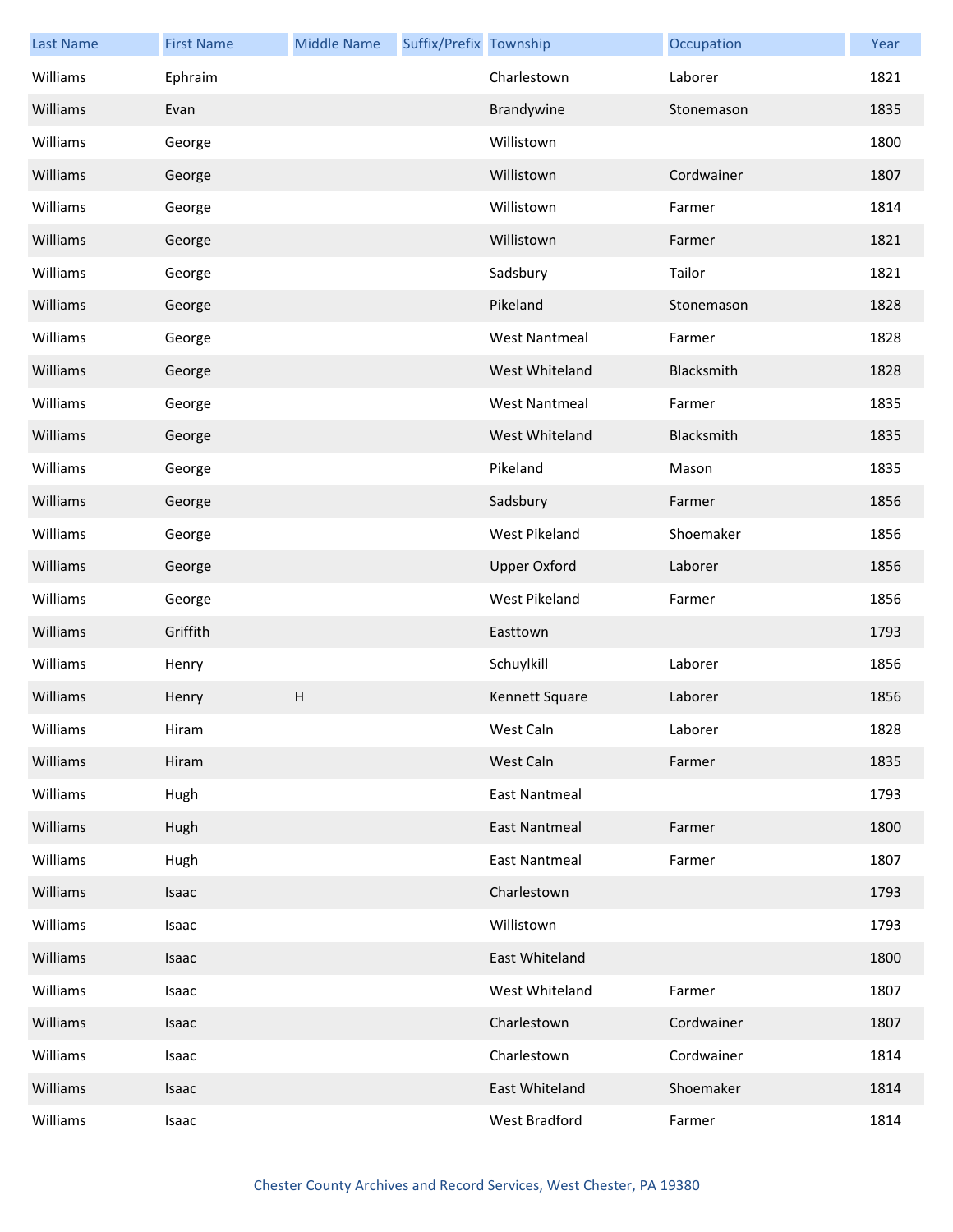| <b>Last Name</b> | <b>First Name</b> | <b>Middle Name</b> | Suffix/Prefix Township |                       | Occupation   | Year |
|------------------|-------------------|--------------------|------------------------|-----------------------|--------------|------|
| Williams         | Isaac             |                    |                        | <b>East Whiteland</b> | Shoemaker    | 1821 |
| Williams         | Isaac             |                    |                        | Charlestown           | Laborer      | 1821 |
| Williams         | Isaac             |                    |                        | <b>West Bradford</b>  | Trader       | 1821 |
| Williams         | Isaac             |                    |                        | Sadsbury              | Farmer       | 1828 |
| Williams         | Isaac             |                    |                        | West Bradford         | Farmer       | 1828 |
| Williams         | Isaac             |                    |                        | East Whiteland        | Laborer      | 1828 |
| Williams         | Isaac             |                    |                        | East Whiteland        | Laborer      | 1835 |
| Williams         | Isaac             |                    |                        | Sadsbury              |              | 1835 |
| Williams         | Isaac             |                    |                        | Brandywine            | Farmer       | 1835 |
| Williams         | Isaac             |                    | Jr.                    | West Brandywine       | Farmer       | 1856 |
| Williams         | Isaac             |                    |                        | Phoenixville          | Pudler       | 1856 |
| Williams         | Isaac             |                    |                        | West Brandywine       | Farmer       | 1856 |
| Williams         | Isaac             |                    |                        | East Whiteland        | Mail carrier | 1856 |
| Williams         | Isaac             |                    |                        | Valley                | Laborer      | 1856 |
| Williams         | Isaac             |                    |                        | East Brandywine       |              | 1856 |
| Williams         | Isachar           |                    |                        | <b>West Nantmeal</b>  | Wheelwright  | 1856 |
| Williams         | Isacher           |                    |                        | <b>West Nantmeal</b>  | Wheelwright  | 1835 |
| Williams         | Jacob             |                    |                        | Brandywine            |              | 1807 |
| Williams         | Jacob             |                    |                        | West Whiteland        | Blacksmith   | 1828 |
| Williams         | James             |                    |                        | Charlestown           |              | 1793 |
| Williams         | James             |                    |                        | Sadsbury              |              | 1793 |
| Williams         | James             |                    |                        | Uwchlan               |              | 1800 |
| Williams         | James             |                    |                        | Sadsbury              |              | 1800 |
| Williams         | James             |                    |                        | Charlestown           | Mason        | 1807 |
| Williams         | James             |                    |                        | Charlestown           | Weaver       | 1807 |
| Williams         | James             |                    |                        | Sadsbury              |              | 1807 |
| Williams         | James             |                    |                        | Goshen                | Laborer      | 1807 |
| Williams         | James             |                    |                        | Sadsbury              |              | 1807 |
| Williams         | James             |                    |                        | Charlestown           | Weaver       | 1814 |
| Williams         | James             |                    |                        | Charlestown           | Laborer      | 1814 |
| Williams         | James             |                    |                        | Pikeland              | Mason        | 1814 |
| Williams         | James             |                    |                        | Sadsbury              | Farmer       | 1814 |
| Williams         | James             |                    |                        | Pikeland              | Mason        | 1814 |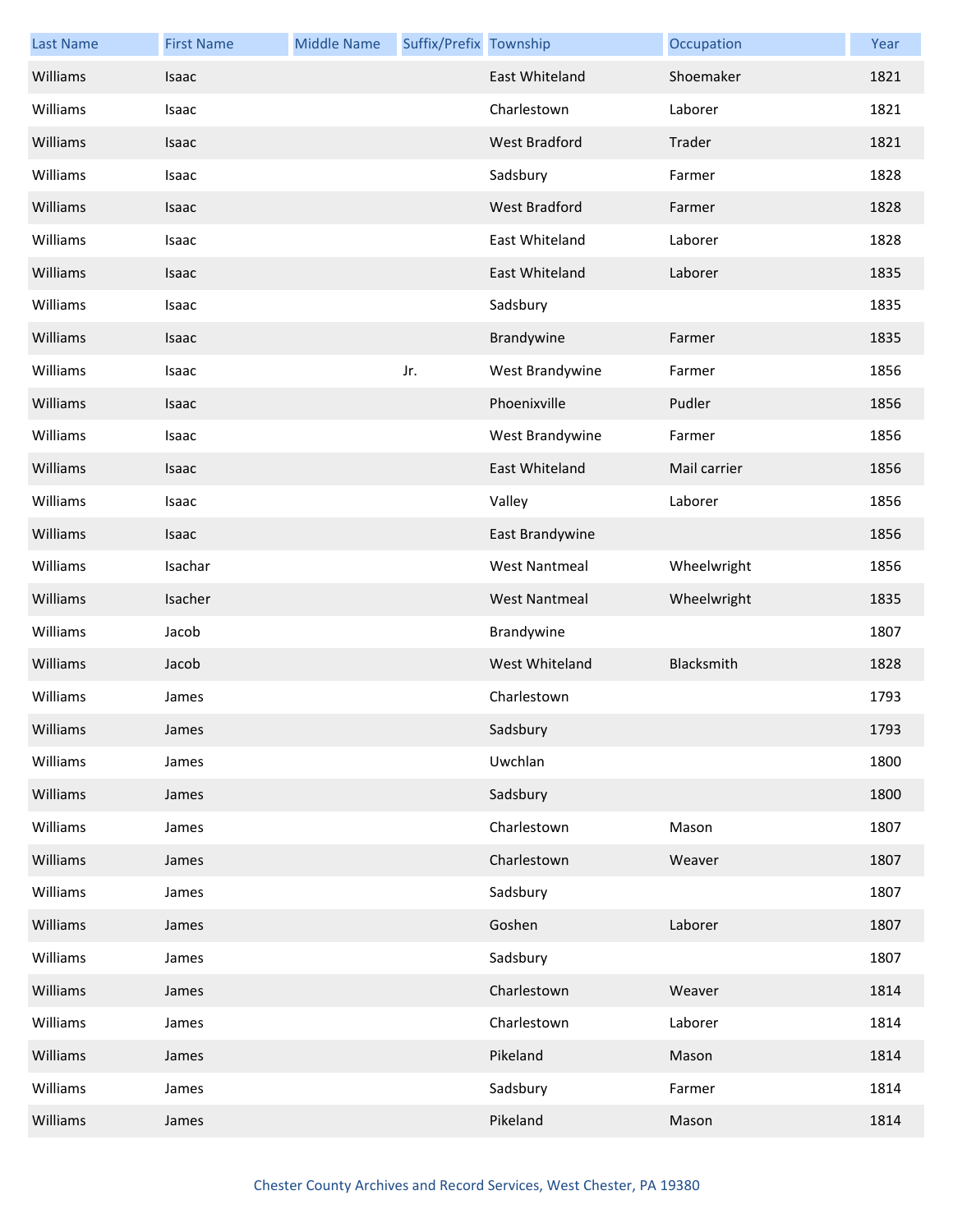| <b>Last Name</b> | <b>First Name</b> | <b>Middle Name</b> | Suffix/Prefix Township |                      | Occupation | Year |
|------------------|-------------------|--------------------|------------------------|----------------------|------------|------|
| Williams         | James             |                    |                        | Westtown             | Laborer    | 1814 |
| Williams         | James             |                    |                        | Charlestown          | Mason      | 1821 |
| Williams         | James             |                    | Jr.                    | Pikeland             | Mason      | 1821 |
| Williams         | James             |                    | Jr.                    | Sadsbury             | Farmer     | 1821 |
| Williams         | James             |                    | Sr.                    | Pikeland             |            | 1821 |
| Williams         | James             |                    |                        | West Whiteland       |            | 1821 |
| Williams         | James             |                    |                        | Sadsbury             | Farmer     | 1821 |
| Williams         | James             |                    |                        | Sadsbury             | Farmer     | 1828 |
| Williams         | James             |                    |                        | Pikeland             | Stonemason | 1828 |
| Williams         | James             |                    |                        | Charlestown          | Farmer     | 1828 |
| Williams         | James             |                    |                        | Sadsbury             | Farmer     | 1835 |
| Williams         | James             |                    |                        | Pikeland             | Mason      | 1835 |
| Williams         | James             |                    |                        | Phoenixville         | Mason      | 1856 |
| Williams         | James             |                    |                        | Sadsbury             | Farmer     | 1856 |
| Williams         | James             |                    |                        | West Fallowfield     | Farmer     | 1856 |
| Williams         | James             |                    |                        | West Goshen          | Laborer    | 1856 |
| Williams         | James             |                    |                        | Charlestown          | Laborer    | 1856 |
| Williams         | James             |                    |                        | New Garden           | Laborer    | 1856 |
| Williams         | Jane              |                    |                        | Willistown           |            | 1821 |
| Williams         | Jane              |                    |                        | Willistown           |            | 1835 |
| Williams         | Jesse             |                    |                        | East Nantmeal        | Laborer    | 1821 |
| Williams         | Jesse             |                    |                        | East Goshen          | Farmer     | 1821 |
| Williams         | Jesse             |                    |                        | Pikeland             | Cordwainer | 1821 |
| Williams         | Jesse             |                    |                        | Pikeland             | Shoemaker  | 1828 |
| Williams         | Jesse             |                    |                        | <b>East Nantmeal</b> | Laborer    | 1828 |
| Williams         | Jesse             |                    |                        | Willistown           | Farmer     | 1828 |
| Williams         | Jesse             |                    |                        | Willistown           | Farmer     | 1835 |
| Williams         | Jesse             |                    |                        | Pikeland             | Farmer     | 1835 |
| Williams         | Jesse             |                    |                        | <b>East Nantmeal</b> | Farmer     | 1835 |
| Williams         | Jesse             |                    |                        | Warwick              | Carter     | 1856 |
| Williams         | Jesse             |                    |                        | East Goshen          | Pumpmaker  | 1856 |
| Williams         | Jesse             |                    |                        | East Goshen          | Farmer     | 1856 |
| Williams         | John              |                    |                        | London Britain       |            | 1793 |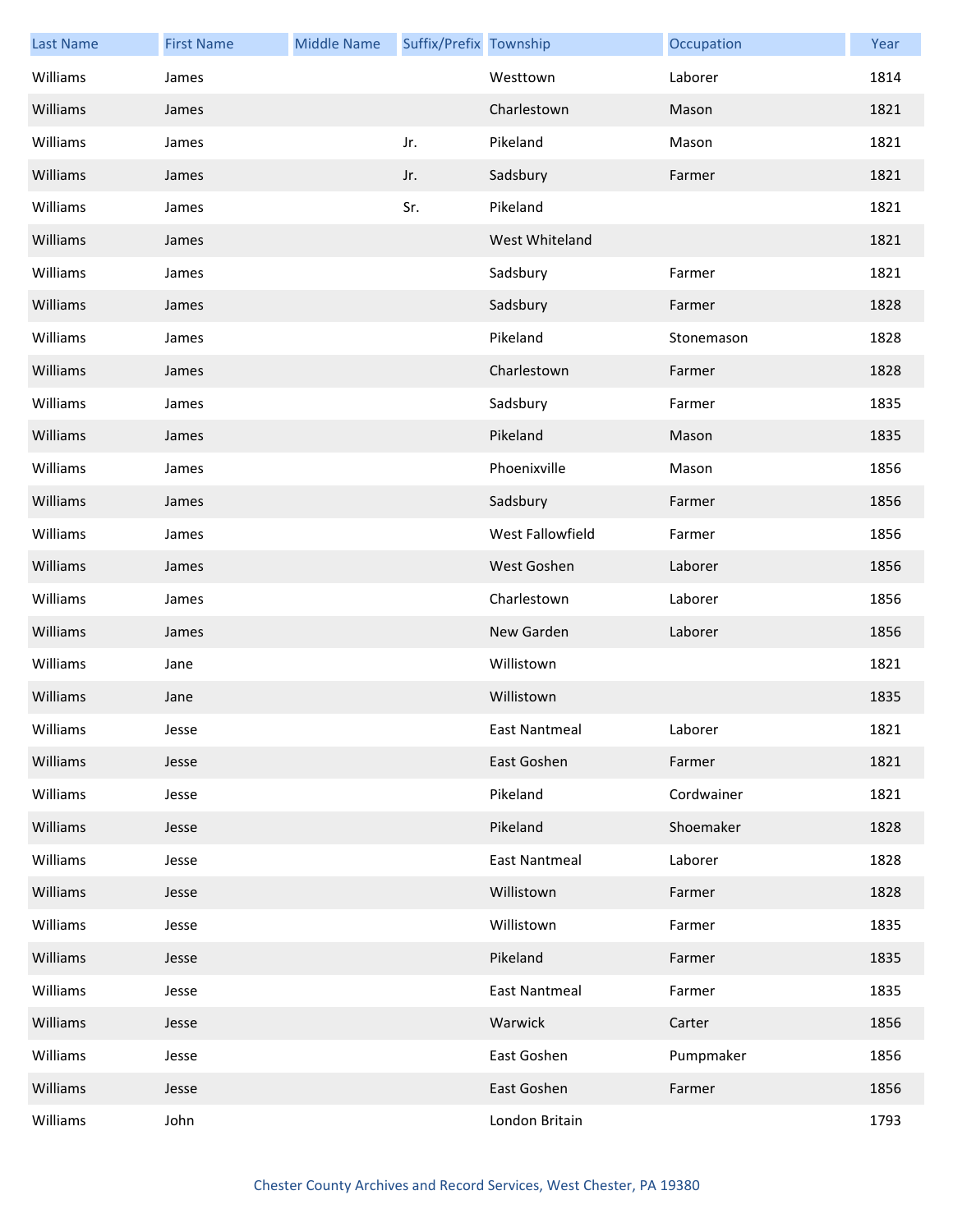| <b>Last Name</b> | <b>First Name</b> | <b>Middle Name</b> | Suffix/Prefix Township |                      | Occupation            | Year |
|------------------|-------------------|--------------------|------------------------|----------------------|-----------------------|------|
| Williams         | John              |                    |                        | Sadsbury             |                       | 1793 |
| Williams         | John              |                    |                        | Sadsbury             |                       | 1793 |
| Williams         | John              |                    |                        | Charlestown          |                       | 1793 |
| Williams         | John              |                    |                        | Pennsbury            |                       | 1793 |
| Williams         | John              |                    |                        | Easttown             |                       | 1793 |
| Williams         | John              |                    |                        | Easttown             |                       | 1793 |
| Williams         | John              |                    |                        | Tredyffrin           |                       | 1793 |
| Williams         | John              |                    | Sr.                    | Sadsbury             |                       | 1800 |
| Williams         | John              |                    |                        | Pennsbury            |                       | 1800 |
| Williams         | John              |                    |                        | East Whiteland       |                       | 1800 |
| Williams         | John              |                    | Jr.                    | Sadsbury             |                       | 1800 |
| Williams         | John              |                    |                        | Tredyffrin           |                       | 1800 |
| Williams         | John              |                    |                        | Sadsbury             | Cooper                | 1800 |
| Williams         | John              |                    |                        | Vincent              | Stonemason            | 1807 |
| Williams         | John              |                    |                        | Westtown             | Laborer               | 1807 |
| Williams         | John              |                    |                        | Pennsbury            | Laborer               | 1807 |
| Williams         | John              |                    |                        | Easttown             | Farmer                | 1807 |
| Williams         | John              |                    | Jr.                    | Sadsbury             |                       | 1807 |
| Williams         | John              |                    | Sr.                    | Sadsbury             |                       | 1807 |
| Williams         | John              |                    |                        | London Britain       |                       | 1807 |
| Williams         | John              |                    |                        | Easttown             | Farmer                | 1814 |
| Williams         | John              |                    | Jr.                    | Sadsbury             | Farmer                | 1814 |
| Williams         | John              |                    |                        | Westtown             | Sawyer                | 1814 |
| Williams         | John              |                    |                        | Sadsbury             | Farmer                | 1814 |
| Williams         | John              |                    |                        | Sadsbury             | Farmer                | 1821 |
| Williams         | John              |                    | Jr.                    | Sadsbury             | Farmer                | 1821 |
| Williams         | John              |                    |                        | <b>West Nantmeal</b> | Millwright            | 1821 |
| Williams         | John              |                    |                        | Westtown             | Sawyer                | 1821 |
| Williams         | John              |                    |                        | London Grove         | <b>Cotton Spinner</b> | 1821 |
| Williams         | John              |                    |                        | Easttown             | Schoolmaster          | 1828 |
| Williams         | John              |                    |                        | Sadsbury             | Farmer                | 1828 |
| Williams         | John              |                    |                        | Coventry             | Tanner                | 1828 |
| Williams         | John              |                    |                        | Westtown             | Shoemaker             | 1828 |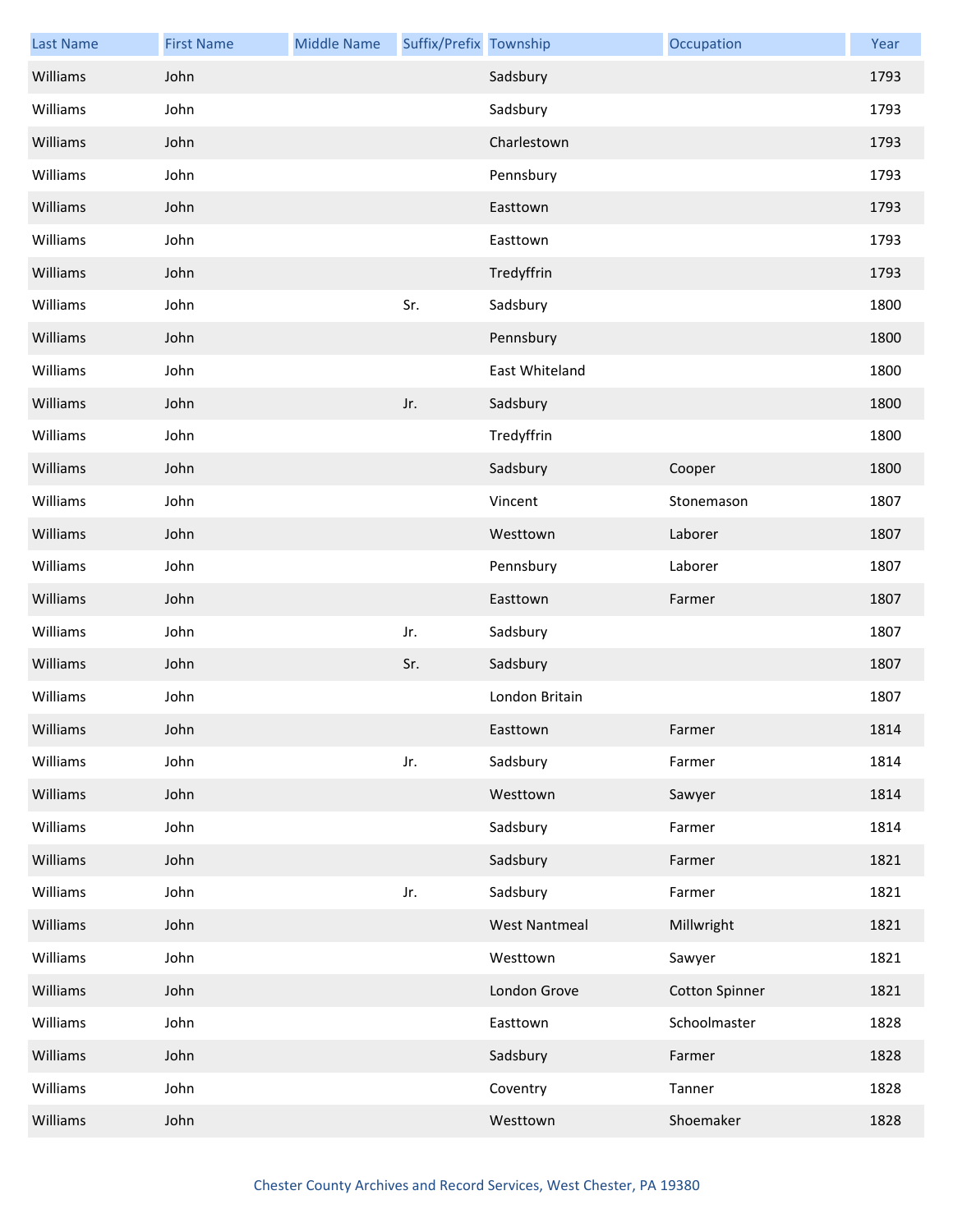| <b>Last Name</b> | <b>First Name</b> | <b>Middle Name</b> | Suffix/Prefix Township |                      | Occupation | Year |
|------------------|-------------------|--------------------|------------------------|----------------------|------------|------|
| Williams         | John              |                    |                        | Charlestown          | Stonemason | 1828 |
| Williams         | John              |                    |                        | Tredyffrin           |            | 1828 |
| Williams         | John              |                    |                        | Westtown             | Gentleman  | 1828 |
| Williams         | John              |                    |                        | <b>West Chester</b>  | Gentleman  | 1835 |
| Williams         | John              |                    |                        | West Marlborough     | Shoemaker  | 1835 |
| Williams         | John              |                    |                        | Tredyffrin           | Saddler    | 1835 |
| Williams         | John              |                    | Jr.                    | Sadsbury             |            | 1835 |
| Williams         | John              |                    |                        | <b>West Nantmeal</b> | Farmer     | 1835 |
| Williams         | John              |                    |                        | Schuylkill           | Hatter     | 1835 |
| Williams         | John              |                    |                        | Coventry             |            | 1835 |
| Williams         | John              |                    |                        | Charlestown          | Mason      | 1835 |
| Williams         | John              |                    |                        | Schuylkill           | Hatter     | 1835 |
| Williams         | John              |                    |                        | Willistown           | Laborer    | 1835 |
| Williams         | John              |                    |                        | Sadsbury             | Farmer     | 1835 |
| Williams         | John              |                    |                        | West Caln            | Farmer     | 1856 |
| Williams         | John              |                    |                        | Charlestown          | Farmer     | 1856 |
| Williams         | John              |                    |                        | East Caln            | Laborer    | 1856 |
| Williams         | John              |                    |                        | West Marlborough     | Laborer    | 1856 |
| Williams         | John              |                    |                        | <b>West Bradford</b> | Laborer    | 1856 |
| Williams         | John              |                    |                        | <b>West Chester</b>  | Shoemaker  | 1856 |
| Williams         | John              |                    |                        | Valley               | Laborer    | 1856 |
| Williams         | John              |                    |                        | Hopewell             | Laborer    | 1856 |
| Williams         | Jonathan          |                    |                        | <b>East Nantmeal</b> |            | 1793 |
| Williams         | Jonathan          |                    |                        | <b>East Nantmeal</b> | Farmer     | 1800 |
| Williams         | Jonathan          |                    |                        | Uwchlan              | Farmer     | 1807 |
| Williams         | Jonathan          |                    |                        | Charlestown          | Laborer    | 1835 |
| Williams         | Jonathan          |                    |                        | Brandywine           | Laborer    | 1835 |
| Williams         | Joseph            |                    |                        | Westtown             |            | 1793 |
| Williams         | Joseph            |                    |                        | Uwchlan              |            | 1793 |
| Williams         | Joseph            |                    |                        | Tredyffrin           |            | 1793 |
| Williams         | Joseph            |                    |                        | Sadsbury             |            | 1793 |
| Williams         | Joseph            |                    |                        | Charlestown          |            | 1793 |
| Williams         | Joseph            |                    |                        | Tredyffrin           |            | 1800 |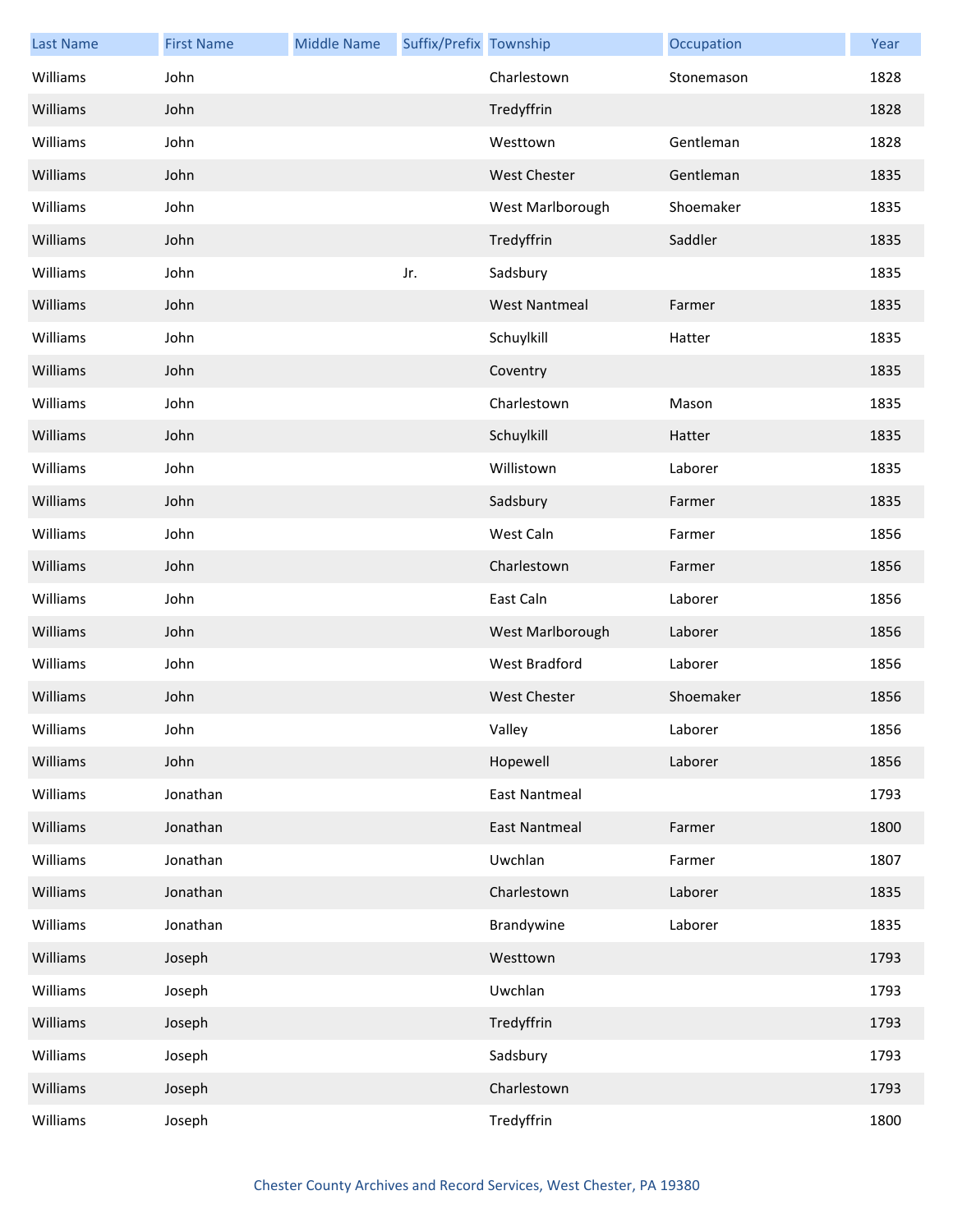| <b>Last Name</b> | <b>First Name</b> | <b>Middle Name</b> | Suffix/Prefix Township |                     | Occupation | Year |
|------------------|-------------------|--------------------|------------------------|---------------------|------------|------|
| Williams         | Joseph            |                    | Jr.                    | Sadsbury            |            | 1800 |
| Williams         | Joseph            |                    | Sr.                    | Sadsbury            |            | 1800 |
| Williams         | Joseph            |                    |                        | West Caln           | Innkeeper  | 1807 |
| Williams         | Joseph            |                    | Jr.                    | Sadsbury            |            | 1807 |
| Williams         | Joseph            |                    | Sr.                    | Sadsbury            |            | 1807 |
| Williams         | Joseph            |                    |                        | Uwchlan             | Tailor     | 1807 |
| Williams         | Joseph            |                    |                        | Tredyffrin          | Laborer    | 1807 |
| Williams         | Joseph            |                    |                        | Sadsbury            | Farmer     | 1814 |
| Williams         | Joseph            |                    |                        | West Caln           | Cooper     | 1814 |
| Williams         | Joseph            |                    |                        | Uwchlan             | Tailor     | 1814 |
| Williams         | Joseph            |                    | Jr.                    | Sadsbury            | Farmer     | 1821 |
| Williams         | Joseph            |                    |                        | Sadsbury            | Laborer    | 1821 |
| Williams         | Joseph            |                    |                        | Kennett             | Laborer    | 1821 |
| Williams         | Joseph            |                    |                        | Vincent             |            | 1821 |
| Williams         | Joseph            |                    |                        | West Caln           | Mason      | 1821 |
| Williams         | Joseph            |                    |                        | Kennett             | Laborer    | 1828 |
| Williams         | Joseph            |                    |                        | Vincent             | Tailor     | 1828 |
| Williams         | Joseph            |                    |                        | Charlestown         | Laborer    | 1828 |
| Williams         | Joseph            |                    |                        | <b>East Vincent</b> | Tailor     | 1835 |
| Williams         | Joseph            |                    |                        | <b>West Chester</b> | Sawyer     | 1835 |
| Williams         | Joseph            |                    |                        | Honey Brook         | Turner     | 1835 |
| Williams         | Joseph            |                    |                        | Sadsbury            | Farmer     | 1856 |
| Williams         | Joseph            |                    |                        | West Chester        | Laborer    | 1856 |
| Williams         | Joseph            |                    |                        | Tredyffrin          | Farmer     | 1856 |
| Williams         | Joseph            |                    |                        | <b>West Vincent</b> | Laborer    | 1856 |
| Williams         | Joseph            | G                  |                        | East Goshen         | Farmer     | 1856 |
| Williams         | Joshua            |                    |                        | Goshen              |            | 1793 |
| Williams         | Joshua            |                    |                        | West Chester        | Blacksmith | 1807 |
| Williams         | Joshua            |                    |                        | Pennsbury           | Blacksmith | 1828 |
| Williams         | Joshua            |                    |                        | Sadsbury            |            | 1835 |
| Williams         | Lewis             |                    |                        | Willistown          |            | 1793 |
| Williams         | Lewis             |                    |                        | Willistown          |            | 1800 |
| Williams         | Lewis             |                    |                        | East Bradford       | Laborer    | 1807 |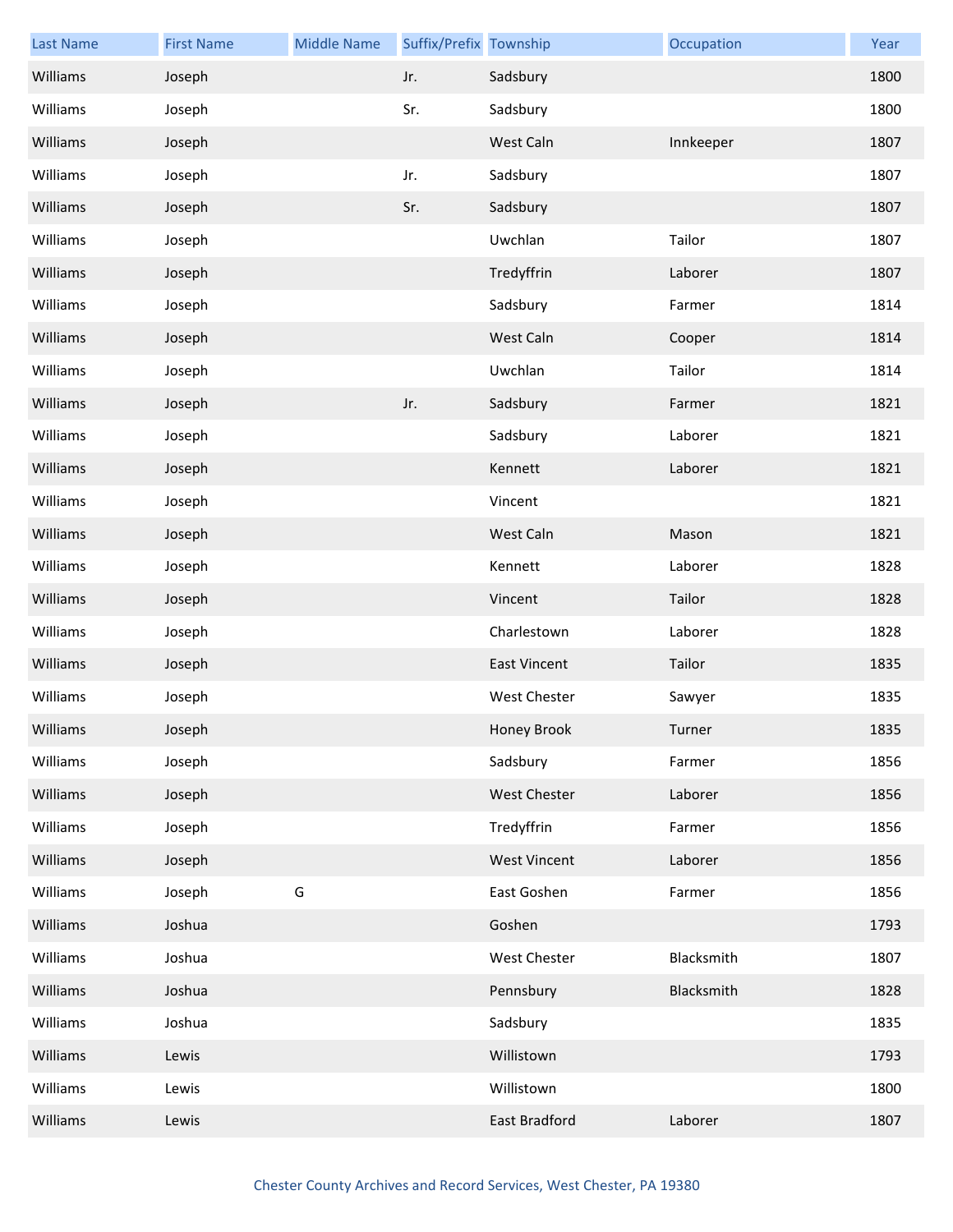| <b>Last Name</b> | <b>First Name</b> | <b>Middle Name</b> | Suffix/Prefix Township |                      | Occupation   | Year |
|------------------|-------------------|--------------------|------------------------|----------------------|--------------|------|
| Williams         | Lewis             |                    |                        | Willistown           | Farmer       | 1807 |
| Williams         | Lewis             |                    |                        | Willistown           | Farmer       | 1814 |
| Williams         | Lewis             | W.                 |                        | East Bradford        | Teacher      | 1828 |
| Williams         | Margaret          |                    |                        | Easttown             | Home manager | 1835 |
| Williams         | Martin            |                    |                        | Pikeland             |              | 1821 |
| Williams         | Martin            |                    |                        | Pikeland             | Stonemason   | 1828 |
| Williams         | Martin            |                    |                        | Pikeland             | Farmer       | 1835 |
| Williams         | Martin            |                    |                        | <b>West Pikeland</b> | Mason        | 1856 |
| Williams         | Mary              |                    |                        | Charlestown          | Farmer       | 1807 |
| Williams         | Mary              |                    |                        | <b>West Chester</b>  | Washing      | 1856 |
| Williams         | Mary              | D                  |                        | Londonderry          |              | 1856 |
| Williams         | Mills             |                    |                        | Schuylkill           | Nailer       | 1828 |
| Williams         | Milton            |                    |                        | West Pikeland        | Carpenter    | 1856 |
| Williams         | Milton            |                    |                        | <b>West Pikeland</b> | Carpenter    | 1856 |
| Williams         | Mordecai          |                    |                        | Charlestown          |              | 1793 |
| Williams         | Mordecai          |                    |                        | Charlestown          | Laborer      | 1821 |
| Williams         | Mordecai          |                    |                        | Charlestown          | Laborer      | 1828 |
| Williams         | Mordecai          |                    |                        | Schuylkill           | Shoemaker    | 1828 |
| Williams         | Mordecai          |                    |                        | East Pikeland        | Wheelwright  | 1856 |
| Williams         | Moses             |                    |                        | East Whiteland       | Farmer       | 1814 |
| Williams         | Moses             |                    |                        | Charlestown          | Cabinetmaker | 1821 |
| Williams         | Moses             |                    |                        | East Whiteland       | Farmer       | 1821 |
| Williams         | Moses             |                    |                        | Tredyffrin           | Laborer      | 1828 |
| Williams         | Moses             |                    |                        | Uwchlan              | Carpenter    | 1835 |
| Williams         | Moses             |                    |                        | East Whiteland       | Laborer      | 1835 |
| Williams         | Nathan            |                    |                        | Willistown           | Farmer       | 1828 |
| Williams         | Nathan            |                    |                        | Willistown           | Farmer       | 1835 |
| Williams         | Nathan            |                    |                        | Willistown           | Farmer       | 1856 |
| Williams         | Nathaniel         |                    |                        | West Whiteland       | Mason        | 1807 |
| Williams         | Owen              |                    |                        | Sadsbury             | Farmer       | 1821 |
| Williams         | Owen              |                    |                        | Sadsbury             | Farmer       | 1828 |
| Williams         | Owen              |                    |                        | Sadsbury             | Farmer       | 1835 |
| Williams         | Patrick           |                    |                        | Uwchlan              |              | 1793 |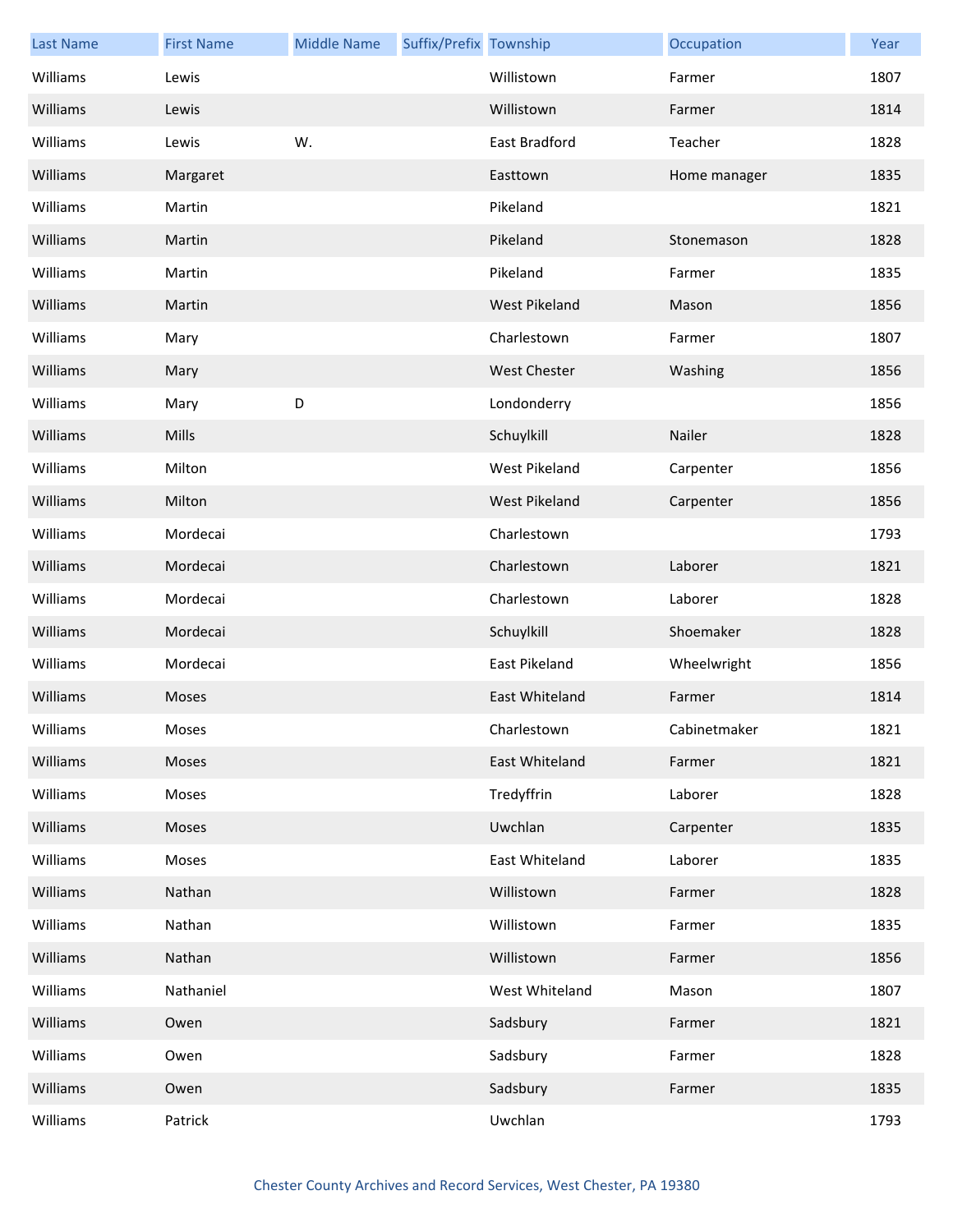| <b>Last Name</b> | <b>First Name</b> | <b>Middle Name</b> | Suffix/Prefix Township |                      | Occupation    | Year |
|------------------|-------------------|--------------------|------------------------|----------------------|---------------|------|
| Williams         | Patrick           |                    |                        | Easttown             | Farmer        | 1856 |
| Williams         | Philip            |                    |                        | Brandywine           |               | 1793 |
| Williams         | Prudence          |                    | Widow                  | East Goshen          |               | 1828 |
| Williams         | Pusey             |                    |                        | London Grove         | Miller        | 1835 |
| Williams         | Pusey             |                    |                        | London Grove         | Miller        | 1856 |
| Williams         | ${\sf R}$         | W                  |                        | Westtown             | Farmer        | 1856 |
| Williams         | Rachel            |                    |                        | East Nottingham      |               | 1828 |
| Williams         | Rees              |                    |                        | <b>West Pikeland</b> | Hired farmer  | 1856 |
| Williams         | Richard           |                    |                        | <b>West Chester</b>  | Barber        | 1814 |
| Williams         | Richard           |                    |                        | <b>West Nantmeal</b> | Farmer        | 1835 |
| Williams         | Richard           |                    |                        | Sadsbury             | Laborer       | 1856 |
| Williams         | Richard           |                    |                        | South Coventry       | Laborer       | 1856 |
| Williams         | Richard           |                    |                        | <b>East Nantmeal</b> | Laborer       | 1856 |
| Williams         | Richard           | Ρ.                 |                        | <b>West Nantmeal</b> | Farmer        | 1828 |
| Williams         | Ruth              |                    |                        | Sadsbury             | Tavern Keeper | 1814 |
| Williams         | Salvenus          |                    |                        | Brandywine           | Papermaker    | 1807 |
| Williams         | Samuel            |                    |                        | Vincent              |               | 1793 |
| Williams         | Samuel            |                    |                        | Sadsbury             |               | 1807 |
| Williams         | Samuel            |                    |                        | Pikeland             | Tailor        | 1814 |
| Williams         | Samuel            |                    |                        | Sadsbury             | Shoemaker     | 1814 |
| Williams         | Samuel            |                    |                        | Pikeland             | Tailor        | 1821 |
| Williams         | Samuel            |                    |                        | Sadsbury             | Shoemaker     | 1821 |
| Williams         | Samuel            |                    |                        | Pikeland             | Tailor        | 1828 |
| Williams         | Samuel            |                    |                        | Charlestown          | Carpenter     | 1835 |
| Williams         | Samuel            |                    |                        | Pikeland             | Tailor        | 1835 |
| Williams         | Samuel            |                    |                        | Willistown           | Farmer        | 1856 |
| Williams         | Samuel            |                    |                        | Hopewell             | Blacksmith    | 1856 |
| Williams         | Samuel            |                    |                        | West Pikeland        | Farmer        | 1856 |
| Williams         | Samuel            |                    |                        | Charlestown          | Laborer       | 1856 |
| Williams         | Simon             |                    |                        | Valley               | Laborer       | 1856 |
| Williams         | Solomon           |                    |                        | Warwick              | Laborer       | 1856 |
| Williams         | Thomas            |                    |                        | Kennett              | Laborer       | 1807 |
| Williams         | Thomas            |                    |                        | Charlestown          | Farmer        | 1807 |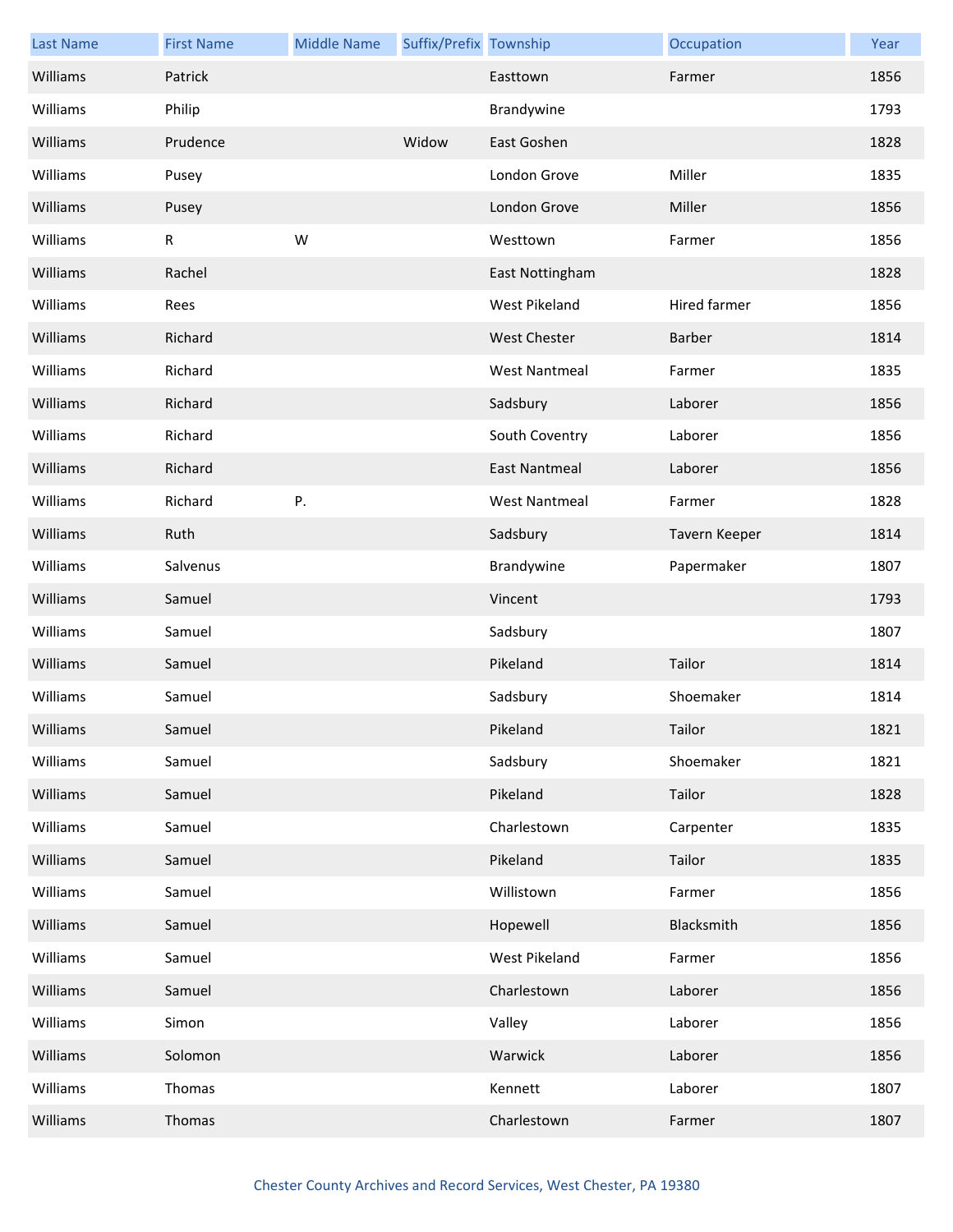| <b>Last Name</b> | <b>First Name</b> | <b>Middle Name</b> | Suffix/Prefix Township |                      | Occupation     | Year |
|------------------|-------------------|--------------------|------------------------|----------------------|----------------|------|
| Williams         | Thomas            |                    |                        | Charlestown          | Mason          | 1814 |
| Williams         | Thomas            |                    |                        | New London           | Carpenter      | 1814 |
| Williams         | Thomas            |                    |                        | East Nottingham      | Farmer         | 1821 |
| Williams         | Thomas            |                    |                        | Charlestown          | Mason          | 1821 |
| Williams         | Thomas            |                    |                        | West Marlborough     | Farmer         | 1821 |
| Williams         | Thomas            |                    |                        | Kennett              | Laborer        | 1821 |
| Williams         | Thomas            |                    |                        | Thornbury            | Laborer        | 1828 |
| Williams         | Thomas            |                    |                        | East Marlborough     | Laborer        | 1828 |
| Williams         | Thomas            |                    |                        | Charlestown          | Stonemason     | 1828 |
| Williams         | Thomas            |                    |                        | Charlestown          | Carpenter      | 1835 |
| Williams         | Thomas            |                    |                        | West Marlborough     | Laborer        | 1835 |
| Williams         | Thomas            |                    |                        | Charlestown          | Mason          | 1835 |
| Williams         | Thomas            |                    |                        | East Caln            | Hatter         | 1856 |
| Williams         | Thomas            |                    |                        | East Marlborough     | Laborer        | 1856 |
| Williams         | Thomas            |                    |                        | Phoenixville         | Machinist      | 1856 |
| Williams         | Thomas            |                    |                        | East Whiteland       | Laborer        | 1856 |
| Williams         | Thomas            | P                  |                        | Londonderry          | Farmer         | 1856 |
| Williams         | Uriah             |                    |                        | West Pikeland        | Carpenter      | 1856 |
| Williams         | Vaughan           |                    |                        | Charlestown          | Farmer         | 1807 |
| Williams         | Vaughen           |                    |                        | Charlestown          | Farmer         | 1814 |
| Williams         | W                 | S.                 |                        | New London           | Ex storekeeper | 1856 |
| Williams         | William           |                    |                        | <b>West Nantmeal</b> |                | 1793 |
| Williams         | William           |                    |                        | Charlestown          |                | 1793 |
| Williams         | William           |                    |                        | West Whiteland       |                | 1793 |
| Williams         | William           |                    |                        | New London           |                | 1793 |
| Williams         | William           |                    |                        | East Nottingham      |                | 1800 |
| Williams         | William           |                    |                        | East Whiteland       |                | 1800 |
| Williams         | William           |                    |                        | <b>West Nantmeal</b> | Cordwainer     | 1800 |
| Williams         | William           |                    |                        | East Nottingham      | Hatter         | 1807 |
| Williams         | William           |                    |                        | Charlestown          | Laborer        | 1807 |
| Williams         | William           |                    |                        | Easttown             | Farmer         | 1807 |
| Williams         | William           |                    |                        | East Nottingham      | Dyer           | 1807 |
| Williams         | William           |                    | Jr.                    | East Nottingham      | Hatter         | 1814 |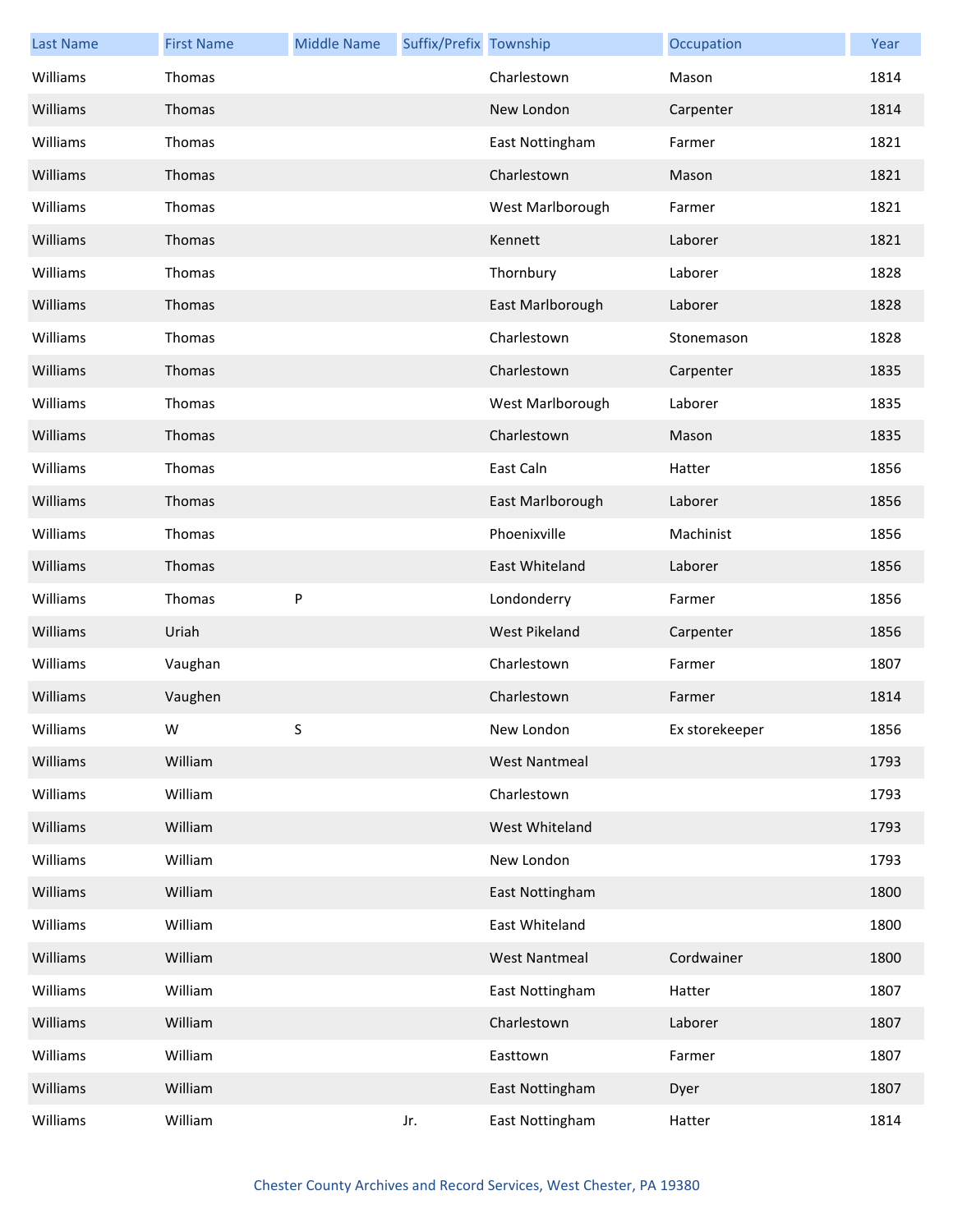| <b>Last Name</b> | <b>First Name</b> | <b>Middle Name</b> | Suffix/Prefix Township |                      | Occupation     | Year |
|------------------|-------------------|--------------------|------------------------|----------------------|----------------|------|
| Williams         | William           |                    |                        | East Nottingham      | Farmer         | 1814 |
| Williams         | William           |                    |                        | Brandywine           | Laborer        | 1814 |
| Williams         | William           |                    |                        | <b>West Nantmeal</b> | Laborer        | 1814 |
| Williams         | William           |                    |                        | West Caln            | Laborer        | 1814 |
| Williams         | William           |                    |                        | East Caln            | Laborer        | 1814 |
| Williams         | William           |                    |                        | Brandywine           | Farmer         | 1814 |
| Williams         | William           |                    |                        | East Nottingham      | Hatter         | 1821 |
| Williams         | William           |                    | Jr.                    | Brandywine           | Laborer        | 1821 |
| Williams         | William           |                    |                        | East Whiteland       | Laborer        | 1821 |
| Williams         | William           |                    |                        | Honey Brook          | Turner         | 1821 |
| Williams         | William           |                    |                        | Brandywine           | Farmer         | 1821 |
| Williams         | William           |                    |                        | West Caln            | Innkeeper      | 1821 |
| Williams         | William           |                    |                        | West Caln            | Turner         | 1828 |
| Williams         | William           |                    |                        | West Caln            | Farmer         | 1828 |
| Williams         | William           |                    |                        | Honey Brook          | Turner         | 1835 |
| Williams         | William           |                    |                        | Brandywine           | Stonemason     | 1835 |
| Williams         | William           |                    |                        | West Caln            | Farmer         | 1835 |
| Williams         | William           |                    |                        | Warwick              | Laborer        | 1856 |
| Williams         | William           |                    |                        | West Fallowfield     | Farmer         | 1856 |
| Williams         | William           |                    |                        | Honeybrook           | Turner         | 1856 |
| Williams         | William           |                    |                        | Sadsbury             | Stonemason     | 1856 |
| Williams         | William           |                    |                        | Londonderry          | Farmer         | 1856 |
| Williams         | William           |                    |                        | Willistown           | Farmer         | 1856 |
| Williams         | William           |                    |                        | Uwchlan              |                | 1856 |
| Williams         | William           |                    |                        | Phoenixville         | Laborer        | 1856 |
| Williams         | William           | B                  |                        | East Brandywine      | Stonemason     | 1856 |
| Williams         | Zachariah         |                    |                        | West Fallowfield     | Farmer         | 1856 |
| Williamson       | Abigal            |                    |                        | West Chester         | Gentlewoman    | 1835 |
| Williamson       | Albert            |                    |                        | Franklin             | Carpenter      | 1856 |
| Williamson       | Amos              |                    |                        | New Garden           | <b>Butcher</b> | 1856 |
| Williamson       | Augustin          |                    |                        | West Caln            |                | 1828 |
| Williamson       | Augustine         |                    |                        | Easttown             | Farmer         | 1835 |
| Williamson       | Benjamin          |                    |                        | New Garden           | Farmer         | 1856 |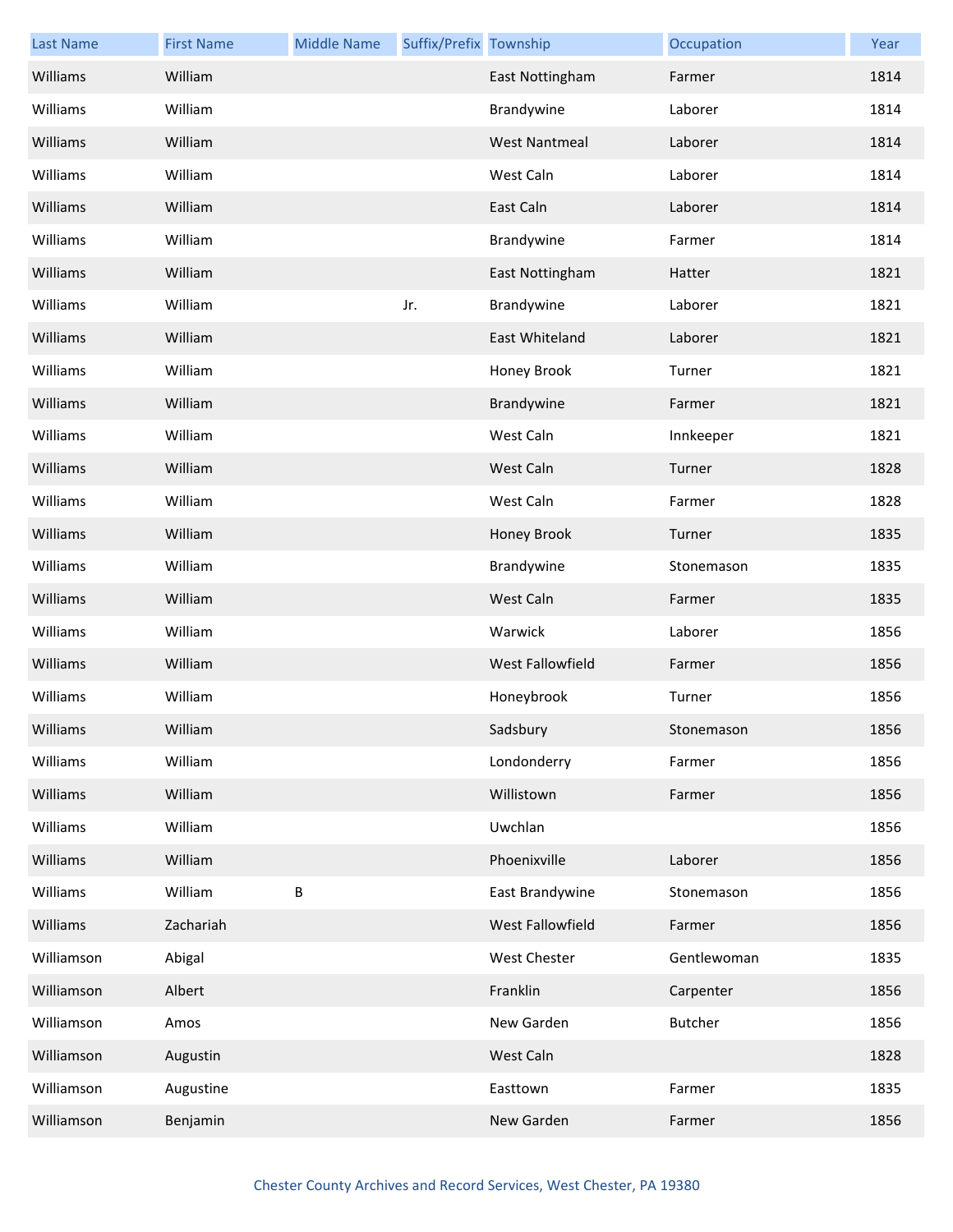| <b>Last Name</b> | <b>First Name</b> | <b>Middle Name</b> | Suffix/Prefix Township |                      | Occupation   | Year |
|------------------|-------------------|--------------------|------------------------|----------------------|--------------|------|
| Williamson       | Cheney            |                    |                        | Easttown             | Farmer       | 1828 |
| Williamson       | David             |                    |                        | New Garden           | Sawyer       | 1800 |
| Williamson       | David             |                    |                        | East Goshen          | Laborer      | 1821 |
| Williamson       | Elwood            |                    |                        | Valley               | Farmer       | 1856 |
| Williamson       | Ezeriah           |                    |                        | East Goshen          | Storekeeper  | 1828 |
| Williamson       | Francis           |                    |                        | London Grove         |              | 1793 |
| Williamson       | Francis           |                    |                        | London Grove         |              | 1800 |
| Williamson       | George            |                    |                        | Thornbury            |              | 1800 |
| Williamson       | George            |                    |                        | Westtown             | Farmer       | 1807 |
| Williamson       | George            |                    |                        | Westtown             |              | 1814 |
| Williamson       | Gideon            |                    |                        | East Caln            |              | 1793 |
| Williamson       | Gideon            |                    |                        | East Bradford        | Farmer       | 1807 |
| Williamson       | Gideon            |                    |                        | East Bradford        | Farmer       | 1814 |
| Williamson       | Gideon            |                    |                        | East Bradford        | Smith        | 1821 |
| Williamson       | Gideon            |                    |                        | East Bradford        | Vine dresser | 1828 |
| Williamson       | Gilpin            |                    |                        | Willistown           | Innkeeper    | 1856 |
| Williamson       | Gilpin            |                    |                        | Valley               | Farmer       | 1856 |
| Williamson       | Howard            |                    |                        | Willistown           | Carpenter    | 1856 |
| Williamson       | James             |                    |                        | London Grove         |              | 1793 |
| Williamson       | James             |                    |                        | London Grove         |              | 1800 |
| Williamson       | James             |                    |                        | London Grove         | Farmer       | 1807 |
| Williamson       | James             |                    |                        | Uwchlan              | Smith        | 1807 |
| Williamson       | James             |                    |                        | East Bradford        | Plasterer    | 1807 |
| Williamson       | James             |                    |                        | Uwchlan              | Blacksmith   | 1814 |
| Williamson       | James             |                    |                        | East Caln            | Farmer       | 1814 |
| Williamson       | James             |                    |                        | London Grove         | Farmer       | 1814 |
| Williamson       | James             |                    |                        | East Caln            | Farmer       | 1821 |
| Williamson       | James             |                    |                        | Uwchlan              | Blacksmith   | 1821 |
| Williamson       | James             |                    |                        | East Caln            | Farmer       | 1828 |
| Williamson       | James             |                    |                        | London Grove         | Carpenter    | 1828 |
| Williamson       | James             |                    |                        | Pikeland             | Blacksmith   | 1828 |
| Williamson       | James             |                    |                        | <b>East Nantmeal</b> | Blacksmith   | 1835 |
| Williamson       | James             |                    |                        | East Caln            | Farmer       | 1835 |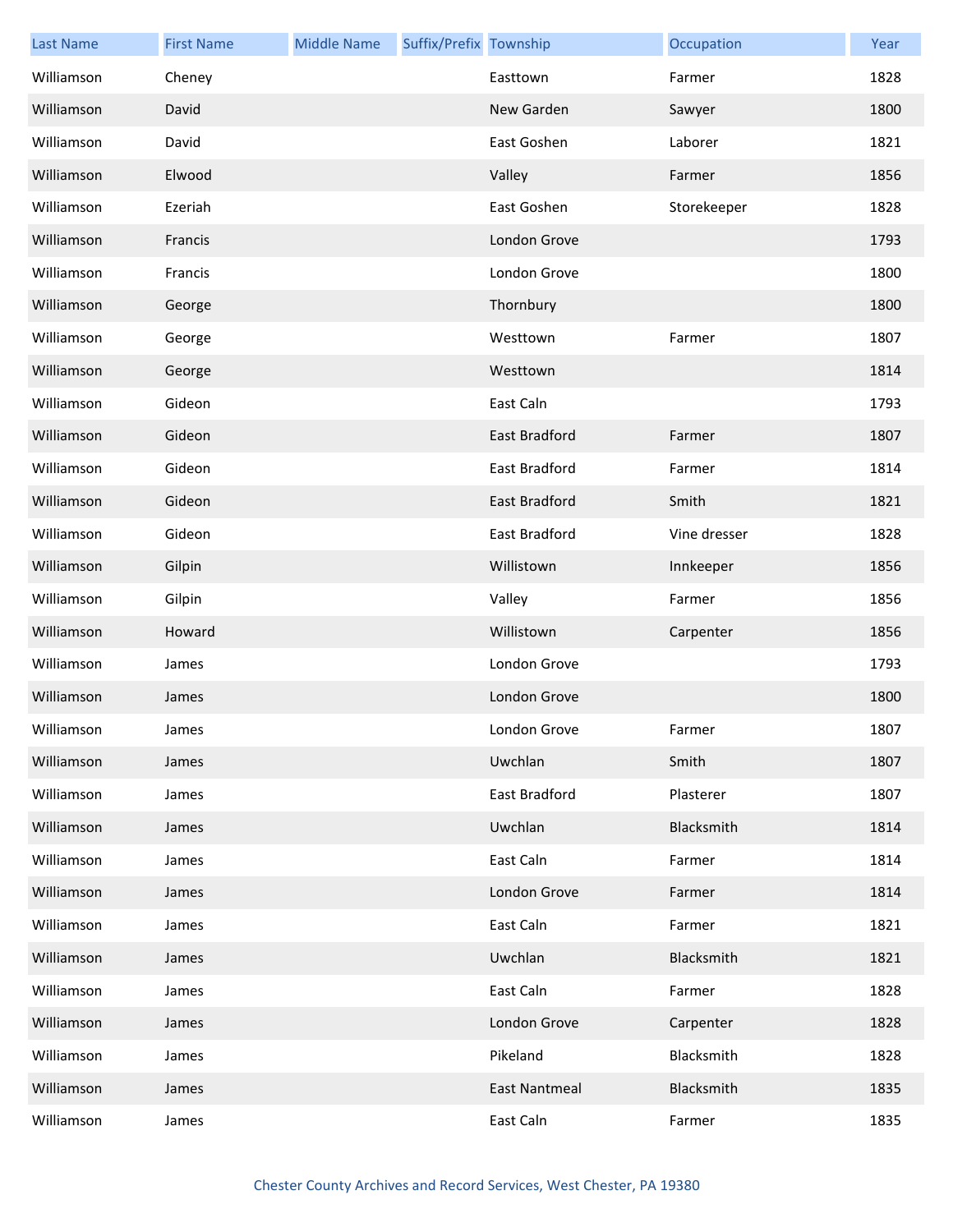| <b>Last Name</b> | <b>First Name</b> | <b>Middle Name</b> | Suffix/Prefix Township |                         | Occupation    | Year |
|------------------|-------------------|--------------------|------------------------|-------------------------|---------------|------|
| Williamson       | James             |                    |                        | London Grove            | Carpenter     | 1835 |
| Williamson       | Jefferis          |                    |                        | West Goshen             | Innkeeper     | 1856 |
| Williamson       | John              |                    |                        | London Grove            |               | 1793 |
| Williamson       | John              |                    |                        | New London              |               | 1793 |
| Williamson       | John              |                    | Jr.                    | New London              |               | 1800 |
| Williamson       | John              |                    |                        | New London              |               | 1800 |
| Williamson       | John              |                    |                        | New Garden              | Laborer       | 1807 |
| Williamson       | John              |                    |                        | New London              | Weaver        | 1807 |
| Williamson       | John              |                    |                        | <b>West Chester</b>     | Laborer       | 1807 |
| Williamson       | John              |                    |                        | East Whiteland          | Laborer       | 1807 |
| Williamson       | John              |                    |                        | New London              | Weaver        | 1814 |
| Williamson       | John              |                    |                        | New Garden              | Laborer       | 1814 |
| Williamson       | John              |                    |                        | <b>West Nantmeal</b>    | Farmer        | 1821 |
| Williamson       | John              |                    |                        | London Grove            | Weaver        | 1821 |
| Williamson       | John              |                    |                        | London Grove            | Farmer        | 1828 |
| Williamson       | John              |                    |                        | East Bradford           | Blacksmith    | 1828 |
| Williamson       | John              |                    |                        | <b>West Nantmeal</b>    | Farmer        | 1828 |
| Williamson       | John              |                    |                        | London Grove            | Farmer        | 1835 |
| Williamson       | John              |                    |                        | <b>East Fallowfield</b> | Farmer        | 1856 |
| Williamson       | John              |                    | Jr.                    | Highland                | Laborer       | 1856 |
| Williamson       | John              |                    |                        | Phoenixville            | Coachmaker    | 1856 |
| Williamson       | John              |                    |                        | Willistown              | Harness maker | 1856 |
| Williamson       | John              |                    | Sr.                    | Highland                | Laborer       | 1856 |
| Williamson       | John              | P                  |                        | Valley                  | Blacksmith    | 1856 |
| Williamson       | Joseph            |                    |                        | Uwchlan                 | Blacksmith    | 1828 |
| Williamson       | Joseph            |                    |                        | <b>East Nantmeal</b>    | Blacksmith    | 1835 |
| Williamson       | Joseph            |                    |                        | Warwick                 | Blacksmith    | 1856 |
| Williamson       | Joshua            |                    |                        | East Bradford           | Smith         | 1814 |
| Williamson       | Joshua            |                    |                        | Kennett                 | Laborer       | 1821 |
| Williamson       | Joshua            |                    |                        | Charlestown             | Farmer        | 1856 |
| Williamson       | Lewis             |                    |                        | Pennsbury               | Farmer        | 1814 |
| Williamson       | Lewis             |                    |                        | East Bradford           |               | 1821 |
| Williamson       | Lewis             |                    |                        | Brandywine              | Farmer        | 1835 |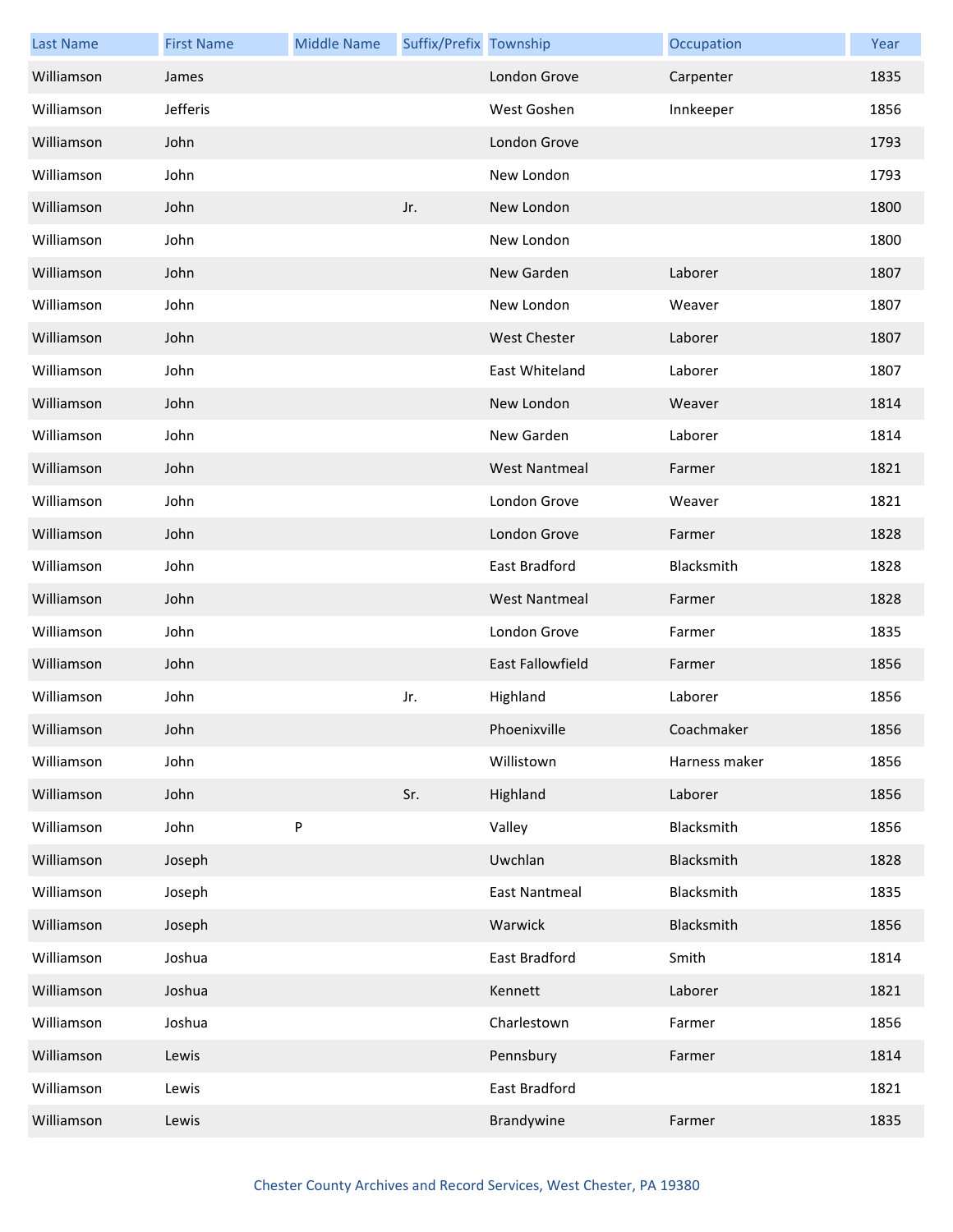| <b>Last Name</b> | <b>First Name</b> | <b>Middle Name</b> | Suffix/Prefix Township |                         | Occupation   | Year |
|------------------|-------------------|--------------------|------------------------|-------------------------|--------------|------|
| Williamson       | Lydia             | Ann                |                        | <b>West Chester</b>     | Mantua maker | 1828 |
| Williamson       | Margaret          |                    |                        | London Grove            |              | 1856 |
| Williamson       | Mills             |                    |                        | Schuylkill              | Nailer       | 1835 |
| Williamson       | Morris            |                    |                        | New Garden              | Cordwainer   | 1856 |
| Williamson       | Moses             |                    |                        | <b>West Chester</b>     | Carpenter    | 1856 |
| Williamson       | Orpha             |                    |                        | <b>West Chester</b>     | Confectioner | 1835 |
| Williamson       | Passmore          |                    |                        | Thornbury               | Farmer       | 1814 |
| Williamson       | Ralph             |                    |                        | <b>West Fallowfield</b> |              | 1793 |
| Williamson       | Robert            |                    |                        | Westtown                | Blacksmith   | 1807 |
| Williamson       | Robert            |                    |                        | Westtown                | Smith        | 1814 |
| Williamson       | Robert            |                    |                        | Westtown                | Blacksmith   | 1821 |
| Williamson       | Robert            |                    |                        | New Garden              | Farmer       | 1828 |
| Williamson       | Robert            |                    |                        | Schuylkill              | Roller       | 1828 |
| Williamson       | Robert            |                    |                        | Schuylkill              | Laborer      | 1835 |
| Williamson       | Robert            |                    |                        | Kennett                 | Laborer      | 1835 |
| Williamson       | Robert            |                    |                        | Penn                    | Farmer       | 1835 |
| Williamson       | Robert            |                    |                        | New Garden              | Farmer       | 1856 |
| Williamson       | Robert            | B                  |                        | Phoenixville            | Pudler       | 1856 |
| Williamson       | Robert            | $\mathsf C$        |                        | Phoenixville            | Nailer       | 1856 |
| Williamson       | Samuel            |                    |                        | Uwchlan                 | Farmer       | 1814 |
| Williamson       | Samuel            |                    | Jr.                    | Uwchlan                 | Farmer       | 1821 |
| Williamson       | Samuel            |                    |                        | Uwchlan                 | Farmer       | 1821 |
| Williamson       | Samuel            |                    |                        | Uwchlan                 | Farmer       | 1828 |
| Williamson       | Samuel            |                    |                        | Uwchlan                 | Farmer       | 1835 |
| Williamson       | Samuel            | E                  |                        | <b>East Nantmeal</b>    | Farmer       | 1835 |
| Williamson       | Samuel            | E.                 |                        | <b>West Nantmeal</b>    | Storekeeper  | 1828 |
| Williamson       | Sarah             |                    |                        | Easttown                | Farmer       | 1835 |
| Williamson       | Sarah             |                    |                        | Tredyffrin              |              | 1856 |
| Williamson       | Seymour           |                    |                        | East Caln               | Farmer       | 1835 |
| Williamson       | Seymour           | $\mathsf C$        |                        | Valley                  | Merchant     | 1856 |
| Williamson       | Thomas            |                    |                        | West Chester            | Laborer      | 1807 |
| Williamson       | Thomas            |                    |                        | East Bradford           | Smith        | 1807 |
| Williamson       | Thomas            |                    |                        | New London              | Farmer       | 1814 |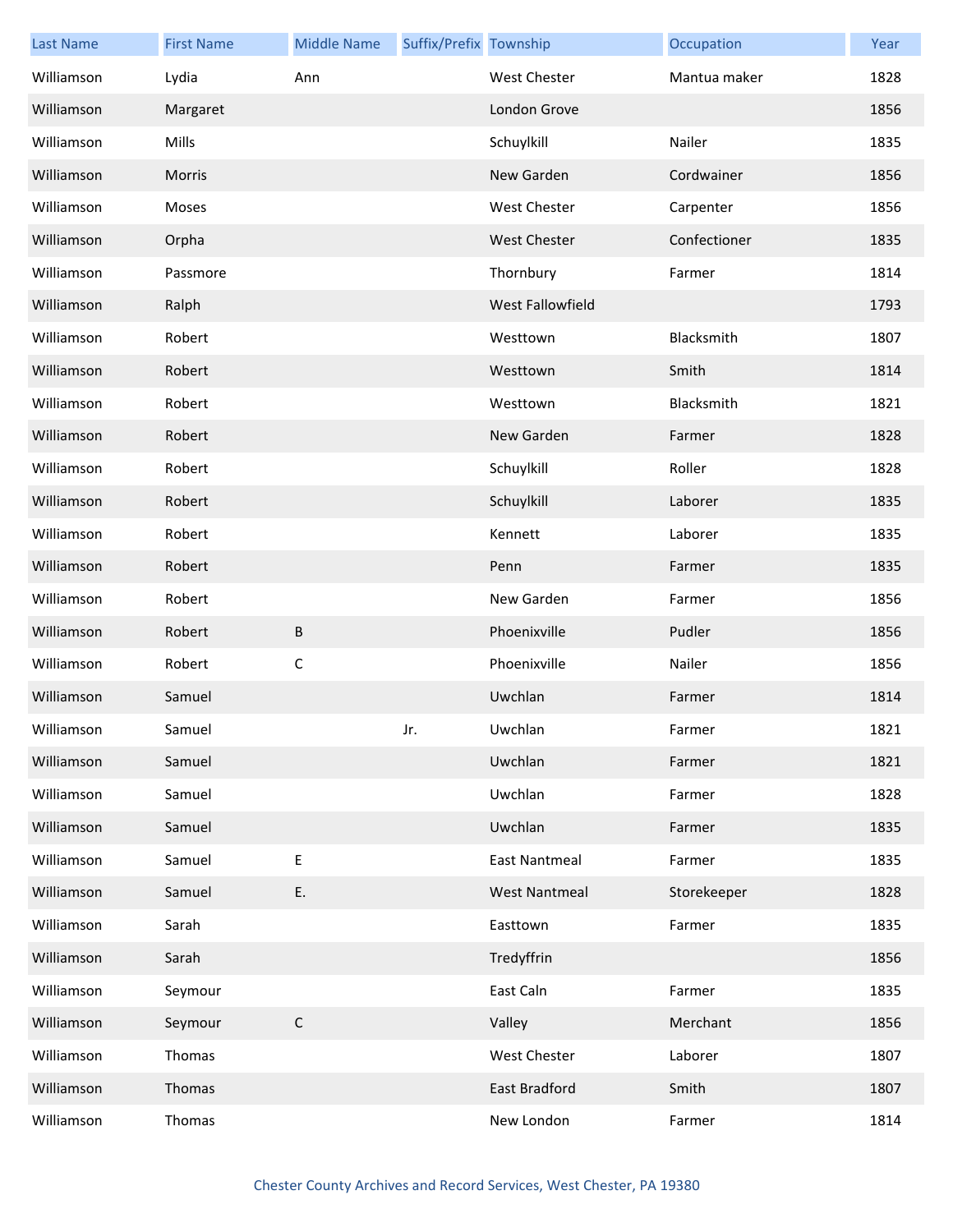| <b>Last Name</b> | <b>First Name</b> | <b>Middle Name</b> | Suffix/Prefix Township |                      | Occupation        | Year |
|------------------|-------------------|--------------------|------------------------|----------------------|-------------------|------|
| Williamson       | Thomas            |                    |                        | <b>East Nantmeal</b> | Smith             | 1814 |
| Williamson       | Thomas            |                    |                        | <b>East Nantmeal</b> | Farmer            | 1821 |
| Williamson       | Thomas            |                    |                        | New London           | Farmer            | 1821 |
| Williamson       | Thomas            |                    |                        | Westtown             | Teacher           | 1821 |
| Williamson       | Thomas            |                    |                        | <b>West Chester</b>  | Conveyancer       | 1828 |
| Williamson       | Thomas            |                    |                        | New Garden           | Laborer           | 1828 |
| Williamson       | Thomas            |                    |                        | New Garden           | Laborer           | 1835 |
| Williamson       | Thomas            |                    |                        | London Grove         | Carpenter         | 1856 |
| Williamson       | Thomas            |                    |                        | West Brandywine      | Professor, farmer | 1856 |
| Williamson       | Thomas            |                    |                        | New Garden           | Laborer           | 1856 |
| Williamson       | William           |                    |                        | Thornbury            |                   | 1793 |
| Williamson       | William           |                    |                        | <b>East Bradford</b> |                   | 1793 |
| Williamson       | William           |                    |                        | Thornbury            |                   | 1800 |
| Williamson       | William           |                    |                        | Thornbury            | Farmer            | 1807 |
| Williamson       | William           |                    |                        | <b>West Nantmeal</b> | Blacksmith        | 1807 |
| Williamson       | William           |                    |                        | Willistown           | Smith             | 1814 |
| Williamson       | William           |                    |                        | <b>West Nantmeal</b> | Blacksmith        | 1814 |
| Williamson       | William           |                    | Sr.                    | Thornbury            | Gentleman         | 1814 |
| Williamson       | William           |                    |                        | <b>West Nantmeal</b> | Blacksmith        | 1821 |
| Williamson       | William           |                    |                        | <b>West Bradford</b> | Jobber            | 1821 |
| Williamson       | William           |                    |                        | Willistown           | Smith             | 1821 |
| Williamson       | William           |                    |                        | West Chester         | Attorney          | 1821 |
| Williamson       | William           |                    |                        | East Caln            | Laborer           | 1828 |
| Williamson       | William           |                    |                        | East Bradford        | Wheelwright       | 1828 |
| Williamson       | William           |                    |                        | Willistown           | Smith             | 1828 |
| Williamson       | William           |                    |                        | West Chester         | Lawyer            | 1828 |
| Williamson       | William           |                    |                        | Willistown           | Blacksmith        | 1835 |
| Williamson       | William           |                    |                        | West Chester         | Attorney          | 1835 |
| Williamson       | William           |                    |                        | London Grove         | Laborer           | 1856 |
| Williamson       | William           |                    |                        | Kennett Square       | Wheelwright       | 1856 |
| Williamson       | Zillah            |                    |                        | Valley               |                   | 1856 |
| Williard         | Isaac             |                    |                        | East Fallowfield     | Laborer           | 1828 |
| Willing          | Charles           |                    |                        | Willistown           |                   | 1793 |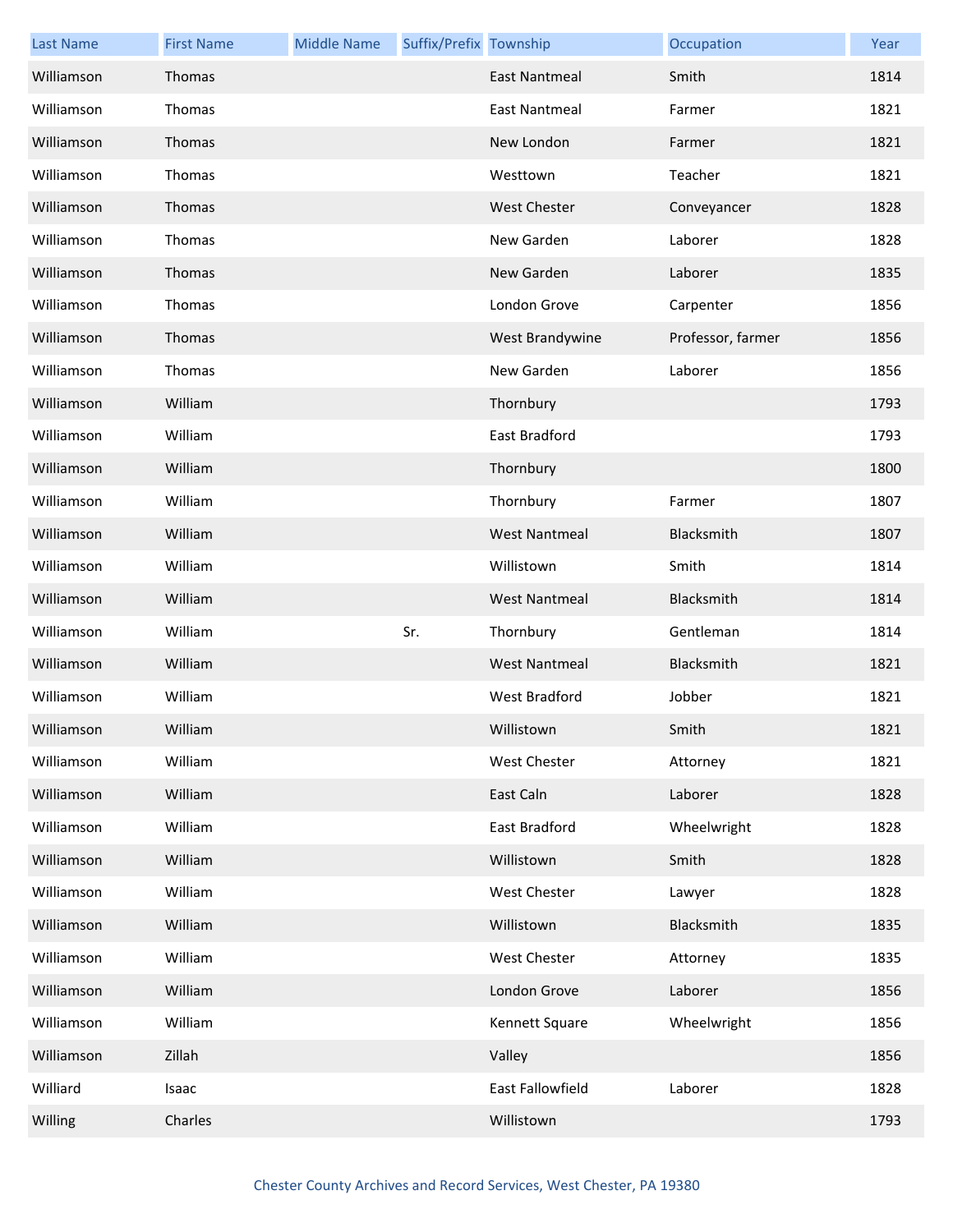| <b>Last Name</b> | <b>First Name</b> | <b>Middle Name</b> | Suffix/Prefix Township |                      | Occupation   | Year |
|------------------|-------------------|--------------------|------------------------|----------------------|--------------|------|
| Willing          | <b>Moses</b>      |                    |                        | East Whiteland       | Laborer      | 1835 |
| Willings         | Elizabeth         |                    |                        | East Whiteland       | Farmer       | 1856 |
| Willis           | Charles           |                    |                        | East Bradford        | Schoolmaster | 1807 |
| Willis           | Charles           |                    |                        | West Whiteland       | Schoolmaster | 1814 |
| Willis           | George            |                    |                        | New London           | Tailor       | 1814 |
| Willis           | Henry             |                    |                        | Sadsbury             | Farmer       | 1828 |
| Willis           | James             |                    |                        | <b>West Bradford</b> | Weaver       | 1814 |
| Willis           | Jesse             |                    |                        | New Garden           | Tanner       | 1835 |
| Willis           | William           |                    |                        | <b>West Nantmeal</b> |              | 1800 |
| Willits          | Mordecai          |                    |                        | Willistown           | Shoemaker    | 1814 |
| Willitts         | Dinah             |                    |                        | East Goshen          | Spinster     | 1821 |
| Willmore         | Nathan            |                    |                        | West Marlborough     | Laborer      | 1856 |
| Willo            | Christopher       |                    |                        | West Caln            |              | 1793 |
| Willour          | John              |                    |                        | Coventry             | Cordwainer   | 1828 |
| Willour          | John              |                    |                        | Coventry             | Laborer      | 1828 |
| Willour          | Jonathan          | <b>B.</b>          | Dr.                    | Coventry             | Doctor       | 1828 |
| Willour          | Samuel            |                    |                        | Coventry             | Teacher      | 1828 |
| Willower         | Cyrus             |                    |                        | South Coventry       | Laborer      | 1856 |
| Willower         | Jacob             |                    |                        | South Coventry       | Blacksmith   | 1856 |
| Willower         | John              |                    |                        | Coventry             | Shoemaker    | 1807 |
| Willower         | John              |                    |                        | Coventry             | Cordwainer   | 1821 |
| Willower         | John              |                    |                        | South Coventry       | Laborer      | 1856 |
| Wills            | Andrew            |                    |                        | West Whiteland       | Physician    | 1828 |
| Wills            | Andrew            |                    |                        | East Caln            | Doctor       | 1835 |
| Wills            | Conrad            |                    |                        | East Whiteland       | Laborer      | 1821 |
| Wills            | Henry             | $\mathsf F$        |                        | East Caln            | Clerk        | 1835 |
| Willson          | Andrew            |                    |                        | Honey Brook          |              | 1793 |
| Willson          | Andrew            |                    | MD                     | Uwchlan              | Doctor       | 1856 |
| Willson          | Ann               |                    |                        | <b>East Nantmeal</b> | Farmer       | 1800 |
| Willson          | Charles           |                    |                        | Newlin               |              | 1793 |
| Willson          | David             |                    |                        | New London           |              | 1793 |
| Willson          | Ephraim           |                    |                        | London Grove         |              | 1793 |
| Willson          | Ephraim           |                    |                        | London Grove         | Farmer       | 1807 |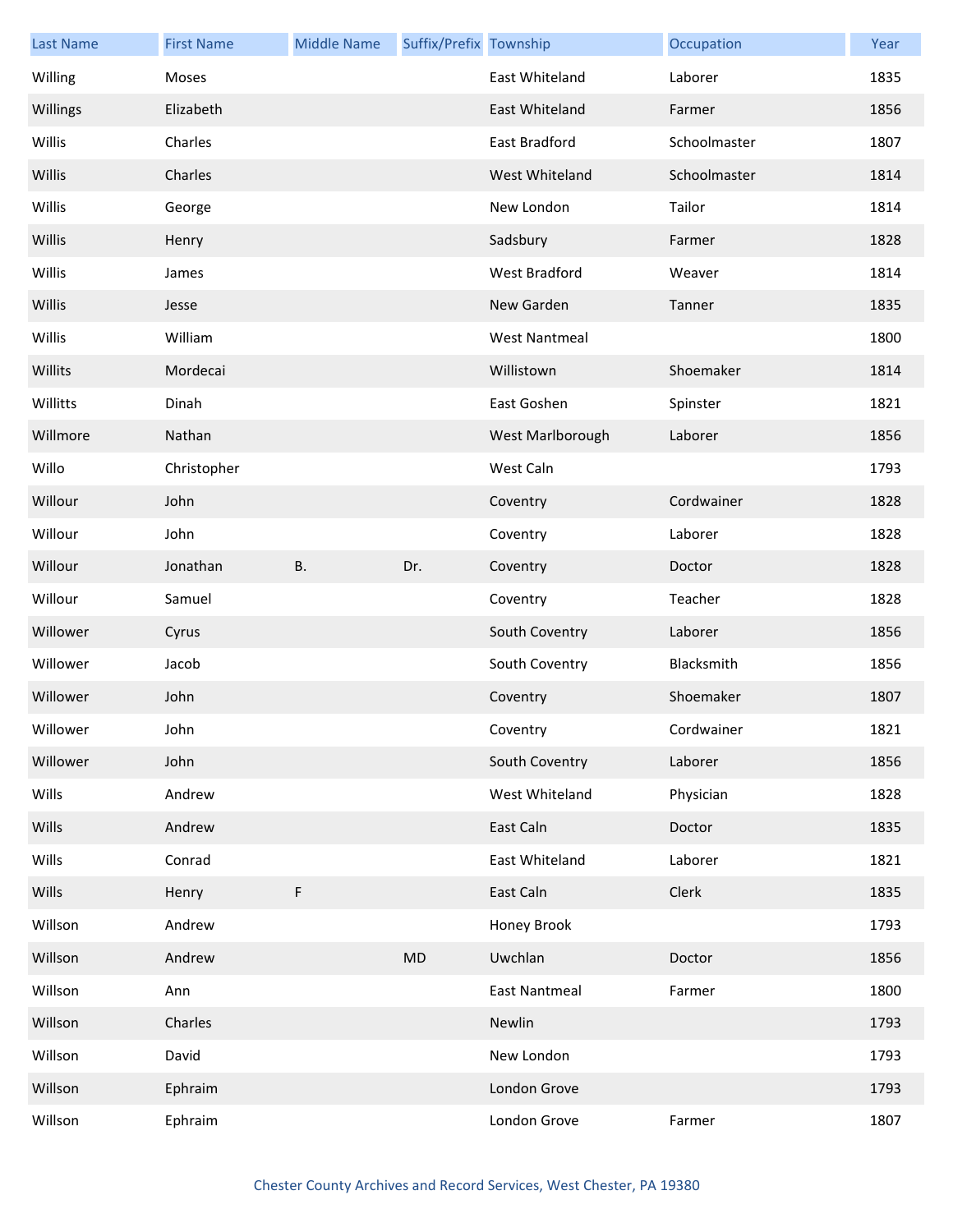| <b>Last Name</b> | <b>First Name</b> | <b>Middle Name</b> | Suffix/Prefix Township |                      | Occupation  | Year |
|------------------|-------------------|--------------------|------------------------|----------------------|-------------|------|
| Willson          | Ezekiel           |                    |                        | Kennett              | Miller      | 1800 |
| Willson          | James             |                    |                        | East Nantmeal        |             | 1793 |
| Willson          | James             |                    |                        | Vincent              |             | 1793 |
| Willson          | James             |                    |                        | Uwchlan              |             | 1793 |
| Willson          | James             |                    |                        | Vincent              |             | 1821 |
| Willson          | James             |                    |                        | Lower Oxford         | Farmer      | 1821 |
| Willson          | James             |                    |                        | East Fallowfield     | Blacksmith  | 1835 |
| Willson          | Jesse             |                    |                        | Kennett              | Farmer      | 1800 |
| Willson          | John              |                    |                        | Newlin               |             | 1793 |
| Willson          | John              |                    |                        | <b>West Nantmeal</b> |             | 1800 |
| Willson          | John              |                    |                        | West Marlborough     |             | 1800 |
| Willson          | John              |                    |                        | Kennett              | Millwright  | 1800 |
| Willson          | John              |                    |                        | Vincent              |             | 1821 |
| Willson          | John              |                    |                        | Vincent              |             | 1821 |
| Willson          | John              |                    |                        | Lower Oxford         | Storekeeper | 1821 |
| Willson          | John              |                    |                        | <b>West Nantmeal</b> |             | 1835 |
| Willson          | John              |                    |                        | Kennett              | Mason       | 1856 |
| Willson          | Joshua            |                    |                        | Kennett              | Mason       | 1800 |
| Willson          | Josiah            |                    |                        | East Fallowfield     | Farmer      | 1835 |
| Willson          | Kathrin           |                    |                        | West Fallowfield     |             | 1807 |
| Willson          | Lea               |                    |                        | West Marlborough     | Laborer     | 1856 |
| Willson          | Robart            |                    |                        | East Fallowfield     | Tanner      | 1835 |
| Willson          | Robert            |                    |                        | New London           |             | 1793 |
| Willson          | Robert            |                    |                        | Newlin               |             | 1793 |
| Willson          | Samuel            |                    |                        | Kennett              |             | 1800 |
| Willson          | Thomas            |                    |                        | Vincent              |             | 1793 |
| Willson          | Thomas            |                    |                        | Newlin               |             | 1793 |
| Willson          | Thomas            |                    |                        | West Fallowfield     | Wheelwright | 1807 |
| Willson          | Thomas            |                    |                        | Vincent              |             | 1821 |
| Willson          | Thomas            |                    |                        | Phoenixville         | Heater      | 1856 |
| Willson          | William           |                    |                        | Uwchlan              |             | 1793 |
| Willson          | William           |                    |                        | New London           |             | 1793 |
| Willson          | William           |                    |                        | West Bradford        |             | 1793 |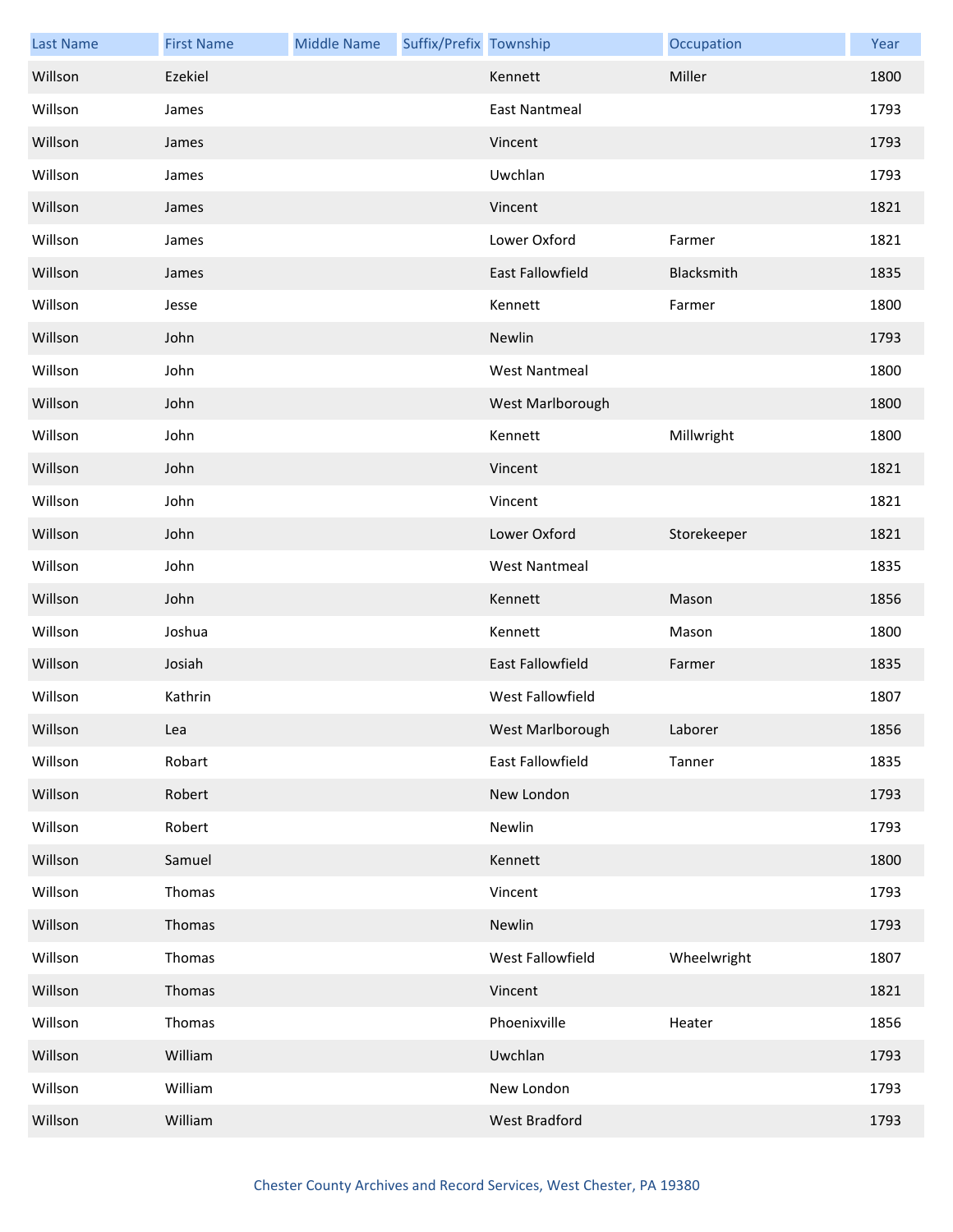| <b>Last Name</b> | <b>First Name</b> | <b>Middle Name</b> | Suffix/Prefix Township |                      | Occupation          | Year |
|------------------|-------------------|--------------------|------------------------|----------------------|---------------------|------|
| Willson          | William           |                    |                        | New Garden           | Farmer              | 1856 |
| Wilmer           | Edward            |                    |                        | East Nottingham      | Farmer              | 1856 |
| Wilmer           | George            |                    |                        | East Marlborough     | Laborer             | 1856 |
| Wilmer           | John              |                    |                        | East Caln            | Laborer             | 1856 |
| Wilmer           | Lewis             |                    |                        | East Caln            | Laborer             | 1856 |
| Wilmore          | James             |                    |                        | New Garden           | Farmer              | 1835 |
| Wilson           |                   |                    |                        | <b>East Vincent</b>  |                     | 1856 |
| Wilson           | Abigal            |                    |                        | Honeybrook           | Lady                | 1856 |
| Wilson           | Abner             |                    |                        | New Garden           | Farmer              | 1814 |
| Wilson           | Abner             |                    |                        | New Garden           | Farmer              | 1821 |
| Wilson           | Abner             |                    |                        | New Garden           | Farmer              | 1828 |
| Wilson           | Abner             |                    |                        | New Garden           | Farmer              | 1835 |
| Wilson           | Absalom           |                    |                        | Honeybrook           | Farmer              | 1856 |
| Wilson           | Absalom           | B                  |                        | Honey Brook          | Laborer             | 1835 |
| Wilson           | Alexander         |                    |                        | <b>West Nantmeal</b> |                     | 1793 |
| Wilson           | Alexander         |                    |                        | <b>West Nantmeal</b> | Cooper              | 1800 |
| Wilson           | Alexander         |                    |                        | <b>West Nantmeal</b> | Cooper & Farmer     | 1807 |
| Wilson           | Alexander         |                    |                        | <b>West Nantmeal</b> | Cooper              | 1814 |
| Wilson           | Alexander         |                    |                        | Uwchlan              | Laborer             | 1814 |
| Wilson           | Alexander         |                    |                        | East Whiteland       | Farmer              | 1814 |
| Wilson           | Alexander         |                    |                        | Honey Brook          | Cooper              | 1821 |
| Wilson           | Alexander         |                    |                        | <b>West Nantmeal</b> | Cordwainer          | 1828 |
| Wilson           | Alexander         |                    |                        | Brandywine           | Cooper              | 1828 |
| Wilson           | Alexander         |                    |                        | Brandywine           | Farmer              | 1835 |
| Wilson           | Alexander         |                    |                        | West Chester         | Hostler             | 1835 |
| Wilson           | Alexander         |                    |                        | West Brandywine      | Farmer              | 1856 |
| Wilson           | Alexander         |                    |                        | Willistown           | Farmer              | 1856 |
| Wilson           | Alice             |                    |                        | Newlin               |                     | 1828 |
| Wilson           | Amos              |                    |                        | New London           | Farmer              | 1821 |
| Wilson           | Amos              |                    |                        | East Nottingham      | Laborer             | 1856 |
| Wilson           | Amos              | G                  |                        | Sadsbury             | Forwarding merchant | 1856 |
| Wilson           | Ann               |                    |                        | <b>East Nantmeal</b> |                     | 1793 |
| Wilson           | Ann               |                    |                        | <b>East Nantmeal</b> | Farmer              | 1807 |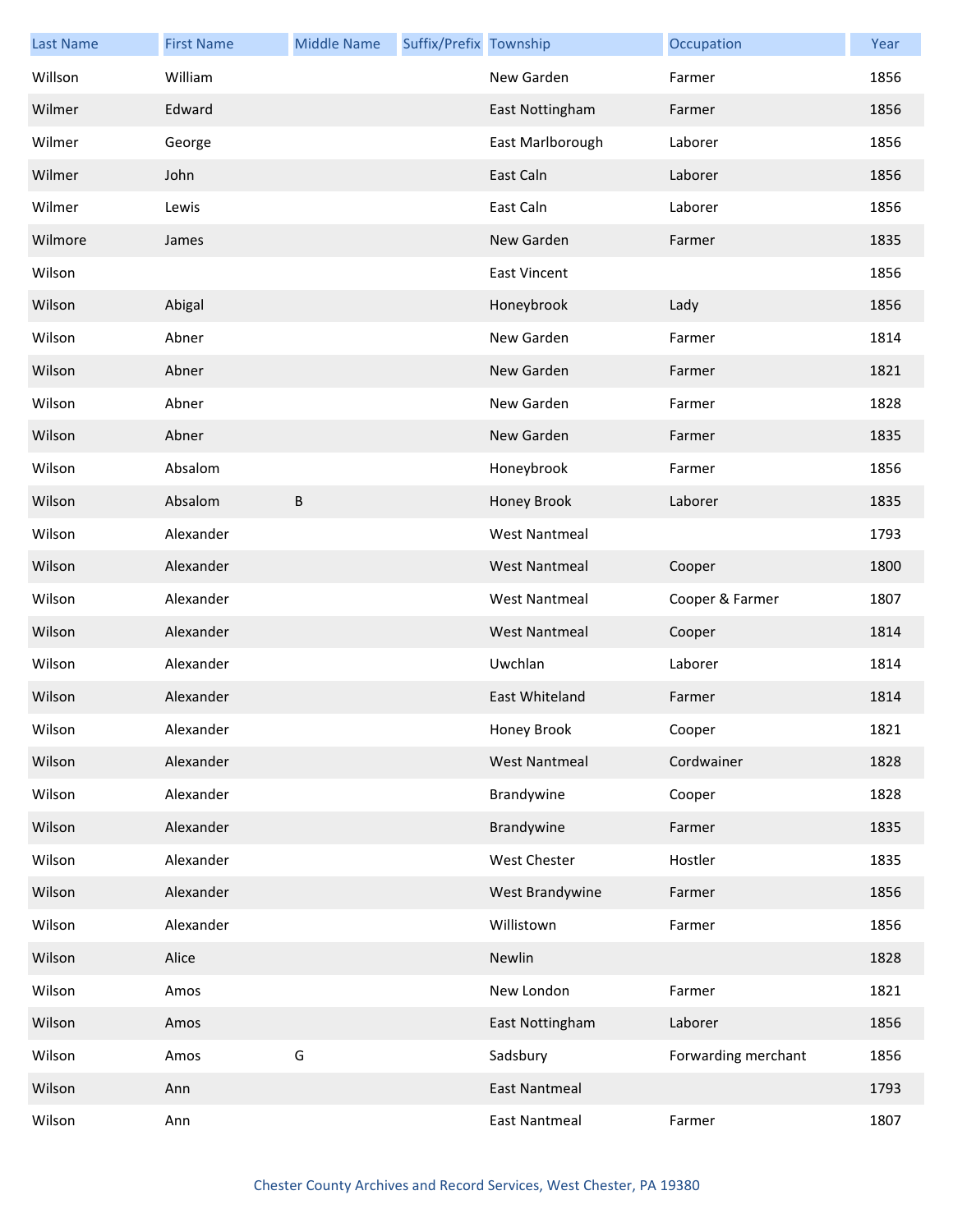| <b>Last Name</b> | <b>First Name</b> | <b>Middle Name</b> | Suffix/Prefix Township |                      | Occupation  | Year |
|------------------|-------------------|--------------------|------------------------|----------------------|-------------|------|
| Wilson           | Ann               |                    |                        | <b>East Nantmeal</b> | Farmer      | 1814 |
| Wilson           | Aron              |                    |                        | Oxford               |             | 1856 |
| Wilson           | Atlee             |                    |                        | <b>West Vincent</b>  | Mason       | 1856 |
| Wilson           | Benjamin          |                    |                        | East Nottingham      |             | 1800 |
| Wilson           | Benjamin          |                    |                        | West Nottingham      | Joiner      | 1807 |
| Wilson           | Benjamin          |                    |                        | Willistown           | Farmer      | 1807 |
| Wilson           | Benjamin          |                    |                        | West Nottingham      | Carpenter   | 1814 |
| Wilson           | Boyd              |                    |                        | Sadsbury             | Mason       | 1814 |
| Wilson           | Boyd              |                    |                        | Sadsbury             | Mason       | 1821 |
| Wilson           | Boyd              |                    |                        | Sadsbury             | Mason       | 1821 |
| Wilson           | <b>Bristar</b>    |                    |                        | West Nottingham      | Miller      | 1821 |
| Wilson           | Brister           |                    |                        | West Nottingham      | Miller      | 1835 |
| Wilson           | <b>Bristo</b>     |                    |                        | West Nottingham      | Miller      | 1828 |
| Wilson           | Caleb             |                    |                        | Kennett              |             | 1856 |
| Wilson           | Carson            |                    |                        | West Caln            | Farmer      | 1821 |
| Wilson           | Carson            |                    |                        | Charlestown          | Farmer      | 1828 |
| Wilson           | Carson            |                    |                        | Schuylkill           | Laborer     | 1835 |
| Wilson           | Carson            |                    |                        | Charlestown          | Farmer      | 1856 |
| Wilson           | Catherine         |                    |                        | West Fallowfield     |             | 1814 |
| Wilson           | Chandler          |                    |                        | New Garden           | Farmer      | 1856 |
| Wilson           | Charles           |                    |                        | East Marlborough     | Storekeeper | 1807 |
| Wilson           | Charles           |                    |                        | Newlin               | Farmer      | 1807 |
| Wilson           | Charles           |                    |                        | Newlin               |             | 1814 |
| Wilson           | Charles           |                    |                        | East Nottingham      | Miller      | 1828 |
| Wilson           | Charles           |                    |                        | East Nottingham      | Miller      | 1835 |
| Wilson           | Curtus            |                    |                        | East Brandywine      | Laborer     | 1856 |
| Wilson           | David             |                    |                        | Tredyffrin           |             | 1793 |
| Wilson           | David             |                    |                        | Tredyffrin           |             | 1800 |
| Wilson           | David             |                    |                        | New London           | Farmer      | 1800 |
| Wilson           | David             |                    |                        | New London           | Farmer      | 1807 |
| Wilson           | David             |                    |                        | Tredyffrin           | Farmer      | 1807 |
| Wilson           | David             |                    |                        | East Bradford        | Laborer     | 1807 |
| Wilson           | David             |                    |                        | East Fallowfield     | Shoemaker   | 1807 |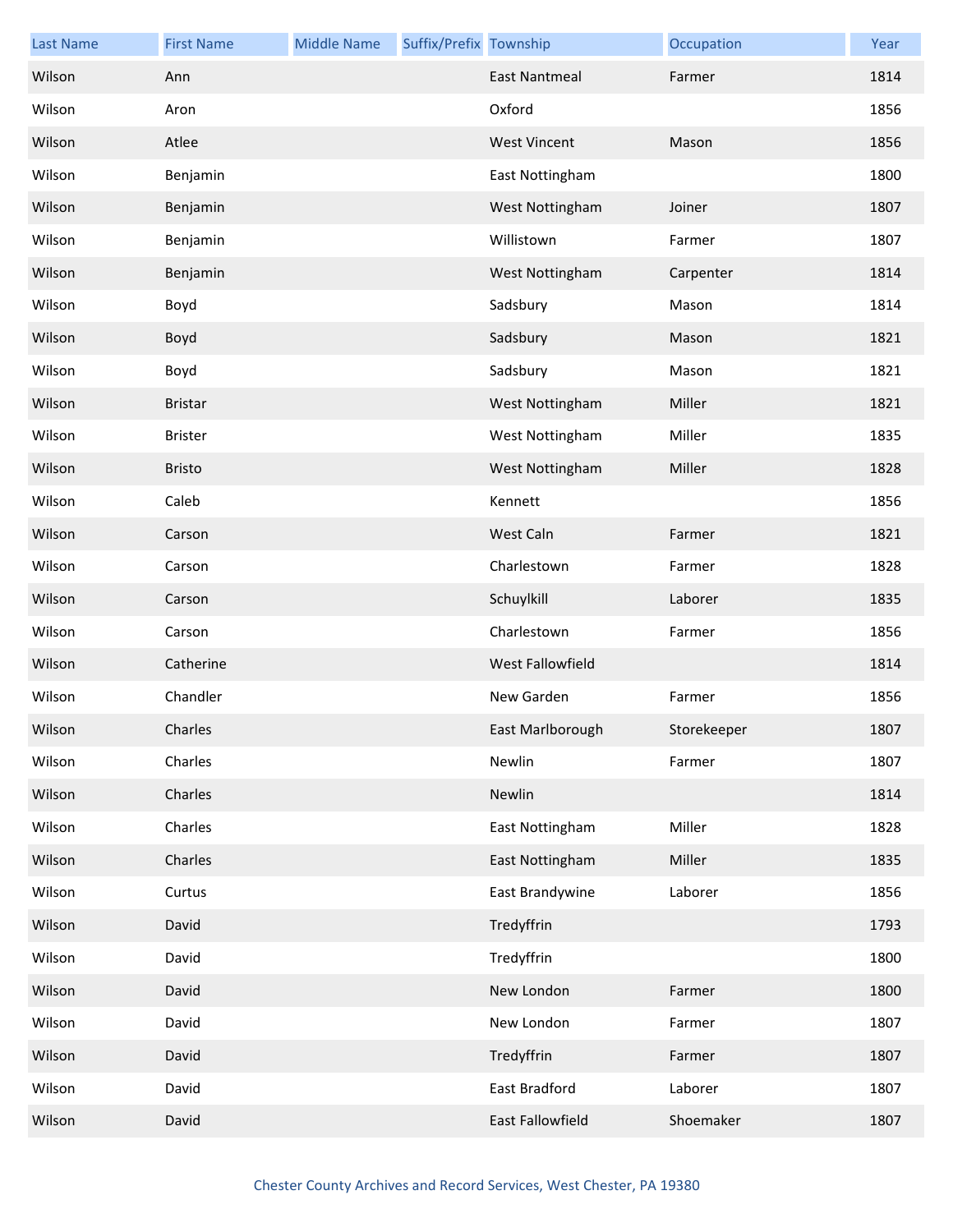| <b>Last Name</b> | <b>First Name</b> | <b>Middle Name</b> | Suffix/Prefix Township |                         | Occupation     | Year |
|------------------|-------------------|--------------------|------------------------|-------------------------|----------------|------|
| Wilson           | David             |                    |                        | Goshen                  | Storekeeper    | 1814 |
| Wilson           | David             |                    |                        | <b>West Nantmeal</b>    |                | 1814 |
| Wilson           | David             |                    | Sr.                    | Tredyffrin              | Farmer         | 1814 |
| Wilson           | David             |                    |                        | East Fallowfield        | Shoemaker      | 1814 |
| Wilson           | David             |                    |                        | New London              | Farmer         | 1814 |
| Wilson           | David             |                    | Jr.                    | Tredyffrin              | Storekeeper    | 1814 |
| Wilson           | David             |                    |                        | New London              | Farmer         | 1821 |
| Wilson           | David             |                    | Esq.                   | Tredyffrin              | Farmer         | 1821 |
| Wilson           | David             |                    |                        | Brandywine              | Farmer         | 1821 |
| Wilson           | David             |                    |                        | <b>East Fallowfield</b> | Shoemaker      | 1821 |
| Wilson           | David             |                    |                        | <b>West Bradford</b>    | Laborer        | 1821 |
| Wilson           | David             |                    |                        | <b>East Fallowfield</b> | Shoemaker      | 1828 |
| Wilson           | David             |                    |                        | West Caln               | Tailor         | 1835 |
| Wilson           | David             |                    |                        | <b>West Nantmeal</b>    | Laborer        | 1835 |
| Wilson           | David             |                    |                        | Schuylkill              | Laborer        | 1835 |
| Wilson           | David             |                    |                        | <b>East Fallowfield</b> | Shoemaker      | 1835 |
| Wilson           | David             |                    |                        | <b>Upper Oxford</b>     | Cabinetmaker   | 1835 |
| Wilson           | David             |                    |                        | Tredyffrin              | Farmer         | 1835 |
| Wilson           | David             |                    |                        | <b>Upper Oxford</b>     | Cabinetmaker   | 1856 |
| Wilson           | David             |                    |                        | Valley                  | Laborer        | 1856 |
| Wilson           | David             |                    |                        | Tredyffrin              | Farmer         | 1856 |
| Wilson           | David             |                    |                        | Highland                | Laborer        | 1856 |
| Wilson           | David             | $\mathsf J$        |                        | West Bradford           | Farmer         | 1856 |
| Wilson           | Edward            |                    |                        | Pikeland                | Laborer        | 1814 |
| Wilson           | Edward            |                    |                        | Tredyffrin              | Farmer         | 1856 |
| Wilson           | Eli               |                    |                        | East Nottingham         | Carpenter      | 1856 |
| Wilson           | Eliasha           |                    |                        | East Fallowfield        | Shoemaker      | 1835 |
| Wilson           | Elis              |                    |                        | Newlin                  | Farmer         | 1856 |
| Wilson           | Elisha            |                    |                        | West Caln               | Shoemaker      | 1828 |
| Wilson           | Elisha            |                    |                        | East Caln               | Laborer        | 1835 |
| Wilson           | Elizabeth         |                    |                        | West Chester            | Schoolmistress | 1807 |
| Wilson           | Elizabeth         |                    |                        | East Nottingham         |                | 1814 |
| Wilson           | Elizabeth         |                    |                        | Uwchlan                 |                | 1856 |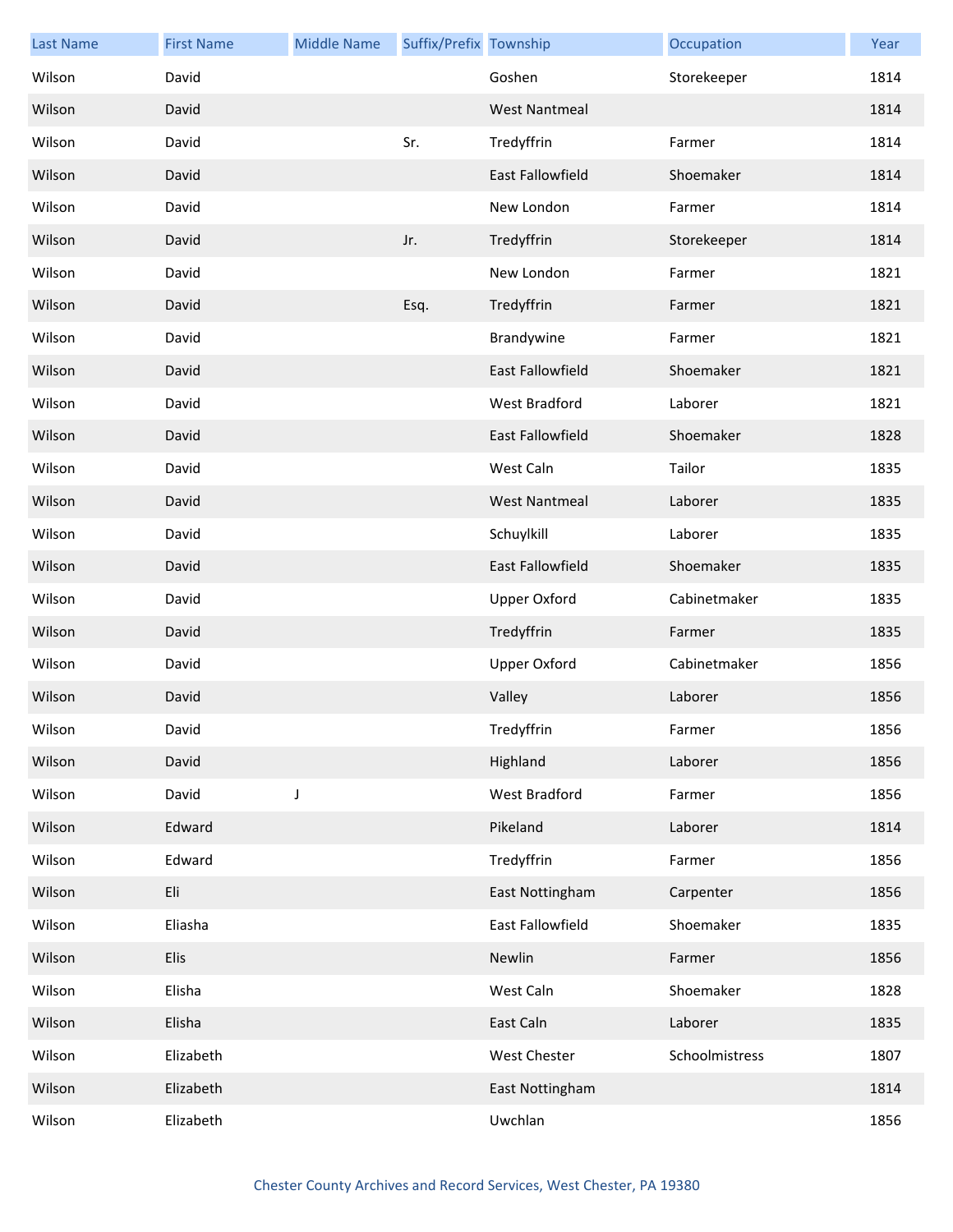| <b>Last Name</b> | <b>First Name</b> | <b>Middle Name</b> | Suffix/Prefix Township |                      | Occupation       | Year |
|------------------|-------------------|--------------------|------------------------|----------------------|------------------|------|
| Wilson           | Elizabeth         |                    |                        | <b>West Bradford</b> | Lady             | 1856 |
| Wilson           | Ephraim           |                    |                        | London Grove         |                  | 1800 |
| Wilson           | Ephraim           |                    |                        | London Grove         | Farmer           | 1814 |
| Wilson           | Ephraim           |                    |                        | London Grove         | Farmer           | 1821 |
| Wilson           | Ephraim           |                    |                        | London Grove         | Farmer           | 1828 |
| Wilson           | Ephraim           |                    |                        | London Grove         | Farmer           | 1835 |
| Wilson           | Ezra              | $\mathsf H$        |                        | Willistown           | Shoemaker        | 1835 |
| Wilson           | Ezra              | $\sf H$            |                        | East Brandywine      | Shoemaker        | 1856 |
| Wilson           | Francis           |                    |                        | Highland             | Laborer          | 1856 |
| Wilson           | Francis           |                    |                        | Willistown           | Post fence maker | 1856 |
| Wilson           | Frederick         |                    |                        | East Caln            | Laborer          | 1856 |
| Wilson           | George            |                    |                        | East Nottingham      |                  | 1800 |
| Wilson           | George            |                    |                        | <b>Upper Oxford</b>  | Farmer           | 1807 |
| Wilson           | George            |                    |                        | <b>West Nantmeal</b> | Cooper           | 1807 |
| Wilson           | George            |                    |                        | Newlin               | Farmer & Saddler | 1807 |
| Wilson           | George            |                    |                        | East Nottingham      | Farmer           | 1807 |
| Wilson           | George            |                    |                        | Londonderry          | Farmer           | 1814 |
| Wilson           | George            |                    |                        | <b>West Nantmeal</b> | Cooper           | 1814 |
| Wilson           | George            |                    |                        | Londonderry          | Farmer           | 1821 |
| Wilson           | George            |                    |                        | Londonderry          | Farmer           | 1828 |
| Wilson           | George            |                    |                        | East Bradford        | Factoryman       | 1835 |
| Wilson           | George            |                    |                        | <b>West Vincent</b>  | Laborer          | 1856 |
| Wilson           | George            |                    |                        | Valley               | Weaver           | 1856 |
| Wilson           | George            |                    |                        | Highland             | Farmer           | 1856 |
| Wilson           | George            |                    |                        | New London           | Farmer           | 1856 |
| Wilson           | George            |                    |                        | Lower Oxford         | Laborer          | 1856 |
| Wilson           | Griffith          |                    |                        | West Caln            | Laborer          | 1828 |
| Wilson           | Griffith          |                    |                        | West Caln            | Plasterer        | 1835 |
| Wilson           | Hannah            |                    |                        | West Bradford        | Housekeeper      | 1821 |
| Wilson           | Henry             |                    |                        | London Britain       |                  | 1793 |
| Wilson           | Henry             |                    |                        | East Nottingham      | Carpenter        | 1835 |
| Wilson           | Hiram             | ${\sf M}$          |                        | West Nottingham      | Storekeeper      | 1856 |
| Wilson           | Isaac             |                    |                        | London Grove         |                  | 1793 |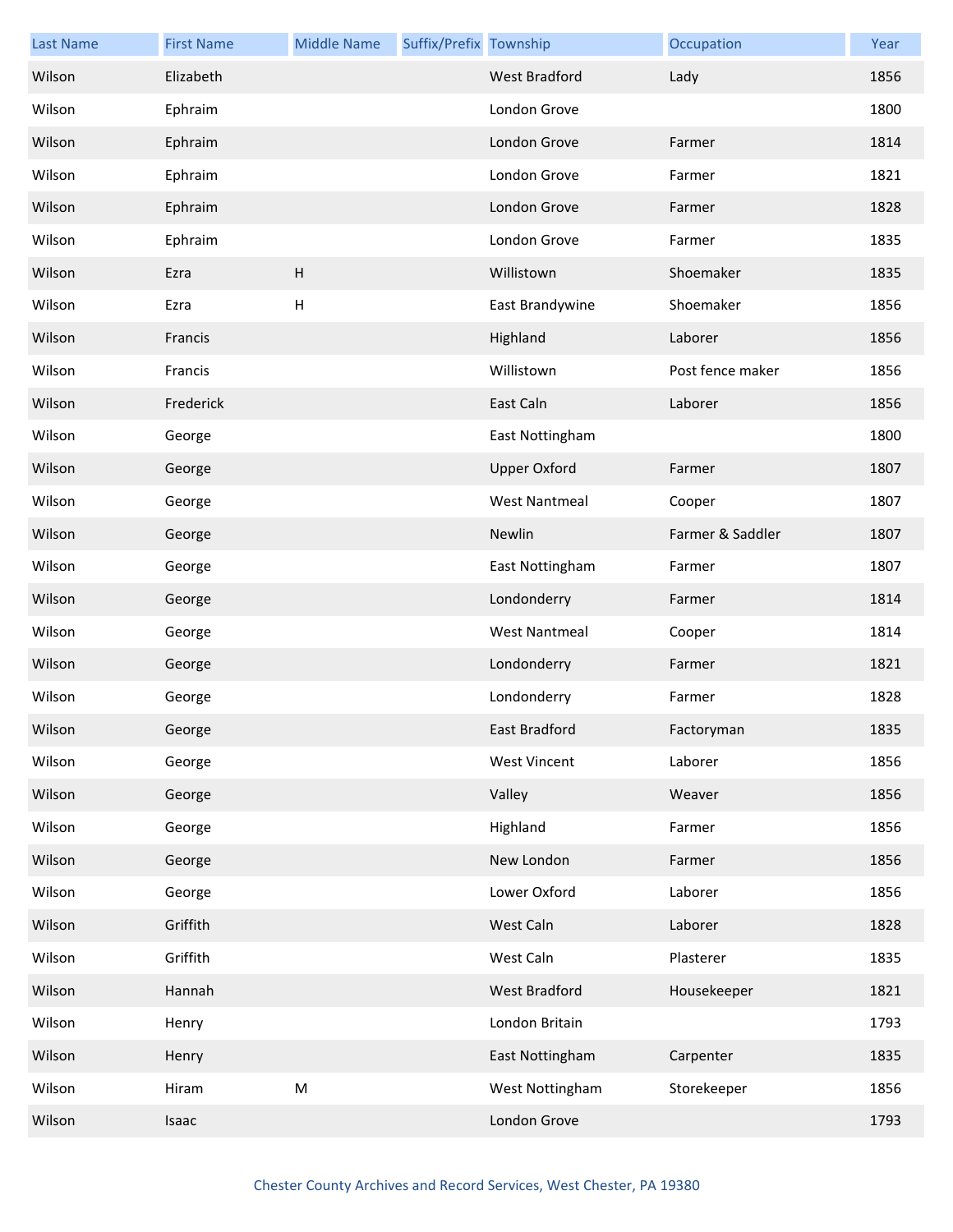| <b>Last Name</b> | <b>First Name</b> | <b>Middle Name</b> | Suffix/Prefix Township |                      | Occupation | Year |
|------------------|-------------------|--------------------|------------------------|----------------------|------------|------|
| Wilson           | Isaac             |                    |                        | New London           |            | 1800 |
| Wilson           | Isaac             |                    |                        | New London           | Farmer     | 1814 |
| Wilson           | Isaac             |                    |                        | East Nottingham      | Miller     | 1821 |
| Wilson           | Isaac             |                    |                        | East Nottingham      | Farmer     | 1828 |
| Wilson           | Isaiah            |                    |                        | Honeybrook           | Farmer     | 1856 |
| Wilson           | J                 | H                  |                        | East Nottingham      | Miller     | 1856 |
| Wilson           | Jabez             |                    |                        | Highland             | Farmer     | 1856 |
| Wilson           | Jacob             |                    |                        | Londonderry          |            | 1793 |
| Wilson           | Jacob             |                    |                        | Londonderry          | Farmer     | 1807 |
| Wilson           | Jacob             |                    |                        | Penn                 | Farmer     | 1828 |
| Wilson           | Jacob             |                    |                        | Penn                 | Laborer    | 1856 |
| Wilson           | Jacob             |                    |                        | Wallace              | Laborer    | 1856 |
| Wilson           | James             |                    |                        | East Caln            |            | 1793 |
| Wilson           | James             |                    |                        | East Nottingham      |            | 1793 |
| Wilson           | James             |                    |                        | Sadsbury             |            | 1800 |
| Wilson           | James             |                    |                        | Uwchlan              |            | 1800 |
| Wilson           | James             |                    |                        | Pennsbury            |            | 1800 |
| Wilson           | James             |                    |                        | Vincent              |            | 1800 |
| Wilson           | James             |                    |                        | East Nottingham      |            | 1800 |
| Wilson           | James             |                    |                        | East Bradford        | Laborer    | 1807 |
| Wilson           | James             |                    |                        | Vincent              | Carpenter  | 1807 |
| Wilson           | James             |                    |                        | Lower Oxford         | Farmer     | 1807 |
| Wilson           | James             |                    |                        | West Bradford        | Farmer     | 1807 |
| Wilson           | James             |                    |                        | Kennett              | Tailor     | 1807 |
| Wilson           | James             |                    |                        | Uwchlan              | Farmer     | 1807 |
| Wilson           | James             |                    |                        | <b>East Nantmeal</b> | Carpenter  | 1814 |
| Wilson           | James             |                    |                        | Lower Oxford         | Farmer     | 1814 |
| Wilson           | James             |                    |                        | West Caln            | Tailor     | 1814 |
| Wilson           | James             |                    |                        | Vincent              |            | 1814 |
| Wilson           | James             |                    |                        | Brandywine           | Laborer    | 1814 |
| Wilson           | James             |                    |                        | East Nottingham      | Carpenter  | 1814 |
| Wilson           | James             |                    |                        | Uwchlan              | Cooper     | 1814 |
| Wilson           | James             |                    |                        | Lower Oxford         | Farmer     | 1814 |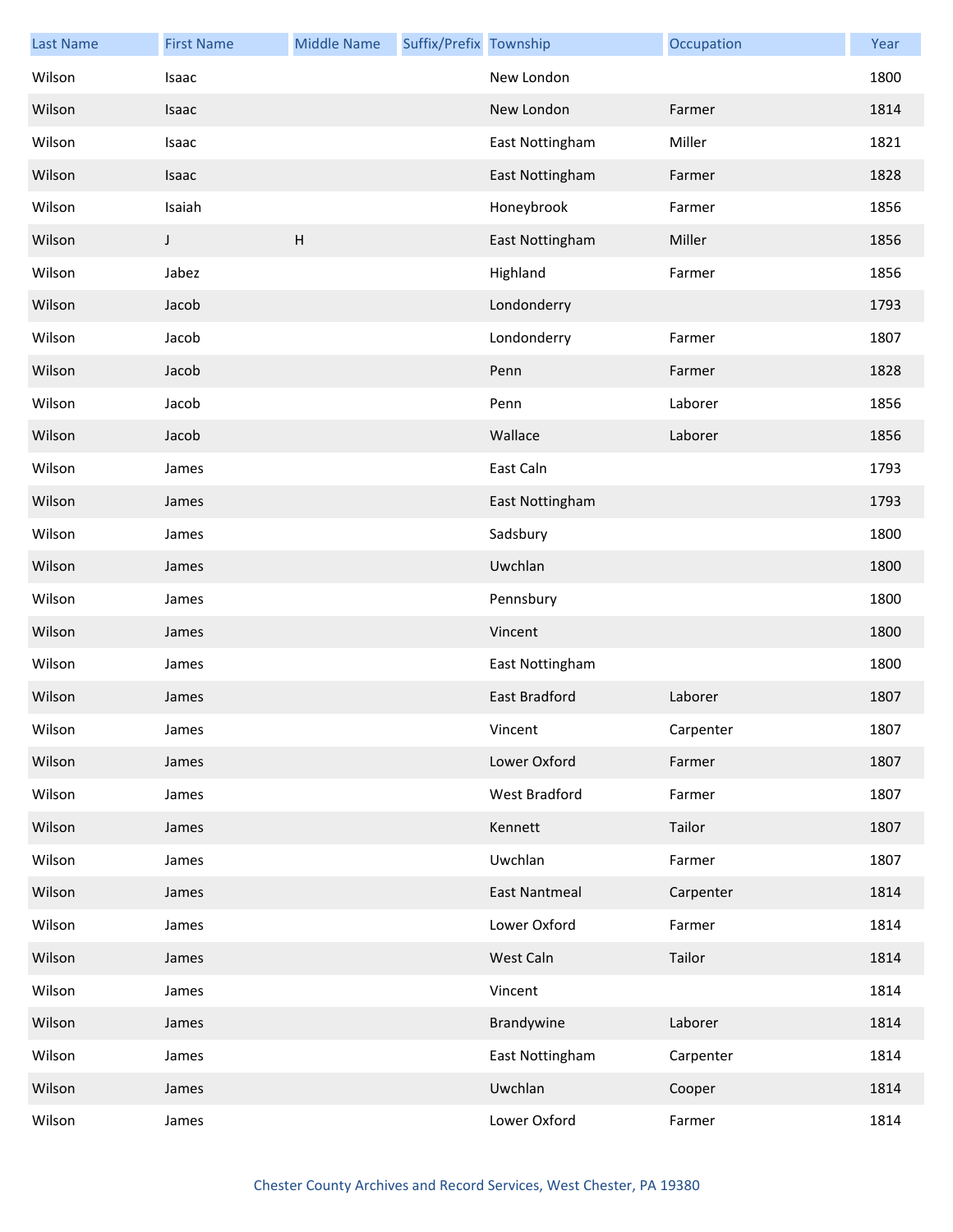| <b>Last Name</b> | <b>First Name</b> | <b>Middle Name</b> | Suffix/Prefix Township |                         | Occupation          | Year |
|------------------|-------------------|--------------------|------------------------|-------------------------|---------------------|------|
| Wilson           | James             |                    |                        | <b>East Fallowfield</b> | Blacksmith          | 1821 |
| Wilson           | James             |                    |                        | East Nantmeal           | Cooper              | 1821 |
| Wilson           | James             |                    |                        | East Fallowfield        | Carpenter           | 1821 |
| Wilson           | James             |                    |                        | East Fallowfield        | Tanner              | 1821 |
| Wilson           | James             |                    |                        | Brandywine              | Laborer             | 1821 |
| Wilson           | James             |                    |                        | Coventry                | Farmer              | 1821 |
| Wilson           | James             |                    |                        | East Nottingham         | Farmer              | 1821 |
| Wilson           | James             |                    |                        | West Caln               | Tailor              | 1821 |
| Wilson           | James             |                    |                        | Sadsbury                | Carpenter           | 1821 |
| Wilson           | James             |                    |                        | Sadsbury                | Carpenter           | 1821 |
| Wilson           | James             |                    |                        | East Nottingham         | Farmer              | 1821 |
| Wilson           | James             |                    |                        | Londonderry             | Carpenter           | 1821 |
| Wilson           | James             |                    |                        | Schuylkill              | Cooper              | 1828 |
| Wilson           | James             |                    |                        | Vincent                 | Farmer              | 1828 |
| Wilson           | James             |                    |                        | New Garden              | Cordwainer          | 1828 |
| Wilson           | James             |                    |                        | East Nottingham         | Laborer             | 1828 |
| Wilson           | James             |                    | Esq.                   | Lower Oxford            | Farmer              | 1828 |
| Wilson           | James             |                    |                        | West Fallowfield        | Carpenter           | 1835 |
| Wilson           | James             |                    |                        | West Fallowfield        | Tanner              | 1835 |
| Wilson           | James             |                    |                        | <b>West Vincent</b>     | Farmer              | 1835 |
| Wilson           | James             |                    | Esq.                   | Lower Oxford            | Farmer              | 1835 |
| Wilson           | James             |                    |                        | East Whiteland          | Mason               | 1835 |
| Wilson           | James             |                    |                        | East Nottingham         | Carpenter           | 1835 |
| Wilson           | James             |                    |                        | West Fallowfield        | Tanner              | 1835 |
| Wilson           | James             |                    |                        | <b>Upper Oxford</b>     | Cotton manufacturer | 1835 |
| Wilson           | James             |                    |                        | Kennett                 | Laborer             | 1835 |
| Wilson           | James             |                    |                        | West Fallowfield        | Carpenter           | 1835 |
| Wilson           | James             |                    |                        | Schuylkill              |                     | 1856 |
| Wilson           | James             |                    |                        | <b>East Nantmeal</b>    | Saddler             | 1856 |
| Wilson           | James             |                    |                        | East Goshen             | Mason               | 1856 |
| Wilson           | James             |                    |                        | Honeybrook              | Farmer              | 1856 |
| Wilson           | James             |                    |                        | Kennett Square          | Laborer             | 1856 |
| Wilson           | James             |                    |                        | East Nottingham         | Farmer              | 1856 |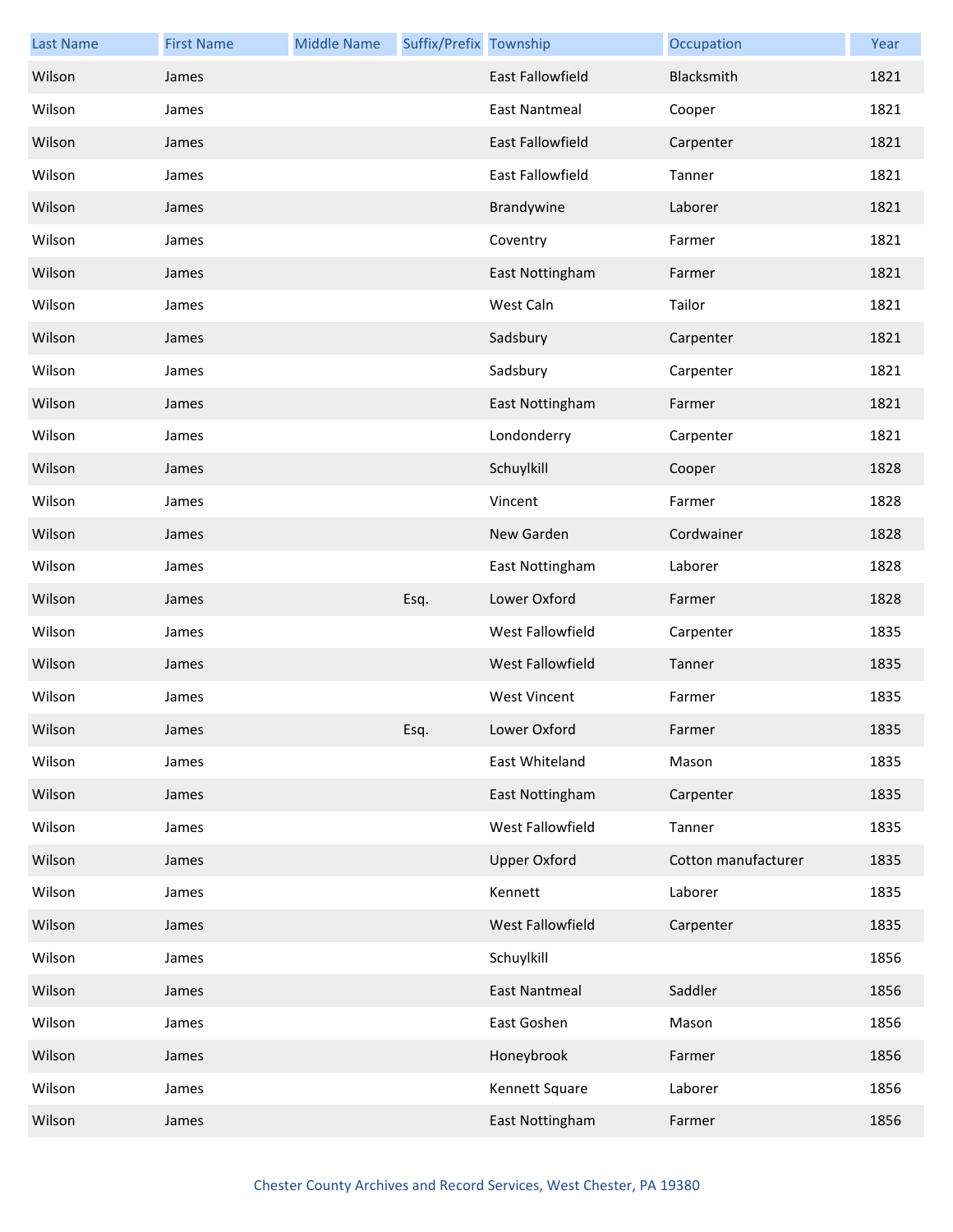| <b>Last Name</b> | <b>First Name</b> | <b>Middle Name</b> | Suffix/Prefix Township |                      | Occupation      | Year |
|------------------|-------------------|--------------------|------------------------|----------------------|-----------------|------|
| Wilson           | James             |                    |                        | Newlin               | Laborer         | 1856 |
| Wilson           | James             |                    |                        | Easttown             |                 | 1856 |
| Wilson           | James             |                    |                        | <b>West Vincent</b>  | Farmer          | 1856 |
| Wilson           | James             |                    |                        | East Fallowfield     | Farmer          | 1856 |
| Wilson           | James             | D                  |                        | East Fallowfield     | Shoemaker       | 1856 |
| Wilson           | James             | К.                 |                        | East Nottingham      | Laborer         | 1828 |
| Wilson           | James             | P                  |                        | Oxford               | Mail contractor | 1856 |
| Wilson           | James             | Ρ.                 |                        | Lower Oxford         | Farmer          | 1828 |
| Wilson           | Jane              |                    |                        | Kennett Square       | Housekeeper     | 1856 |
| Wilson           | Jane              |                    |                        | East Nottingham      | Farmer          | 1856 |
| Wilson           | Jane              | M                  |                        | East Caln            |                 | 1856 |
| Wilson           | Jesse             |                    |                        | East Caln            | Laborer         | 1828 |
| Wilson           | Jesse             |                    |                        | East Fallowfield     | Weaver          | 1828 |
| Wilson           | Jesse             |                    |                        | West Caln            | Laborer         | 1835 |
| Wilson           | Joel              |                    |                        | East Fallowfield     | Farmer          | 1856 |
| Wilson           | Joel              | ${\sf P}$          |                        | London Grove         | Farmer          | 1856 |
| Wilson           | John              |                    |                        | Kennett              |                 | 1793 |
| Wilson           | John              |                    |                        | Kennett              |                 | 1793 |
| Wilson           | John              |                    |                        | <b>East Nantmeal</b> |                 | 1793 |
| Wilson           | John              |                    |                        | East Caln            |                 | 1793 |
| Wilson           | John              |                    |                        | Pennsbury            |                 | 1793 |
| Wilson           | John              |                    |                        | <b>East Bradford</b> |                 | 1793 |
| Wilson           | John              |                    |                        | Coventry             |                 | 1793 |
| Wilson           | John              |                    |                        | <b>East Nantmeal</b> | Farmer          | 1800 |
| Wilson           | John              |                    |                        | <b>East Nantmeal</b> | Farmer          | 1807 |
| Wilson           | John              |                    |                        | Vincent              | Wheelwright     | 1807 |
| Wilson           | John              |                    |                        | Lower Oxford         | Storekeeper     | 1807 |
| Wilson           | John              |                    |                        | East Fallowfield     | Ironslitter     | 1807 |
| Wilson           | John              |                    |                        | East Fallowfield     | Shoemaker       | 1807 |
| Wilson           | John              |                    |                        | Vincent              | Miller          | 1807 |
| Wilson           | John              |                    |                        | <b>East Nantmeal</b> | Mason           | 1807 |
| Wilson           | John              |                    |                        | Londonderry          | Laborer         | 1807 |
| Wilson           | John              |                    |                        | East Fallowfield     | Joiner          | 1807 |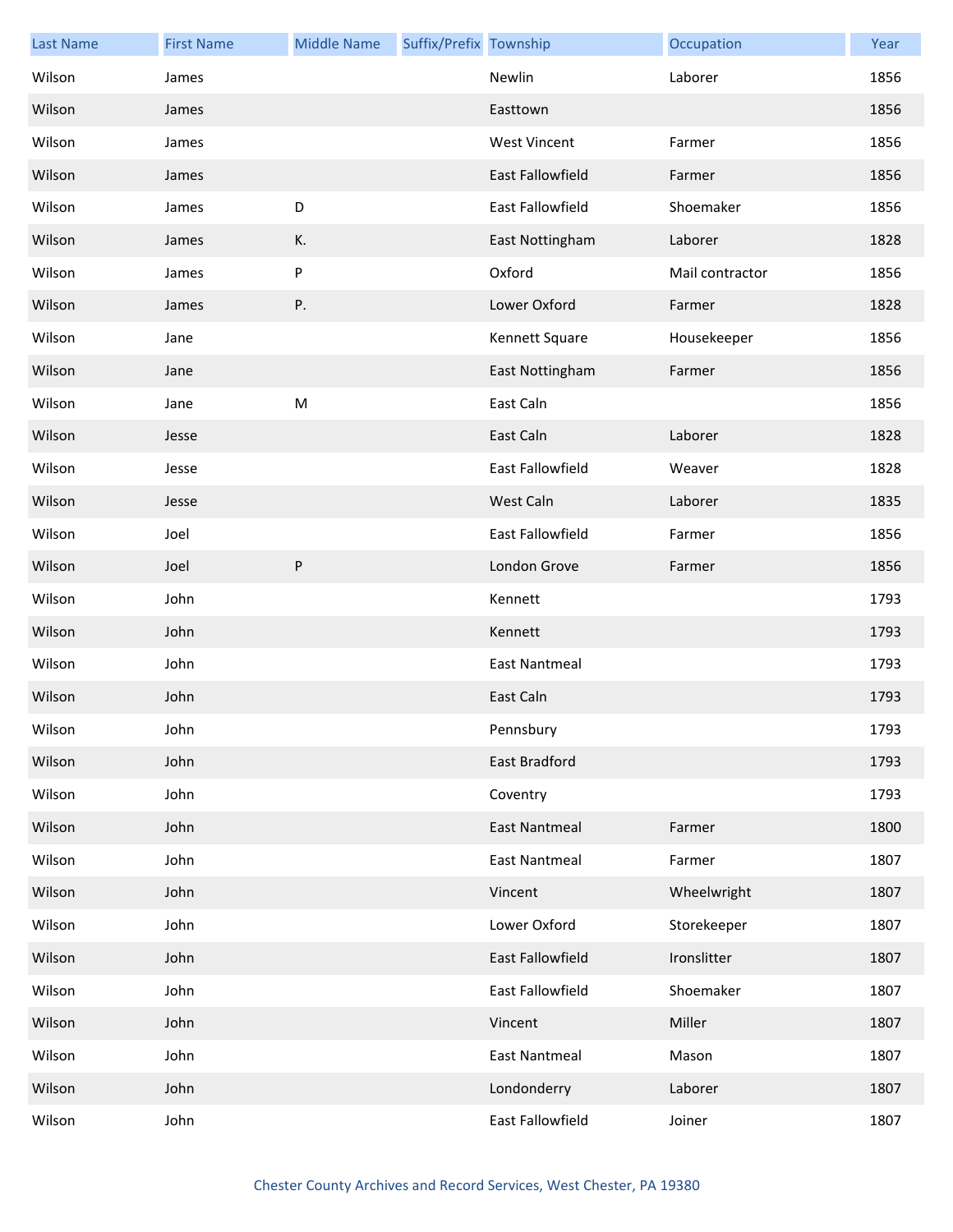| <b>Last Name</b> | <b>First Name</b> | <b>Middle Name</b> | Suffix/Prefix Township |                      | Occupation             | Year |
|------------------|-------------------|--------------------|------------------------|----------------------|------------------------|------|
| Wilson           | John              |                    |                        | Vincent              | Millwright             | 1807 |
| Wilson           | John              |                    |                        | <b>West Nantmeal</b> | Farmer                 | 1807 |
| Wilson           | John              |                    |                        | East Fallowfield     | Farmer                 | 1814 |
| Wilson           | John              |                    |                        | Sadsbury             | Store tender           | 1814 |
| Wilson           | John              |                    |                        | Charlestown          | Laborer                | 1814 |
| Wilson           | John              |                    |                        | Lower Oxford         | Storekeeper            | 1814 |
| Wilson           | John              |                    |                        | <b>West Nantmeal</b> | Farmer                 | 1814 |
| Wilson           | John              |                    |                        | Vincent              | Wheelwright            | 1814 |
| Wilson           | John              |                    |                        | <b>West Nantmeal</b> | Blacksmith             | 1814 |
| Wilson           | John              |                    |                        | East Nottingham      | Farmer                 | 1814 |
| Wilson           | John              |                    |                        | <b>East Nantmeal</b> | Farmer                 | 1814 |
| Wilson           | John              |                    |                        | Vincent              | Millwright             | 1814 |
| Wilson           | John              |                    |                        | Newlin               | Farmer                 | 1814 |
| Wilson           | John              |                    |                        | Brandywine           | Laborer                | 1814 |
| Wilson           | John              |                    | Jr.                    | <b>West Nantmeal</b> | Blacksmith             | 1821 |
| Wilson           | John              |                    |                        | East Nottingham      | Miller                 | 1821 |
| Wilson           | John              |                    |                        | West Bradford        | Shoemaker              | 1821 |
| Wilson           | John              |                    | Sr.                    | <b>West Nantmeal</b> | Farmer                 | 1821 |
| Wilson           | John              |                    |                        | West Fallowfield     | Wagoner                | 1821 |
| Wilson           | John              |                    |                        | Penn                 | Laborer                | 1821 |
| Wilson           | John              |                    |                        | East Fallowfield     | Farmer                 | 1821 |
| Wilson           | John              |                    |                        | East Fallowfield     | Cooper                 | 1821 |
| Wilson           | John              |                    |                        | Coventry             | Farmer                 | 1821 |
| Wilson           | John              |                    |                        | Newlin               | Farmer                 | 1821 |
| Wilson           | John              |                    |                        | <b>East Nantmeal</b> | Laborer                | 1821 |
| Wilson           | John              |                    |                        | East Nottingham      | Farmer                 | 1821 |
| Wilson           | John              |                    |                        | East Fallowfield     | Shoemaker              | 1821 |
| Wilson           | John              |                    | Jr.                    | <b>West Nantmeal</b> | Blacksmith             | 1828 |
| Wilson           | John              |                    |                        | New Garden           | <b>Cotton Factorer</b> | 1828 |
| Wilson           | John              |                    |                        | Vincent              | Farmer                 | 1828 |
| Wilson           | John              |                    |                        | Honey Brook          | Laborer                | 1828 |
| Wilson           | John              |                    |                        | East Nottingham      | Farmer                 | 1828 |
| Wilson           | John              |                    |                        | New London           | Farmer                 | 1828 |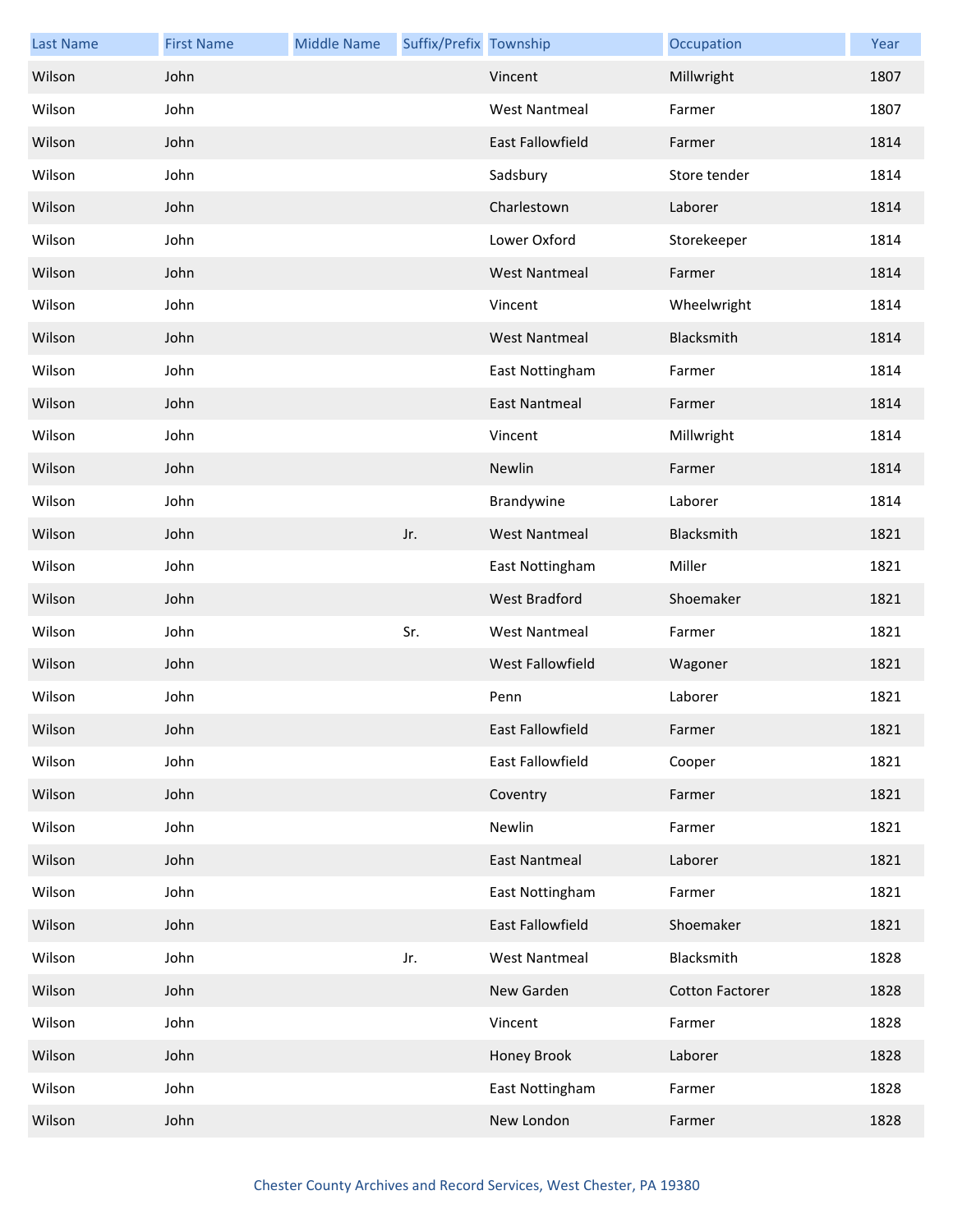| <b>Last Name</b> | <b>First Name</b> | <b>Middle Name</b> | Suffix/Prefix Township |                         | Occupation         | Year |
|------------------|-------------------|--------------------|------------------------|-------------------------|--------------------|------|
| Wilson           | John              |                    |                        | West Caln               | Factory            | 1828 |
| Wilson           | John              |                    |                        | East Nottingham         | Carpenter          | 1828 |
| Wilson           | John              |                    |                        | Lower Oxford            | Farmer             | 1828 |
| Wilson           | John              |                    |                        | <b>West Nantmeal</b>    | Farmer             | 1828 |
| Wilson           | John              |                    |                        | Vincent                 | Laborer            | 1828 |
| Wilson           | John              |                    |                        | Uwchlan                 | Laborer            | 1828 |
| Wilson           | John              |                    |                        | Londonderry             | Laborer            | 1828 |
| Wilson           | John              |                    |                        | East Nottingham         | Paper Manufacturer | 1828 |
| Wilson           | John              |                    |                        | Penn                    | Farmer             | 1828 |
| Wilson           | John              |                    |                        | Newlin                  | Farmer             | 1828 |
| Wilson           | John              |                    |                        | <b>East Fallowfield</b> | Farmer             | 1828 |
| Wilson           | John              |                    |                        | New London              | Farmer             | 1835 |
| Wilson           | John              |                    |                        | <b>East Vincent</b>     | Millwright         | 1835 |
| Wilson           | John              |                    |                        | <b>West Vincent</b>     | Farmer             | 1835 |
| Wilson           | John              |                    |                        | New Garden              | Manufacturer       | 1835 |
| Wilson           | John              |                    |                        | Penn                    | Farmer             | 1835 |
| Wilson           | John              |                    |                        | East Nottingham         | Carpenter          | 1835 |
| Wilson           | John              |                    |                        | Uwchlan                 | Laborer            | 1835 |
| Wilson           | John              |                    |                        | Brandywine              | Laborer            | 1835 |
| Wilson           | John              |                    |                        | East Goshen             | Laborer            | 1835 |
| Wilson           | John              |                    |                        | West Marlborough        | Laborer            | 1835 |
| Wilson           | John              |                    |                        | <b>West Vincent</b>     | Laborer            | 1835 |
| Wilson           | John              |                    |                        | Charlestown             | Hatter             | 1835 |
| Wilson           | John              |                    |                        | East Fallowfield        | Farmer             | 1835 |
| Wilson           | John              |                    |                        | <b>West Vincent</b>     | Laborer            | 1835 |
| Wilson           | John              |                    |                        | <b>West Nantmeal</b>    | Inn clerk          | 1835 |
| Wilson           | John              |                    |                        | London Grove            | Laborer            | 1835 |
| Wilson           | John              |                    |                        | Penn                    | <b>Butcher</b>     | 1856 |
| Wilson           | John              |                    |                        | East Nottingham         | Carpenter          | 1856 |
| Wilson           | John              |                    |                        | <b>West Vincent</b>     | Wheelwright        | 1856 |
| Wilson           | John              |                    |                        | Phoenixville            | Laborer            | 1856 |
| Wilson           | John              |                    |                        | New Garden              | Cooper             | 1856 |
| Wilson           | John              |                    |                        | <b>West Vincent</b>     | Farmer             | 1856 |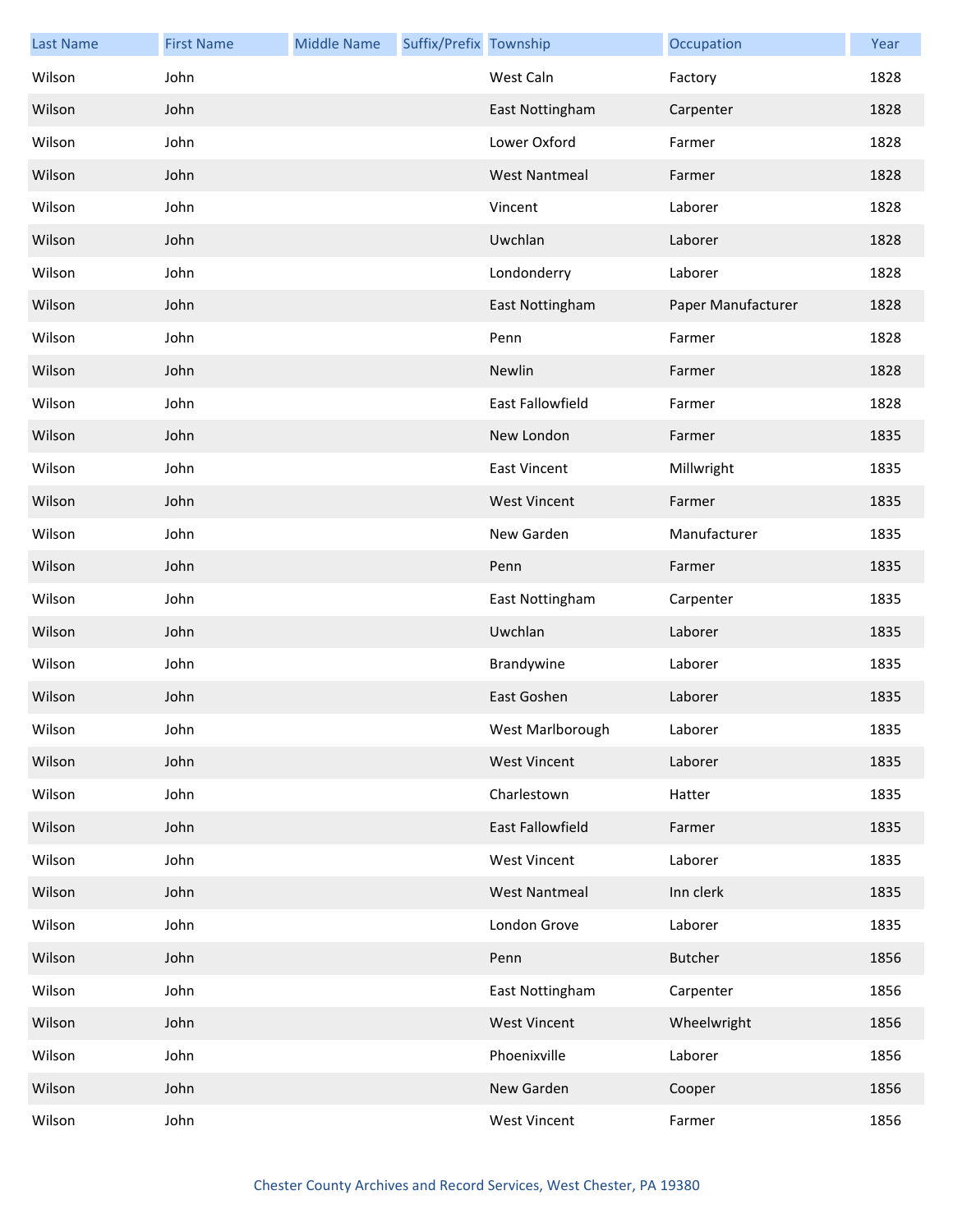| <b>Last Name</b> | <b>First Name</b> | <b>Middle Name</b>        | Suffix/Prefix Township |                      | Occupation    | Year |
|------------------|-------------------|---------------------------|------------------------|----------------------|---------------|------|
| Wilson           | John              |                           |                        | <b>West Bradford</b> | Carpenter     | 1856 |
| Wilson           | John              |                           |                        | Willistown           | Carpenter     | 1856 |
| Wilson           | John              |                           |                        | Oxford               | Merchant      | 1856 |
| Wilson           | John              |                           |                        | Lower Oxford         | Laborer       | 1856 |
| Wilson           | John              |                           |                        | East Bradford        | Laborer       | 1856 |
| Wilson           | John              |                           |                        | <b>West Nantmeal</b> | Farmer        | 1856 |
| Wilson           | John              |                           |                        | Newlin               | Farmer        | 1856 |
| Wilson           | John              |                           |                        | <b>Upper Oxford</b>  | Farmer        | 1856 |
| Wilson           | John              |                           | Sr.                    | East Nottingham      | Farmer        | 1856 |
| Wilson           | John              |                           |                        | East Brandywine      | Shoemaker     | 1856 |
| Wilson           | John              |                           |                        | West Pikeland        | Hired farmer  | 1856 |
| Wilson           | John              |                           |                        | New London           | Farmer        | 1856 |
| Wilson           | John              |                           |                        | East Brandywine      | Laborer       | 1856 |
| Wilson           | John              | $\boldsymbol{\mathsf{A}}$ |                        | East Nottingham      | Farmer        | 1856 |
| Wilson           | John              | $\mathsf C$               |                        | East Fallowfield     | Laborer       | 1856 |
| Wilson           | John              | $\mathsf f$               |                        | East Nottingham      | Farmer        | 1835 |
| Wilson           | John              | F.                        |                        | East Nottingham      | Farmer        | 1821 |
| Wilson           | John              | G                         |                        | New Garden           | Farmer        | 1856 |
| Wilson           | John              | M                         |                        | Tredyffrin           | Farmer        | 1856 |
| Wilson           | John              | W                         |                        | Valley               | Marble cutter | 1856 |
| Wilson           | John              | Y                         |                        | New Garden           | Farmer        | 1856 |
| Wilson           | Jonas             |                           |                        | East Nottingham      | Farmer        | 1828 |
| Wilson           | Jonas             |                           |                        | East Nottingham      | Farmer        | 1835 |
| Wilson           | Jonathan          |                           |                        | East Nottingham      | Miller        | 1828 |
| Wilson           | Joseph            |                           |                        | Sadsbury             |               | 1793 |
| Wilson           | Joseph            |                           |                        | Uwchlan              | Farmer        | 1807 |
| Wilson           | Joseph            |                           |                        | New London           | Farmer        | 1814 |
| Wilson           | Joseph            |                           |                        | West Bradford        | Cooper        | 1821 |
| Wilson           | Joseph            |                           |                        | London Grove         | Schoolmaster  | 1821 |
| Wilson           | Joseph            |                           |                        | London Grove         | Farmer        | 1828 |
| Wilson           | Joseph            |                           |                        | New Garden           | Mason         | 1828 |
| Wilson           | Joseph            |                           |                        | East Marlborough     | Laborer       | 1835 |
| Wilson           | Joseph            |                           |                        | East Fallowfield     | Private Liver | 1835 |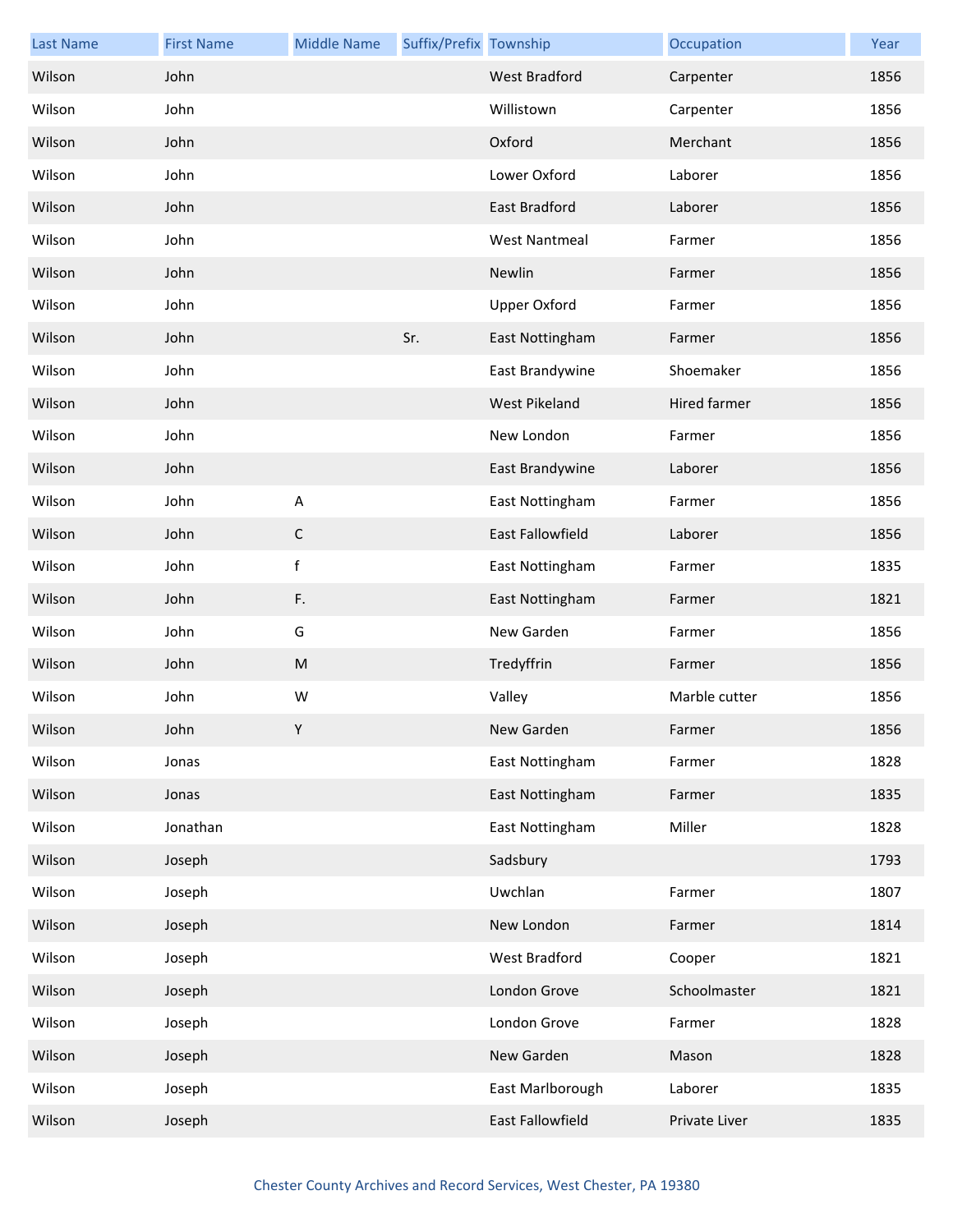| <b>Last Name</b> | <b>First Name</b> | <b>Middle Name</b> | Suffix/Prefix Township |                         | Occupation | Year |
|------------------|-------------------|--------------------|------------------------|-------------------------|------------|------|
| Wilson           | Joseph            |                    |                        | <b>East Fallowfield</b> | Laborer    | 1856 |
| Wilson           | Joseph            |                    |                        | <b>East Fallowfield</b> | Farmer     | 1856 |
| Wilson           | Joseph            |                    |                        | <b>West Nantmeal</b>    | Farmer     | 1856 |
| Wilson           | Joseph            |                    |                        | Penn                    |            | 1856 |
| Wilson           | Joseph            | P                  |                        | West Chester            | Lawyer     | 1856 |
| Wilson           | Joshua            |                    |                        | Pennsbury               | Farmer     | 1807 |
| Wilson           | Joshua            |                    |                        | East Fallowfield        | Shoemaker  | 1821 |
| Wilson           | Joshua            |                    |                        | East Fallowfield        | Shoemaker  | 1835 |
| Wilson           | Joshua            |                    |                        | Kennett                 | Mason      | 1856 |
| Wilson           | Joshua            |                    |                        | <b>East Fallowfield</b> | Farmer     | 1856 |
| Wilson           | Joshua            |                    |                        | London Grove            | Farmer     | 1856 |
| Wilson           | Josiah            |                    |                        | <b>East Fallowfield</b> | Farmer     | 1821 |
| Wilson           | Josiah            |                    |                        | East Fallowfield        | Farmer     | 1828 |
| Wilson           | Josiah            |                    |                        | Pennsbury               | Farmer     | 1856 |
| Wilson           | Kenard            |                    |                        | Penn                    |            | 1856 |
| Wilson           | Lawrance          |                    |                        | Charlestown             | Hatter     | 1835 |
| Wilson           | Levi              |                    |                        | <b>East Nantmeal</b>    | Teacher    | 1856 |
| Wilson           | Lewis             |                    |                        | <b>West Vincent</b>     | Laborer    | 1835 |
| Wilson           | Lewis             |                    |                        | Wallace                 | Laborer    | 1856 |
| Wilson           | Lewis             |                    |                        | <b>West Vincent</b>     | Farmer     | 1856 |
| Wilson           | Lot               |                    |                        | East Nantmeal           | Shoemaker  | 1856 |
| Wilson           | M                 | J                  |                        | East Nottingham         | Farmer     | 1856 |
| Wilson           | Maris             |                    |                        | East Fallowfield        | Farmer     | 1821 |
| Wilson           | Maris             |                    |                        | Newlin                  | Laborer    | 1821 |
| Wilson           | Maris             |                    |                        | East Fallowfield        | Farmer     | 1835 |
| Wilson           | Marshall          |                    |                        | West Caln               | Laborer    | 1828 |
| Wilson           | Martha            |                    | Widow                  | Londonderry             |            | 1814 |
| Wilson           | Mary              |                    |                        | <b>East Nantmeal</b>    |            | 1821 |
| Wilson           | Mary              |                    |                        | <b>East Nantmeal</b>    |            | 1835 |
| Wilson           | Mary              |                    |                        | Uwchlan                 |            | 1856 |
| Wilson           | Mary              |                    |                        | <b>East Nantmeal</b>    | Farmer     | 1856 |
| Wilson           | Mathew            |                    | Capt.                  | East Nottingham         |            | 1793 |
| Wilson           | Mathew            |                    |                        | East Nottingham         | Farmer     | 1807 |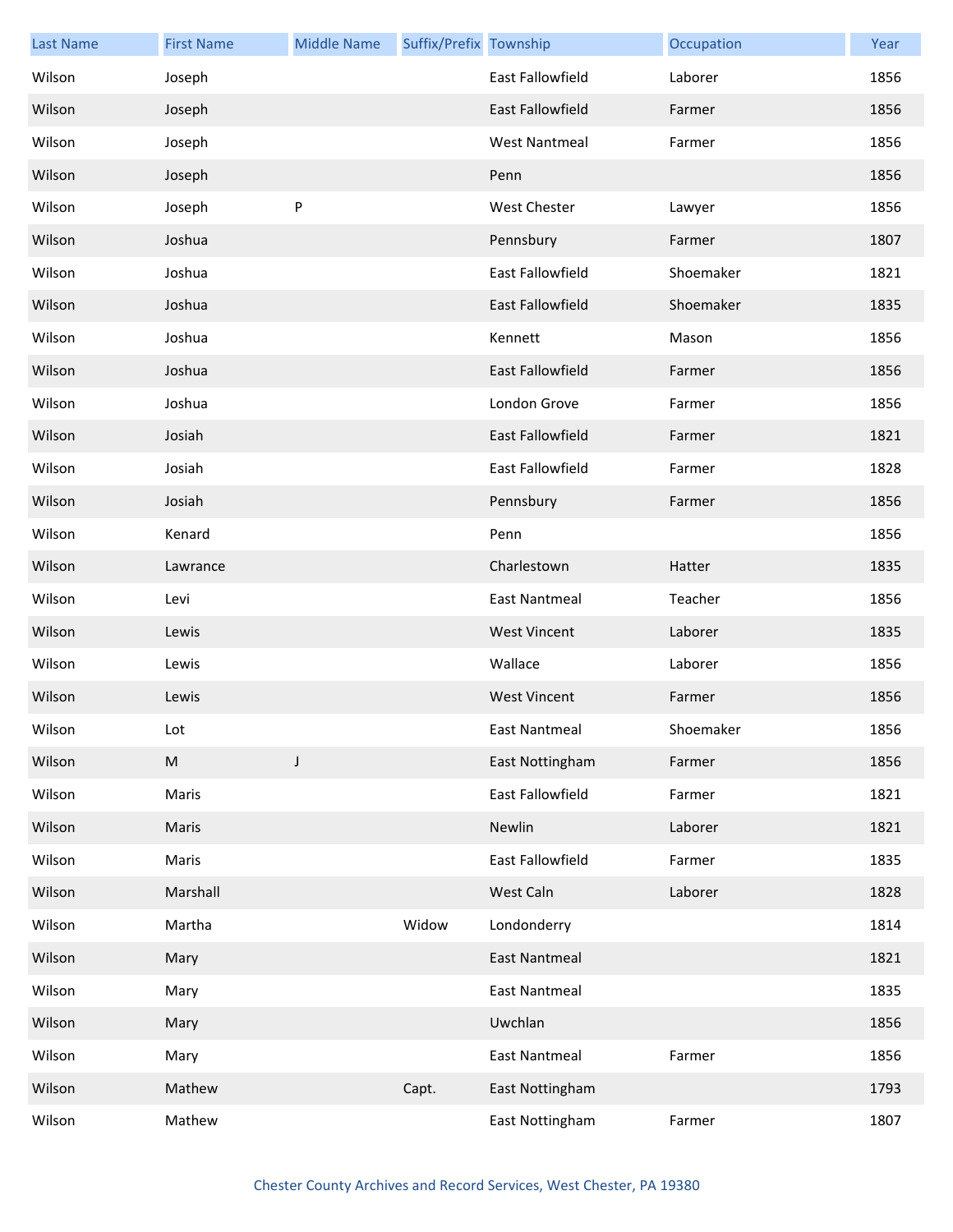| <b>Last Name</b> | <b>First Name</b> | <b>Middle Name</b> | Suffix/Prefix Township |                         | Occupation | Year |
|------------------|-------------------|--------------------|------------------------|-------------------------|------------|------|
| Wilson           | Matthew           |                    |                        | East Nottingham         |            | 1800 |
| Wilson           | Matthew           |                    |                        | East Nottingham         | Farmer     | 1814 |
| Wilson           | Matthew           |                    |                        | East Nottingham         | Farmer     | 1821 |
| Wilson           | Matthew           |                    |                        | East Nottingham         | Sawyer     | 1828 |
| Wilson           | Matthew           |                    |                        | East Nottingham         | Farmer     | 1835 |
| Wilson           | May               |                    |                        | Penn                    |            | 1856 |
| Wilson           | Patrick           |                    |                        | Phoenixville            | Laborer    | 1856 |
| Wilson           | Peter             |                    |                        | Pennsbury               | Laborer    | 1828 |
| Wilson           | Peter             |                    |                        | Pennsbury               | Farmer     | 1835 |
| Wilson           | Peter             |                    |                        | Pennsbury               | Farmer     | 1856 |
| Wilson           | Pusey             |                    |                        | Kennett Square          | Farmer     | 1856 |
| Wilson           | Rathmell          |                    |                        | New London              | Farmer     | 1835 |
| Wilson           | Rebecca           |                    |                        | <b>West Nantmeal</b>    | Milliner   | 1821 |
| Wilson           | Robert            |                    |                        | <b>West Nantmeal</b>    |            | 1793 |
| Wilson           | Robert            |                    |                        | <b>East Fallowfield</b> |            | 1793 |
| Wilson           | Robert            |                    |                        | Uwchlan                 | Weaver     | 1800 |
| Wilson           | Robert            |                    |                        | East Nottingham         |            | 1800 |
| Wilson           | Robert            |                    |                        | New London              | Farmer     | 1800 |
| Wilson           | Robert            |                    |                        | Uwchlan                 | Weaver     | 1807 |
| Wilson           | Robert            |                    |                        | New London              | Farmer     | 1807 |
| Wilson           | Robert            |                    |                        | Newlin                  | Farmer     | 1807 |
| Wilson           | Robert            |                    |                        | East Nottingham         | Farmer     | 1807 |
| Wilson           | Robert            |                    |                        | East Marlborough        | Tanner     | 1807 |
| Wilson           | Robert            |                    |                        | <b>West Nantmeal</b>    | Weaver     | 1807 |
| Wilson           | Robert            |                    |                        | <b>West Nantmeal</b>    | Miller     | 1814 |
| Wilson           | Robert            |                    |                        | East Nottingham         | Farmer     | 1814 |
| Wilson           | Robert            |                    |                        | New London              | Farmer     | 1814 |
| Wilson           | Robert            |                    |                        | West Bradford           | Hatter     | 1814 |
| Wilson           | Robert            |                    |                        | London Grove            | Tanner     | 1814 |
| Wilson           | Robert            |                    |                        | Newlin                  | Farmer     | 1814 |
| Wilson           | Robert            |                    |                        | East Caln               | Gatekeeper | 1814 |
| Wilson           | Robert            |                    |                        | West Goshen             |            | 1821 |
| Wilson           | Robert            |                    |                        | Londonderry             | Blacksmith | 1821 |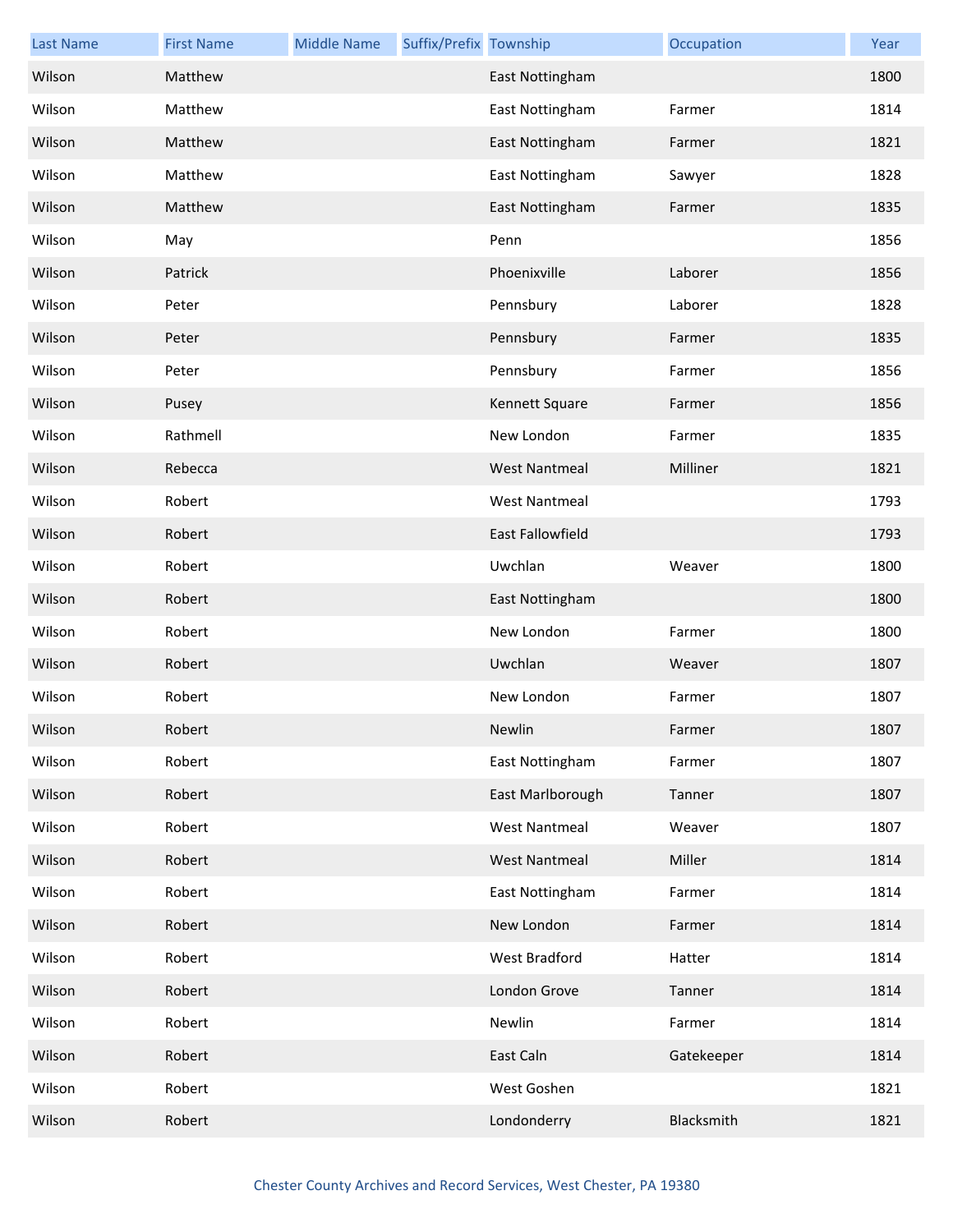| <b>Last Name</b> | <b>First Name</b> | <b>Middle Name</b> | Suffix/Prefix Township |                         | Occupation  | Year |
|------------------|-------------------|--------------------|------------------------|-------------------------|-------------|------|
| Wilson           | Robert            |                    |                        | <b>East Fallowfield</b> | Tanner      | 1821 |
| Wilson           | Robert            |                    |                        | East Caln               | Gate Keeper | 1821 |
| Wilson           | Robert            |                    |                        | <b>West Nantmeal</b>    | Fuller      | 1821 |
| Wilson           | Robert            |                    |                        | East Goshen             | Laborer     | 1821 |
| Wilson           | Robert            |                    |                        | East Nottingham         | Farmer      | 1821 |
| Wilson           | Robert            |                    |                        | West Caln               | Weaver      | 1821 |
| Wilson           | Robert            |                    |                        | New London              | Carpenter   | 1821 |
| Wilson           | Robert            |                    |                        | Newlin                  | Farmer      | 1821 |
| Wilson           | Robert            |                    | Sr.                    | East Nottingham         | Farmer      | 1821 |
| Wilson           | Robert            |                    |                        | Brandywine              | Laborer     | 1821 |
| Wilson           | Robert            |                    |                        | Sadsbury                | Innkeeper   | 1828 |
| Wilson           | Robert            |                    |                        | <b>West Nantmeal</b>    | Cordwainer  | 1828 |
| Wilson           | Robert            |                    |                        | Londonderry             | Blacksmith  | 1828 |
| Wilson           | Robert            |                    |                        | Newlin                  | Farmer      | 1828 |
| Wilson           | Robert            |                    | Jr.                    | East Nottingham         | Farmer      | 1828 |
| Wilson           | Robert            |                    |                        | East Nottingham         | Farmer      | 1828 |
| Wilson           | Robert            |                    |                        | East Fallowfield        | Tanner      | 1828 |
| Wilson           | Robert            |                    |                        | East Marlborough        | Gentleman   | 1835 |
| Wilson           | Robert            |                    |                        | Uwchlan                 | Laborer     | 1835 |
| Wilson           | Robert            |                    |                        | Londonderry             | Blacksmith  | 1835 |
| Wilson           | Robert            |                    |                        | Lower Oxford            | Carpenter   | 1835 |
| Wilson           | Robert            |                    |                        | Lower Oxford            | Farmer      | 1835 |
| Wilson           | Robert            |                    |                        | Highland                | Farmer      | 1856 |
| Wilson           | Robert            |                    |                        | <b>East Fallowfield</b> | Farmer      | 1856 |
| Wilson           | Robert            |                    |                        | East Nottingham         | Farmer      | 1856 |
| Wilson           | Ross              |                    |                        | East Fallowfield        | Farmer      | 1856 |
| Wilson           | Ruth              | $\mathsf T$        |                        | East Marlborough        |             | 1856 |
| Wilson           | S                 | D                  |                        | Sadsbury                | Machinist   | 1856 |
| Wilson           | Samuel            |                    |                        | East Caln               |             | 1793 |
| Wilson           | Samuel            |                    |                        | Sadsbury                |             | 1793 |
| Wilson           | Samuel            |                    |                        | Kennett                 |             | 1793 |
| Wilson           | Samuel            |                    |                        | East Caln               | Cooper      | 1800 |
| Wilson           | Samuel            |                    |                        | East Nottingham         |             | 1800 |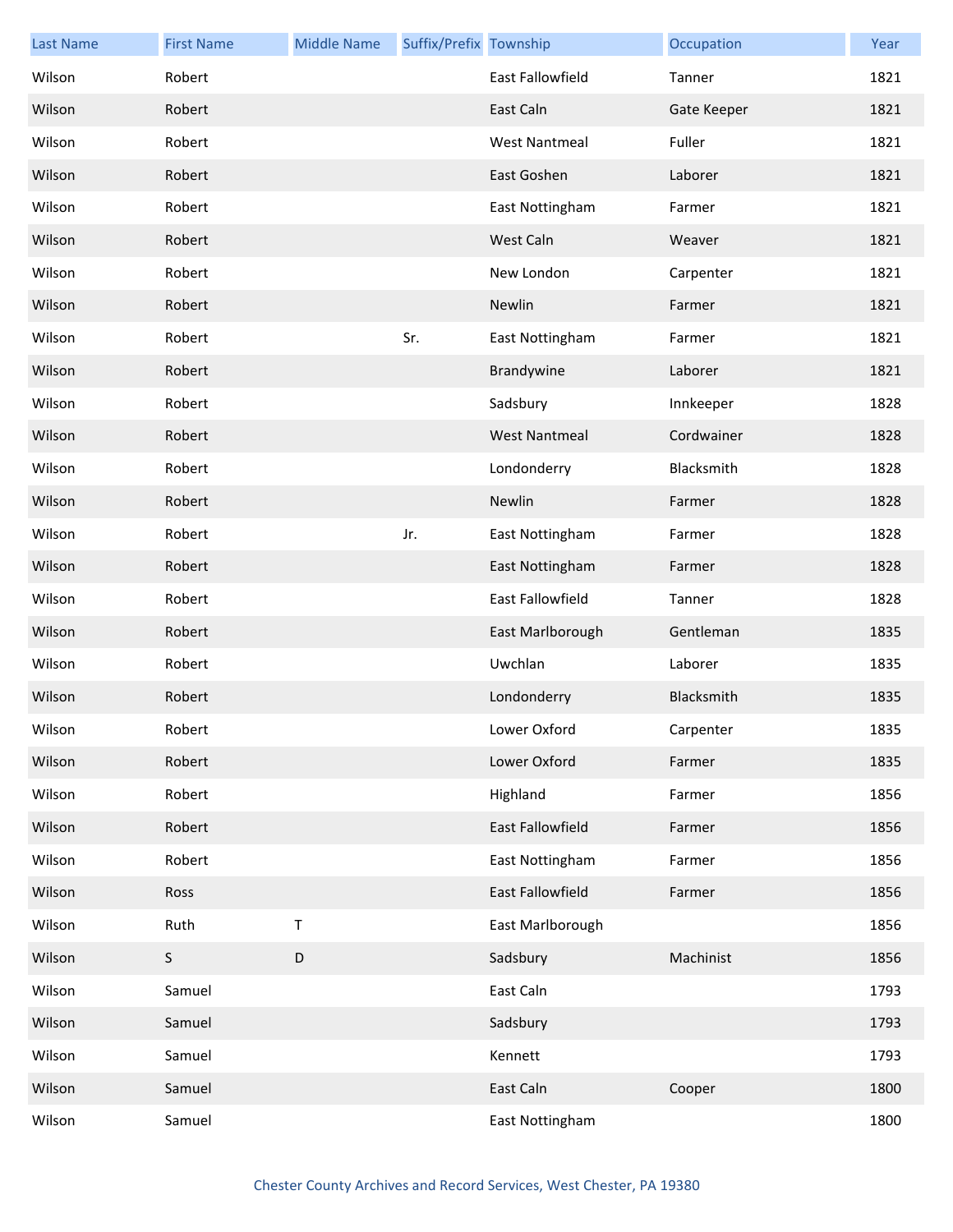| <b>Last Name</b> | <b>First Name</b> | <b>Middle Name</b> | Suffix/Prefix Township |                         | Occupation     | Year |
|------------------|-------------------|--------------------|------------------------|-------------------------|----------------|------|
| Wilson           | Samuel            |                    |                        | Sadsbury                | Mason          | 1800 |
| Wilson           | Samuel            |                    |                        | <b>West Nantmeal</b>    | Laborer        | 1807 |
| Wilson           | Samuel            |                    |                        | East Caln               | Cooper         | 1807 |
| Wilson           | Samuel            |                    |                        | Sadsbury                | Mason          | 1807 |
| Wilson           | Samuel            |                    |                        | Pennsbury               | Laborer        | 1807 |
| Wilson           | Samuel            |                    |                        | East Nottingham         | Farmer         | 1807 |
| Wilson           | Samuel            |                    |                        | East Nottingham         | Farmer         | 1814 |
| Wilson           | Samuel            |                    |                        | Kennett                 | Weaver         | 1814 |
| Wilson           | Samuel            |                    |                        | Uwchlan                 | Farmer         | 1814 |
| Wilson           | Samuel            |                    |                        | Sadsbury                | Farmer & Mason | 1814 |
| Wilson           | Samuel            |                    |                        | East Caln               | Cooper         | 1814 |
| Wilson           | Samuel            |                    |                        | <b>West Fallowfield</b> | Distiller      | 1821 |
| Wilson           | Samuel            |                    |                        | Sadsbury                | Farmer         | 1821 |
| Wilson           | Samuel            |                    |                        | Sadsbury                | Farmer         | 1821 |
| Wilson           | Samuel            |                    |                        | East Nottingham         | Farmer         | 1821 |
| Wilson           | Samuel            |                    |                        | Honey Brook             | Farmer         | 1821 |
| Wilson           | Samuel            |                    |                        | Kennett                 | Weaver         | 1821 |
| Wilson           | Samuel            |                    |                        | West Bradford           | Cooper         | 1821 |
| Wilson           | Samuel            |                    |                        | West Caln               | Plasterer      | 1828 |
| Wilson           | Samuel            |                    |                        | West Bradford           | Cooper         | 1828 |
| Wilson           | Samuel            |                    |                        | Pikeland                | Cooper         | 1828 |
| Wilson           | Samuel            |                    |                        | Honey Brook             | Farmer         | 1828 |
| Wilson           | Samuel            |                    |                        | Kennett                 | Weaver         | 1828 |
| Wilson           | Samuel            |                    |                        | East Nottingham         | Farmer         | 1828 |
| Wilson           | Samuel            |                    |                        | Newlin                  | Laborer        | 1828 |
| Wilson           | Samuel            |                    |                        | East Nottingham         | Farmer         | 1835 |
| Wilson           | Samuel            |                    |                        | West Fallowfield        | Farmer         | 1835 |
| Wilson           | Samuel            |                    |                        | Coventry                | Cooper         | 1835 |
| Wilson           | Samuel            |                    |                        | Honey Brook             | Farmer         | 1835 |
| Wilson           | Samuel            |                    |                        | Kennett                 | Weaver         | 1835 |
| Wilson           | Samuel            |                    |                        | London Grove            | Housekeeper    | 1835 |
| Wilson           | Samuel            |                    |                        | London Grove            | Farmer         | 1835 |
| Wilson           | Samuel            |                    |                        | West Fallowfield        | Farmer         | 1835 |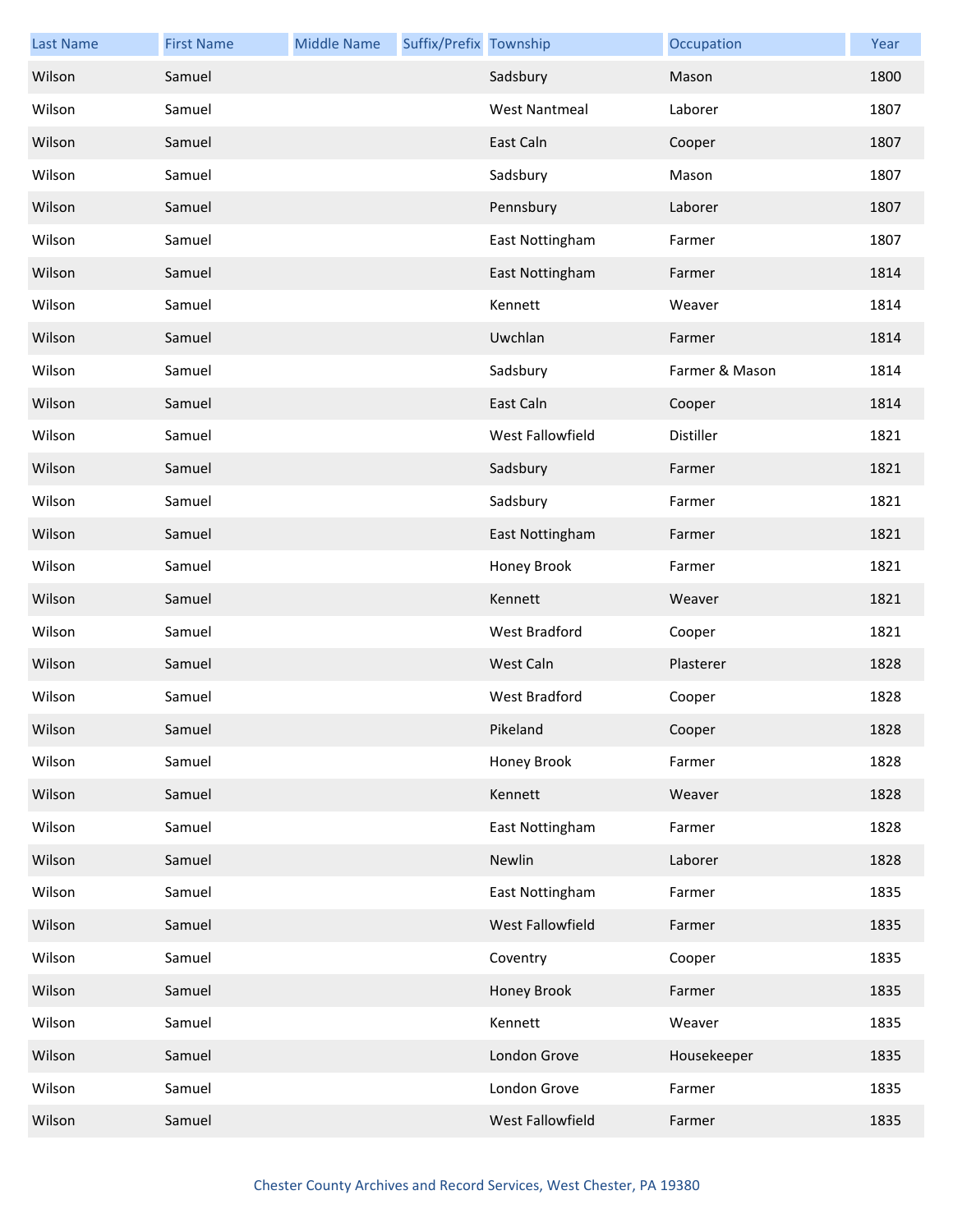| <b>Last Name</b> | <b>First Name</b> | <b>Middle Name</b> | Suffix/Prefix Township |                      | Occupation | Year |
|------------------|-------------------|--------------------|------------------------|----------------------|------------|------|
| Wilson           | Samuel            |                    |                        | Sadsbury             |            | 1835 |
| Wilson           | Samuel            |                    |                        | New Garden           | Laborer    | 1835 |
| Wilson           | Samuel            |                    |                        | New Garden           | Farmer     | 1835 |
| Wilson           | Samuel            |                    |                        | Honeybrook           | Gentleman  | 1856 |
| Wilson           | Seth              |                    |                        | East Nottingham      |            | 1793 |
| Wilson           | Seth              |                    |                        | East Nottingham      |            | 1800 |
| Wilson           | Seth              |                    |                        | East Nottingham      | Farmer     | 1807 |
| Wilson           | Seth              |                    |                        | East Nottingham      | Farmer     | 1821 |
| Wilson           | Seth              |                    |                        | East Nottingham      | Farmer     | 1828 |
| Wilson           | Seth              |                    |                        | East Nottingham      | Farmer     | 1835 |
| Wilson           | Silas             |                    |                        | Londonderry          |            | 1793 |
| Wilson           | Silas             |                    |                        | Londonderry          | Farmer     | 1807 |
| Wilson           | Silas             |                    |                        | Londonderry          | Farmer     | 1814 |
| Wilson           | Silas             |                    |                        | Penn                 | Farmer     | 1821 |
| Wilson           | Silas             |                    |                        | New London           | Carpenter  | 1821 |
| Wilson           | Silas             |                    |                        | Penn                 | Jobber     | 1828 |
| Wilson           | Silas             |                    |                        | New London           | Carpenter  | 1835 |
| Wilson           | Silas             |                    |                        | Penn                 | Farmer     | 1835 |
| Wilson           | Silas             |                    |                        | New London           | Farmer     | 1856 |
| Wilson           | Susanna           |                    |                        | Penn                 | Farmer     | 1828 |
| Wilson           | Susannah          |                    |                        | Penn                 | Farmer     | 1835 |
| Wilson           | Thomas            |                    |                        | Goshen               |            | 1793 |
| Wilson           | Thomas            |                    |                        | Vincent              |            | 1800 |
| Wilson           | Thomas            |                    | Jr.                    | Vincent              |            | 1800 |
| Wilson           | Thomas            |                    | Jr.                    | Vincent              | Yeoman     | 1807 |
| Wilson           | Thomas            |                    | Sr.                    | Vincent              | Yeoman     | 1807 |
| Wilson           | Thomas            |                    |                        | East Nottingham      | Carpenter  | 1807 |
| Wilson           | Thomas            |                    |                        | <b>West Nantmeal</b> | Miller     | 1807 |
| Wilson           | Thomas            |                    |                        | West Bradford        | Farmer     | 1807 |
| Wilson           | Thomas            |                    |                        | Newlin               | Blacksmith | 1807 |
| Wilson           | Thomas            |                    |                        | New Garden           | Farmer     | 1807 |
| Wilson           | Thomas            |                    |                        | West Bradford        | Laborer    | 1814 |
| Wilson           | Thomas            |                    |                        | <b>West Nantmeal</b> | Miller     | 1814 |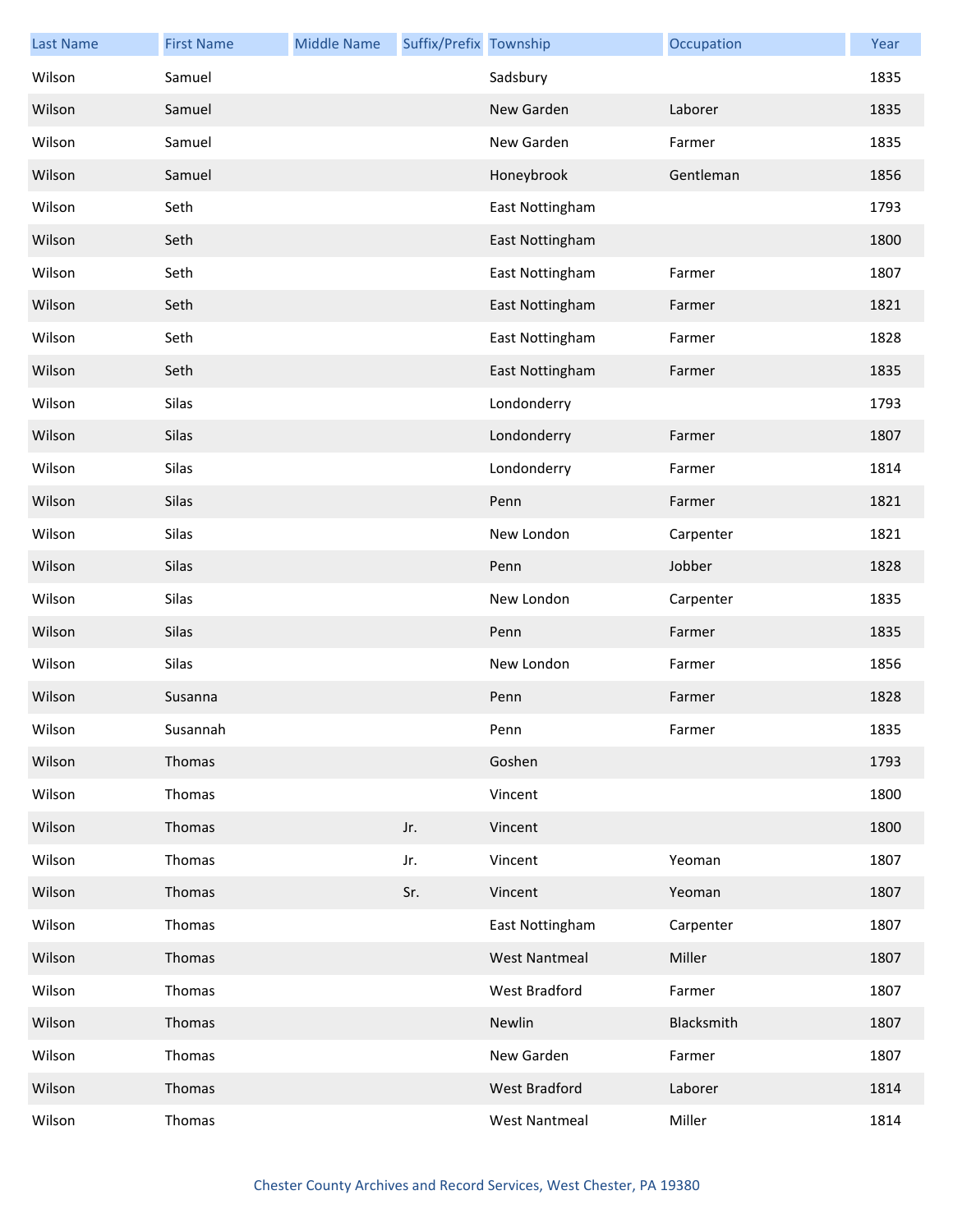| <b>Last Name</b> | <b>First Name</b> | <b>Middle Name</b> | Suffix/Prefix Township |                      | Occupation | Year |
|------------------|-------------------|--------------------|------------------------|----------------------|------------|------|
| Wilson           | Thomas            |                    |                        | Newlin               | Farmer     | 1814 |
| Wilson           | Thomas            |                    |                        | Vincent              |            | 1814 |
| Wilson           | Thomas            |                    | Jr.                    | Vincent              |            | 1814 |
| Wilson           | Thomas            |                    |                        | East Nottingham      | Carpenter  | 1814 |
| Wilson           | Thomas            |                    |                        | East Marlborough     | Farmer     | 1814 |
| Wilson           | Thomas            |                    |                        | East Marlborough     | Farmer     | 1821 |
| Wilson           | Thomas            |                    |                        | Honey Brook          | Weaver     | 1821 |
| Wilson           | Thomas            |                    |                        | East Nottingham      | Carpenter  | 1821 |
| Wilson           | Thomas            |                    |                        | <b>West Nantmeal</b> | Miller     | 1821 |
| Wilson           | Thomas            |                    |                        | East Nottingham      | Carpenter  | 1828 |
| Wilson           | Thomas            |                    |                        | Honey Brook          | Weaver     | 1828 |
| Wilson           | Thomas            |                    |                        | East Marlborough     | Farmer     | 1828 |
| Wilson           | Thomas            |                    |                        | West Fallowfield     | Farmer     | 1828 |
| Wilson           | Thomas            |                    |                        | Uwchlan              | Laborer    | 1828 |
| Wilson           | Thomas            |                    |                        | Vincent              | Farmer     | 1828 |
| Wilson           | Thomas            |                    |                        | Vincent              | Laborer    | 1828 |
| Wilson           | Thomas            |                    |                        | Vincent              | Miller     | 1828 |
| Wilson           | Thomas            |                    |                        | East Marlborough     | Farmer     | 1835 |
| Wilson           | Thomas            |                    |                        | <b>West Vincent</b>  | Laborer    | 1835 |
| Wilson           | Thomas            |                    | Jr.                    | East Marlborough     | Physician  | 1835 |
| Wilson           | Thomas            |                    | Jr.                    | East Marlborough     | Physician  | 1835 |
| Wilson           | Thomas            |                    |                        | <b>West Vincent</b>  | Laborer    | 1835 |
| Wilson           | Thomas            |                    |                        | East Nottingham      | Carpenter  | 1835 |
| Wilson           | Thomas            |                    | Jr.                    | <b>West Vincent</b>  | Farmer     | 1835 |
| Wilson           | Thomas            |                    |                        | East Nottingham      | Carpenter  | 1835 |
| Wilson           | Thomas            |                    |                        | New London           | Physician  | 1835 |
| Wilson           | Thomas            |                    |                        | Honeybrook           | Laborer    | 1856 |
| Wilson           | Thomas            |                    | Jr.                    | <b>West Vincent</b>  | Farmer     | 1856 |
| Wilson           | Thomas            |                    | Sr.                    | <b>West Vincent</b>  | Farmer     | 1856 |
| Wilson           | Thomas            |                    |                        | Valley               | Laborer    | 1856 |
| Wilson           | Thomas            |                    |                        | <b>West Vincent</b>  |            | 1856 |
| Wilson           | Thomas            |                    |                        | Tredyffrin           | Laborer    | 1856 |
| Wilson           | Thomas            |                    |                        | East Brandywine      | Farmer     | 1856 |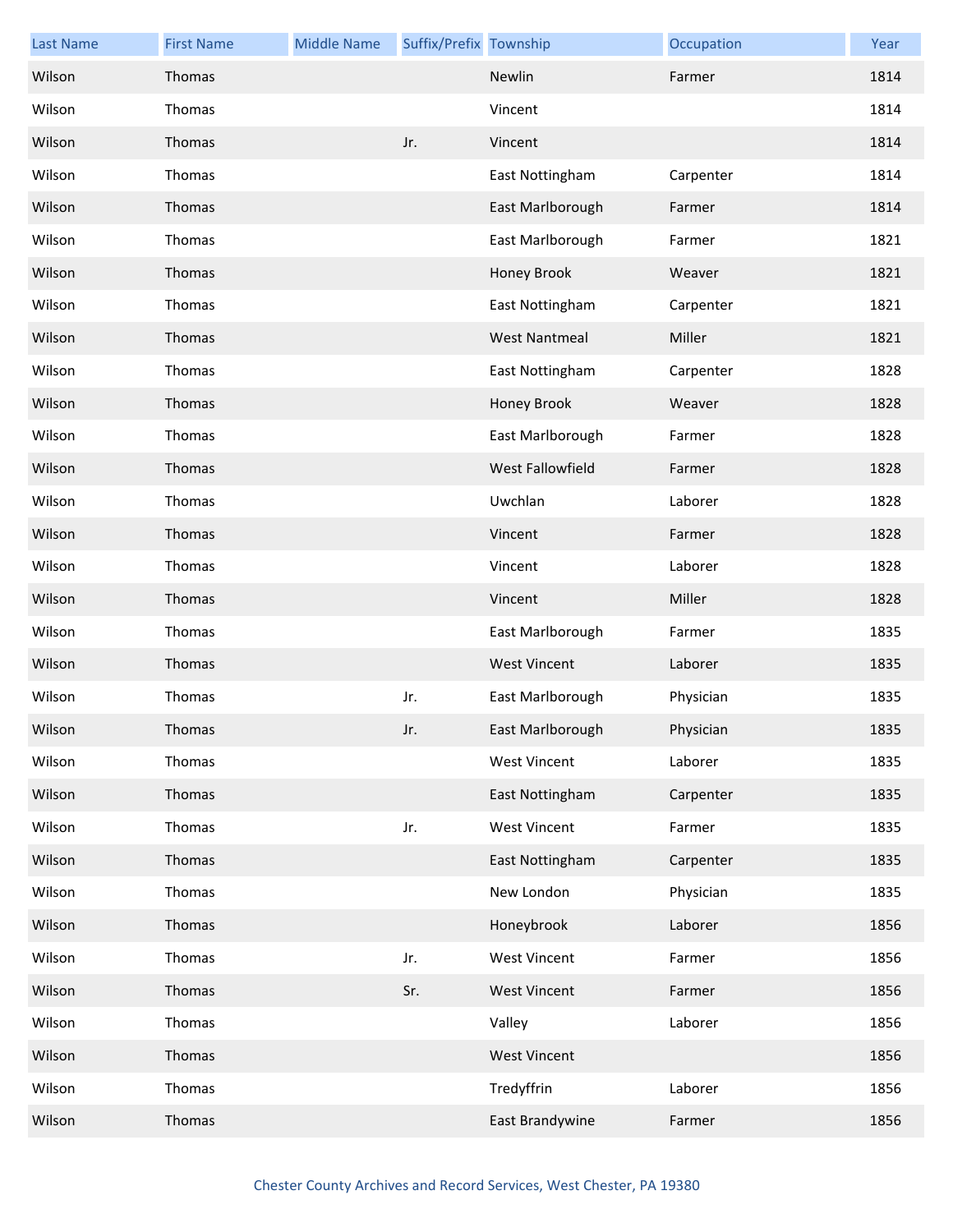| <b>Last Name</b> | <b>First Name</b> | <b>Middle Name</b> | Suffix/Prefix Township |                      | Occupation  | Year |
|------------------|-------------------|--------------------|------------------------|----------------------|-------------|------|
| Wilson           | Thomas            |                    |                        | East Nottingham      | Farmer      | 1856 |
| Wilson           | William           |                    |                        | New Garden           |             | 1793 |
| Wilson           | William           |                    |                        | East Nottingham      |             | 1793 |
| Wilson           | William           |                    |                        | Willistown           |             | 1800 |
| Wilson           | William           |                    |                        | East Nottingham      |             | 1800 |
| Wilson           | William           |                    |                        | New London           |             | 1800 |
| Wilson           | William           |                    |                        | New Garden           | Carpenter   | 1800 |
| Wilson           | William           |                    |                        | Charlestown          | Tailor      | 1807 |
| Wilson           | William           |                    |                        | <b>West Nantmeal</b> | Farmer      | 1807 |
| Wilson           | William           |                    |                        | Goshen               | Drover      | 1807 |
| Wilson           | William           |                    |                        | West Bradford        | Farmer      | 1807 |
| Wilson           | William           |                    |                        | New Garden           | Carpenter   | 1807 |
| Wilson           | William           |                    |                        | <b>West Nantmeal</b> | Farmer      | 1814 |
| Wilson           | William           |                    |                        | West Caln            | Carpenter   | 1814 |
| Wilson           | William           |                    |                        | New Garden           | Farmer      | 1814 |
| Wilson           | William           |                    |                        | East Caln            |             | 1814 |
| Wilson           | William           |                    |                        | Londonderry          | Carpenter   | 1814 |
| Wilson           | William           |                    |                        | Penn                 | Carpenter   | 1821 |
| Wilson           | William           |                    |                        | Kennett              | Weaver      | 1821 |
| Wilson           | William           |                    |                        | <b>West Nantmeal</b> | Cooper      | 1821 |
| Wilson           | William           |                    |                        | New Garden           | Carpenter   | 1821 |
| Wilson           | William           |                    |                        | West Whiteland       |             | 1821 |
| Wilson           | William           |                    |                        | West Caln            | Constable   | 1821 |
| Wilson           | William           |                    | Jr.                    | New Garden           | Carpenter   | 1828 |
| Wilson           | William           |                    |                        | <b>Upper Oxford</b>  | Trader      | 1828 |
| Wilson           | William           |                    |                        | Lower Oxford         | Storekeeper | 1828 |
| Wilson           | William           |                    |                        | East Marlborough     | Maltster    | 1828 |
| Wilson           | William           |                    |                        | <b>West Nantmeal</b> | Cooper      | 1828 |
| Wilson           | William           |                    |                        | New Garden           | Carpenter   | 1828 |
| Wilson           | William           |                    |                        | West Caln            | Carpenter   | 1828 |
| Wilson           | William           |                    |                        | West Fallowfield     | Storekeeper | 1835 |
| Wilson           | William           |                    |                        | New Garden           | Farmer      | 1835 |
| Wilson           | William           |                    |                        | East Caln            | Laborer     | 1835 |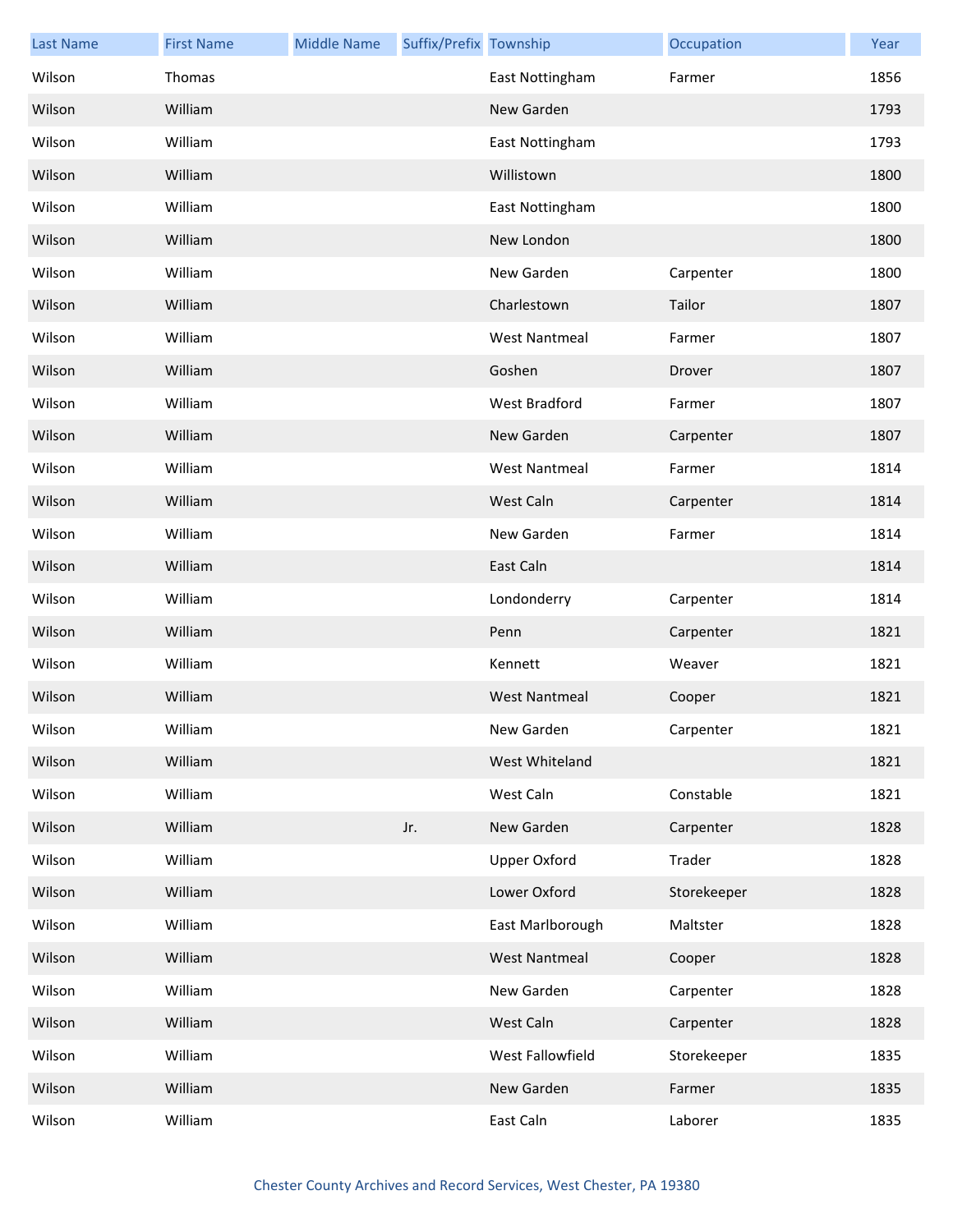| <b>Last Name</b> | <b>First Name</b> | <b>Middle Name</b>        | Suffix/Prefix Township |                         | Occupation             | Year |
|------------------|-------------------|---------------------------|------------------------|-------------------------|------------------------|------|
| Wilson           | William           |                           |                        | <b>West Fallowfield</b> | Storekeeper            | 1835 |
| Wilson           | William           |                           |                        | Honey Brook             | Laborer                | 1835 |
| Wilson           | William           |                           |                        | <b>West Nantmeal</b>    | Farmer                 | 1835 |
| Wilson           | William           |                           |                        | West Caln               | Innkeeper              | 1835 |
| Wilson           | William           |                           |                        | <b>West Vincent</b>     | Blacksmith             | 1835 |
| Wilson           | William           |                           |                        | Honey Brook             | Cabinetmaker           | 1835 |
| Wilson           | William           |                           |                        | East Brandywine         | Laborer                | 1856 |
| Wilson           | William           |                           |                        | West Pikeland           | Hired farmer           | 1856 |
| Wilson           | William           |                           |                        | Sadsbury                | Farmer                 | 1856 |
| Wilson           | William           |                           |                        | Phoenixville            | Blacksmith             | 1856 |
| Wilson           | William           |                           |                        | Phoenixville            | Pudler                 | 1856 |
| Wilson           | William           |                           |                        | Valley                  | Screwman               | 1856 |
| Wilson           | William           |                           |                        | Valley                  | Weaver                 | 1856 |
| Wilson           | William           |                           |                        | Penn                    | Farmer                 | 1856 |
| Wilson           | William           |                           |                        | Honeybrook              | Drover                 | 1856 |
| Wilson           | William           |                           |                        | Warwick                 | Laborer                | 1856 |
| Wilson           | William           | $\boldsymbol{\mathsf{H}}$ |                        | New Garden              | Farmer                 | 1856 |
| Wilson           | William           | $\boldsymbol{\mathsf{H}}$ |                        | East Caln               | Engineer               | 1856 |
| Wilson           | William           | H                         |                        | Valley                  | Farmer                 | 1856 |
| Wilson           | William           | Henry                     |                        | Pennsbury               | Farmer                 | 1856 |
| Wilson           | William           | V.                        |                        | New Garden              | <b>Cotton Factorer</b> | 1828 |
| Wilson           | Windfield         |                           |                        | East Caln               |                        | 1856 |
| Wiltburger       | Joseph            |                           |                        | London Grove            | Potter                 | 1828 |
| Winan            | George            |                           |                        | <b>East Vincent</b>     |                        | 1835 |
| Winan            | Henry             |                           |                        | <b>East Vincent</b>     |                        | 1835 |
| Winance          | George            |                           |                        | <b>East Nantmeal</b>    | Miller                 | 1807 |
| Winance          | George            |                           |                        | <b>East Nantmeal</b>    | Farmer                 | 1814 |
| Winance          | Henry             |                           |                        | <b>East Nantmeal</b>    | Farmer                 | 1800 |
| Winance          | Henry             |                           |                        | <b>East Nantmeal</b>    | Laborer                | 1807 |
| Winance          | Henry             |                           |                        | <b>East Nantmeal</b>    | Laborer                | 1814 |
| Winance          | Jacob             |                           |                        | <b>East Nantmeal</b>    |                        | 1793 |
| Winance          | Jacob             |                           |                        | <b>East Nantmeal</b>    | Founder                | 1800 |
| Winance          | Jacob             |                           |                        | <b>East Nantmeal</b>    | Founder                | 1807 |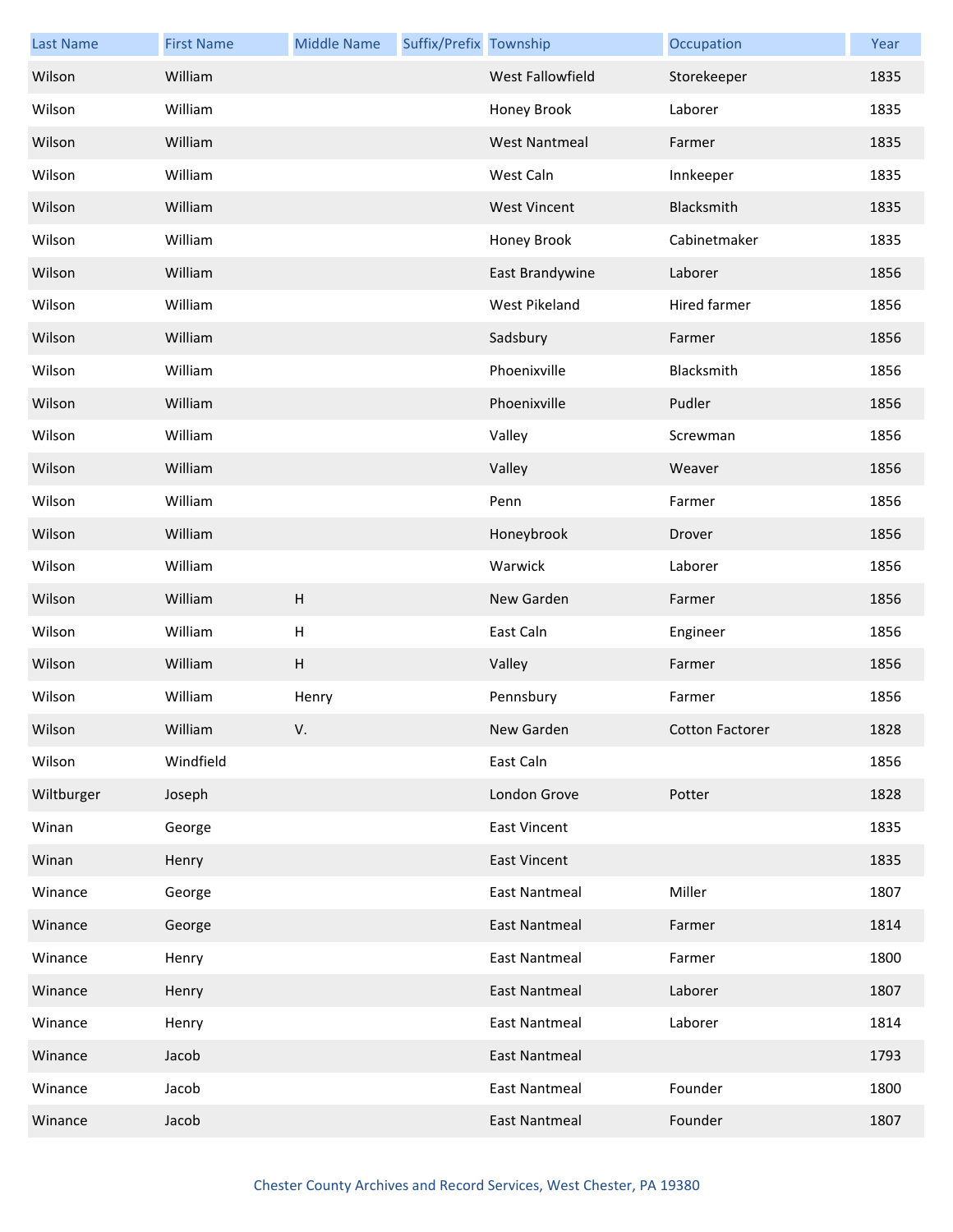| <b>Last Name</b> | <b>First Name</b> | <b>Middle Name</b> | Suffix/Prefix Township |                      | Occupation  | Year |
|------------------|-------------------|--------------------|------------------------|----------------------|-------------|------|
| Winance          | Samuel            |                    |                        | <b>East Nantmeal</b> | Farmer      | 1800 |
| Winance          | Samuel            |                    |                        | <b>East Nantmeal</b> | Farmer      | 1807 |
| Winance          | Samuel            |                    |                        | <b>East Nantmeal</b> | Farmer      | 1814 |
| Winance          | Samuel            |                    |                        | <b>East Nantmeal</b> | Laborer     | 1821 |
| Winchester       |                   |                    | Rev.                   | Phoenixville         | Clergyman   | 1856 |
| Winchester       | John              |                    |                        | East Nottingham      | Farmer      | 1821 |
| Winchester       | John              |                    |                        | East Nottingham      | Farmer      | 1828 |
| Winchester       | John              |                    |                        | Lower Oxford         | Farmer      | 1835 |
| Winchester       | John              |                    |                        | Hopewell             | Farmer      | 1856 |
| Winchester       | Nathaniel         | P                  |                        | Lower Oxford         | Laborer     | 1856 |
| Winchester       | Robert            |                    |                        | East Nottingham      | Weaver      | 1807 |
| Winchester       | Robert            |                    |                        | East Nottingham      | Farmer      | 1814 |
| Winchester       | Robert            |                    |                        | East Nottingham      | Farmer      | 1821 |
| Winchester       | Robert            |                    |                        | Hopewell             | Shoemaker   | 1856 |
| Winchester       | Thomas            |                    |                        | Hopewell             | Wool carder | 1856 |
| Winchester       | William           |                    |                        | East Nottingham      | Weaver      | 1807 |
| Winchester       | William           |                    | Jr.                    | East Nottingham      | Nailer      | 1807 |
| Winchester       | William           |                    | Jr.                    | East Nottingham      | Farmer      | 1814 |
| Winchester       | William           |                    |                        | East Nottingham      | Farmer      | 1814 |
| Winchester       | William           |                    |                        | East Nottingham      | Weaver      | 1821 |
| Winchester       | William           |                    |                        | East Nottingham      | Farmer      | 1821 |
| Winchester       | William           |                    |                        | East Nottingham      | Farmer      | 1828 |
| Winchester       | William           |                    | Jr.                    | East Nottingham      | Farmer      | 1828 |
| Winchester       | William           |                    | Jr.                    | East Nottingham      | Farmer      | 1835 |
| Winchester       | William           |                    |                        | East Nottingham      | Farmer      | 1835 |
| Winchester       | William           |                    |                        | Hopewell             | Farmer      | 1856 |
| Winchester       | William           |                    |                        | Lower Oxford         | Blacksmith  | 1856 |
| Windall          | Caleb             |                    |                        | New Garden           | Farmer      | 1828 |
| Windel           | Isaac             |                    |                        | Sadsbury             | Farmer      | 1835 |
| Windell          | John              |                    | MD                     | Kennett              | Doctor      | 1856 |
| Windle           | Abigail           |                    |                        | Brandywine           |             | 1793 |
| Windle           | Amos              |                    |                        | Pennsbury            | Brick mason | 1856 |
| Windle           | Benjamin          |                    |                        | East Marlborough     | Farmer      | 1814 |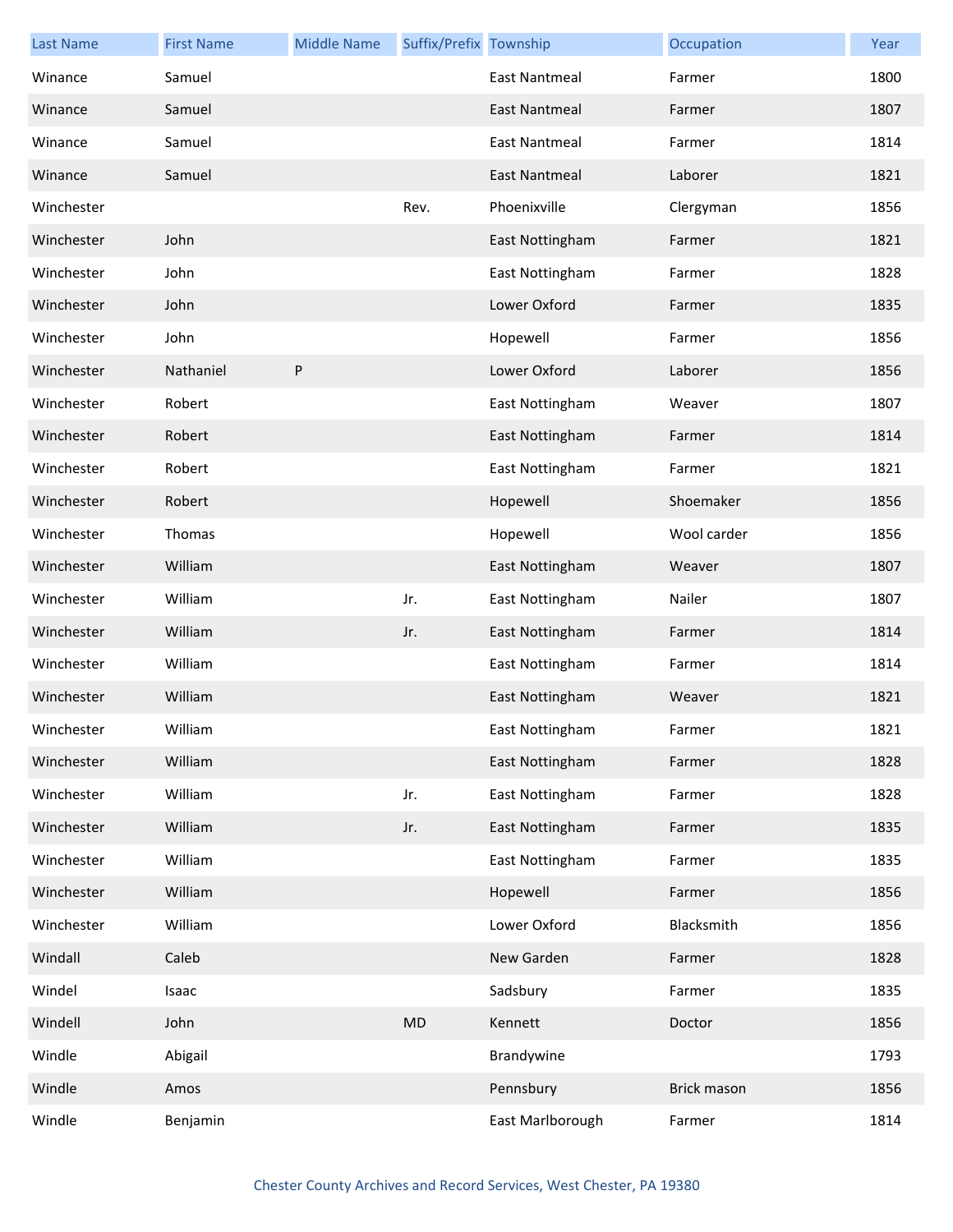| <b>Last Name</b> | <b>First Name</b> | <b>Middle Name</b> | Suffix/Prefix Township |                  | Occupation      | Year |
|------------------|-------------------|--------------------|------------------------|------------------|-----------------|------|
| Windle           | Benjamin          |                    |                        | East Marlborough | Farmer          | 1821 |
| Windle           | Benjamin          |                    |                        | East Marlborough | Farmer          | 1828 |
| Windle           | Caleb             |                    |                        | New Garden       | Farmer          | 1821 |
| Windle           | Caleb             |                    |                        | New Garden       | Farmer          | 1835 |
| Windle           | Caleb             |                    |                        | Kennett          | Farmer          | 1856 |
| Windle           | David             |                    |                        | East Marlborough |                 | 1793 |
| Windle           | David             |                    |                        | East Marlborough | Farmer          | 1807 |
| Windle           | David             |                    |                        | East Marlborough | Farmer          | 1807 |
| Windle           | David             |                    |                        | Brandywine       | Mason           | 1807 |
| Windle           | David             |                    |                        | East Marlborough | Farmer          | 1814 |
| Windle           | David             |                    | Jr.                    | East Marlborough | Farmer          | 1814 |
| Windle           | David             |                    |                        | East Marlborough | Farmer          | 1821 |
| Windle           | David             |                    |                        | East Marlborough | Farmer          | 1828 |
| Windle           | David             |                    |                        | East Marlborough | Farmer          | 1856 |
| Windle           | David             |                    |                        | Pennsbury        | House carpenter | 1856 |
| Windle           | Davis             |                    |                        | West Bradford    | Farmer          | 1835 |
| Windle           | Franklin          |                    |                        | East Brandywine  | Thresher        | 1856 |
| Windle           | Henry             |                    |                        | Brandywine       | Cooper          | 1835 |
| Windle           | Henry             |                    |                        | East Brandywine  | Farmer          | 1856 |
| Windle           | Isaac             |                    |                        | Brandywine       |                 | 1793 |
| Windle           | Isaac             |                    |                        | Sadsbury         | Farmer          | 1828 |
| Windle           | Israel            |                    |                        | Brandywine       | Farmer          | 1807 |
| Windle           | Israel            |                    |                        | Brandywine       | Farmer          | 1814 |
| Windle           | Israel            |                    |                        | Brandywine       | Farmer          | 1828 |
| Windle           | Israel            |                    |                        | Brandywine       | Laborer         | 1835 |
| Windle           | Israel            |                    |                        | West Brandywine  | Farmer          | 1856 |
| Windle           | Jesse             |                    |                        | Brandywine       | Laborer         | 1835 |
| Windle           | Job               |                    |                        | Brandywine       |                 | 1793 |
| Windle           | Job               |                    |                        | Brandywine       | Farmer          | 1807 |
| Windle           | Job               |                    |                        | Brandywine       | Farmer          | 1814 |
| Windle           | Job               |                    |                        | Brandywine       | Farmer          | 1821 |
| Windle           | Job               |                    | Jr.                    | Brandywine       | Farmer          | 1828 |
| Windle           | Job               |                    |                        | Brandywine       | Farmer          | 1828 |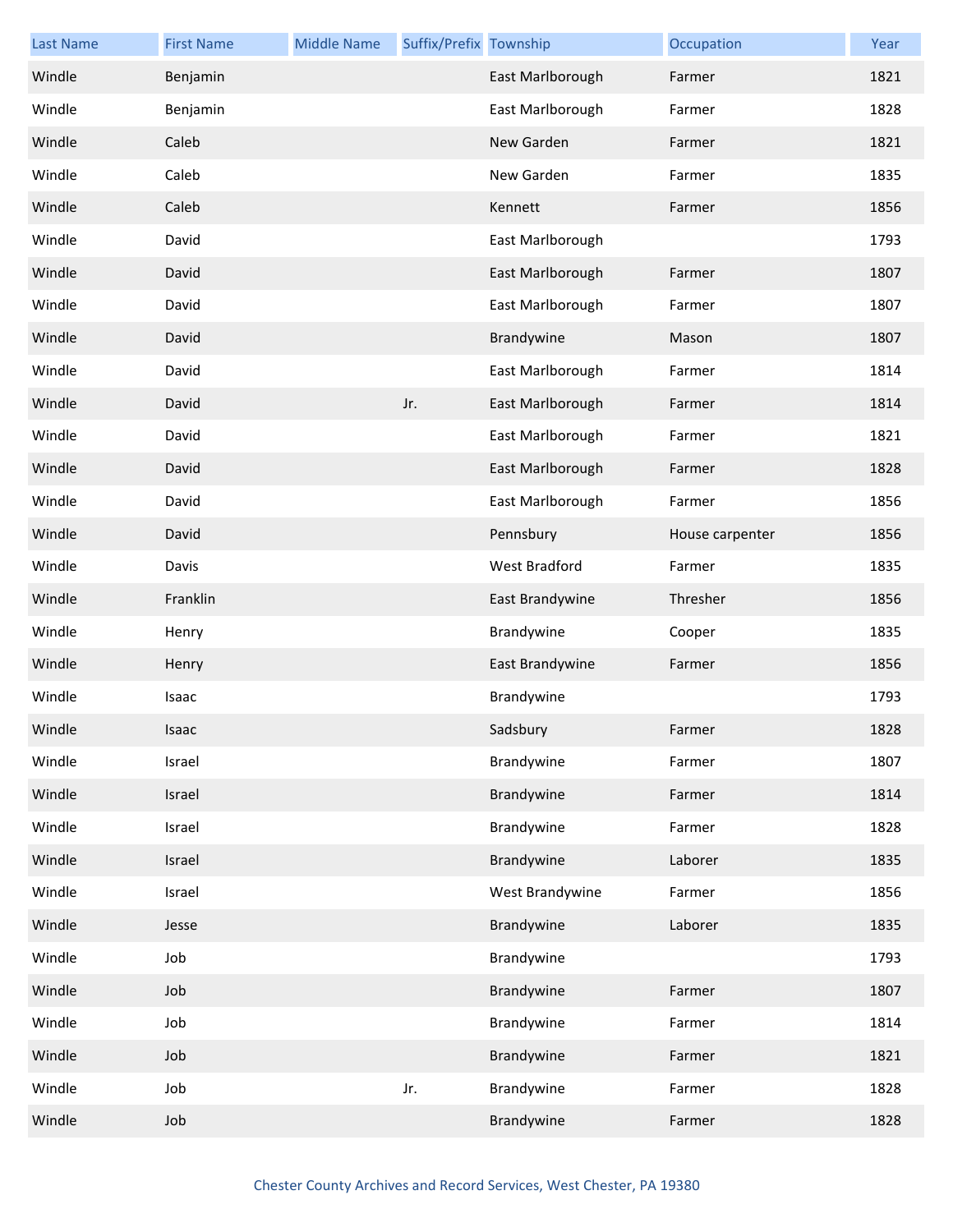| <b>Last Name</b> | <b>First Name</b> | <b>Middle Name</b> | Suffix/Prefix Township |                  | Occupation  | Year |
|------------------|-------------------|--------------------|------------------------|------------------|-------------|------|
| Windle           | Job               |                    | Jr.                    | Brandywine       | Cooper      | 1835 |
| Windle           | Job               |                    | Sr.                    | Brandywine       | Farmer      | 1835 |
| Windle           | John              |                    |                        | Pennsbury        | Farmer      | 1814 |
| Windle           | John              |                    |                        | Brandywine       | Laborer     | 1821 |
| Windle           | John              |                    |                        | Pennsbury        | Farmer      | 1821 |
| Windle           | John              |                    |                        | Brandywine       | Farmer      | 1828 |
| Windle           | John              |                    |                        | Pennsbury        | Farmer      | 1828 |
| Windle           | John              |                    |                        | Brandywine       | Laborer     | 1835 |
| Windle           | John              |                    |                        | Pennsbury        | Farmer      | 1835 |
| Windle           | John              |                    |                        | West Brandywine  | Farmer      | 1856 |
| Windle           | Jonathan          |                    |                        | Brandywine       | Farmer      | 1807 |
| Windle           | Jonathan          |                    |                        | Brandywine       | Farmer      | 1814 |
| Windle           | Jonathan          |                    |                        | Brandywine       | Farmer      | 1821 |
| Windle           | Jonathan          |                    |                        | Brandywine       | Farmer      | 1828 |
| Windle           | Jonathan          |                    |                        | Brandywine       | Farmer      | 1835 |
| Windle           | Jonathan          |                    | Jr.                    | East Brandywine  | Wheelwright | 1856 |
| Windle           | Jonathan          |                    |                        | East Brandywine  | Farmer      | 1856 |
| Windle           | Lewis             |                    |                        | West Fallowfield | Farmer      | 1814 |
| Windle           | Lewis             |                    |                        | West Fallowfield | Blacksmith  | 1821 |
| Windle           | Lewis             |                    |                        | West Fallowfield | Farmer      | 1828 |
| Windle           | Lewis             |                    |                        | Brandywine       | Wagonmaker  | 1828 |
| Windle           | Lewis             |                    |                        | West Fallowfield | Farmer      | 1835 |
| Windle           | Lewis             |                    |                        | Brandywine       | Laborer     | 1835 |
| Windle           | Lewis             |                    |                        | West Fallowfield | Farmer      | 1835 |
| Windle           | Lewis             |                    |                        | West Fallowfield | Doctor      | 1856 |
| Windle           | Mary              |                    |                        | Highland         |             | 1856 |
| Windle           | S                 | <b>Butler</b>      |                        | Highland         | Farmer      | 1856 |
| Windle           | S                 | Harlan             |                        | Highland         | Farmer      | 1856 |
| Windle           | Sharpless         |                    |                        | Pennsbury        | Carpenter   | 1835 |
| Windle           | Sharpless         |                    |                        | Pennsbury        | Farmer      | 1856 |
| Windle           | Stephen           |                    |                        | West Fallowfield | Farmer      | 1807 |
| Windle           | Stephen           |                    |                        | New Garden       | Laborer     | 1814 |
| Windle           | Stephen           |                    |                        | West Fallowfield | Farmer      | 1821 |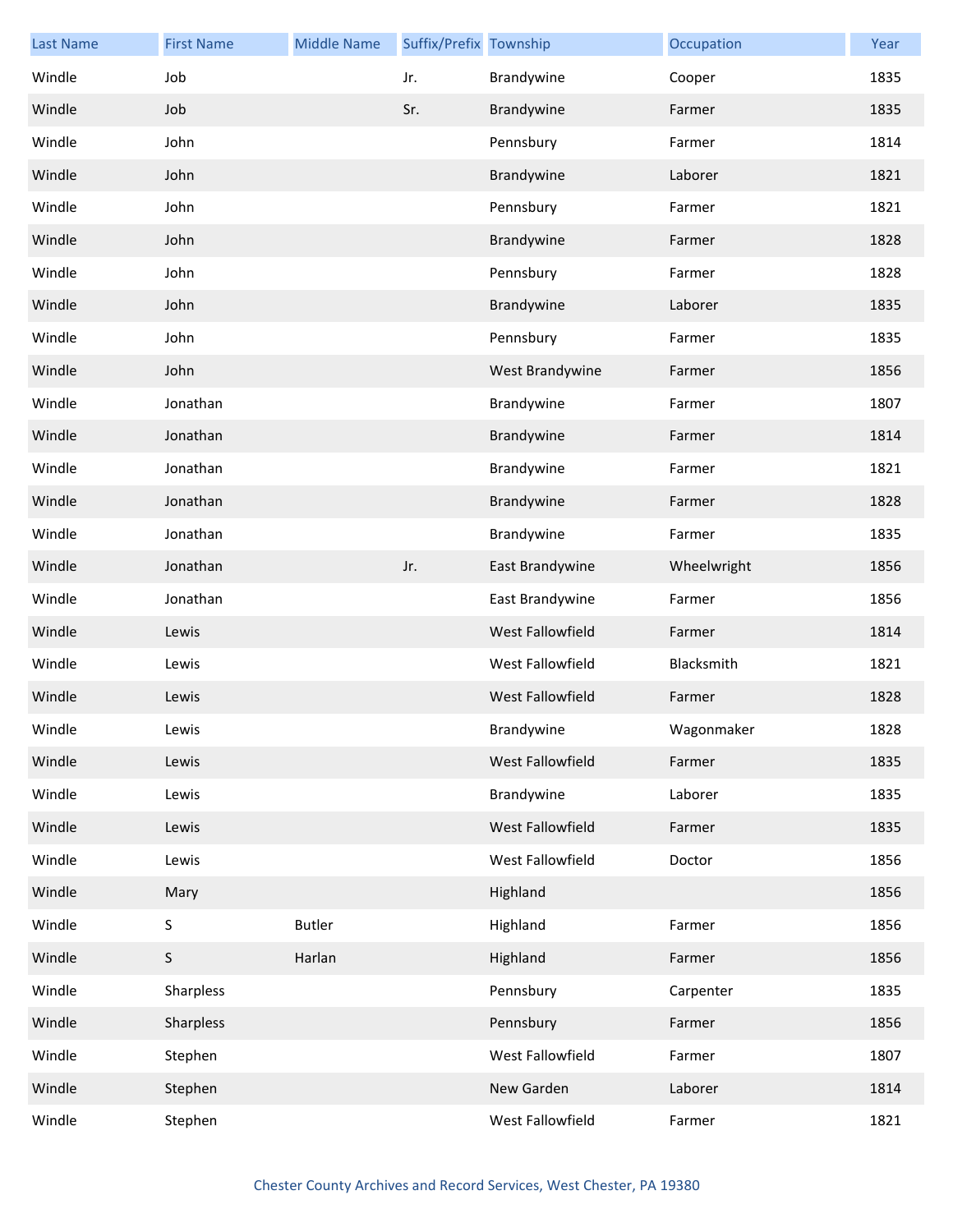| <b>Last Name</b> | <b>First Name</b> | <b>Middle Name</b> | Suffix/Prefix Township |                  | Occupation   | Year |
|------------------|-------------------|--------------------|------------------------|------------------|--------------|------|
| Windle           | Stephen           |                    |                        | Sadsbury         | Laborer      | 1828 |
| Windle           | Stephen           |                    |                        | East Nottingham  | Farmer       | 1835 |
| Windle           | Thomas            |                    |                        | Brandywine       |              | 1793 |
| Windle           | Thomas            |                    |                        | Brandywine       | Farmer       | 1807 |
| Windle           | Thomas            |                    |                        | Brandywine       | Farmer       | 1814 |
| Windle           | Thomas            |                    |                        | Brandywine       | Farmer       | 1821 |
| Windle           | Thomas            |                    | Jr.                    | Brandywine       | Cooper       | 1828 |
| Windle           | Thomas            |                    |                        | Brandywine       | Farmer       | 1828 |
| Windle           | Thomas            |                    |                        | West Fallowfield | Farmer       | 1835 |
| Windle           | Thomas            |                    |                        | West Fallowfield | Farmer       | 1835 |
| Windle           | Thomas            |                    |                        | Brandywine       | Farmer       | 1835 |
| Windle           | Thomas            |                    |                        | Brandywine       | Cooper       | 1835 |
| Windle           | Thomas            |                    |                        | East Brandywine  | Farmer       | 1856 |
| Windle           | Thomas            | $\mathsf{H}%$      |                        | West Brandywine  | Teacher      | 1856 |
| Windle           | William           |                    |                        | East Marlborough |              | 1793 |
| Windle           | William           |                    |                        | East Marlborough | Farmer       | 1807 |
| Windle           | William           |                    |                        | East Marlborough | Farmer       | 1814 |
| Windle           | William           |                    |                        | East Marlborough | Farmer       | 1821 |
| Windle           | William           |                    |                        | Brandywine       | Cooper       | 1828 |
| Windle           | William           |                    |                        | West Fallowfield | Farmer       | 1835 |
| Windle           | William           |                    |                        | West Fallowfield | Farmer       | 1835 |
| Windle           | William           |                    |                        | Brandywine       | Farmer       | 1835 |
| Windle           | William           |                    |                        | East Brandywine  | Gentleman    | 1856 |
| Windows          | Prudence          |                    |                        | West Marlborough |              | 1807 |
| Winegord         | William           |                    |                        | Birmingham       | Laborer      | 1856 |
| Winfield         | Joseph            |                    |                        | Schuylkill       | Flax hackler | 1835 |
| Wingate          | Edward            |                    |                        | New London       | Farmer       | 1821 |
| Wingate          | Edward            |                    |                        | New London       | Laborer      | 1828 |
| Wingate          | Edward            |                    |                        | New London       | Farmer       | 1835 |
| Wingate          | Thomas            |                    |                        | New London       | Farmer       | 1821 |
| Wingate          | Thompson          |                    |                        | East Nottingham  | Farmer       | 1856 |
| Wingen           | Barnard           |                    |                        | West Nottingham  |              | 1856 |
| Winger           | Abraham           |                    |                        | West Caln        |              | 1821 |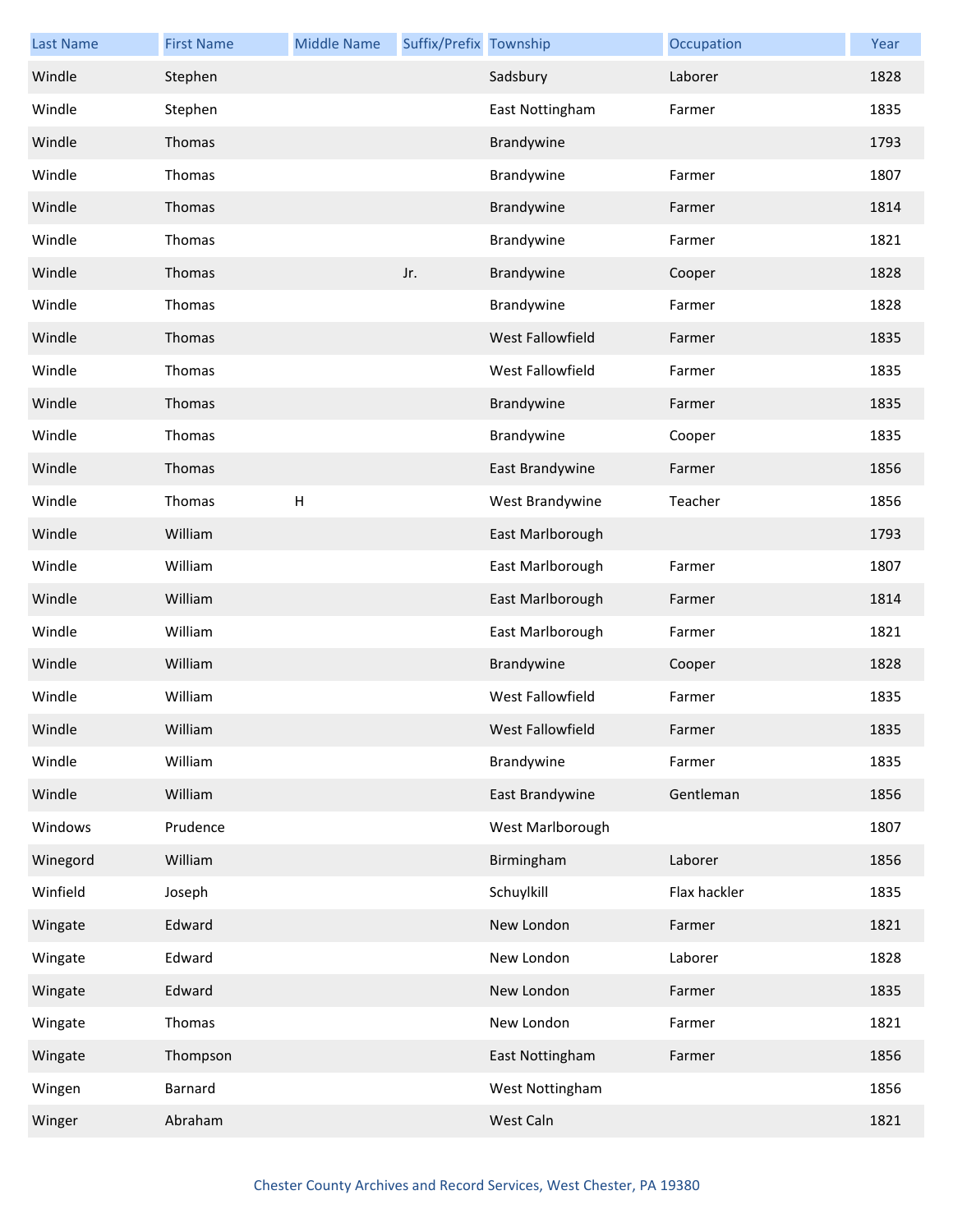| <b>Last Name</b> | <b>First Name</b> | <b>Middle Name</b> | Suffix/Prefix Township |                      | Occupation             | Year |
|------------------|-------------------|--------------------|------------------------|----------------------|------------------------|------|
| Winger           | Ann               |                    |                        | West Caln            |                        | 1835 |
| Winger           | David             |                    |                        | West Caln            | Laborer                | 1835 |
| Winger           | David             |                    |                        | West Caln            | Laborer                | 1856 |
| Winger           | Isaac             |                    |                        | West Caln            | Laborer                | 1835 |
| Winger           | Isaac             |                    |                        | West Caln            | Farmer                 | 1856 |
| Winger           | John              |                    |                        | West Caln            | Laborer                | 1856 |
| Winger           | Joseph            |                    |                        | West Bradford        | Laborer                | 1856 |
| Winger           | Peter             |                    |                        | West Caln            | Laborer                | 1835 |
| Winget           | Nicholas          |                    |                        | East Nottingham      | Farmer                 | 1828 |
| Winget           | Thomas            |                    |                        | East Nottingham      | Farmer                 | 1828 |
| Winget           | Thomas            |                    |                        | East Nottingham      | Farmer                 | 1835 |
| Winings          | Henry             |                    |                        | <b>West Nantmeal</b> |                        | 1793 |
| Winings          | Jacob             |                    |                        | <b>West Nantmeal</b> |                        | 1793 |
| Winings          | John              |                    |                        | <b>West Nantmeal</b> |                        | 1793 |
| Winn             | Jonathan          |                    |                        | South Coventry       | Farmer                 | 1856 |
| Winnings         | George            |                    |                        | Warwick              | Farmer                 | 1856 |
| Winnings         | Jacob             |                    |                        | Warwick              | Farmer                 | 1856 |
| Winsler          | Casper            |                    |                        | <b>West Bradford</b> | Tailor                 | 1821 |
| Winslow          | Reuben            |                    |                        | East Caln            | Lime                   | 1835 |
| Winterbottom     | Hannah            |                    |                        | <b>West Chester</b>  | Storekeeper            | 1835 |
| Winterbottom     | John              |                    |                        | Sadsbury             | Manufacturer (Wool)    | 1828 |
| Winterbottom     | John              |                    |                        | Uwchlan              | Manufacturer           | 1835 |
| Winterbottom     | John              |                    |                        | West Chester         | Tailor                 | 1856 |
| Winterbottom     | $\sf P$           |                    |                        | <b>West Chester</b>  | Milliner               | 1856 |
| Winterbottom     | William           |                    |                        | West Chester         | Tailor                 | 1821 |
| Winterbottom     | William           |                    |                        | <b>West Chester</b>  | <b>Merchant Tailor</b> | 1828 |
| Wintermirth      | John              |                    |                        | Pikeland             | Farmer                 | 1828 |
| Winters          | Jesse             |                    |                        | West Goshen          | Farmer                 | 1856 |
| Winters          | Joseph            |                    |                        | Phoenixville         | Laborer                | 1856 |
| Winyard          | Joseph            |                    |                        | <b>East Nantmeal</b> | Laborer                | 1821 |
| Wiond            | Daniel            |                    |                        | <b>East Vincent</b>  | Laborer                | 1856 |
| Wirrdel          | Israel            | P                  |                        | London Grove         | Blacksmith             | 1835 |
| Wirt             | John              |                    |                        | East Marlborough     | Laborer                | 1856 |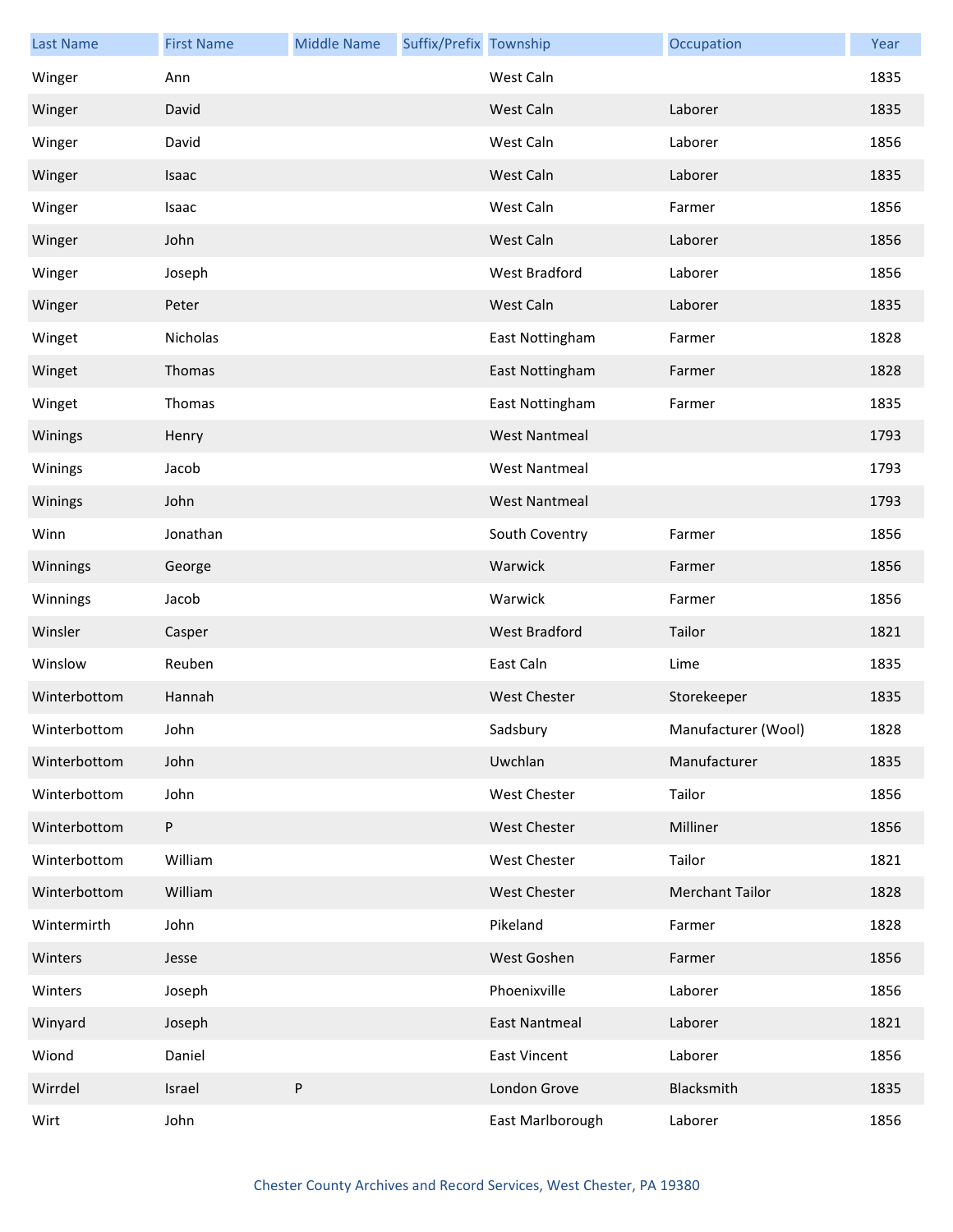| <b>Last Name</b> | <b>First Name</b> | <b>Middle Name</b> | Suffix/Prefix Township |                      | Occupation | Year |
|------------------|-------------------|--------------------|------------------------|----------------------|------------|------|
| Wirt             | William           |                    |                        | Honey Brook          | Laborer    | 1835 |
| Wisamer          | Ephrem            |                    |                        | East Pikeland        | Laborer    | 1856 |
| Wisar            | Joshua            |                    |                        | London Britain       |            | 1793 |
| Wise             | John              |                    |                        | Coventry             | Laborer    | 1821 |
| Wise             | John              |                    |                        | Schuylkill           | Cooper     | 1828 |
| Wise             | John              |                    |                        | Coventry             | Laborer    | 1828 |
| Wise             | John              |                    |                        | Coventry             | Laborer    | 1835 |
| Wise             | John              |                    | Jr.                    | Coventry             | Laborer    | 1835 |
| Wise             | John              |                    |                        | <b>West Vincent</b>  | Laborer    | 1856 |
| Wise             | John              |                    | Sr.                    | <b>West Coventry</b> |            | 1856 |
| Wise             | John              |                    | Jr.                    | <b>West Coventry</b> | Laborer    | 1856 |
| Wise             | Martin            |                    |                        | Willistown           | Farmer     | 1814 |
| Wise             | Martin            |                    |                        | Willistown           | Innkeeper  | 1821 |
| Wise             | Martin            |                    |                        | Easttown             | Mason      | 1835 |
| Wise             | Obadiah           |                    |                        | <b>West Coventry</b> | Mason      | 1856 |
| Wise             | Obediah           |                    |                        | Coventry             | Laborer    | 1835 |
| Wise             | Peter             |                    |                        | Kennett              | Miller     | 1828 |
| Wise             | Thomas            |                    |                        | West Goshen          | Carpenter  | 1821 |
| Wise             | William           |                    |                        | Pennsbury            |            | 1793 |
| Wise             | William           |                    |                        | <b>West Vincent</b>  | Miner      | 1856 |
| Wisener          | Daniel            |                    |                        | <b>East Vincent</b>  |            | 1835 |
| Wisener          | Henry             |                    |                        | Vincent              | Farmer     | 1828 |
| Wisener          | Jacob             |                    |                        | East Whiteland       |            | 1800 |
| Wisener          | Jacob             |                    |                        | East Whiteland       | Sawyer     | 1807 |
| Wisener          | Jacob             |                    |                        | Pikeland             |            | 1821 |
| Wisener          | Jacob             |                    |                        | Pikeland             | Farmer     | 1828 |
| Wisener          | Jacob             |                    |                        | Charlestown          | Gentleman  | 1835 |
| Wisener          | John              |                    |                        | Tredyffrin           | Laborer    | 1828 |
| Wisener          | Martin            |                    |                        | Tredyffrin           | Cooper     | 1835 |
| Wisener          | William           |                    |                        | Pikeland             | Farmer     | 1828 |
| Wisener          | William           |                    |                        | Charlestown          | Carpenter  | 1835 |
| Wiser            | Valentine         |                    |                        | West Marlborough     | Laborer    | 1828 |
| Wiser            | William           |                    |                        | London Britain       | Carpenter  | 1856 |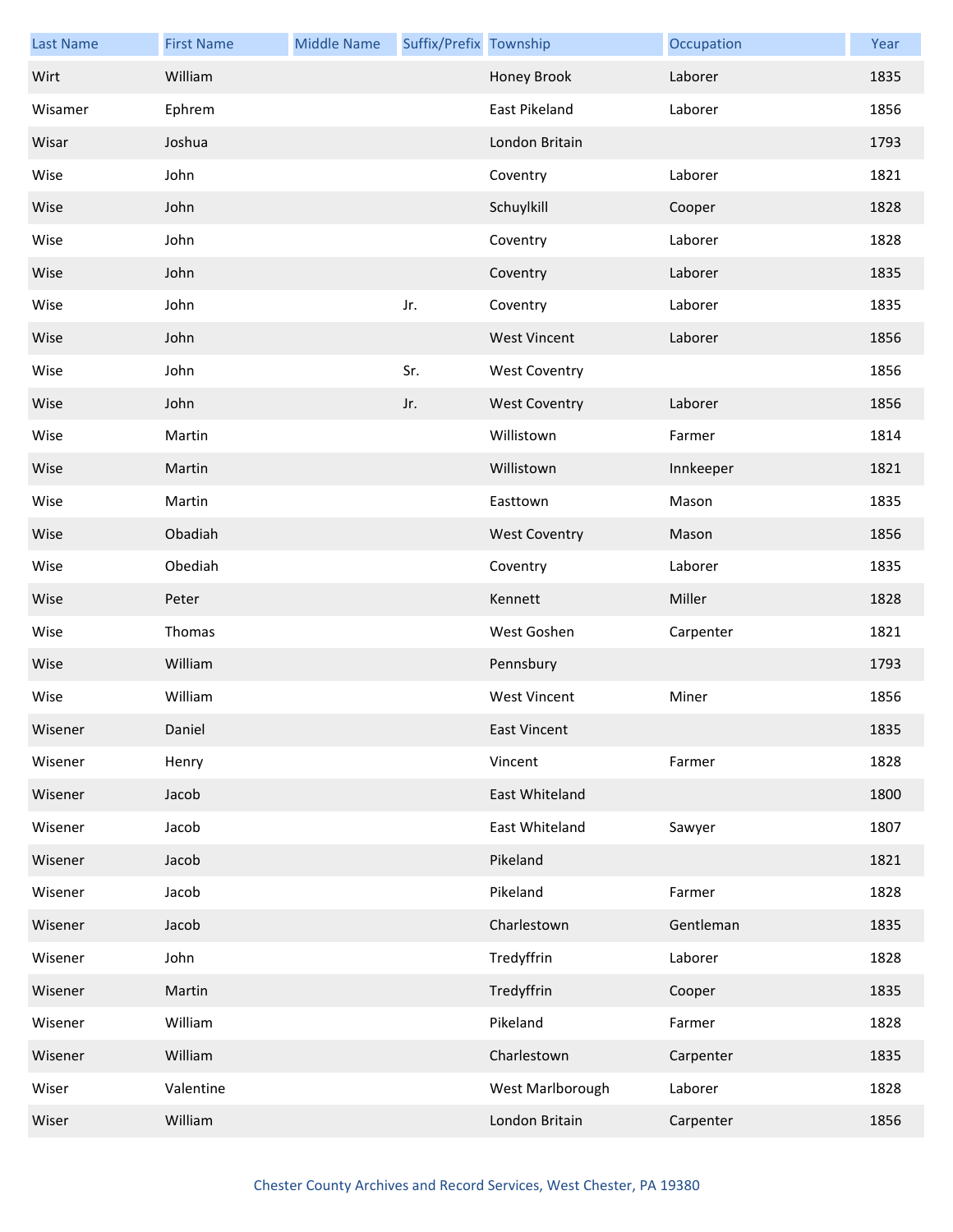| <b>Last Name</b> | <b>First Name</b> | <b>Middle Name</b> | Suffix/Prefix Township |                      | Occupation | Year |
|------------------|-------------------|--------------------|------------------------|----------------------|------------|------|
| Wismen           | Christian         |                    |                        | East Vincent         | Farmer     | 1856 |
| Wismen           | Jacob             |                    |                        | <b>East Vincent</b>  | Farmer     | 1856 |
| Wismer           | Ephraim           |                    |                        | Schuylkill           | Carpenter  | 1835 |
| Wismer           | Henry             |                    |                        | Charlestown          | Physician  | 1821 |
| Wismer           | Henry             |                    |                        | Tredyffrin           | Laborer    | 1856 |
| Wismer           | Isaac             |                    |                        | Tredyffrin           | Laborer    | 1856 |
| Wismer           | Jacob             |                    |                        | Tredyffrin           | Farmer     | 1856 |
| Wismer           | John              |                    |                        | Charlestown          | Farmer     | 1807 |
| Wismer           | John              |                    |                        | Charlestown          | Farmer     | 1814 |
| Wismer           | Margaret          |                    |                        | Schuylkill           |            | 1835 |
| Wismer           | Mary              |                    |                        | Tredyffrin           |            | 1856 |
| Wismer           | Samuel            |                    |                        | Schuylkill           | Cooper     | 1835 |
| Wisner           | Jacob             |                    |                        | Uwchlan              |            | 1793 |
| Wisner           | Jacob             |                    |                        | East Whiteland       | Sawyer     | 1814 |
| Wisner           | John              |                    |                        | Uwchlan              | Farmer     | 1814 |
| Wisner           | John              |                    |                        | Uwchlan              | Farmer     | 1821 |
| Wisner           | John              |                    |                        | Tredyffrin           | Laborer    | 1835 |
| Wisor            | George            |                    |                        | New Garden           | Carpenter  | 1856 |
| Wissimer         | Henry             |                    |                        | <b>East Vincent</b>  | Cooper     | 1835 |
| Wissimer         | Jacob             |                    |                        | Tredyffrin           | Laborer    | 1835 |
| Wissimer         | Joseph            |                    |                        | Pikeland             |            | 1793 |
| Wissimer         | Margaret          |                    |                        | Schuylkill           |            | 1828 |
| Wissimmer        | Henry             |                    |                        | <b>East Coventry</b> | Farmer     | 1856 |
| Wistar           | Casper            |                    |                        | Pennsbury            |            | 1800 |
| Wistar           | Thomas            |                    |                        | Pennsbury            |            | 1800 |
| Wister           | Casper            |                    |                        | Pennsbury            |            | 1793 |
| Wister           | Casper            |                    |                        | Pennsbury            | Farmer     | 1807 |
| Wister           | Thomas            |                    |                        | Pennsbury            | Farmer     | 1807 |
| Wistler          | Abraham           |                    |                        | Pikeland             |            | 1793 |
| Wistler          | Abraham           |                    |                        | East Whiteland       | Farmer     | 1814 |
| Wistler          | Jacob             |                    |                        | Willistown           | Laborer    | 1821 |
| Wistler          | John              |                    |                        | Willistown           | Laborer    | 1821 |
| Wistner          | Jacob             |                    |                        | Uwchlan              | Weaver     | 1807 |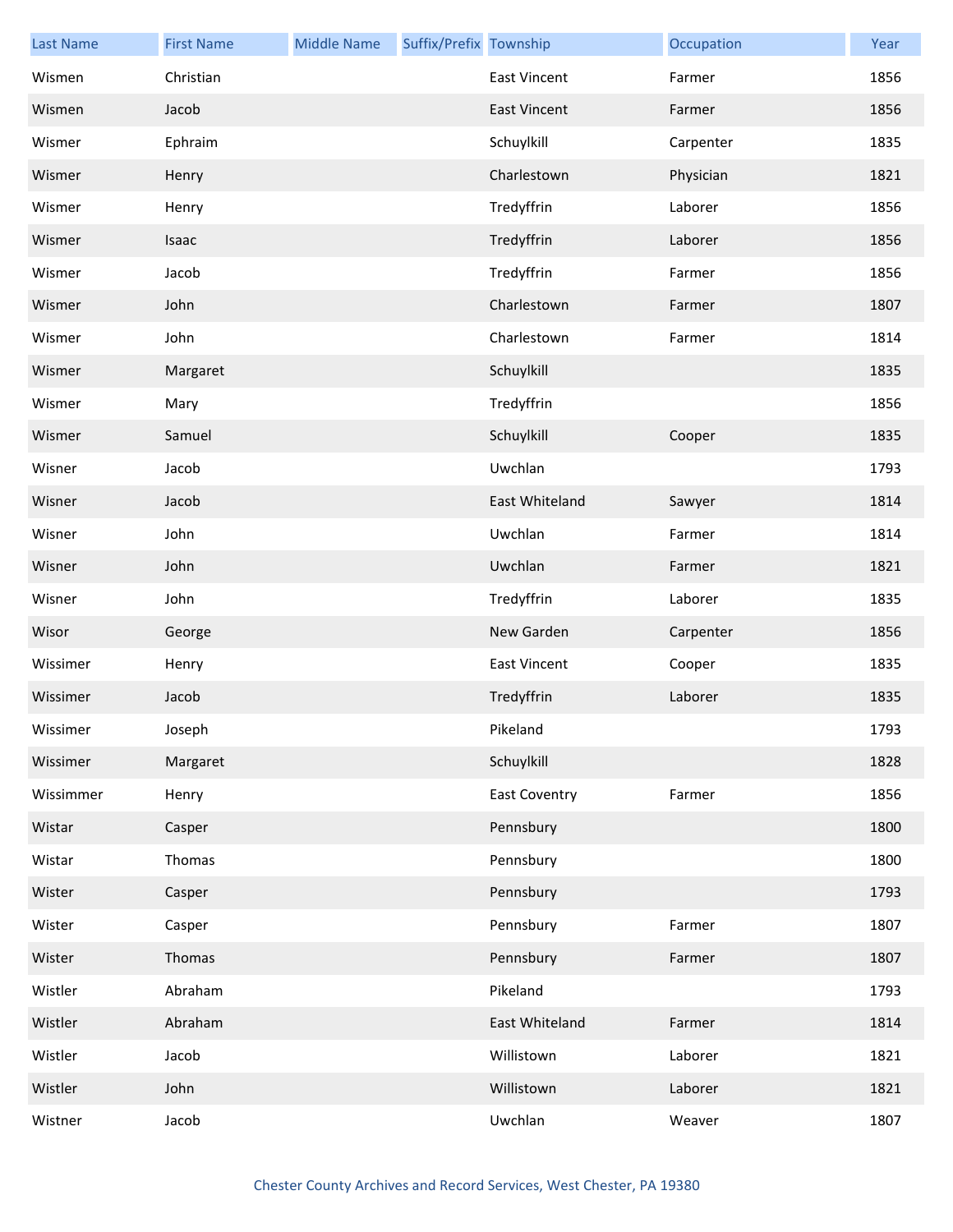| <b>Last Name</b> | <b>First Name</b> | <b>Middle Name</b> | Suffix/Prefix Township |                      | Occupation    | Year |
|------------------|-------------------|--------------------|------------------------|----------------------|---------------|------|
| Wistner          | John              |                    |                        | Uwchlan              | Laborer       | 1807 |
| Wit              | Frederick         |                    |                        | Willistown           | Carpenter     | 1835 |
| Witaker          | John              |                    |                        | Coventry             | Blacksmith    | 1835 |
| Witaker          | Phineas           |                    |                        | <b>West Nantmeal</b> | Storekeeper   | 1814 |
| Witbey           | Samuel            |                    |                        | East Pikeland        | Carpenter     | 1856 |
| Witener          | George            |                    |                        | Vincent              | Tanner        | 1814 |
| Witener          | George            |                    |                        | Vincent              |               | 1814 |
| Witener          | John              |                    |                        | Vincent              | Tanner        | 1814 |
| Witey            | John              |                    |                        | Franklin             | Farmer        | 1856 |
| Witey            | John              |                    | Jr.                    | Franklin             | Carpenter     | 1856 |
| Witey            | Samuel            |                    |                        | Franklin             | Carpenter     | 1856 |
| Witham           | Joseph            |                    |                        | Schuylkill           | <b>Brewer</b> | 1835 |
| Witherel         | John              |                    |                        | East Goshen          | Laborer       | 1856 |
| Witherow         | Andrew            |                    |                        | West Caln            | Joiner        | 1814 |
| Witherow         | James             |                    |                        | West Caln            | Farmer        | 1814 |
| Witherow         | John              |                    |                        | West Caln            | Farmer        | 1814 |
| Witherow         | John              |                    |                        | <b>West Chester</b>  | Cabinetmaker  | 1835 |
| Witherow         | John              |                    |                        | Sadsbury             | Laborer       | 1856 |
| Witherow         | Robert            |                    |                        | West Caln            | Laborer       | 1814 |
| Witherow         | Samuel            | ${\sf W}$          |                        | Sadsbury             | Farmer        | 1856 |
| Witherow         | Thomas            |                    |                        | West Caln            | Laborer       | 1814 |
| Witherow         | William           |                    |                        | West Caln            | Farmer        | 1814 |
| Witherow         | William           |                    |                        | East Fallowfield     | Farmer        | 1821 |
| Withers          | Isaac             |                    |                        | Sadsbury             | Laborer       | 1821 |
| Withers          | John              |                    |                        | West Marlborough     | Cordwainer    | 1807 |
| Withers          | Samuel            |                    |                        | West Marlborough     |               | 1793 |
| Withers          | Samuel            |                    |                        | West Marlborough     |               | 1800 |
| Withers          | Samuel            |                    |                        | West Marlborough     | Weaver        | 1807 |
| Withers          | Samuel            |                    |                        | New Garden           | Weaver        | 1814 |
| Withers          | Thomas            |                    |                        | New Garden           | Mason         | 1807 |
| Withers          | Thomas            |                    |                        | New Garden           | Mason         | 1814 |
| Withro           | James             |                    |                        | West Caln            |               | 1793 |
| Withro           | Robert            |                    |                        | West Caln            |               | 1793 |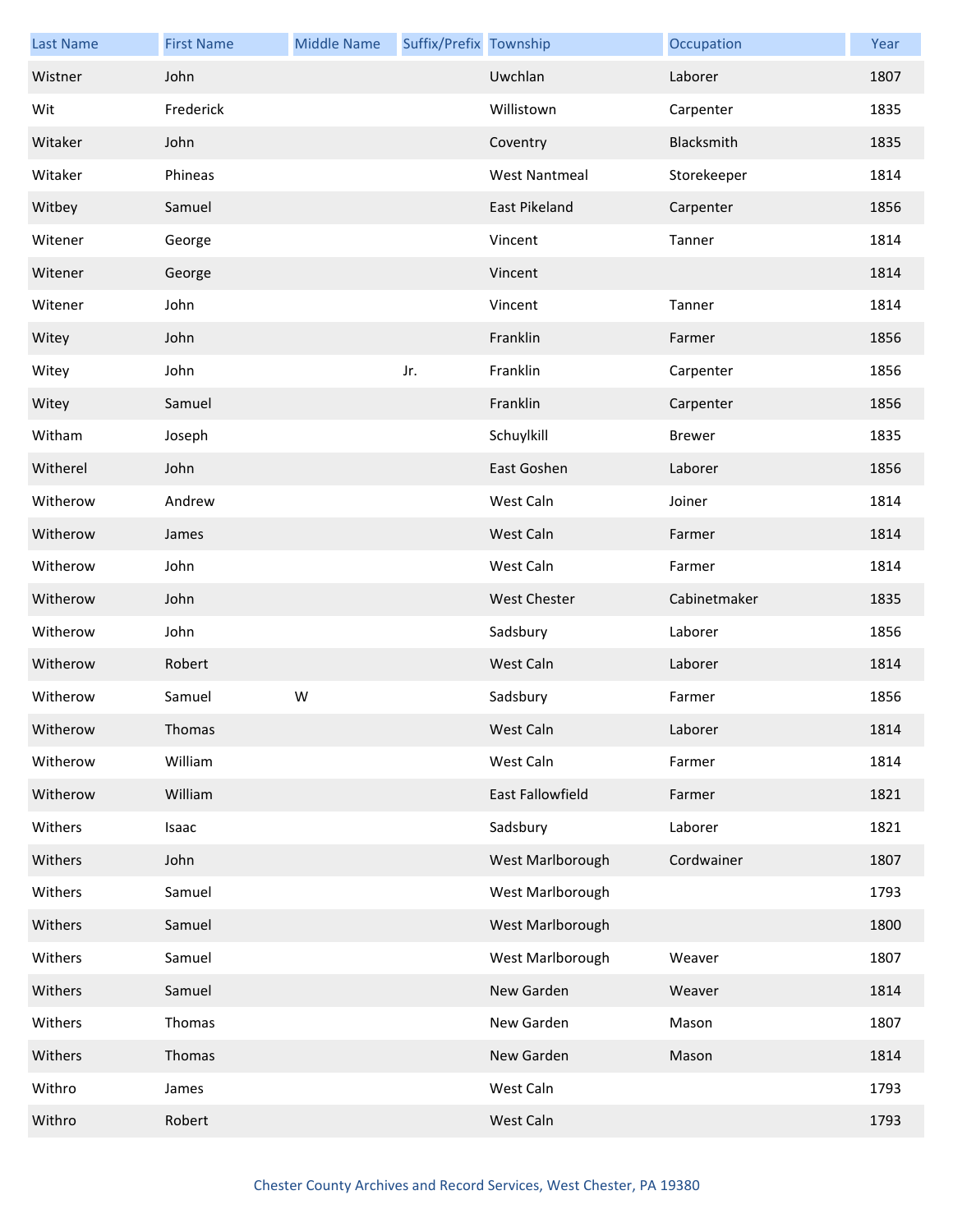| <b>Last Name</b> | <b>First Name</b> | <b>Middle Name</b> | Suffix/Prefix Township |                  | Occupation | Year |
|------------------|-------------------|--------------------|------------------------|------------------|------------|------|
| Withro           | Samuel            |                    |                        | West Caln        |            | 1793 |
| Withro           | Thomas            |                    |                        | West Caln        |            | 1793 |
| Withrow          | Andrew            |                    |                        | West Caln        | Farmer     | 1821 |
| Withrow          | Hannah            |                    |                        | West Brandywine  | Lady       | 1856 |
| Withrow          | Hannah            |                    |                        | West Brandywine  | Lady       | 1856 |
| Withrow          | Isaac             |                    |                        | Sadsbury         | Laborer    | 1828 |
| Withrow          | James             |                    |                        | West Caln        | Farmer     | 1807 |
| Withrow          | Jane              |                    |                        | West Caln        |            | 1821 |
| Withrow          | Jane              |                    |                        | West Brandywine  | Lady       | 1856 |
| Withrow          | John              |                    |                        | Honey Brook      |            | 1793 |
| Withrow          | John              |                    |                        | West Caln        | Farmer     | 1807 |
| Withrow          | John              |                    |                        | West Caln        | Farmer     | 1821 |
| Withrow          | John              |                    | Jr.                    | West Caln        | Farmer     | 1828 |
| Withrow          | John              |                    |                        | West Caln        | Farmer     | 1828 |
| Withrow          | John              |                    |                        | West Caln        |            | 1835 |
| Withrow          | John              |                    |                        | West Caln        | Farmer     | 1835 |
| Withrow          | Joseph            |                    |                        | West Caln        | Smith      | 1835 |
| Withrow          | Robert            |                    |                        | West Caln        | Farmer     | 1821 |
| Withrow          | Robert            |                    |                        | West Caln        | Farmer     | 1828 |
| Withrow          | Robert            |                    |                        | West Caln        | Farmer     | 1835 |
| Withrow          | Robert            |                    |                        | West Brandywine  | Farmer     | 1856 |
| Withrow          | Samuel            |                    |                        | West Caln        | Farmer     | 1821 |
| Withrow          | Samuel            |                    |                        | West Caln        | Farmer     | 1828 |
| Withrow          | Samuel            |                    |                        | West Caln        | Farmer     | 1835 |
| Withrow          | Samuel            |                    |                        | West Caln        | Farmer     | 1856 |
| Withrow          | Thomas            |                    |                        | West Caln        | Farmer     | 1821 |
| Withrow          | Thomas            |                    |                        | West Caln        | Farmer     | 1828 |
| Withrow          | Thomas            |                    |                        | East Fallowfield | Farmer     | 1835 |
| Withrow          | William           |                    |                        | West Marlborough | Farmer     | 1821 |
| Withrow          | William           |                    |                        | West Caln        | Farmer     | 1828 |
| Withrow          | William           |                    |                        | West Caln        | Farmer     | 1835 |
| Withrow          | William           |                    |                        | East Fallowfield | Farmer     | 1835 |
| Withrow          | William           |                    |                        | East Fallowfield | Farmer     | 1856 |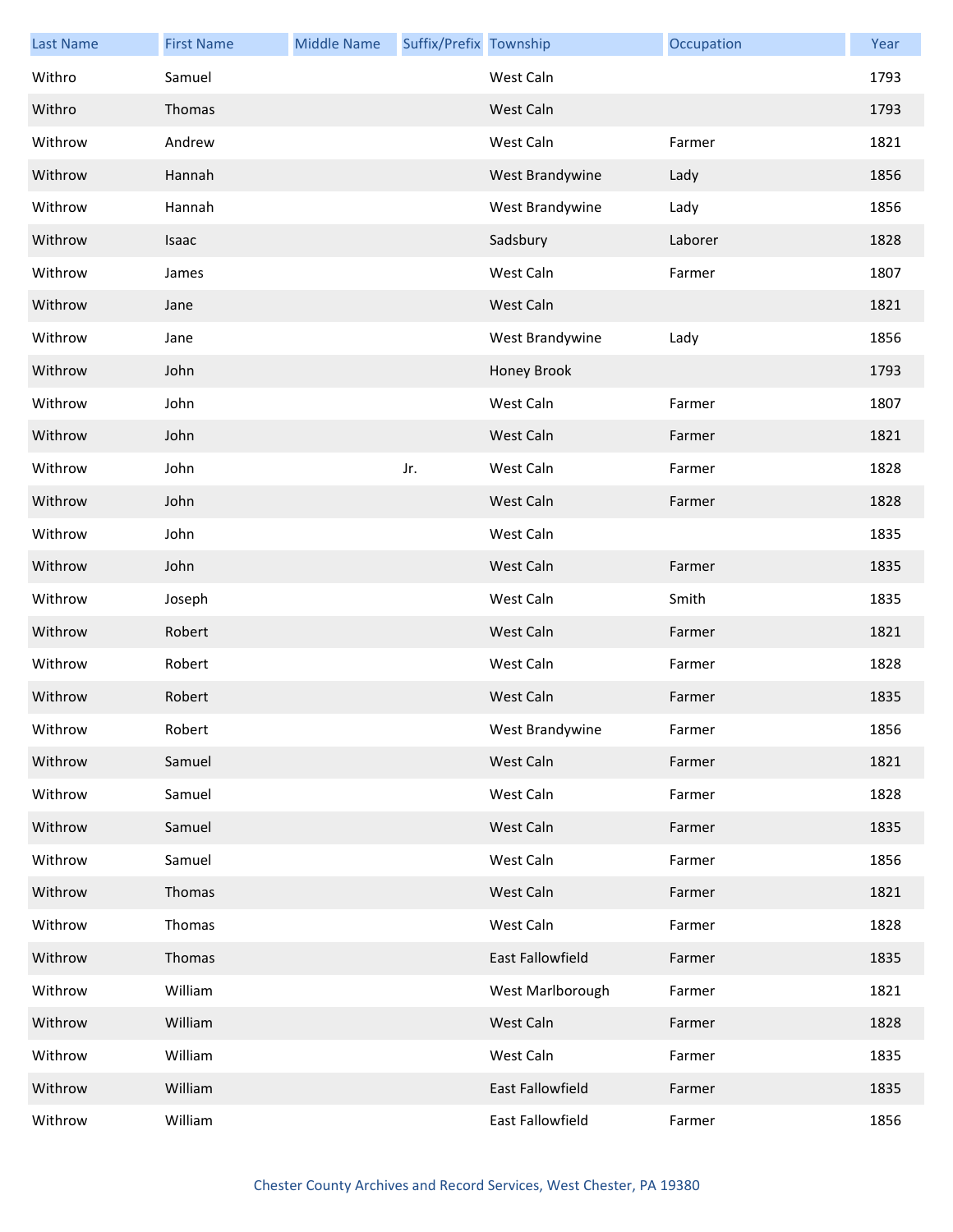| <b>Last Name</b> | <b>First Name</b> | <b>Middle Name</b> | Suffix/Prefix Township |                      | Occupation | Year |
|------------------|-------------------|--------------------|------------------------|----------------------|------------|------|
| Witits           | Nathan            |                    |                        | <b>East Vincent</b>  | Laborer    | 1856 |
| Witman           | Collinson         | R.                 |                        | Schuylkill           | Merchant   | 1828 |
| Witman           | John              |                    |                        | Coventry             | Carpenter  | 1814 |
| Witman           | Laurence          |                    |                        | Easttown             | Laborer    | 1821 |
| Witman           | Zachariah         |                    |                        | West Whiteland       | Thresher   | 1856 |
| Witson           | Henry             |                    |                        | Sadsbury             |            | 1793 |
| Witson           | John              |                    |                        | Easttown             |            | 1856 |
| Witson           | Seth              |                    |                        | East Nottingham      | Farmer     | 1814 |
| Witt             | Frederick         |                    |                        | East Whiteland       | Laborer    | 1821 |
| Witt             | Frederick         |                    |                        | East Whiteland       | Carpenter  | 1828 |
| Witten           | John              |                    |                        | Willistown           | Papermaker | 1821 |
| Wittick          | Anthony           |                    |                        | Pikeland             | Farmer     | 1835 |
| Wivel            | Marmaduke         |                    |                        | Newlin               |            | 1793 |
| Wolberton        | John              |                    |                        | <b>West Nantmeal</b> | Farmer     | 1835 |
| Wolcott          | Phineas           | <b>B.</b>          |                        | <b>West Chester</b>  | Printer    | 1828 |
| Wolerton         | Charles           |                    |                        | Uwchlan              | Farmer     | 1807 |
| Wolerton         | Eli               |                    |                        | Uwchlan              | Farmer     | 1807 |
| Wolf             | Allison           |                    |                        | Schuylkill           | Carpenter  | 1856 |
| Wolf             | Andrew            |                    |                        | East Nottingham      |            | 1856 |
| Wolf             | Charles           |                    |                        | <b>West Nantmeal</b> | Laborer    | 1835 |
| Wolf             | Charles           |                    |                        | Wallace              | Farmer     | 1856 |
| Wolf             | Christian         |                    |                        | Brandywine           | Farmer     | 1814 |
| Wolf             | Cutlep            |                    |                        | Honeybrook           | Laborer    | 1856 |
| Wolf             | Francis           |                    |                        | West Bradford        |            | 1856 |
| Wolf             | Gottleib          |                    |                        | Wallace              | Farmer     | 1856 |
| Wolf             | Gottlib           |                    |                        | <b>West Nantmeal</b> | Laborer    | 1835 |
| Wolf             | Isaac             |                    |                        | Schuylkill           | Carpenter  | 1856 |
| Wolf             | Jacob             |                    |                        | <b>East Nantmeal</b> | Laborer    | 1835 |
| Wolf             | Robert            |                    |                        | Londonderry          | Laborer    | 1807 |
| Wolf             | Robert            |                    |                        | West Fallowfield     | Laborer    | 1814 |
| Wolf             | Robert            |                    |                        | West Marlborough     | Laborer    | 1821 |
| Wolf             | Robert            |                    |                        | Sadsbury             | Laborer    | 1828 |
| Wolf             | Robert            |                    |                        | West Fallowfield     | Laborer    | 1835 |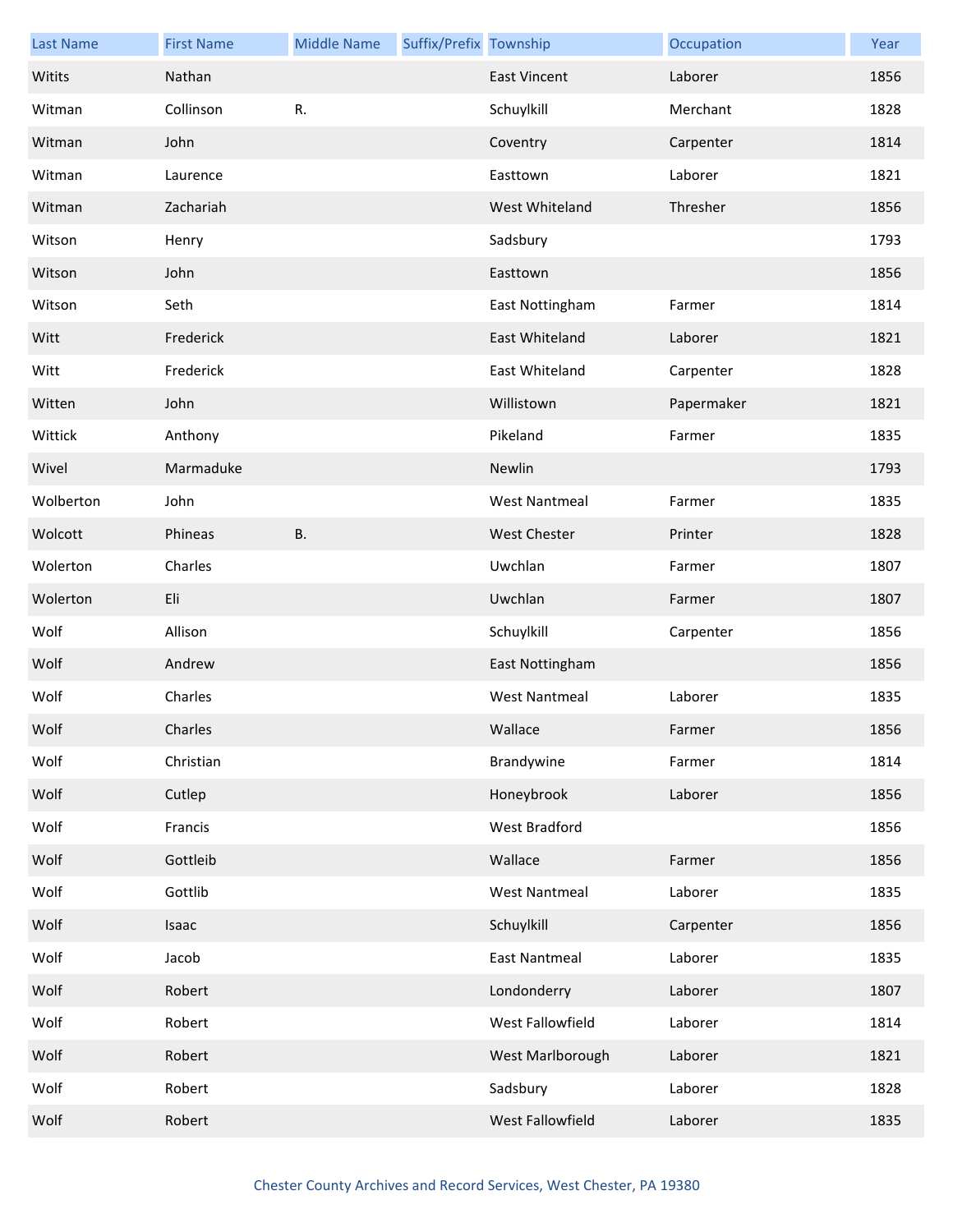| <b>Last Name</b> | <b>First Name</b> | <b>Middle Name</b> | Suffix/Prefix Township |                         | Occupation           | Year |
|------------------|-------------------|--------------------|------------------------|-------------------------|----------------------|------|
| Wolf             | Robert            |                    |                        | West Fallowfield        | Laborer              | 1835 |
| Wolfington       | Abram             |                    |                        | <b>East Fallowfield</b> |                      | 1793 |
| Wollard          | Benjamin          |                    |                        | Londonderry             | Farmer               | 1828 |
| Wollasson        | Charles           |                    |                        | Birmingham              | Miller               | 1856 |
| Wollaston        | Edwin             |                    |                        | East Marlborough        | Miller               | 1828 |
| Wollaston        | Edwin             |                    |                        | East Marlborough        | Miller               | 1835 |
| Wollaston        | Isaac             |                    |                        | New Garden              | Farmer               | 1856 |
| Wollaston        | James             |                    |                        | London Grove            |                      | 1800 |
| Wollaston        | James             |                    |                        | East Marlborough        | Farmer               | 1807 |
| Wollaston        | James             |                    |                        | East Marlborough        | Farmer               | 1814 |
| Wollaston        | James             |                    |                        | East Marlborough        | Justice of the Peace | 1821 |
| Wollaston        | James             |                    |                        | East Marlborough        | Farmer               | 1828 |
| Wollaston        | James             |                    |                        | East Marlborough        | Farmer               | 1835 |
| Wollaston        | Jesse             |                    |                        | East Marlborough        | Farmer               | 1828 |
| Wollaston        | Jesse             |                    |                        | East Marlborough        | Farmer               | 1835 |
| Wollaston        | Jesse             |                    |                        | East Marlborough        | Gentleman            | 1856 |
| Wollaston        | Joseph            |                    |                        | East Whiteland          |                      | 1800 |
| Wollaston        | Mary Ann          |                    |                        | East Marlborough        |                      | 1856 |
| Wollaston        | Thomas            |                    |                        | New Garden              | Farmer               | 1856 |
| Wollerly         | Frederick         |                    |                        | East Fallowfield        | Laborer              | 1821 |
| Wollerton        | Charles           |                    |                        | East Bradford           |                      | 1793 |
| Wollerton        | Charles           |                    |                        | West Whiteland          |                      | 1793 |
| Wollerton        | Charles           |                    |                        | West Whiteland          | Farmer               | 1814 |
| Wollerton        | Charles           |                    |                        | West Whiteland          |                      | 1821 |
| Wollerton        | Charles           |                    |                        | West Whiteland          | Farmer               | 1828 |
| Wollerton        | Eli               |                    |                        | West Whiteland          | Tailor               | 1814 |
| Wollerton        | Eli               |                    |                        | West Goshen             | Tailor               | 1828 |
| Wollerton        | Eli               |                    |                        | West Whiteland          | Farmer               | 1835 |
| Wollerton        | Eli               |                    |                        | West Whiteland          | Farmer               | 1856 |
| Wollerton        | <b>Isaac</b>      |                    |                        | West Whiteland          | Carpenter            | 1814 |
| Wollerton        | Isaac             |                    |                        | West Whiteland          |                      | 1821 |
| Wollerton        | Isaac             |                    |                        | West Whiteland          | Carpenter            | 1828 |
| Wollerton        | Ishmael           |                    |                        | East Bradford           | Laborer              | 1828 |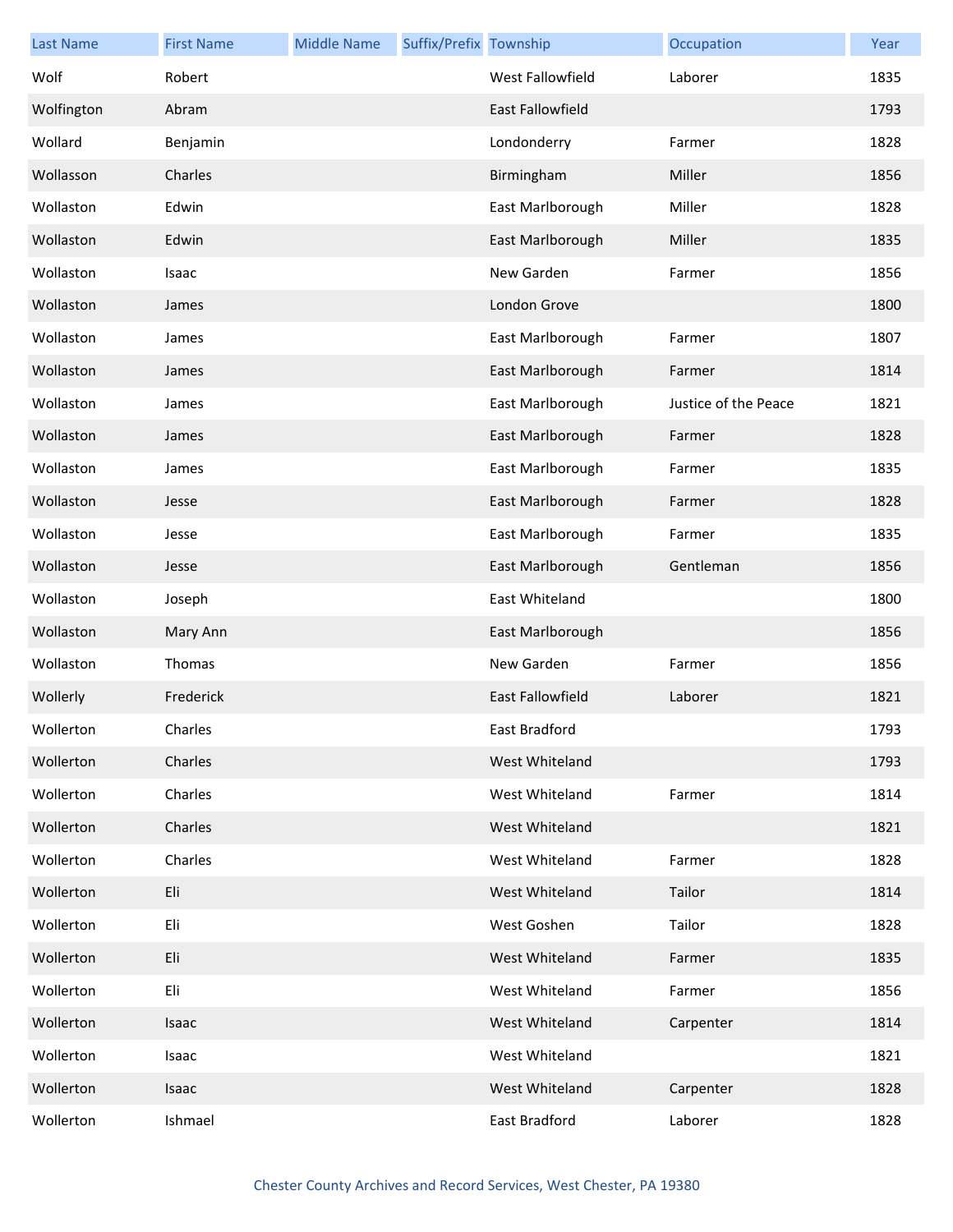| <b>Last Name</b> | <b>First Name</b> | <b>Middle Name</b> | Suffix/Prefix Township |                      | Occupation  | Year |
|------------------|-------------------|--------------------|------------------------|----------------------|-------------|------|
| Wollerton        | James             |                    |                        | West Whiteland       |             | 1793 |
| Wollerton        | James             |                    |                        | East Bradford        | Farmer      | 1814 |
| Wollerton        | James             |                    |                        | West Whiteland       | Plasterer   | 1814 |
| Wollerton        | James             |                    |                        | West Whiteland       |             | 1821 |
| Wollerton        | James             |                    |                        | <b>East Bradford</b> | Plasterer   | 1828 |
| Wollerton        | James             |                    |                        | West Whiteland       | Plasterer   | 1835 |
| Wollerton        | James             |                    |                        | East Bradford        | Plasterer   | 1835 |
| Wollerton        | James             |                    |                        | West Whiteland       | Farmer      | 1856 |
| Wollerton        | John              |                    |                        | Willistown           | Saddler     | 1814 |
| Wollerton        | John              |                    |                        | East Bradford        | Farmer      | 1814 |
| Wollerton        | John              |                    |                        | Uwchlan              | Saddler     | 1821 |
| Wollerton        | John              |                    |                        | East Bradford        |             | 1821 |
| Wollerton        | John              |                    |                        | <b>West Chester</b>  | Farmer      | 1821 |
| Wollerton        | John              |                    |                        | East Bradford        | Farmer      | 1828 |
| Wollerton        | John              |                    |                        | <b>West Nantmeal</b> | Farmer      | 1828 |
| Wollerton        | John              |                    |                        | <b>West Chester</b>  | Farmer      | 1828 |
| Wollerton        | Joseph            |                    |                        | East Whiteland       | Saddler     | 1807 |
| Wollerton        | Joseph            |                    |                        | Willistown           | Saddler     | 1814 |
| Wollerton        | Mifflen           |                    |                        | East Bradford        | Farmer      | 1835 |
| Wollerton        | Mifflin           |                    |                        | East Bradford        | Farmer      | 1828 |
| Wollerton        | Mifflin           |                    |                        | West Whiteland       | Farmer      | 1856 |
| Wollerton        | Samuel            | H                  |                        | Uwchlan              | Farmer      | 1856 |
| Wollerton        | William           |                    |                        | Goshen               |             | 1793 |
| Wollerton        | William           |                    |                        | West Chester         | Farmer      | 1814 |
| Wollerton        | William           |                    |                        | West Goshen          |             | 1821 |
| Wollerton        | William           |                    |                        | West Chester         | Farmer      | 1828 |
| Wollerton        | William           |                    |                        | Uwchlan              | Farmer      | 1835 |
| Wollerton        | William           |                    |                        | <b>West Vincent</b>  | Storekeeper | 1835 |
| Wollerton        | William           |                    |                        | West Chester         | Judge       | 1856 |
| Wollerton        | Ziba              | $\mathsf C$        |                        | West Whiteland       | Teacher     | 1835 |
| Wollerton        | Ziba              | $\mathsf C$        |                        | <b>West Chester</b>  | Clerk       | 1856 |
| Wollertson       | Thomas            |                    |                        | West Marlborough     | Miller      | 1835 |
| Wolles           | John              |                    |                        | Sadsbury             | Laborer     | 1856 |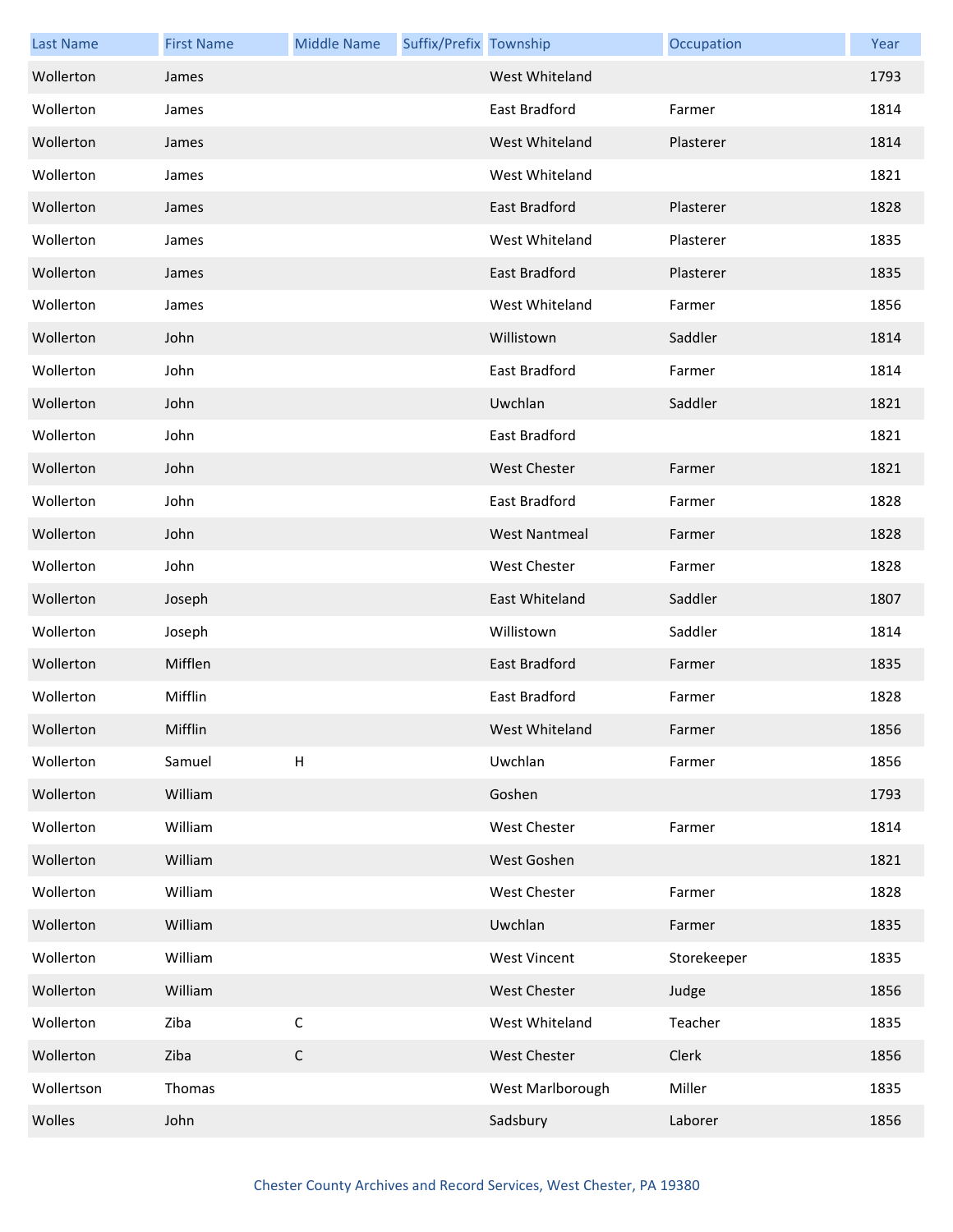| <b>Last Name</b> | <b>First Name</b> | <b>Middle Name</b> | Suffix/Prefix Township |                      | Occupation     | Year |
|------------------|-------------------|--------------------|------------------------|----------------------|----------------|------|
| Wollet           | William           |                    |                        | Easttown             | Limner         | 1814 |
| Wolley           | George            |                    |                        | <b>West Nantmeal</b> | Weaver, farmer | 1835 |
| Wolley           | John              |                    |                        | West Whiteland       |                | 1793 |
| Wolley           | John              |                    |                        | East Bradford        | Schoolmaster   | 1807 |
| Wolley           | Steven            |                    |                        | <b>West Nantmeal</b> | Weaver, farmer | 1835 |
| Wollorton        | James             |                    |                        | <b>East Bradford</b> | Mason          | 1807 |
| Wollorton        | John              |                    |                        | East Bradford        | Farmer         | 1807 |
| Wollorton        | John              |                    |                        | East Bradford        | Saddler        | 1807 |
| Wollorton        | Zila              |                    |                        | East Bradford        | Tailor         | 1807 |
| Wonderley        | George            | W                  |                        | East Caln            | Founder        | 1856 |
| Wonderly         | Henry             |                    |                        | Honey Brook          |                | 1814 |
| Wonderly         | Henry             |                    |                        | Honey Brook          | Laborer        | 1821 |
| Wonderly         | Henry             |                    |                        | Honey Brook          | Gentleman      | 1828 |
| Wonderly         | Henry             |                    |                        | Honey Brook          | Laborer        | 1828 |
| Wonderly         | Henry             |                    |                        | Honey Brook          | Laborer        | 1835 |
| Wonderly         | Jacob             |                    |                        | Willistown           | Laborer        | 1828 |
| Wonderly         | James             |                    |                        | Honey Brook          | Laborer        | 1835 |
| Wonderly         | John              |                    |                        | Honey Brook          |                | 1793 |
| Wonderly         | Joseph            |                    |                        | Honey Brook          | Laborer        | 1821 |
| Wonderly         | Joseph            |                    |                        | Honey Brook          | Laborer        | 1828 |
| Wonderly         | Joseph            |                    |                        | Honey Brook          | Laborer        | 1835 |
| Wonderly         | William           |                    |                        | Honey Brook          | Laborer        | 1828 |
| Wood             | Aaron             |                    |                        | East Nottingham      | Mason          | 1821 |
| Wood             | Abner             |                    |                        | West Nottingham      | Farmer         | 1835 |
| Wood             | Alfred            |                    |                        | Londonderry          | Farmer         | 1856 |
| Wood             | David             |                    |                        | West Nottingham      | Farmer         | 1814 |
| Wood             | David             |                    |                        | West Nottingham      | Farmer         | 1821 |
| Wood             | David             |                    |                        | West Nottingham      | Farmer         | 1828 |
| Wood             | Frederick         |                    |                        | Willistown           | Carpenter      | 1814 |
| Wood             | George            |                    |                        | Schuylkill           | Finisher       | 1856 |
| Wood             | George            |                    |                        | Franklin             | Farmer         | 1856 |
| Wood             | Henry             | Η.                 |                        | East Caln            | Shoemaker      | 1828 |
| Wood             | James             |                    |                        | Willistown           | Hatter         | 1807 |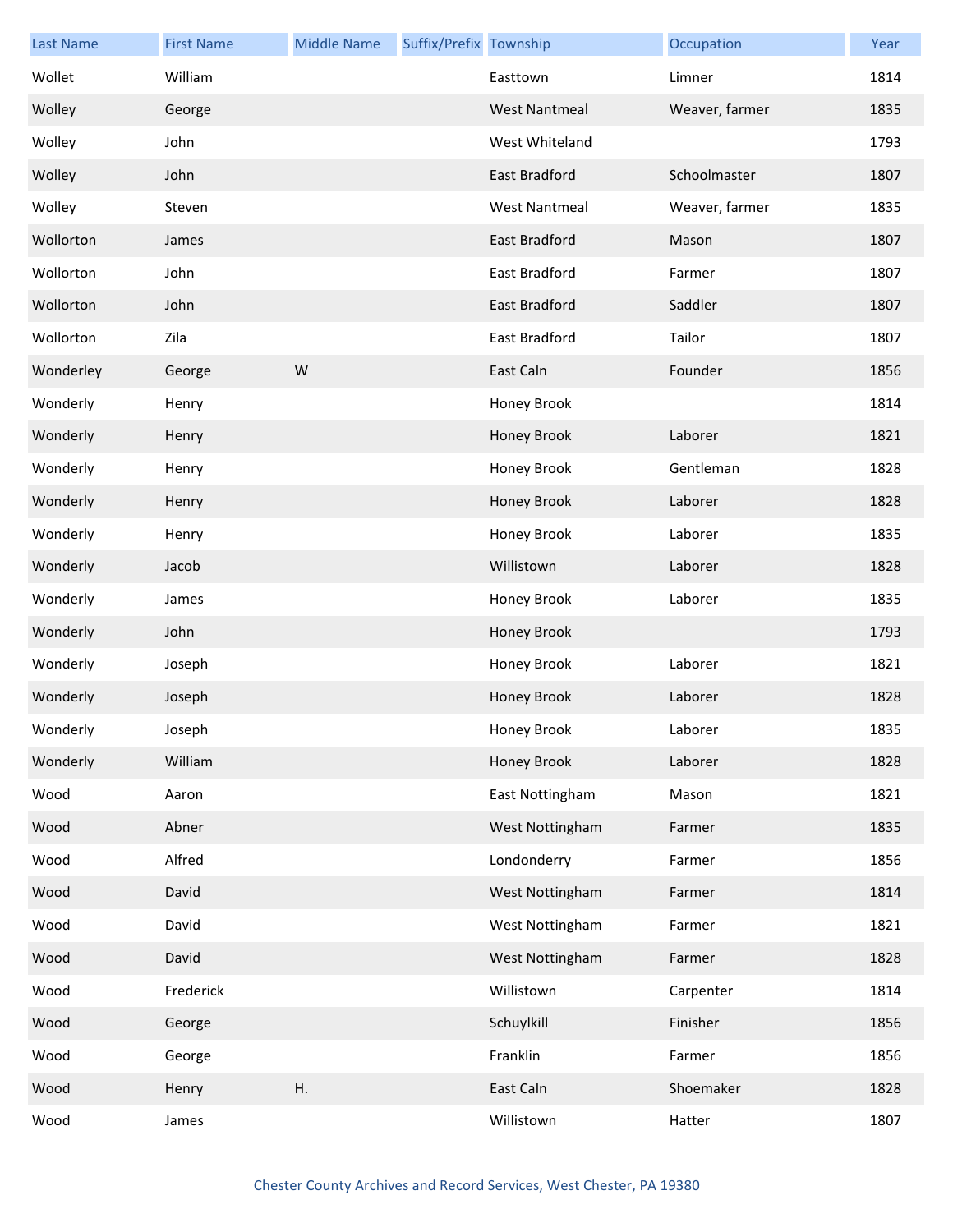| <b>Last Name</b> | <b>First Name</b> | <b>Middle Name</b> | Suffix/Prefix Township |                     | Occupation            | Year |
|------------------|-------------------|--------------------|------------------------|---------------------|-----------------------|------|
| Wood             | James             |                    |                        | Willistown          | Farmer                | 1814 |
| Wood             | James             |                    |                        | Westtown            | Weaver                | 1821 |
| Wood             | James             |                    |                        | Schuylkill          | Farmer                | 1828 |
| Wood             | James             | $\sf B$            |                        | <b>West Chester</b> | Physician             | 1856 |
| Wood             | Jesse             |                    |                        | West Nottingham     | Millwright            | 1807 |
| Wood             | Jesse             |                    |                        | West Nottingham     | Farmer                | 1814 |
| Wood             | John              |                    |                        | West Nottingham     | Carpenter             | 1807 |
| Wood             | John              |                    |                        | East Fallowfield    | Husbandman            | 1807 |
| Wood             | John              |                    |                        | East Fallowfield    | Farmer                | 1814 |
| Wood             | John              |                    |                        | East Marlborough    | Tanner                | 1821 |
| Wood             | John              |                    |                        | London Grove        | <b>Cotton Spinner</b> | 1821 |
| Wood             | John              |                    |                        | East Marlborough    | Tanner                | 1828 |
| Wood             | John              |                    | Jr.                    | West Fallowfield    | Farmer                | 1835 |
| Wood             | John              |                    |                        | West Fallowfield    | Laborer               | 1835 |
| Wood             | John              |                    | Jr.                    | West Fallowfield    | Farmer                | 1835 |
| Wood             | John              |                    |                        | West Fallowfield    | Laborer               | 1835 |
| Wood             | John              |                    |                        | <b>West Chester</b> | Storekeeper           | 1856 |
| Wood             | Joseph            |                    |                        | London Grove        | Innkeeper             | 1821 |
| Wood             | Joseph            |                    |                        | East Bradford       |                       | 1821 |
| Wood             | Joseph            |                    |                        | London Grove        | Innkeeper             | 1828 |
| Wood             | Joseph            |                    |                        | East Bradford       | Carpenter             | 1828 |
| Wood             | Joseph            |                    |                        | West Nottingham     | Carpenter             | 1828 |
| wood             | Joseph            |                    |                        | East Bradford       | Carpenter             | 1835 |
| Wood             | Joseph            |                    |                        | Londonderry         | Miller                | 1835 |
| Wood             | Joseph            |                    |                        | West Nottingham     |                       | 1835 |
| Wood             | Joshua            |                    |                        | West Fallowfield    | Farmer                | 1835 |
| Wood             | Joshua            |                    |                        | West Fallowfield    | Farmer                | 1835 |
| Wood             | Mahlon            |                    |                        | Kennett Square      | Potter                | 1856 |
| Wood             | Nathan            |                    |                        | Willistown          | Laborer               | 1835 |
| Wood             | Robert            |                    |                        | Tredyffrin          |                       | 1793 |
| Wood             | Samuel            |                    |                        | London Grove        | <b>Butcher</b>        | 1821 |
| Wood             | Samuel            |                    |                        | West Nottingham     | Farmer                | 1828 |
| Wood             | Samuel            |                    | Sr.                    | Tredyffrin          | Weaver                | 1856 |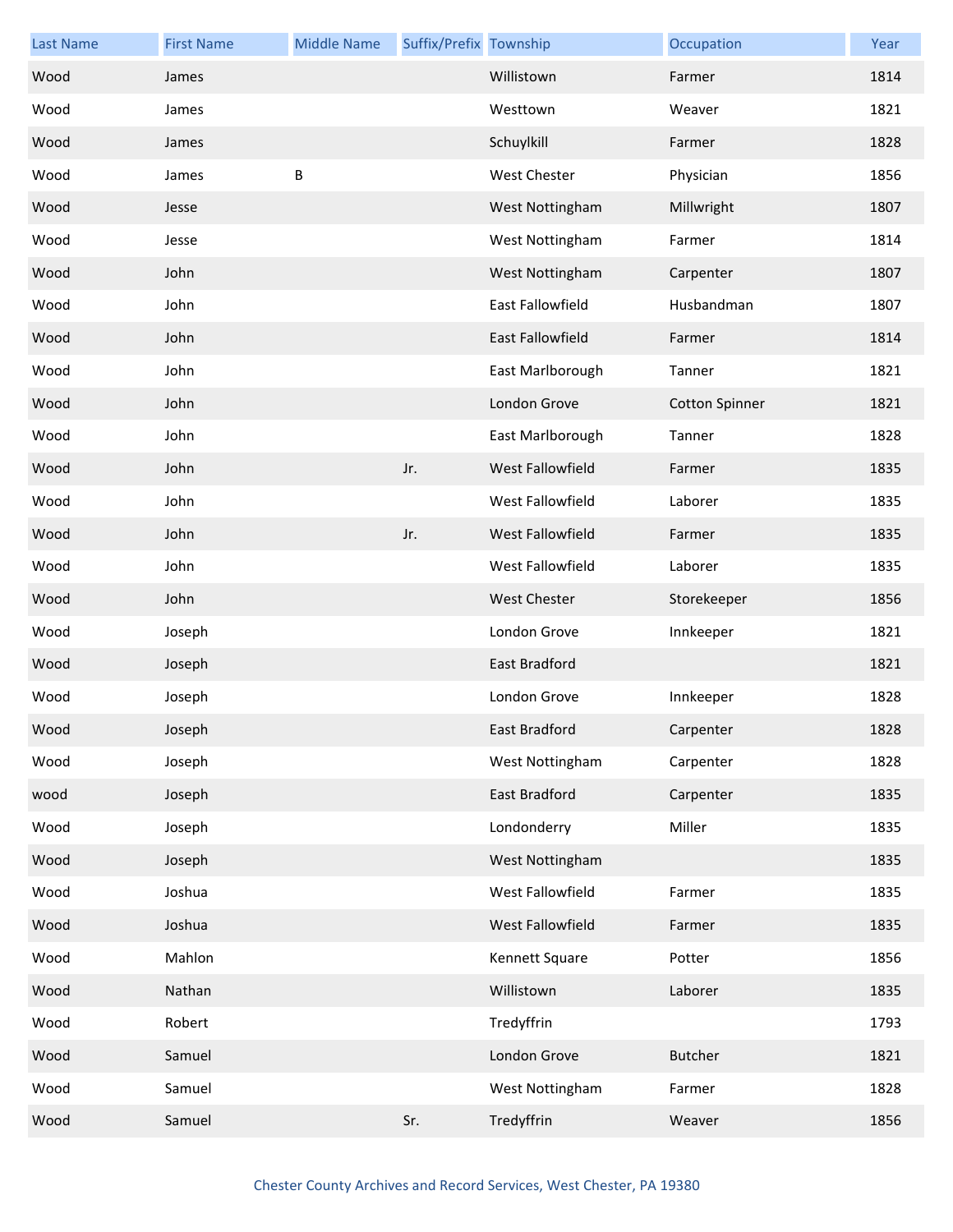| <b>Last Name</b> | <b>First Name</b> | <b>Middle Name</b> | Suffix/Prefix Township |                         | Occupation    | Year |
|------------------|-------------------|--------------------|------------------------|-------------------------|---------------|------|
| Wood             | Samuel            | J                  |                        | <b>West Chester</b>     | Coach painter | 1856 |
| Wood             | Thomas            |                    |                        | Newlin                  |               | 1793 |
| Wood             | Thomas            |                    |                        | London Grove            | Tanner        | 1828 |
| Wood             | Thomas            |                    |                        | West Fallowfield        | Farmer        | 1835 |
| Wood             | Thomas            |                    |                        | West Fallowfield        | Farmer        | 1835 |
| Wood             | Thomas            |                    |                        | Phoenixville            | Pudler        | 1856 |
| Wood             | Thomas            |                    |                        | West Fallowfield        | Farmer        | 1856 |
| Wood             | William           |                    |                        | <b>West Fallowfield</b> | Farmer        | 1814 |
| Woodard          | Evan              |                    |                        | East Caln               | Storekeeper   | 1821 |
| Woodard          | George            |                    |                        | London Grove            | Blacksmith    | 1856 |
| Woodard          | Joshua            |                    |                        | <b>West Vincent</b>     | Farmer        | 1835 |
| Woodard          | William           |                    |                        | Kennett                 | Farmer        | 1828 |
| Woodburn         | James             |                    |                        | Easttown                |               | 1793 |
| Woodcock         | William           |                    |                        | New Garden              | Farmer        | 1800 |
| Wooden           | John              |                    |                        | West Bradford           | Laborer       | 1807 |
| Wooders          | Charles           |                    |                        | Sadsbury                | Schoolteacher | 1828 |
| Woodhead         | Thomas            |                    |                        | Uwchlan                 | Manufacturer  | 1856 |
| Woodington       | David             |                    |                        | New London              | Farmer        | 1821 |
| Woodland         | Abraham           | G                  |                        | West Pikeland           | Farmer        | 1856 |
| Woodland         | Christian         |                    |                        | Sadsbury                | Laborer       | 1856 |
| Woodland         | Jesse             |                    |                        | East Pikeland           | Laborer       | 1856 |
| Woodland         | William           |                    |                        | Vincent                 | Carpenter     | 1828 |
| Woodman          | Abisha            |                    |                        | Tredyffrin              | Farmer        | 1821 |
| Woodman          | Edward            |                    |                        | Tredyffrin              |               | 1793 |
| Woodman          | Edward            |                    |                        | Tredyffrin              |               | 1800 |
| Woodman          | Edward            |                    |                        | Tredyffrin              | Farmer        | 1807 |
| Woodman          | Edward            |                    |                        | Tredyffrin              | Farmer        | 1814 |
| Woodman          | William           |                    |                        | Tredyffrin              | Farmer        | 1821 |
| Woodman          | William           |                    |                        | Tredyffrin              |               | 1828 |
| Woodman          | William           |                    |                        | Tredyffrin              | Farmer        | 1835 |
| Woodman          | William           | T.                 |                        | Charlestown             | Schoolmaster  | 1814 |
| Woodmanse        | Henry             |                    |                        | Tredyffrin              | Schoolmaster  | 1821 |
| Woodro           | John              |                    |                        | East Nottingham         | Farmer        | 1856 |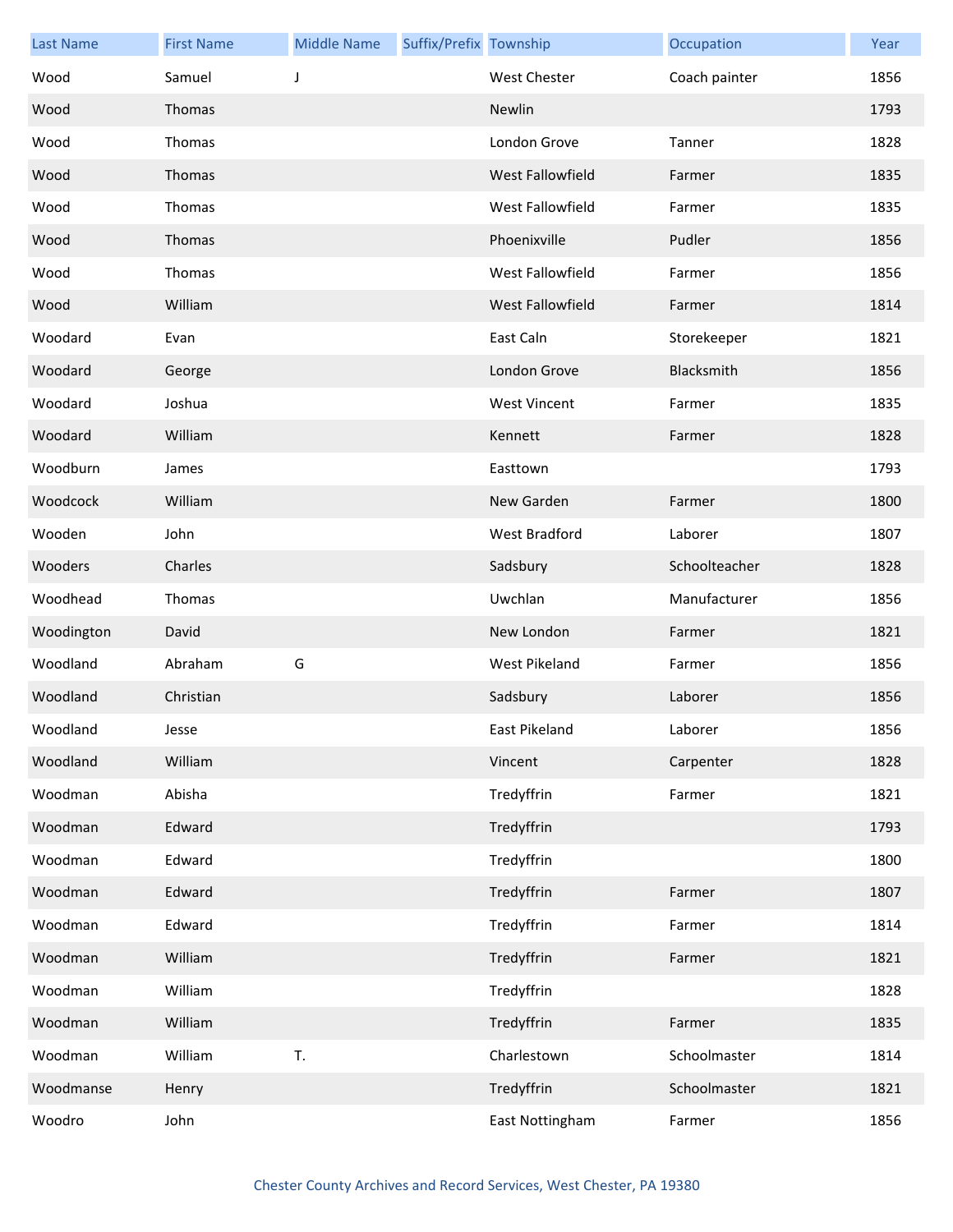| <b>Last Name</b> | <b>First Name</b> | <b>Middle Name</b> | Suffix/Prefix Township |                      | Occupation  | Year |
|------------------|-------------------|--------------------|------------------------|----------------------|-------------|------|
| Woodro           | Levi              |                    |                        | Kennett              |             | 1793 |
| Woodroe          | Isaac             |                    |                        | New London           |             | 1800 |
| Woodrooff        | David             |                    |                        | <b>West Nantmeal</b> |             | 1793 |
| Woodrow          | Isaac             |                    |                        | East Marlborough     |             | 1793 |
| Woodrow          | Isaac             |                    |                        | New London           | Farmer      | 1807 |
| Woodrow          | Isaac             |                    |                        | Franklin             | Farmer      | 1856 |
| Woodrow          | James             |                    |                        | Newlin               | Wheelwright | 1828 |
| Woodrow          | Joseph            |                    |                        | Easttown             | Farmer      | 1821 |
| Woodrow          | Levi              |                    |                        | Kennett              | Farmer      | 1800 |
| Woodrow          | Levi              |                    |                        | Kennett              | Farmer      | 1807 |
| Woodrow          | Levi              |                    |                        | Kennett              | Farmer      | 1821 |
| Woodrow          | Levi              |                    |                        | Kennett              | Farmer      | 1835 |
| Woodrow          | Levy              |                    |                        | Kennett              | Farmer      | 1828 |
| Woodrow          | William           |                    |                        | West Nottingham      |             | 1793 |
| Woodrowe         | Levi              |                    |                        | Kennett              | Farmer      | 1814 |
| Woodruff         | John              |                    |                        | Londonderry          | Shoemaker   | 1856 |
| Woods            | Alfred            | P                  |                        | New Garden           | Laborer     | 1856 |
| Woods            | David             |                    |                        | West Nottingham      |             | 1800 |
| Woods            | Edward            |                    |                        | West Whiteland       | Farmer      | 1807 |
| Woods            | Furd              |                    |                        | London Grove         | Carpenter   | 1856 |
| Woods            | James             |                    |                        | Kennett              | Laborer     | 1807 |
| Woods            | James             |                    |                        | New Garden           | Farmer      | 1814 |
| Woods            | James             |                    |                        | New Garden           | Farmer      | 1821 |
| Woods            | James             |                    |                        | New London           | Wheelwright | 1821 |
| Woods            | James             |                    |                        | New London           | Carpenter   | 1828 |
| Woods            | Jehu              |                    |                        | New Garden           |             | 1793 |
| Woods            | Jesse             |                    |                        | West Nottingham      |             | 1800 |
| Woods            | John              |                    |                        | West Caln            |             | 1828 |
| Woods            | John              |                    |                        | New Garden           | Laborer     | 1856 |
| Woods            | Joseph            |                    |                        | West Nottingham      |             | 1793 |
| Woods            | Joseph            |                    |                        | West Nottingham      |             | 1800 |
| Woods            | Laurence          |                    |                        | New Garden           |             | 1793 |
| Woods            | Maria             |                    |                        | New London           | Seamstress  | 1835 |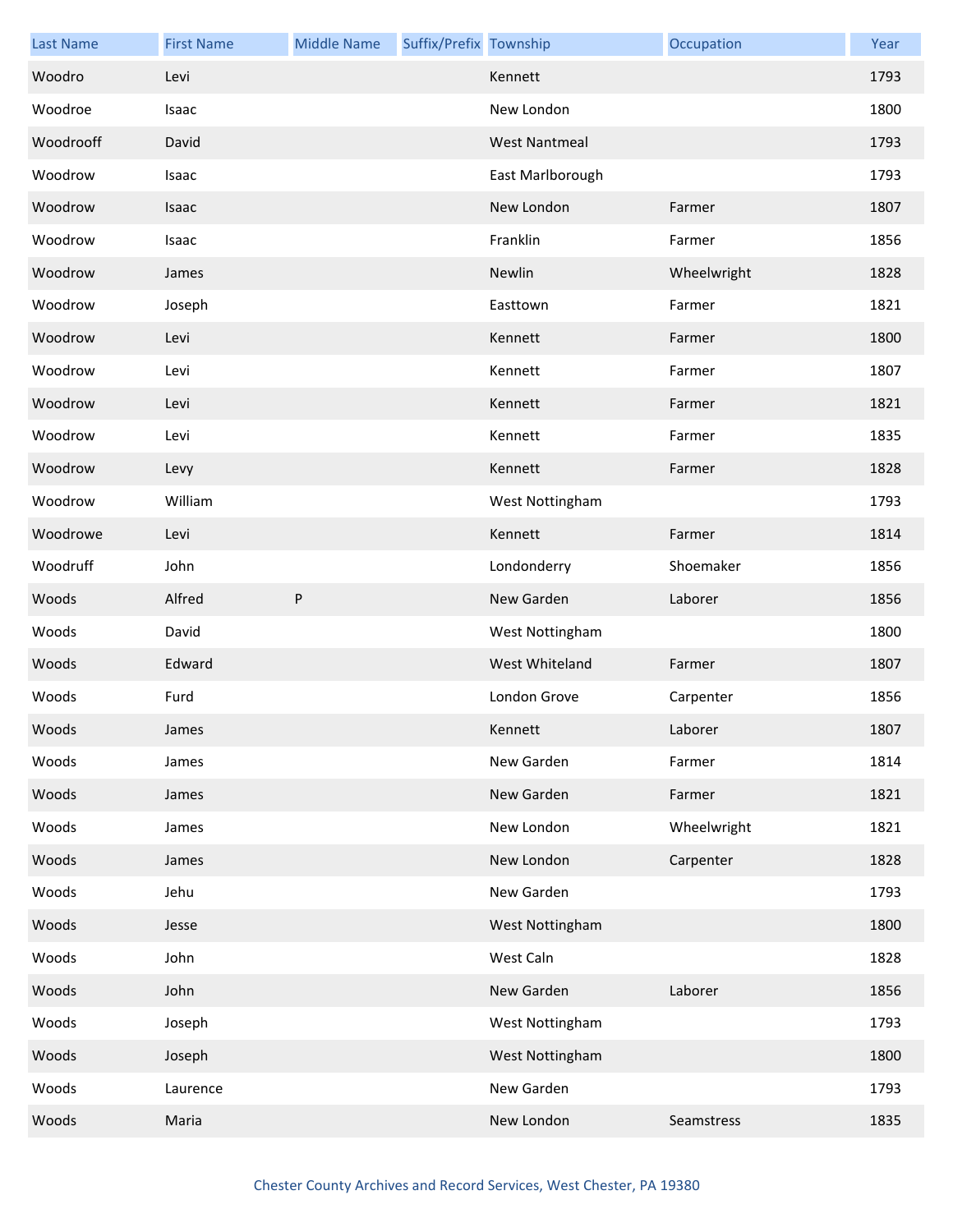| <b>Last Name</b> | <b>First Name</b> | <b>Middle Name</b> | Suffix/Prefix Township |                     | Occupation     | Year |
|------------------|-------------------|--------------------|------------------------|---------------------|----------------|------|
| Woods            | Patrick           |                    |                        | Schuylkill          | Carpenter      | 1828 |
| Woods            | Samuel            |                    |                        | Penn                | Jobber         | 1828 |
| Woods            | Samuel            |                    |                        | New London          | Laborer        | 1835 |
| Woods            | Samuel            |                    |                        | East Marlborough    | Blacksmith     | 1856 |
| Woods            | Spencer           |                    |                        | West Marlborough    | Smith          | 1828 |
| Woods            | Taylor            |                    |                        | New Garden          | Laborer        | 1856 |
| Woods            | Thomas            |                    |                        | West Nottingham     |                | 1793 |
| Woods            | William           |                    |                        | East Caln           |                | 1793 |
| Woods            | William           |                    |                        | <b>Upper Oxford</b> | Laborer        | 1828 |
| Woods            | William           |                    |                        | New Garden          | Mason          | 1856 |
| Woodside         | Archibald         |                    |                        | New London          |                | 1793 |
| Woodside         | Archibald         |                    | Jr.                    | New London          |                | 1793 |
| Woodside         | Archibald         |                    |                        | New London          | Turner         | 1800 |
| Woodside         | Archibald         |                    |                        | New London          |                | 1800 |
| Woodside         | Archibald         |                    |                        | New London          | Farmer         | 1807 |
| Woodside         | Archibald         |                    |                        | New London          | Farmer         | 1814 |
| Woodside         | Archibald         |                    |                        | New London          | Farmer         | 1821 |
| Woodside         | Archibald         |                    |                        | Penn                | Smith          | 1828 |
| Woodside         | Archibald         |                    |                        | Penn                | Blacksmith     | 1835 |
| Woodside         | Archibald         |                    |                        | Penn                | Blacksmith     | 1856 |
| Woodside         | John              |                    |                        | Penn                | Farmer         | 1821 |
| Woodside         | John              |                    |                        | Penn                | Farmer         | 1828 |
| Woodside         | John              |                    |                        | Penn                | Farmer         | 1835 |
| Woodside         | John              |                    |                        | Penn                | Farmer         | 1856 |
| Woodside         | Mary              |                    |                        | New London          | Lady           | 1828 |
| Woodside         | Steward           |                    |                        | New London          | Hatter         | 1814 |
| Woodside         | Stewart           |                    |                        | New London          | Hatter         | 1800 |
| Woodside         | Stewart           |                    |                        | New London          | Hatter         | 1807 |
| Woodside         | Stewart           |                    |                        | New London          | Hatter         | 1821 |
| Woodside         | Stewart           |                    |                        | Penn                | Wheelwright    | 1828 |
| Woodside         | W                 | Stenad             |                        | Penn                | Wheelwright    | 1835 |
| Woodside         | William           |                    |                        | Londonderry         | Farmer & Smith | 1807 |
| Woodside         | William           |                    |                        | Londonderry         | Smith          | 1814 |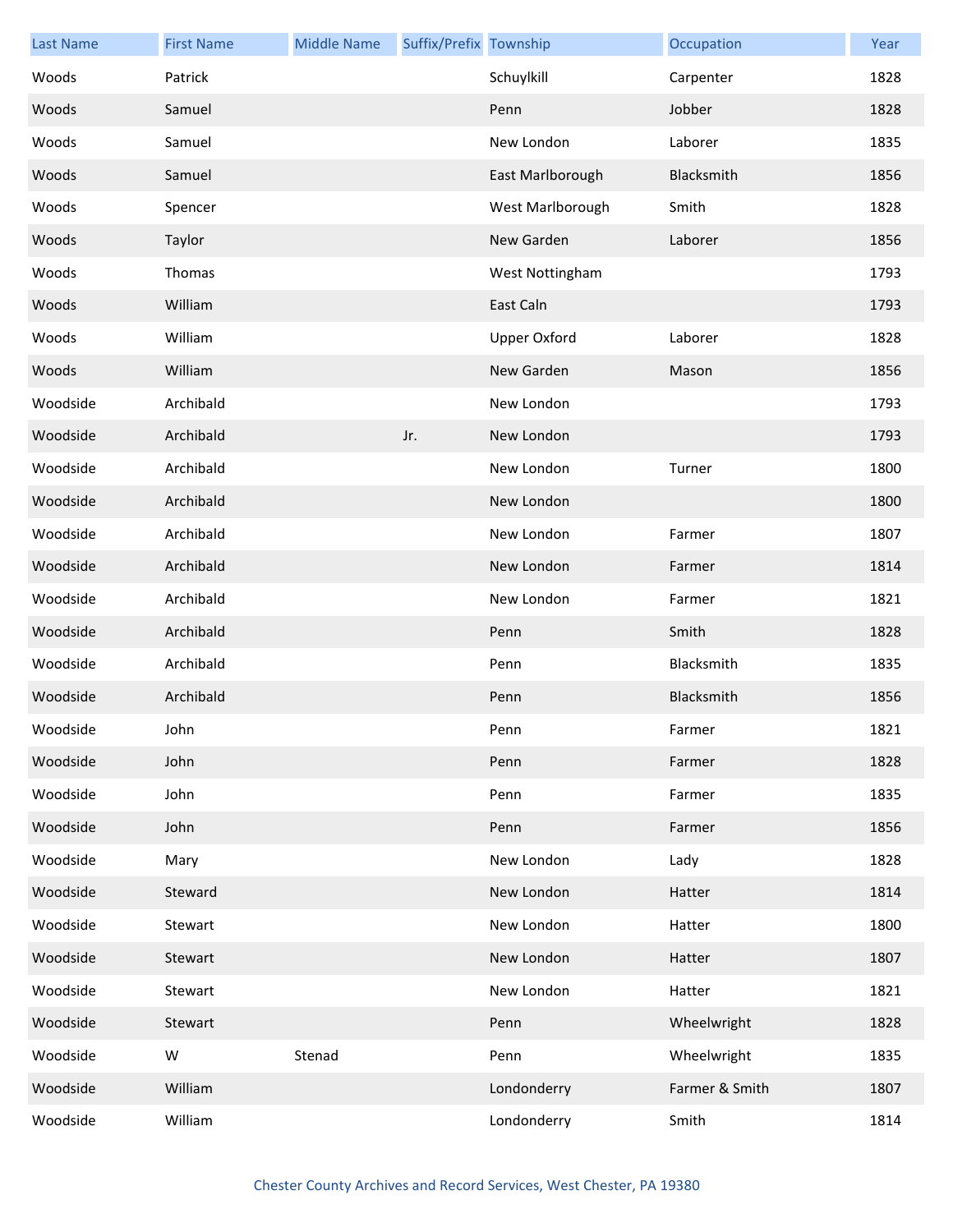| <b>Last Name</b> | <b>First Name</b> | <b>Middle Name</b> | Suffix/Prefix Township |                      | Occupation  | Year |
|------------------|-------------------|--------------------|------------------------|----------------------|-------------|------|
| Woodside         | William           |                    |                        | Penn                 | Blacksmith  | 1821 |
| Woodside         | William           |                    |                        | Penn                 | Farmer      | 1828 |
| Woodside         | William           |                    |                        | Penn                 |             | 1835 |
| Woodside         | William           | $\sf S$            |                        | Penn                 | Wheelwright | 1856 |
| Woodwait         | Samuel            |                    |                        | New Garden           |             | 1821 |
| Woodward         | Aaron             |                    |                        | East Bradford        | Wheelwright | 1807 |
| Woodward         | Aaron             |                    |                        | West Bradford        | Farmer      | 1814 |
| Woodward         | Aaron             |                    |                        | <b>West Bradford</b> | Wheelwright | 1821 |
| Woodward         | Aaron             |                    |                        | West Bradford        | Wheelwright | 1828 |
| Woodward         | Aaron             |                    |                        | <b>West Bradford</b> | Stonemason  | 1835 |
| Woodward         | Aaron             |                    |                        | West Bradford        | Mason       | 1856 |
| Woodward         | Abia              |                    |                        | Brandywine           | Merchant    | 1821 |
| Woodward         | Abia              |                    |                        | Brandywine           | Farmer      | 1835 |
| Woodward         | Abiah             |                    |                        | West Caln            | Miller      | 1807 |
| Woodward         | Abiah             |                    |                        | East Caln            | Miller      | 1814 |
| Woodward         | Abiah             |                    |                        | Brandywine           | Farmer      | 1828 |
| Woodward         | Abner             |                    |                        | West Bradford        |             | 1793 |
| Woodward         | Abner             |                    |                        | Pocopson             | Laborer     | 1856 |
| Woodward         | Alice             |                    |                        | East Marlborough     | Seamstress  | 1807 |
| Woodward         | Alice             |                    |                        | Pennsbury            |             | 1814 |
| Woodward         | Alice             |                    |                        | Pennsbury            |             | 1821 |
| Woodward         | Alice             |                    |                        | Pennsbury            |             | 1828 |
| Woodward         | Anthony           |                    |                        | <b>East Nantmeal</b> |             | 1793 |
| Woodward         | Caleb             |                    |                        | East Bradford        |             | 1793 |
| Woodward         | Caleb             |                    |                        | East Marlborough     |             | 1793 |
| Woodward         | Caleb             |                    |                        | West Bradford        |             | 1793 |
| Woodward         | Caleb             |                    |                        | East Marlborough     | Farmer      | 1807 |
| Woodward         | Caleb             |                    |                        | West Marlborough     | Farmer      | 1807 |
| Woodward         | Caleb             |                    |                        | East Marlborough     | Farmer      | 1814 |
| Woodward         | Caleb             |                    |                        | East Marlborough     | Farmer      | 1821 |
| Woodward         | Caleb             |                    | Jr.                    | East Marlborough     | Farmer      | 1821 |
| Woodward         | Caleb             |                    | Jr.                    | East Marlborough     | Farmer      | 1828 |
| Woodward         | Caleb             |                    |                        | East Marlborough     | Farmer      | 1828 |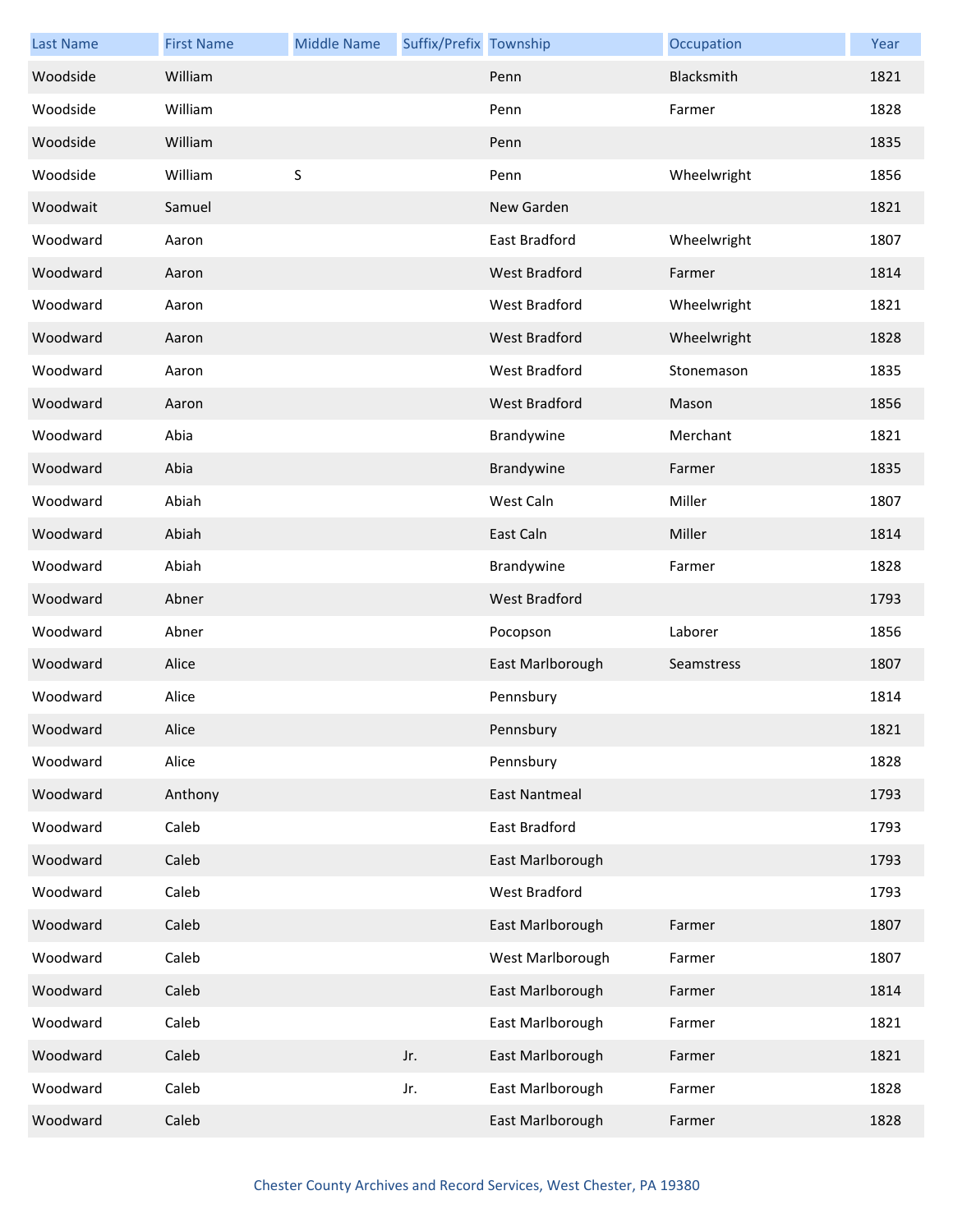| <b>Last Name</b> | <b>First Name</b> | <b>Middle Name</b> | Suffix/Prefix Township |                      | Occupation          | Year |
|------------------|-------------------|--------------------|------------------------|----------------------|---------------------|------|
| Woodward         | Caleb             |                    |                        | East Marlborough     | Farmer              | 1835 |
| Woodward         | Caleb             |                    |                        | East Marlborough     | Farmer              | 1835 |
| Woodward         | Caleb             |                    |                        | East Marlborough     | Farmer              | 1856 |
| Woodward         | Clinton           |                    |                        | East Caln            | Forwarding merchant | 1856 |
| Woodward         | David             |                    |                        | West Nottingham      |                     | 1835 |
| Woodward         | David             | $\mathsf C$        |                        | Pocopson             | Farmer              | 1856 |
| Woodward         | Davis             |                    |                        | East Fallowfield     | Carpenter           | 1856 |
| Woodward         | Eber              |                    |                        | <b>West Chester</b>  | Liveryman           | 1856 |
| Woodward         | Eli               |                    |                        | West Bradford        | Farmer              | 1807 |
| Woodward         | Eli               |                    |                        | <b>West Bradford</b> | Farmer              | 1814 |
| Woodward         | Eli               |                    |                        | <b>West Bradford</b> | Farmer              | 1821 |
| Woodward         | Eli               |                    |                        | <b>West Bradford</b> | Farmer              | 1828 |
| Woodward         | Eli               |                    |                        | West Bradford        | Farmer              | 1835 |
| Woodward         | Elisha            |                    |                        | <b>East Bradford</b> | Farmer              | 1835 |
| Woodward         | Elisha            |                    |                        | East Bradford        | Farmer              | 1856 |
| Woodward         | Eliza             |                    |                        | East Marlborough     |                     | 1828 |
| Woodward         | Elizabeth         |                    |                        | East Marlborough     | Seamstress          | 1807 |
| Woodward         | Elizabeth         |                    |                        | <b>West Bradford</b> | Housekeeper         | 1821 |
| Woodward         | Elizabeth         |                    |                        | <b>West Bradford</b> | Farmer              | 1835 |
| Woodward         | Elizabeth         |                    |                        | <b>West Bradford</b> | Lady                | 1856 |
| Woodward         | Elizabeth         |                    | Jr.                    | West Bradford        | Lady                | 1856 |
| Woodward         | Ellis             |                    |                        | West Bradford        | Farmer              | 1814 |
| Woodward         | Ellis             |                    |                        | West Bradford        | Farmer              | 1821 |
| Woodward         | Ellis             |                    |                        | West Bradford        | Farmer              | 1828 |
| Woodward         | Ellis             |                    |                        | West Bradford        | Farmer              | 1835 |
| Woodward         | Ellis             |                    |                        | Valley               | Gatekeeper          | 1856 |
| Woodward         | Emmor             |                    |                        | West Bradford        | Farmer              | 1828 |
| Woodward         | Emmor             |                    |                        | West Bradford        | Farmer              | 1835 |
| Woodward         | Emmor             | $\mathsf C$        |                        | West Goshen          | Laborer             | 1856 |
| Woodward         | Evan              |                    |                        | <b>West Bradford</b> | Farmer              | 1814 |
| Woodward         | Evan              |                    |                        | West Bradford        | Farmer              | 1828 |
| Woodward         | Evan              |                    |                        | West Bradford        | Farmer              | 1835 |
| Woodward         | Evan              |                    |                        | East Caln            | Farmer              | 1856 |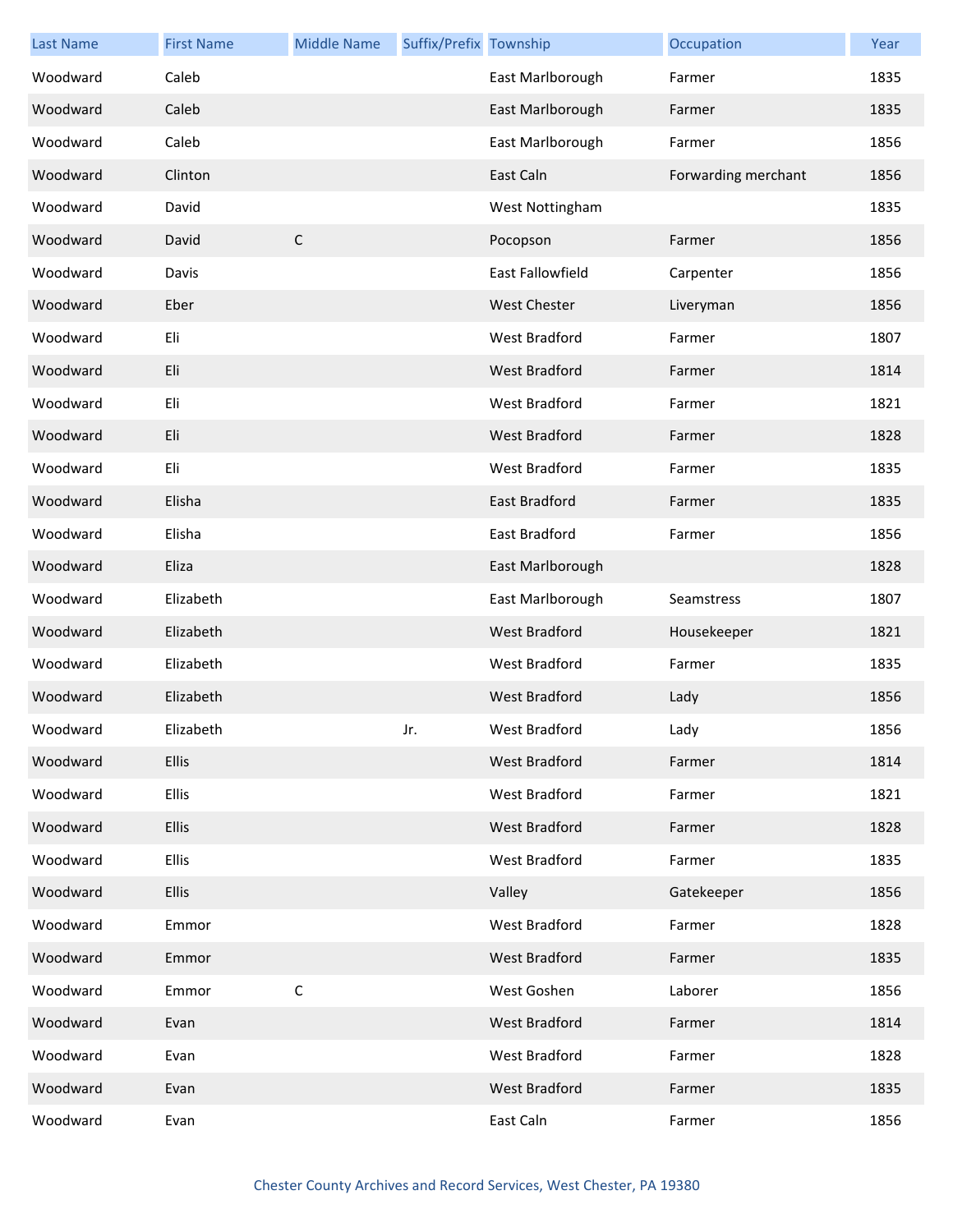| <b>Last Name</b> | <b>First Name</b> | <b>Middle Name</b> | Suffix/Prefix Township |                      | Occupation  | Year |
|------------------|-------------------|--------------------|------------------------|----------------------|-------------|------|
| Woodward         | Even              |                    |                        | <b>West Bradford</b> | Farmer      | 1856 |
| Woodward         | Franklin          |                    |                        | New Garden           | Carpenter   | 1856 |
| Woodward         | George            |                    |                        | <b>East Bradford</b> | Farmer      | 1828 |
| Woodward         | George            | W                  |                        | West Bradford        | Storekeeper | 1856 |
| Woodward         | Gideon            |                    |                        | East Bradford        | Miller      | 1828 |
| Woodward         | Hannah            |                    |                        | West Bradford        | Lady        | 1856 |
| Woodward         | Henry             |                    |                        | Willistown           |             | 1793 |
| Woodward         | Henry             |                    |                        | West Bradford        | Farmer      | 1814 |
| Woodward         | Henry             |                    |                        | <b>West Bradford</b> | Quarryer    | 1821 |
| Woodward         | Henry             |                    |                        | West Bradford        | Laborer     | 1828 |
| Woodward         | Henry             |                    |                        | <b>West Bradford</b> | Stonemason  | 1835 |
| Woodward         | Isaac             |                    |                        | West Whiteland       | Innkeeper   | 1800 |
| Woodward         | Isaac             |                    |                        | West Bradford        | Cartwright  | 1807 |
| Woodward         | Isaac             |                    |                        | <b>West Bradford</b> | Wheelwright | 1814 |
| Woodward         | Isaac             |                    |                        | <b>West Bradford</b> | Farmer      | 1821 |
| Woodward         | Isaac             |                    |                        | Uwchlan              | Cordwainer  | 1835 |
| Woodward         | Isaac             |                    |                        | <b>West Bradford</b> | Farmer      | 1835 |
| Woodward         | Isaac             |                    |                        | Willistown           | Carpenter   | 1835 |
| Woodward         | Isaac             |                    |                        | Westtown             | Shoemaker   | 1856 |
| Woodward         | Isaac             |                    |                        | West Bradford        | Farmer      | 1856 |
| Woodward         | Jackson           |                    |                        | <b>Upper Oxford</b>  | Farmer      | 1856 |
| Woodward         | Jacob             |                    |                        | West Bradford        | Cartwright  | 1807 |
| Woodward         | Jacob             |                    |                        | West Bradford        | Wheelwright | 1814 |
| Woodward         | Jacob             |                    |                        | West Bradford        | Wheelwright | 1821 |
| Woodward         | Jacob             |                    |                        | East Marlborough     | Joiner      | 1821 |
| Woodward         | Jacob             |                    |                        | East Marlborough     | Wheelwright | 1828 |
| Woodward         | Jacob             |                    |                        | <b>West Bradford</b> | Wheelwright | 1835 |
| Woodward         | James             |                    | Jr.                    | West Bradford        |             | 1793 |
| Woodward         | James             |                    |                        | West Bradford        |             | 1793 |
| Woodward         | James             |                    |                        | West Bradford        | Farmer      | 1807 |
| Woodward         | James             |                    |                        | West Fallowfield     | Farmer      | 1807 |
| Woodward         | James             |                    |                        | West Bradford        | Weaver      | 1807 |
| Woodward         | James             |                    |                        | West Bradford        | Laborer     | 1807 |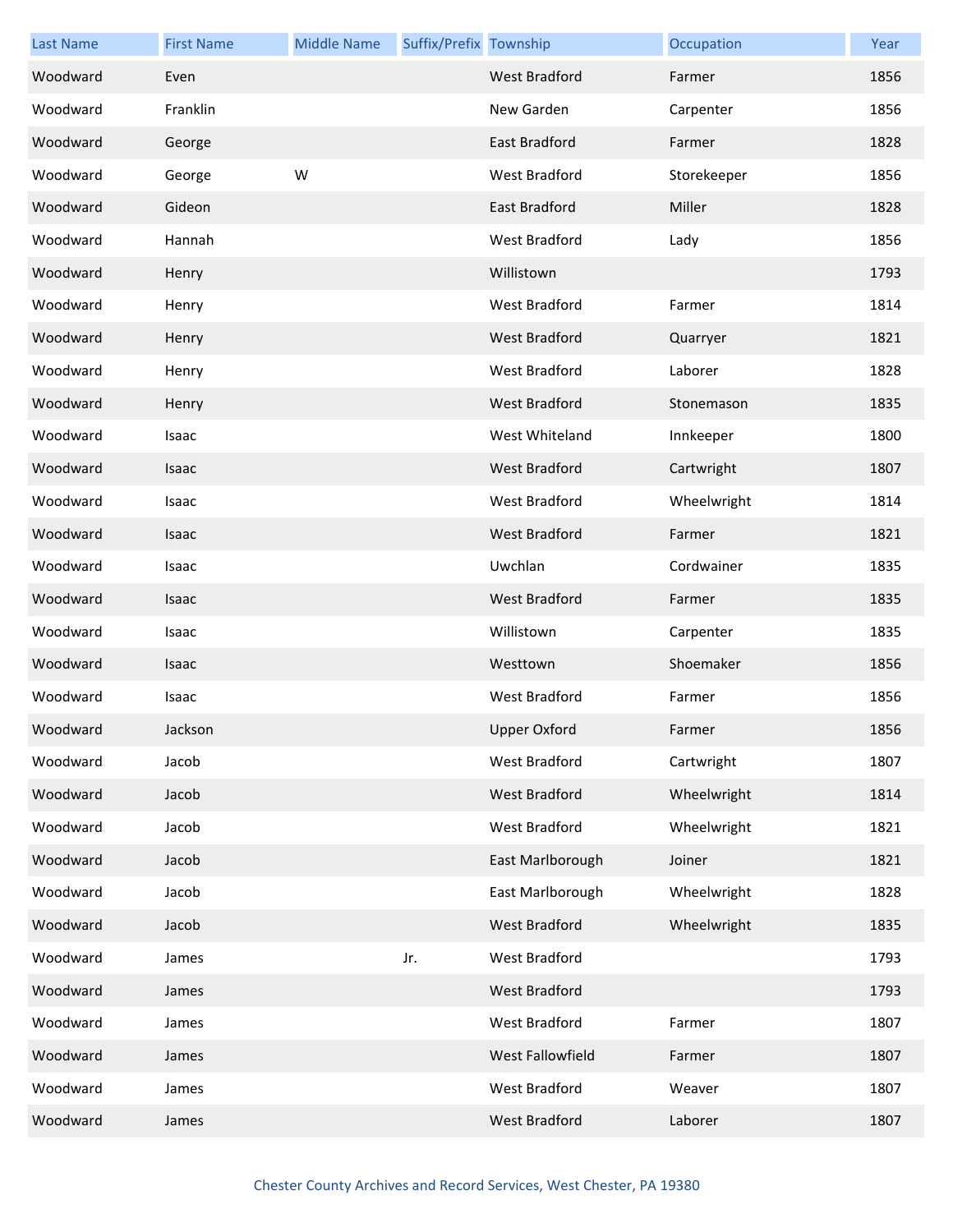| <b>Last Name</b> | <b>First Name</b> | <b>Middle Name</b> | Suffix/Prefix Township |                      | Occupation  | Year |
|------------------|-------------------|--------------------|------------------------|----------------------|-------------|------|
| Woodward         | James             |                    |                        | <b>West Bradford</b> | Smith       | 1814 |
| Woodward         | James             |                    |                        | West Bradford        | Wheelwright | 1814 |
| Woodward         | James             |                    | Jr.                    | West Bradford        | Farmer      | 1814 |
| Woodward         | James             |                    |                        | West Bradford        | Weaver      | 1814 |
| Woodward         | James             |                    |                        | West Bradford        | Weaver      | 1821 |
| Woodward         | James             |                    |                        | West Bradford        | Reader      | 1821 |
| Woodward         | James             |                    |                        | West Bradford        | Wheelwright | 1821 |
| Woodward         | James             |                    | Jr.                    | West Bradford        | Farmer      | 1821 |
| Woodward         | James             |                    |                        | West Bradford        | Weaver      | 1828 |
| Woodward         | James             |                    |                        | West Bradford        | Wheelwright | 1828 |
| Woodward         | James             |                    |                        | West Bradford        | Farmer      | 1828 |
| Woodward         | James             |                    | Jr.                    | West Bradford        | Farmer      | 1835 |
| Woodward         | James             |                    | Sr.                    | West Bradford        | Gentleman   | 1835 |
| Woodward         | James             |                    |                        | Pennsbury            | Laborer     | 1835 |
| Woodward         | James             |                    |                        | <b>West Bradford</b> | Farmer      | 1835 |
| Woodward         | James             |                    |                        | West Bradford        | Farmer      | 1856 |
| Woodward         | James             | $\sf T$            |                        | West Bradford        | Carpenter   | 1835 |
| Woodward         | James             | T                  |                        | <b>West Chester</b>  | Carpenter   | 1856 |
| Woodward         | Jane              |                    |                        | West Bradford        |             | 1793 |
| Woodward         | Jane              |                    |                        | <b>West Bradford</b> | Farmer      | 1807 |
| Woodward         | Jefferis          |                    |                        | <b>West Chester</b>  | Blacksmith  | 1856 |
| Woodward         | Jesse             |                    |                        | Newlin               |             | 1793 |
| Woodward         | Jesse             |                    |                        | West Bradford        | Farmer      | 1807 |
| Woodward         | Jesse             |                    |                        | Newlin               | Farmer      | 1807 |
| Woodward         | Jesse             |                    |                        | West Bradford        | Farmer      | 1814 |
| Woodward         | Jesse             |                    |                        | Newlin               | Farmer      | 1814 |
| Woodward         | Jesse             |                    | Jr.                    | Newlin               | Farmer      | 1821 |
| Woodward         | Jesse             |                    |                        | Newlin               | Farmer      | 1821 |
| Woodward         | Jesse             |                    |                        | Newlin               | Gentleman   | 1828 |
| Woodward         | Jesse             |                    |                        | Newlin               | Gentleman   | 1835 |
| Woodward         | Joel              |                    |                        | West Bradford        | Farmer      | 1807 |
| Woodward         | Joel              |                    |                        | <b>West Bradford</b> | Farmer      | 1814 |
| Woodward         | Joel              |                    |                        | West Bradford        | Saddler     | 1835 |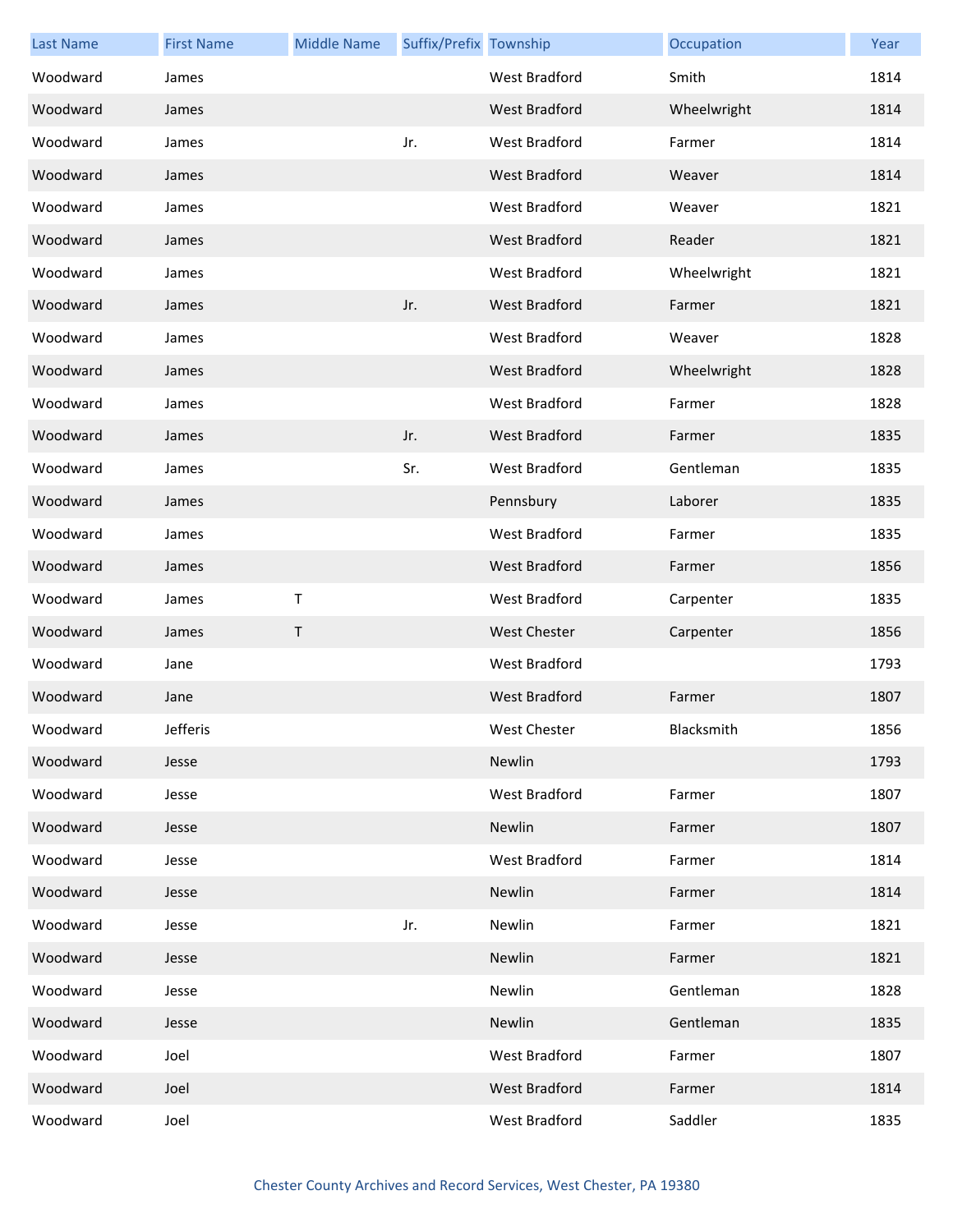| <b>Last Name</b> | <b>First Name</b> | <b>Middle Name</b> | Suffix/Prefix Township |                         | Occupation   | Year |
|------------------|-------------------|--------------------|------------------------|-------------------------|--------------|------|
| Woodward         | Joel              |                    |                        | <b>West Bradford</b>    | Miller       | 1856 |
| Woodward         | John              |                    |                        | West Bradford           |              | 1793 |
| Woodward         | John              |                    |                        | Pennsbury               |              | 1800 |
| Woodward         | John              |                    |                        | London Grove            |              | 1800 |
| Woodward         | John              |                    | Jr.                    | <b>West Bradford</b>    | Farmer       | 1807 |
| Woodward         | John              |                    |                        | London Grove            | Farmer       | 1807 |
| Woodward         | John              |                    |                        | <b>West Bradford</b>    | Farmer       | 1807 |
| Woodward         | John              |                    |                        | London Grove            | Fuller       | 1814 |
| Woodward         | John              |                    |                        | <b>West Bradford</b>    | Farmer       | 1814 |
| Woodward         | John              |                    |                        | London Grove            | Farmer       | 1821 |
| Woodward         | John              |                    |                        | East Bradford           |              | 1821 |
| Woodward         | John              |                    |                        | East Whiteland          | Stone cutter | 1828 |
| Woodward         | John              |                    |                        | Londonderry             | Farmer       | 1828 |
| Woodward         | John              |                    |                        | East Caln               | Storekeeper  | 1828 |
| Woodward         | John              |                    |                        | <b>West Bradford</b>    | Laborer      | 1828 |
| Woodward         | John              |                    |                        | Newlin                  | Millwright   | 1835 |
| Woodward         | John              |                    |                        | East Caln               | Farmer       | 1835 |
| Woodward         | John              |                    |                        | East Marlborough        | Millwright   | 1835 |
| Woodward         | John              |                    |                        | <b>East Fallowfield</b> | Farmer       | 1835 |
| Woodward         | John              |                    |                        | Penn                    | Laborer      | 1835 |
| Woodward         | John              |                    |                        | Thornbury               |              | 1835 |
| Woodward         | John              |                    |                        | London Grove            | Farmer       | 1835 |
| Woodward         | John              |                    |                        | Kennett                 | Farmer       | 1835 |
| Woodward         | John              |                    |                        | Birmingham              | Farmer       | 1856 |
| Woodward         | John              |                    | Jr.                    | Valley                  | Farmer       | 1856 |
| Woodward         | John              |                    |                        | Pennsbury               | Laborer      | 1856 |
| Woodward         | John              |                    |                        | East Fallowfield        | Farmer       | 1856 |
| Woodward         | John              |                    |                        | Thornbury               | Farmer       | 1856 |
| Woodward         | John              |                    |                        | West Goshen             | Laborer      | 1856 |
| Woodward         | John              |                    |                        | East Fallowfield        | Farmer       | 1856 |
| Woodward         | John              |                    | Sr.                    | Valley                  | Farmer       | 1856 |
| Woodward         | John              | J                  |                        | Kennett                 | Farmer       | 1856 |
| Woodward         | John              | M                  |                        | East Fallowfield        | Millwright   | 1856 |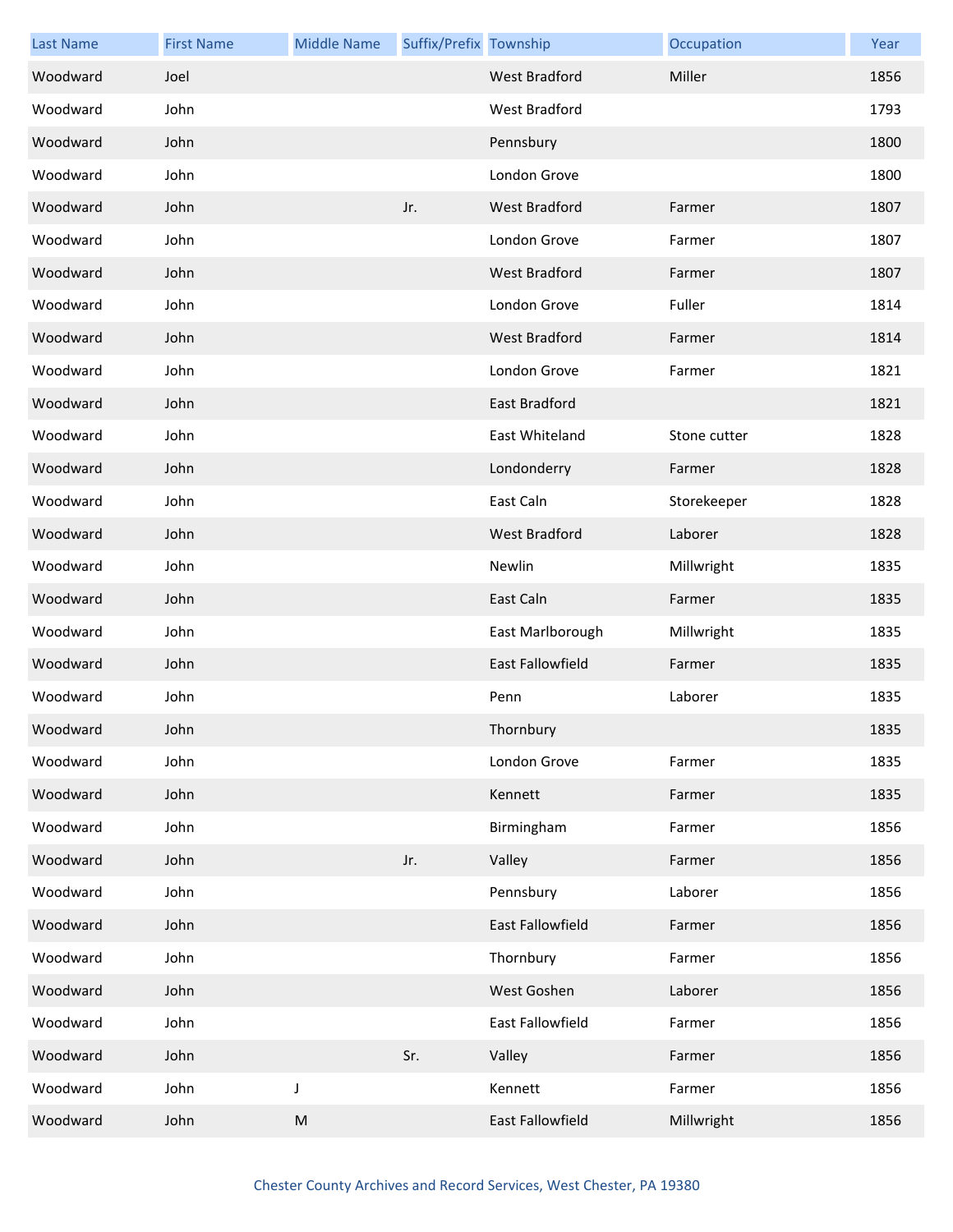| <b>Last Name</b> | <b>First Name</b> | <b>Middle Name</b> | Suffix/Prefix Township |                      | Occupation | Year |
|------------------|-------------------|--------------------|------------------------|----------------------|------------|------|
| Woodward         | Jonathan          |                    |                        | West Bradford        | Smith      | 1807 |
| Woodward         | Jonathan          |                    |                        | Willistown           | Smith      | 1814 |
| Woodward         | Jonathan          |                    |                        | West Bradford        | Stonemason | 1828 |
| Woodward         | Jonathan          |                    |                        | East Caln            | Farmer     | 1828 |
| Woodward         | Jonathan          |                    |                        | West Bradford        | Farmer     | 1835 |
| Woodward         | Jonathan          | $\mathsf T$        |                        | <b>West Bradford</b> | Mason      | 1856 |
| Woodward         | Joseph            |                    |                        | <b>West Bradford</b> |            | 1793 |
| Woodward         | Joseph            |                    |                        | <b>West Bradford</b> |            | 1793 |
| Woodward         | Joseph            |                    | Jr.                    | <b>West Bradford</b> | Farmer     | 1807 |
| Woodward         | Joseph            |                    |                        | <b>West Bradford</b> | Laborer    | 1807 |
| Woodward         | Joseph            |                    |                        | West Bradford        | Farmer     | 1807 |
| Woodward         | Joseph            |                    |                        | Kennett              | Mason      | 1814 |
| Woodward         | Joseph            |                    |                        | West Bradford        | Farmer     | 1814 |
| Woodward         | Joseph            |                    |                        | Newlin               | Laborer    | 1814 |
| Woodward         | Joseph            |                    |                        | Pennsbury            | Laborer    | 1821 |
| Woodward         | Joseph            |                    |                        | <b>West Bradford</b> | Farmer     | 1821 |
| Woodward         | Joseph            |                    |                        | West Bradford        | Farmer     | 1828 |
| Woodward         | Joseph            |                    |                        | East Caln            | Laborer    | 1828 |
| Woodward         | Joseph            |                    |                        | East Marlborough     | Farmer     | 1835 |
| Woodward         | Joseph            |                    |                        | <b>West Bradford</b> | Laborer    | 1835 |
| Woodward         | Joseph            |                    |                        | Tredyffrin           | Laborer    | 1856 |
| Woodward         | Joseph            |                    |                        | <b>West Bradford</b> | Laborer    | 1856 |
| Woodward         | Joseph            | В.                 |                        | East Marlborough     | Farmer     | 1828 |
| Woodward         | Joseph            | ${\sf N}$          |                        | New Garden           | Miller     | 1856 |
| Woodward         | Joshua            |                    |                        | East Bradford        |            | 1793 |
| Woodward         | Joshua            |                    |                        | <b>West Bradford</b> |            | 1793 |
| Woodward         | Joshua            |                    |                        | Newlin               | Farmer     | 1807 |
| Woodward         | Joshua            |                    |                        | London Grove         | Miller     | 1814 |
| Woodward         | Joshua            |                    |                        | East Marlborough     | Farmer     | 1821 |
| Woodward         | Joshua            |                    |                        | London Grove         | Miller     | 1821 |
| Woodward         | Joshua            |                    |                        | East Marlborough     | Farmer     | 1828 |
| Woodward         | Joshua            |                    |                        | West Marlborough     | Farmer     | 1828 |
| Woodward         | Joshua            |                    |                        | New Garden           | Carpenter  | 1828 |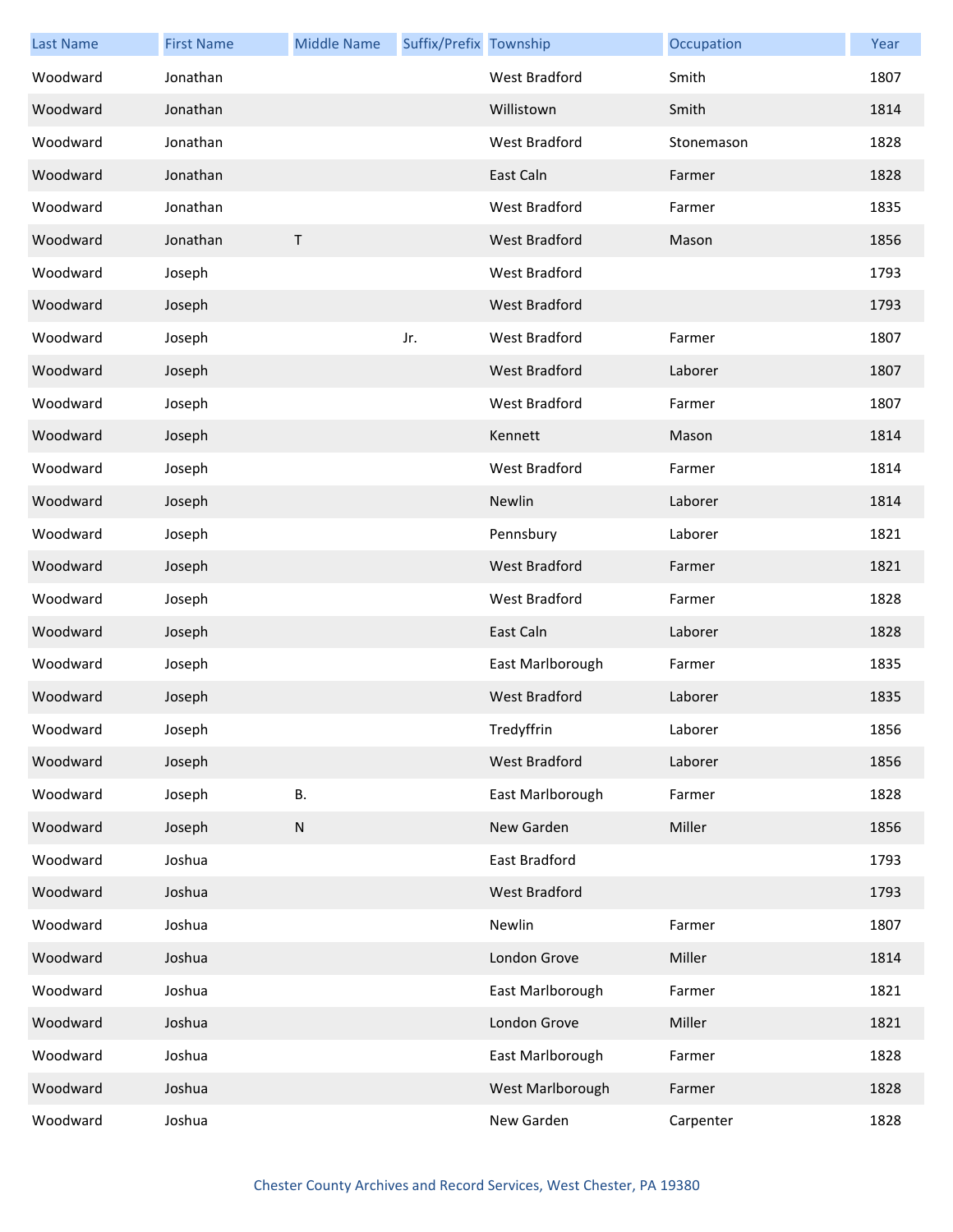| <b>Last Name</b> | <b>First Name</b> | <b>Middle Name</b> | Suffix/Prefix Township |                      | Occupation   | Year |
|------------------|-------------------|--------------------|------------------------|----------------------|--------------|------|
| Woodward         | Joshua            |                    |                        | West Marlborough     | Farmer       | 1835 |
| Woodward         | Joshua            |                    |                        | New Garden           | Carpenter    | 1835 |
| Woodward         | Lee               | P                  |                        | <b>West Chester</b>  | Printer      | 1856 |
| Woodward         | Levi              |                    |                        | West Marlborough     | Farmer       | 1807 |
| Woodward         | Levi              |                    |                        | East Marlborough     | Tanner       | 1807 |
| Woodward         | Levi              |                    |                        | East Marlborough     | Tanner       | 1814 |
| Woodward         | Levi              |                    |                        | <b>West Bradford</b> | Laborer      | 1814 |
| Woodward         | Lewis             |                    |                        | <b>West Chester</b>  | Storekeeper  | 1856 |
| Woodward         | Lewis             | B                  |                        | <b>West Chester</b>  | Saddler      | 1856 |
| Woodward         | Lydia             |                    |                        | <b>West Bradford</b> |              | 1828 |
| Woodward         | Lydia             |                    |                        | <b>West Bradford</b> |              | 1828 |
| Woodward         | Lydia             |                    |                        | West Bradford        | Farmer       | 1835 |
| Woodward         | Maris             |                    |                        | West Bradford        | Cabinetmaker | 1835 |
| Woodward         | Maris             |                    |                        | <b>West Bradford</b> | Farmer       | 1856 |
| Woodward         | Mary              |                    |                        | <b>West Bradford</b> | Lady         | 1856 |
| Woodward         | Mellen            |                    |                        | East Goshen          | Laborer      | 1828 |
| Woodward         | Miller            |                    |                        | East Caln            | Cabinetmaker | 1835 |
| Woodward         | Moses             |                    |                        | West Bradford        | Farmer       | 1807 |
| Woodward         | Moses             |                    |                        | <b>West Bradford</b> | Farmer       | 1814 |
| Woodward         | Moses             |                    |                        | Newlin               | Farmer       | 1814 |
| Woodward         | Moses             |                    |                        | Newlin               | Farmer       | 1821 |
| Woodward         | Moses             |                    |                        | West Bradford        | Farmer       | 1821 |
| Woodward         | Moses             |                    |                        | Newlin               | Farmer       | 1828 |
| Woodward         | Moses             |                    |                        | <b>West Bradford</b> | Farmer       | 1828 |
| Woodward         | Moses             |                    |                        | Newlin               | Farmer       | 1835 |
| Woodward         | Moses             |                    | Jr.                    | West Bradford        | Shoemaker    | 1835 |
| Woodward         | Moses             |                    |                        | West Bradford        | Farmer       | 1835 |
| Woodward         | Moses             |                    |                        | West Bradford        | Farmer       | 1835 |
| Woodward         | Moses             |                    |                        | West Bradford        | Farmer       | 1856 |
| Woodward         | Moses             |                    |                        | West Bradford        | Laborer      | 1856 |
| Woodward         | Nathan            |                    |                        | London Grove         | Cordwainer   | 1821 |
| Woodward         | Nathan            |                    |                        | West Marlborough     | Mason        | 1835 |
| Woodward         | Nathaniel         |                    |                        | Uwchlan              |              | 1793 |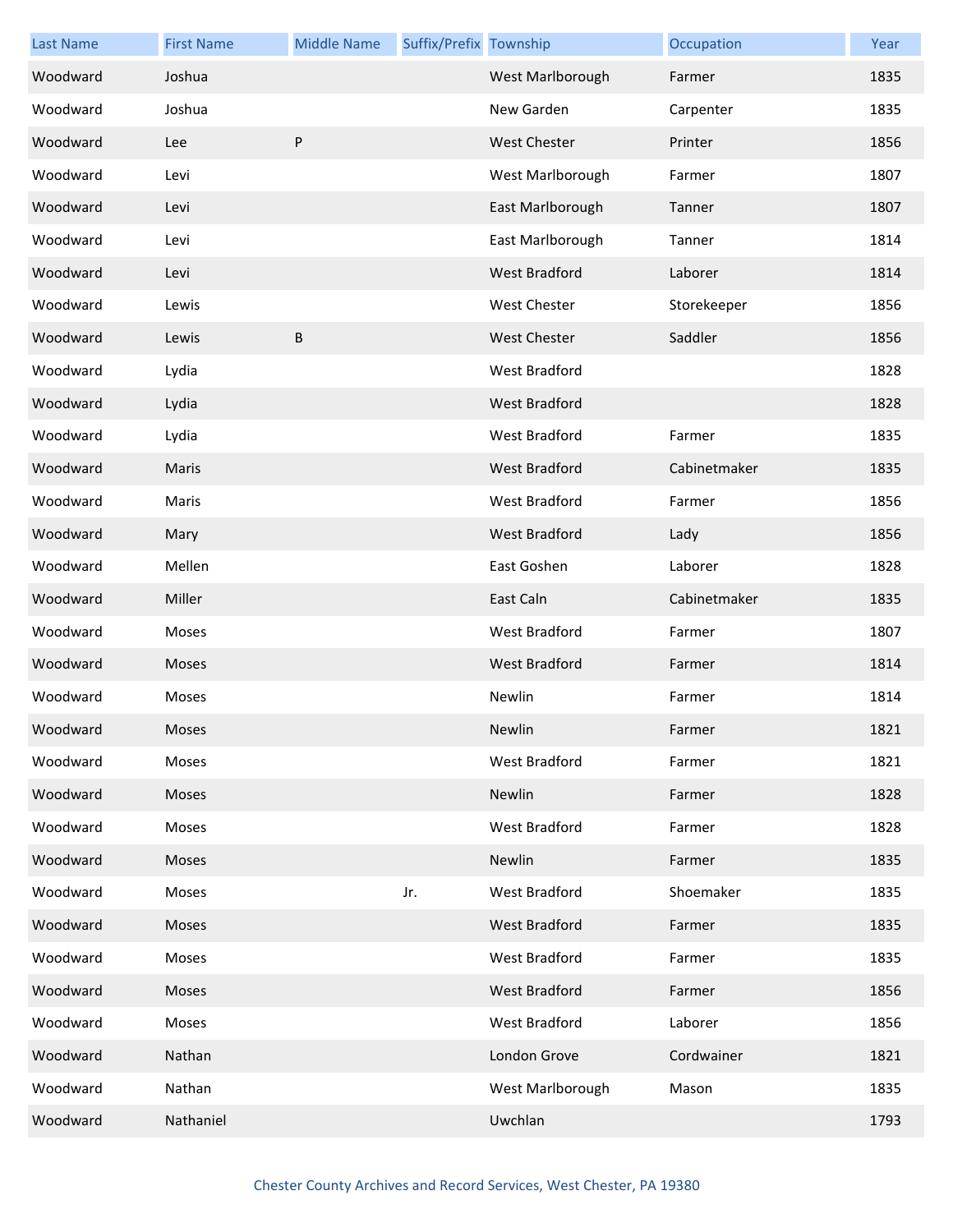| <b>Last Name</b> | <b>First Name</b> | <b>Middle Name</b> | Suffix/Prefix Township |                      | Occupation | Year |
|------------------|-------------------|--------------------|------------------------|----------------------|------------|------|
| Woodward         | Nathaniel         |                    |                        | Uwchlan              |            | 1800 |
| Woodward         | Owen              | L                  |                        | <b>West Vincent</b>  | Farmer     | 1856 |
| Woodward         | Phebe             | Ann                |                        | Kennett Square       | Tailor     | 1856 |
| Woodward         | Pyle              |                    |                        | <b>West Bradford</b> | Farmer     | 1828 |
| Woodward         | Pyle              | J                  |                        | West Bradford        | Farmer     | 1835 |
| Woodward         | Rebecca           |                    |                        | <b>East Nantmeal</b> |            | 1821 |
| Woodward         | Rebecca           |                    |                        | <b>East Nantmeal</b> |            | 1828 |
| Woodward         | Rebecca           |                    |                        | East Nantmeal        |            | 1835 |
| Woodward         | Rebecca           |                    |                        | London Grove         | Farmer     | 1856 |
| Woodward         | Richard           |                    |                        | <b>West Bradford</b> |            | 1793 |
| Woodward         | Richard           |                    |                        | <b>West Bradford</b> | Farmer     | 1807 |
| Woodward         | Richard           |                    |                        | <b>West Bradford</b> | Farmer     | 1814 |
| Woodward         | Richard           |                    |                        | Newlin               | Cooper     | 1821 |
| Woodward         | Richard           |                    |                        | <b>West Bradford</b> | Farmer     | 1821 |
| Woodward         | Richard           |                    |                        | West Bradford        | Farmer     | 1828 |
| Woodward         | Richard           |                    |                        | Pikeland             | Farmer     | 1828 |
| Woodward         | Richard           |                    |                        | Thornbury            | Laborer    | 1828 |
| Woodward         | Richard           |                    |                        | <b>West Bradford</b> | Farmer     | 1835 |
| Woodward         | Richard           |                    |                        | West Bradford        | Carpenter  | 1856 |
| Woodward         | Richard           | B.                 |                        | <b>West Bradford</b> | Quarryer   | 1821 |
| Woodward         | Robert            |                    |                        | West Bradford        | Farmer     | 1807 |
| Woodward         | Robert            |                    |                        | West Whiteland       | Mason      | 1807 |
| Woodward         | Robert            |                    |                        | Goshen               | Mason      | 1814 |
| Woodward         | Robert            |                    |                        | West Bradford        | Mason      | 1821 |
| Woodward         | Robert            |                    |                        | West Bradford        | Stonemason | 1828 |
| Woodward         | Robert            |                    |                        | East Fallowfield     | Millwright | 1856 |
| Woodward         | Samuel            |                    |                        | London Grove         |            | 1793 |
| Woodward         | Samuel            |                    |                        | London Grove         |            | 1800 |
| Woodward         | Samuel            |                    |                        | London Grove         | Farmer     | 1807 |
| Woodward         | Samuel            |                    |                        | West Whiteland       | Hatter     | 1807 |
| Woodward         | Samuel            |                    |                        | Uwchlan              | Hatter     | 1814 |
| Woodward         | Samuel            |                    |                        | Uwchlan              | Hatter     | 1821 |
| Woodward         | Samuel            |                    |                        | Uwchlan              | Hatter     | 1828 |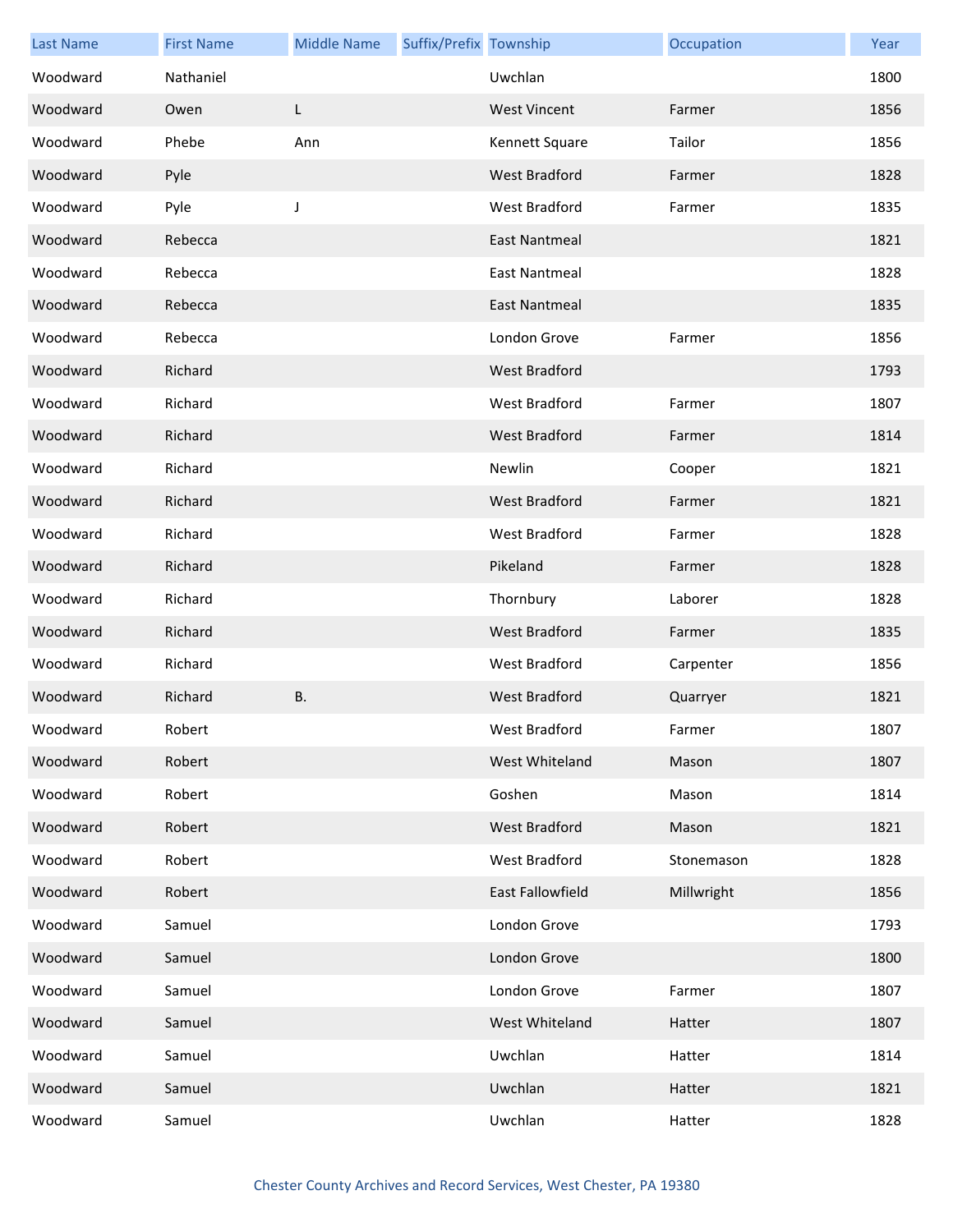| <b>Last Name</b> | <b>First Name</b> | <b>Middle Name</b> | Suffix/Prefix Township |                      | Occupation | Year |
|------------------|-------------------|--------------------|------------------------|----------------------|------------|------|
| Woodward         | Samuel            |                    |                        | <b>West Bradford</b> | Hatter     | 1835 |
| Woodward         | Samuel            |                    |                        | <b>West Chester</b>  | Shoemaker  | 1856 |
| Woodward         | Samuel            |                    | Jr.                    | Tredyffrin           | Weaver     | 1856 |
| Woodward         | Samuel            |                    |                        | East Fallowfield     | Farmer     | 1856 |
| Woodward         | Tacy              |                    |                        | <b>West Chester</b>  | Lady       | 1856 |
| Woodward         | Taylor            |                    |                        | West Bradford        | Farmer     | 1856 |
| Woodward         | Thomas            |                    |                        | Thornbury            |            | 1793 |
| Woodward         | Thomas            |                    |                        | East Marlborough     |            | 1793 |
| Woodward         | Thomas            |                    |                        | <b>West Nantmeal</b> |            | 1793 |
| Woodward         | Thomas            |                    |                        | East Caln            | Farmer     | 1800 |
| Woodward         | Thomas            |                    |                        | Thornbury            |            | 1800 |
| Woodward         | Thomas            |                    |                        | East Marlborough     | Farmer     | 1807 |
| Woodward         | Thomas            |                    |                        | <b>West Bradford</b> | Farmer     | 1807 |
| Woodward         | Thomas            |                    |                        | Thornbury            | Farmer     | 1807 |
| Woodward         | Thomas            |                    |                        | Thornbury            | Farmer     | 1814 |
| Woodward         | Thomas            |                    |                        | London Grove         | Farmer     | 1814 |
| Woodward         | Thomas            |                    |                        | <b>West Bradford</b> | Smith      | 1814 |
| Woodward         | Thomas            |                    |                        | East Marlborough     | Farmer     | 1814 |
| Woodward         | Thomas            |                    |                        | <b>West Bradford</b> | Farmer     | 1814 |
| Woodward         | Thomas            |                    |                        | East Bradford        | Farmer     | 1814 |
| Woodward         | <b>Thomas</b>     |                    |                        | <b>West Bradford</b> | Farmer     | 1821 |
| Woodward         | Thomas            |                    |                        | Thornbury            | Farmer     | 1821 |
| Woodward         | Thomas            |                    |                        | East Marlborough     | Farmer     | 1821 |
| Woodward         | Thomas            |                    | Jr.                    | East Marlborough     | Farmer     | 1821 |
| Woodward         | Thomas            |                    | Jr.                    | East Marlborough     | Farmer     | 1828 |
| Woodward         | Thomas            |                    |                        | East Marlborough     | Farmer     | 1828 |
| Woodward         | Thomas            |                    |                        | West Bradford        | Laborer    | 1828 |
| Woodward         | Thomas            |                    |                        | Thornbury            | Farmer     | 1828 |
| Woodward         | Thomas            |                    |                        | <b>East Nantmeal</b> | Carpenter  | 1828 |
| Woodward         | Thomas            |                    |                        | Thornbury            |            | 1835 |
| Woodward         | Thomas            |                    |                        | <b>East Nantmeal</b> | Carpenter  | 1835 |
| Woodward         | Thomas            |                    |                        | West Bradford        | Blacksmith | 1835 |
| Woodward         | Thomas            |                    |                        | East Marlborough     | Farmer     | 1835 |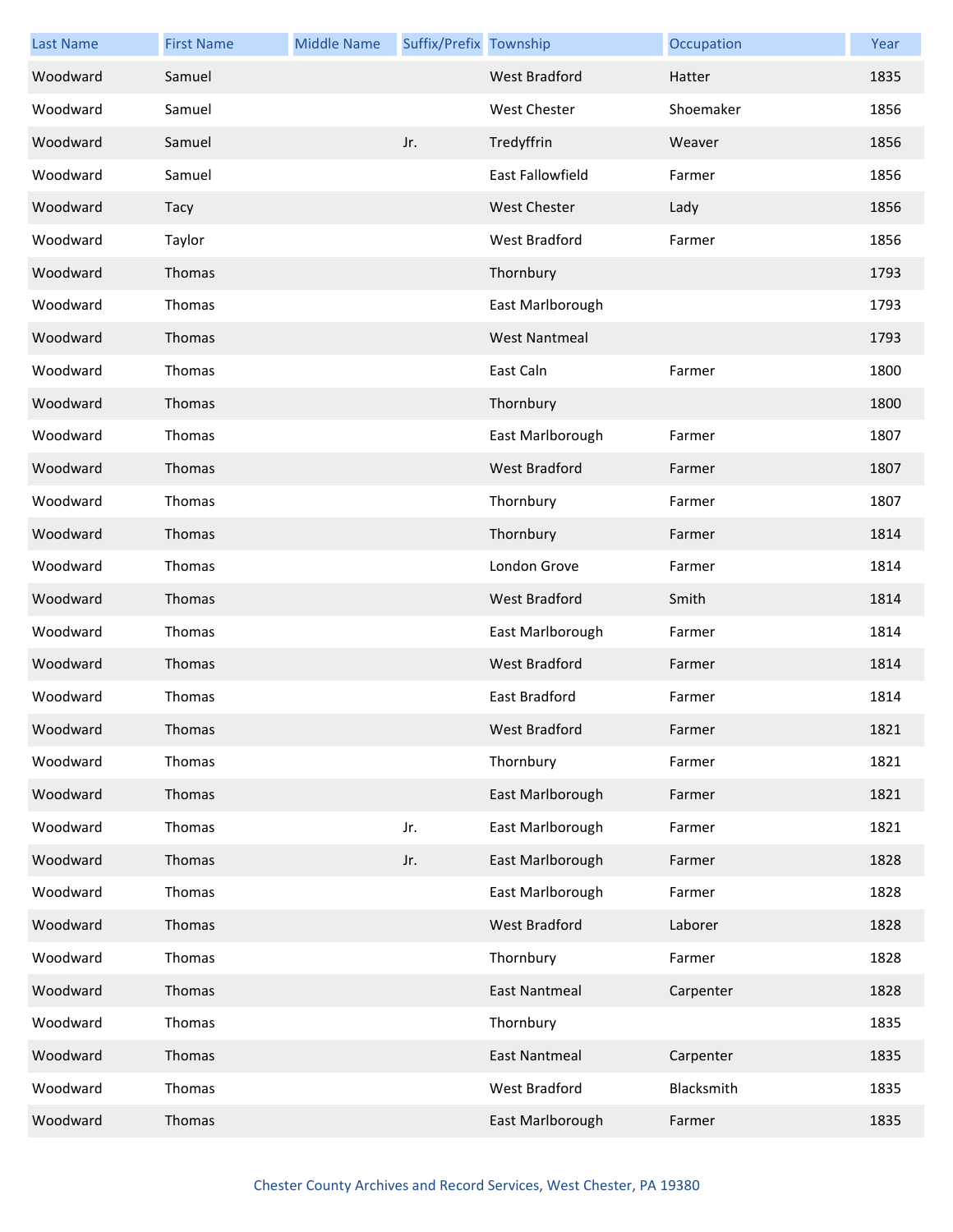| <b>Last Name</b> | <b>First Name</b> | <b>Middle Name</b> | Suffix/Prefix Township |                      | Occupation      | Year |
|------------------|-------------------|--------------------|------------------------|----------------------|-----------------|------|
| Woodward         | Thomas            |                    |                        | <b>West Chester</b>  | Currier         | 1835 |
| Woodward         | Thomas            |                    |                        | <b>West Bradford</b> | Farmer          | 1835 |
| Woodward         | Thomas            |                    |                        | East Marlborough     | Farmer          | 1835 |
| Woodward         | Thomas            |                    |                        | East Caln            | Blacksmith      | 1856 |
| Woodward         | Thomas            |                    |                        | Kennett Square       | Gentleman       | 1856 |
| Woodward         | Thomas            |                    |                        | Phoenixville         | Spinner         | 1856 |
| Woodward         | Thomas            |                    |                        | East Nantmeal        | House carpenter | 1856 |
| Woodward         | Thomas            |                    |                        | West Bradford        | Laborer         | 1856 |
| Woodward         | Thomas            |                    |                        | West Bradford        | Farmer          | 1856 |
| Woodward         | Thomas            | $\mathsf C$        |                        | East Marlborough     | Teacher         | 1856 |
| Woodward         | Thomas            | S.                 |                        | <b>West Bradford</b> | Farmer          | 1821 |
| Woodward         | Thomas            | S.                 |                        | <b>West Bradford</b> | Farmer          | 1828 |
| Woodward         | Titus             |                    |                        | <b>West Bradford</b> | Carpenter       | 1856 |
| Woodward         | Washington        |                    |                        | Kennett              | Farmer          | 1835 |
| Woodward         | William           |                    |                        | West Bradford        |                 | 1793 |
| Woodward         | William           |                    |                        | West Bradford        | Farmer          | 1807 |
| Woodward         | William           |                    |                        | West Bradford        | Cartwright      | 1807 |
| Woodward         | William           |                    |                        | Pennsbury            | Laborer         | 1814 |
| Woodward         | William           |                    |                        | West Bradford        | Wheelwright     | 1814 |
| Woodward         | William           |                    |                        | Kennett              | Miller          | 1814 |
| Woodward         | William           |                    |                        | West Bradford        | Farmer          | 1814 |
| Woodward         | William           |                    |                        | Kennett              | Farmer          | 1821 |
| Woodward         | William           |                    |                        | East Marlborough     | Farmer          | 1821 |
| Woodward         | William           |                    | Jr.                    | <b>West Bradford</b> | Farmer          | 1821 |
| Woodward         | William           |                    |                        | West Bradford        | Gentleman       | 1821 |
| Woodward         | William           |                    |                        | East Marlborough     | Farmer          | 1828 |
| Woodward         | William           |                    |                        | Kennett              | Farmer          | 1835 |
| Woodward         | William           |                    |                        | East Marlborough     | Farmer          | 1835 |
| Woodward         | William           |                    |                        | Birmingham           | Farmer          | 1835 |
| Woodward         | William           |                    |                        | Pennsbury            | Farmer          | 1856 |
| Woodward         | William           |                    |                        | East Marlborough     | Farmer          | 1856 |
| Woodward         | William           | ${\sf M}$          |                        | East Bradford        | Farmer          | 1856 |
| Woodward         | William           | P                  |                        | West Bradford        | Storekeeper     | 1856 |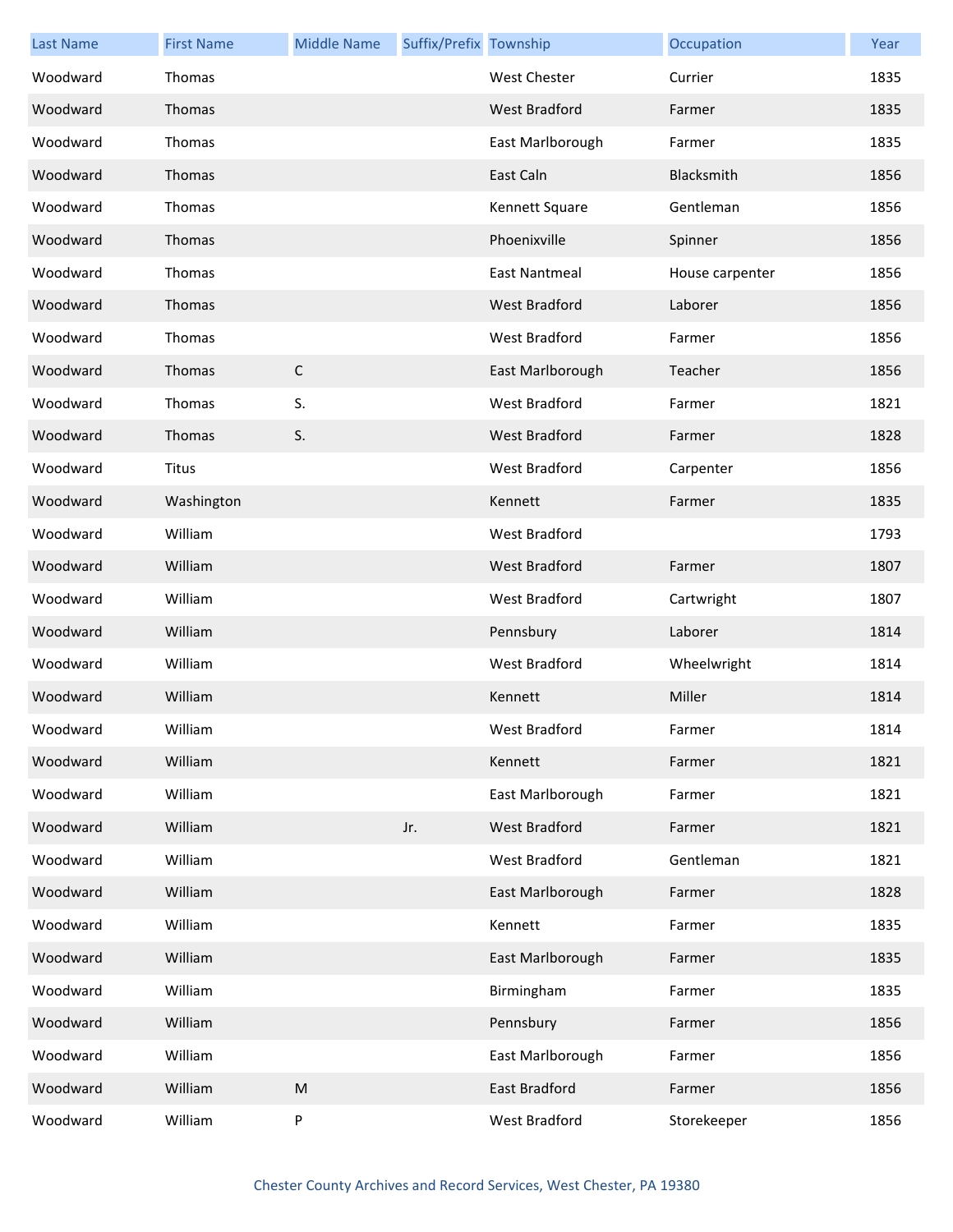| <b>Last Name</b> | <b>First Name</b> | <b>Middle Name</b> | Suffix/Prefix Township |                     | Occupation | Year |
|------------------|-------------------|--------------------|------------------------|---------------------|------------|------|
| Wooland          | Benjamin          |                    |                        | New Garden          | Gentleman  | 1835 |
| Woolens          | Jesse             |                    |                        | East Nottingham     | Miller     | 1835 |
| Woolerton        | Eli               |                    |                        | Willistown          | Laborer    | 1821 |
| Woolerton        | William           |                    |                        | <b>West Chester</b> | Saddler    | 1807 |
| Woolerton        | Zibe              |                    |                        | Sadsbury            | Plasterer  | 1856 |
| Wooleson         | George            |                    |                        | Honey Brook         | Blacksmith | 1828 |
| Wooleson         | George            |                    |                        | Honey Brook         | Farmer     | 1828 |
| Wooleson         | Mary              |                    |                        | Honey Brook         | Farmer     | 1828 |
| Wooley           | John              |                    |                        | West Whiteland      |            | 1821 |
| Wooley           | John              |                    |                        | West Goshen         | Farmer     | 1856 |
| Woolf            | Aaron             |                    |                        | Lower Oxford        | Farmer     | 1856 |
| Woolf            | Abraham           |                    |                        | Lower Oxford        | Farmer     | 1856 |
| Woolf            | Henry             |                    |                        | Warwick             | Shoemaker  | 1856 |
| Woolf            | John              |                    |                        | Charlestown         |            | 1793 |
| Woolf            | John              |                    |                        | West Bradford       | Carpenter  | 1814 |
| Woolf            | Peter             |                    |                        | Lower Oxford        | Farmer     | 1856 |
| Woolison         | Reuben            |                    |                        | Honey Brook         | Laborer    | 1821 |
| Woollens         | Jesse             |                    |                        | East Nottingham     | Farmer     | 1828 |
| Woollens         | Jesse             |                    |                        | East Nottingham     | Miller     | 1856 |
| Woollens         | т                 | $\sf T$            |                        | East Nottingham     | Miller     | 1856 |
| Woollerton       | Charles           |                    |                        | West Whiteland      | Shoemaker  | 1800 |
| Woollerton       | John              |                    |                        | East Bradford       |            | 1793 |
| Woollerton       | William           |                    |                        | West Chester        | Farmer     | 1821 |
| Woolley          | John              |                    |                        | Newlin              | Farmer     | 1821 |
| Woolley          | John              |                    |                        | Newlin              | Farmer     | 1828 |
| Woolley          | John              | ${\sf R}$          |                        | West Goshen         | Farmer     | 1835 |
| Woolley          | Samuel            |                    |                        | Goshen              | Farmer     | 1807 |
| Woolley          | Samuel            |                    |                        | West Goshen         |            | 1821 |
| Woolley          | Samuel            |                    |                        | West Goshen         | Farmer     | 1828 |
| Woolley          | Samuel            |                    |                        | West Goshen         | Farmer     | 1835 |
| Woollings        | Jesse             |                    |                        | East Nottingham     | Farmer     | 1821 |
| Woolly           | John              |                    |                        | Newlin              | Farmer     | 1814 |
| Woolly           | Samuel            |                    |                        | Goshen              | Farmer     | 1814 |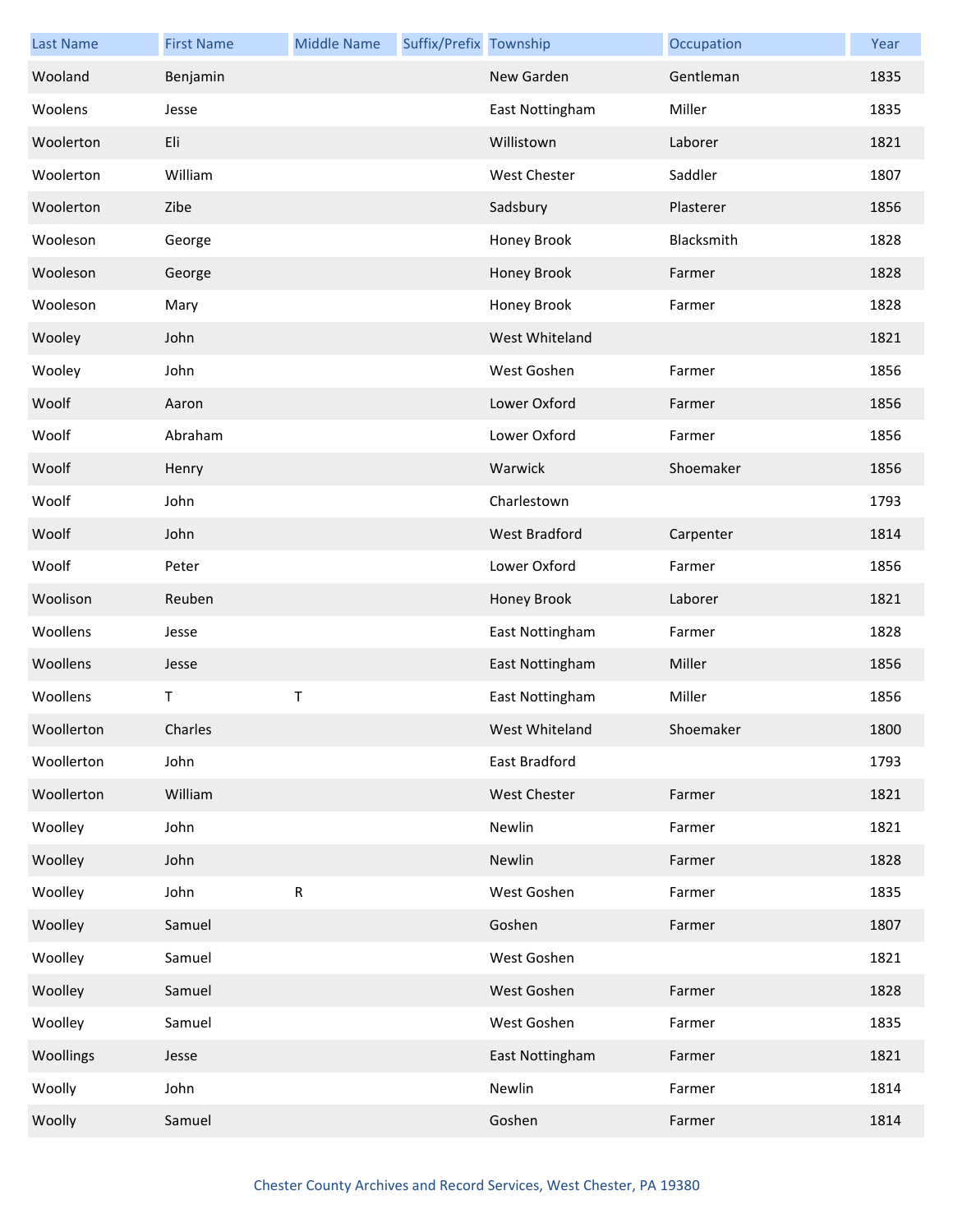| <b>Last Name</b> | <b>First Name</b> | <b>Middle Name</b> | Suffix/Prefix Township |                     | Occupation  | Year |
|------------------|-------------------|--------------------|------------------------|---------------------|-------------|------|
| Woolman          | Benjamin          |                    |                        | Tredyffrin          | Farmer      | 1856 |
| Woolman          | John              |                    |                        | Goshen              | Farmer      | 1807 |
| Wooly            | Isaac             |                    |                        | Charlestown         | Mason       | 1814 |
| Wooly            | John              |                    |                        | Charlestown         | Mason       | 1814 |
| Wootters         | William           |                    |                        | Pennsbury           | Laborer     | 1835 |
| Word             | Thomas            |                    |                        | <b>Upper Oxford</b> | Laborer     | 1856 |
| Worhtington      | John              |                    |                        | West Goshen         | Farmer      | 1835 |
| Work             | Benjamin          |                    |                        | Easttown            | Shoemaker   | 1828 |
| Work             | Benjamin          |                    |                        | Easttown            | Laborer     | 1835 |
| Work             | Henry             |                    |                        | East Nottingham     | Farmer      | 1835 |
| Work             | Hugh              |                    |                        | East Caln           | Laborer     | 1828 |
| Work             | Richard           |                    |                        | <b>Upper Oxford</b> | Weaver      | 1835 |
| Work             | Richard           |                    |                        | <b>Upper Oxford</b> | Farmer      | 1856 |
| Work             | William           |                    |                        | Willistown          | Laborer     | 1814 |
| Work             | William           |                    |                        | Willistown          | Laborer     | 1821 |
| Work             | William           |                    |                        | <b>West Chester</b> | Coachmaker  | 1821 |
| Work             | William           |                    |                        | Willistown          | Laborer     | 1828 |
| Work             | William           |                    |                        | <b>West Chester</b> | Coach maker | 1828 |
| Work             | William           |                    |                        | Easttown            | Laborer     | 1835 |
| Workhizer        | John              |                    |                        | Schuylkill          | Innkeeper   | 1828 |
| Workizer         | Jacob             | S.                 |                        | Tredyffrin          |             | 1793 |
| Workizer         | John              |                    |                        | Tredyffrin          |             | 1793 |
| Workizer         | John              |                    |                        | Tredyffrin          |             | 1800 |
| Workizer         | John              |                    |                        | Tredyffrin          | Farmer      | 1807 |
| Workizer         | John              |                    |                        | Charlestown         | Innkeeper   | 1814 |
| Workizer         | John              |                    |                        | Charlestown         | Innkeeper   | 1821 |
| Workizer         | John              |                    |                        | Schuylkill          | Gentleman   | 1835 |
| Workizer         | John              | $\mathsf S$        |                        | Schuylkill          | Farmer      | 1856 |
| Workizer         | Margaret          |                    |                        | Tredyffrin          |             | 1800 |
| Workman          | John              |                    |                        | Pennsbury           | Laborer     | 1807 |
| Workman          | William           |                    |                        | Willistown          | Laborer     | 1821 |
| Workman          | William           |                    |                        | Willistown          | Laborer     | 1828 |
| Workman          | William           |                    |                        | Willistown          | Laborer     | 1835 |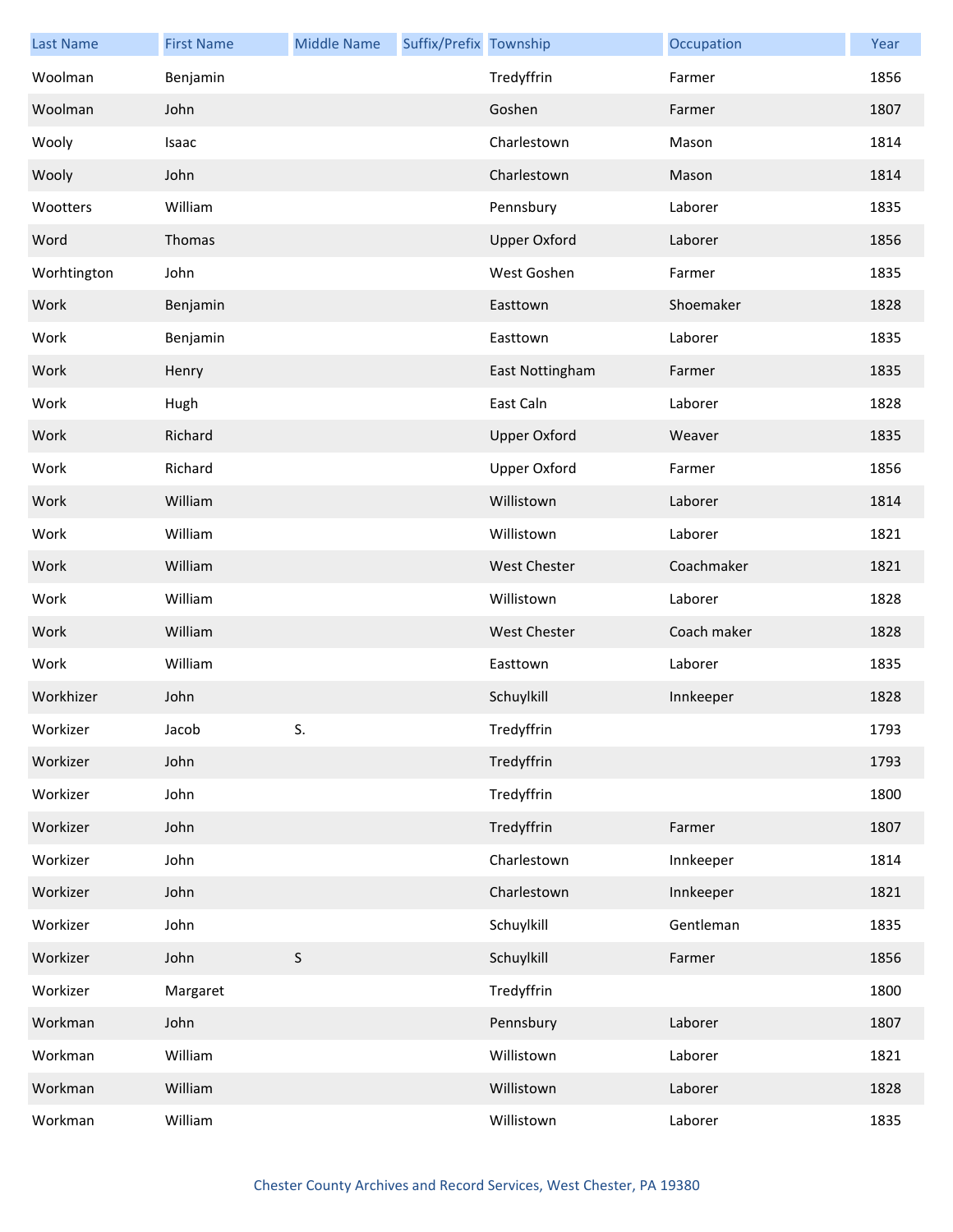| <b>Last Name</b> | <b>First Name</b> | <b>Middle Name</b> | Suffix/Prefix Township |                      | Occupation  | Year |
|------------------|-------------------|--------------------|------------------------|----------------------|-------------|------|
| Works            | Benjamin          |                    |                        | Easttown             | Shoemaker   | 1821 |
| Worley           | John              |                    |                        | Sadsbury             |             | 1835 |
| Worlow           | Joseph            |                    |                        | West Goshen          |             | 1821 |
| Worman           | David             |                    |                        | Coventry             | Tanner      | 1821 |
| Worman           | David             |                    |                        | Coventry             | Tanner      | 1828 |
| Worman           | Jacob             | S                  |                        | Coventry             | Tanner      | 1835 |
| Worman           | Jacob             | S                  |                        | <b>East Coventry</b> | Farmer      | 1856 |
| Worman           | Joseph            |                    |                        | Vincent              | Tanner      | 1807 |
| Worner           | Simeon            |                    |                        | Sadsbury             | Wheelwright | 1856 |
| Worral           | Enoch             |                    |                        | Brandywine           | Wheelwright | 1807 |
| Worral           | John              |                    |                        | East Caln            | Wheelwright | 1814 |
| Worral           | Robert            |                    |                        | West Fallowfield     | Farmer      | 1828 |
| Worrall          | Benjamin          |                    |                        | Brandywine           | Farmer      | 1814 |
| Worrall          | Benjamin          |                    |                        | West Brandywine      | Farmer      | 1856 |
| Worrall          | Charles           |                    |                        | East Bradford        | Coach maker | 1828 |
| Worrall          | Eli               |                    |                        | West Brandywine      | Farmer      | 1856 |
| Worrall          | Elizabeth         |                    |                        | Brandywine           | Housewifery | 1835 |
| Worrall          | Elwood            | P                  |                        | <b>West Chester</b>  | Dentist     | 1856 |
| Worrall          | Enoch             |                    |                        | West Brandywine      | Farmer      | 1856 |
| Worrall          | Ephraim           |                    |                        | West Brandywine      | Farmer      | 1856 |
| Worrall          | George            |                    |                        | Goshen               |             | 1793 |
| Worrall          | George            |                    |                        | East Bradford        | Farmer      | 1828 |
| Worrall          | George            |                    |                        | East Bradford        | Gentleman   | 1835 |
| Worrall          | George            |                    |                        | West Chester         | Doctor      | 1835 |
| Worrall          | Hugh              |                    | Jr.                    | <b>West Nantmeal</b> | Weaver      | 1828 |
| Worrall          | Isaac             | $\mathsf{H}%$      |                        | West Brandywine      | Farmer      | 1856 |
| Worrall          | John              |                    |                        | West Brandywine      | Farmer      | 1856 |
| Worrall          | John              |                    |                        | West Brandywine      | Teacher     | 1856 |
| Worrall          | Jonathan          |                    |                        | Brandywine           | Farmer      | 1814 |
| Worrall          | Jonathan          |                    | Esq.                   | Brandywine           | Farmer      | 1835 |
| Worrall          | Maris             |                    |                        | Brandywine           | Wheelwright | 1835 |
| Worrall          | Morris            |                    |                        | Uwchlan              | Wheelwright | 1835 |
| Worrall          | Morris            |                    |                        | West Brandywine      | Wheelwright | 1856 |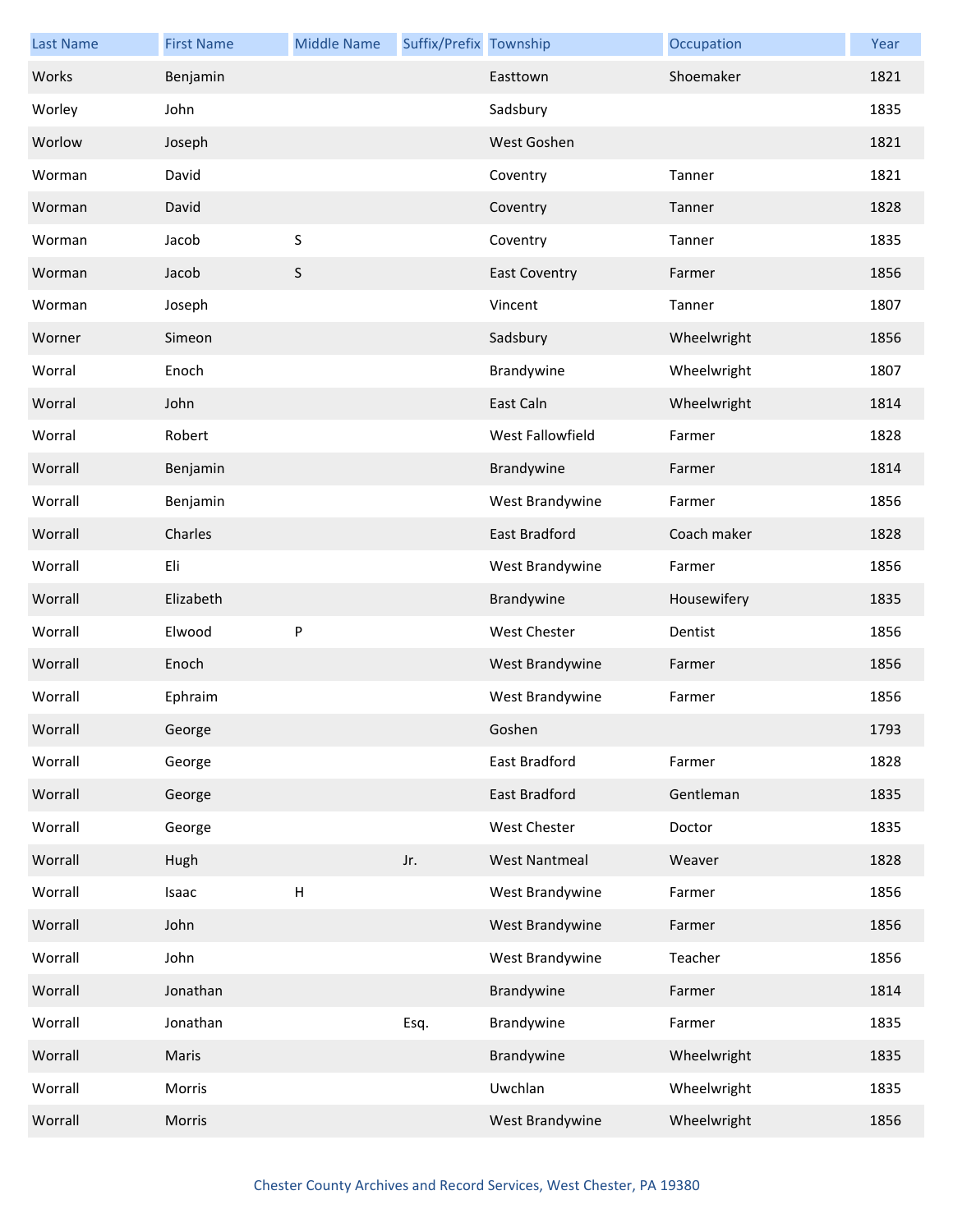| <b>Last Name</b> | <b>First Name</b> | <b>Middle Name</b> | Suffix/Prefix Township |                     | Occupation       | Year |
|------------------|-------------------|--------------------|------------------------|---------------------|------------------|------|
| Worrall          | Robert            |                    |                        | Brandywine          | Farmer           | 1835 |
| Worrall          | Robert            |                    |                        | West Brandywine     | Gentleman farmer | 1856 |
| Worrall          | Sarah             |                    |                        | Pocopson            | Lady             | 1856 |
| Worrall          | Thomas            | $\top$             |                        | Kennett Square      | Merchant         | 1856 |
| Worrel           | Adam              |                    |                        | West Fallowfield    | Laborer          | 1814 |
| Worrel           | Adam              |                    |                        | East Fallowfield    | Laborer          | 1821 |
| Worrel           | Benjamin          |                    |                        | Brandywine          |                  | 1793 |
| Worrel           | Benjamin          |                    |                        | Brandywine          | Farmer           | 1807 |
| Worrel           | Curtis            |                    |                        | Easttown            | Shoemaker        | 1821 |
| Worrel           | George            | W                  |                        | West Brandywine     | Dentist          | 1856 |
| Worrel           | Isaiah            |                    |                        | Easttown            | Shoemaker        | 1821 |
| Worrell          | Addam             |                    |                        | Sadsbury            |                  | 1835 |
| Worrell          | Benjamin          |                    |                        | Brandywine          | Laborer          | 1821 |
| Worrell          | Benjamin          |                    |                        | Brandywine          | Farmer           | 1828 |
| Worrell          | David             |                    |                        | East Brandywine     | Laborer          | 1856 |
| Worrell          | Enoch             |                    |                        | Brandywine          | Wheelwright      | 1814 |
| Worrell          | Enoch             |                    |                        | Brandywine          | Wheelwright      | 1821 |
| Worrell          | Enoch             |                    |                        | Brandywine          | Farmer           | 1828 |
| Worrell          | Enoch             |                    |                        | Brandywine          | Farmer           | 1835 |
| Worrell          | Eonas             |                    |                        | Uwchlan             | Blacksmith       | 1856 |
| Worrell          | Hugh              |                    |                        | West Nantmeal       | Farmer           | 1821 |
| Worrell          | Isaiah            |                    |                        | Tredyffrin          | Shoemaker        | 1828 |
| Worrell          | Isaiah            |                    |                        | Tredyffrin          | Shoemaker        | 1835 |
| Worrell          | J                 | $\mathsf S$        |                        | <b>Upper Oxford</b> | Doctor           | 1856 |
| Worrell          | John              |                    |                        | East Caln           | Wheelwright      | 1821 |
| Worrell          | John              |                    |                        | West Bradford       | Farmer           | 1835 |
| Worrell          | John              |                    |                        | East Brandywine     | Farmer           | 1856 |
| Worrell          | Jonathan          |                    |                        | Brandywine          | Farmer           | 1821 |
| Worrell          | Jonathan          |                    |                        | Brandywine          | Farmer           | 1828 |
| Worrell          | Joseph            |                    |                        | Uwchlan             | Farmer           | 1807 |
| Worrell          | Lewis             | L                  |                        | Tredyffrin          | Miller           | 1856 |
| Worrell          | Robert            |                    |                        | Brandywine          | Farmer           | 1821 |
| Worrell          | Thomas            |                    |                        | Sadsbury            | Laborer          | 1821 |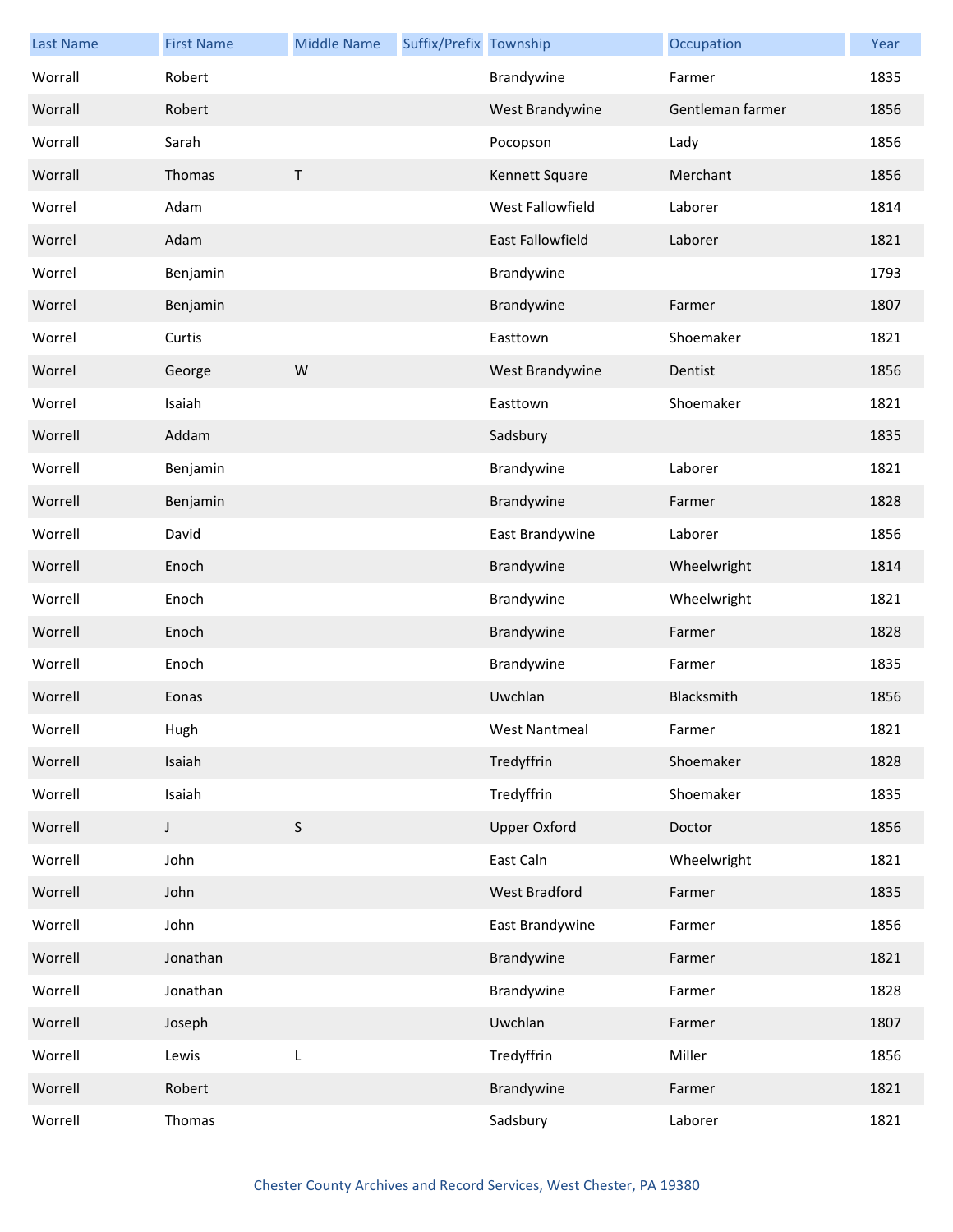| <b>Last Name</b> | <b>First Name</b> | <b>Middle Name</b> | Suffix/Prefix Township |                      | Occupation     | Year |
|------------------|-------------------|--------------------|------------------------|----------------------|----------------|------|
| Worren           | James             |                    |                        | <b>West Chester</b>  | Woolcarder     | 1814 |
| Worren           | John              | L                  | MD                     | West Bradford        | Doctor         | 1856 |
| Worrison         | William           |                    |                        | East Bradford        | Laborer        | 1828 |
| Worst            | Peter             |                    |                        | Sadsbury             | Farmer         | 1828 |
| Worst            | Peter             |                    |                        | Sadsbury             | Farmer         | 1835 |
| Worth            | Benjamin          |                    |                        | East Marlborough     | Hatter         | 1814 |
| Worth            | Benjamin          |                    |                        | East Marlborough     | Innkeeper      | 1821 |
| Worth            | Benjamin          |                    |                        | East Marlborough     | Innkeeper      | 1828 |
| Worth            | Bentley           |                    |                        | <b>West Chester</b>  | Carpenter      | 1856 |
| Worth            | Ebenezer          |                    |                        | East Bradford        |                | 1793 |
| Worth            | Ebenezer          |                    |                        | East Bradford        | Farmer         | 1807 |
| Worth            | Ebenezer          |                    |                        | <b>West Bradford</b> | Farmer         | 1814 |
| Worth            | Ebenezer          |                    |                        | West Bradford        | Gentleman      | 1821 |
| Worth            | Ebenezer          |                    |                        | East Bradford        | Farmer         | 1828 |
| Worth            | Ebenezer          |                    |                        | East Bradford        | Farmer         | 1835 |
| Worth            | Ebenezer          |                    |                        | West Bradford        | Farmer         | 1835 |
| Worth            | Ebenezer          |                    |                        | East Bradford        | Farmer         | 1856 |
| Worth            | Ebenezer          |                    |                        | West Bradford        | Gentleman      | 1856 |
| Worth            | Emmor             |                    |                        | East Marlborough     | Innkeeper      | 1821 |
| Worth            | Emmor             |                    |                        | East Marlborough     | Innkeeper      | 1835 |
| Worth            | Emmor             |                    |                        | East Marlborough     | Farmer         | 1856 |
| Worth            | Emor              |                    |                        | East Marlborough     | Innkeeper      | 1814 |
| Worth            | Emor              |                    |                        | East Marlborough     | Innkeeper      | 1828 |
| Worth            | Francis           |                    |                        | East Bradford        | Farmer         | 1856 |
| Worth            | George            |                    |                        | <b>West Chester</b>  | Hatter         | 1807 |
| Worth            | George            |                    |                        | East Marlborough     | <b>Butcher</b> | 1814 |
| Worth            | George            |                    |                        | East Marlborough     | Hatter         | 1821 |
| Worth            | George            |                    |                        | West Bradford        | Laborer        | 1828 |
| Worth            | Isaac             | B                  |                        | East Marlborough     | Farmer         | 1856 |
| Worth            | John              |                    |                        | West Bradford        | Carpenter      | 1807 |
| Worth            | John              |                    |                        | West Bradford        | Carpenter      | 1814 |
| Worth            | John              |                    |                        | West Bradford        | Farmer         | 1821 |
| Worth            | John              |                    |                        | East Bradford        | Farmer         | 1828 |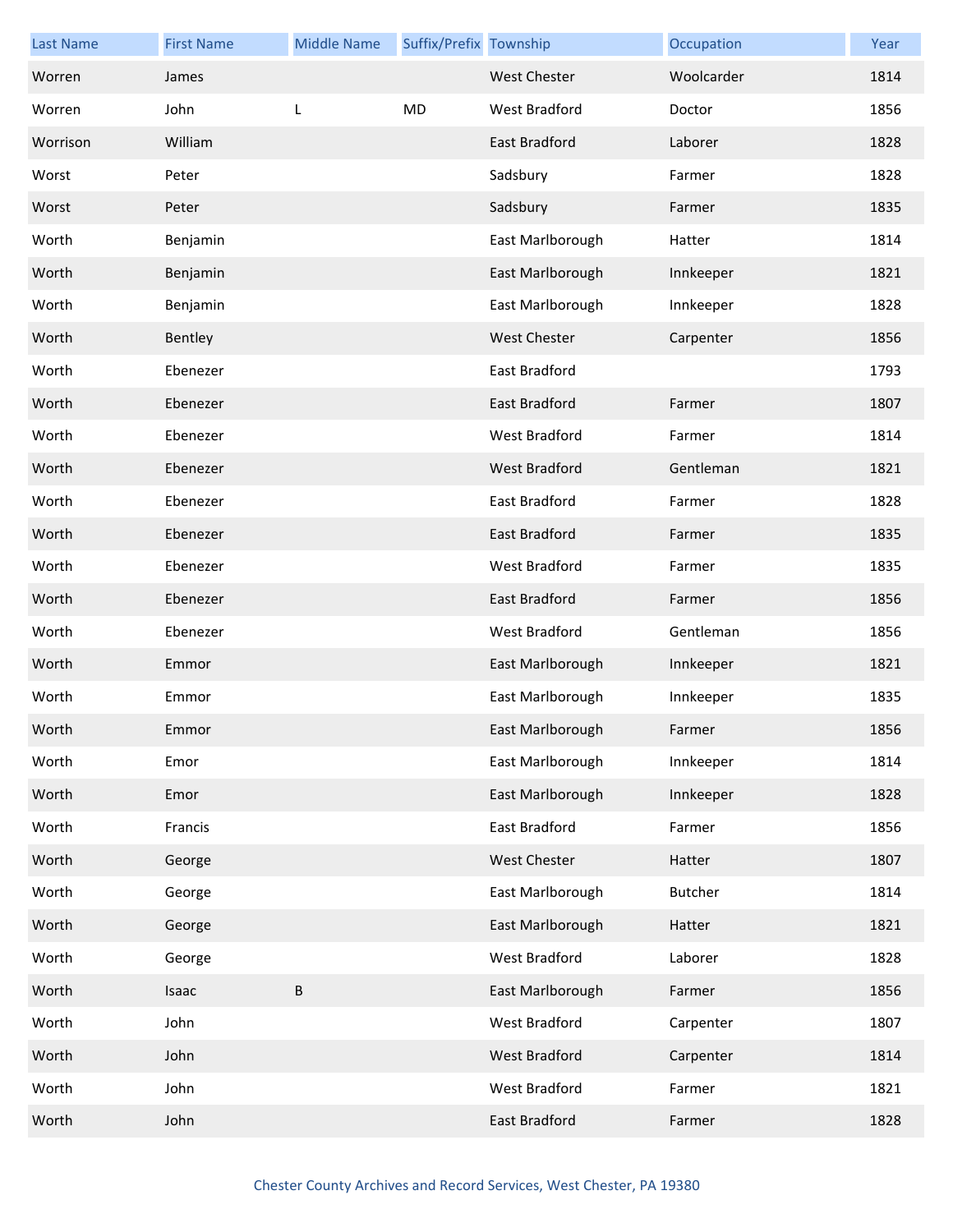| <b>Last Name</b> | <b>First Name</b> | <b>Middle Name</b>        | Suffix/Prefix Township |                      | Occupation        | Year |
|------------------|-------------------|---------------------------|------------------------|----------------------|-------------------|------|
| Worth            | John              |                           |                        | West Bradford        | Farmer            | 1828 |
| Worth            | John              |                           |                        | <b>East Bradford</b> | Farmer            | 1835 |
| Worth            | John              |                           | Esq.                   | West Bradford        | Farmer            | 1835 |
| Worth            | John              |                           |                        | West Bradford        | Farmer            | 1856 |
| Worth            | John              |                           |                        | East Bradford        | Farmer            | 1856 |
| Worth            | Jonathan          |                           |                        | East Marlborough     | Drover            | 1856 |
| Worth            | Joseph            |                           |                        | West Bradford        | Farmer            | 1807 |
| Worth            | Joseph            |                           |                        | <b>West Bradford</b> | Farmer            | 1814 |
| Worth            | Joseph            |                           |                        | West Bradford        | Farmer            | 1821 |
| Worth            | Joseph            |                           |                        | <b>West Bradford</b> | Innkeeper         | 1828 |
| Worth            | Joseph            |                           |                        | West Bradford        | Farmer, innkeeper | 1835 |
| Worth            | Joseph            |                           |                        | <b>West Chester</b>  | Shoemaker         | 1856 |
| Worth            | Joshua            |                           |                        | West Bradford        | Farmer            | 1856 |
| Worth            | Mary              |                           |                        | <b>West Bradford</b> |                   | 1793 |
| Worth            | Paschall          |                           |                        | East Bradford        | Farmer            | 1828 |
| Worth            | Paschall          |                           |                        | East Bradford        | Farmer            | 1835 |
| Worth            | Phebe             |                           |                        | East Marlborough     | Innkeeper         | 1835 |
| Worth            | Richard           | J                         |                        | <b>West Bradford</b> | Farmer            | 1835 |
| Worth            | S                 | В                         |                        | Newlin               | Storekeeper       | 1835 |
| Worth            | S                 | В                         |                        | Valley               | Iron manufacturer | 1856 |
| Worth            | Samuel            |                           |                        | East Bradford        | Farmer            | 1807 |
| Worth            | Samuel            |                           |                        | East Bradford        | Farmer            | 1814 |
| Worth            | Samuel            |                           |                        | East Bradford        |                   | 1821 |
| Worth            | Samuel            |                           |                        | East Bradford        | Farmer            | 1828 |
| Worth            | Samuel            |                           |                        | East Bradford        | Farmer            | 1835 |
| Worth            | Samuel            |                           | Jr.                    | <b>East Bradford</b> | Farmer            | 1856 |
| Worth            | Samuel            |                           |                        | East Bradford        | Farmer            | 1856 |
| Worth            | Samuel            | $\boldsymbol{\mathsf{A}}$ |                        | West Bradford        | Coachmaker        | 1835 |
| Worth            | Sophia            |                           |                        | West Bradford        | Lady              | 1856 |
| Worth            | Thomas            |                           |                        | West Bradford        |                   | 1793 |
| Worth            | Thomas            |                           |                        | West Bradford        | Innkeeper         | 1807 |
| Worth            | Thomas            |                           |                        | West Bradford        | Gentleman         | 1807 |
| Worth            | Thomas            |                           |                        | West Bradford        | Innkeeper         | 1814 |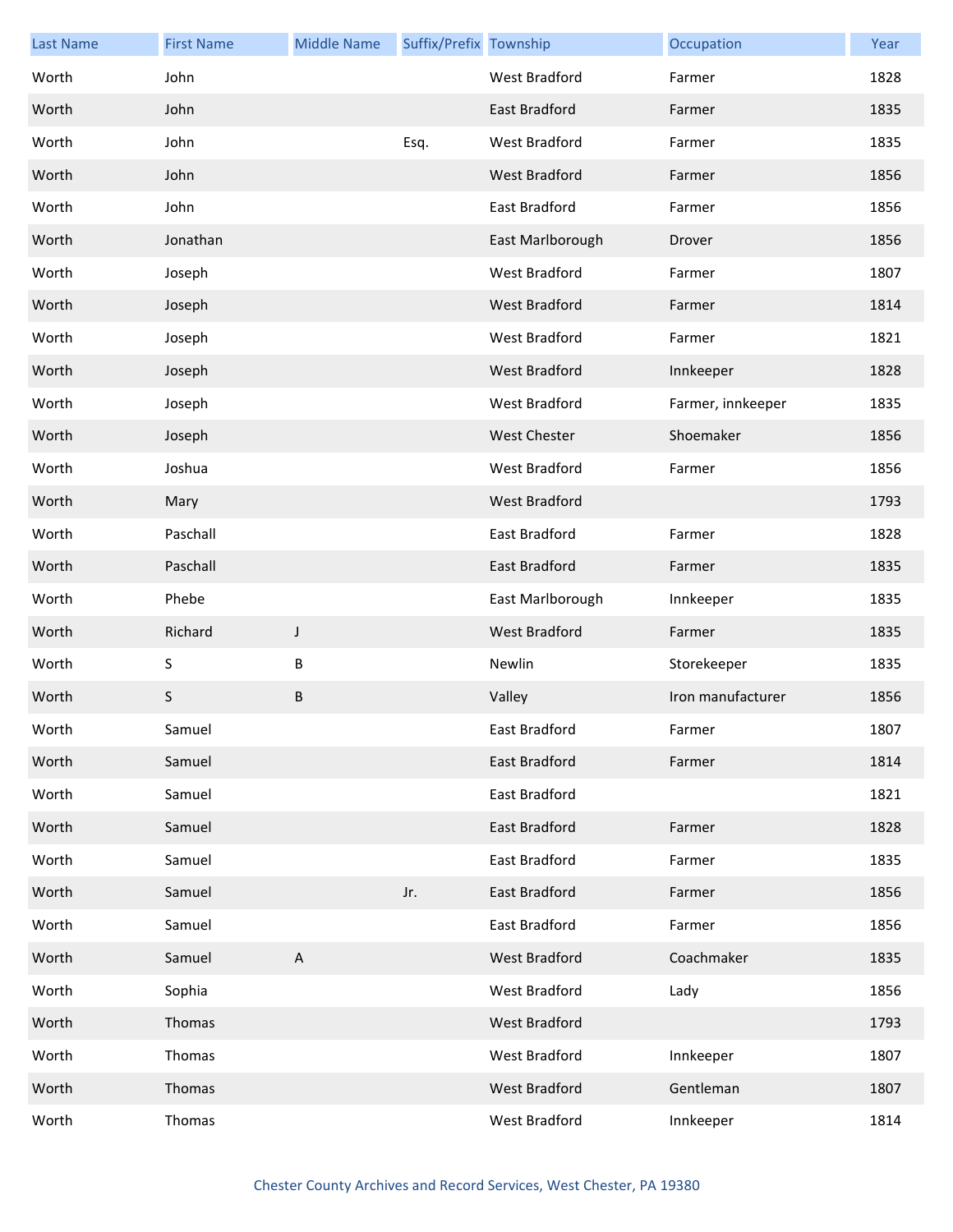| <b>Last Name</b> | <b>First Name</b> | <b>Middle Name</b> | Suffix/Prefix Township |                         | Occupation        | Year |
|------------------|-------------------|--------------------|------------------------|-------------------------|-------------------|------|
| Worth            | Thomas            |                    |                        | <b>East Fallowfield</b> | Farmer            | 1814 |
| Worth            | Thomas            |                    |                        | West Bradford           | Innkeeper         | 1821 |
| Worth            | Thomas            |                    |                        | East Marlborough        | Farmer            | 1856 |
| Worth            | Thomas            |                    |                        | Pennsbury               | Wagon maker       | 1856 |
| Worth            | William           |                    |                        | <b>West Bradford</b>    | Wheelwright       | 1828 |
| Worth            | William           | $\mathsf C$        |                        | West Bradford           | Coachmaker        | 1835 |
| Worthington      | Amos              |                    |                        | Goshen                  | Farmer            | 1807 |
| Worthington      | Amos              |                    |                        | Goshen                  | Farmer            | 1814 |
| Worthington      | Amos              |                    |                        | West Goshen             |                   | 1821 |
| Worthington      | Amos              |                    |                        | West Goshen             | Farmer            | 1828 |
| Worthington      | Asa               |                    |                        | <b>West Bradford</b>    | Farmer            | 1807 |
| Worthington      | Barkman           |                    |                        | Sadsbury                |                   | 1835 |
| Worthington      | Carver            |                    |                        | West Goshen             | Farmer            | 1828 |
| Worthington      | Carver            |                    |                        | West Goshen             | Farmer            | 1835 |
| Worthington      | Carver            |                    |                        | West Goshen             | Farmer            | 1856 |
| Worthington      | Eber              |                    |                        | Goshen                  | Farmer            | 1807 |
| Worthington      | Eber              |                    | Jr.                    | Goshen                  | Farmer            | 1814 |
| Worthington      | Eber              |                    |                        | Goshen                  | Farmer            | 1814 |
| Worthington      | Eber              |                    |                        | West Goshen             |                   | 1821 |
| Worthington      | Eber              |                    |                        | <b>West Chester</b>     | Register of Wills | 1828 |
| Worthington      | Eber              |                    |                        | West Chester            | Innkeeper         | 1835 |
| Worthington      | Elias             |                    |                        | Londonderry             | Carpenter         | 1828 |
| Worthington      | Emmor             |                    |                        | <b>West Bradford</b>    | Farmer            | 1807 |
| Worthington      | Isaac             |                    |                        | Goshen                  |                   | 1793 |
| Worthington      | Isaac             |                    |                        | East Nottingham         | Farmer            | 1814 |
| Worthington      | Isaac             |                    |                        | East Nottingham         | Carpenter         | 1821 |
| Worthington      | Isaac             |                    |                        | West Goshen             | Farmer            | 1821 |
| Worthington      | Isaac             |                    |                        | West Goshen             | Farmer            | 1828 |
| Worthington      | Isaac             |                    |                        | East Nottingham         | Farmer            | 1828 |
| Worthington      | Isaac             |                    |                        | East Nottingham         | Farmer            | 1835 |
| Worthington      | John              |                    |                        | East Nottingham         | Farmer            | 1807 |
| Worthington      | John              |                    |                        | East Nottingham         | Farmer            | 1814 |
| Worthington      | John              |                    |                        | Goshen                  | Farmer            | 1814 |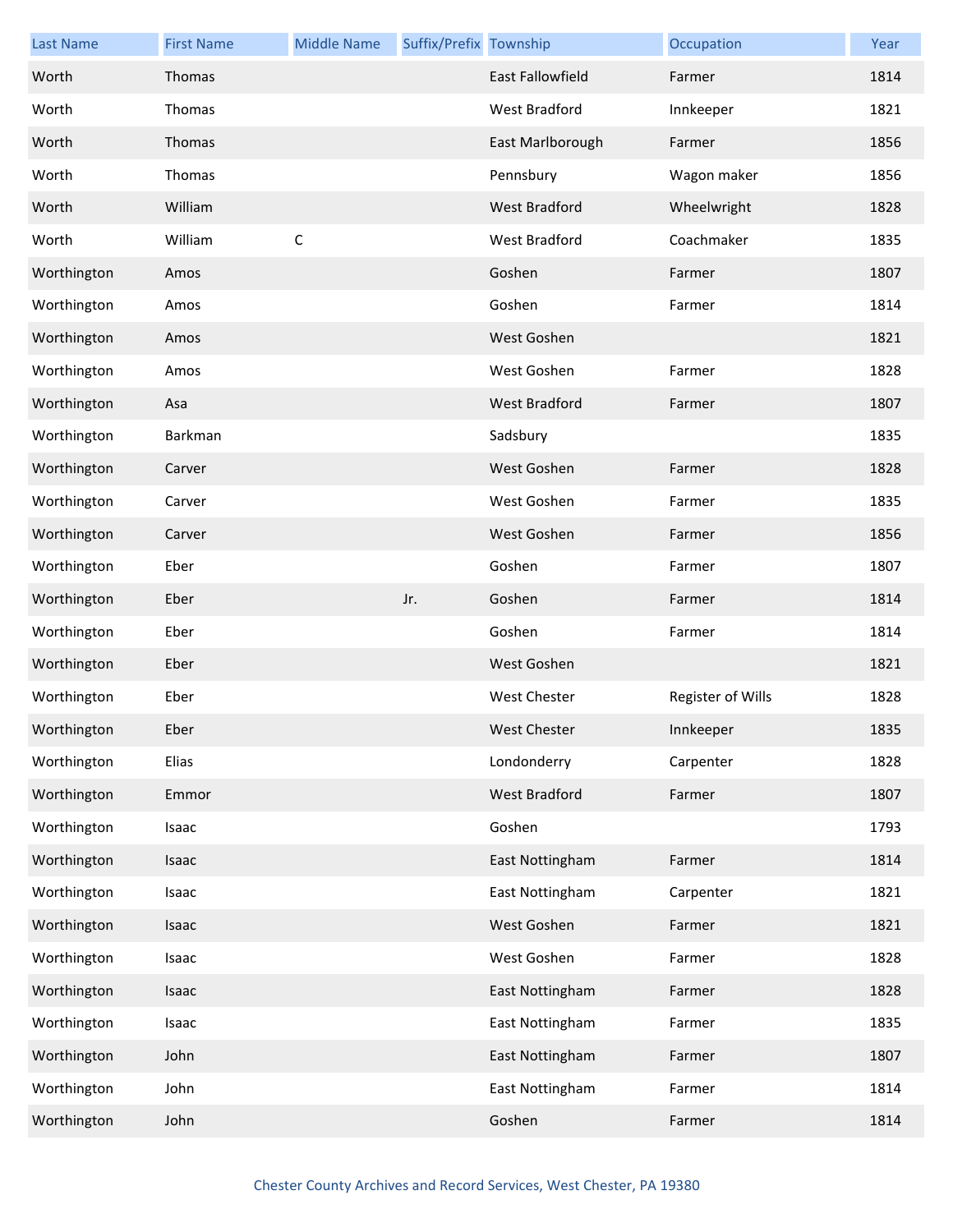| <b>Last Name</b> | <b>First Name</b> | <b>Middle Name</b> | Suffix/Prefix Township |                      | Occupation  | Year |
|------------------|-------------------|--------------------|------------------------|----------------------|-------------|------|
| Worthington      | John              |                    |                        | East Nottingham      | Shoemaker   | 1821 |
| Worthington      | John              |                    |                        | West Goshen          |             | 1821 |
| Worthington      | John              |                    |                        | West Goshen          | Farmer      | 1828 |
| Worthington      | John              |                    |                        | East Nottingham      | Farmer      | 1828 |
| Worthington      | John              |                    |                        | East Nottingham      | Farmer      | 1835 |
| Worthington      | John              |                    |                        | West Goshen          | Farmer      | 1856 |
| Worthington      | John              | $\mathsf T$        |                        | West Whiteland       | Farmer      | 1835 |
| Worthington      | John              | $\sf T$            |                        | <b>West Chester</b>  | Storekeeper | 1856 |
| Worthington      | John              | T.                 |                        | West Goshen          | Farmer      | 1828 |
| Worthington      | Joseph            |                    |                        | West Whiteland       | Farmer      | 1807 |
| Worthington      | Lewis             |                    |                        | East Whiteland       | Farmer      | 1856 |
| Worthington      | Mary              |                    |                        | West Caln            |             | 1856 |
| Worthington      | Oliver            | А                  |                        | West Goshen          | Farmer      | 1856 |
| Worthington      | William           |                    |                        | Goshen               |             | 1793 |
| Worthington      | William           |                    |                        | Goshen               |             | 1793 |
| Worthington      | William           |                    | Esq.                   | Goshen               | Farmer      | 1807 |
| Worthington      | William           |                    |                        | West Bradford        | Farmer      | 1807 |
| Worthington      | William           |                    |                        | Goshen               | Farmer      | 1814 |
| Worthington      | Wilmer            |                    |                        | <b>West Chester</b>  | Physician   | 1828 |
| Worthington      | Wilmer            |                    |                        | <b>West Chester</b>  | Doctor      | 1835 |
| Worthington      | Wilmer            |                    |                        | West Chester         | Storekeeper | 1856 |
| Worthington      | Wilmer            |                    |                        | <b>West Chester</b>  | Physician   | 1856 |
| Worts            | Amazia            |                    |                        | Willistown           | Shoemaker   | 1856 |
| Worts            | James             |                    |                        | <b>West Nantmeal</b> | Forgeman    | 1821 |
| Worts            | John              |                    |                        | Warwick              | Laborer     | 1856 |
| Worts            | Peter             |                    |                        | West Pikeland        | Laborer     | 1856 |
| Worts            | William           |                    |                        | Brandywine           | Laborer     | 1835 |
| Wortz            | George            |                    |                        | <b>West Nantmeal</b> | Laborer     | 1814 |
| Wortz            | Michael           |                    |                        | <b>West Nantmeal</b> | Forgeman    | 1814 |
| Wortz            | Peter             |                    |                        | <b>West Nantmeal</b> | Forgeman    | 1814 |
| Wosner           | John              |                    |                        | Sadsbury             | Wheelwright | 1856 |
| Wotterly         | Frederick         |                    |                        | East Fallowfield     | Laborer     | 1821 |
| Wowick           | Joseph            |                    |                        | West Bradford        | Shoemaker   | 1835 |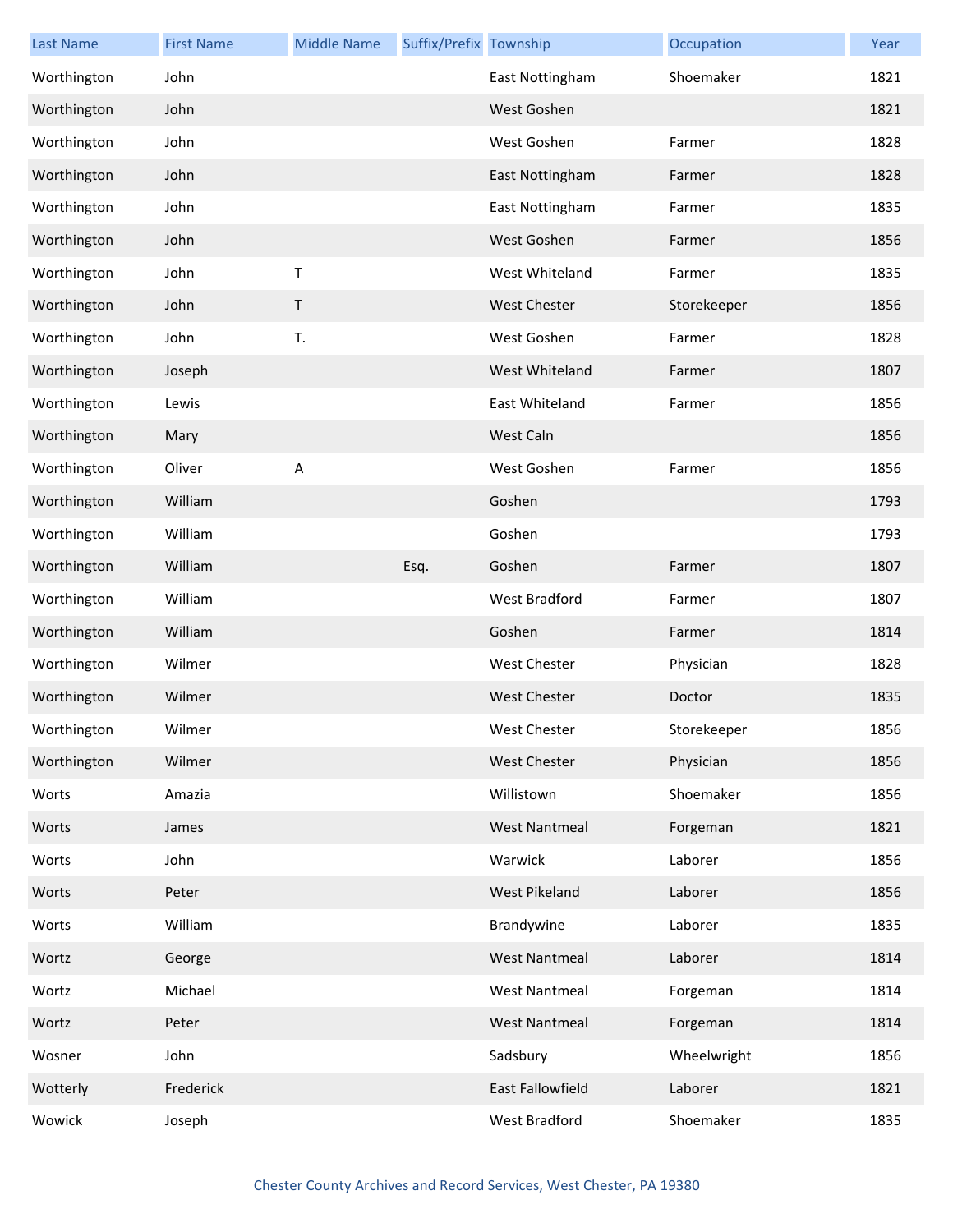| <b>Last Name</b> | <b>First Name</b> | <b>Middle Name</b> | Suffix/Prefix Township |                      | Occupation     | Year |
|------------------|-------------------|--------------------|------------------------|----------------------|----------------|------|
| Wrath            | William           |                    |                        | Charlestown          | Laborer        | 1856 |
| Wray             | James             |                    |                        | East Nantmeal        | Laborer        | 1807 |
| Wray             | Joseph            |                    |                        | <b>West Nantmeal</b> | Storekeeper    | 1828 |
| Wray             | Robert            |                    |                        | Tredyffrin           | Laborer        | 1807 |
| Wray             | Samuel            |                    |                        | <b>West Chester</b>  | Carpenter      | 1835 |
| Wray             | Stephen           |                    |                        | Honey Brook          |                | 1793 |
| Wrigh            | Wilson            |                    |                        | East Nottingham      | Shoemaker      | 1856 |
| Wright           | Adam              | D                  |                        | Honey Brook          | Carpenter      | 1835 |
| Wright           | Andrew            |                    |                        | Sadsbury             | Weaver         | 1814 |
| Wright           | Andrew            |                    |                        | Sadsbury             | Weaver         | 1821 |
| Wright           | Andrew            |                    |                        | Sadsbury             |                | 1835 |
| Wright           | Andrew            |                    |                        | Sadsbury             | Weaver         | 1856 |
| Wright           | Ann               |                    |                        | Honeybrook           | Lady           | 1856 |
| Wright           | Aristen           |                    |                        | Valley               | Carriage maker | 1856 |
| Wright           | Asher             | ${\sf M}$          |                        | <b>West Chester</b>  | Printer        | 1835 |
| Wright           | Benjamin          |                    |                        | East Bradford        | Farmer         | 1814 |
| Wright           | Benjamin          |                    |                        | Pennsbury            | Laborer        | 1821 |
| Wright           | Benjamin          |                    |                        | Honey Brook          | Farrier        | 1821 |
| Wright           | Benjamin          |                    |                        | Honey Brook          | Horse Ferrier  | 1828 |
| Wright           | Benjamin          |                    |                        | Kennett              | Farmer         | 1856 |
| Wright           | Benjamin          |                    |                        | Kennett              | Laborer        | 1856 |
| Wright           | Cornelius         |                    |                        | East Bradford        | Cordwainer     | 1807 |
| Wright           | David             |                    |                        | East Nottingham      | Laborer        | 1814 |
| Wright           | David             |                    |                        | East Nottingham      | Farmer         | 1821 |
| Wright           | David             |                    |                        | Uwchlan              | Innkeeper      | 1835 |
| Wright           | David             |                    |                        | London Grove         | Farmer         | 1856 |
| Wright           | Edward            |                    |                        | New London           | Laborer        | 1856 |
| Wright           | Edward            |                    |                        | Penn                 | Farmer         | 1856 |
| Wright           | Elizabeth         |                    |                        | Valley               |                | 1856 |
| Wright           | Elizabeth         |                    |                        | Charlestown          |                | 1856 |
| Wright           | Enoch             |                    |                        | <b>Upper Oxford</b>  | Laborer        | 1856 |
| Wright           | Ezekiel           |                    |                        | West Bradford        | Storekeeper    | 1828 |
| Wright           | George            |                    |                        | London Britain       | Weaver         | 1814 |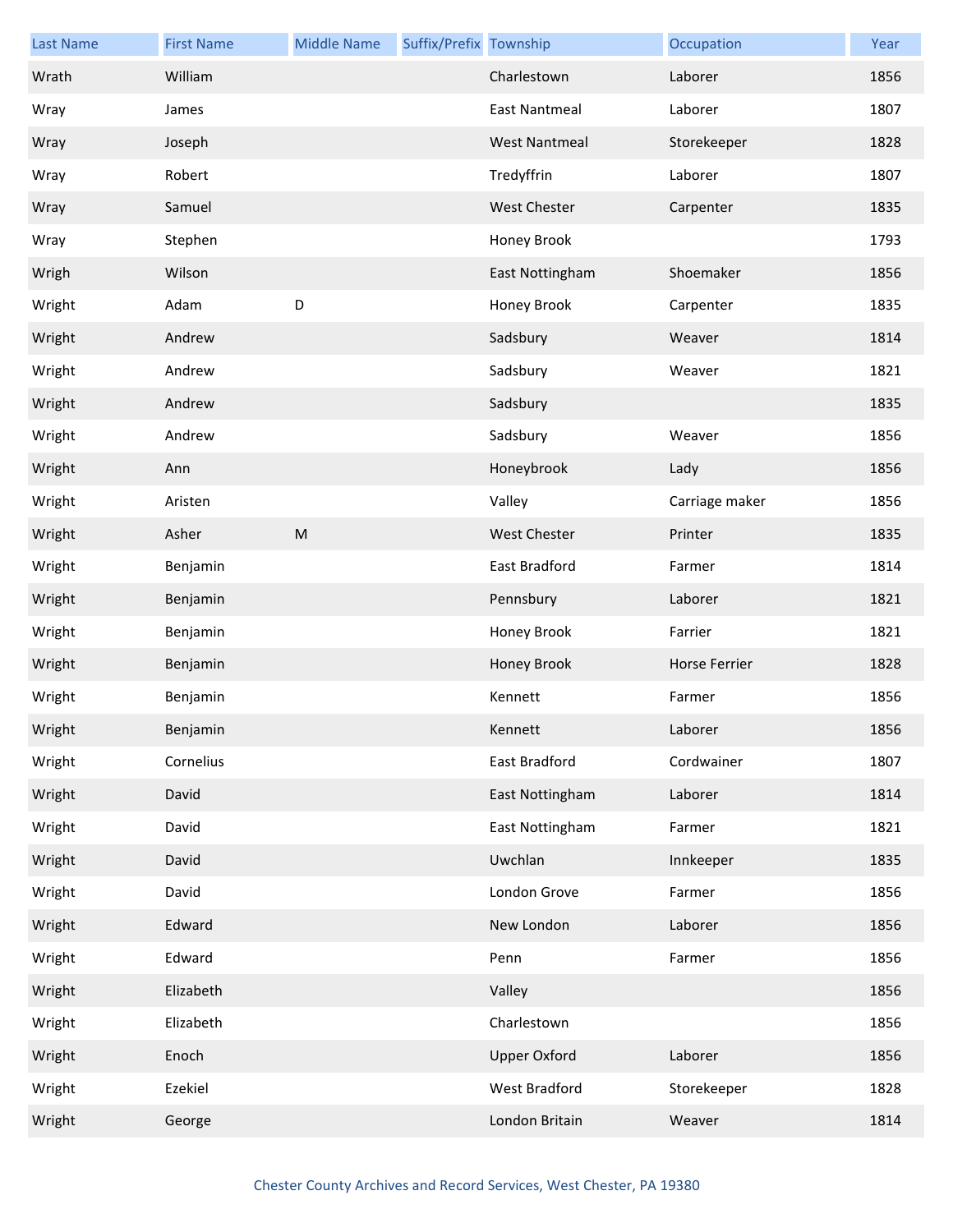| <b>Last Name</b> | <b>First Name</b> | <b>Middle Name</b>      | Suffix/Prefix Township |                      | Occupation | Year |
|------------------|-------------------|-------------------------|------------------------|----------------------|------------|------|
| Wright           | George            |                         |                        | London Britain       | Weaver     | 1821 |
| Wright           | George            |                         |                        | Honeybrook           | Laborer    | 1856 |
| Wright           | Gugh              | $\overline{\mathsf{A}}$ |                        | <b>West Nantmeal</b> | Pumpmaker  | 1856 |
| Wright           | Isaac             |                         |                        | Birmingham           | Laborer    | 1807 |
| Wright           | Isaac             |                         |                        | West Caln            | Laborer    | 1821 |
| Wright           | Isaac             |                         |                        | Honey Brook          | Laborer    | 1828 |
| Wright           | Isaac             |                         |                        | Honeybrook           | Laborer    | 1856 |
| Wright           | Jacob             |                         |                        | Penn                 | Mason      | 1821 |
| Wright           | Jacob             |                         |                        | Penn                 | Stonemason | 1828 |
| Wright           | James             |                         |                        | East Nottingham      | Carpenter  | 1835 |
| Wright           | James             | B                       |                        | <b>Upper Oxford</b>  | Farmer     | 1856 |
| Wright           | James             | $\mathsf V$             |                        | Sadsbury             |            | 1835 |
| Wright           | James             | V.                      |                        | Sadsbury             | Shoemaker  | 1814 |
| Wright           | James             | V.                      |                        | Sadsbury             | Shoemaker  | 1821 |
| Wright           | John              |                         |                        | Sadsbury             |            | 1793 |
| Wright           | John              |                         |                        | Pikeland             |            | 1800 |
| Wright           | John              |                         |                        | Sadsbury             | Cordwainer | 1807 |
| Wright           | John              |                         |                        | New London           | Farmer     | 1807 |
| Wright           | John              |                         |                        | New London           | Farmer     | 1814 |
| Wright           | John              |                         |                        | Sadsbury             | Shoemaker  | 1814 |
| Wright           | John              |                         |                        | Penn                 | Laborer    | 1821 |
| Wright           | John              |                         |                        | Sadsbury             | Shoemaker  | 1821 |
| Wright           | John              |                         |                        | Sadsbury             | Shoemaker  | 1828 |
| Wright           | John              |                         |                        | Penn                 |            | 1828 |
| Wright           | John              |                         |                        | East Nottingham      | Farmer     | 1828 |
| Wright           | John              |                         |                        | Honey Brook          | Shoemaker  | 1828 |
| Wright           | John              |                         |                        | Penn                 | Carpenter  | 1828 |
| Wright           | John              |                         | Jr.                    | Sadsbury             |            | 1835 |
| Wright           | John              |                         |                        | Sadsbury             | Shoemaker  | 1835 |
| Wright           | John              |                         |                        | Honey Brook          | Shoemaker  | 1835 |
| Wright           | John              |                         | Jr.                    | Penn                 | Farmer     | 1835 |
| Wright           | John              |                         |                        | East Nottingham      | Laborer    | 1835 |
| Wright           | John              |                         | Sr.                    | Penn                 | Laborer    | 1835 |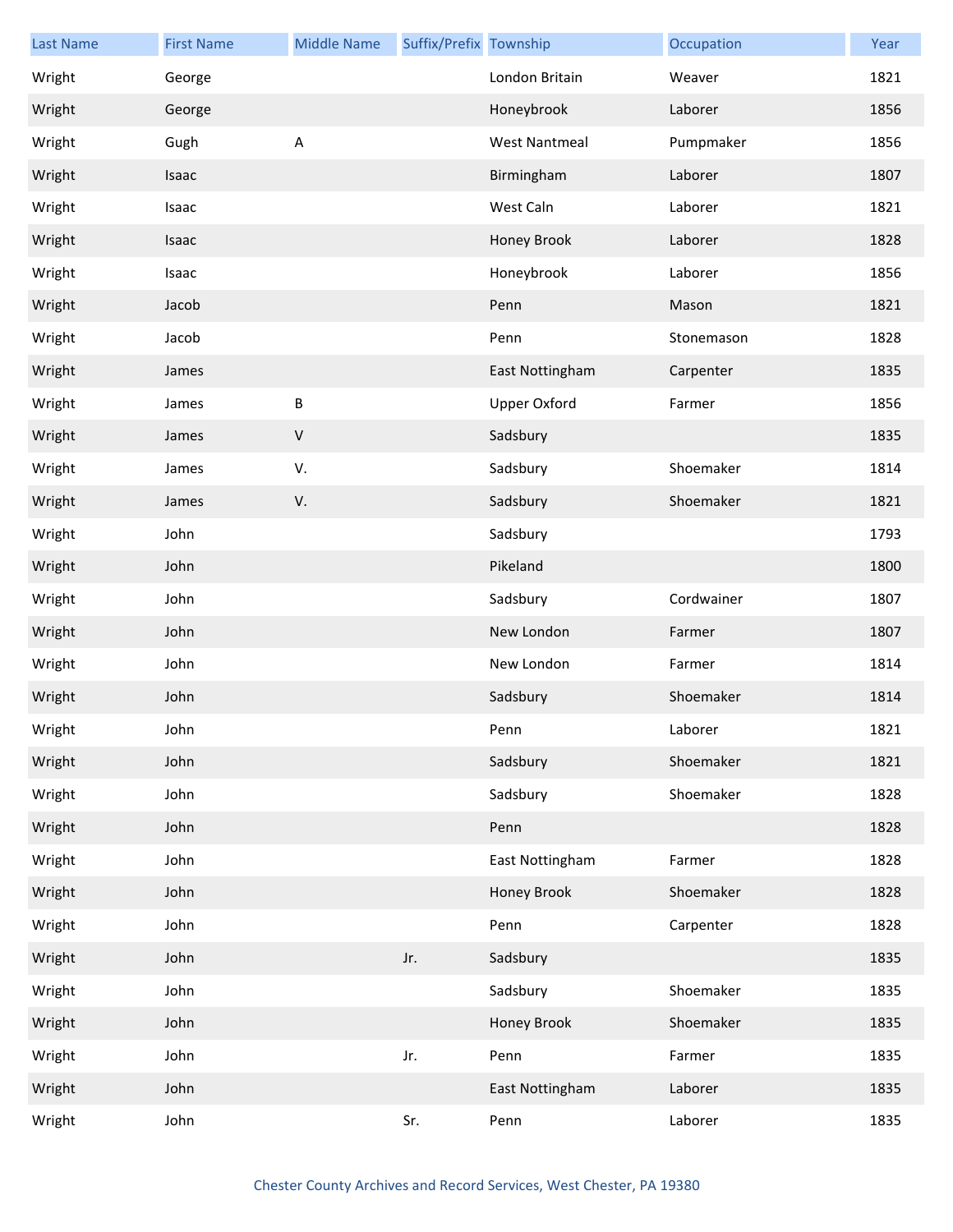| <b>Last Name</b> | <b>First Name</b> | <b>Middle Name</b> | Suffix/Prefix Township |                      | Occupation             | Year |
|------------------|-------------------|--------------------|------------------------|----------------------|------------------------|------|
| Wright           | John              |                    |                        | Easttown             | Carpenter              | 1856 |
| Wright           | John              |                    |                        | Sadsbury             | Supervisor on railroad | 1856 |
| Wright           | John              |                    |                        | East Nottingham      | Carpenter              | 1856 |
| Wright           | John              |                    |                        | Honeybrook           | Laborer                | 1856 |
| Wright           | John              |                    |                        | East Bradford        | Farmer                 | 1856 |
| Wright           | John              |                    |                        | Valley               | Carriage maker         | 1856 |
| Wright           | John              |                    |                        | East Nottingham      | Farmer                 | 1856 |
| Wright           | John              | W                  |                        | London Grove         |                        | 1856 |
| Wright           | Joseph            |                    |                        | Penn                 | Blacksmith             | 1828 |
| Wright           | Joseph            |                    |                        | New London           | Smith                  | 1835 |
| Wright           | Joseph            |                    |                        | Penn                 | Farmer                 | 1856 |
| Wright           | Joshua            |                    |                        | Tredyffrin           | Laborer                | 1856 |
| Wright           | Nathan            |                    |                        | Tredyffrin           | Laborer                | 1807 |
| Wright           | Philip            |                    |                        | East Caln            | Laborer                | 1821 |
| Wright           | Robert            |                    |                        | East Nottingham      | Laborer                | 1814 |
| Wright           | Robert            |                    |                        | East Nottingham      | Weaver                 | 1821 |
| Wright           | Robert            |                    |                        | Penn                 | Carpenter              | 1856 |
| Wright           | Samuel            |                    |                        | Sadsbury             |                        | 1793 |
| Wright           | Samuel            |                    | Jr.                    | Sadsbury             | Weaver                 | 1800 |
| Wright           | Samuel            |                    | Sr.                    | Sadsbury             |                        | 1800 |
| Wright           | Samuel            |                    | Jr.                    | Sadsbury             |                        | 1807 |
| Wright           | Samuel            |                    |                        | Sadsbury             | Weaver                 | 1807 |
| Wright           | Samuel            |                    |                        | Sadsbury             | Weaver                 | 1814 |
| Wright           | Samuel            |                    |                        | East Bradford        | Farmer                 | 1814 |
| Wright           | Samuel            |                    |                        | <b>West Bradford</b> | Shoemaker              | 1821 |
| Wright           | Samuel            |                    |                        | East Bradford        | Laborer                | 1828 |
| Wright           | Samuel            |                    |                        | Londonderry          | Farmer                 | 1828 |
| Wright           | Samuel            |                    |                        | Penn                 | Farmer                 | 1835 |
| Wright           | Samuel            |                    |                        | East Bradford        | Farmer                 | 1856 |
| Wright           | Samuel            |                    |                        | West Chester         | Butcher                | 1856 |
| Wright           | Samuel            | G                  |                        | <b>Upper Oxford</b>  | Farmer                 | 1856 |
| Wright           | Simson            |                    |                        | West Fallowfield     | Laborer                | 1856 |
| Wright           | Sylvanus          |                    |                        | Uwchlan              | Laborer                | 1835 |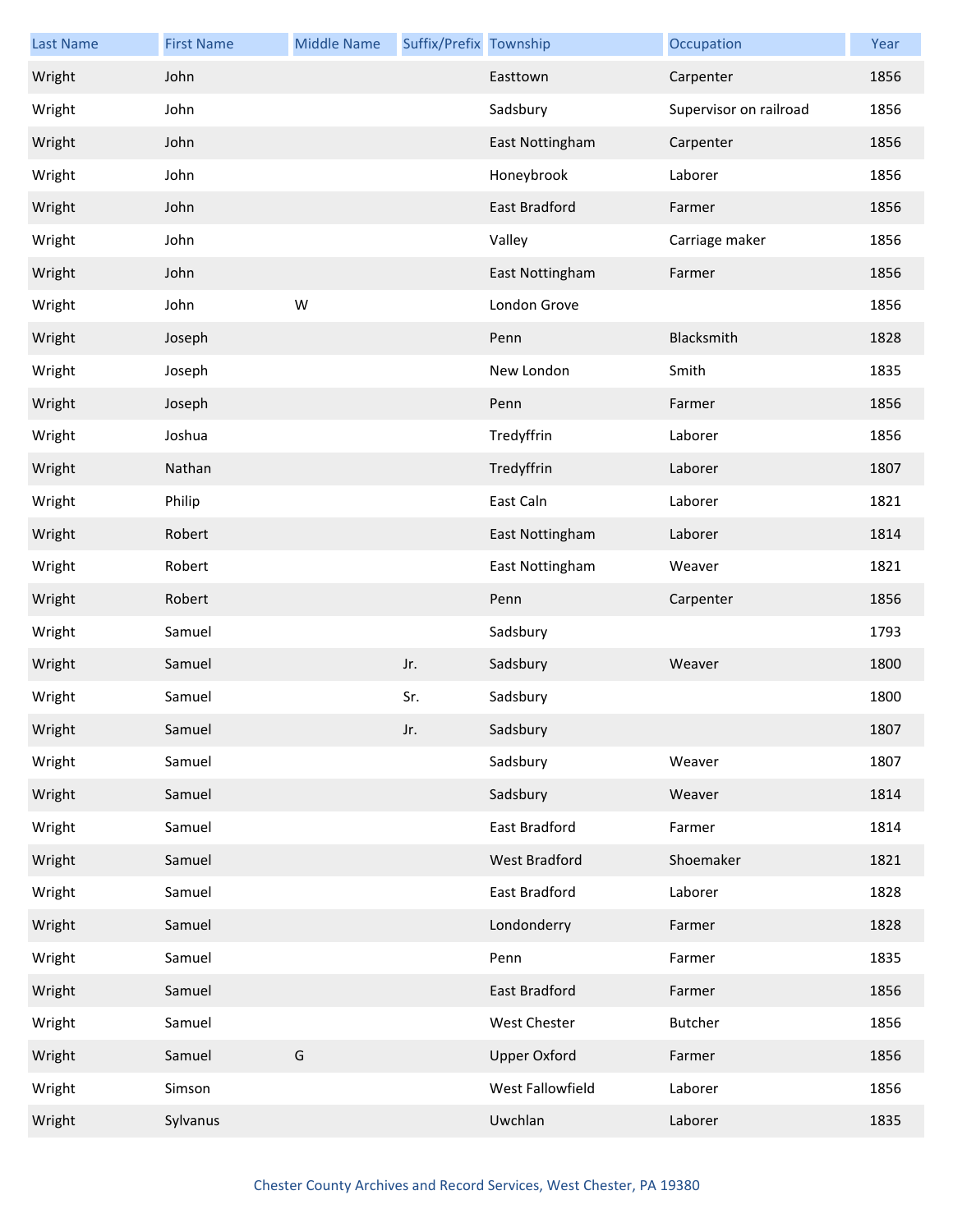| <b>Last Name</b> | <b>First Name</b> | <b>Middle Name</b> | Suffix/Prefix Township |                      | Occupation  | Year |
|------------------|-------------------|--------------------|------------------------|----------------------|-------------|------|
| Wright           | Thomas            |                    |                        | East Nottingham      | Weaver      | 1814 |
| Wright           | Thomas            |                    |                        | Lower Oxford         | Laborer     | 1828 |
| Wright           | Thomas            |                    |                        | Penn                 | Carpenter   | 1835 |
| Wright           | Thomas            |                    |                        | East Nottingham      | Carpenter   | 1856 |
| Wright           | William           |                    |                        | Sadsbury             |             | 1793 |
| Wright           | William           |                    |                        | Sadsbury             |             | 1800 |
| Wright           | William           |                    |                        | Sadsbury             |             | 1807 |
| Wright           | William           |                    |                        | Birmingham           | Laborer     | 1807 |
| Wright           | William           |                    |                        | West Bradford        | Shoemaker   | 1814 |
| Wright           | William           |                    |                        | East Nottingham      | Laborer     | 1814 |
| Wright           | William           |                    |                        | Honey Brook          | Shoemaker   | 1821 |
| Wright           | William           |                    |                        | East Nottingham      | Farmer      | 1821 |
| Wright           | William           |                    |                        | East Nottingham      | Mailcarrier | 1828 |
| Wright           | William           |                    |                        | Honey Brook          | Shoemaker   | 1828 |
| Wright           | William           |                    |                        | East Nottingham      | Farmer      | 1835 |
| Wright           | William           |                    |                        | Uwchlan              |             | 1856 |
| Wright           | William           |                    | Jr.                    | Pennsbury            | Laborer     | 1856 |
| Wright           | William           |                    |                        | East Nottingham      | Farmer      | 1856 |
| Wright           | William           |                    | Sr.                    | Pennsbury            | Laborer     | 1856 |
| Write            | Joshua            |                    |                        | Willistown           | Laborer     | 1835 |
| Wry              | Joseph            |                    |                        | Kennett              | Laborer     | 1835 |
| Wtson            | James             |                    |                        | Tredyffrin           | Farmer      | 1835 |
| Wurts            | Peter             |                    |                        | Uwchlan              | Laborer     | 1835 |
| Wurtz            | Margaret          |                    |                        | Highland             | Farmer      | 1856 |
| Wyan             | Philip            |                    |                        | <b>East Nantmeal</b> | Farmer      | 1814 |
| Wyan             | Philip            |                    |                        | <b>West Nantmeal</b> | Laborer     | 1828 |
| Wyan             | Phillip           |                    |                        | East Nantmeal        | Laborer     | 1807 |
| Wyant            | Jacob             |                    |                        | Coventry             | Weaver      | 1807 |
| Wyant            | Jacob             |                    |                        | Coventry             | Weaver      | 1814 |
| Wyant            | Jacob             |                    |                        | Coventry             | Weaver      | 1821 |
| Wyant            | John              |                    |                        | Coventry             | Laborer     | 1821 |
| Wyant            | Philip            |                    |                        | Coventry             |             | 1793 |
| Wyers            | William           | F                  |                        | West Chester         | Teacher     | 1856 |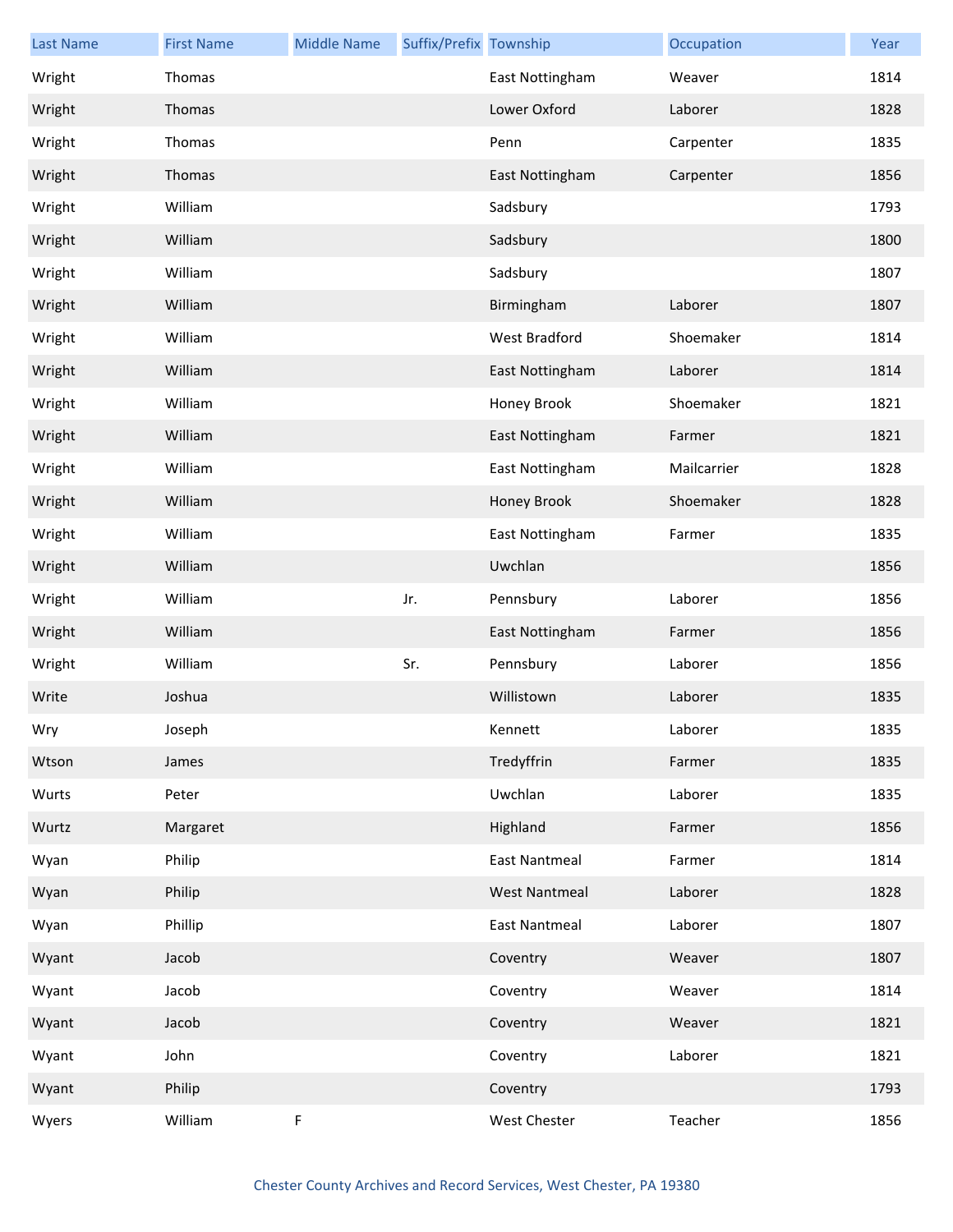| <b>Last Name</b> | <b>First Name</b> | <b>Middle Name</b> | Suffix/Prefix Township |                      | Occupation | Year |
|------------------|-------------------|--------------------|------------------------|----------------------|------------|------|
| Wyley            | Moses             |                    |                        | Sadsbury             |            | 1807 |
| Wyley            | Thomas            |                    |                        | Sadsbury             |            | 1800 |
| Wyley            | Thomas            |                    |                        | Sadsbury             |            | 1807 |
| Wyley            | Vincent           |                    |                        | Sadsbury             |            | 1807 |
| Wynn             | David             |                    |                        | <b>East Nantmeal</b> | Mason      | 1835 |
| Wynn             | David             |                    |                        | <b>East Nantmeal</b> | Stonemason | 1856 |
| Wynn             | Elizabeth         |                    |                        | <b>East Nantmeal</b> | Farmer     | 1856 |
| Wynn             | Harrison          |                    |                        | Warwick              | Laborer    | 1856 |
| Wynn             | Isaac             |                    |                        | Coventry             |            | 1793 |
| Wynn             | Isaac             |                    |                        | <b>East Nantmeal</b> | Millwright | 1835 |
| Wynn             | Isaac             |                    |                        | <b>East Nantmeal</b> | Farmer     | 1856 |
| Wynn             | James             |                    |                        | <b>East Nantmeal</b> | Cooper     | 1800 |
| Wynn             | James             |                    |                        | East Nantmeal        | Manager    | 1800 |
| Wynn             | James             |                    |                        | <b>East Nantmeal</b> | Manager    | 1807 |
| Wynn             | James             |                    |                        | <b>East Nantmeal</b> | Cooper     | 1807 |
| Wynn             | James             |                    |                        | <b>East Nantmeal</b> | Manager    | 1814 |
| Wynn             | James             |                    |                        | East Nantmeal        | Farmer     | 1821 |
| Wynn             | James             |                    |                        | <b>East Nantmeal</b> | Farmer     | 1828 |
| Wynn             | James             |                    |                        | <b>East Nantmeal</b> | Blacksmith | 1828 |
| Wynn             | James             |                    |                        | <b>East Nantmeal</b> | Farmer     | 1835 |
| Wynn             | John              |                    |                        | East Nantmeal        | Laborer    | 1814 |
| Wynn             | John              |                    |                        | <b>East Nantmeal</b> | Farmer     | 1821 |
| Wynn             | John              |                    |                        | <b>East Nantmeal</b> | Laborer    | 1828 |
| Wynn             | John              |                    |                        | <b>East Nantmeal</b> | Farmer     | 1856 |
| Wynn             | Jonathan          |                    |                        | <b>East Nantmeal</b> |            | 1793 |
| Wynn             | Jonathan          |                    |                        | <b>East Nantmeal</b> | Farmer     | 1800 |
| Wynn             | Jonathan          |                    |                        | <b>East Nantmeal</b> | Farmer     | 1807 |
| Wynn             | Jonathan          |                    |                        | <b>East Nantmeal</b> | Farmer     | 1814 |
| Wynn             | Jonathan          |                    |                        | <b>East Nantmeal</b> | Smith      | 1814 |
| Wynn             | Jonathan          |                    |                        | <b>East Nantmeal</b> | Clergyman  | 1835 |
| Wynn             | Jonathan          |                    |                        | <b>East Nantmeal</b> | Farmer     | 1835 |
| Wynn             | Jonathan          |                    |                        | West Pikeland        | Laborer    | 1856 |
| Wynn             | Laten             |                    |                        | <b>East Nantmeal</b> | Teacher    | 1856 |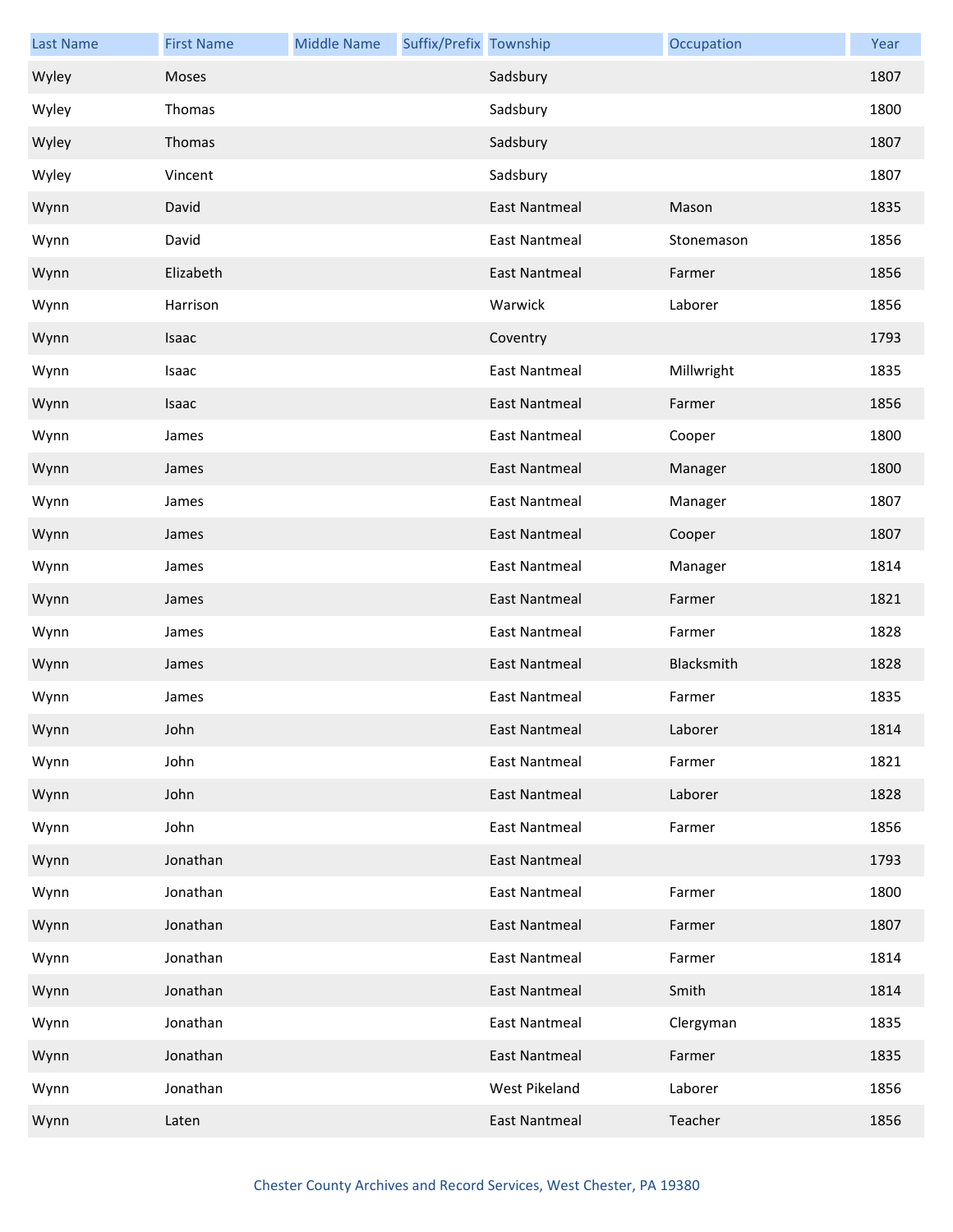| <b>Last Name</b> | <b>First Name</b> | <b>Middle Name</b> | Suffix/Prefix Township |                      | Occupation | Year |
|------------------|-------------------|--------------------|------------------------|----------------------|------------|------|
| Wynn             | Nancy             |                    |                        | <b>East Nantmeal</b> |            | 1835 |
| Wynn             | Samuel            |                    |                        | <b>East Nantmeal</b> | Mason      | 1828 |
| Wynn             | Samuel            |                    |                        | <b>East Nantmeal</b> | Mason      | 1835 |
| Wynn             | Samuel            |                    |                        | <b>East Nantmeal</b> | Farmer     | 1856 |
| Wynn             | Thomas            |                    |                        | <b>East Nantmeal</b> | Laborer    | 1807 |
| Wynn             | Thomas            |                    |                        | <b>East Nantmeal</b> | Laborer    | 1814 |
| Wynn             | Thomas            |                    |                        | <b>East Nantmeal</b> | Carter     | 1821 |
| Wynn             | Thomas            |                    |                        | <b>East Nantmeal</b> | Laborer    | 1821 |
| Wynn             | Thomas            |                    |                        | <b>East Nantmeal</b> | Mason      | 1828 |
| Wynn             | Thomas            |                    |                        | <b>East Nantmeal</b> | Laborer    | 1828 |
| Wynn             | Thomas            |                    |                        | <b>East Nantmeal</b> | Laborer    | 1835 |
| Wynn             | Thomas            |                    |                        | <b>West Vincent</b>  | Farmer     | 1856 |
| Wynn             | William           |                    |                        | Willistown           | Tanner     | 1821 |
| Wynn             | William           |                    |                        | <b>East Coventry</b> | Laborer    | 1856 |
| Wynn             | William           |                    |                        | East Nantmeal        | Farmer     | 1856 |
| Wyvel            | Marmaduke         |                    |                        | <b>West Chester</b>  | Woolcomber | 1807 |
| Yager            | George            |                    |                        | Coventry             | Tailor     | 1828 |
| Yager            | James             |                    |                        | Schuylkill           | Laborer    | 1828 |
| Yane             | Ebenezer          |                    |                        | Pocopson             | Farmer     | 1856 |
| Yarnal           | Amos              |                    |                        | Uwchlan              | Shoemaker  | 1828 |
| Yarnal           | Isaac             |                    |                        | Westtown             | Farmer     | 1821 |
| Yarnal           | Jesse             |                    |                        | New London           | Farmer     | 1835 |
| Yarnal           | Nathan            |                    |                        | West Bradford        | Farmer     | 1828 |
| Yarnal           | Walker            |                    |                        | Westtown             | Farmer     | 1814 |
| Yarnal           | Walker            |                    |                        | Westtown             | Farmer     | 1821 |
| Yarnall          | Allen             |                    |                        | <b>West Chester</b>  | Watchmaker | 1828 |
| Yarnall          | Amos              |                    | Jr.                    | Willistown           |            | 1800 |
| Yarnall          | Amos              |                    |                        | Willistown           |            | 1800 |
| Yarnall          | Amos              |                    |                        | Willistown           | Farmer     | 1807 |
| Yarnall          | Amos              |                    |                        | West Bradford        | Laborer    | 1814 |
| Yarnall          | Amos              |                    |                        | Willistown           | Carpenter  | 1828 |
| Yarnall          | Amos              |                    |                        | Willistown           | Farmer     | 1835 |
| Yarnall          | Amos              |                    |                        | Uwchlan              | Jobber     | 1835 |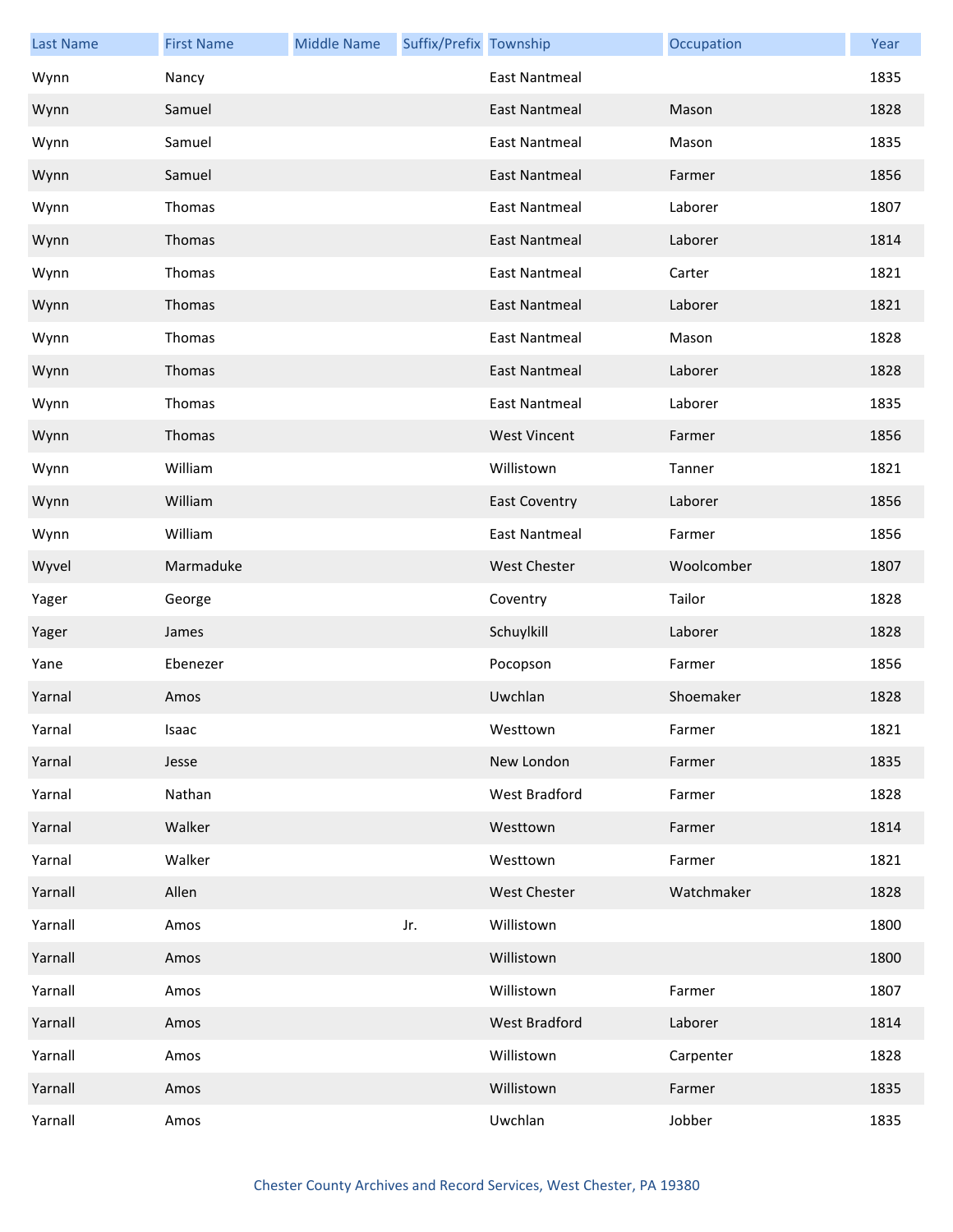| <b>Last Name</b> | <b>First Name</b> | <b>Middle Name</b> | Suffix/Prefix Township |                     | Occupation  | Year |
|------------------|-------------------|--------------------|------------------------|---------------------|-------------|------|
| Yarnall          | Amos              |                    |                        | Willistown          | Farmer      | 1856 |
| Yarnall          | Ann               |                    |                        | Willistown          | Farmer      | 1835 |
| Yarnall          | Azael             |                    |                        | Willistown          | Innkeeper   | 1821 |
| Yarnall          | Azel              |                    |                        | Willistown          |             | 1800 |
| Yarnall          | Azel              |                    |                        | Willistown          | Farmer      | 1807 |
| Yarnall          | Benjamin          |                    |                        | Willistown          |             | 1800 |
| Yarnall          | Benjamin          |                    |                        | Willistown          | Farmer      | 1807 |
| Yarnall          | Benjamin          |                    |                        | Willistown          | Farmer      | 1821 |
| Yarnall          | Caleb             |                    |                        | Willistown          |             | 1800 |
| Yarnall          | Caleb             |                    | Jr.                    | Willistown          |             | 1800 |
| Yarnall          | Caleb             |                    |                        | Willistown          | Cordwainer  | 1807 |
| Yarnall          | Caleb             |                    |                        | Willistown          | Shoemaker   | 1821 |
| Yarnall          | Caleb             |                    |                        | Willistown          | Farmer      | 1828 |
| Yarnall          | Caleb             |                    |                        | Willistown          | Farmer      | 1835 |
| Yarnall          | Catharine         |                    |                        | Willistown          | Innkeeper   | 1828 |
| Yarnall          | Catharine         |                    |                        | Willistown          | Housekeeper | 1835 |
| Yarnall          | Charles           |                    |                        | Willistown          | Farmer      | 1856 |
| Yarnall          | Charles           |                    |                        | Willistown          | Farmer      | 1856 |
| Yarnall          | Eber              |                    |                        | Pennsbury           | Mason       | 1835 |
| Yarnall          | Eli               |                    |                        | Willistown          | Farmer      | 1828 |
| Yarnall          | Eli               |                    |                        | Willistown          | Farmer      | 1835 |
| Yarnall          | Eli               |                    |                        | Willistown          | Farmer      | 1856 |
| Yarnall          | Elizabeth         |                    |                        | <b>West Chester</b> | Seamstress  | 1828 |
| Yarnall          | Elizabeth         |                    |                        | West Chester        | Gentlewoman | 1835 |
| Yarnall          | Ellwood           |                    |                        | Willistown          | Farmer      | 1856 |
| Yarnall          | Enoch             |                    |                        | Goshen              |             | 1793 |
| Yarnall          | Enoch             |                    |                        | Willistown          |             | 1800 |
| Yarnall          | Enoch             |                    | Esq.                   | Willistown          | Farmer      | 1807 |
| Yarnall          | Enos              |                    |                        | Willistown          | Storekeeper | 1828 |
| Yarnall          | Ephraim           |                    |                        | East Marlborough    | Farmer      | 1807 |
| Yarnall          | George            |                    |                        | Kennett             | Coachmaker  | 1856 |
| Yarnall          | Hannah            |                    |                        | Willistown          |             | 1821 |
| Yarnall          | Hannah            |                    |                        | Willistown          | Farmer      | 1828 |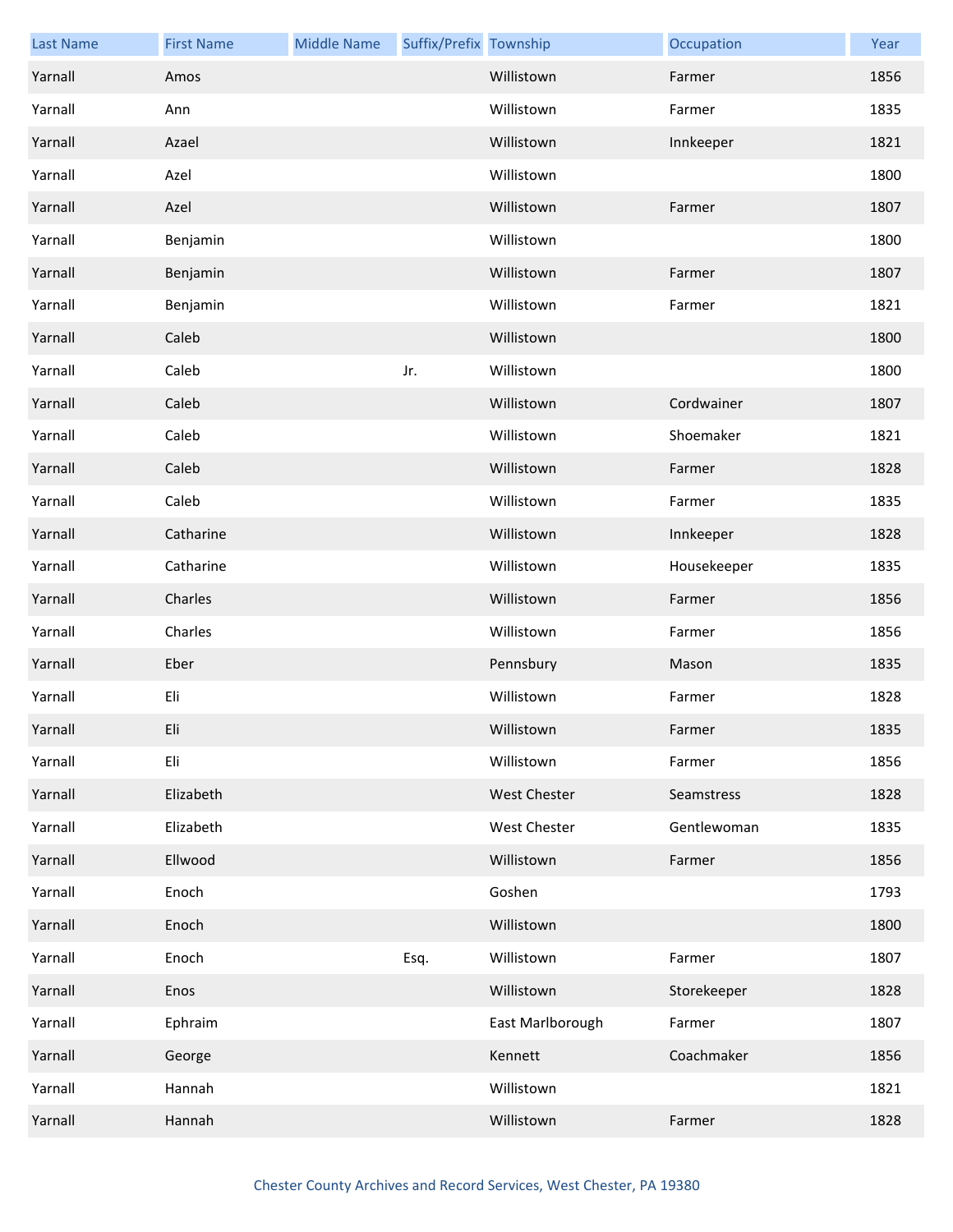| <b>Last Name</b> | <b>First Name</b> | <b>Middle Name</b> | Suffix/Prefix Township |                  | Occupation     | Year |
|------------------|-------------------|--------------------|------------------------|------------------|----------------|------|
| Yarnall          | Hannah            |                    |                        | Willistown       | Farmer         | 1828 |
| Yarnall          | Hannah            |                    |                        | Willistown       | Retired lady   | 1856 |
| Yarnall          | Howard            |                    |                        | Westtown         | Teacher        | 1835 |
| Yarnall          | Isaac             |                    |                        | Willistown       |                | 1800 |
| Yarnall          | Isaac             |                    |                        | Willistown       | Farmer         | 1807 |
| Yarnall          | Isaac             |                    |                        | Goshen           | Weaver         | 1807 |
| Yarnall          | Isaac             |                    |                        | Willistown       | Farmer         | 1821 |
| Yarnall          | Isaac             |                    |                        | Willistown       | Farmer         | 1828 |
| Yarnall          | Israel            |                    |                        | Willistown       | Preceptor      | 1807 |
| Yarnall          | Jesse             |                    |                        | Willistown       |                | 1800 |
| Yarnall          | Jesse             |                    |                        | Willistown       | Farmer         | 1821 |
| Yarnall          | Jesse             |                    |                        | Willistown       | Farmer         | 1828 |
| Yarnall          | Jesse             | H                  |                        | New London       | Farmer         | 1856 |
| Yarnall          | Job               |                    |                        | Phoenixville     | Carpenter      | 1856 |
| Yarnall          | Joel              |                    |                        | East Bradford    | Blacksmith     | 1807 |
| Yarnall          | John              |                    |                        | Willistown       | Gentleman      | 1856 |
| Yarnall          | Joshua            |                    |                        | Willistown       |                | 1800 |
| Yarnall          | ${\sf M}$         | B                  |                        | Schuylkill       | Daguerrotypist | 1856 |
| Yarnall          | Margaret          | H                  |                        | West Chester     | Lady           | 1856 |
| Yarnall          | Marshall          |                    |                        | West Fallowfield | Landholder     | 1835 |
| Yarnall          | Martha            |                    |                        | West Fallowfield | Landholder6    | 1835 |
| Yarnall          | Mordecai          |                    |                        | Willistown       | Laborer        | 1821 |
| Yarnall          | Mordecai          |                    |                        | Willistown       | Laborer        | 1828 |
| Yarnall          | Mordecai          |                    |                        | Willistown       | Laborer        | 1835 |
| Yarnall          | Moses             |                    |                        | Willistown       |                | 1800 |
| Yarnall          | Moses             |                    |                        | Willistown       |                | 1807 |
| Yarnall          | Moses             |                    |                        | Willistown       | Farmer         | 1821 |
| Yarnall          | Moses             |                    |                        | Willistown       | Farmer         | 1828 |
| Yarnall          | Moses             |                    |                        | Willistown       | Drover         | 1835 |
| Yarnall          | Nathan            |                    | Jr.                    | Willistown       |                | 1800 |
| Yarnall          | Nathan            |                    |                        | Willistown       |                | 1800 |
| Yarnall          | Nathan            |                    |                        | Willistown       | Farmer         | 1807 |
| Yarnall          | Nathan            |                    |                        | Willistown       | Farmer         | 1807 |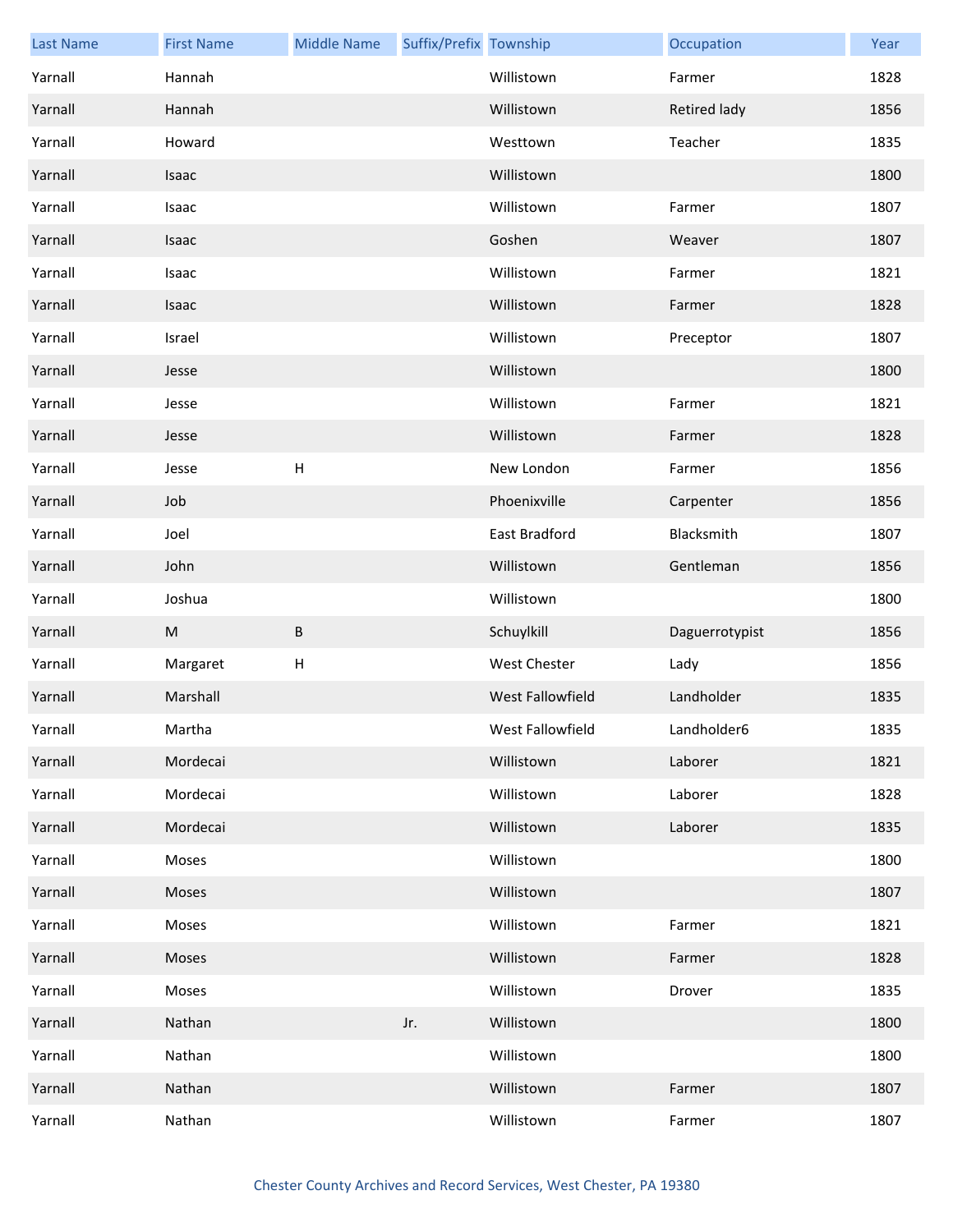| <b>Last Name</b> | <b>First Name</b> | <b>Middle Name</b> | Suffix/Prefix Township |                      | Occupation   | Year |
|------------------|-------------------|--------------------|------------------------|----------------------|--------------|------|
| Yarnall          | Nathan            |                    |                        | Willistown           | Farmer       | 1821 |
| Yarnall          | Nathan            |                    |                        | Willistown           | Farmer       | 1856 |
| Yarnall          | Nathan            | H                  |                        | Willistown           | Farmer       | 1856 |
| Yarnall          | Peter             |                    |                        | Willistown           | Cordwainer   | 1807 |
| Yarnall          | Peter             |                    |                        | Willistown           | Shoemaker    | 1821 |
| Yarnall          | Peter             |                    |                        | Willistown           | Farmer       | 1828 |
| Yarnall          | Peter             |                    |                        | Willistown           | Farmer       | 1835 |
| Yarnall          | Peter             |                    |                        | Willistown           | Farmer       | 1856 |
| Yarnall          | Philip            |                    |                        | New Garden           |              | 1793 |
| Yarnall          | Rachel            |                    |                        | Willistown           | Housekeeper  | 1835 |
| Yarnall          | Samuel            |                    |                        | Willistown           | Blacksmith   | 1856 |
| Yarnall          | Sarah             |                    |                        | Willistown           | Retired lady | 1856 |
| Yarnall          | Sarah             |                    |                        | Willistown           | Retired lady | 1856 |
| Yarnall          | Selah             |                    |                        | Phoenixville         | Laborer      | 1856 |
| Yarnall          | Susanna           |                    |                        | Willistown           | Housekeeper  | 1835 |
| Yarnall          | Thomas            |                    |                        | Willistown           | Farmer       | 1828 |
| Yarnall          | Thomas            |                    |                        | Willistown           | Farmer       | 1835 |
| Yarnall          | Thomas            |                    |                        | Willistown           | Farmer       | 1856 |
| Yarnall          | Truman            |                    |                        | Willistown           | Farmer       | 1828 |
| Yarnall          | Truman            |                    |                        | Willistown           | Farmer       | 1835 |
| Yarnall          | Truman            |                    |                        | Willistown           | Farmer       | 1856 |
| Yarnall          | Walker            |                    |                        | Westtown             | Farmer       | 1807 |
| Yarnall          | Walker            |                    |                        | Westtown             | Farmer       | 1835 |
| Yarnel           | Abner             |                    |                        | East Bradford        | Shoemaker    | 1821 |
| Yarnel           | Eber              |                    |                        | Pennsbury            | Mason        | 1828 |
| Yarnel           | Martha            |                    |                        | West Fallowfield     |              | 1821 |
| Yarnel           | Walker            |                    |                        | Westtown             | Farmer       | 1828 |
| Yarnell          | Abner             |                    |                        | New Garden           | Shoemaker    | 1814 |
| Yarnell          | Alfred            |                    |                        | <b>West Nantmeal</b> | Jobber       | 1856 |
| Yarnell          | Amos              |                    |                        | Willistown           |              | 1793 |
| Yarnell          | Amos              |                    |                        | Willistown           |              | 1793 |
| Yarnell          | Amos              |                    |                        | Willistown           | Farmer       | 1814 |
| Yarnell          | Amos              |                    |                        | Uwchlan              | Cordwainer   | 1821 |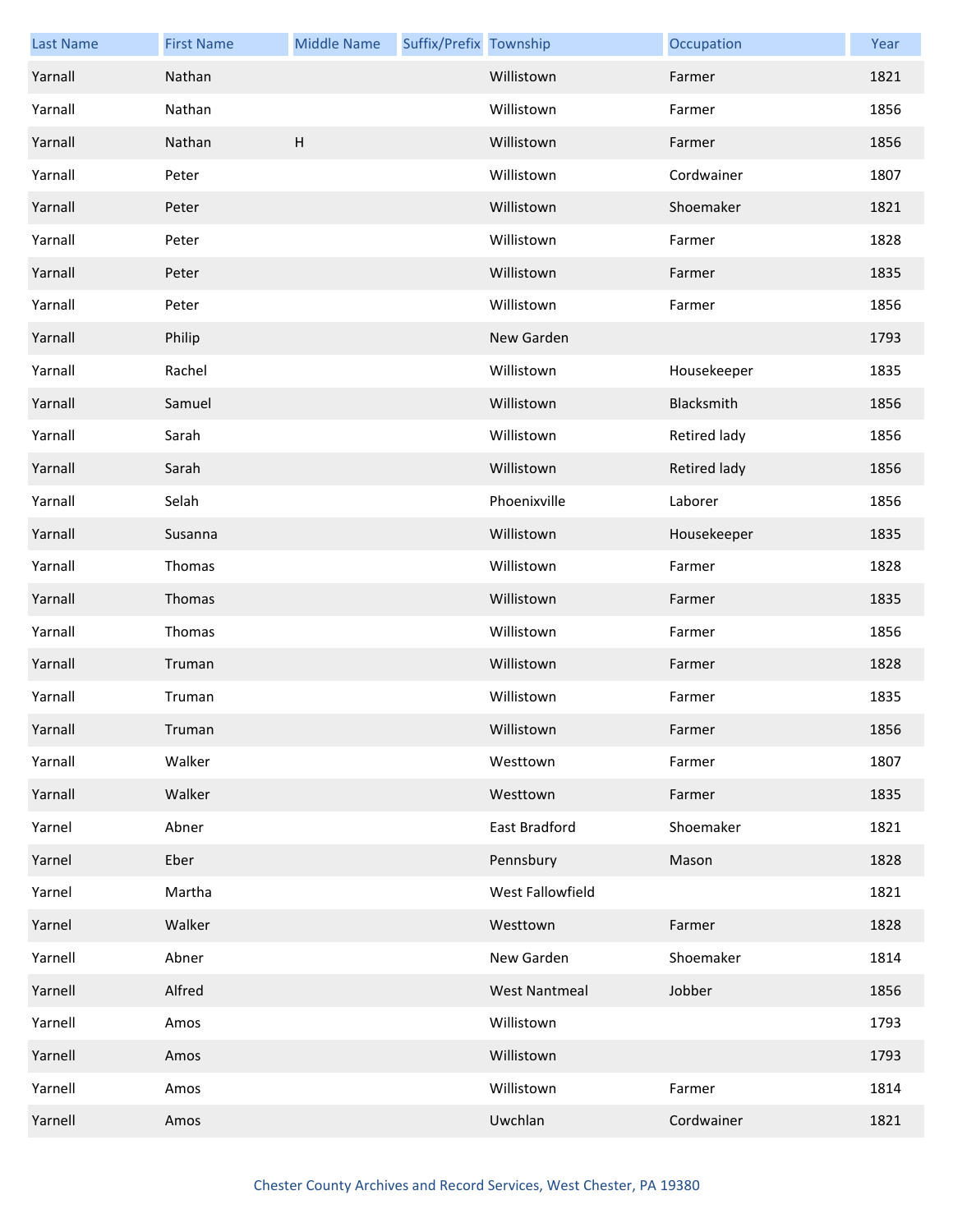| <b>Last Name</b> | <b>First Name</b> | <b>Middle Name</b> | Suffix/Prefix Township |                      | Occupation   | Year |
|------------------|-------------------|--------------------|------------------------|----------------------|--------------|------|
| Yarnell          | Azel              |                    |                        | Goshen               |              | 1793 |
| Yarnell          | Azel              |                    |                        | Willistown           | Farmer       | 1814 |
| Yarnell          | Benjamin          |                    |                        | Willistown           |              | 1793 |
| Yarnell          | Benjamin          |                    |                        | Willistown           | Farmer       | 1814 |
| Yarnell          | Caleb             |                    |                        | Willistown           |              | 1793 |
| Yarnell          | Caleb             |                    |                        | Willistown           |              | 1793 |
| Yarnell          | Caleb             |                    |                        | Willistown           | Shoemaker    | 1814 |
| Yarnell          | Enoch             |                    |                        | Willistown           | Farmer       | 1814 |
| Yarnell          | Isaac             |                    | Sr.                    | Willistown           |              | 1793 |
| Yarnell          | Isaac             |                    | Jr.                    | Willistown           |              | 1793 |
| Yarnell          | Isaac             |                    |                        | Goshen               | Laborer      | 1814 |
| Yarnell          | Isaac             |                    |                        | Willistown           | Farmer       | 1814 |
| Yarnell          | Israel            |                    |                        | Willistown           |              | 1793 |
| Yarnell          | Israel            |                    |                        | Goshen               | Schoolmaster | 1814 |
| Yarnell          | James             |                    |                        | Willistown           |              | 1793 |
| Yarnell          | Jesse             |                    |                        | Willistown           | Storekeeper  | 1814 |
| Yarnell          | Joshua            |                    |                        | Willistown           |              | 1793 |
| Yarnell          | Lewis             |                    |                        | Willistown           | Laborer      | 1814 |
| Yarnell          | Moses             |                    |                        | Willistown           |              | 1793 |
| Yarnell          | Moses             |                    |                        | Willistown           | Laborer      | 1814 |
| Yarnell          | Nathan            |                    |                        | Willistown           |              | 1793 |
| Yarnell          | Nathan            |                    |                        | Willistown           | Farmer       | 1814 |
| Yarnell          | Peter             |                    |                        | Willistown           | Shoemaker    | 1814 |
| Yates            | Abija             |                    |                        | West Bradford        | Tobacconist  | 1835 |
| Yaustan          | James             |                    |                        | <b>West Nantmeal</b> | Farmer       | 1835 |
| Yeager           | Adam              |                    |                        | Newlin               | Cedar Cooper | 1807 |
| Yeager           | Adam              |                    |                        | Pikeland             |              | 1821 |
| Yeager           | Adam              |                    |                        | Pikeland             | Farmer       | 1828 |
| Yeager           | Adam              |                    |                        | <b>East Vincent</b>  |              | 1835 |
| Yeager           | Adam              |                    |                        | East Pikeland        | Farmer       | 1856 |
| Yeager           | Arthur            |                    |                        | West Whiteland       | Wheelwright  | 1856 |
| Yeager           | Casper            |                    |                        | Newlin               | Laborer      | 1807 |
| Yeager           | Gabriel           |                    |                        | West Pikeland        | Miner        | 1856 |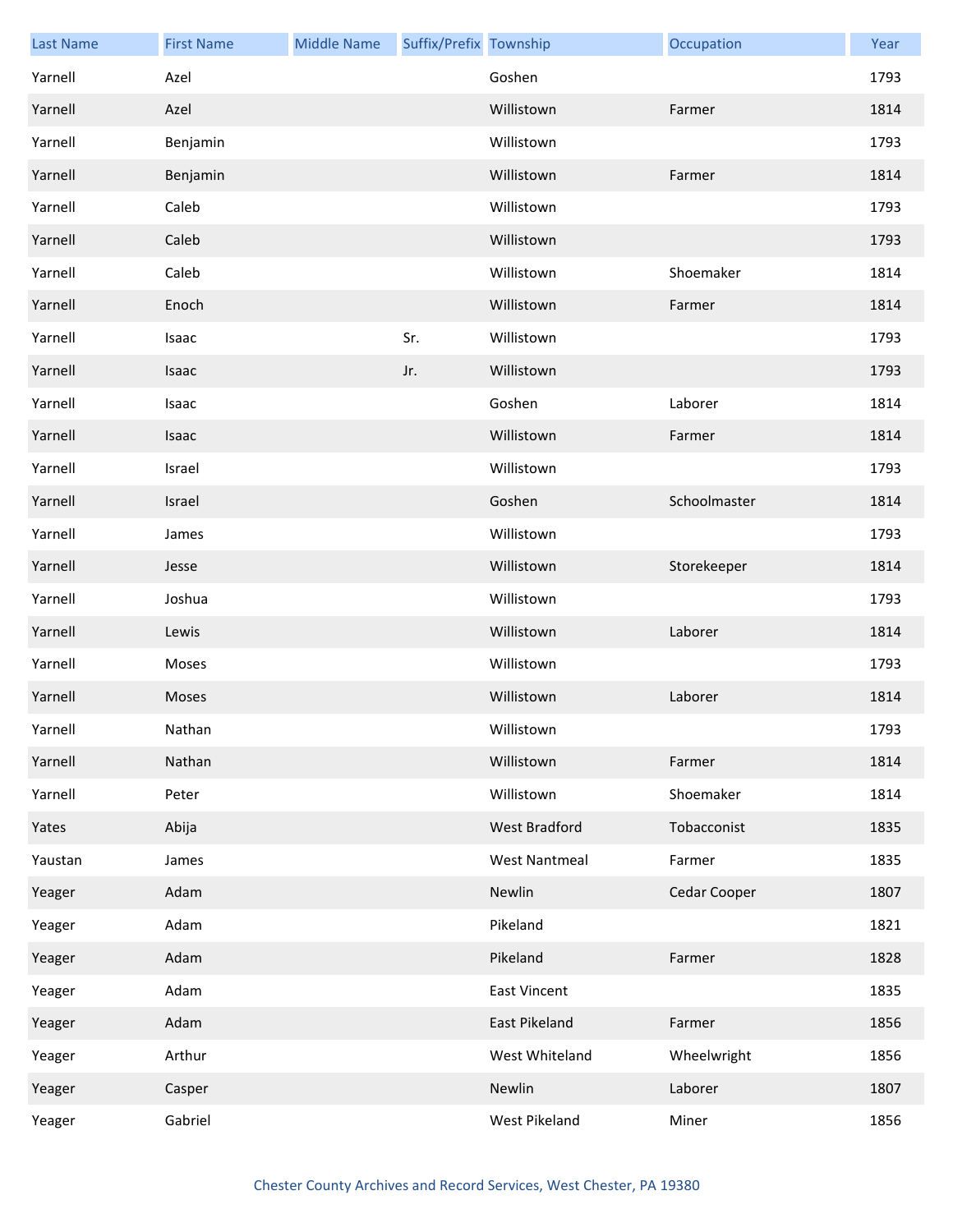| <b>Last Name</b> | <b>First Name</b> | <b>Middle Name</b> | Suffix/Prefix Township |                      | Occupation  | Year |
|------------------|-------------------|--------------------|------------------------|----------------------|-------------|------|
| Yeager           | George            |                    |                        | Pikeland             | Farmer      | 1835 |
| Yeager           | George            |                    |                        | East Pikeland        | Farmer      | 1856 |
| Yeager           | Henry             |                    |                        | Vincent              |             | 1814 |
| Yeager           | Henry             |                    |                        | Vincent              |             | 1821 |
| Yeager           | Henry             |                    |                        | Vincent              | Farmer      | 1828 |
| Yeager           | Henry             |                    |                        | <b>East Vincent</b>  | Farmer      | 1835 |
| Yeager           | Henry             |                    |                        | East Pikeland        | Miller      | 1856 |
| Yeager           | Henry             |                    |                        | <b>East Vincent</b>  | Farmer      | 1856 |
| Yeager           | Jacob             |                    |                        | Pikeland             |             | 1800 |
| Yeager           | Jacob             |                    |                        | Vincent              | Wheelwright | 1828 |
| Yeager           | Jacob             |                    |                        | <b>East Vincent</b>  | Farmer      | 1835 |
| Yeager           | James             |                    |                        | Pikeland             | Farmer      | 1835 |
| Yeager           | Jesse             |                    |                        | <b>East Vincent</b>  | Carpenter   | 1835 |
| Yeager           | Jesse             |                    |                        | Phoenixville         | Carpenter   | 1856 |
| Yeager           | John              |                    |                        | Pikeland             |             | 1800 |
| Yeager           | John              |                    | Jr.                    | Pikeland             | Farmer      | 1814 |
| Yeager           | John              |                    |                        | Pikeland             | Farmer      | 1814 |
| Yeager           | John              |                    | Sr.                    | Pikeland             |             | 1821 |
| Yeager           | John              |                    |                        | Vincent              | Blacksmith  | 1821 |
| Yeager           | John              |                    | Jr.                    | Pikeland             |             | 1821 |
| Yeager           | John              |                    | Sr.                    | Pikeland             | Farmer      | 1828 |
| Yeager           | John              |                    | Jr.                    | Pikeland             | Farmer      | 1828 |
| Yeager           | John              |                    |                        | Pikeland             | Farmer      | 1828 |
| Yeager           | John              |                    |                        | Pikeland             | Farmer      | 1835 |
| Yeager           | John              |                    |                        | <b>East Vincent</b>  | Farmer      | 1835 |
| Yeager           | John              |                    |                        | Phoenixville         | Carpenter   | 1856 |
| Yeager           | John              |                    |                        | <b>East Coventry</b> | Farmer      | 1856 |
| Yeager           | Joshua            |                    |                        | Pikeland             |             | 1821 |
| Yeager           | Joshua            |                    |                        | Vincent              | Laborer     | 1828 |
| Yeager           | Joshua            |                    |                        | Pikeland             | Wheelwright | 1828 |
| Yeager           | Joshua            |                    |                        | <b>East Vincent</b>  | Blacksmith  | 1835 |
| Yeager           | Mary              |                    |                        | <b>East Vincent</b>  |             | 1856 |
| Yeager           | Miller            |                    |                        | <b>East Vincent</b>  | Farmer      | 1856 |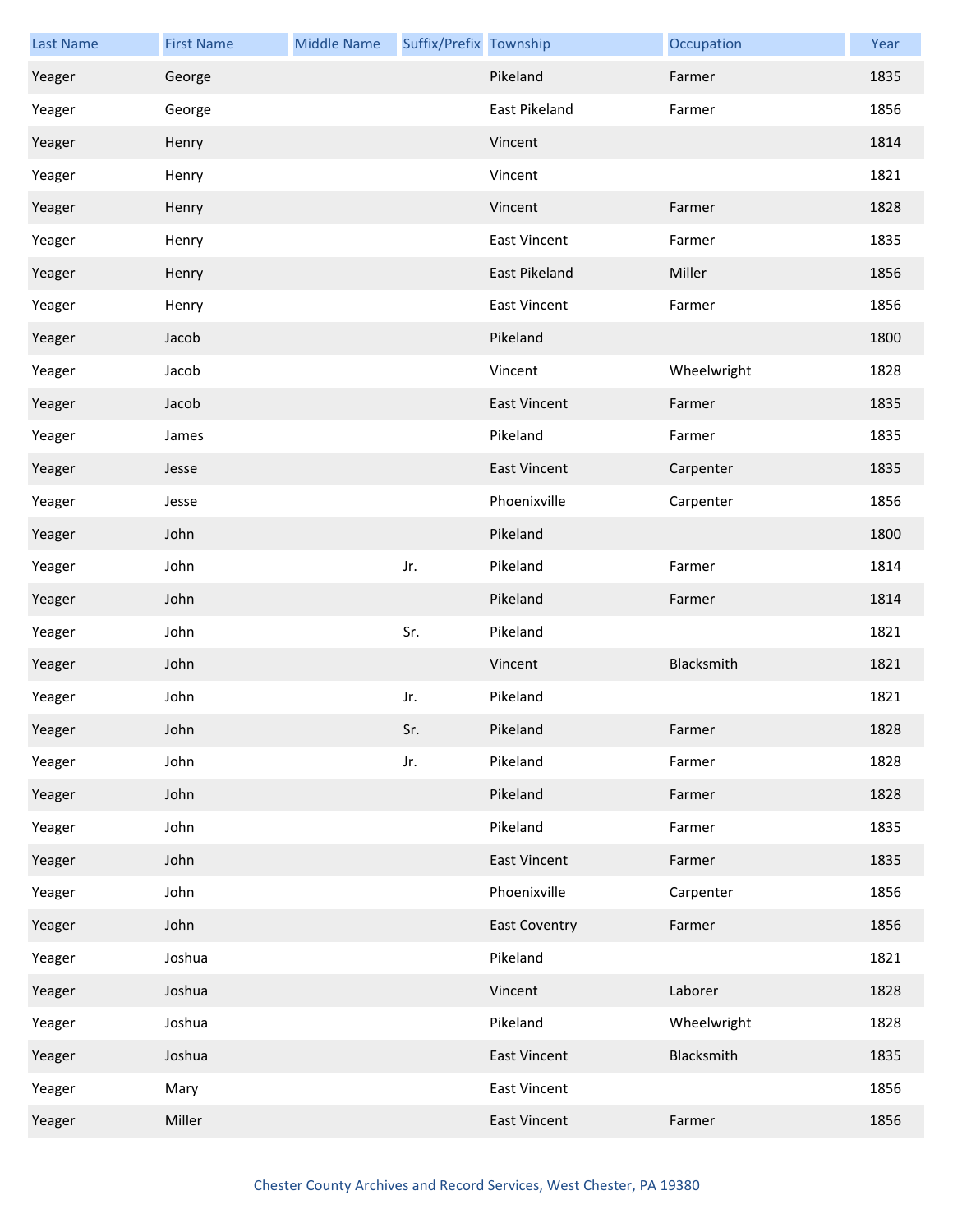| <b>Last Name</b> | <b>First Name</b> | <b>Middle Name</b> | Suffix/Prefix Township |                      | Occupation          | Year |
|------------------|-------------------|--------------------|------------------------|----------------------|---------------------|------|
| Yeager           | Nathan            |                    |                        | Phoenixville         | Carpenter           | 1856 |
| Yeager           | Peter             |                    |                        | Vincent              | Yeoman              | 1807 |
| Yeager           | Peter             |                    |                        | Vincent              |                     | 1821 |
| Yeager           | Peter             |                    |                        | Pikeland             | Farmer              | 1828 |
| Yeager           | Peter             |                    |                        | <b>East Vincent</b>  | Farmer              | 1835 |
| Yeager           | Peter             |                    |                        | Pikeland             | Farmer              | 1835 |
| Yeager           | Peter             |                    |                        | East Pikeland        | Laborer             | 1856 |
| Yeager           | Peter             |                    |                        | <b>East Pikeland</b> | Farmer              | 1856 |
| Yeager           | Philip            |                    |                        | <b>West Nantmeal</b> | Tanner              | 1800 |
| Yeager           | William           |                    |                        | <b>East Vincent</b>  |                     | 1835 |
| Yeager           | William           |                    |                        | <b>West Vincent</b>  | Farmer              | 1856 |
| Yeargen          | John              |                    | Jr.                    | <b>East Vincent</b>  | Farmer              | 1856 |
| Yearger          | David             |                    |                        | <b>East Vincent</b>  | Carpenter           | 1856 |
| Yearger          | John              |                    | Sr.                    | <b>East Vincent</b>  | Farmer              | 1856 |
| Yearkes          | John              |                    |                        | Willistown           | Farmer              | 1821 |
| Yearsley         | Benjamin          |                    |                        | West Caln            | Farmer              | 1828 |
| Yearsley         | Benjamin          |                    |                        | West Caln            | Miller              | 1835 |
| Yearsley         | David             |                    |                        | Thornbury            |                     | 1800 |
| Yearsley         | David             |                    |                        | West Caln            | Farmer              | 1835 |
| Yearsley         | David             | D                  |                        | Schuylkill           | Innkeeper           | 1835 |
| Yearsley         | Davis             |                    |                        | West Caln            | Farmer              | 1856 |
| Yearsley         | George            |                    |                        | Westtown             | Plasterer           | 1835 |
| Yearsley         | Isaac             |                    |                        | West Caln            | Farmer              | 1814 |
| Yearsley         | Isaac             |                    |                        | West Caln            | Farmer              | 1814 |
| Yearsley         | Isaac             |                    | Jr.                    | West Caln            | Farmer              | 1821 |
| Yearsley         | Isaac             |                    |                        | West Caln            | Farmer              | 1821 |
| Yearsley         | Isaac             |                    |                        | West Caln            | Farmer              | 1828 |
| Yearsley         | Isaac             |                    | Jr.                    | West Caln            | Farmer              | 1828 |
| Yearsley         | Isaac             |                    |                        | West Caln            | Farmer              | 1835 |
| Yearsley         | Isaac             |                    |                        | West Caln            | Farmer              | 1856 |
| Yearsley         | Isaac             |                    |                        | Valley               | Forwarding merchant | 1856 |
| Yearsley         | Jacob             |                    |                        | Thornbury            |                     | 1793 |
| Yearsley         | Jacob             |                    |                        | Thornbury            |                     | 1800 |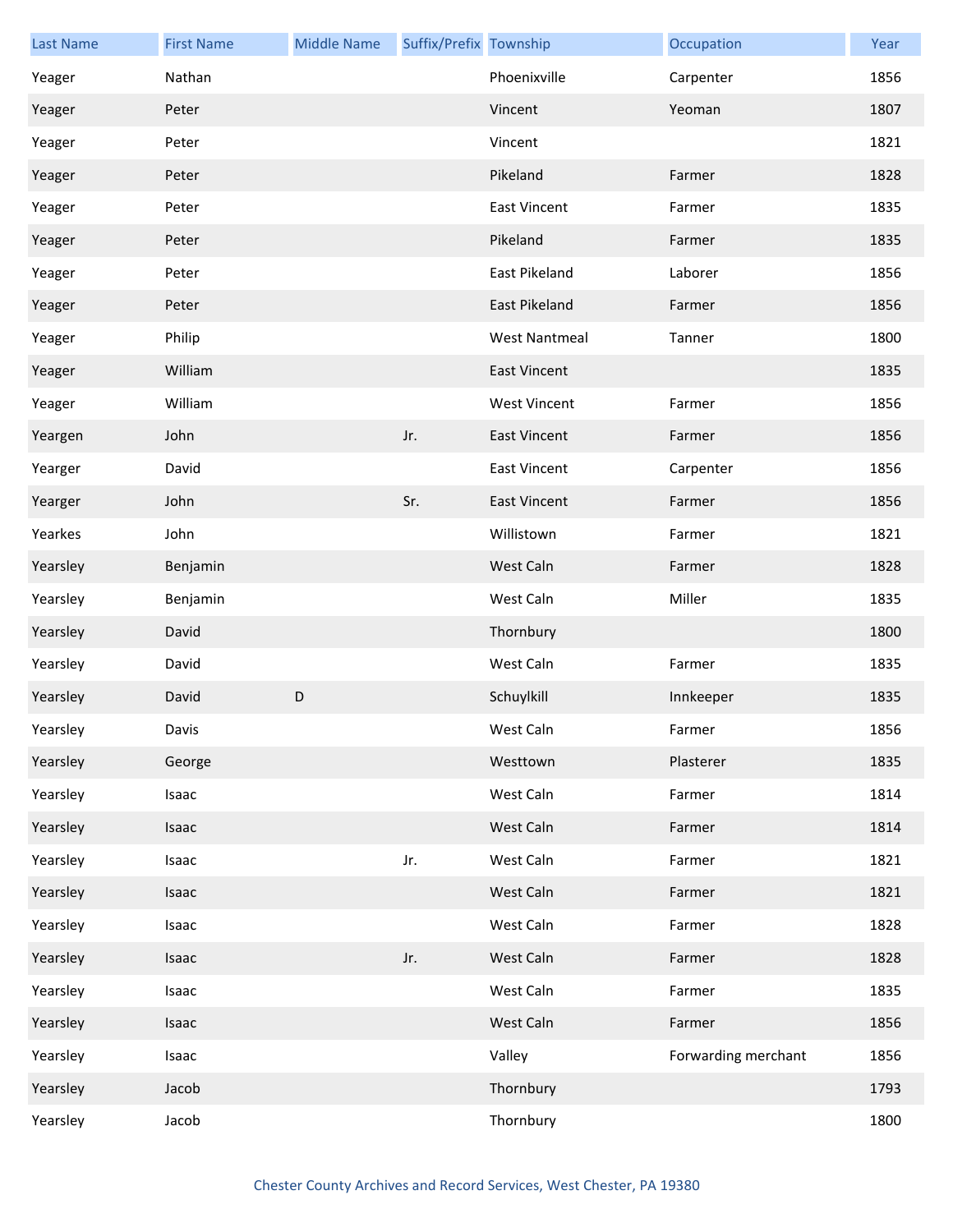| <b>Last Name</b> | <b>First Name</b> | <b>Middle Name</b> | Suffix/Prefix Township |            | Occupation | Year |
|------------------|-------------------|--------------------|------------------------|------------|------------|------|
| Yearsley         | Jacob             |                    |                        | Westtown   | Farmer     | 1807 |
| Yearsley         | Jacob             |                    |                        | Westtown   |            | 1814 |
| Yearsley         | Jacob             |                    |                        | Westtown   |            | 1814 |
| Yearsley         | James             |                    |                        | West Caln  | Farmer     | 1814 |
| Yearsley         | James             |                    |                        | West Caln  | Farmer     | 1821 |
| Yearsley         | James             |                    |                        | West Caln  | Factory    | 1828 |
| Yearsley         | James             |                    |                        | West Caln  | Farmer     | 1835 |
| Yearsley         | Jesse             |                    |                        | Westtown   | Farmer     | 1856 |
| Yearsley         | John              |                    |                        | Westtown   | Laborer    | 1807 |
| Yearsley         | John              |                    |                        | West Caln  | Farmer     | 1821 |
| Yearsley         | John              |                    |                        | West Caln  | Farmer     | 1828 |
| Yearsley         | John              |                    |                        | West Caln  | Farmer     | 1856 |
| Yearsley         | Joseph            |                    |                        | Westtown   | Plasterer  | 1835 |
| Yearsley         | Nathan            |                    |                        | Thornbury  |            | 1800 |
| Yearsley         | Nathan            |                    |                        | Thornbury  | Farmer     | 1807 |
| Yearsley         | Nathan            |                    |                        | Thornbury  | Farmer     | 1814 |
| Yearsley         | Nathan            |                    |                        | West Caln  | Farmer     | 1821 |
| Yearsley         | Nathan            |                    |                        | West Caln  | Farmer     | 1828 |
| Yearsley         | Nathan            |                    |                        | West Caln  | Farmer     | 1835 |
| Yearsley         | Nathan            |                    |                        | West Caln  | Farmer     | 1856 |
| Yearsley         | Pascal            |                    |                        | Thornbury  | Cartwright | 1814 |
| Yearsley         | Paschall          |                    |                        | Westtown   | Farmer     | 1835 |
| Yearsley         | Paskal            |                    |                        | Westtown   | Farmer     | 1821 |
| Yearsley         | Paskil            |                    |                        | Birmingham | Farmer     | 1828 |
| Yearsley         | Robert            |                    |                        | Westtown   | Farmer     | 1807 |
| Yearsley         | Robert            |                    |                        | Westtown   | Farmer     | 1814 |
| Yearsley         | Robert            |                    |                        | Westtown   |            | 1814 |
| Yearsley         | Robert            |                    |                        | Westtown   | Farmer     | 1821 |
| Yearsley         | Robert            |                    |                        | Westtown   | Gentleman  | 1821 |
| Yearsley         | Robert            |                    |                        | Westtown   | Farmer     | 1835 |
| Yearsley         | Thomas            |                    |                        | Westtown   | Carpenter  | 1807 |
| Yearsley         | Thomas            |                    |                        | West Caln  | Farmer     | 1814 |
| Yearsley         | Thomas            |                    |                        | Westtown   | Farmer     | 1814 |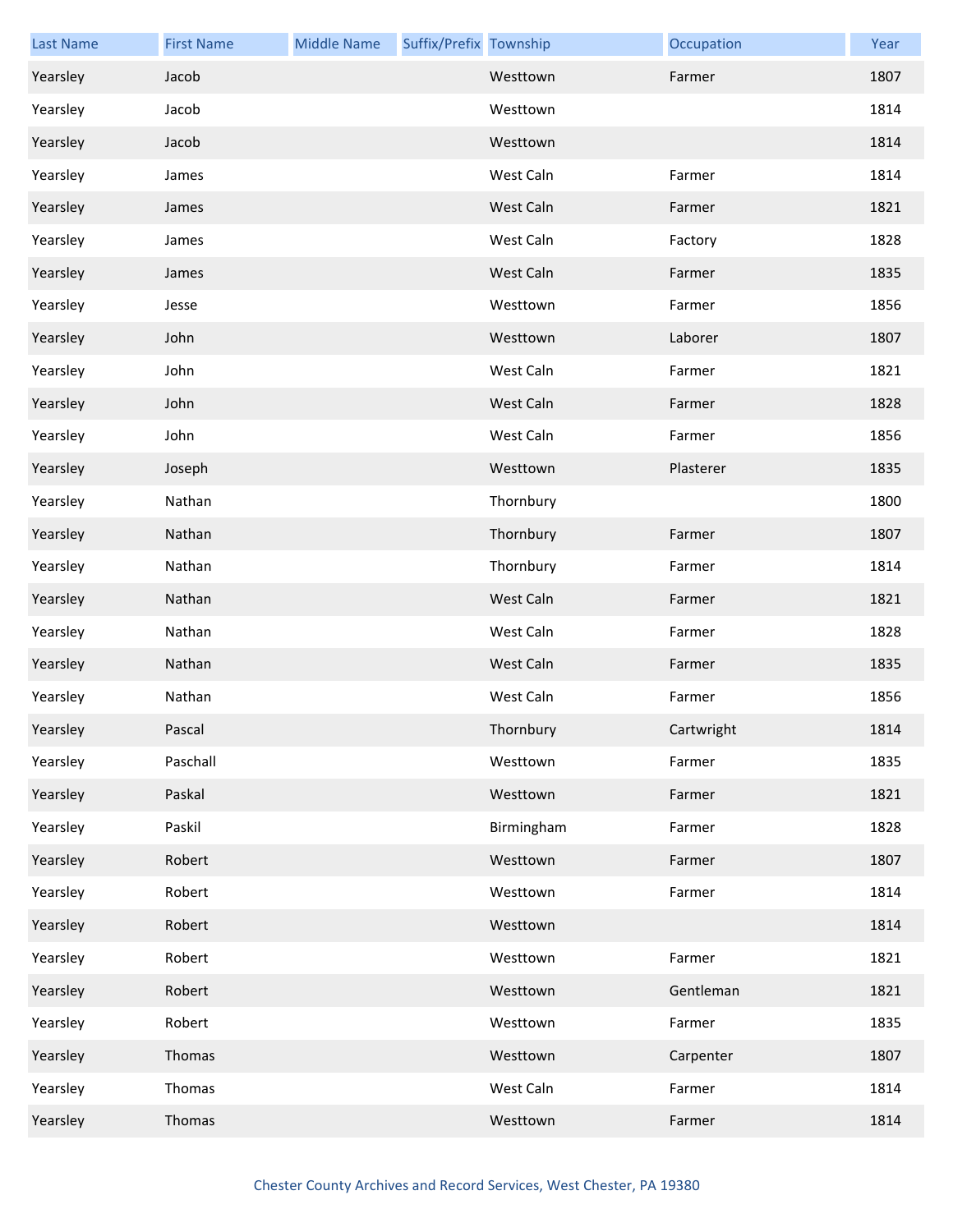| <b>Last Name</b> | <b>First Name</b> | <b>Middle Name</b> | Suffix/Prefix Township |                      | Occupation   | Year |
|------------------|-------------------|--------------------|------------------------|----------------------|--------------|------|
| Yearsley         | Thomas            |                    |                        | West Caln            | Farmer       | 1821 |
| Yearsley         | Thomas            |                    |                        | Sadsbury             | Farmer       | 1821 |
| Yearsley         | Thomas            |                    |                        | West Caln            | Farmer       | 1835 |
| Yearsley         | Thomas            |                    |                        | Westtown             | Farmer       | 1856 |
| Yearsley         | Washington        |                    |                        | Westtown             | Plasterer    | 1856 |
| Yearsly          | Isaac             |                    |                        | <b>East Bradford</b> |              | 1793 |
| Yearsly          | Joseph            |                    |                        | East Nottingham      | Farmer       | 1856 |
| Yearsly          | Robert            |                    |                        | Westtown             |              | 1793 |
| Yearsly          | Robert            |                    | Sr.                    | Westtown             | Farmer       | 1828 |
| Yearsly          | Robert            |                    | Jr.                    | Westtown             | Farmer       | 1828 |
| Yearsly          | Thomas            |                    |                        | London Britain       |              | 1793 |
| Yearsly          | Thomas            |                    |                        | Sadsbury             | Farmer       | 1828 |
| Yeatman          | Hannah            |                    |                        | Kennett              | Lady         | 1856 |
| Yeatman          | John              |                    |                        | Kennett              | Farmer       | 1807 |
| Yeatman          | John              |                    |                        | Kennett              | Farmer       | 1814 |
| Yeatman          | John              |                    |                        | Kennett              | Farmer       | 1821 |
| Yeatman          | John              |                    |                        | Kennett              | Farmer       | 1828 |
| Yeatman          | John              |                    |                        | Kennett              | Farmer       | 1835 |
| Yeatman          | John              |                    |                        | Kennett              | Laborer      | 1835 |
| Yeatman          | John              |                    |                        | Penn                 | Laborer      | 1856 |
| Yeatman          | John              | C.                 |                        | London Britain       | Miller       | 1856 |
| Yeatman          | John              | ${\sf M}$          |                        | Kennett              | Farmer       | 1856 |
| Yeatman          | Marshall          |                    |                        | Kennett              | Miller       | 1821 |
| Yeatman          | Marshall          |                    |                        | Kennett              | Miller       | 1828 |
| Yeatman          | Marshall          |                    |                        | London Britain       | Miller       | 1835 |
| Yeatman          | Marshall          |                    |                        | London Britain       | Miller       | 1856 |
| Yeatman          | Milton            |                    |                        | New Garden           | Blacksmith   | 1828 |
| Yeatman          | Thomas            |                    |                        | East Nottingham      | Blacksmith   | 1828 |
| Yegar            | Jacob             |                    |                        | Pikeland             |              | 1793 |
| Yeger            | Adam              |                    |                        | Vincent              |              | 1793 |
| Yeger            | Adam              |                    |                        | Pikeland             | Farmer       | 1807 |
| Yeger            | Henry             |                    |                        | East Pikeland        | Public house | 1856 |
| Yeger            | John              |                    |                        | Vincent              |              | 1793 |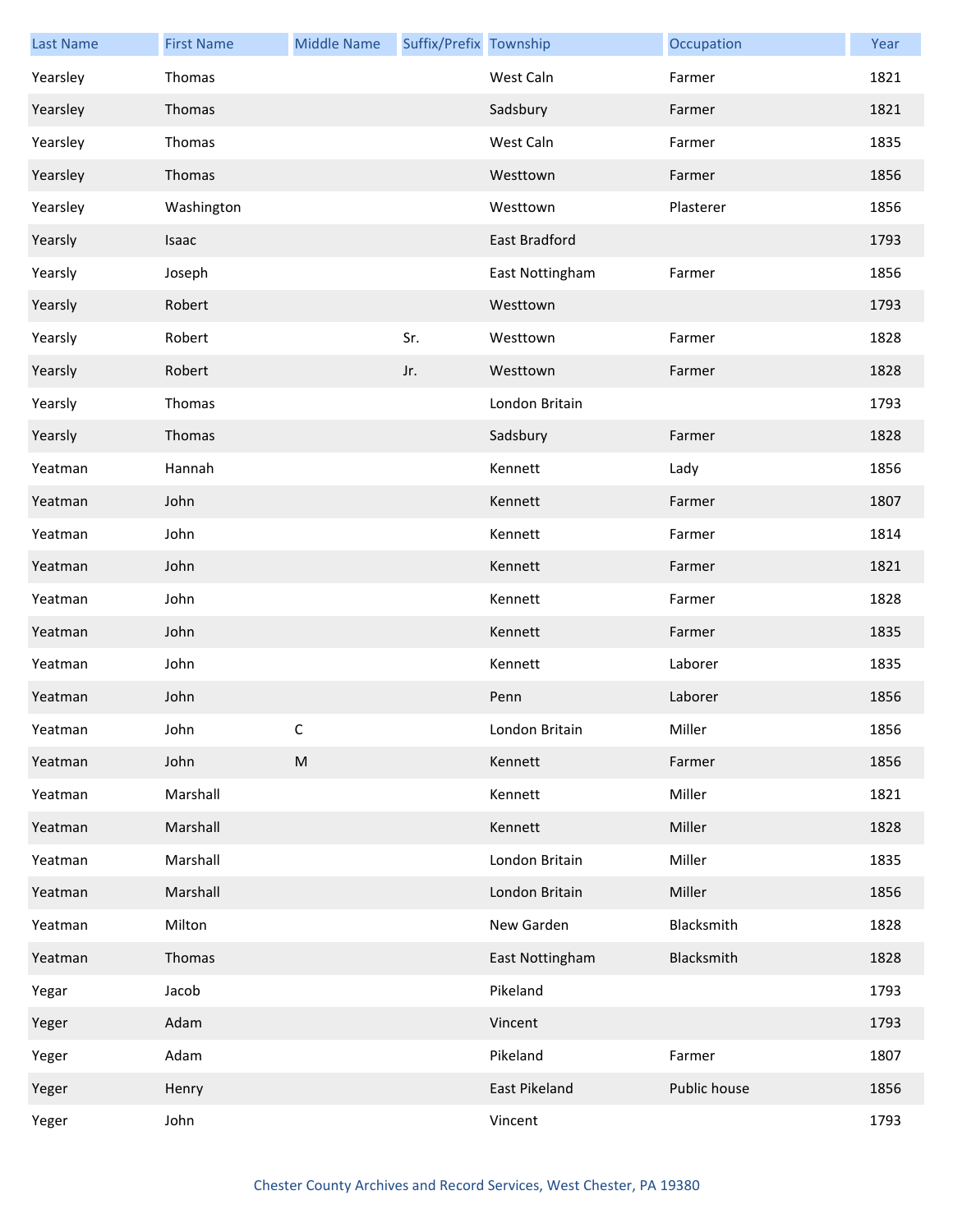| <b>Last Name</b> | <b>First Name</b> | <b>Middle Name</b> | Suffix/Prefix Township |                      | Occupation  | Year |
|------------------|-------------------|--------------------|------------------------|----------------------|-------------|------|
| Yeger            | John              |                    |                        | Pikeland             | Farmer      | 1807 |
| Yeger            | Peter             |                    |                        | Vincent              |             | 1793 |
| Yeger            | Peter             |                    |                        | Vincent              |             | 1800 |
| Yeoman           | Thomas            |                    |                        | <b>West Nantmeal</b> | Carpenter   | 1856 |
| Yerger           | Philip            |                    |                        | <b>West Nantmeal</b> | Tanner      | 1807 |
| Yergy            | Ruben             |                    |                        | <b>West Vincent</b>  | Laborer     | 1856 |
| Yerkes           | Charles           |                    |                        | East Whiteland       | Farmer      | 1828 |
| Yerkes           | Charles           |                    |                        | New Garden           | Innkeeper   | 1856 |
| Yerkes           | Elizabeth         |                    |                        | Easttown             | Housekeeper | 1856 |
| Yerkes           | Elwood            |                    |                        | Phoenixville         | Dentist     | 1856 |
| Yerkes           | George            |                    |                        | East Goshen          | Farmer      | 1828 |
| Yerkes           | Hiram             |                    |                        | Phoenixville         | Doctor      | 1856 |
| Yerkes           | Isaac             |                    |                        | East Marlborough     | Farmer      | 1856 |
| Yerkes           | Job               |                    |                        | New Garden           | Farmer      | 1856 |
| Yerkes           | John              |                    |                        | East Whiteland       | Farmer      | 1828 |
| Yerkes           | John              |                    |                        | New Garden           | Farmer      | 1828 |
| Yerkes           | John              |                    |                        | New Garden           | Farmer      | 1835 |
| Yerkes           | John              |                    |                        | Easttown             | Farmer      | 1856 |
| Yerkes           | John              | D                  |                        | New Garden           | Farmer      | 1856 |
| Yerkes           | Jonathan          |                    |                        | Easttown             | Farmer      | 1856 |
| Yerkes           | Jonathan          |                    |                        | East Marlborough     | Farmer      | 1856 |
| Yerkes           | Morris            |                    |                        | Easttown             | Farmer      | 1856 |
| Yerkes           | William           |                    |                        | London Britain       | Papermaker  | 1828 |
| Yerkis           | Charles           |                    |                        | Easttown             | Farmer      | 1835 |
| Yerkis           | John              |                    |                        | Easttown             | Farmer      | 1835 |
| Yerkis           | William           |                    |                        | East Nottingham      | Papermaker  | 1828 |
| Yetman           | Andrew            |                    |                        | Kennett              | Farmer      | 1800 |
| Yetman           | Andrew            |                    |                        | Kennett              | Farmer      | 1807 |
| Yetman           | John              |                    |                        | Kennett              |             | 1800 |
| Yetman           | Samuel            |                    |                        | Pennsbury            | Laborer     | 1856 |
| Yetter           | Edward            | G                  |                        | East Bradford        | Laborer     | 1856 |
| Yetter           | George            |                    |                        | Tredyffrin           |             | 1828 |
| Yetter           | Henry             |                    |                        | East Bradford        | Farmer      | 1856 |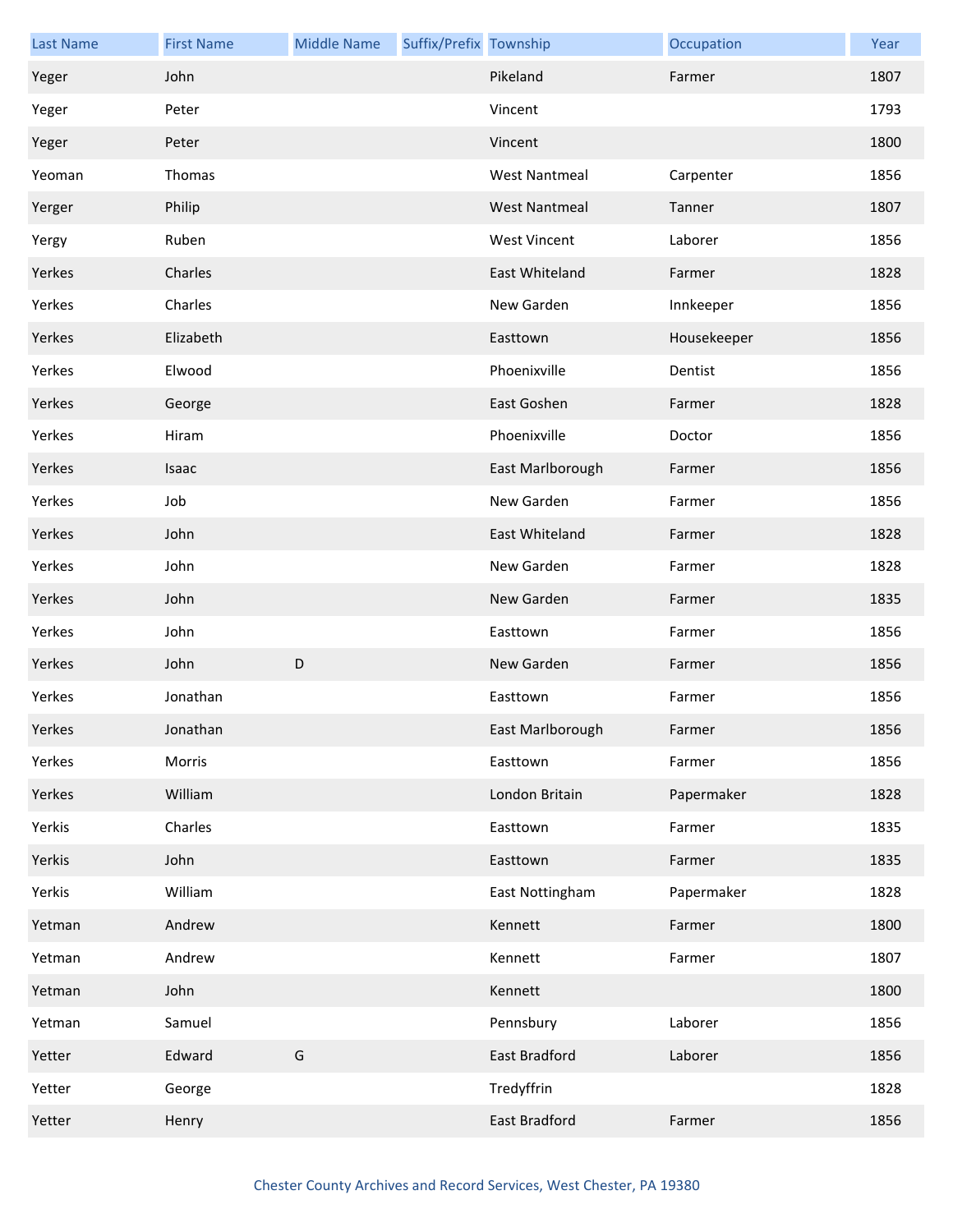| <b>Last Name</b> | <b>First Name</b> | <b>Middle Name</b> | Suffix/Prefix Township |                      | Occupation | Year |
|------------------|-------------------|--------------------|------------------------|----------------------|------------|------|
| Yettu            | Henry             |                    |                        | East Bradford        | Farmer     | 1835 |
| Yewart           | Robert            |                    |                        | Newlin               | Weaver     | 1814 |
| Yhost            | George            |                    |                        | <b>East Nantmeal</b> | Mason      | 1835 |
| Yhost            | Isaac             |                    |                        | <b>East Nantmeal</b> | Mason      | 1835 |
| Yoast            | Eliza             |                    |                        | <b>East Vincent</b>  | Farmer     | 1856 |
| Yoast            | Susanna           |                    |                        | <b>East Vincent</b>  | Farmer     | 1856 |
| Yocom            | David             |                    |                        | Coventry             | Mason      | 1828 |
| Yocom            | Enes              |                    |                        | Uwchlan              | Shoemaker  | 1828 |
| Yocom            | Samuel            |                    |                        | Uwchlan              | Farmer     | 1828 |
| Yocom            | Samuel            |                    |                        | Coventry             | Laborer    | 1828 |
| Yocum            | Aaron             |                    |                        | <b>East Coventry</b> | Farmer     | 1856 |
| Yocum            | Charles           |                    |                        | <b>East Nantmeal</b> | Laborer    | 1856 |
| Yocum            | Cyrus             |                    |                        | <b>West Nantmeal</b> | Carpenter  | 1828 |
| Yocum            | Daniel            |                    |                        | <b>West Nantmeal</b> | Farmer     | 1835 |
| Yocum            | Daniel            |                    |                        | <b>East Nantmeal</b> | Laborer    | 1856 |
| Yocum            | David             |                    |                        | Coventry             | Cooper     | 1835 |
| Yocum            | David             |                    |                        | <b>West Coventry</b> | Cooper     | 1856 |
| Yocum            | Enoch             |                    |                        | Uwchlan              | Cordwainer | 1835 |
| Yocum            | Enos              |                    |                        | Uwchlan              | Stonemason | 1821 |
| Yocum            | George            |                    |                        | <b>West Coventry</b> | Laborer    | 1856 |
| Yocum            | Henry             |                    |                        | West Coventry        | Farmer     | 1856 |
| Yocum            | Isaac             |                    |                        | East Nottingham      | Farmer     | 1856 |
| Yocum            | John              |                    |                        | Tredyffrin           |            | 1793 |
| Yocum            | John              |                    |                        | <b>East Nantmeal</b> | Laborer    | 1828 |
| Yocum            | John              |                    |                        | Honey Brook          | Laborer    | 1835 |
| Yocum            | Moses             |                    |                        | Coventry             | Yeoman     | 1807 |
| Yocum            | Moses             |                    |                        | Coventry             | Yeoman     | 1814 |
| Yocum            | Moses             |                    |                        | Coventry             | Farmer     | 1821 |
| Yocum            | Moses             |                    |                        | Coventry             | Laborer    | 1835 |
| Yocum            | Peter             |                    |                        | Tredyffrin           |            | 1793 |
| Yocum            | Peter             |                    |                        | Honey Brook          | Laborer    | 1835 |
| Yocum            | Samuel            |                    |                        | Willistown           | Smith      | 1821 |
| Yocum            | Samuel            |                    |                        | <b>East Nantmeal</b> | Farmer     | 1828 |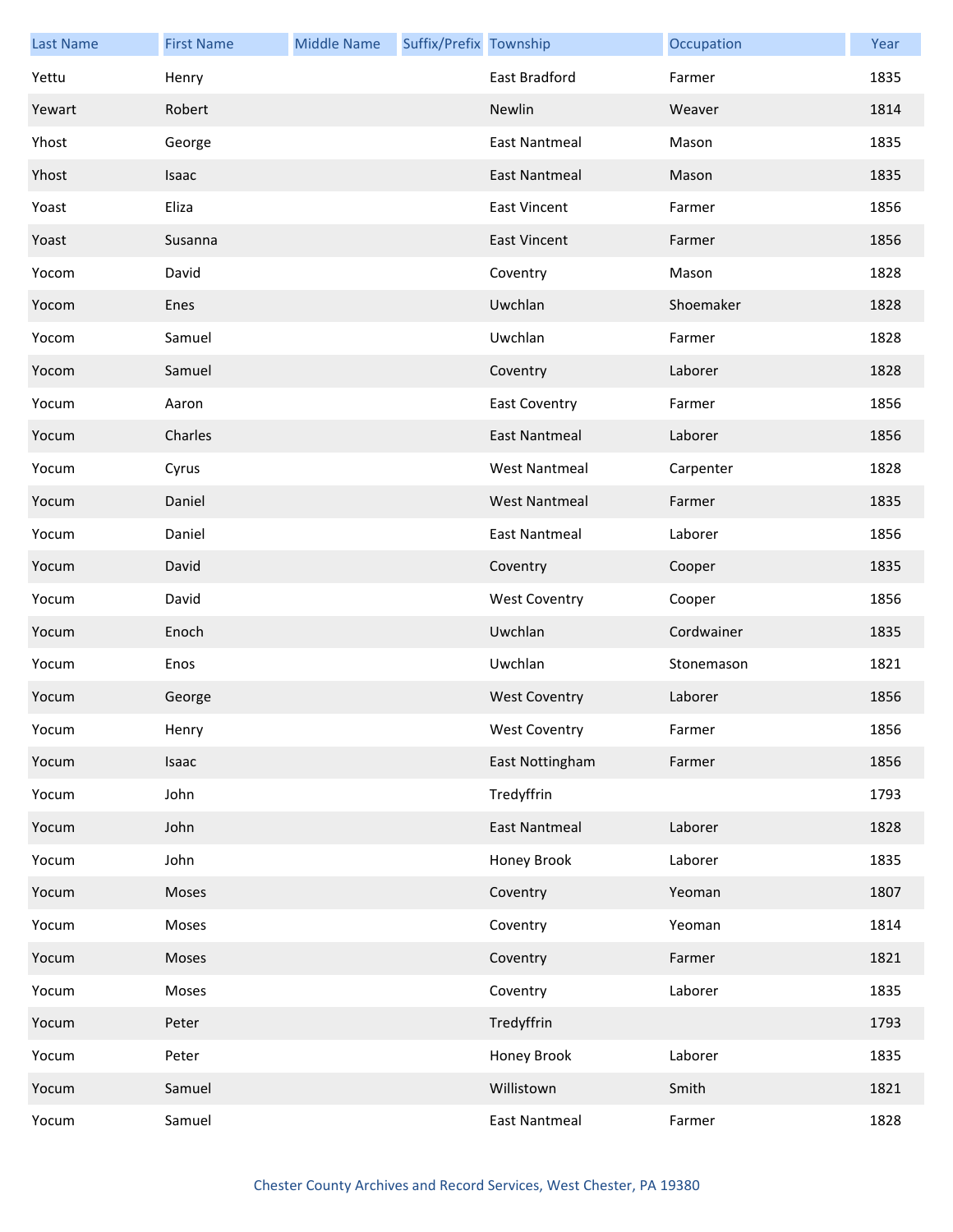| <b>Last Name</b> | <b>First Name</b> | <b>Middle Name</b> | Suffix/Prefix Township |                      | Occupation | Year |
|------------------|-------------------|--------------------|------------------------|----------------------|------------|------|
| Yocum            | Samuel            |                    |                        | <b>West Nantmeal</b> | Farmer     | 1835 |
| Yocum            | Silas             |                    |                        | <b>West Nantmeal</b> | Carpenter  | 1835 |
| Yocum            | <b>Siles</b>      |                    |                        | <b>East Nantmeal</b> | Farmer     | 1856 |
| Yocum            | William           |                    |                        | <b>West Nantmeal</b> | Farmer     | 1835 |
| Yocum            | Yerge             |                    |                        | Coventry             | Laborer    | 1835 |
| Yoder            | Christian         |                    |                        | West Caln            | Laborer    | 1835 |
| Yoder            | Isaac             |                    |                        | West Caln            | Carpenter  | 1856 |
| Yoder            | Jacob             |                    |                        | West Caln            | Laborer    | 1835 |
| Yoder            | John              |                    |                        | <b>West Nantmeal</b> | Laborer    | 1828 |
| Yoder            | John              |                    |                        | <b>West Nantmeal</b> | Laborer    | 1835 |
| Yoder            | John              |                    |                        | <b>East Nantmeal</b> | Laborer    | 1856 |
| Yoder            | John              |                    |                        | Uwchlan              | Laborer    | 1856 |
| Yoder            | Julianna          |                    | Widow                  | <b>West Nantmeal</b> | Farmer     | 1821 |
| Yoder            | Samuel            |                    |                        | <b>West Nantmeal</b> | Shoemaker  | 1807 |
| Yoder            | Samuel            |                    |                        | <b>West Nantmeal</b> | Cordwainer | 1814 |
| Yoder            | William           |                    |                        | <b>West Vincent</b>  | Laborer    | 1856 |
| Yokum            | Peter             |                    |                        | Honeybrook           | Peddlar    | 1856 |
| Yokum            | Samuel            |                    |                        | Honeybrook           | Carpenter  | 1856 |
| Yoman            | Thomas            |                    |                        | Charlestown          | Laborer    | 1835 |
| York             | Elisha            |                    |                        | Pocopson             | Laborer    | 1856 |
| Yoss             | David             |                    |                        | Schuylkill           | Ferryman   | 1856 |
| Yost             | Adam              |                    |                        | Honey Brook          | Laborer    | 1835 |
| Yost             | Adam              |                    |                        | Honeybrook           | Farmer     | 1856 |
| Yost             | Clifford          |                    |                        | Honey Brook          | Laborer    | 1835 |
| Yost             | Conrad            |                    |                        | Coventry             | Weaver     | 1807 |
| Yost             | Ely               |                    |                        | Schuylkill           | Farmer     | 1835 |
| Yost             | Frederick         |                    |                        | Coventry             |            | 1793 |
| Yost             | Frederick         |                    |                        | Vincent              |            | 1821 |
| Yost             | Frederick         |                    |                        | Vincent              | Farmer     | 1828 |
| Yost             | Frederick         |                    |                        | <b>East Vincent</b>  |            | 1835 |
| Yost             | George            |                    |                        | <b>East Nantmeal</b> | Mason      | 1807 |
| Yost             | George            |                    |                        | Vincent              |            | 1814 |
| Yost             | George            |                    |                        | <b>East Nantmeal</b> | Mason      | 1821 |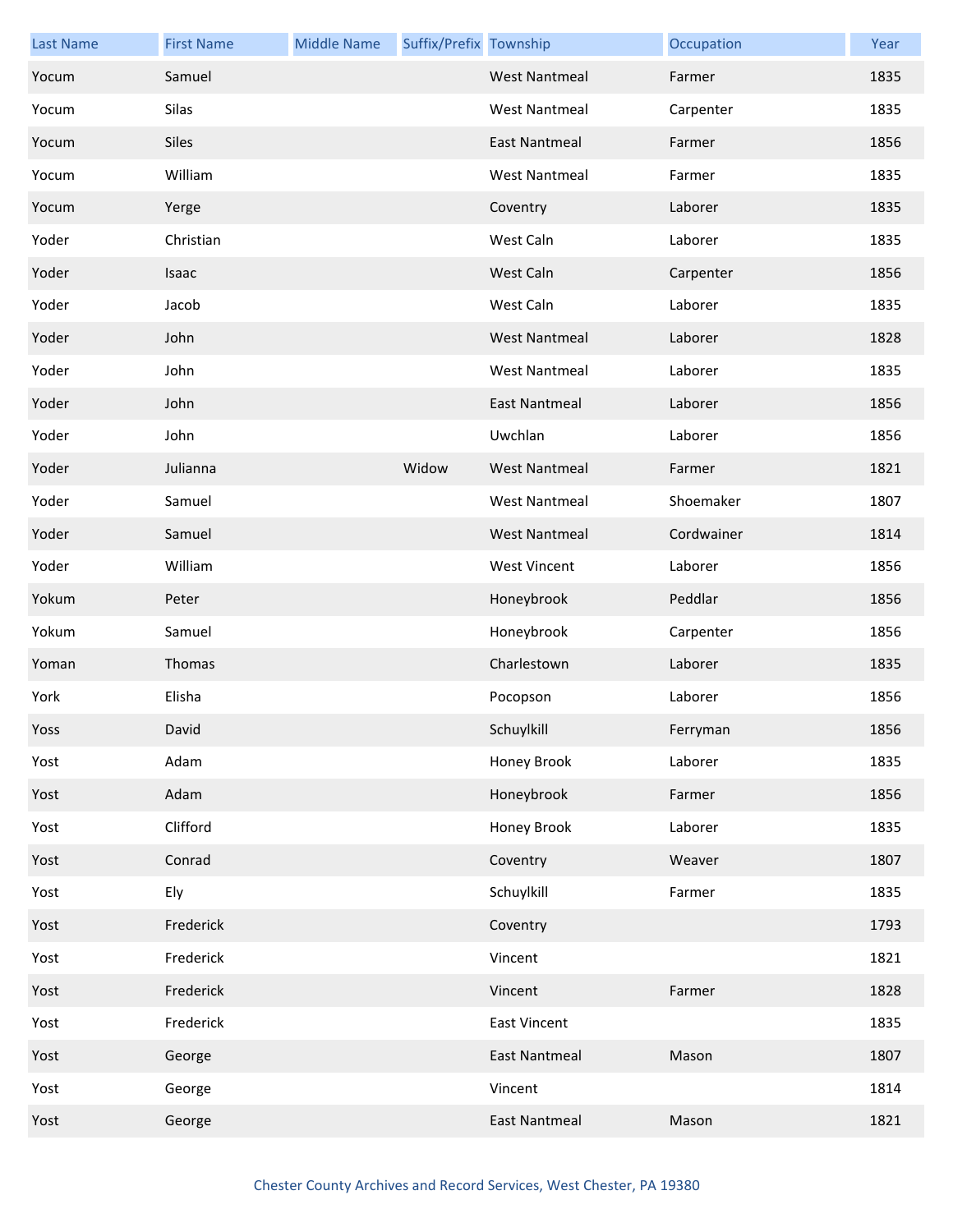| <b>Last Name</b> | <b>First Name</b> | <b>Middle Name</b> | Suffix/Prefix Township |                      | Occupation     | Year |
|------------------|-------------------|--------------------|------------------------|----------------------|----------------|------|
| Yost             | George            |                    |                        | <b>East Nantmeal</b> | Mason          | 1828 |
| Yost             | George            |                    |                        | Honeybrook           | Plasterer      | 1856 |
| Yost             | Isaac             |                    |                        | Coventry             | Weaver         | 1828 |
| Yost             | Isaac             |                    |                        | <b>East Nantmeal</b> | Mason          | 1828 |
| Yost             | Jesse             |                    |                        | Phoenixville         | Boatman        | 1856 |
| Yost             | John              | $\mathsf Y$        |                        | <b>East Vincent</b>  | Laborer        | 1856 |
| Yost             | Joseph            |                    |                        | Honeybrook           | Laborer        | 1856 |
| Yost             | William           |                    |                        | Honeybrook           | Plasterer      | 1856 |
| Youchen          | James             |                    |                        | East Caln            | Laborer        | 1821 |
| Youder           | Christian         |                    |                        | West Caln            | Laborer        | 1856 |
| Youder           | Mary              |                    |                        | West Caln            |                | 1856 |
| Youghs           | Patrick           |                    |                        | Pikeland             | Laborer        | 1835 |
| Young            |                   |                    |                        | Sadsbury             | Speculator     | 1856 |
| Young            | Andrew            |                    |                        | Pennsbury            | Carpenter      | 1821 |
| Young            | Barned            |                    |                        | Phoenixville         | Laborer        | 1856 |
| Young            | Daniel            |                    |                        | Pikeland             | Farmer         | 1814 |
| Young            | Daniel            |                    |                        | Pikeland             | Cordwainer     | 1821 |
| Young            | David             |                    |                        | East Fallowfield     | Farmer         | 1821 |
| Young            | David             |                    |                        | East Fallowfield     | Farmer         | 1828 |
| Young            | David             |                    |                        | East Fallowfield     | Farmer         | 1835 |
| Young            | David             |                    |                        | East Fallowfield     | Farmer         | 1856 |
| Young            | David             | $\mathsf S$        |                        | East Fallowfield     | Papermaker     | 1856 |
| Young            | Ezekiel           |                    |                        | Sadsbury             | <b>Butcher</b> | 1835 |
| Young            | Ezekiel           | ${\sf R}$          |                        | Sadsbury             | Farmer         | 1856 |
| Young            | Geoge             |                    |                        | East Fallowfield     | Farmer         | 1814 |
| Young            | George            |                    |                        | Pikeland             |                | 1793 |
| Young            | George            |                    |                        | New Garden           |                | 1793 |
| Young            | George            |                    |                        | Pikeland             |                | 1800 |
| Young            | George            |                    |                        | Vincent              |                | 1800 |
| Young            | George            |                    |                        | Pikeland             | Miller         | 1807 |
| Young            | George            |                    |                        | Charlestown          | Farmer         | 1807 |
| Young            | George            |                    |                        | Pikeland             | Farmer         | 1807 |
| Young            | George            |                    |                        | Charlestown          | Farmer         | 1814 |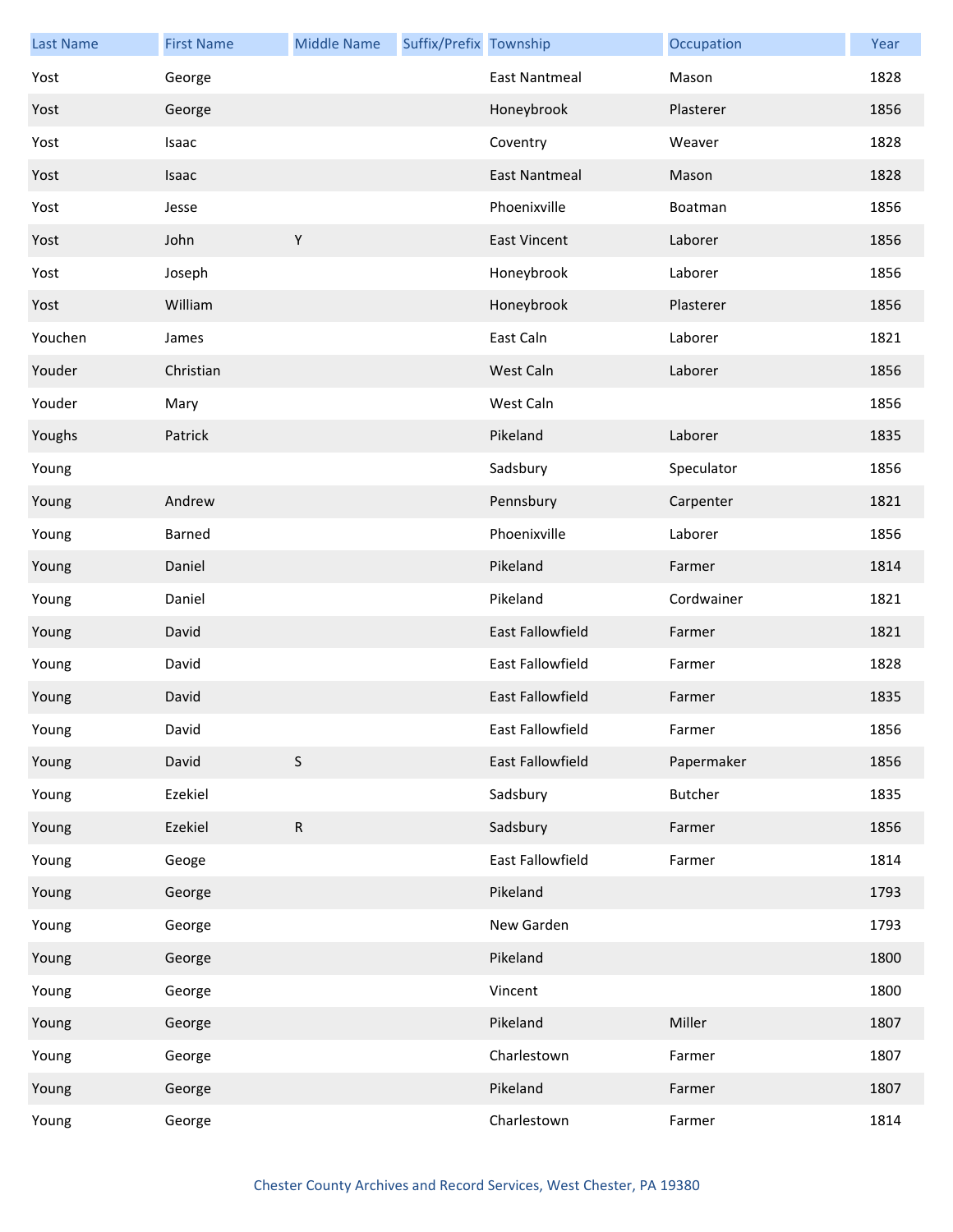| <b>Last Name</b> | <b>First Name</b> | <b>Middle Name</b> | Suffix/Prefix Township |                  | Occupation     | Year |
|------------------|-------------------|--------------------|------------------------|------------------|----------------|------|
| Young            | George            |                    |                        | Uwchlan          | Miller         | 1814 |
| Young            | George            |                    |                        | Pikeland         | Turnpikeman    | 1814 |
| Young            | George            |                    |                        | Pikeland         | Farmer         | 1814 |
| Young            | George            |                    |                        | Charlestown      | Farmer         | 1821 |
| Young            | George            |                    |                        | Pikeland         |                | 1821 |
| Young            | George            |                    |                        | East Fallowfield | Farmer         | 1821 |
| Young            | George            |                    |                        | Charlestown      | Laborer        | 1828 |
| Young            | George            |                    |                        | East Fallowfield | Farmer         | 1828 |
| Young            | George            |                    |                        | Pikeland         | Farmer         | 1828 |
| Young            | George            |                    |                        | Charlestown      | Farmer         | 1835 |
| Young            | George            |                    |                        | Sadsbury         | <b>Butcher</b> | 1835 |
| Young            | George            |                    |                        | East Fallowfield | Farmer         | 1835 |
| Young            | George            |                    |                        | Charlestown      | Farmer         | 1835 |
| Young            | George            |                    |                        | Newlin           | Farmer         | 1856 |
| Young            | George            |                    |                        | East Fallowfield | Farmer         | 1856 |
| Young            | Isaac             |                    |                        | Vincent          |                | 1821 |
| Young            | Isaac             |                    |                        | West Goshen      | Blacksmith     | 1856 |
| Young            | Jacob             |                    |                        | Coventry         | Shoemaker      | 1835 |
| Young            | James             |                    |                        | Westtown         |                | 1793 |
| Young            | James             |                    |                        | Kennett          |                | 1800 |
| Young            | James             |                    |                        | Westtown         | Laborer        | 1807 |
| Young            | James             |                    |                        | West Bradford    | Farmer         | 1807 |
| Young            | James             |                    |                        | Easttown         | Farmer         | 1814 |
| Young            | James             |                    |                        | West Bradford    | Farmer         | 1814 |
| Young            | James             |                    |                        | West Bradford    | Farmer         | 1821 |
| Young            | James             |                    |                        | West Bradford    | Farmer         | 1828 |
| Young            | James             |                    |                        | Willistown       | Weaver         | 1828 |
| Young            | James             |                    |                        | West Bradford    | Farmer         | 1835 |
| Young            | James             |                    |                        | East Fallowfield | Farmer         | 1856 |
| Young            | James             | G                  |                        | Highland         | Farmer         | 1856 |
| Young            | Jesse             | BK                 |                        | Charlestown      | <b>Butcher</b> | 1856 |
| Young            | John              |                    |                        | West Bradford    |                | 1793 |
| Young            | John              |                    |                        | Vincent          |                | 1793 |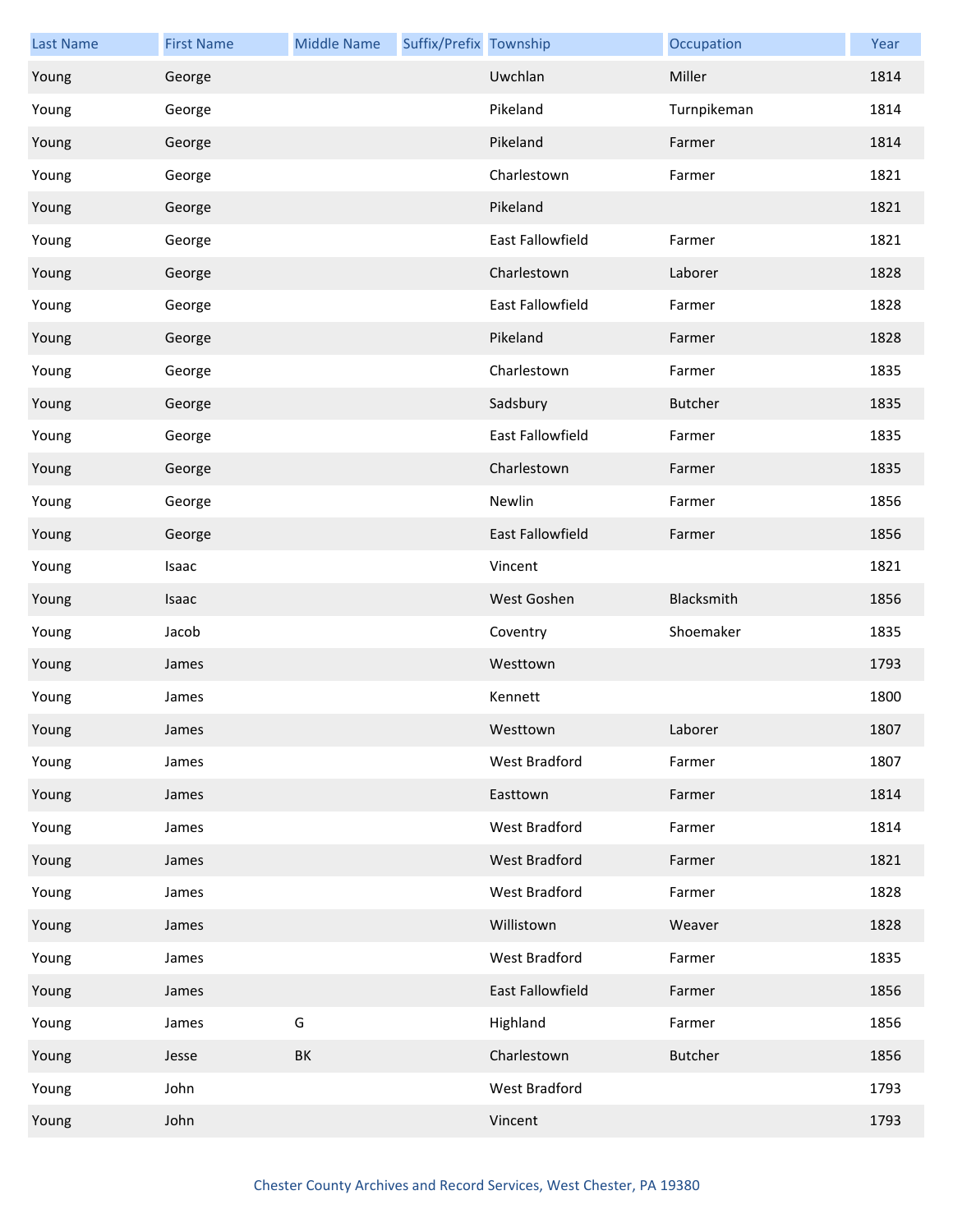| <b>Last Name</b> | <b>First Name</b> | <b>Middle Name</b> | Suffix/Prefix Township |                         | Occupation | Year |
|------------------|-------------------|--------------------|------------------------|-------------------------|------------|------|
| Young            | John              |                    |                        | Vincent                 |            | 1800 |
| Young            | John              |                    |                        | Charlestown             | Cordwainer | 1807 |
| Young            | John              |                    |                        | Vincent                 | Yeoman     | 1807 |
| Young            | John              |                    |                        | <b>West Bradford</b>    | Farmer     | 1807 |
| Young            | John              |                    |                        | West Bradford           | Farmer     | 1814 |
| Young            | John              |                    |                        | Vincent                 |            | 1814 |
| Young            | John              |                    | Sr.                    | West Bradford           | Farmer     | 1814 |
| Young            | John              |                    |                        | Charlestown             | Farmer     | 1814 |
| Young            | John              |                    |                        | Charlestown             | Farmer     | 1821 |
| Young            | John              |                    |                        | West Bradford           | Farmer     | 1821 |
| Young            | John              |                    | Jr.                    | Coventry                | Farmer     | 1821 |
| Young            | John              |                    |                        | Coventry                | Innkeeper  | 1821 |
| Young            | John              |                    |                        | Pikeland                |            | 1821 |
| Young            | John              |                    |                        | Pennsbury               | Laborer    | 1828 |
| Young            | John              |                    |                        | Coventry                | Innkeeper  | 1828 |
| Young            | John              |                    |                        | <b>West Bradford</b>    | Farmer     | 1828 |
| Young            | John              |                    |                        | Charlestown             | Farmer     | 1828 |
| Young            | John              |                    | Jr.                    | West Bradford           | Farmer     | 1828 |
| Young            | John              |                    | Jr.                    | Coventry                | Farmer     | 1828 |
| Young            | John              |                    |                        | <b>East Fallowfield</b> | Farmer     | 1828 |
| Young            | John              |                    |                        | Charlestown             | Farmer     | 1835 |
| Young            | John              |                    |                        | Tredyffrin              | Laborer    | 1835 |
| Young            | John              |                    |                        | Coventry                |            | 1835 |
| Young            | John              |                    | Jr.                    | Coventry                | Farmer     | 1835 |
| Young            | John              |                    | Jr.                    | West Bradford           | Farmer     | 1835 |
| Young            | John              |                    |                        | Birmingham              | Smith      | 1835 |
| Young            | John              |                    |                        | West Bradford           | Farmer     | 1835 |
| Young            | John              |                    |                        | East Fallowfield        | Farmer     | 1856 |
| Young            | John              |                    |                        | West Pikeland           | Farmer     | 1856 |
| Young            | John              |                    |                        | Charlestown             | Laborer    | 1856 |
| Young            | John              |                    |                        | Phoenixville            | Laborer    | 1856 |
| Young            | John              |                    |                        | South Coventry          | Farmer     | 1856 |
| Young            | John              | $\mathsf C$        |                        | Phoenixville            | Laborer    | 1856 |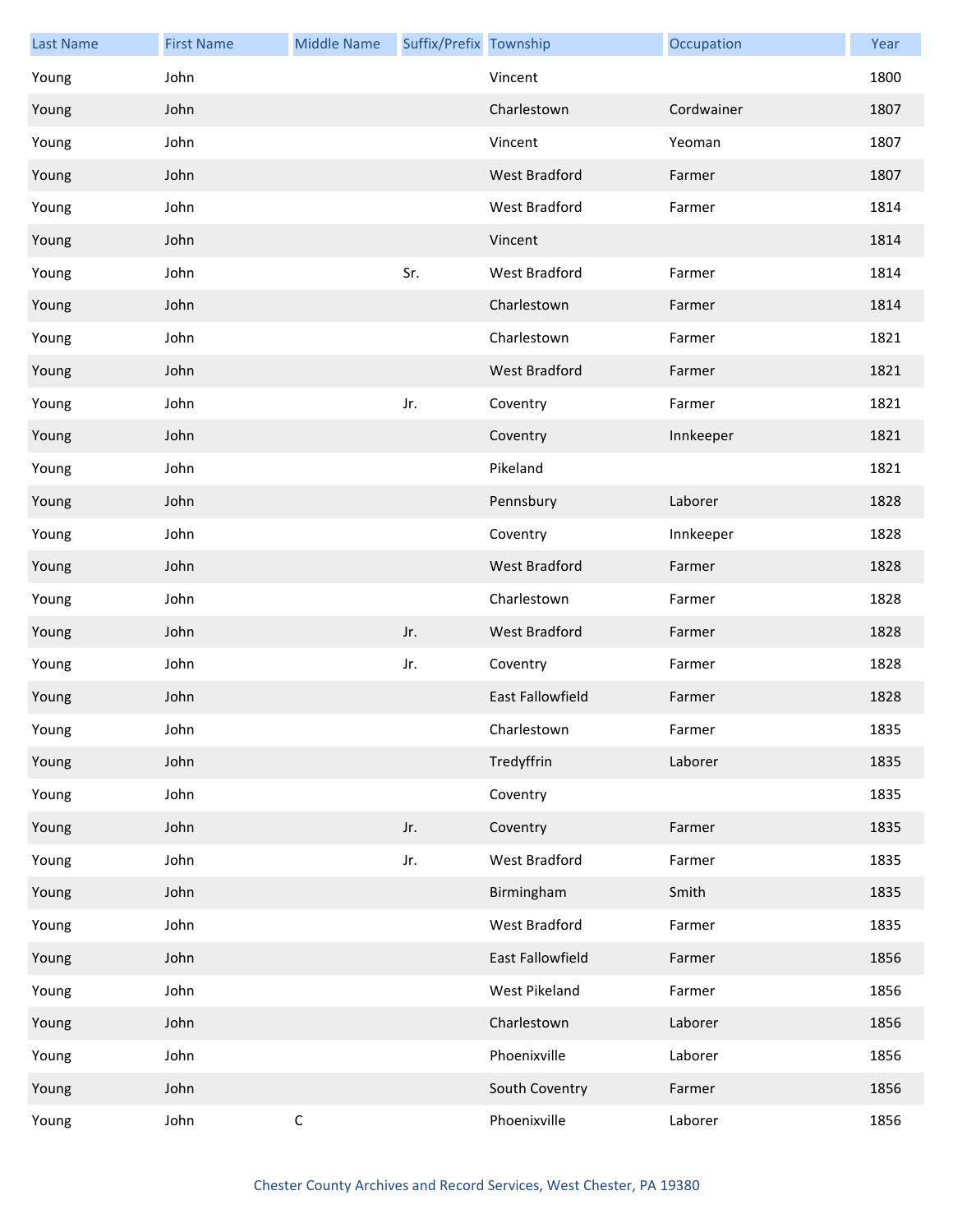| <b>Last Name</b> | <b>First Name</b> | <b>Middle Name</b> | Suffix/Prefix Township |                      | Occupation        | Year |
|------------------|-------------------|--------------------|------------------------|----------------------|-------------------|------|
| Young            | John              | $\mathsf D$        |                        | New Garden           | Cooper            | 1856 |
| Young            | John              | S                  |                        | Valley               | Farmer            | 1856 |
| Young            | Joseph            |                    |                        | Newlin               | Farmer            | 1814 |
| Young            | Joseph            |                    |                        | Newlin               | Farmer            | 1821 |
| Young            | Joseph            |                    |                        | Newlin               | Farmer            | 1828 |
| Young            | Joseph            |                    |                        | Newlin               | Farmer            | 1835 |
| Young            | Mark              |                    |                        | South Coventry       | Miller            | 1856 |
| Young            | Martha            |                    |                        | East Fallowfield     |                   | 1814 |
| Young            | Matlock           |                    |                        | West Bradford        | Farmer            | 1835 |
| Young            | Michael           |                    |                        | Franklin             | Blacksmith        | 1856 |
| Young            | Milton            |                    |                        | <b>West Bradford</b> | Farmer            | 1835 |
| Young            | Oliver            | $\mathsf C$        |                        | Phoenixville         | Boatman           | 1856 |
| Young            | Peter             |                    |                        | Charlestown          |                   | 1793 |
| Young            | Peter             |                    | Jr.                    | Charlestown          | Farmer            | 1807 |
| Young            | Peter             |                    | Sr.                    | Charlestown          | Cordwainer        | 1807 |
| Young            | Peter             |                    | Jr.                    | Charlestown          | Farmer            | 1814 |
| Young            | Peter             |                    | Sr.                    | Charlestown          | Farmer            | 1814 |
| Young            | Peter             |                    |                        | Charlestown          | Farmer            | 1821 |
| Young            | Peter             |                    |                        | Charlestown          | Laborer           | 1821 |
| Young            | Peter             |                    |                        | Charlestown          | Laborer           | 1828 |
| Young            | Peter             |                    |                        | Charlestown          | Farmer            | 1856 |
| Young            | Rachael           |                    |                        | Phoenixville         |                   | 1856 |
| Young            | Rachel            |                    |                        | Charlestown          |                   | 1835 |
| Young            | Richard           |                    |                        | East Whiteland       | Laborer           | 1856 |
| Young            | Robert            |                    |                        | East Fallowfield     |                   | 1793 |
| Young            | Robert            |                    |                        | East Fallowfield     | Husbandman        | 1807 |
| Young            | Robert            |                    |                        | East Fallowfield     | Farmer            | 1814 |
| Young            | Robert            |                    |                        | East Fallowfield     | Innkeeper         | 1821 |
| Young            | Robert            |                    |                        | East Fallowfield     | Innkeeper         | 1828 |
| Young            | Robert            |                    |                        | <b>Upper Oxford</b>  | Laborer           | 1828 |
| Young            | Robert            |                    |                        | East Fallowfield     | Innkeeper, farmer | 1835 |
| Young            | Robert            |                    | Jr.                    | East Fallowfield     | Farmer            | 1856 |
| Young            | Robert            |                    |                        | East Fallowfield     | Farmer            | 1856 |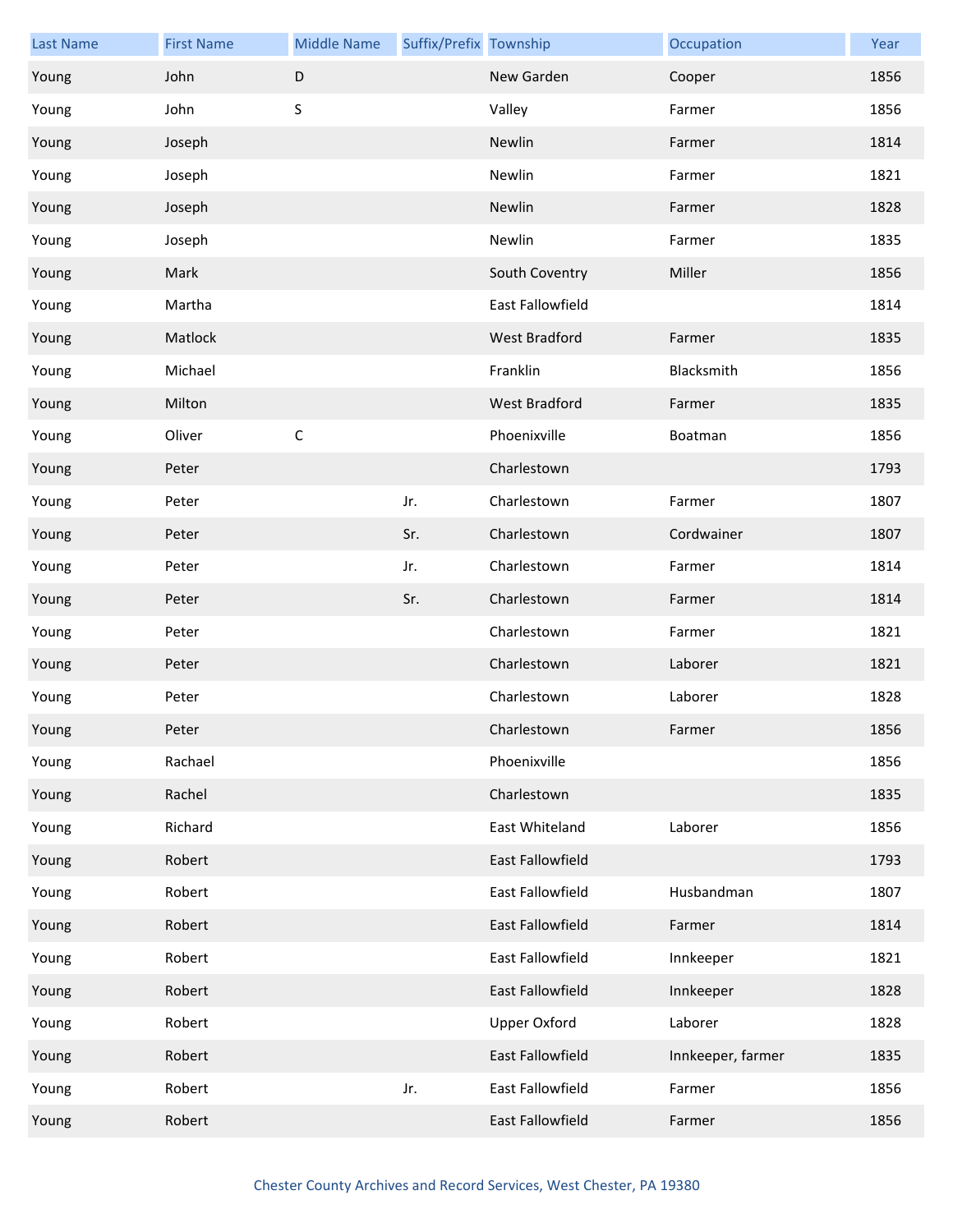| <b>Last Name</b> | <b>First Name</b> | <b>Middle Name</b> | Suffix/Prefix Township |                         | Occupation    | Year |
|------------------|-------------------|--------------------|------------------------|-------------------------|---------------|------|
| Young            | Robert            |                    |                        | East Fallowfield        | Farmer        | 1856 |
| Young            | Robert            |                    |                        | <b>East Fallowfield</b> | Farmer        | 1856 |
| Young            | Robert            | $\overline{A}$     |                        | Highland                | Farmer        | 1856 |
| Young            | Samuel            |                    |                        | Tredyffrin              | Tobacconist   | 1835 |
| Young            | Sarah             | $\sf A$            |                        | West Chester            | Lady          | 1856 |
| Young            | Thomas            |                    |                        | <b>East Fallowfield</b> | Tavern Keeper | 1814 |
| Young            | Thomas            |                    |                        | Sadsbury                | Farmer        | 1828 |
| Young            | Thomas            |                    |                        | Schuylkill              | Laborer       | 1828 |
| Young            | Thomas            |                    |                        | Schuylkill              | Nailer        | 1835 |
| Young            | Thomas            |                    |                        | <b>East Fallowfield</b> | Farmer        | 1835 |
| Young            | Thomas            |                    |                        | Sadsbury                | Farmer        | 1835 |
| Young            | Thomas            |                    |                        | <b>East Fallowfield</b> | Papermaker    | 1856 |
| Young            | Thomas            |                    |                        | Phoenixville            | Nailer        | 1856 |
| Young            | Thomas            | F.                 |                        | Brandywine              | Farmer        | 1821 |
| Young            | Thomas            | S                  |                        | Valley                  | Farmer        | 1856 |
| Young            | Walis             |                    |                        | Pocopson                | Laborer       | 1856 |
| Young            | Walter            |                    |                        | South Coventry          | Laborer       | 1856 |
| Young            | William           |                    |                        | West Chester            | Shoemaker     | 1821 |
| Young            | William           |                    |                        | East Pikeland           | Shoemaker     | 1856 |
| Young            | William           |                    |                        | Phoenixville            | Heater        | 1856 |
| Young            | William           |                    |                        | Phoenixville            | Heater        | 1856 |
| Youngblood       | Allen             |                    |                        | Tredyffrin              | Laborer       | 1835 |
| Youngblood       | Allen             |                    |                        | Charlestown             | Laborer       | 1856 |
| Youngblood       | Henry             |                    |                        | Charlestown             |               | 1793 |
| Youngblood       | Henry             |                    |                        | Charlestown             | Laborer       | 1807 |
| Youngblood       | Isaac             |                    |                        | East Nantmeal           | Cordwainer    | 1828 |
| Youngblood       | Isaac             |                    |                        | <b>West Vincent</b>     | Farmer        | 1835 |
| Youngblood       | Isaac             |                    |                        | <b>East Coventry</b>    | Farmer        | 1856 |
| Youngblood       | John              |                    |                        | Charlestown             | Farmer        | 1814 |
| Youngblood       | John              |                    |                        | East Whiteland          | Laborer       | 1856 |
| Younkin          | John              |                    |                        | East Fallowfield        | Laborer       | 1821 |
| Youret           | John              |                    |                        | East Caln               | Tailor        | 1821 |
| Youst            | Adam              |                    |                        | Honey Brook             | Weaver        | 1828 |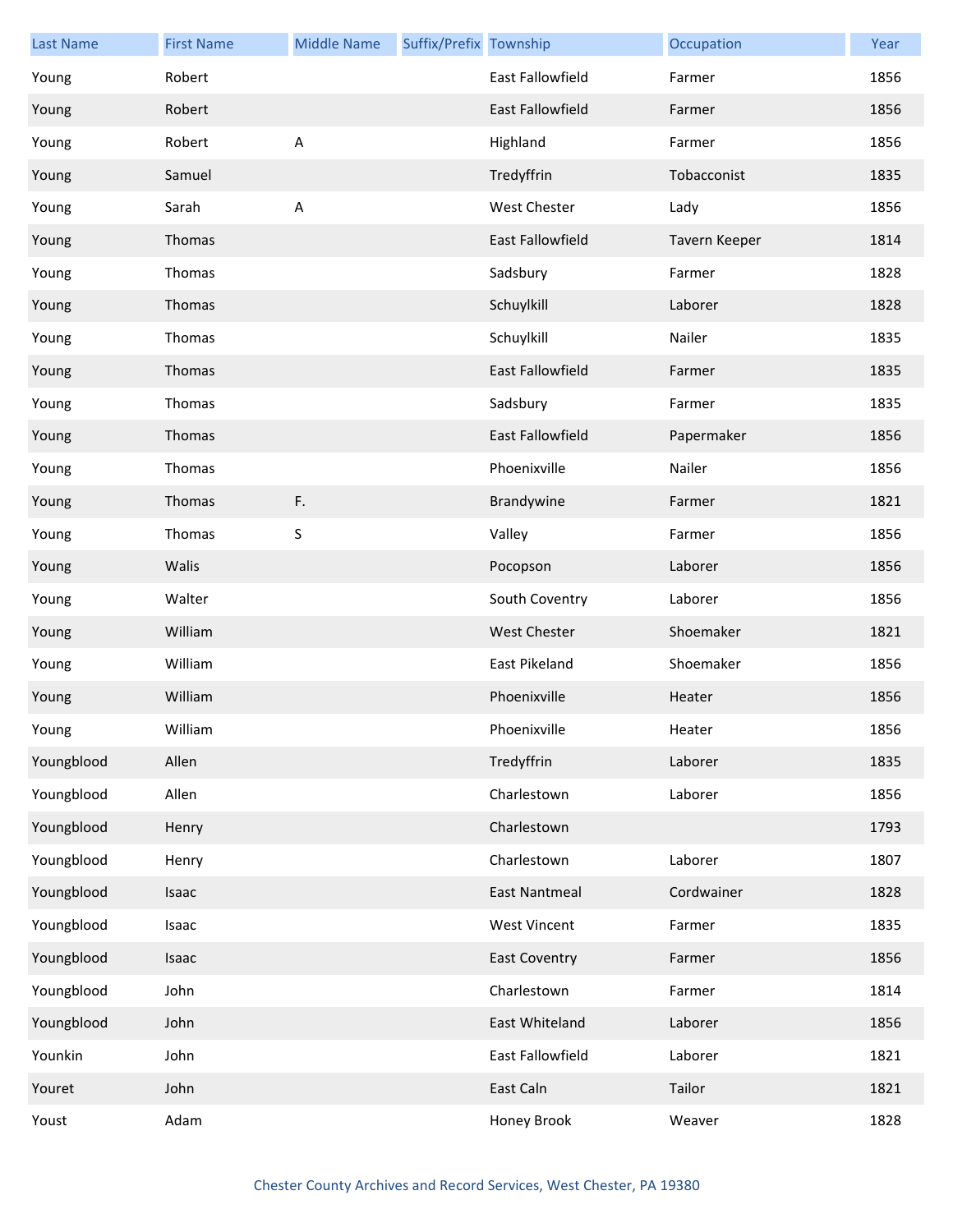| <b>Last Name</b> | <b>First Name</b> | <b>Middle Name</b> | Suffix/Prefix Township |                  | Occupation | Year |
|------------------|-------------------|--------------------|------------------------|------------------|------------|------|
| Youst            | Isaac             |                    |                        | Coventry         | Fuller     | 1835 |
| Youst            | Joseph            |                    |                        | Honey Brook      | Weaver     | 1828 |
| Yundt            | John              |                    |                        | Honey Brook      | Laborer    | 1821 |
| Yunkin           | John              |                    |                        | East Fallowfield | Laborer    | 1807 |
| Zeber            | Isaac             |                    |                        | Coventry         | Weaver     | 1828 |
| Zebley           | Jacob             |                    |                        | West Goshen      |            | 1821 |
| Zeeblen          | David             |                    |                        | Vincent          |            | 1793 |
| Zegenhein        | Peter             |                    |                        | Vincent          |            | 1793 |
| Zeigler          | Charles           |                    |                        | East Caln        | Saddler    | 1856 |
| Zeigler          | George            |                    |                        | Tredyffrin       | Shoemaker  | 1835 |
| Zeigler          | Jacob             |                    |                        | Vincent          |            | 1821 |
| Zeigler          | Jacob             |                    |                        | West Brandywine  | Innkeeper  | 1856 |
| Zell             | Adam              |                    |                        | Honey Brook      |            | 1800 |
| Zell             | Adam              |                    |                        | Honey Brook      |            | 1814 |
| Zell             | Henry             |                    |                        | Honey Brook      | Laborer    | 1807 |
| Zell             | Henry             |                    |                        | Charlestown      | Tailor     | 1828 |
| Zell             | Isaac             |                    |                        | Honey Brook      | Miller     | 1814 |
| Zell             | Isaac             |                    |                        | East Caln        | Laborer    | 1828 |
| Zell             | Jane              |                    |                        | Honeybrook       | Lady       | 1856 |
| Zell             | Peter             |                    |                        | Honey Brook      | Laborer    | 1807 |
| Zell             | Peter             |                    |                        | Honey Brook      | Laborer    | 1835 |
| Zell             | William           |                    |                        | Honey Brook      |            | 1800 |
| Zell             | William           |                    |                        | Honey Brook      | Laborer    | 1807 |
| Zell             | William           |                    |                        | Honey Brook      |            | 1814 |
| Zell             | William           |                    |                        | Honey Brook      |            | 1821 |
| Zeller           | Christian         |                    |                        | Phoenixville     | Pudler     | 1856 |
| Zempher          | Jacob             |                    |                        | Kennett          |            | 1793 |
| Zenk             | Jacob             |                    |                        | Honey Brook      | Weaver     | 1821 |
| Ziblee           | Jacob             |                    |                        | Goshen           | Farmer     | 1814 |
| Zieber           | Isaac             |                    |                        | Coventry         | Weaver     | 1814 |
| Zieber           | Isaac             |                    |                        | Coventry         | Innkeeper  | 1821 |
| Zigenhine        | Peter             |                    |                        | Vincent          |            | 1800 |
| Ziglar           | Joseph            |                    |                        | West Bradford    | Laborer    | 1856 |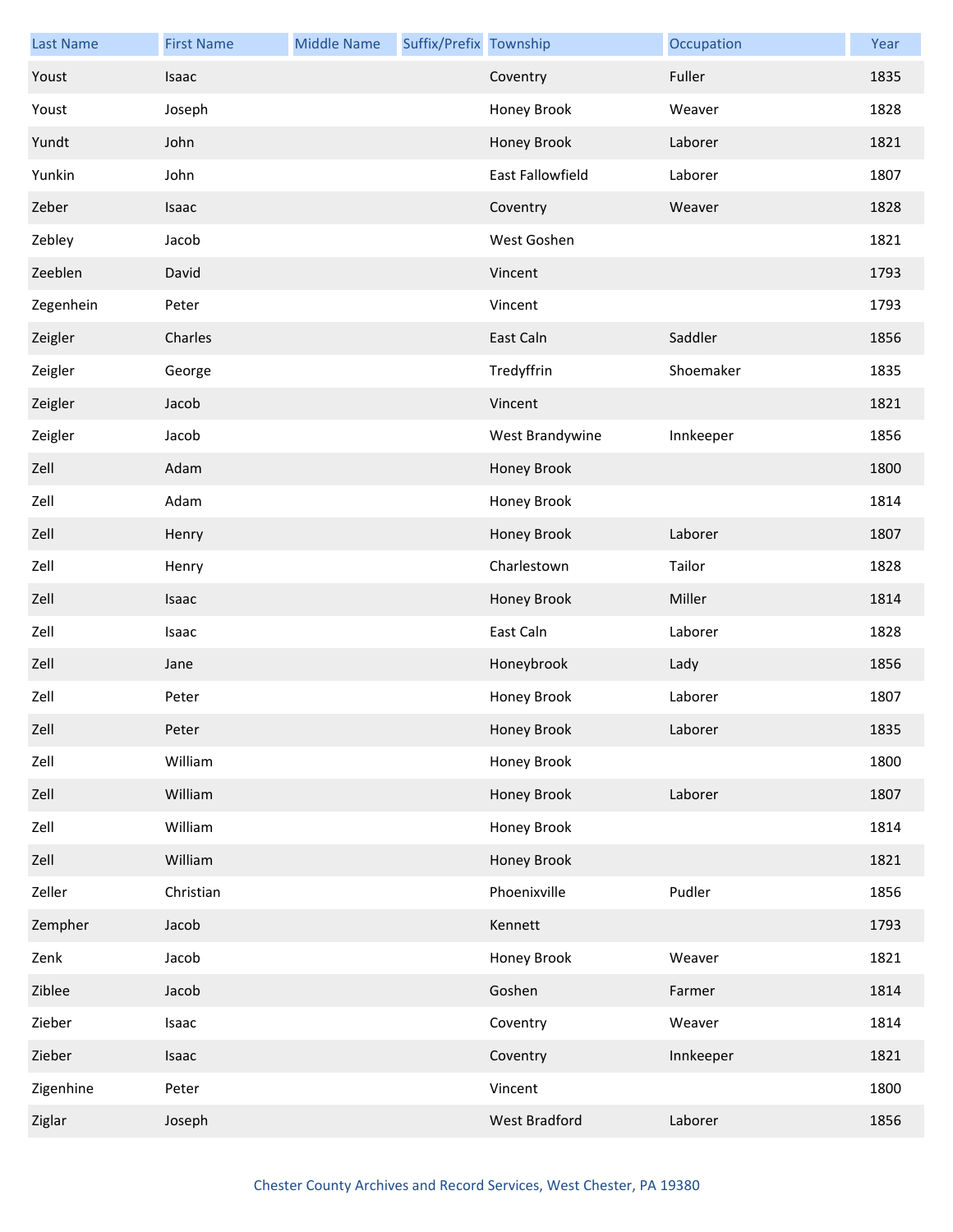| <b>Last Name</b> | <b>First Name</b> | <b>Middle Name</b> | Suffix/Prefix Township |                      | Occupation       | Year |
|------------------|-------------------|--------------------|------------------------|----------------------|------------------|------|
| Zigler           | Christian         |                    |                        | East Whiteland       | Saddler          | 1835 |
| Zigler           | Dan               |                    |                        | West Caln            | Plasterer        | 1828 |
| Zigler           | Dillman           |                    |                        | West Caln            | Farmer           | 1807 |
| Zigler           | Dillman           |                    |                        | West Caln            | Distiller        | 1814 |
| Zigler           | Dilman            |                    |                        | West Caln            | Farmer           | 1821 |
| Zigler           | Dilman            |                    |                        | West Caln            |                  | 1828 |
| Zigler           | Dilman            |                    |                        | West Caln            |                  | 1835 |
| Zigler           | George            |                    |                        | Easttown             | Shoemaker        | 1856 |
| Zigler           | Jacob             |                    |                        | East Fallowfield     | Farmer           | 1821 |
| Zigler           | John              |                    |                        | West Caln            | <b>Distiller</b> | 1821 |
| Zigler           | Malchi            |                    |                        | West Caln            | Plasterer        | 1828 |
| Zilen            |                   |                    |                        | Sadsbury             | Speculator       | 1856 |
| Zimmerman        | Abraham           |                    |                        | Coventry             | <b>Butcher</b>   | 1835 |
| Zimmerman        | Fredrick          |                    |                        | Coventry             | Mason            | 1835 |
| Zimmerman        | John              |                    |                        | <b>West Nantmeal</b> |                  | 1793 |
| Zimmerman        | John              |                    |                        | Willistown           |                  | 1800 |
| Zimmerman        | John              |                    |                        | Willistown           | Farmer           | 1807 |
| Zimmerman        | Jonas             |                    |                        | Coventry             | Shoemaker        | 1835 |
| Zimmerman        | Joshua            |                    |                        | Schuylkill           |                  | 1835 |
| Zimmerman        | Matthias          |                    |                        | <b>West Nantmeal</b> |                  | 1793 |
| Zimmerman        | Samuel            |                    |                        | Tredyffrin           | Farmer           | 1807 |
| Zimmerman        | Samuel            |                    |                        | Coventry             | Laborer          | 1835 |
| Zimmerman        | William           |                    |                        | Schuylkill           | Farmer           | 1856 |
| Zimpher          | Jacob             |                    |                        | Kennett              | Farmer           | 1800 |
| Zink             | Jacob             |                    |                        | Honey Brook          | Weaver           | 1828 |
| Zink             | James             |                    |                        | Honey Brook          | Weaver           | 1828 |
| Zink             | James             |                    |                        | East Bradford        | Laborer          | 1835 |
| Zink             | Peter             |                    |                        | Coventry             | Laborer          | 1807 |
| Zink             | Peter             |                    |                        | Coventry             | Laborer          | 1814 |
| Zink             | Peter             |                    |                        | Coventry             | Laborer          | 1821 |
| Zink             | Peter             |                    |                        | Coventry             | Laborer          | 1828 |
| Zipperar         | Phillip           |                    |                        | <b>East Vincent</b>  | Farmer           | 1835 |
| Zollar           | Samuel            |                    |                        | Coventry             | Laborer          | 1835 |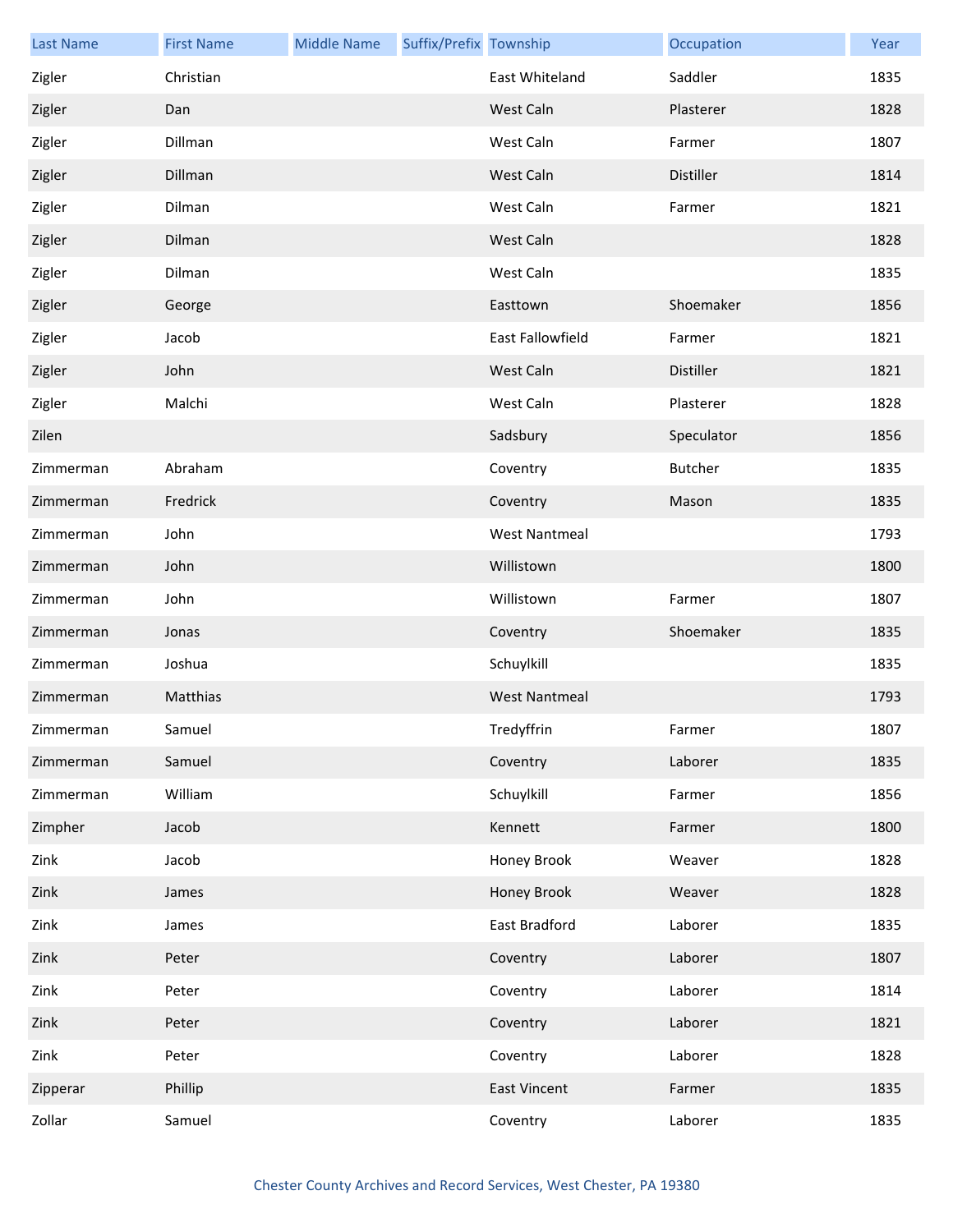| <b>Last Name</b> | <b>First Name</b> | <b>Middle Name</b> | Suffix/Prefix Township |                         | Occupation | Year |
|------------------|-------------------|--------------------|------------------------|-------------------------|------------|------|
| Zollar           | William           |                    |                        | Coventry                | Laborer    | 1835 |
| Zook             | Abraham           |                    |                        | West Whiteland          | Farmer     | 1800 |
| Zook             | Abraham           |                    |                        | Tredyffrin              | Farmer     | 1807 |
| Zook             | Abraham           |                    |                        | West Whiteland          | Farmer     | 1807 |
| Zook             | Abraham           |                    |                        | Charlestown             | Farmer     | 1821 |
| Zook             | Christian         |                    |                        | East Whiteland          |            | 1793 |
| Zook             | Christian         |                    |                        | East Whiteland          |            | 1800 |
| Zook             | Christian         |                    |                        | East Whiteland          |            | 1800 |
| Zook             | Christian         |                    |                        | East Whiteland          | Farmer     | 1807 |
| Zook             | Christian         |                    |                        | East Whiteland          | Farmer     | 1814 |
| Zook             | Christian         |                    |                        | East Whiteland          | Farmer     | 1821 |
| Zook             | Christian         |                    |                        | West Whiteland          |            | 1821 |
| Zook             | Christian         |                    |                        | West Whiteland          | Laborer    | 1828 |
| Zook             | David             |                    |                        | East Whiteland          | Carpenter  | 1807 |
| Zook             | David             |                    |                        | East Whiteland          | Carpenter  | 1814 |
| Zook             | Davis             |                    |                        | <b>East Coventry</b>    | Drover     | 1856 |
| Zook             | Elhannan          |                    |                        | Uwchlan                 | Farmer     | 1856 |
| Zook             | Elizabeth         |                    |                        | Charlestown             |            | 1835 |
| Zook             | Frances           |                    |                        | East Fallowfield        |            | 1814 |
| Zook             | Francis           |                    |                        | <b>East Fallowfield</b> |            | 1793 |
| Zook             | Henry             |                    |                        | Tredyffrin              |            | 1793 |
| Zook             | Henry             |                    |                        | East Fallowfield        |            | 1793 |
| Zook             | Henry             |                    |                        | East Fallowfield        | Farmer     | 1814 |
| Zook             | Henry             |                    |                        | East Whiteland          | Farmer     | 1821 |
| Zook             | Henry             |                    |                        | East Fallowfield        | Farmer     | 1828 |
| Zook             | Henry             |                    |                        | East Whiteland          | Farmer     | 1828 |
| Zook             | Henry             |                    |                        | East Caln               | Shoemaker  | 1835 |
| Zook             | Henry             |                    |                        | East Brandywine         | Shoemaker  | 1856 |
| Zook             | Isaac             | M                  |                        | West Whiteland          | Farmer     | 1856 |
| Zook             | Jacob             |                    |                        | West Whiteland          | Farmer     | 1800 |
| Zook             | Jacob             |                    |                        | West Whiteland          | Farmer     | 1807 |
| Zook             | Jacob             |                    |                        | East Whiteland          | Farmer     | 1807 |
| Zook             | Jacob             |                    |                        | West Whiteland          | Farmer     | 1814 |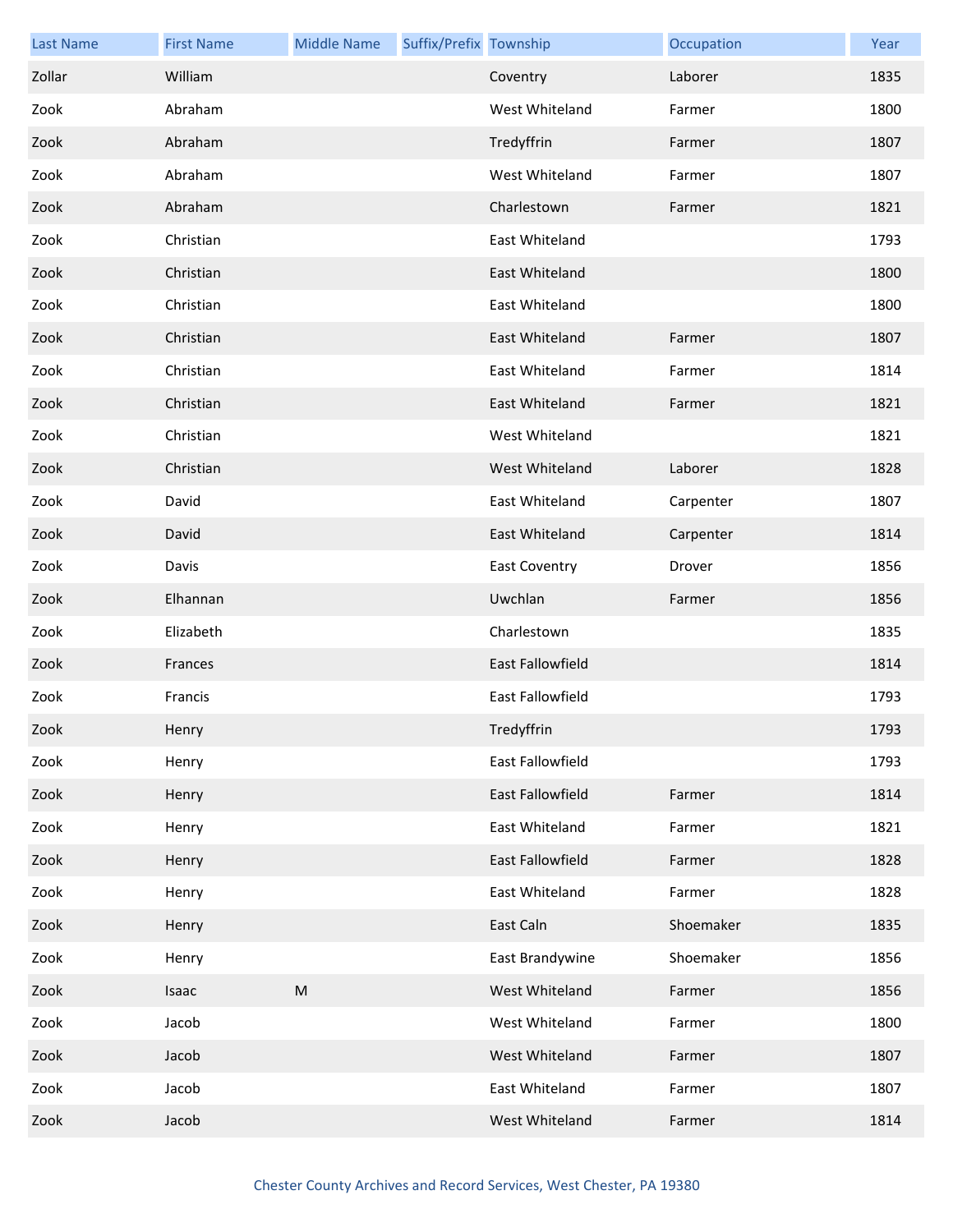| <b>Last Name</b> | <b>First Name</b> | <b>Middle Name</b> | Suffix/Prefix Township |                      | Occupation              | Year |
|------------------|-------------------|--------------------|------------------------|----------------------|-------------------------|------|
| Zook             | Jacob             |                    |                        | East Whiteland       | Farmer                  | 1814 |
| Zook             | Jacob             |                    |                        | West Whiteland       |                         | 1821 |
| Zook             | Jacob             |                    |                        | West Whiteland       | Gentleman               | 1828 |
| Zook             | Jacob             | ${\sf M}$          |                        | West Whiteland       | Farmer                  | 1856 |
| Zook             | John              |                    |                        | East Whiteland       |                         | 1793 |
| Zook             | John              |                    |                        | Honey Brook          |                         | 1793 |
| Zook             | John              |                    |                        | East Whiteland       |                         | 1800 |
| Zook             | John              |                    | Jr.                    | East Whiteland       |                         | 1800 |
| Zook             | John              |                    |                        | East Whiteland       |                         | 1800 |
| Zook             | John              |                    |                        | East Whiteland       | Farmer                  | 1807 |
| Zook             | John              |                    |                        | West Whiteland       | Laborer                 | 1807 |
| Zook             | John              |                    |                        | Tredyffrin           | Farmer                  | 1807 |
| Zook             | John              |                    | Jr.                    | East Whiteland       | Laborer                 | 1807 |
| Zook             | John              |                    |                        | East Whiteland       | Farmer                  | 1814 |
| Zook             | John              |                    |                        | West Whiteland       | Farmer                  | 1814 |
| Zook             | John              |                    |                        | West Whiteland       |                         | 1821 |
| Zook             | John              |                    |                        | Charlestown          | Farmer                  | 1828 |
| Zook             | John              |                    |                        | West Whiteland       | Farmer                  | 1828 |
| Zook             | John              |                    |                        | West Whiteland       | Farmer                  | 1835 |
| Zook             | John              |                    |                        | Charlestown          | Farmer                  | 1835 |
| Zook             | John              |                    | Jr.                    | West Whiteland       | Grain and coal merchant | 1856 |
| Zook             | John              |                    |                        | West Whiteland       | Gentleman               | 1856 |
| Zook             | Mauris            |                    |                        | Charlestown          | Farmer                  | 1835 |
| Zooke            | Abraham           |                    |                        | West Whiteland       |                         | 1793 |
| Zooke            | Jacob             |                    |                        | West Whiteland       |                         | 1793 |
| Zubelin          | John              |                    |                        | Coventry             | Turner                  | 1807 |
| Zublen           | John              |                    |                        | Vincent              |                         | 1800 |
| Zubler           | Christian         |                    |                        | Willistown           | Saddler                 | 1828 |
| Zublin           | David             |                    |                        | Vincent              |                         | 1800 |
| Zublin           | Isaac             | ${\sf N}$          |                        | <b>West Nantmeal</b> | Shoemaker               | 1835 |
| Zublin           | John              |                    |                        | Vincent              | Wheelmaker              | 1814 |
| Zublin           | John              |                    |                        | <b>West Nantmeal</b> | Wheelmaker              | 1821 |
| Zublin           | John              |                    |                        | <b>West Nantmeal</b> | Wheelmaker              | 1828 |